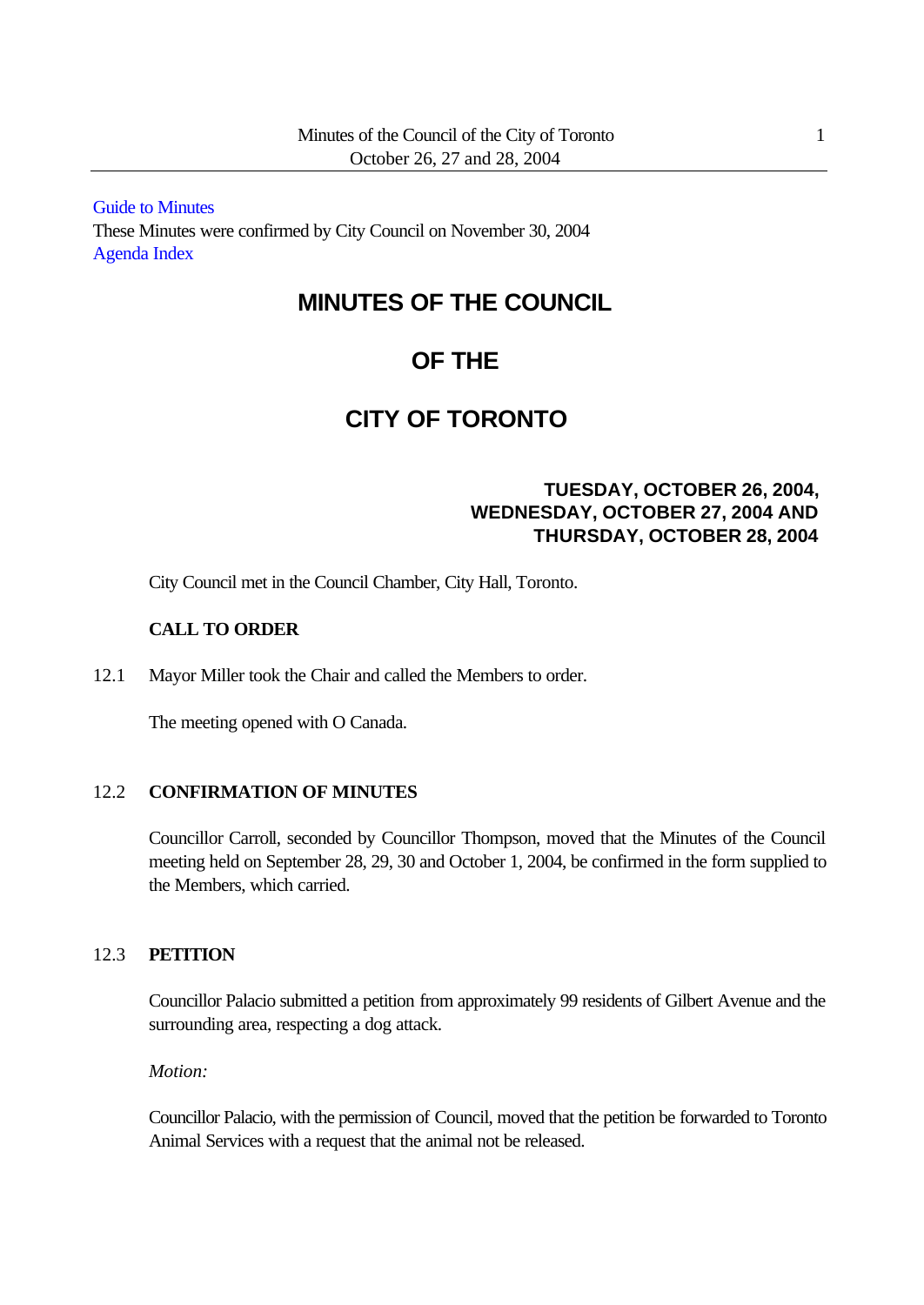*Vote:*

The motion by Councillor Palacio carried.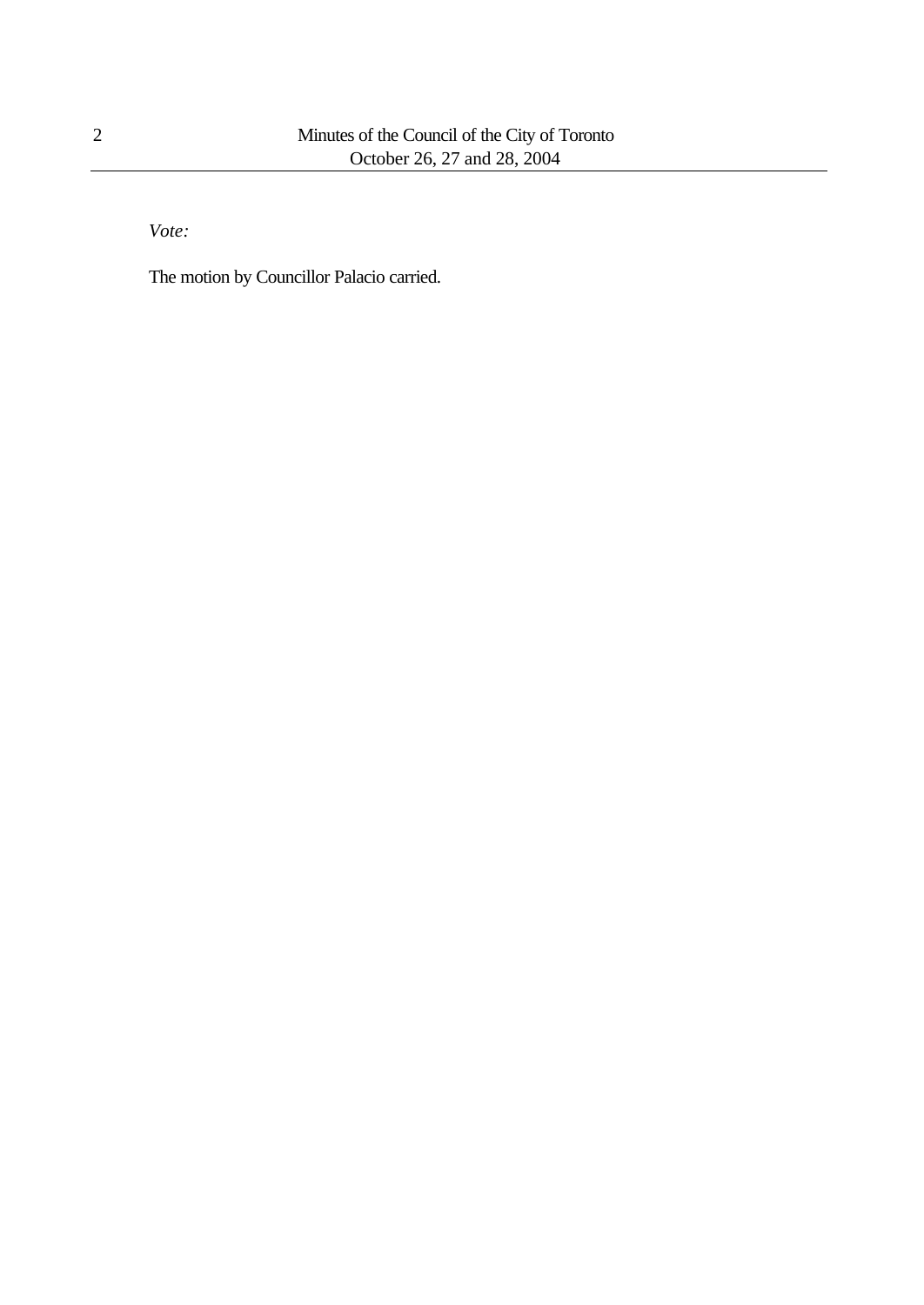#### 12.4 **ENQUIRY AND ANSWER**

Council had before it the following:

- (1) Enquiry dated October 14, 2004, from Councillor Mammoliti, regarding constituency matters (See Attachment 1, Page 178); and
- (2) Answer to the Enquiry dated October 20, 2004, from Mayor Miller (See Attachment 2, Page 179).

#### *Disposition:*

Council received the Enquiry and Answer.

#### **PRESENTATION OF REPORTS**

12.5 Councillor Altobello presented the following Reports for consideration by Council:

#### Deferred Clauses:

Policy and Finance Committee Report 7, Clauses 14a, 16a, 18a, 32a, 36a, 37a and 39a Administration Committee Report 6, Clauses 2a, 10a and 15a Community Services Committee Report 5, Clause 7b Community Services Committee Report 6, Clause 10a Planning and Transportation Committee Report 6, Clause 4a Works Committee Report 8, Clauses 1a, 4a and 9a Etobicoke York Community Council Report 7, Clauses 8a, 15a, 18a, 23a and 36a North York Community Council Report 7, Clauses 28a, 31a, 35a, 36a, 37a, 38a and 47a Toronto and East York Community Council Report 7, Clauses 24a, 26a, 27a, 33a, 53a, 54a, 55a, 56a, 57a, 58a, 59a, 63a, 69a, 73a and 80a

#### New Reports:

Policy and Finance Committee Report 8 Administration Committee Report 8 Community Services Committee Report 7 Economic Development and Parks Committee Report 7 Planning and Transportation Committee Report 7 Planning and Transportation Committee Report 8 Works Committee Report 9 Etobicoke York Community Council Report 8 North York Community Council Report 8 Scarborough Community Council Report 8 Toronto and East York Community Council Report 8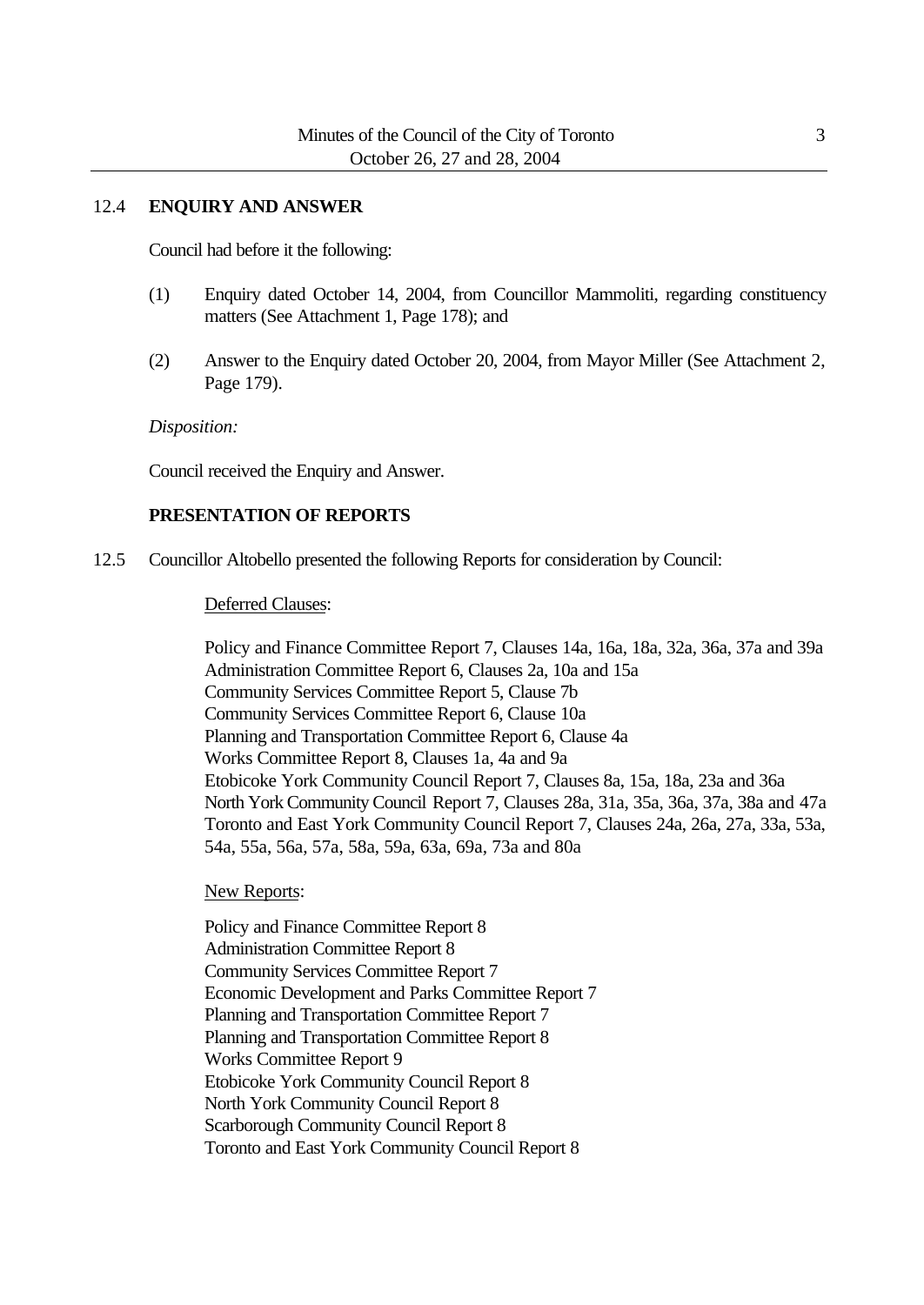#### Board of Health Report 7

and moved, seconded by Councillor Balkissoon, that Council now give consideration to such Reports, which carried.

## 12.6 **DECLARATIONS OF INTEREST**

Councillor Chow declared her interest in Policy and Finance Committee Report 7, Clause 14a, headed "Toronto's No Smoking By-law (Municipal Code Chapter 709-Smoking), Offer of Enforcement Enhancement from the Association of Local Public Health Agencies (alPHa)", in that her stepson is a employee of a restaurant.

Deputy Mayor Feldman declared his interest in Economic Development and Parks Committee Report 7, Clause 3, headed "3885 Yonge Street (Former Jolly Miller) - Business Name (Ward 25 Don Valley West)", in that he lives directly across from the subject property.

Councillor Jenkins declared his interest in Economic Development and Parks Committee Report 7, Clause 3, headed "3885 Yonge Street (Former Jolly Miller) - Business Name (Ward 25 Don Valley West)", in that his son is employed at the restaurant located on the subject property.

Councillor Shiner declared his interest in North York Community Council Report 7, Clause 38a, headed "Request for Poll - Speed Hump Plan - Bolingbroke Road (Ward 15 - Eglinton-Lawrence)", in that his family owns property in the immediate area.

# **CONSIDERATION OF REPORTS CLAUSES RELEASED OR HELD FOR FURTHER CONSIDERATION**

## 12.7 **The following Clauses were held by Council for further consideration:**

Policy and Finance Committee Report 7, Clauses 14a, 16a, 18a, 32a, 36a, 37a and 39a

Administration Committee Report 6, Clauses 2a, 10a and 15a

Community Services Committee Report 5, Clause 7b

Community Services Committee Report 6, Clause 10a

Planning and Transportation Committee Report 6, Clause 4a

Works Committee Report 8, Clauses 1a, 4a and 9a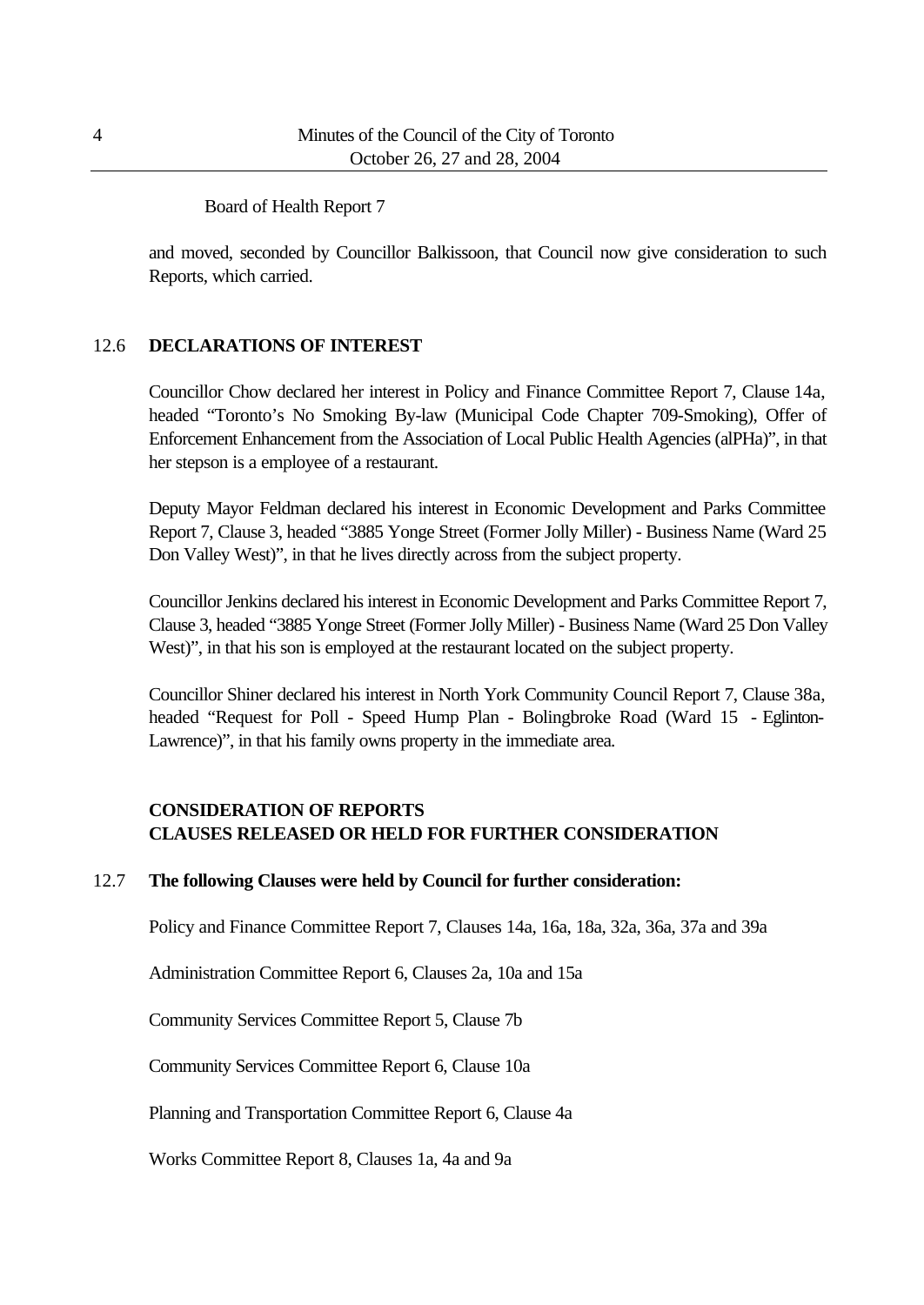Etobicoke York Community Council Report 7, Clauses 8a, 15a, 18a, 23a and 36a

North York Community Council Report 7, Clauses 28a, 31a, 35a, 36a, 37a, 38a and 47a

Toronto and East York Community Council Report 7, Clauses 24a, 26a, 27a, 33a, 53a, 54a, 55a, 56a, 57a, 58a, 59a, 63a, 69a, 73a and 80a

Policy and Finance Committee Report 8, Clauses 1, 4, 5, 6, 7, 8, 9, 10, 12, 15, 18, 20, and 21

Administration Committee Report 8, Clauses 2, 4, 5, 6, 7, 8, 11 and 12

Community Services Committee Report 7, Clauses 2, 4 and 5

Economic Development and Parks Committee Report 7, Clauses 1, 2, 4, 5 and 7

Planning and Transportation Committee Report 7, Clauses 1, 2, 3 and 4

Planning and Transportation Committee Report 8, Clause 1

Works Committee Report 9, Clauses 1, 2, 3, 4, 5, 6, 7 and 8

Etobicoke York Community Council Report 8, Clauses 6, 7, 8, 10 and 19

North York Community Council Report 8, Clauses 26, 27, 28 and 35

Scarborough Community Council Report 8, Clause 7

Toronto and East York Community Council Report 8, Clauses 1, 15, 38, 47 and 49

Board of Health Report 7, Clause 1

## **The following Clauses which were held by Council for further consideration were subsequently adopted without amendment or further discussion:**

Policy and Finance Committee Report 7, Clauses 14a, 16a and 39a

Works Committee Report 8, Clause 4a

Etobicoke York Community Council Report 7, Clause 23a

Toronto and East York Community Council Report 7, Clauses 73a and 80a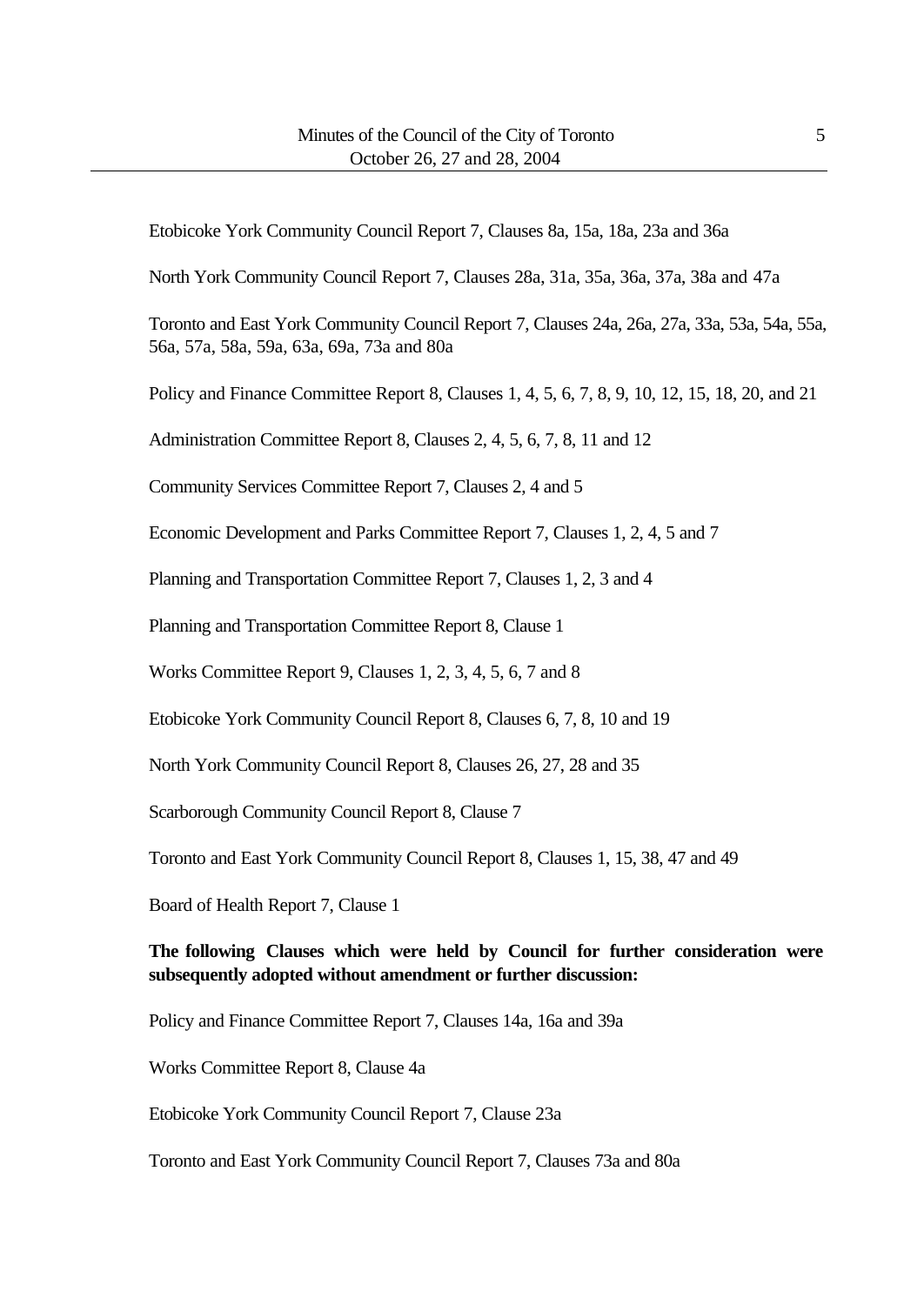Policy and Finance Committee Report 8, Clauses 7, 9 and 18

Administration Committee Report 8, Clauses 4, 7 and 11

Community Services Committee Report 7, Clauses 4 and 5

Economic Development and Parks Committee Report 7, Clauses 1, 2 and 5

Planning and Transportation Committee Report 7, Clauses 1 and 4

Toronto and East York Community Council Report 8, Clause 38

**The Clauses not held by Council for further consideration were deemed to have been adopted by Council, without amendment, in accordance with the provisions of Chapter 27 of the City of Toronto Municipal Code.**

# **CONSIDERATION OF REPORTS CLAUSES WITH MOTIONS, VOTES, ETC.**

12.8 **Toronto and East York Community Council Report 8, Clause 47, headed "Introduction of Permit Parking on Humewood Drive, between Maplewood Avenue and Valewood Avenue (St. Paul's, Ward 21)".**

*Motion:*

Councillor Mihevc moved that the Clause be amended by deleting from staff Recommendation (1) contained in the Recommendations Section of the report dated September 23, 2004, from the Manager, Right of Way Management, Transportation Services, South District, the words, "between Maplewood Avenue" and inserting instead the words, "near 37 Humewood Drive", so that Recommendation (1) now reads as follows:

"(1) the City Clerk be directed to conduct a formal poll of the residents of Humewood Drive, near 37 Humewood Drive and Valewood Avenue, to determine support for the implementation of overnight on-street permit parking."

*Votes:*

The motion by Councillor Mihevc carried.

The Clause, as amended, carried.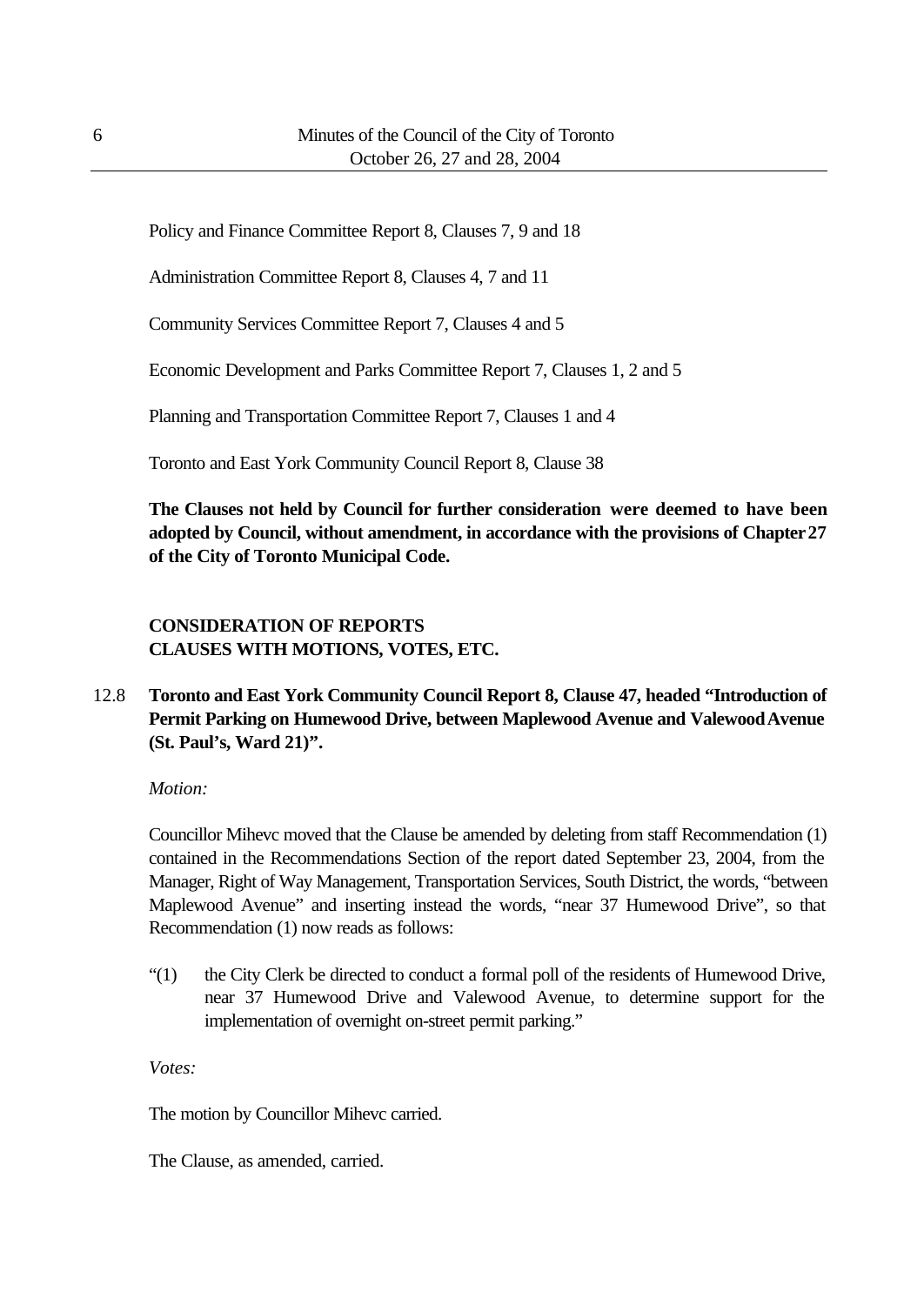## 12.9 **Toronto and East York Community Council Report 8, Clause 49, headed "Introduction of Permit Parking on Rushton Road, between Maplewood Avenue and Valewood Avenue (St. Paul's, Ward 21)".**

## *Motion:*

Councillor Mihevc moved that the Clause be amended by inserting in staff Recommendation (1) contained in the Recommendations Section of the report dated September 23, 2004, from the Manager, Right of Way Management, Transportation Services, South District, the words "and Rushton Road between the laneway north of St. Clair Avenue and Humewood Gardens", after the words "Valewood Avenue", so that Recommendation (1) now reads as follows:

"(1) the City Clerk be directed to conduct a formal poll of the residents of Rushton Road, between Maplewood Avenue and Valewood Avenue, and Rushton Road between the laneway north of St. Clair Avenue and Humewood Gardens, to determine support for the implementation of overnight on-street permit parking."

*Votes:*

The motion by Councillor Mihevc carried.

The Clause, as amended, carried.

# 12.10 **Policy and Finance Committee Report 7, Clause 18a, headed "Toronto Transit Commission (TTC) Ridership Growth Strategy – 2004 Budget Adjustment and 2005 Budget Pre-Approval".**

## *Motions:*

- (a) Councillor Soknacki moved that the Clause be amended by amending the staff recommendations contained in the Recommendations Section of the report dated September 1, 2004, from the Chief Financial Officer and Treasurer, by:
	- (i) deleting from Recommendation (4) the figure "\$1.2 million", and inserting instead the figure "\$700,000.00", so that Recommendation (4) now reads as follows:
		- "(4) approve the 2004 increased TTC operating expenditures of \$700,000.00 for the Ridership Growth Strategy to be funded from increased ridership revenues in 2004;"; and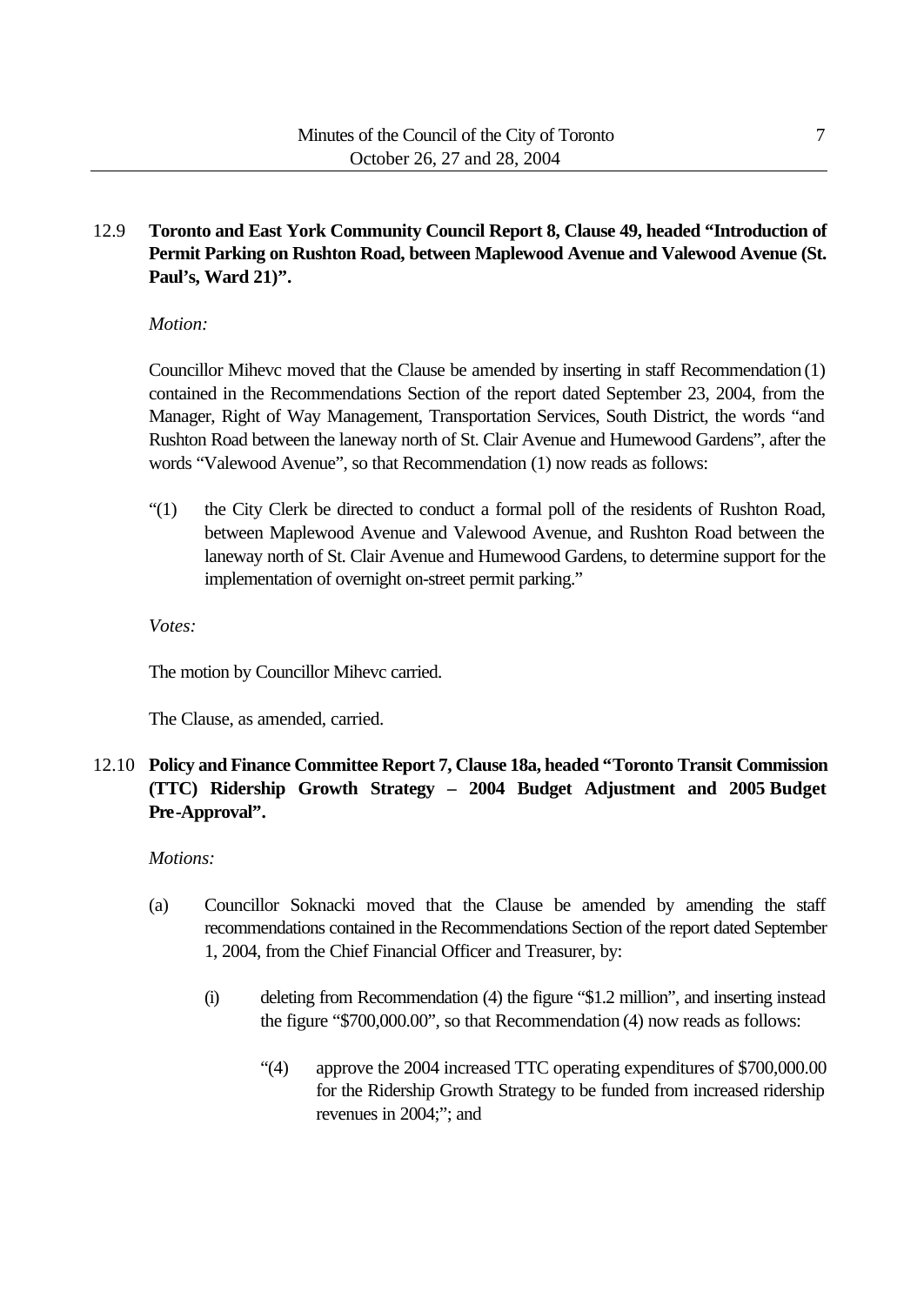- (ii) further amending Recommendation (5), as amended by the Policy and Finance Committee, by adding the words "subject to Council approval", so that Recommendation (5) now reads as follows:
	- "(5) approve that any 2004 operating surplus be allocated to the TTC Stabilization Reserve Account, subject to Council approval;".
- (b) Councillor Shiner moved that the Clause be amended by amending Recommendation (III) of the Policy and Finance Committee to read as follows:
	- "(III) That 80 percent of the Ridership Growth Strategy service improvements be phasedin in February 2005, and that Recommendations (2) and (6) contained in the Recommendations Section of the report dated September 1, 2004, from the Chief Financial Officer and Treasurer, be adopted, subject to:
		- (i) amending Recommendation (2) by deleting the words "January/February 2005" and inserting instead the words "February/March 2005", so that Recommendation (2) now reads as follows:
			- '(2) approve the hiring and training of additional operators required to implement the RGS phase one off-peak service improvements by February/March 2005 at an estimated cost of \$500,000 in 2004;' and
		- (ii) amending Recommendation (6) by deleting the amount of "\$11 million" and inserting instead the amount of "\$8 million", and deleting the words "January/February 2005" and inserting instead the words "February/March 2005", so that Recommendation (6) now reads as follows:
			- '(6) pre-approve an increase in the gross expenditures for the TTC of \$8 million in its 2005 operating budget for the implementation of the off-peak RGS service improvements effective February/March  $2005."$

Deputy Mayor Pantalone in the Chair.

(c) Councillor Pitfield moved that Part (i) of motion (a) by Councillor Soknacki be amended by adding the words "and that Council, on an exception basis, pre-approve 2005 Operating funds for the implementation of the Ridership Growth Strategy", so that staff Recommendation (4) reads as follows: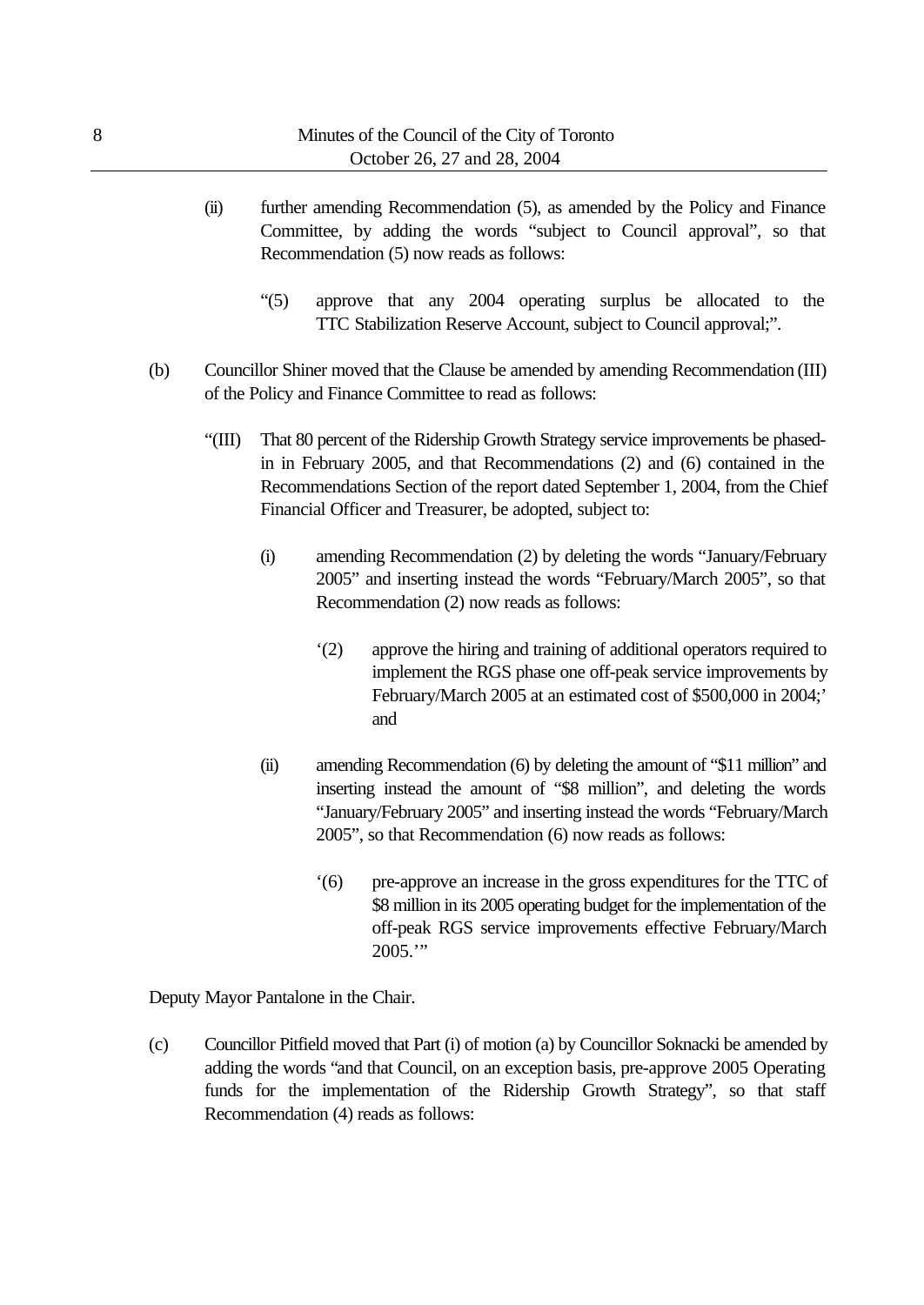- "(4) approve the 2004 increased TTC operating expenditures of \$700,000.00 for the Ridership Growth Strategy to be funded from increased ridership revenues in 2004, and that Council, on an exception basis, pre-approve 2005 Operating funds for the implementation of the Ridership Growth Strategy;".
- (d) Councillor Holyday moved that the Clause be referred to the Toronto Transit Commission to explore the possibility of a fare increase and report back to Council, through the Policy and Finance Committee, on the ramifications of the fare increase.

*Vote on Referral:*

| Yes $-3$<br>Councillors:            | Cho, Del Grande, Holyday                                                                                                                                                                                                                                                                              |
|-------------------------------------|-------------------------------------------------------------------------------------------------------------------------------------------------------------------------------------------------------------------------------------------------------------------------------------------------------|
| $No - 31$<br>Mayor:<br>Councillors: | Miller<br>Altobello, Ashton, Augimeri, Balkissoon, Bussin, Carroll,<br>Chow, Cowbourne, Davis, Di Giorgio, Feldman, Fletcher, Hall,<br>Jenkins, Kelly, Lindsay Luby, McConnell, Mihevc, Milczyn,<br>Moscoe, Nunziata, Ootes, Palacio, Pantalone, Pitfield, Rae,<br>Shiner, Soknacki, Thompson, Watson |

Lost by a majority of 28.

## *Motions:*

(e) Councillor Cho moved that the Clause be amended by adding the following:

"That, given the recent provincial gas tax funding announcement and the continued negotiations with the provincial and federal governments on their contributions to the Capital and Operating requirements of the Toronto Transit Commission, the Chief Administrative Officer, the Chief Financial Officer and Treasurer and the Chief General Manager, Toronto Transit Commission, be requested to submit a report to the Policy and Finance Committee, as soon as possible, on the results of the City of Toronto's negotiations with the federal and provincial governments, and an analysis of how the current Toronto Transit Commission funding received from the federal and provincial governments compares with other major cities in North America and Europe."

(f) Councillor Del Grande moved that the Clause be amended by adding the following: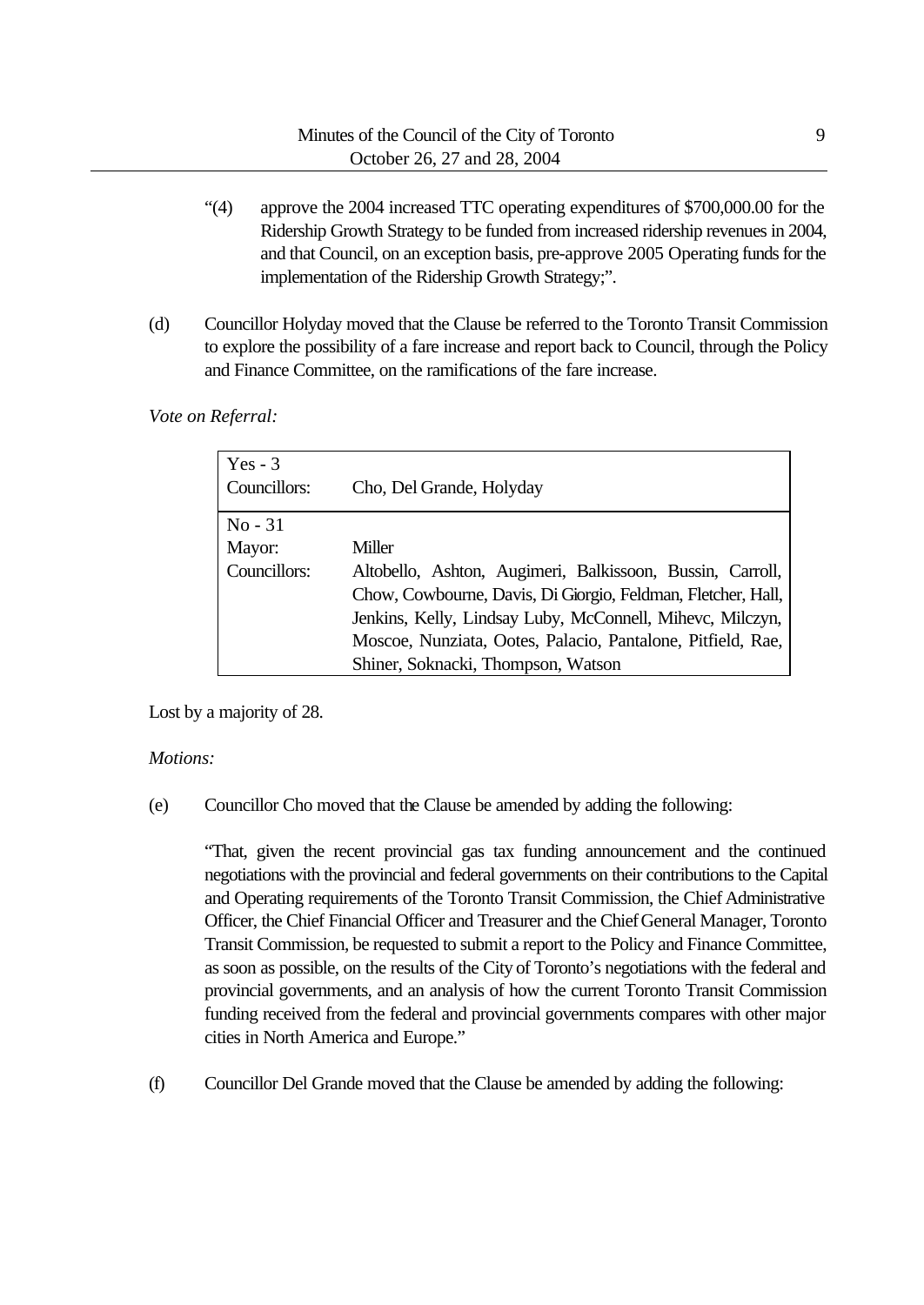"That City Council consider reducing \$123 million of capital expenditures to be spent for the Toronto Transit Commission in 2005 from other capital expenditures until the City receives this capital amount from the federal and provincial governments.

Mayor Miller in the Chair.

(g) Councillor Kelly moved that the Clause be amended by further amending staff Recommendation (5) contained in the report dated September 1, 2004, from the Chief Financial Officer and Treasurer, as amended by the Policy and Finance Committee, to provide that any 2004 operating surplus be allocated to the City's Capital Financing Reserve Fund.

*Votes:*

Adoption of Part (ii) of motion (a) by Councillor Soknacki:

| Yes $-31$    |                                                              |
|--------------|--------------------------------------------------------------|
| Mayor:       | Miller                                                       |
| Councillors: | Altobello, Ashton, Augimeri, Bussin, Carroll, Cho, Chow,     |
|              | Cowbourne, Davis, Filion, Fletcher, Giambrone, Grimes, Hall, |
|              | Holyday, Jenkins, Lindsay Luby, McConnell, Mihevc, Milczyn,  |
|              | Moscoe, Nunziata, Ootes, Palacio, Pantalone, Rae,            |
|              | Saundercook, Soknacki, Thompson, Walker                      |
| $No-10$      |                                                              |
| Councillors: | Balkissoon, Del Grande, Di Giorgio, Feldman,<br>Kelly,       |
|              | Mammoliti, Minnan-Wong, Shiner, Stintz, Watson               |

Carried by a majority of 21.

Due to the above decision of Council, motion (g) by Councillor Kelly was not put to a vote.

Adoption of motion (c) by Councillor Pitfield:

| $Yes - 36$   |                                                             |
|--------------|-------------------------------------------------------------|
| Mayor:       | Miller                                                      |
| Councillors: | Altobello, Ashton, Balkissoon, Bussin, Carroll, Cho, Chow,  |
|              | Cowbourne, Davis, Del Grande, Di Giorgio, Filion, Fletcher, |
|              | Giambrone, Grimes, Hall, Holyday, Jenkins, Kelly,           |
|              | Lindsay Luby, McConnell, Mihevc, Milczyn, Minnan-Wong,      |
|              | Nunziata, Ootes, Palacio, Pantalone, Pitfield,<br>Rae.      |
|              | Saundercook, Soknacki, Stintz, Thompson, Watson             |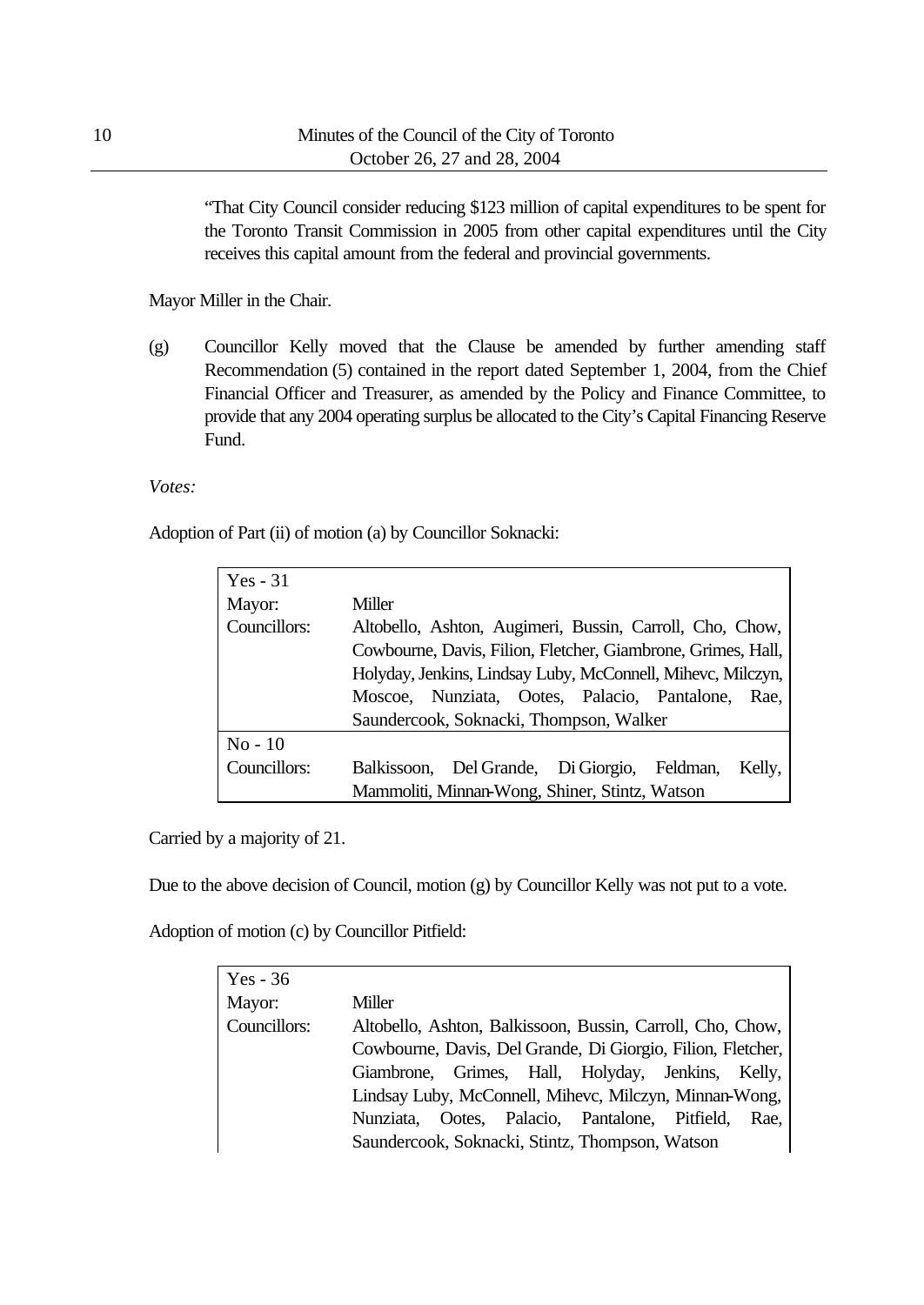| $No - 6$     |                                                      |
|--------------|------------------------------------------------------|
| Councillors: | Augimeri, Feldman, Mammoliti, Moscoe, Shiner, Walker |

Carried by a majority of 30.

Part (i) of motion (a) by Councillor Soknacki, as amended, carried.

Adoption of motion (b) by Councillor Shiner:

| Yes - $18$   |                                                               |
|--------------|---------------------------------------------------------------|
| Councillors: | Altobello, Ashton, Balkissoon, Cowbourne, Di Giorgio,         |
|              | Feldman, Hall, Holyday, Mammoliti, Milczyn, Minnan-Wong,      |
|              | Nunziata, Ootes, Palacio, Saundercook, Shiner, Stintz, Walker |
| $No - 24$    |                                                               |
| Mayor:       | Miller                                                        |
| Councillors: | Augimeri, Bussin, Carroll, Cho, Chow, Davis, Del Grande,      |
|              | Filion, Fletcher, Giambrone, Grimes, Jenkins, Kelly,          |
|              | Lindsay Luby, McConnell, Mihevc, Moscoe, Pantalone,           |
|              | Pitfield, Rae, Soknacki, Thompson, Watson                     |

Lost by a majority of 6.

Adoption of motion (e) by Councillor Cho:

| $Yes - 37$   |                                                                |
|--------------|----------------------------------------------------------------|
| Mayor:       | Miller                                                         |
| Councillors: | Altobello, Ashton, Augimeri, Balkissoon, Bussin, Carroll, Cho, |
|              | Chow, Cowbourne, Davis, Di Giorgio, Feldman, Filion,           |
|              | Fletcher, Giambrone, Grimes, Hall, Holyday, Jenkins,           |
|              | Lindsay Luby, McConnell, Mihevc, Moscoe, Nunziata, Ootes,      |
|              | Palacio, Pantalone, Pitfield, Rae, Saundercook, Shiner,        |
|              | Soknacki, Stintz, Thompson, Walker, Watson                     |
| $No - 5$     |                                                                |
| Councillors: | Del Grande, Kelly, Mammoliti, Milczyn, Minnan-Wong             |

Carried by a majority of 32.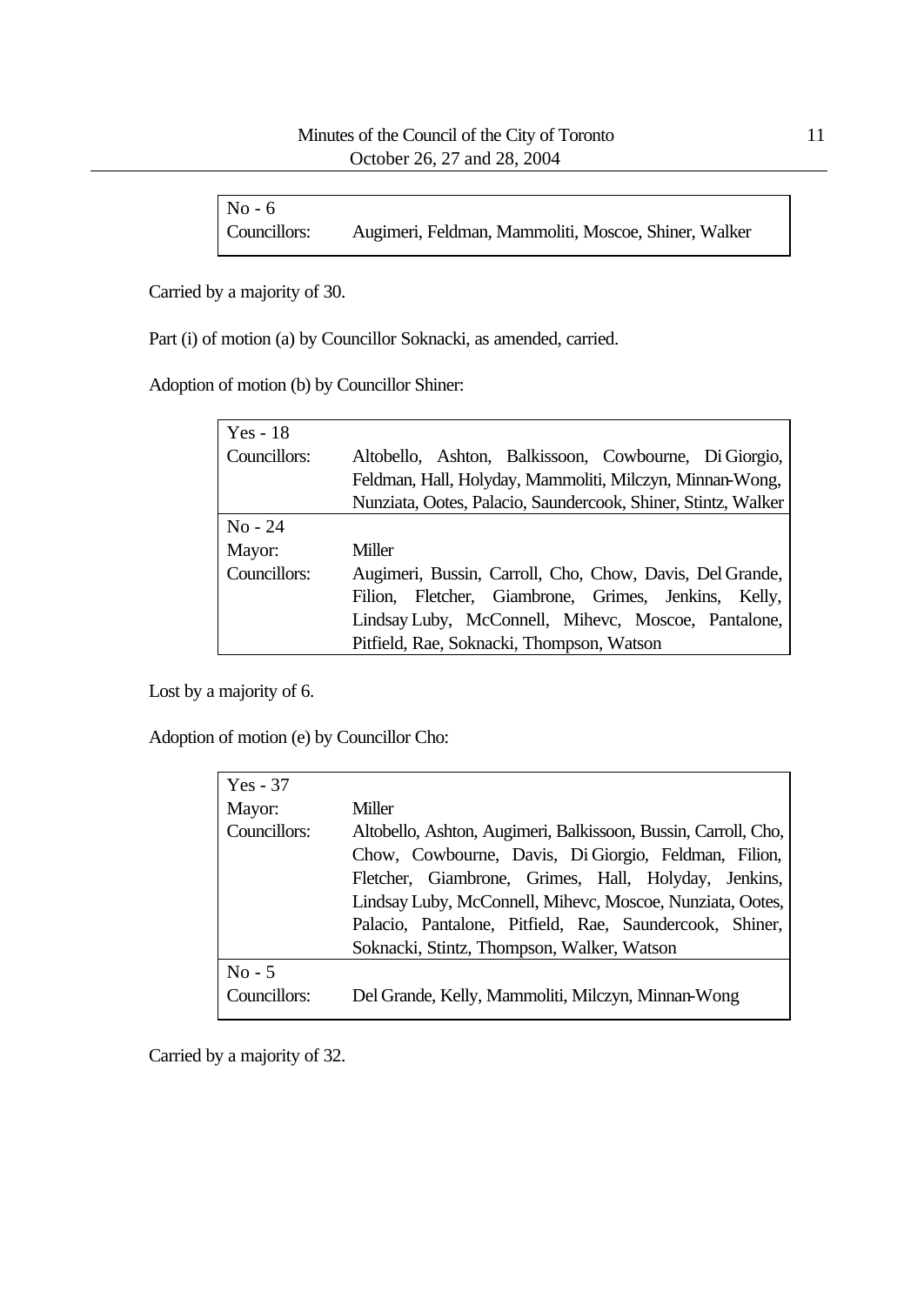Adoption of motion (f) by Councillor Del Grande:

| Yes - $13$   |                                                            |
|--------------|------------------------------------------------------------|
| Councillors: | Altobello, Balkissoon, Cho, Del Grande, Feldman, Fletcher, |
|              | Holyday, Kelly, Mammoliti, Milczyn, Minnan-Wong, Pitfield, |
|              | Stintz                                                     |
| $No - 29$    |                                                            |
| Mayor:       | Miller                                                     |
| Councillors: | Ashton, Augimeri, Bussin, Carroll, Chow, Cowbourne, Davis, |
|              | Di Giorgio, Filion, Giambrone, Grimes, Hall, Jenkins,      |
|              | Lindsay Luby, McConnell, Mihevc, Moscoe, Nunziata, Ootes,  |
|              | Palacio, Pantalone, Rae, Saundercook, Shiner, Soknacki,    |
|              | Thompson, Walker, Watson                                   |

Lost by a majority of 16.

Adoption of Clause, as amended:

| $Yes - 37$   |                                                                |
|--------------|----------------------------------------------------------------|
| Mayor:       | Miller                                                         |
| Councillors: | Altobello, Ashton, Augimeri, Balkissoon, Bussin, Carroll, Cho, |
|              | Chow, Cowbourne, Davis, Di Giorgio, Feldman, Filion,           |
|              | Fletcher, Giambrone, Grimes, Hall, Jenkins, Lindsay Luby,      |
|              | McConnell, Mihevc, Milczyn, Minnan-Wong, Moscoe,               |
|              | Nunziata, Ootes, Palacio, Pantalone, Pitfield,<br>Rae.         |
|              | Saundercook, Soknacki, Stintz, Thompson, Walker, Watson        |
| $No - 5$     |                                                                |
| Councillors: | Del Grande, Holyday, Kelly, Mammoliti, Shiner                  |

Carried by a majority of 32.

In summary, Council amended this Clause by:

- (1) amending the staff recommendations contained in the Recommendations Section of the report dated September 1, 2004, from the Chief Financial Officer and Treasurer, by:
	- (a) deleting from Recommendation (4) the figure "\$1.2 million", and inserting instead the figure "\$700,000.00", and by adding the words "and that Council, on an exception basis, pre-approve 2005 Operating funds for the implementation of the Ridership Growth Strategy", so that Recommendation (4) now reads as follows: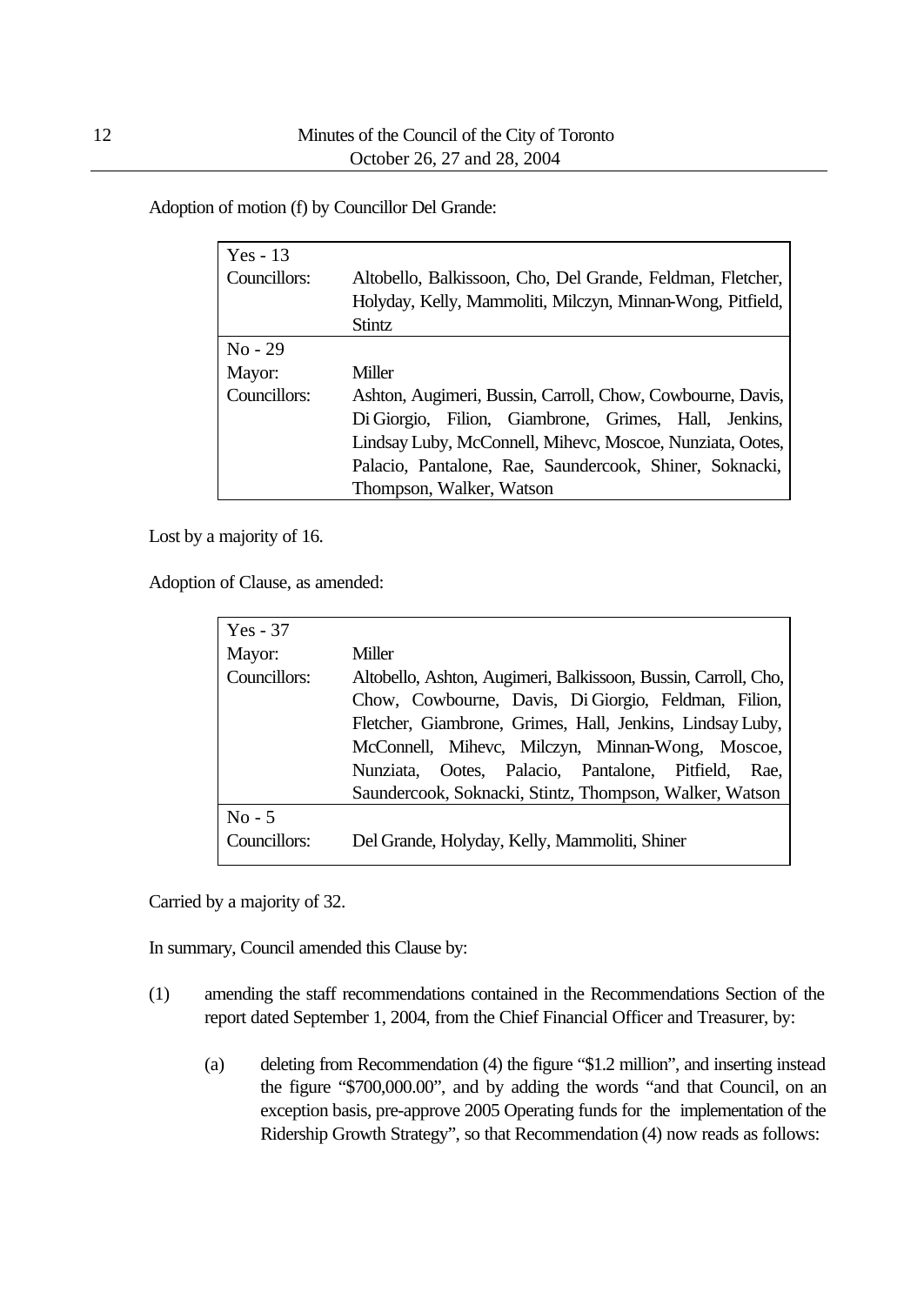- "(4) approve the 2004 increased TTC operating expenditures of \$700,000.00 for the Ridership Growth Strategy to be funded from increased ridership revenues in 2004, and that Council, on an exception basis, pre-approve 2005 Operating funds for the implementation of the Ridership Growth Strategy;"; and
- (b) further amending Recommendation (5), as amended by the Policy and Finance Committee, by adding the words "subject to Council approval", so that Recommendation (5) now reads as follows:
	- "(5) approve that any 2004 operating surplus be allocated to the TTC Stabilization Reserve Account, subject to Council approval;"; and
- (2) adding the following:

"That, given the recent provincial gas tax funding announcement and the continued negotiations with the provincial and federal governments on their contributions to the Capital and Operating requirements of the Toronto Transit Commission, the Chief Administrative Officer, the Chief Financial Officer and Treasurer and the Chief General Manager, Toronto Transit Commission, be requested to submit a report to the Policy and Finance Committee, as soon as possible, on the results of the City of Toronto's negotiations with the federal and provincial governments, and an analysis of how the current Toronto Transit Commission funding received from the federal and provincial governments compares with other major cities in North America and Europe."

## 12.11 **Administration Committee Report 8, Clause 6, headed "Purchase of 248 Brooke Avenue for Municipal Parking Purposes (Ward 16 - Eglinton-Lawrence)".**

*Motion:*

Councillor Stintz moved that the Clause be received.

*Vote:*

The motion by Councillor Stintz carried.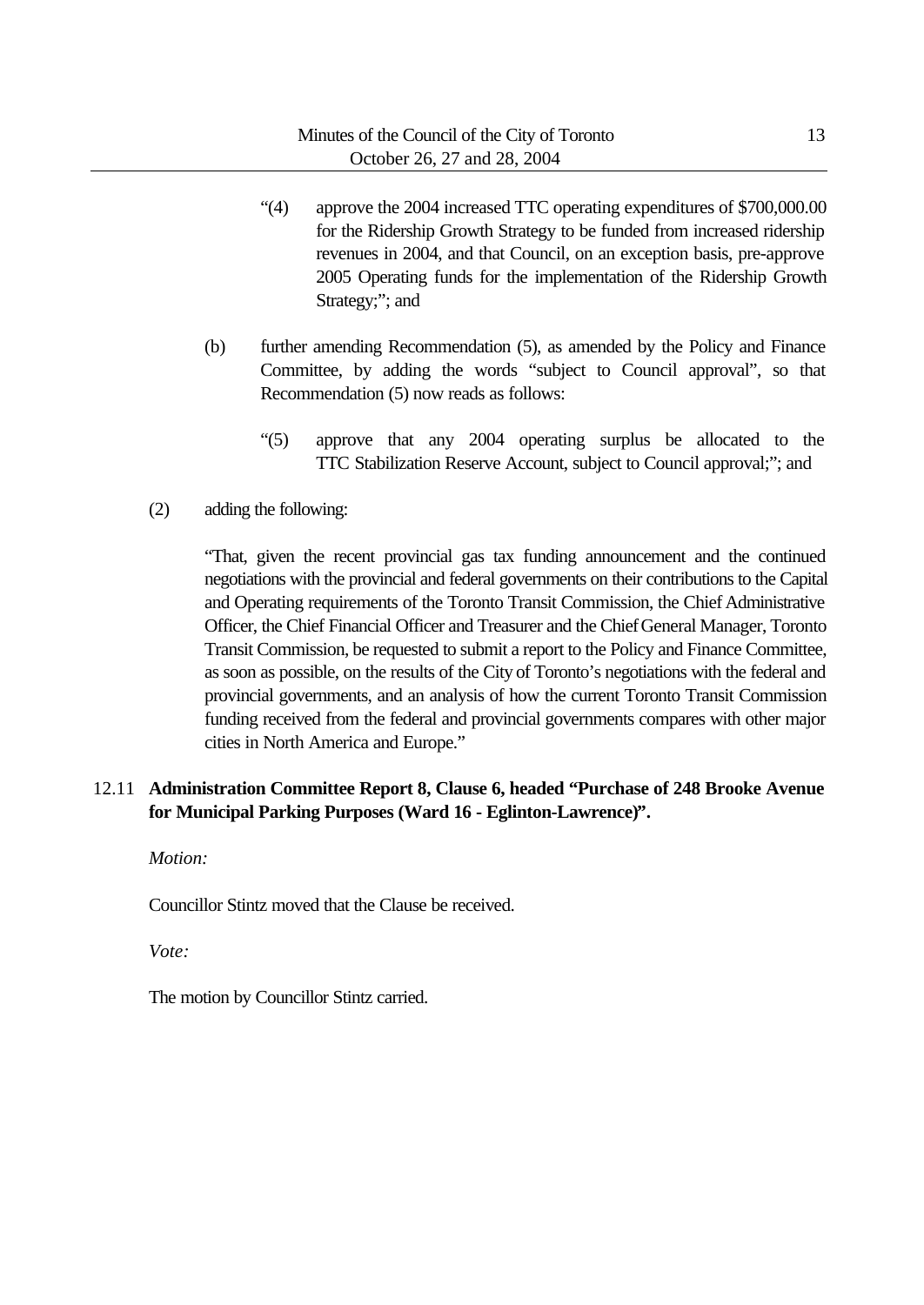## 12.12 **Etobicoke York Community Council Report 8, Clause 6, headed "Removal of On-Street Parking Spaces for Persons with Disabilities (Ward 13 - Parkdale-High Park and Ward 17 - Davenport)".**

#### *Motion:*

Councillor Saundercook moved that the Clause be amended by deleting from the report dated September 24, 2004, from the Director, Transportation Services, West District, the words "Gilmour Street" wherever they occur, and inserting instead the words "Gilmour Avenue".

*Votes:*

The motion by Councillor Saundercook carried.

The Clause, as amended, carried.

## 12.13 **Administration Committee Report 8, Clause 5, headed "McMillan vs. City of Toronto - Court Application".**

*Motion:*

Councillor Moscoe moved that the Clause be amended by adding the following:

"That prior to any further proposed amendments to the policies 'Use of Communications, Services and Resources During an Election Year' and 'Use of Corporate Resources for Election Purposes Especially During an Election Year', staff shall have regard to this Clause, which shall be appended to any future report which seeks to amend these policies."

*Votes:*

The motion by Councillor Moscoe carried.

The Clause, as amended, carried.

## 12.14 **Policy and Finance Committee Report 7, Clause 32a, headed "Employee Suggestion Program".**

*Motion:*

Councillor Giambrone moved that the Clause be amended by adding the following: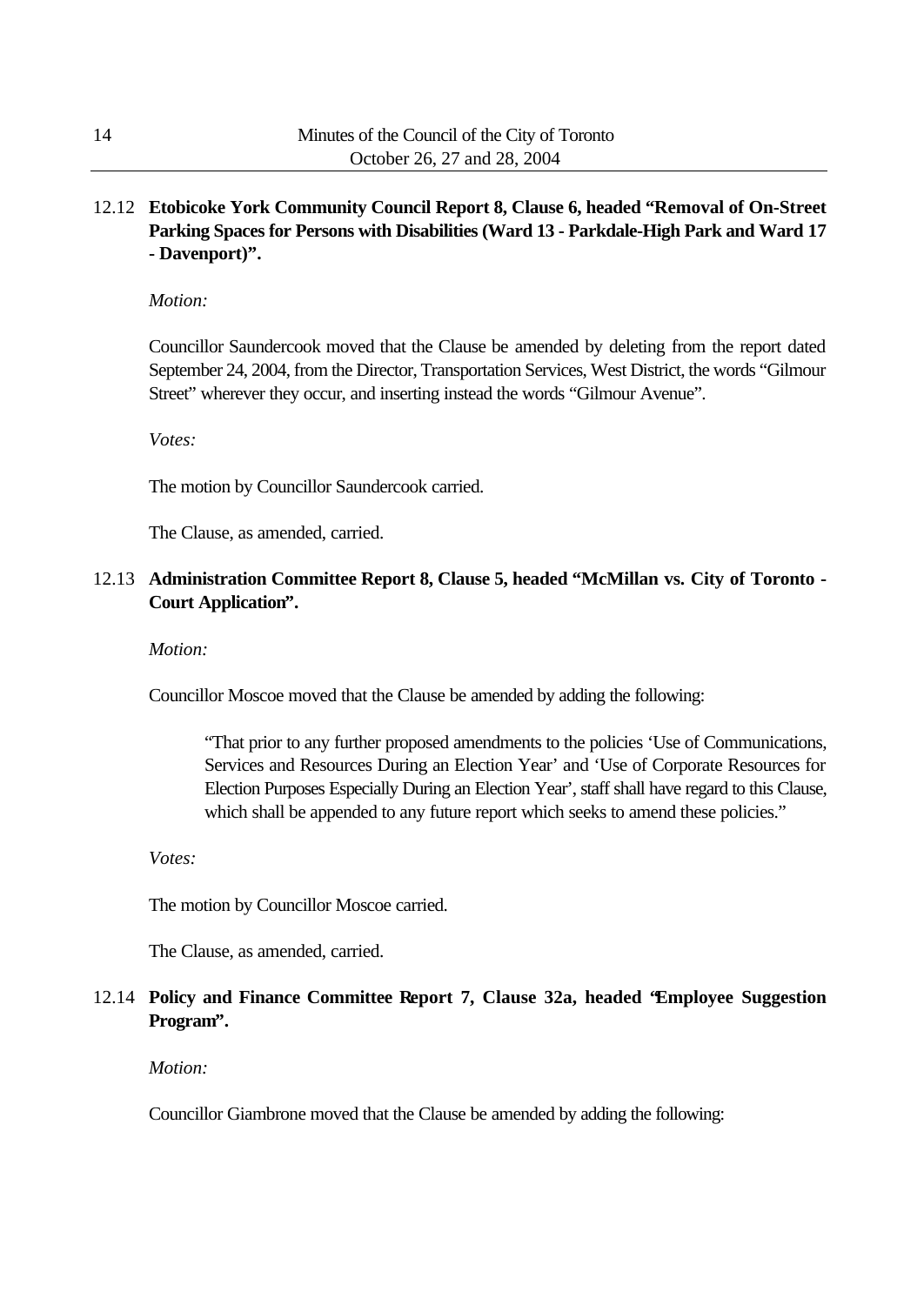"That the Chief Administrative Officer be requested to report back to the Policy and Finance Committee with recommendations for the implementation of a year-round program to promote and collect ideas for improvement and innovation in City government and the delivery of City services, the recommendations to be developed in consultation with representatives of the Toronto Civic Employees' Union, Local 416, the Canadian Union of Public Employees, Local 79, Toronto Professional Fire Fighters' Association, Local 3888 and the Executive Director of COTAPSAI, and further, that staff consult with the TTC on its existing employee improvement program."

*Votes:*

The motion by Councillor Giambrone carried.

The Clause, as amended, carried.

## 12.15 **Etobicoke York Community Council Report 7, Clause 8a, headed "Request for All-way Stop Controls on Allanhurst Drive (Ward 4 - Etobicoke Centre)".**

Deputy Mayor Pantalone in the Chair.

*Motion:*

(a) Councillor Holyday moved that the Clause be amended by deleting the Recommendation of the Etobicoke York Community Council, and that the staff recommendation contained in the Recommendation Section of the report (July 22, 2004) from the Director, Transportation Services, West District, be adopted.

*Votes:*

Adoption of motion (a) by Councillor Holyday:

| Yes $-2$<br>Councillors:  | Holyday, Minnan-Wong                                                                                                                                                                                                |
|---------------------------|---------------------------------------------------------------------------------------------------------------------------------------------------------------------------------------------------------------------|
| $No - 22$<br>Councillors: | Ashton, Cho, Chow, Cowbourne, Davis, Del Grande,<br>Di Giorgio, Feldman, Grimes, Hall, Jenkins, Lindsay Luby,<br>Mammoliti, Mihevc, Milczyn, Moscoe, Nunziata, Palacio,<br>Pantalone, Saundercook, Thompson, Watson |

Lost by a majority of 20.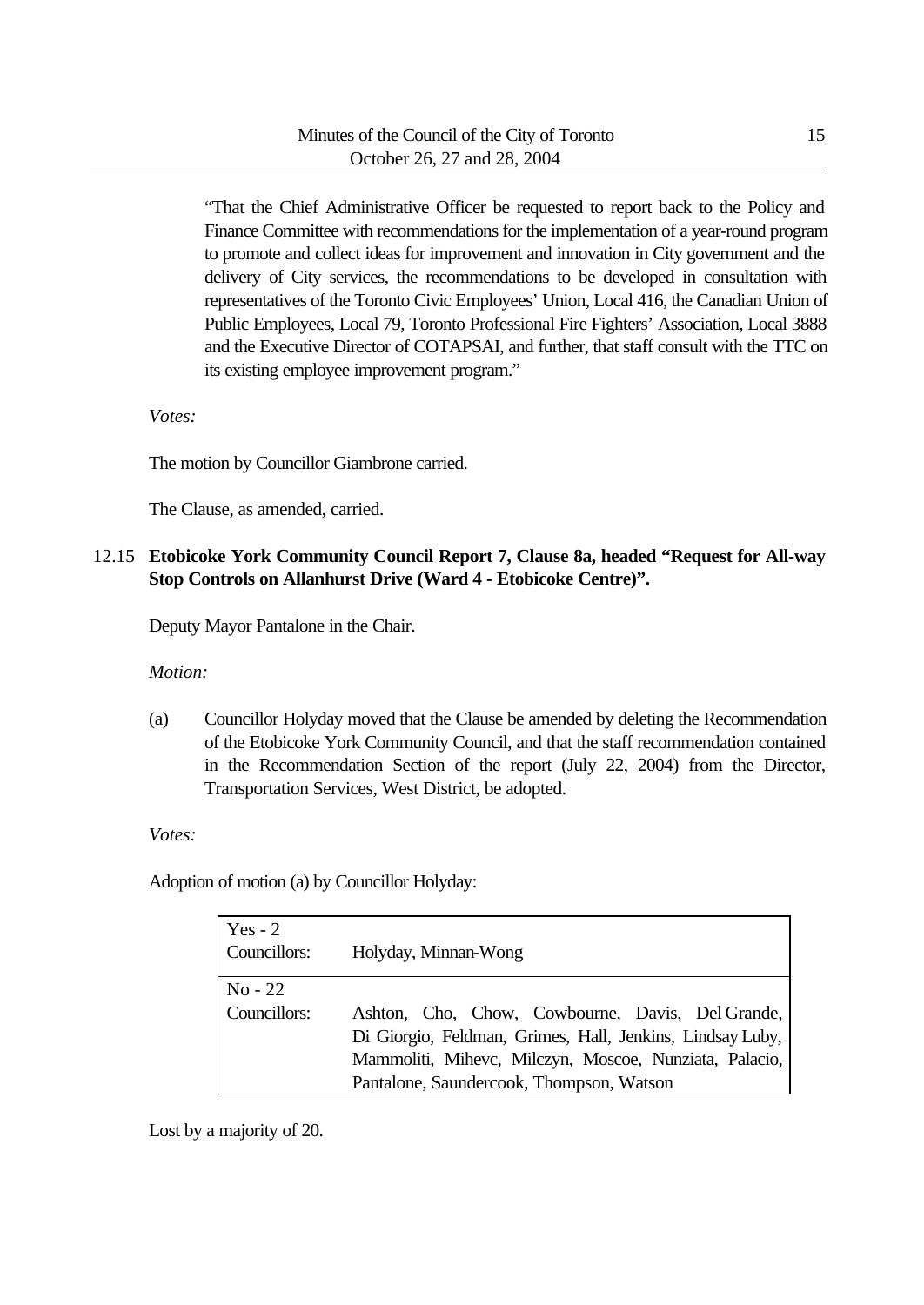The Clause was adopted, without amendment.

Deputy Mayor Feldman in the Chair.

*Motion to Re-Open:*

Councillor Lindsay Luby, with the permission of Council, moved that, in accordance with §27-49 of Chapter 27 of the City of Toronto Municipal Code, this Clause be re-opened for further consideration, which carried, more than two-thirds of Members present having voted in the affirmative.

*Motion:*

(b) Councillor Lindsay Luby moved that the Clause be amended by deleting from the Recommendation of the Etobicoke York Community Council, the word "or", and inserting instead the word "and", so that the recommendation of the Community Council now reads as follows:

"The Etobicoke York Community Council recommends that City Council erect an all-way stop control at the intersections of Allanhurst Drive and Swordbill Drive and Allanhurst Drive and Woodcrest Drive."

*Votes:*

Motion (b) by Councillor Lindsay Luby carried.

The Clause, as amended, carried.

## 12.16 **Etobicoke York Community Council Report 7, Clause 15a, headed "Traffic Calming on Seacliff Boulevard (Ward 7 - York West)".**

Deputy Mayor Pantalone in the Chair.

*Motion:*

Councillor Holyday moved that the Clause be amended by deleting the Recommendation of the Etobicoke York Community Council, and that the staff recommendation contained in the Recommendation Section of the report (August 9, 2004) from the Director, Transportation Services, West District, be adopted.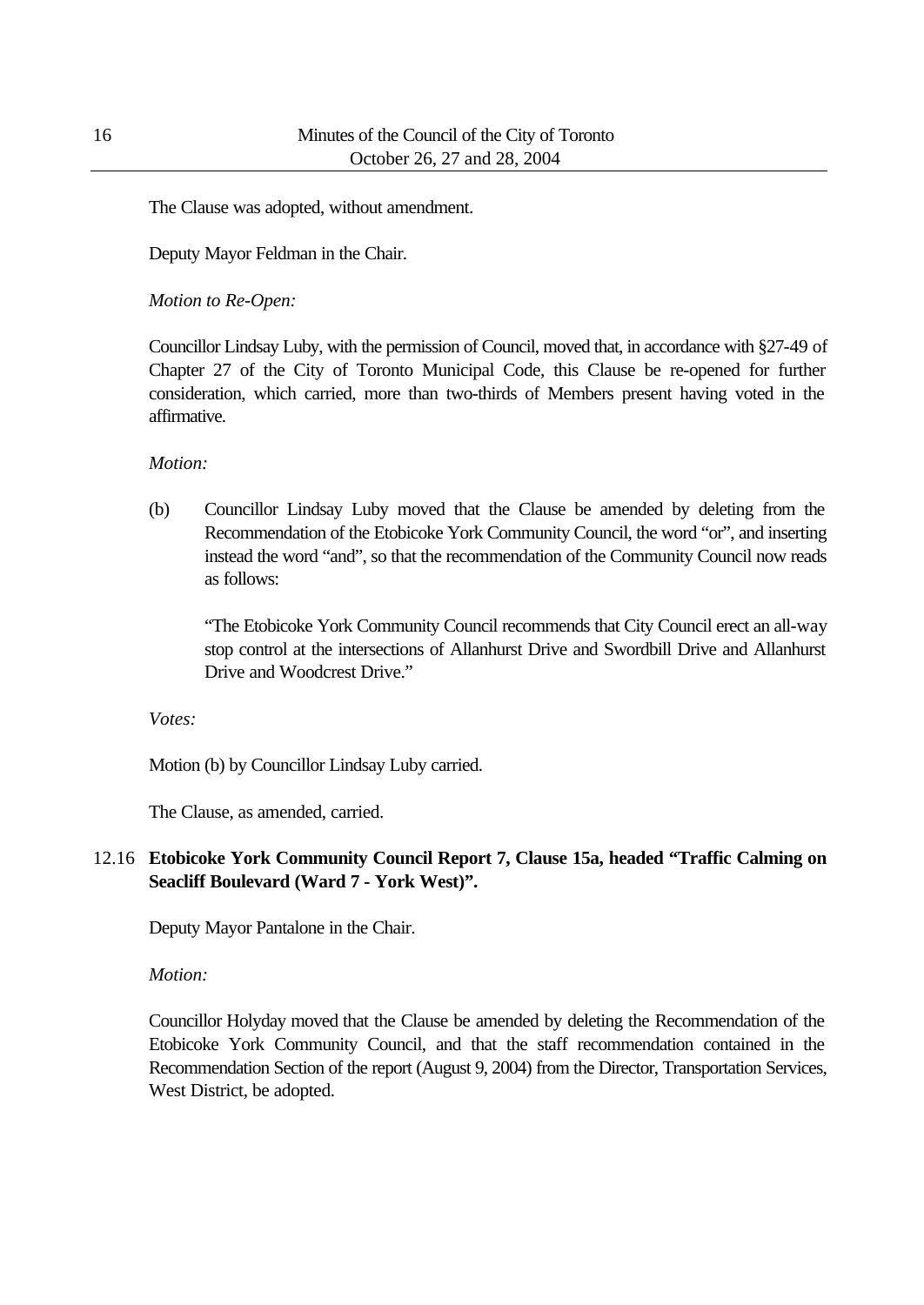*Votes:*

Adoption of motion by Councillor Holyday:

| Yes $-2$<br>Councillors:           | Holyday, Li Preti                                                                                                                                                                                                                                                                   |
|------------------------------------|-------------------------------------------------------------------------------------------------------------------------------------------------------------------------------------------------------------------------------------------------------------------------------------|
| $\mathrm{No}$ - 28<br>Councillors: | Altobello, Ashton, Augimeri, Carroll, Chow, Cowbourne,<br>Davis, Del Grande, Di Giorgio, Feldman, Fletcher, Grimes,<br>Hall, Jenkins, Kelly, Lindsay Luby, Mammoliti, McConnell,<br>Mihevc, Milczyn, Moscoe, Nunziata, Palacio, Pantalone,<br>Saundercook, Thompson, Walker, Watson |

Lost by a majority of 26.

The Clause was adopted, without amendment.

## 12.17 **Etobicoke York Community Council Report 7, Clause 18a, headed "Installation of Speed Humps - Amendment to Existing Plan Riverview Gardens between Bloor Street West and Halford Avenue (Ward 13 – Parkdale-High Park)".**

*Ruling by Deputy Mayor:*

Deputy Mayor Pantalone ruled that Council defer its consideration of this Clause until the Member of Council who had held it, was present in the Council Chamber.

Councillor Saundercook challenged the ruling of the Deputy Mayor.

*Vote to Uphold Ruling of Deputy Mayor:*

| Yes - $16$   |                                                               |
|--------------|---------------------------------------------------------------|
| Councillors: | Ashton, Cho, Chow, Davis, Del Grande, Di Giorgio, Feldman,    |
|              | Grimes, Holyday, Jenkins, Kelly, McConnell, Mihevc,           |
|              | Pantalone, Walker, Watson                                     |
| $No-17$      |                                                               |
| Councillors: | Augimeri, Bussin, Carroll, Cowbourne, Filion, Fletcher, Hall, |
|              | Li Preti, Lindsay Luby, Mammoliti, Milczyn, Minnan-Wong,      |
|              |                                                               |

Lost by a majority of 1.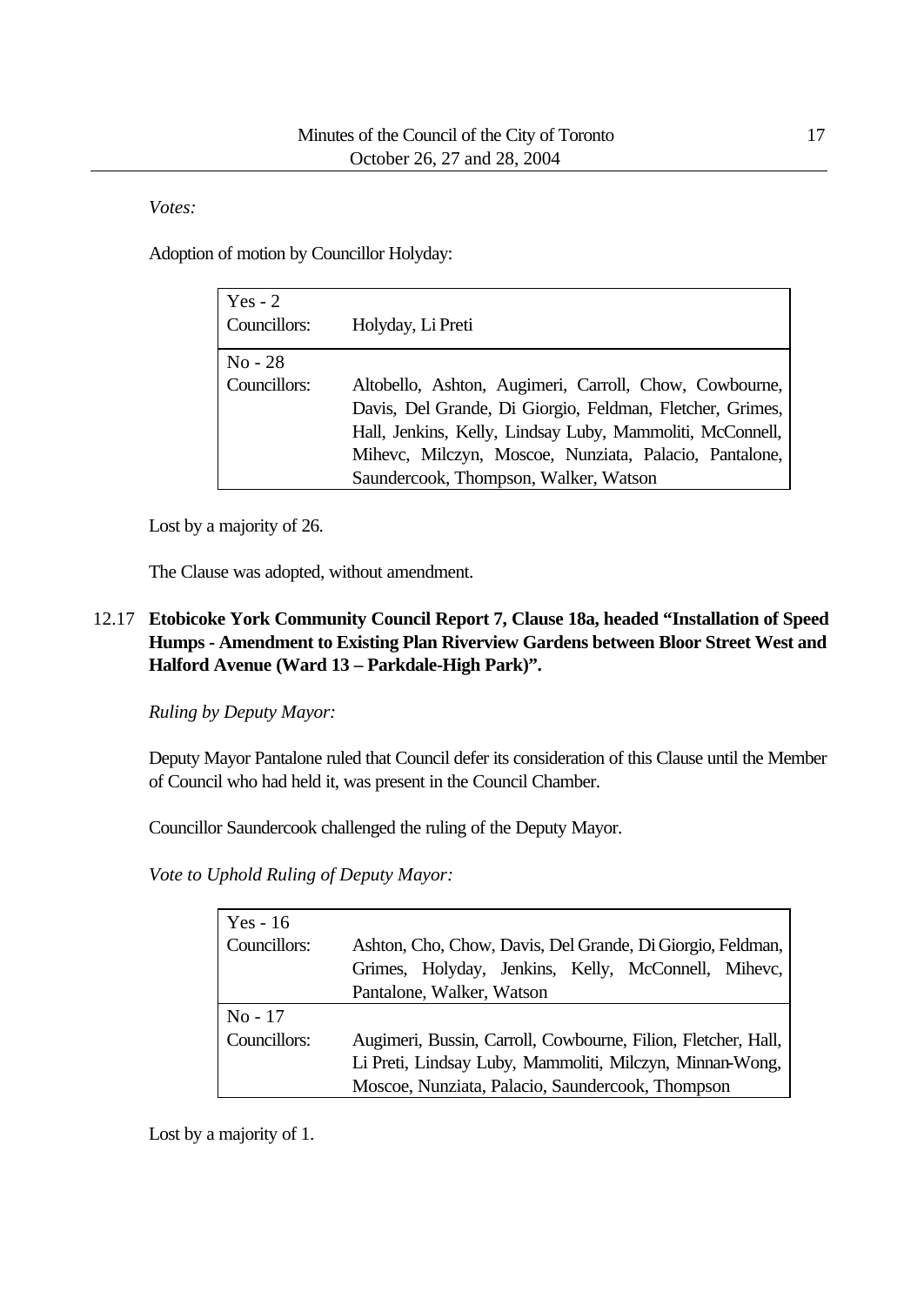*Vote:*

The Clause was adopted, without amendment.

## 12.18 **North York Community Council Report 7, Clause 28a, headed "40 Km/h Speed Limit - Downsview Avenue (Ward 9 - York Centre)".**

#### *Motion:*

Councillor Holyday moved that the Clause be amended by deleting the Recommendation of the North York Community Council, and that the staff recommendation contained in the Recommendation Section of the report (August 25, 2004) from the Director, Transportation Services, North District, be adopted.

#### *Votes:*

Adoption of motion by Councillor Holyday:

| Yes $-2$<br>Councillors:  | Ashton, Holyday                                                                                                                                                                                                                                |
|---------------------------|------------------------------------------------------------------------------------------------------------------------------------------------------------------------------------------------------------------------------------------------|
| $No - 24$<br>Councillors: | Augimeri, Bussin, Carroll, Cowbourne, Di Giorgio, Feldman,<br>Filion, Fletcher, Grimes, Jenkins, Kelly, Li Preti, Lindsay Luby,<br>Mammoliti, McConnell, Mihevc, Milczyn, Moscoe, Nunziata,<br>Palacio, Pantalone, Saundercook, Walker, Watson |

Lost by a majority of 22.

The Clause was adopted, without amendment.

## 12.19 **North York Community Council Report 7, Clause 31a, headed "All Way Stop Control - Cavotti Crescent and Evanston Drive (Ward 10 - York Centre)".**

## *Motion:*

Councillor Holyday moved that the Clause be amended by deleting the Recommendation of the North York Community Council, and that the staff recommendation contained in the Recommendation Section of the report (August 26, 2004) from the Director, Transportation Services, North District, be adopted.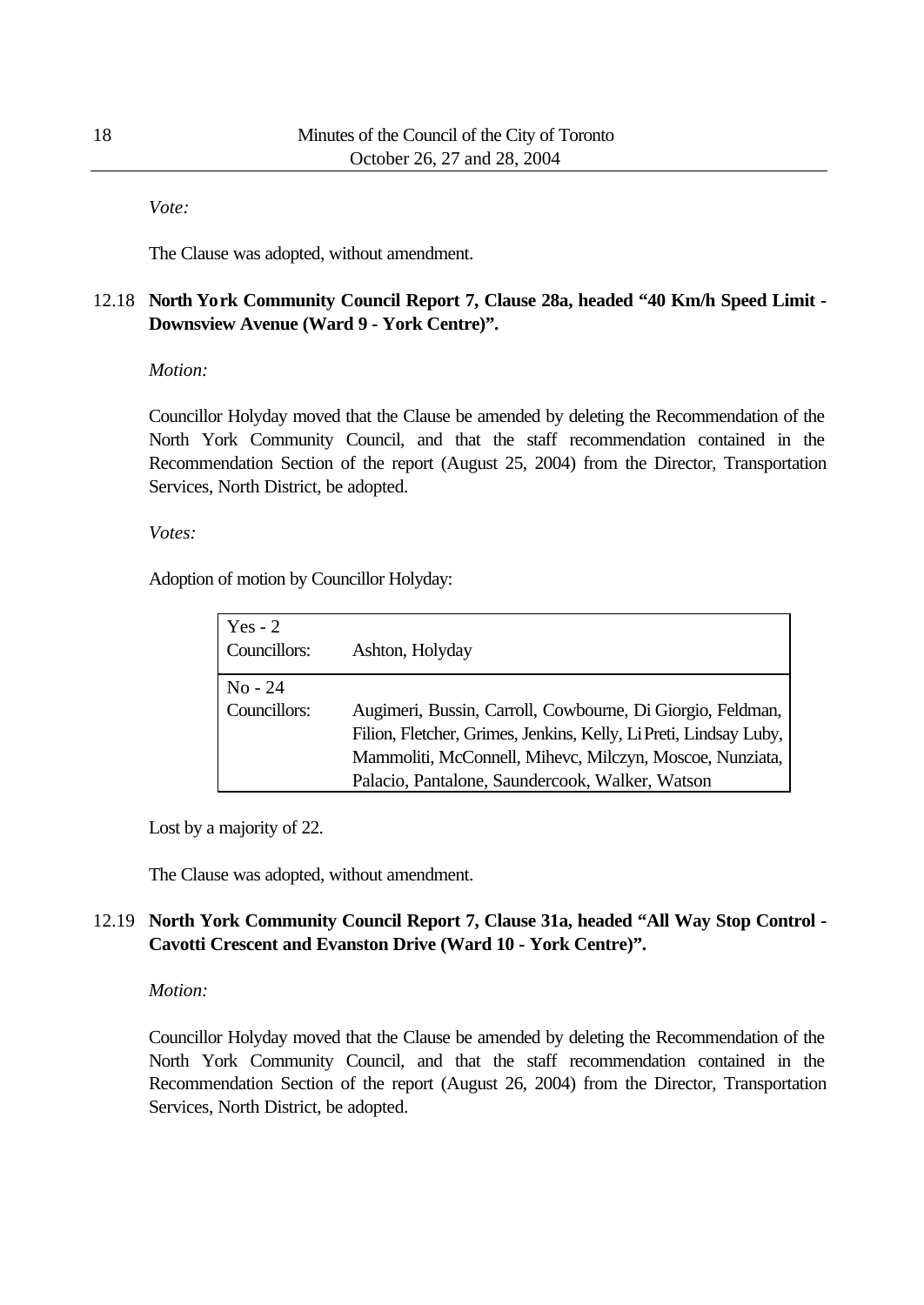## *Votes:*

Adoption of motion by Councillor Holyday:

| $Yes - 1$<br>Councillors: | Holyday                                                         |
|---------------------------|-----------------------------------------------------------------|
| $No - 27$                 |                                                                 |
| Councillors:              | Ashton, Augimeri, Bussin, Carroll, Cho, Chow, Cowbourne,        |
|                           | Del Grande, Di Giorgio, Feldman, Filion, Grimes, Hall, Jenkins, |
|                           | Li Preti, Lindsay Luby, McConnell, Mihevc, Milczyn, Moscoe,     |
|                           | Nunziata, Palacio, Pantalone, Pitfield, Shiner, Walker, Watson  |

Lost by a majority of 26.

The Clause was adopted, without amendment.

12.20 **North York Community Council Report 7, Clause 35a, headed "Request for Poll - Speed Hump Plan - Times Road between Stayner Avenue and Lilywood Road (Ward 15 – Eglinton-Lawrence)".**

## *Motions:*

(a) Councillor Moscoe moved that the Clause be amended by adding the following:

"That the results of the poll be reported by the Acting Commissioner of Works and Emergency Services, along with an evaluation of the need for speed humps."

(b) Councillor Shiner moved that the Clause be referred to the Acting Commissioner of Works and Emergency Services with a request that he submit a report to the North York Community Council, as per the normal procedure, prior to the poll being conducted.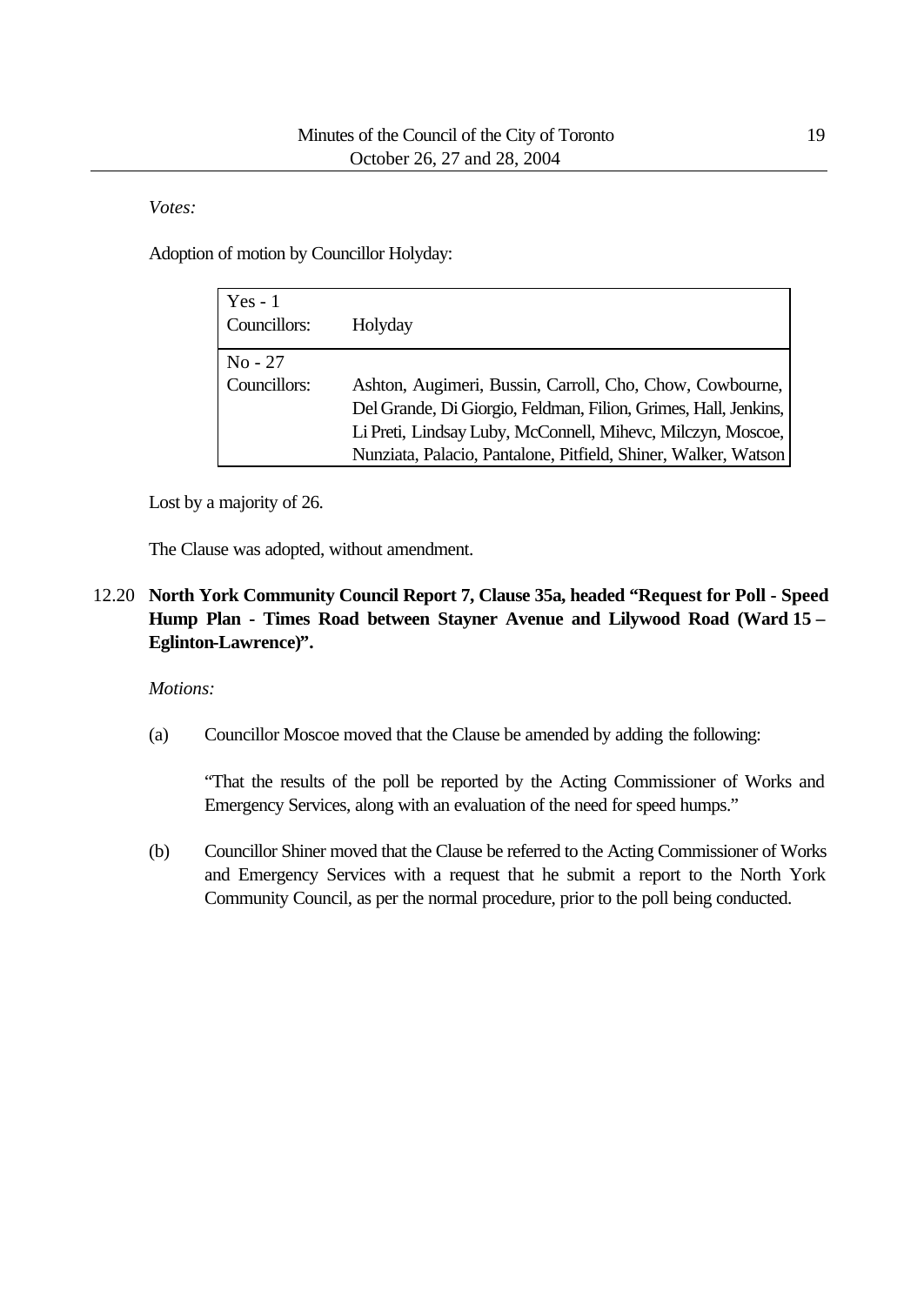*Votes:*

Adoption of motion (b) by Councillor Shiner:

| Yes - $16$   |                                                            |  |  |  |  |
|--------------|------------------------------------------------------------|--|--|--|--|
| Councillors: | Ashton, Cho, Cowbourne, Davis, Feldman, Hall, Holyday,     |  |  |  |  |
|              | Kelly, Li Preti, Minnan-Wong, Nunziata, Palacio, Pitfield, |  |  |  |  |
|              | Shiner, Stintz, Walker                                     |  |  |  |  |
| $No-16$      |                                                            |  |  |  |  |
| Councillors: | Altobello, Augimeri, Carroll, Del Grande, Di Giorgio,      |  |  |  |  |
|              | Giambrone, Grimes, Jenkins, Lindsay Luby, Mammoliti,       |  |  |  |  |
|              | McConnell, Mihevc, Moscoe, Pantalone, Saundercook,         |  |  |  |  |
|              | Watson                                                     |  |  |  |  |
|              |                                                            |  |  |  |  |

Lost, there being a tie vote.

Adoption of motion (a) by Councillor Moscoe:

| $Yes - 31$   |                                                             |  |  |  |  |
|--------------|-------------------------------------------------------------|--|--|--|--|
| Councillors: | Altobello, Ashton, Augimeri, Carroll, Cho, Chow, Davis,     |  |  |  |  |
|              | Del Grande, Di Giorgio, Feldman, Filion, Giambrone, Grimes, |  |  |  |  |
|              | Jenkins, Li Preti, Lindsay Luby, Mammoliti, McConnell,      |  |  |  |  |
|              | Mihevc, Minnan-Wong, Moscoe, Nunziata, Palacio, Pantalone,  |  |  |  |  |
|              | Pitfield, Rae, Saundercook, Shiner, Stintz, Walker, Watson  |  |  |  |  |
| $No - 5$     |                                                             |  |  |  |  |
| Councillors: | Cowbourne, Hall, Holyday, Kelly, Ootes                      |  |  |  |  |

Carried by a majority of 26.

The Clause, as amended, carried.

## 12.21 **North York Community Council Report 7, Clause 36a, headed "Request for Poll - Speed Hump Plan - Lauder Avenue from Vaughan Road to Amherst Avenue (Ward 15 – Eglinton-Lawrence)".**

## *Motion:*

(a) Councillor Moscoe moved that the Clause be amended by adding the following:

"That the results of the poll be reported by the Acting Commissioner of Works and Emergency Services, along with an evaluation of the need for speed humps."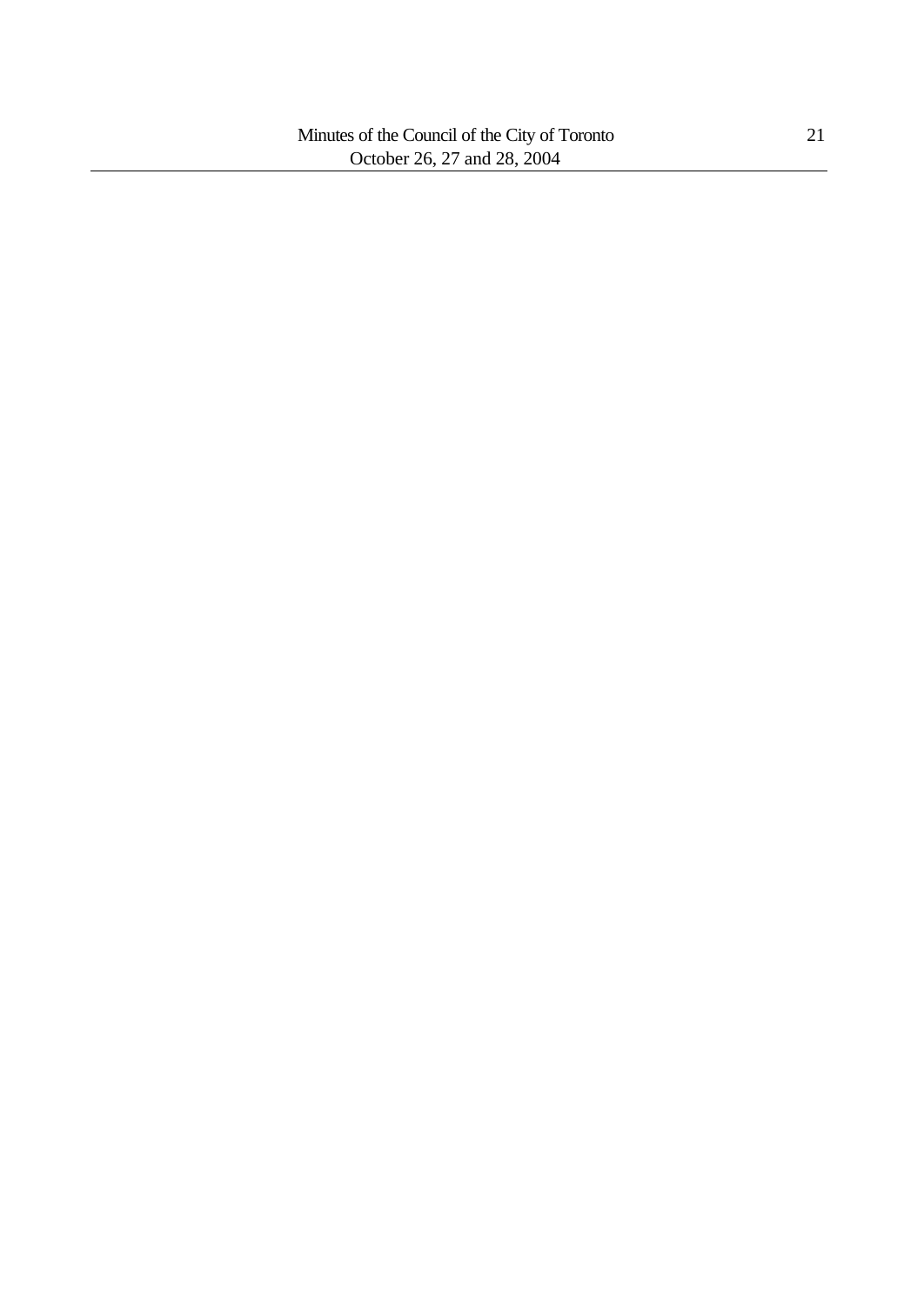## *Ruling by Deputy Mayor:*

Councillor Hall requested Deputy Mayor Pantalone to rule on whether motion (a) by Councillor Moscoe was in order.

Deputy Mayor Pantalone ruled that motion (a) by Councillor Moscoe was an interpretation of the City's Traffic Calming Policy, and was therefore in order.

Councillor Hall challenged the ruling of the Deputy Mayor.

*Vote to Uphold Ruling of Deputy Mayor:*

| $Yes - 27$   |                                                                  |
|--------------|------------------------------------------------------------------|
| Councillors: | Augimeri, Carroll, Cho, Chow, Cowbourne, Davis,                  |
|              | Del Grande, Di Giorgio, Feldman, Filion, Grimes, Jenkins,        |
|              | Li Preti, Lindsay Luby, Mammoliti, McConnell, Mihevc,            |
|              | Minnan-Wong, Moscoe, Nunziata, Palacio, Pantalone, Rae,          |
|              | Saundercook, Stintz, Walker, Watson                              |
| $No - 8$     |                                                                  |
| Councillors: | Altobello, Ashton, Hall, Holyday, Kelly, Ootes, Pitfield, Shiner |

Carried by a majority of 19.

## *Motion:*

(b) Councillor Shiner moved that the Clause be referred to the Acting Commissioner of Works and Emergency Services with a request that he submit a report to the North York Community Council, as per the normal procedure, prior to the poll being conducted.

## *Votes:*

Adoption of motion (b) by Councillor Shiner:

| Yes - $16$   |                                                                  |
|--------------|------------------------------------------------------------------|
| Councillors: | Altobello, Ashton, Cho, Cowbourne, Davis, Del Grande, Hall,      |
|              | Holyday, Kelly, Minnan-Wong, Nunziata, Palacio, Pitfield,        |
|              | Shiner, Walker, Watson                                           |
| $No-18$      |                                                                  |
| Councillors: | Augimeri, Carroll, Di Giorgio, Feldman, Filion, Grimes, Jenkins, |
|              | Li Preti, Lindsay Luby, Mammoliti, McConnell, Mihevc,            |
|              | Moscoe, Ootes, Pantalone, Rae, Saundercook, Stintz               |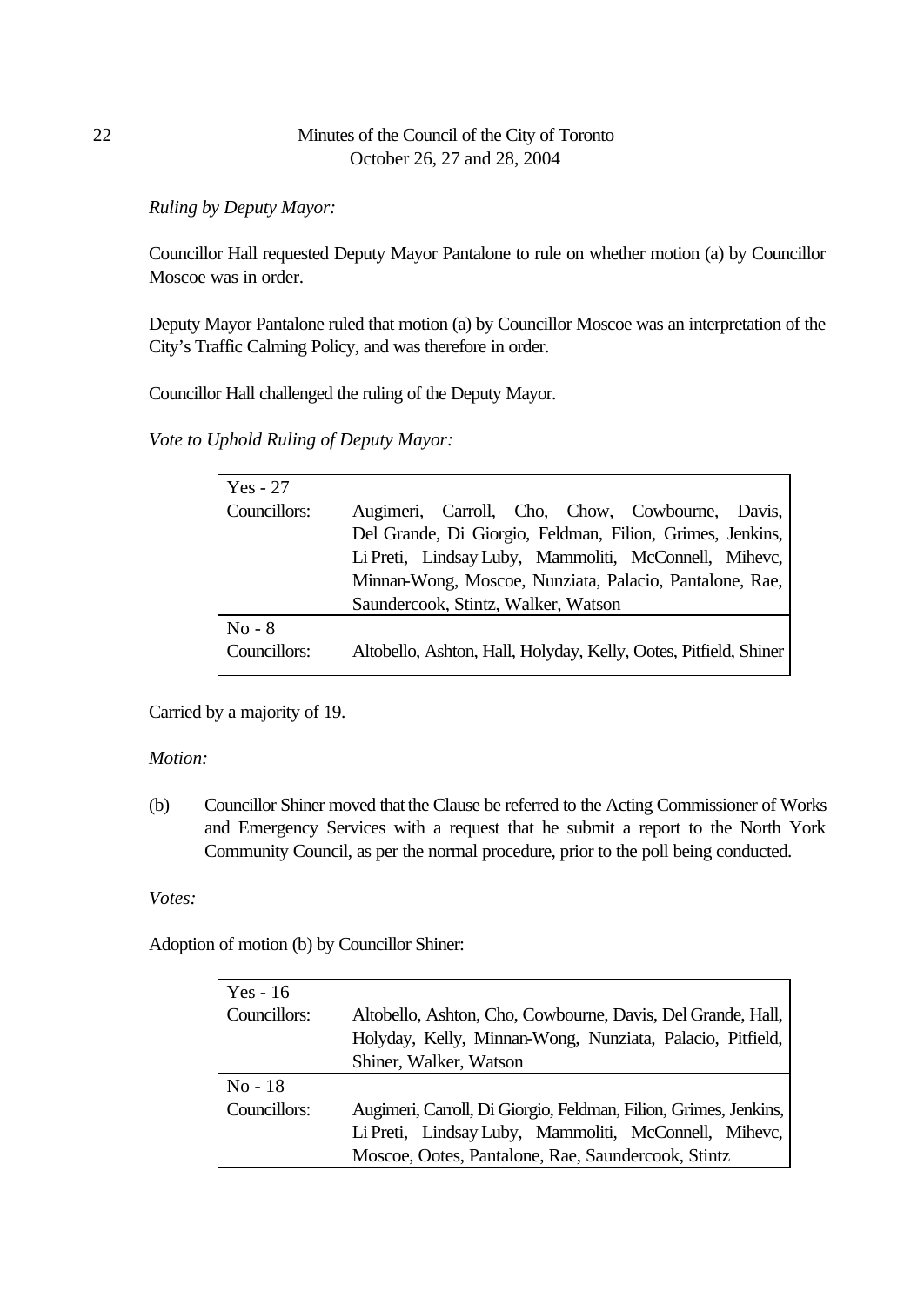Lost by a majority of 2.

Motion (a) by Councillor Moscoe carried.

The Clause, as amended, carried.

## 12.22 **North York Community Council Report 7, Clause 37a, headed "Request for Poll - Speed Hump Plan - Roselawn Avenue, west of Dufferin Street to Miranda Avenue (Ward 15 - Eglinton-Lawrence)".**

*Motions:*

(a) Councillor Moscoe moved that the Clause be amended by adding the following:

"That the results of the poll be reported by the Acting Commissioner of Works and Emergency Services, along with an evaluation of the need for speed humps."

(b) Councillor Shiner moved that the Clause be referred to the Acting Commissioner of Works and Emergency Services with a request that he submit a report to the North York Community Council, as per the normal procedure, prior to the poll being conducted.

*Votes:*

Adoption of motion (b) by Councillor Shiner:

| Yes - $16$   |                                                               |
|--------------|---------------------------------------------------------------|
| Councillors: | Altobello, Cho, Cowbourne, Davis, Del Grande, Hall, Holyday,  |
|              | Kelly, Minnan-Wong, Nunziata, Ootes, Palacio, Pitfield,       |
|              | Shiner, Walker, Watson                                        |
|              |                                                               |
| $No - 17$    |                                                               |
| Councillors: | Ashton, Augimeri, Carroll, Chow, Di Giorgio, Feldman, Filion, |
|              | Jenkins, Li Preti, Lindsay Luby, Mammoliti,<br>Grimes.        |

Lost by a majority of 1.

Motion (a) by Councillor Moscoe carried.

The Clause, as amended, carried.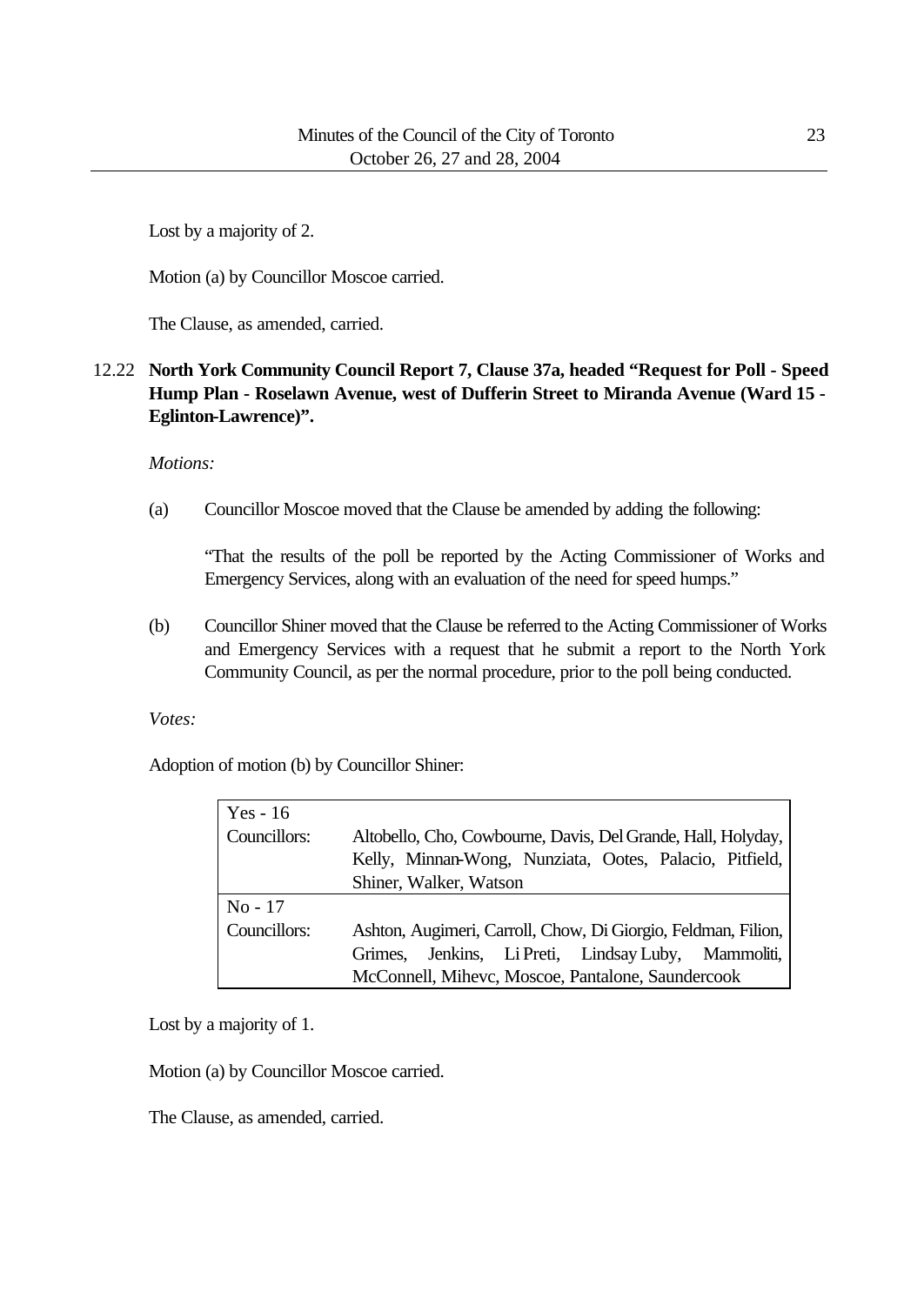# 12.23 **North York Community Council Report 7, Clause 38a, headed "Request for Poll - Speed Hump Plan - Bolingbroke Road (Ward 15 - Eglinton-Lawrence)".**

*Motions:*

(a) Councillor Moscoe moved that the Clause be amended by adding the following:

"That the results of the poll be reported by the Acting Commissioner of Works and Emergency Services, along with an evaluation of the need for speed humps."

(b) Councillor Hall moved that the Clause be referred to the Acting Commissioner of Works and Emergency Services with a request that he submit a report to the North York Community Council, as per the normal procedure, prior to the poll being conducted.

*Votes:*

Adoption of motion (b) by Councillor Hall:

| Yes $-13$    |                                                              |
|--------------|--------------------------------------------------------------|
| Councillors: | Cho, Cowbourne, Davis, Del Grande, Filion, Hall, Holyday,    |
|              | Nunziata, Ootes, Palacio, Pitfield, Walker, Watson           |
| $No-19$      |                                                              |
| Councillors: | Altobello, Ashton, Augimeri, Carroll, Chow, Di Giorgio,      |
|              | Feldman, Grimes, Jenkins, Li Preti, Lindsay Luby, Mammoliti, |
|              | McConnell, Mihevc, Moscoe, Pantalone, Rae, Saundercook,      |
|              | <b>Stintz</b>                                                |

Lost by a majority of 6.

Motion (a) by Councillor Moscoe carried.

The Clause, as amended, carried.

# 12.24 **Toronto and East York Community Council Report 7, Clause 24a, headed "Driveway Widening - 53 Hillsdale Avenue West (St. Paul's, Ward 22)".**

#### *Motion:*

Councillor Holyday moved that the Clause be amended by deleting the Recommendation of the Toronto and East York Community Council, and that the staff recommendation contained in the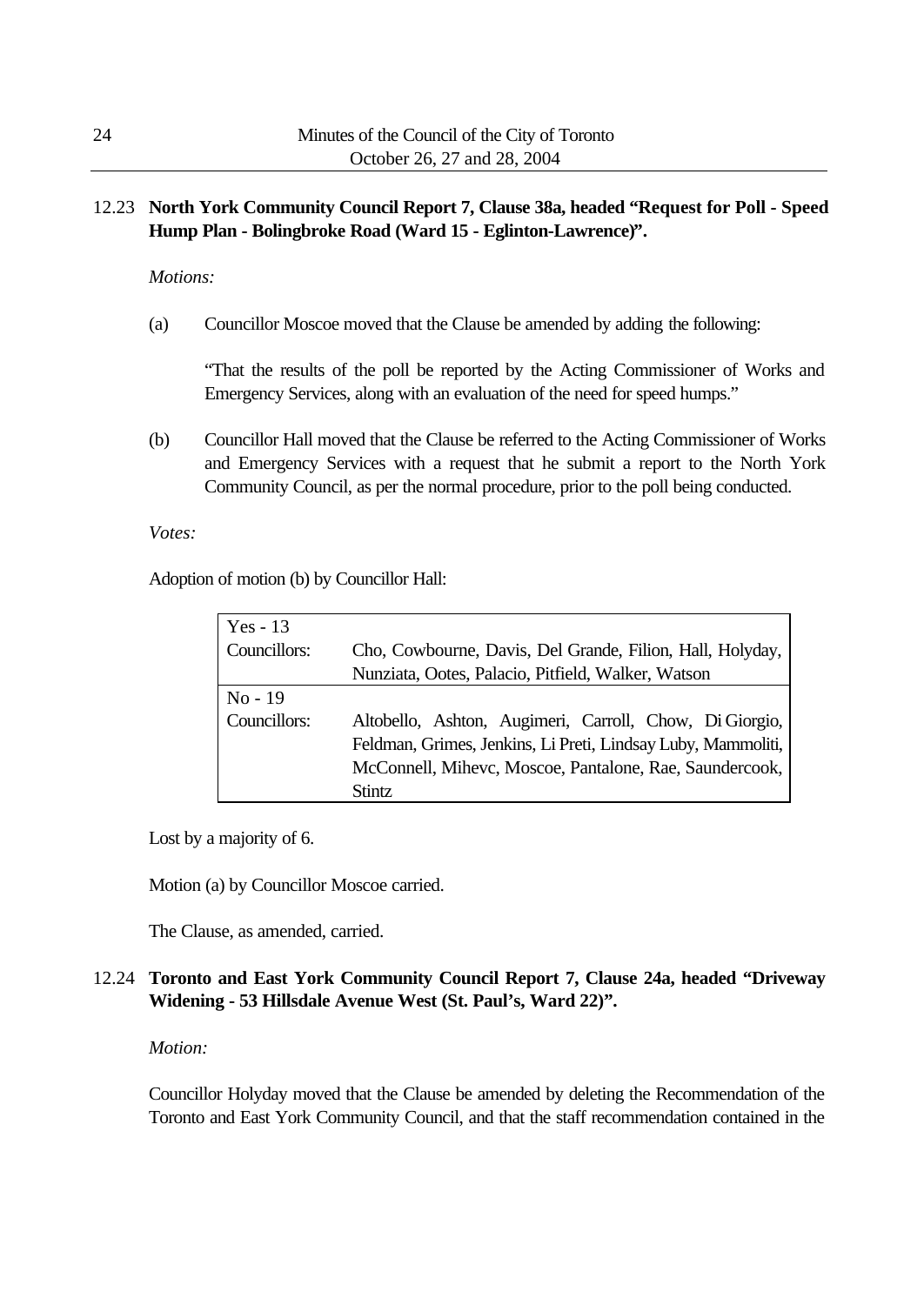Recommendation Section of the report (May 18, 2004) from the Manager, Right of Way Management, Transportation Services, South District, be adopted.

*Votes:*

Adoption of motion by Councillor Holyday:

| $Yes - 1$<br>Councillors: | Holyday                                                                                                                                                                                                                      |
|---------------------------|------------------------------------------------------------------------------------------------------------------------------------------------------------------------------------------------------------------------------|
| $No-23$<br>Councillors:   | Altobello, Augimeri, Carroll, Chow, Cowbourne, Davis,<br>Del Grande, Feldman, Grimes, Hall, Kelly, Li Preti,<br>Lindsay Luby, McConnell, Mihevc, Nunziata, Palacio,<br>Pantalone, Pitfield, Shiner, Thompson, Walker, Watson |

Lost by a majority of 22.

The Clause was adopted, without amendment.

# 12.25 **Toronto and East York Community Council Report 7, Clause 26a, headed "Front Yard Parking for Two Vehicles - 13 Ritchie Avenue (Parkdale-High Park, Ward 14)".**

*Motion:*

Councillor Holyday moved that the Clause be amended by deleting the Recommendation of the Toronto and East York Community Council, and that staff Recommendation (1) contained in the Recommendations Section of the report (August 9, 2004) from the Manager, Right of Way Management, Transportation Services, South District, be adopted.

## *Votes:*

Adoption of motion by Councillor Holyday:

| $Yes - 1$<br>Councillor:  | Holyday                                                                                                                                                                                                            |
|---------------------------|--------------------------------------------------------------------------------------------------------------------------------------------------------------------------------------------------------------------|
| $No - 22$<br>Councillors: | Augimeri, Carroll, Chow, Cowbourne, Davis, Del Grande,<br>Feldman, Grimes, Hall, Jenkins, Kelly, Li Preti, Lindsay Luby,<br>McConnell, Mihevc, Nunziata, Palacio, Pantalone, Pitfield,<br>Thompson, Walker, Watson |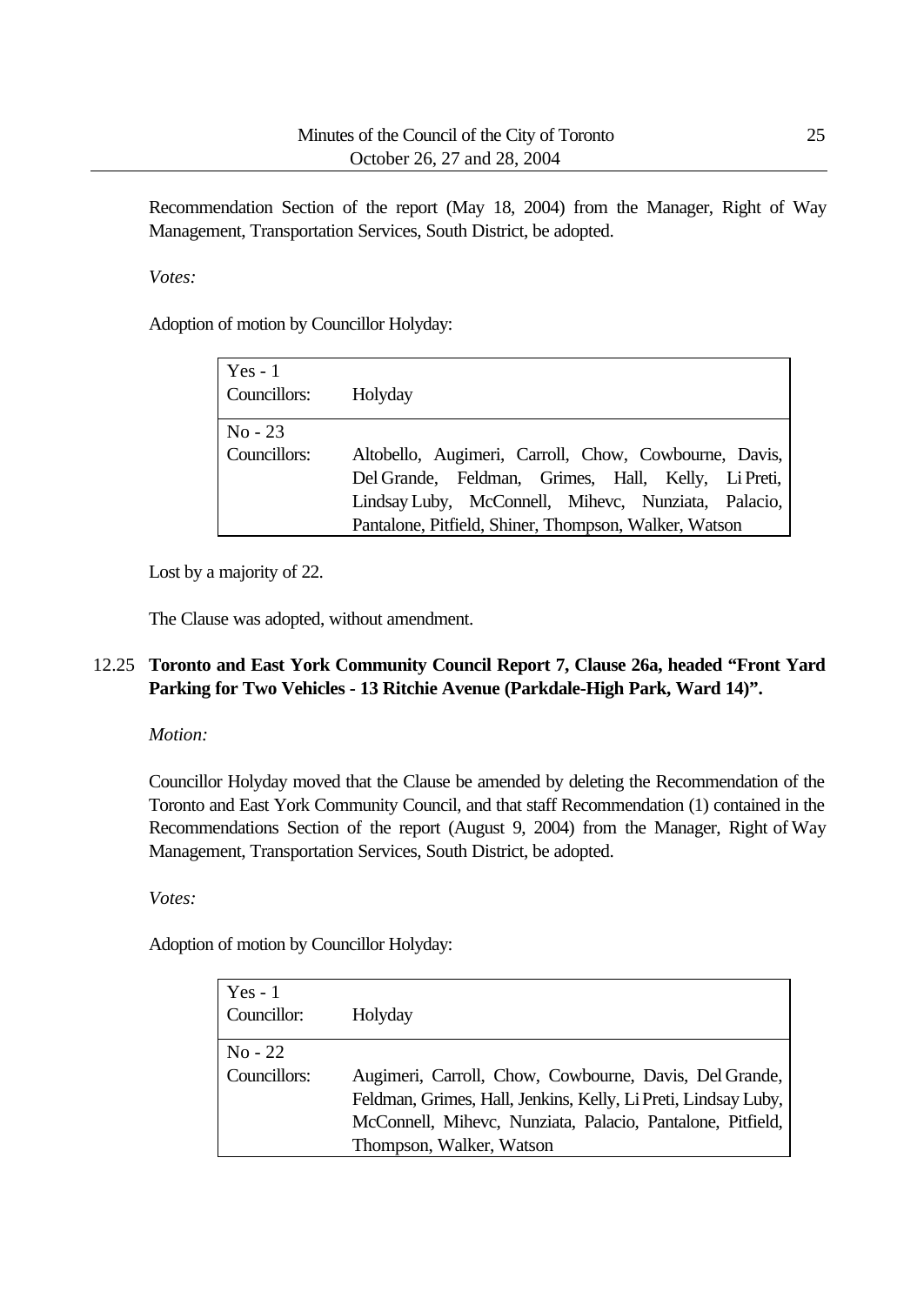Lost by a majority of 21.

The Clause was adopted, without amendment.

# 12.26 **Toronto and East York Community Council Report 7, Clause 27a, headed "Front Yard Parking - 137 Dowling Avenue (Parkdale-High Park, Ward 14)".**

## *Motion:*

Councillor Holyday moved that the Clause be amended by deleting the Recommendation of the Toronto and East York Community Council, and that staff Recommendation (1) contained in the Recommendations Section of the report (August 9, 2004) from the Manager, Right of Way Management, Transportation Services, South District, be adopted.

## *Votes:*

Adoption of motion by Councillor Holyday:

| $Yes - 5$<br>Councillors: | Feldman, Holyday, Li Preti, Minnan-Wong, Shiner                                                                                                                                                                                                                      |
|---------------------------|----------------------------------------------------------------------------------------------------------------------------------------------------------------------------------------------------------------------------------------------------------------------|
| $No - 26$<br>Councillors: | Augimeri, Balkissoon, Carroll, Cho, Chow,<br>Ashton.<br>Cowbourne, Davis, De Baeremaeker, Di Giorgio, Filion, Hall,<br>Jenkins, Lindsay Luby, Mammoliti, Mihevc, Moscoe, Nunziata,<br>Palacio, Pantalone, Pitfield, Saundercook, Stintz, Thompson,<br>Walker, Watson |

Lost by a majority of 21.

The Clause was adopted, without amendment.

# 12.27 **Toronto and East York Community Council Report 7, Clause 33a, headed "Installation of Speed Humps - Rushton Road, between Vaughan Road and Arlington Avenue (St. Paul's, Ward 21)".**

## *Motion:*

Councillor Holyday moved that the Clause be amended by deleting the Recommendation of the Toronto and East York Community Council, and that the staff recommendation contained in the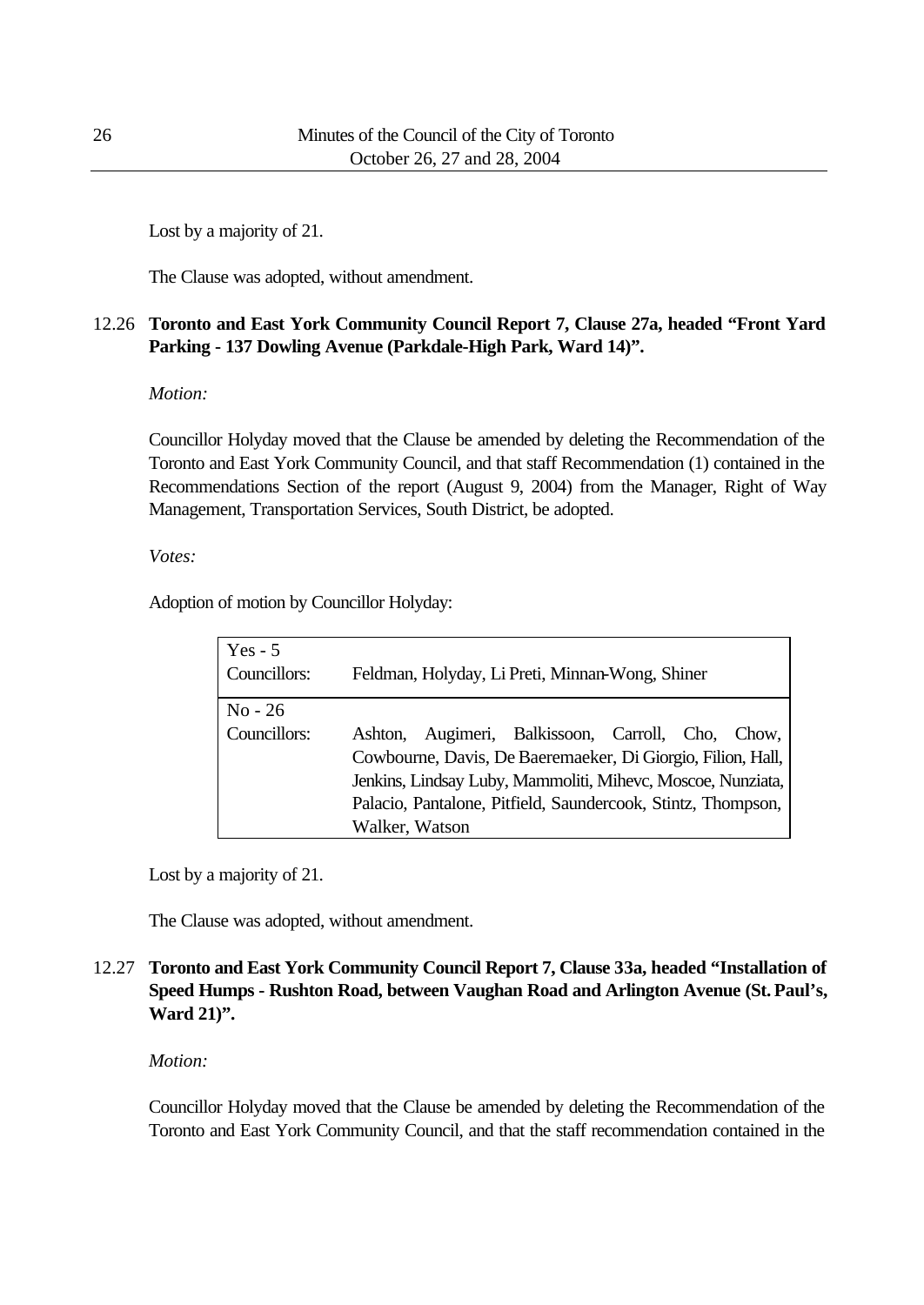Recommendation Section of the report (April 19, 2004) from the Director, Transportation Services, South District, be adopted.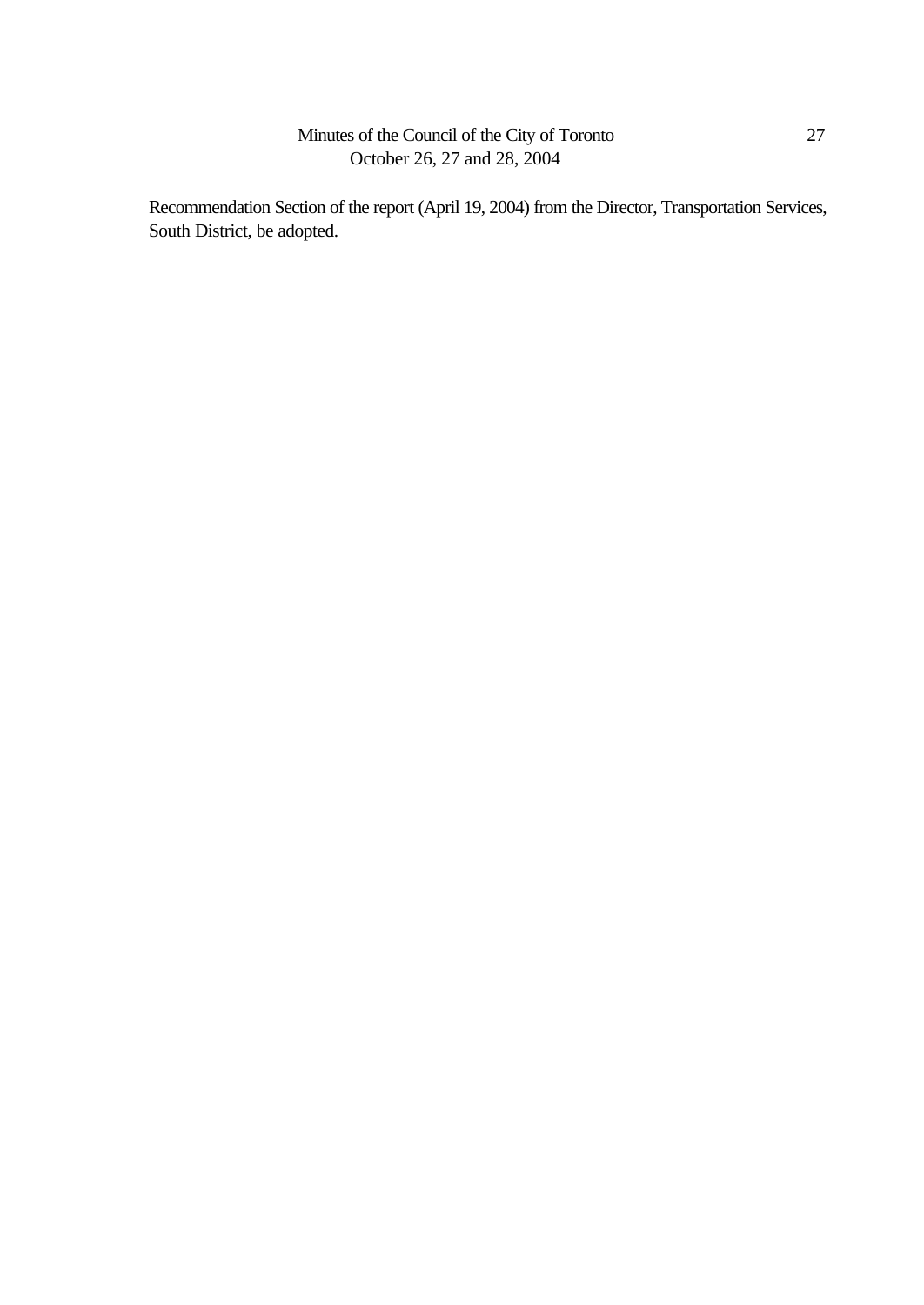*Votes:*

Adoption of motion by Councillor Holyday:

| $Yes - 1$<br>Councillor: | Holyday |                                                              |  |  |        |
|--------------------------|---------|--------------------------------------------------------------|--|--|--------|
| $No - 27$                |         |                                                              |  |  |        |
| Councillors:             | Ashton. | Augimeri, Carroll, Cho, Chow,                                |  |  | Davis. |
|                          |         | De Baeremaeker, Di Giorgio, Feldman, Filion, Hall, Jenkins,  |  |  |        |
|                          |         | Li Preti, Lindsay Luby, Mammoliti, Mihevc, Moscoe, Nunziata, |  |  |        |
|                          |         | Palacio, Pantalone, Rae, Saundercook, Shiner, Stintz,        |  |  |        |
|                          |         | Thompson, Walker, Watson                                     |  |  |        |

Lost by a majority of 26.

The Clause was adopted, without amendment.

# 12.28 **Toronto and East York Community Council Report 7, Clause 53a, headed "Installation of Speed Humps - Sterling Road, between Bloor Street West and Perth Avenue (Davenport, Ward 18)".**

*Motion:*

Councillor Holyday moved that the Clause be amended by deleting the Recommendation of the Toronto and East York Community Council, and that the staff recommendation contained in the Recommendation Section of the report (August 4, 2004) from the Director, Transportation Services, South District, be adopted.

*Votes:*

Adoption of motion by Councillor Holyday:

| Yes - $2$<br>Councillors: | Holyday, Shiner                                                                                                                                                                                                                                                   |
|---------------------------|-------------------------------------------------------------------------------------------------------------------------------------------------------------------------------------------------------------------------------------------------------------------|
| $No - 26$<br>Councillors: | Ashton, Augimeri, Balkissoon, Carroll, Cho, Chow,<br>Cowbourne, Davis, De Baeremaeker, Del Grande, Di Giorgio,<br>Feldman, Filion, Hall, Jenkins, Li Preti, Lindsay Luby,<br>Mammoliti, Mihevc, Nunziata, Palacio, Pantalone, Stintz,<br>Thompson, Walker, Watson |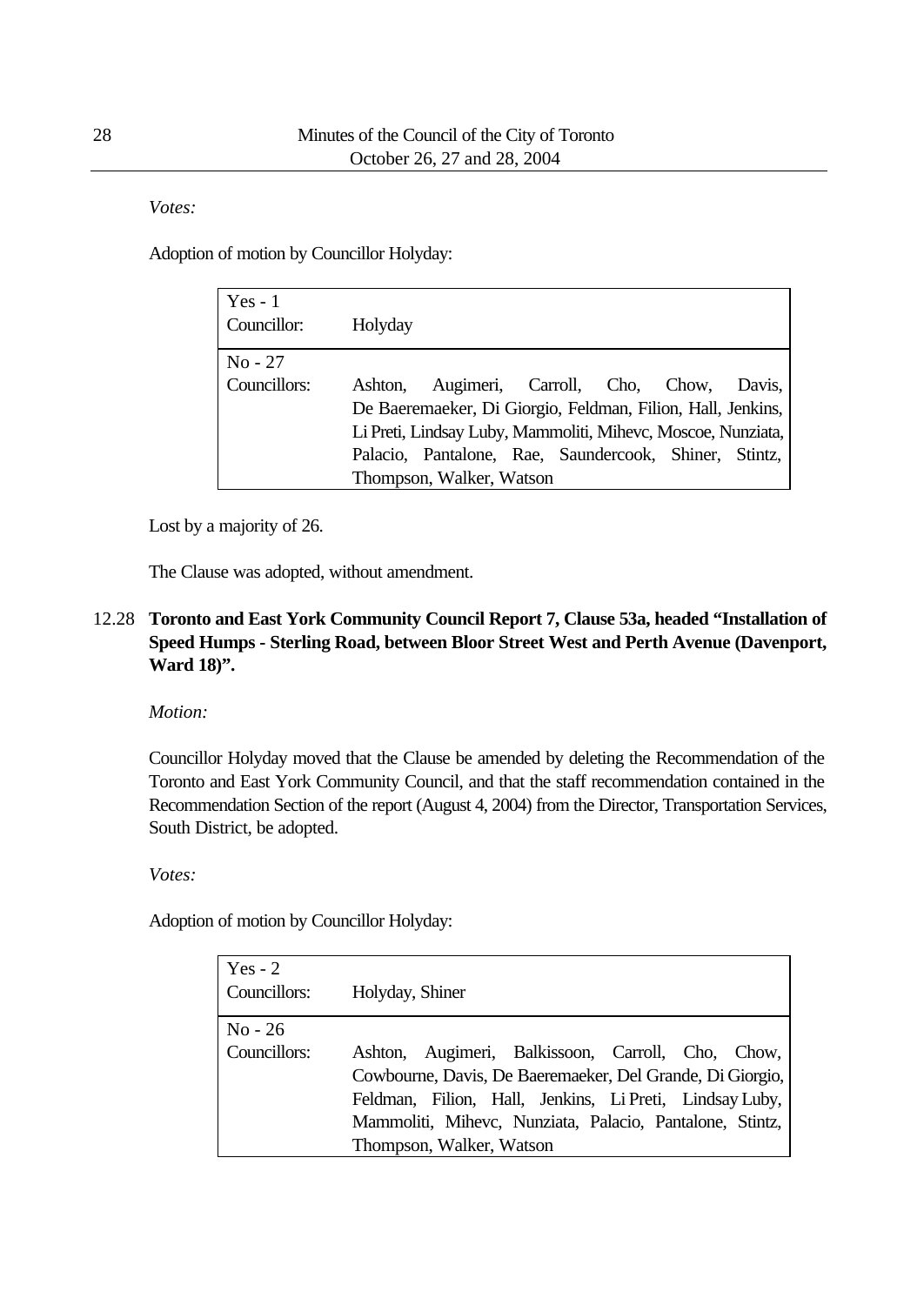Lost by a majority of 24.

The Clause was adopted, without amendment.

# 12.29 **Toronto and East York Community Council Report 7, Clause 54a, headed "Installation of Speed Humps - Ruskin Avenue, between Edwin Avenue and Perth Avenue (Davenport, Ward 18)".**

#### *Motion:*

Councillor Holyday moved that the Clause be amended by deleting the Recommendation of the Toronto and East York Community Council, and that the staff recommendation contained in the Recommendation Section of the report (August 4, 2004) from the Director, Transportation Services, South District, be adopted.

*Votes:*

Adoption of motion by Councillor Holyday:

| Yes $-3$<br>Councillors: | Ashton, Di Giorgio, Holyday                                  |
|--------------------------|--------------------------------------------------------------|
| $No - 24$                |                                                              |
| Councillors:             | Augimeri, Balkissoon, Carroll, Cho, Chow, Cowbourne, Davis,  |
|                          | De Baeremaeker, Del Grande, Feldman, Filion, Hall, Jenkins,  |
|                          | Li Preti, Mihevc, Moscoe, Nunziata, Palacio, Pantalone, Rae, |
|                          | Stintz, Thompson, Walker, Watson                             |

Lost by a majority of 21.

The Clause was adopted, without amendment.

## 12.30 **Toronto and East York Community Council Report 7, Clause 55a, headed "Installation of Speed Humps – Sheridan Avenue, between Florence Street and Muir Avenue (Davenport, Ward 18)".**

#### *Motion:*

Councillor Holyday moved that the Clause be amended by deleting the Recommendation of the Toronto and East York Community Council, and that the staff recommendation contained in the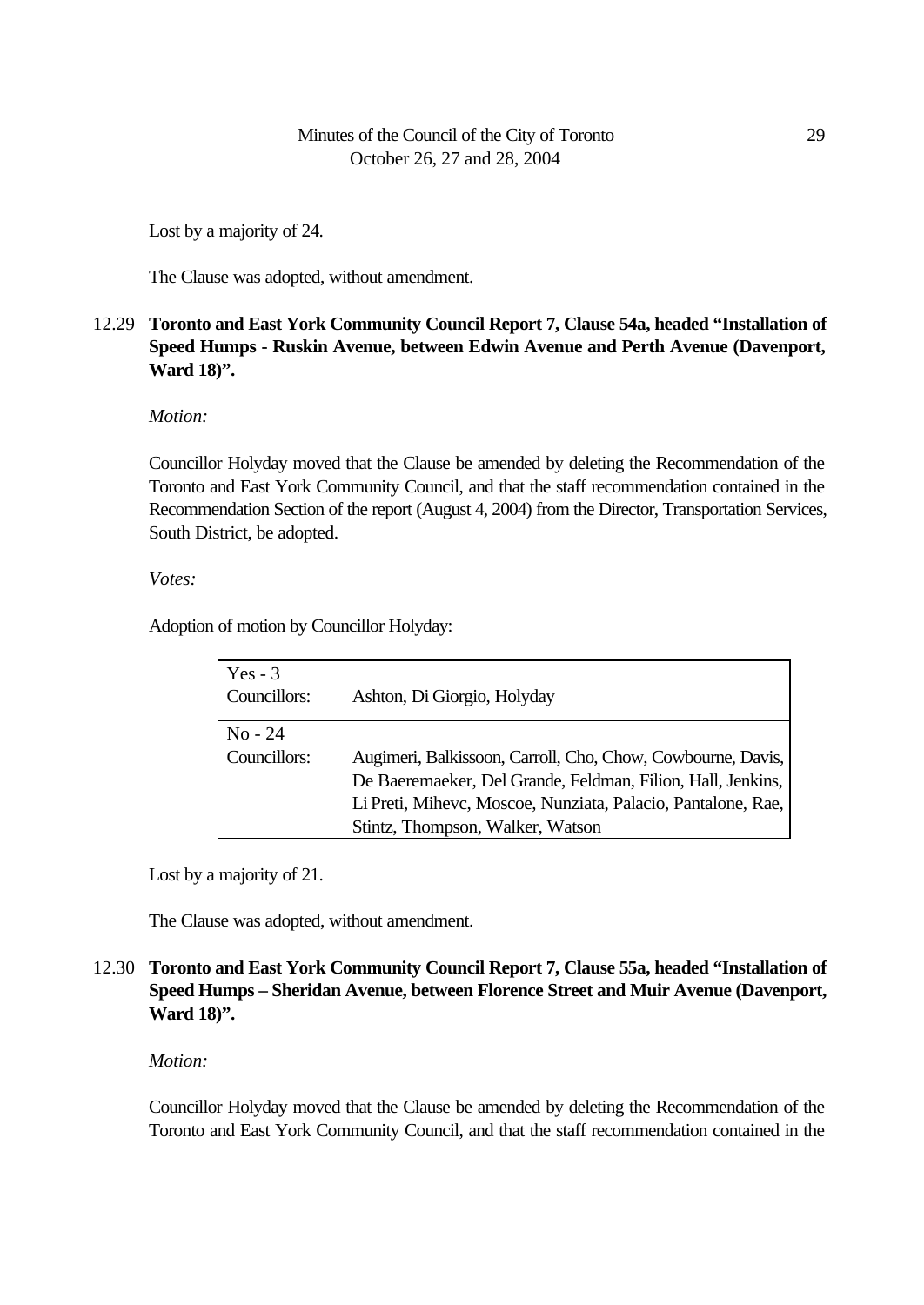Recommendation Section of the report (August 4, 2004) from the Director, Transportation Services, South District, be adopted.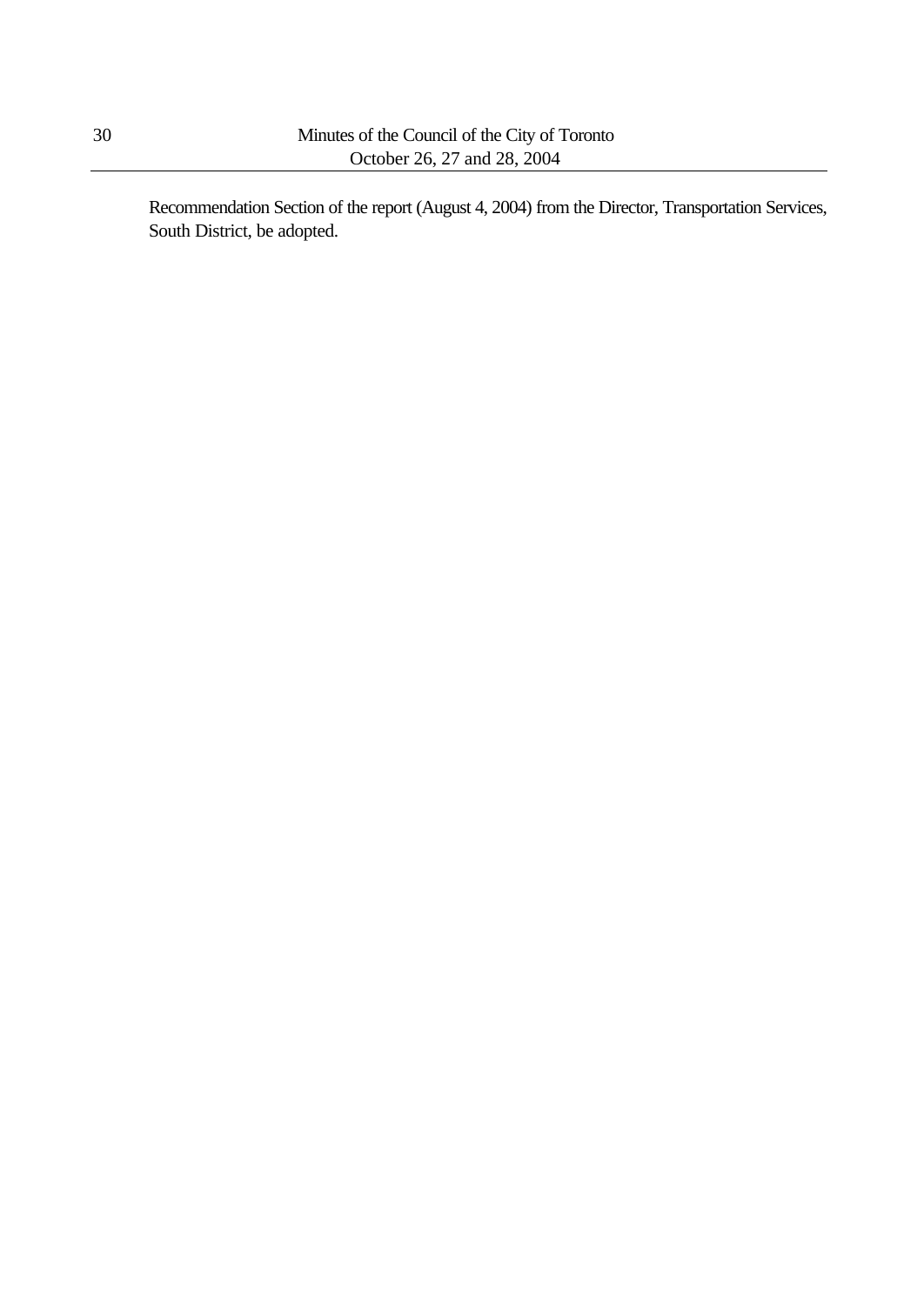*Votes:*

Adoption of motion by Councillor Holyday:

| $Yes - 3$<br>Councillors: | Ashton, Di Giorgio, Holyday                                                                                                                                                                                                                                |
|---------------------------|------------------------------------------------------------------------------------------------------------------------------------------------------------------------------------------------------------------------------------------------------------|
| $No - 26$<br>Councillors: | Augimeri, Balkissoon, Carroll, Cho, Chow, Cowbourne, Davis,<br>De Baeremaeker, Feldman, Filion, Fletcher, Hall, Jenkins,<br>Li Preti, Lindsay Luby, Mihevc, Moscoe, Nunziata, Palacio,<br>Pantalone, Rae, Saundercook, Stintz, Thompson, Walker,<br>Watson |

Lost by a majority of 23.

The Clause was adopted, without amendment.

# 12.31 **Toronto and East York Community Council Report 7, Clause 56a, headed "Installation of Speed Humps - Walmer Road, between St. Clair Avenue West and Heath Street West (St. Paul's, Ward 21)".**

*Motion:*

Councillor Holyday moved that the Clause be amended by deleting the Recommendation of the Toronto and East York Community Council, and that the staff recommendation contained in the Recommendation Section of the report (August 10, 2004) from the Director, Transportation Services, South District, be adopted.

*Votes:*

Adoption of motion by Councillor Holyday:

| Yes $-4$<br>Councillors: | Ashton, Holyday, Kelly, Stintz                               |
|--------------------------|--------------------------------------------------------------|
| $No - 24$                |                                                              |
| Councillors:             | Augimeri, Balkissoon, Carroll, Cho, Chow, Cowbourne, Davis,  |
|                          | De Baeremaeker, Del Grande, Feldman, Filion, Fletcher, Hall, |
|                          | Jenkins, Li Preti, Lindsay Luby, Mihevc, Nunziata, Palacio,  |
|                          | Pantalone, Rae, Thompson, Walker, Watson                     |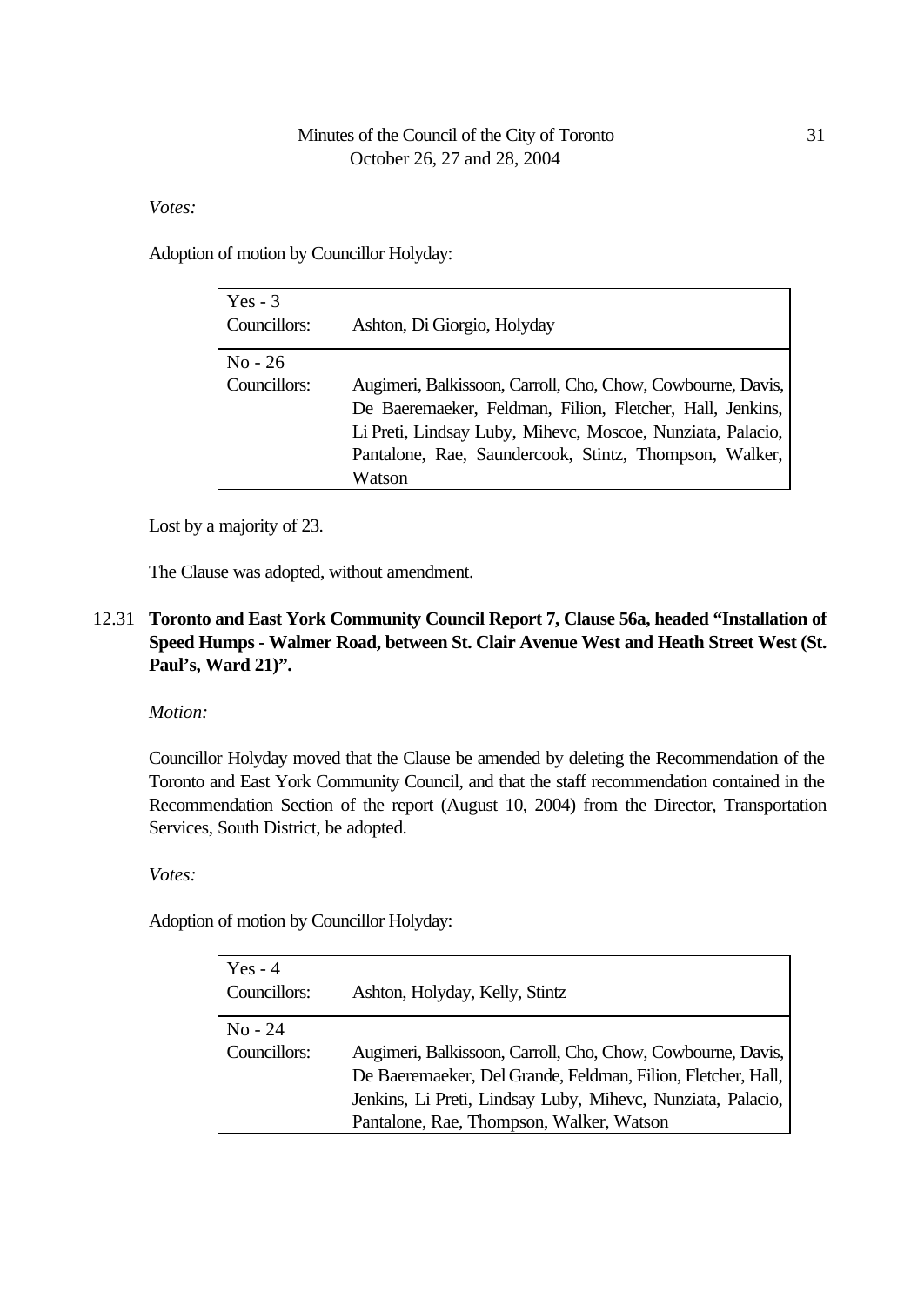Lost by a majority of 20.

The Clause was adopted, without amendment.

# 12.32 **Toronto and East York Community Council Report 7, Clause 57a, headed "Installation of Speed Humps - Heath Street West/Tichester Road between Bathurst Street and Spadina Road (St. Paul's, Ward 21)".**

*Motion:*

Councillor Holyday moved that the Clause be amended by deleting the Recommendation of the Toronto and East York Community Council, and that the staff recommendation contained in the Recommendation Section of the report (August 10, 2004) from the Director, Transportation Services, South District, be adopted.

*Votes:*

Adoption of motion by Councillor Holyday:

| Yes $-2$<br>Councillors: | Holyday, Kelly |                                                                   |  |  |
|--------------------------|----------------|-------------------------------------------------------------------|--|--|
| $No - 29$                |                |                                                                   |  |  |
| Councillors:             |                | Ashton, Augimeri, Balkissoon, Carroll, Cho, Chow,                 |  |  |
|                          |                | Cowbourne, Davis, De Baeremaeker, Del Grande, Di Giorgio,         |  |  |
|                          |                | Feldman, Filion, Fletcher, Hall, Jenkins, Li Preti, Lindsay Luby, |  |  |
|                          |                | Mihevc, Moscoe, Nunziata, Palacio, Pantalone, Rae,                |  |  |
|                          |                | Saundercook, Stintz, Thompson, Walker, Watson                     |  |  |

Lost by a majority of 27.

The Clause was adopted, without amendment.

# 12.33 **Toronto and East York Community Council Report 7, Clause 58a, headed "Installation of Speed Humps - Russett Avenue, between Bloor Street West and Wallace Avenue (Davenport, Ward 18)".**

## *Motion:*

Councillor Holyday moved that the Clause be amended by deleting the Recommendation of the Toronto and East York Community Council, and that the staff recommendation contained in the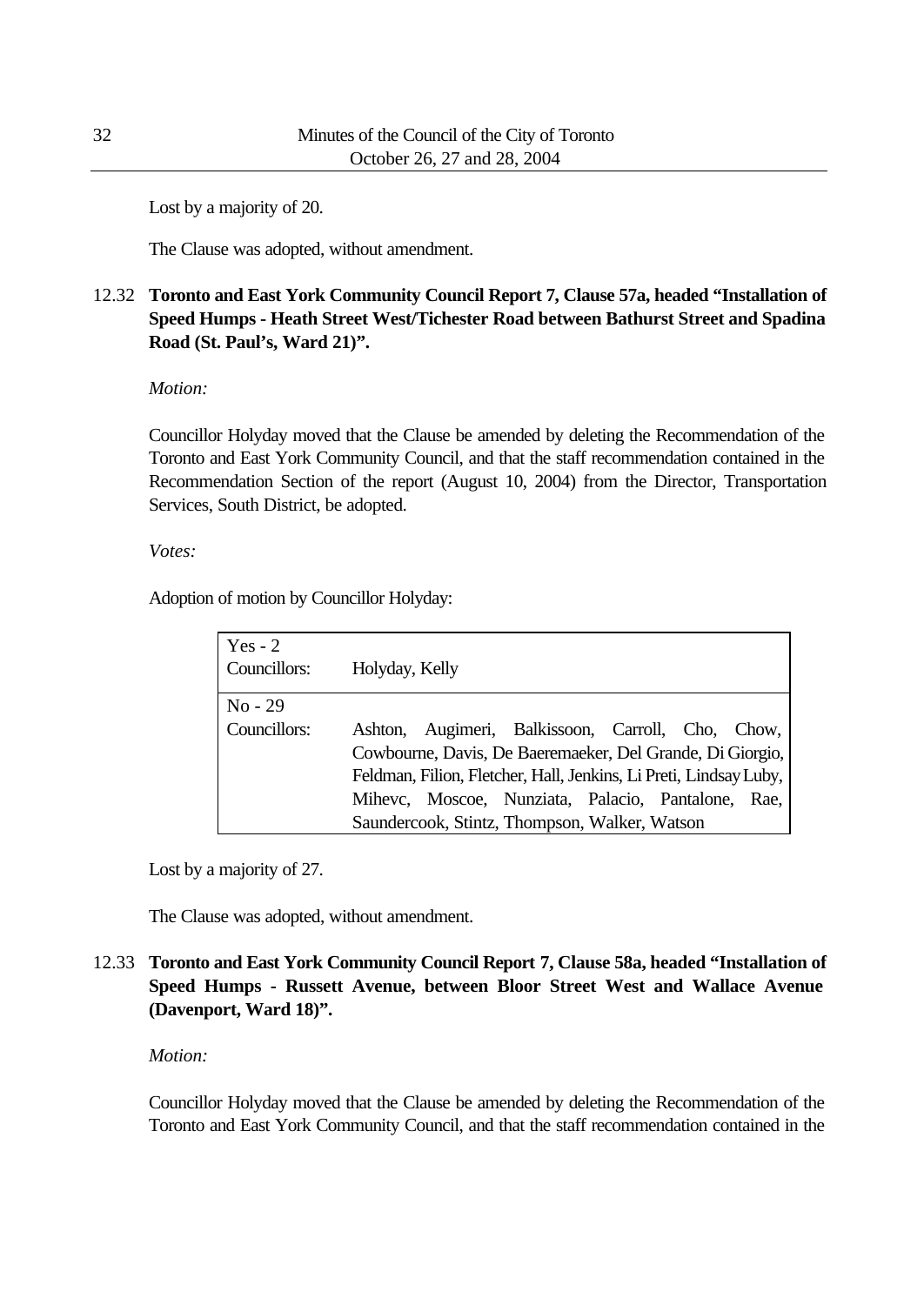Recommendation Section of the report (August 10, 2004) from the Director, Transportation Services, South District, be adopted.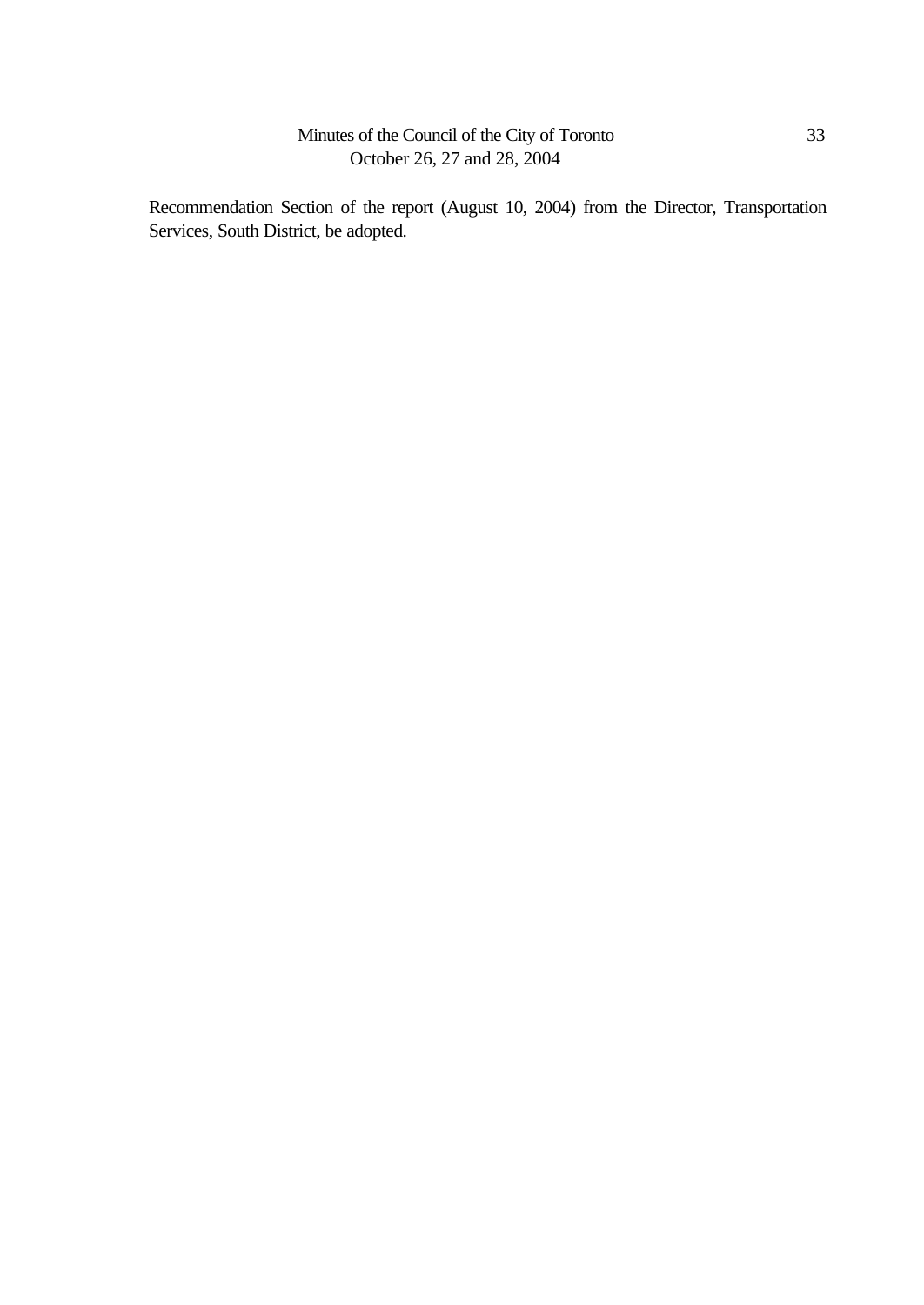*Votes:*

Adoption of motion by Councillor Holyday:

| Yes $-4$<br>Councillors:  | Ashton, Di Giorgio, Holyday, Kelly                                                                                                                                                                                                                                     |
|---------------------------|------------------------------------------------------------------------------------------------------------------------------------------------------------------------------------------------------------------------------------------------------------------------|
| $No - 27$<br>Councillors: | Augimeri, Balkissoon, Carroll, Cho, Chow, Cowbourne, Davis,<br>De Baeremaeker, Del Grande, Feldman, Filion, Fletcher, Hall,<br>Jenkins, Li Preti, Lindsay Luby, Mihevc, Moscoe, Nunziata,<br>Palacio, Pantalone, Rae, Saundercook, Stintz, Thompson,<br>Walker, Watson |

Lost by a majority of 23.

The Clause was adopted, without amendment.

## 12.34 **Toronto and East York Community Council Report 7, Clause 59a, headed "Installation of Speed Humps - Tweedsmuir Avenue between St. Clair Avenue West and Heath Street West (St. Paul's, Ward 21)".**

*Motion:*

Councillor Holyday moved that the Clause be amended by deleting the Recommendation of the Toronto and East York Community Council, and that the staff recommendation contained in the Recommendation Section of the report (August 10, 2004) from the Director, Transportation Services, South District, be adopted.

*Votes:*

Adoption of motion by Councillor Holyday:

| $Yes - 3$<br>Councillors: | Ashton, Holyday, Kelly                                                                                                                                                                                                                                                   |
|---------------------------|--------------------------------------------------------------------------------------------------------------------------------------------------------------------------------------------------------------------------------------------------------------------------|
| $No - 26$<br>Councillors: | Augimeri, Balkissoon, Carroll, Cho, Chow, Cowbourne, Davis,<br>De Baeremaeker, Del Grande, Di Giorgio, Feldman, Filion,<br>Fletcher, Jenkins, Li Preti, Lindsay Luby, Mammoliti, Mihevc,<br>Moscoe, Nunziata, Palacio, Pantalone, Saundercook, Stintz,<br>Walker, Watson |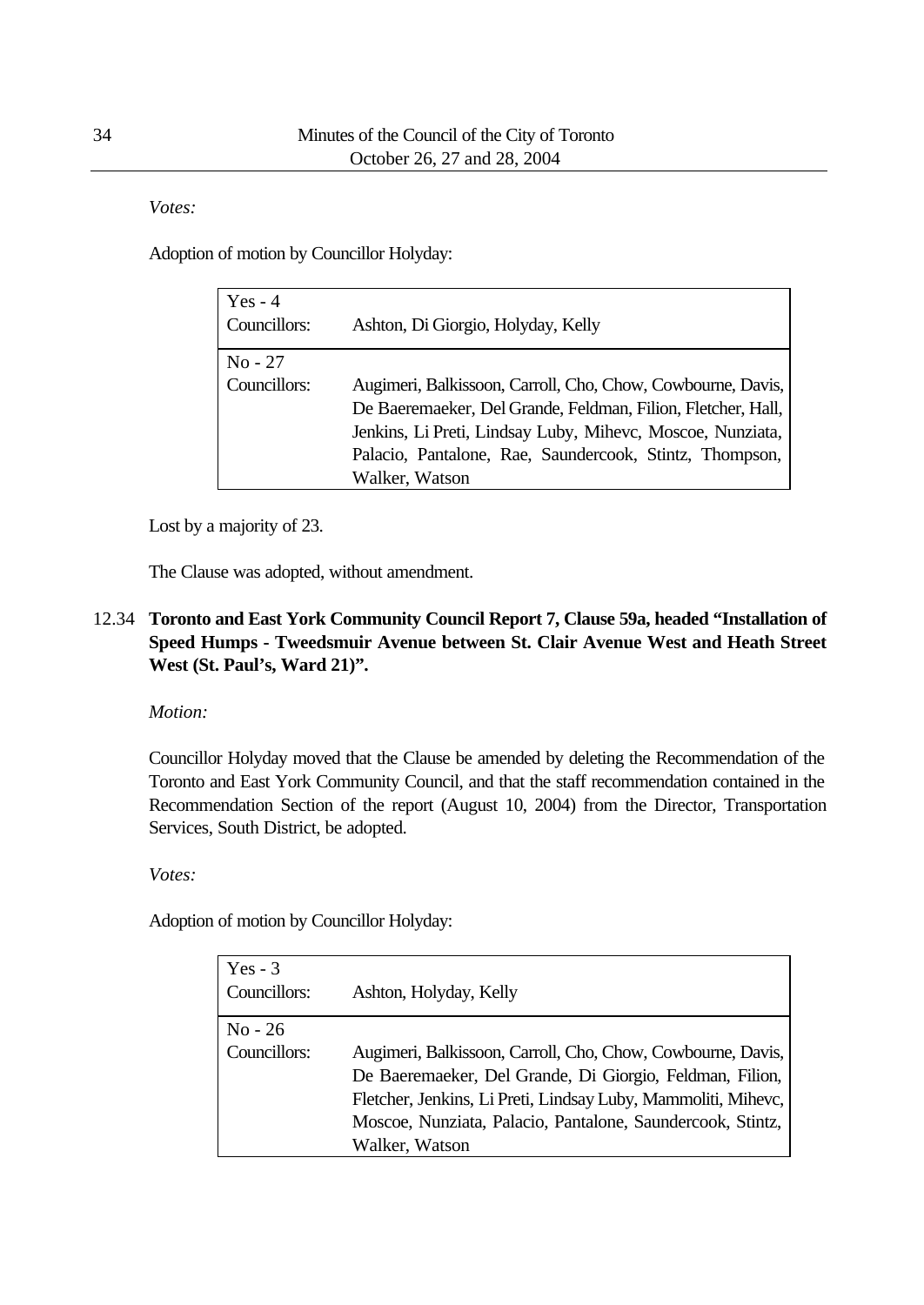Lost by a majority of 23.

The Clause was adopted, without amendment.

# 12.35 **Toronto and East York Community Council Report 7, Clause 63a, headed "Installation of Speed Humps - Withrow Avenue, between Broadview Avenue, and Logan Avenue (Toronto-Danforth, Ward 30)".**

*Motion:*

Councillor Holyday moved that the Clause be amended by deleting the Recommendation of the Toronto and East York Community Council, and that the staff recommendation contained in the Recommendation Section of the report (August 12, 2004) from the Director, Transportation Services, South District, be adopted.

*Votes:*

Adoption of motion by Councillor Holyday:

| $Yes - 5$<br>Councillors: | Ashton, Del Grande, Holyday, Kelly, Palacio                  |
|---------------------------|--------------------------------------------------------------|
| $No - 27$                 |                                                              |
| Councillors:              | Augimeri, Balkissoon, Carroll, Cho, Cowbourne, Davis,        |
|                           | De Baeremaeker, Di Giorgio, Feldman, Filion, Fletcher, Hall, |
|                           | Jenkins, Li Preti, Lindsay Luby, Mammoliti, McConnell,       |
|                           | Mihevc, Moscoe, Nunziata, Pantalone, Rae, Saundercook,       |
|                           | Stintz, Thompson, Walker, Watson                             |

Lost by a majority of 22.

The Clause was adopted, without amendment.

Deputy Mayor Feldman in the Chair.

12.36 **Toronto and East York Community Council Report 7, Clause 69a, headed "Removal of Speed Humps - Wade Avenue, between Paton Road and the East/West section of Wade Avenue (Davenport, Ward 18)".**

*Vote:*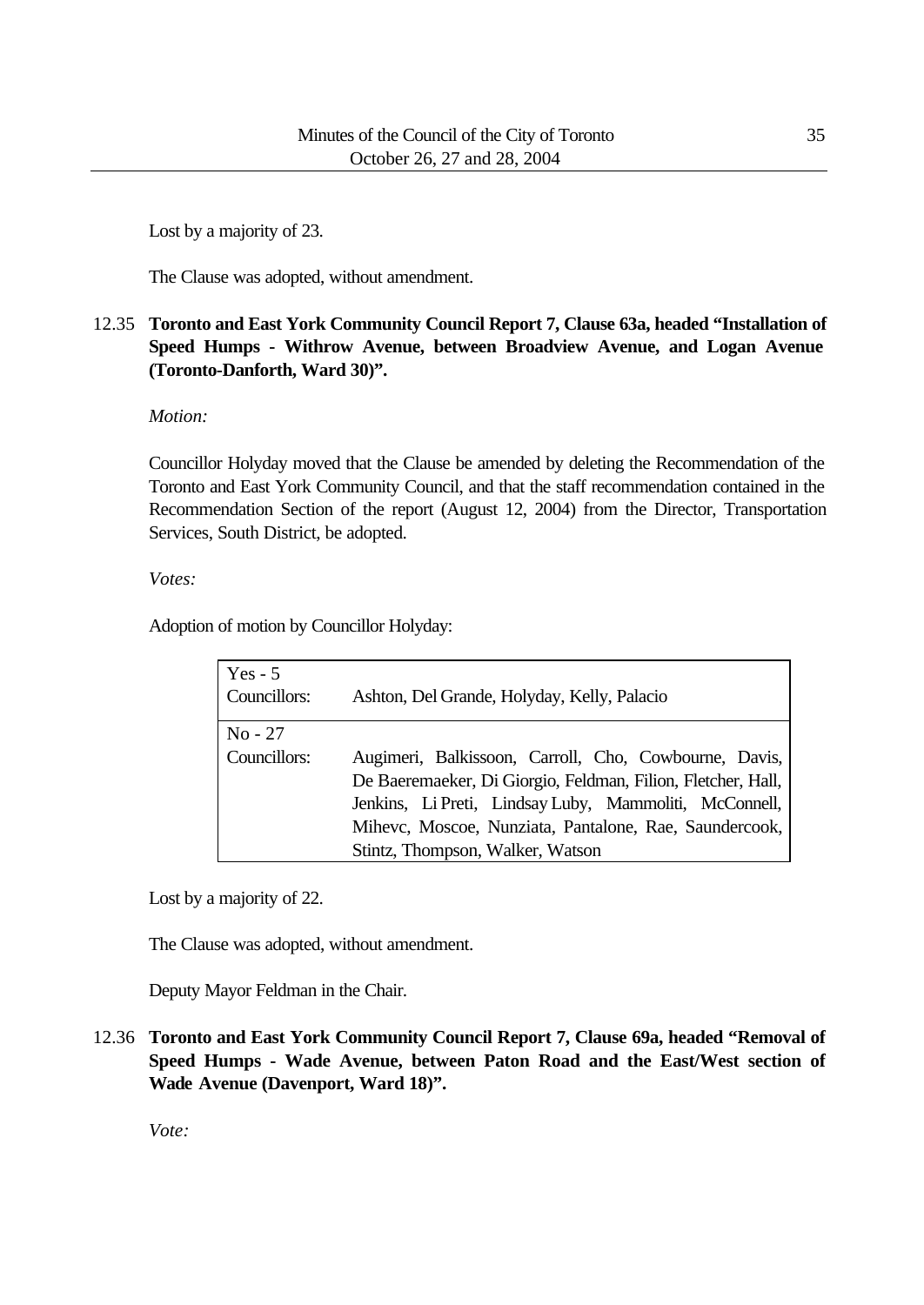Adoption of the Clause, without amendment: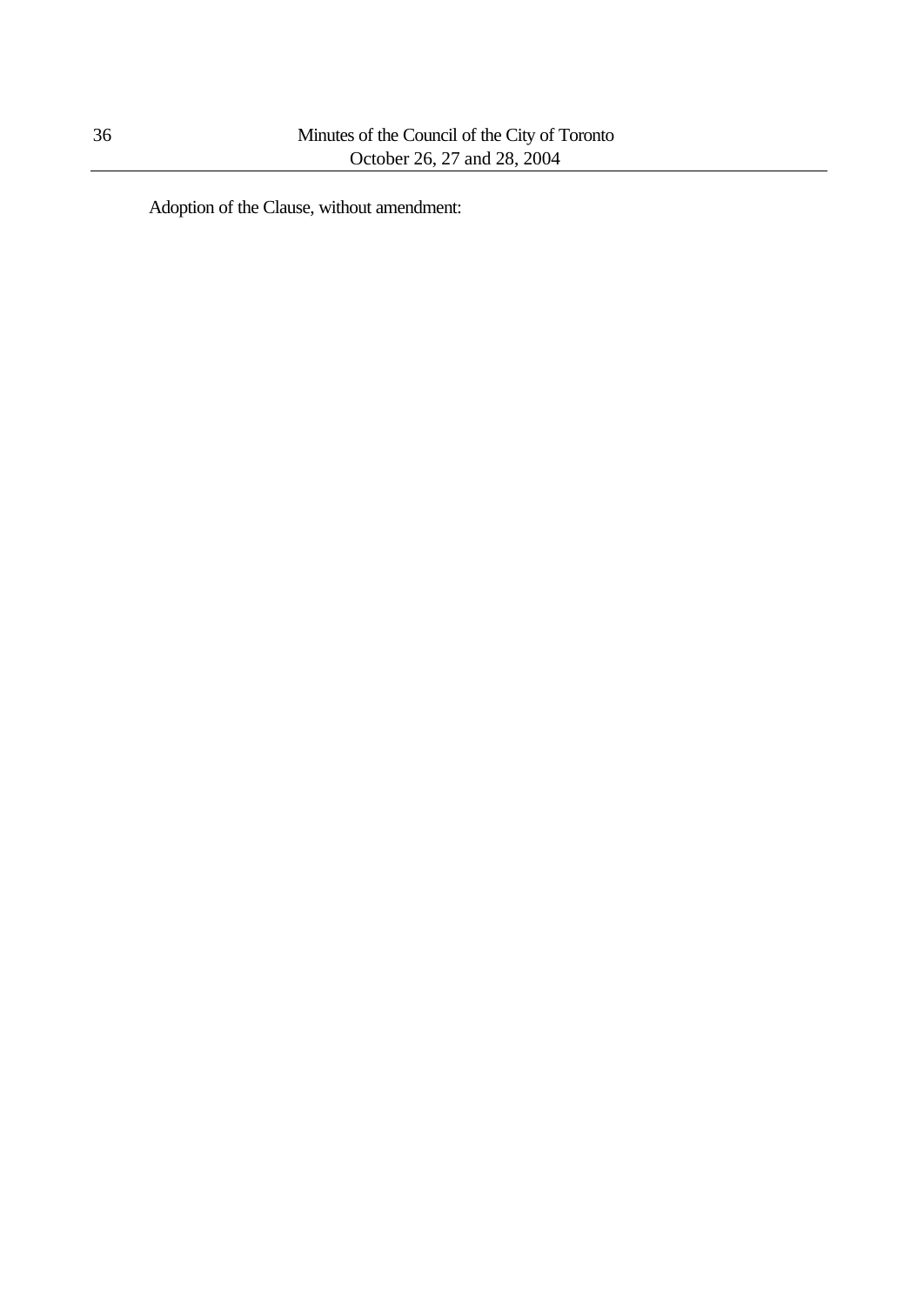| $Yes - 25$               |                                                                                                                                                                                                                                                     |
|--------------------------|-----------------------------------------------------------------------------------------------------------------------------------------------------------------------------------------------------------------------------------------------------|
| Councillors:             | Balkissoon, Bussin, Carroll, Cho, Cowbourne, Davis,<br>Del Grande, Di Giorgio, Feldman, Filion, Fletcher, Hall,<br>Holyday, Jenkins, Kelly, Lindsay Luby, McConnell, Mihevc,<br>Moscoe, Nunziata, Palacio, Saundercook, Stintz, Thompson,<br>Watson |
| $No - 2$<br>Councillors: | Ashton, Li Preti                                                                                                                                                                                                                                    |

Carried by a majority of 23.

# 12.37 **Policy and Finance Committee Report 7, Clause 36a, headed "Status Report on Performance Measurement in the City of Toronto".**

## *Motion:*

Councillor Milczyn moved that the Clause be amended by adding the following:

"That the Chief Administrative Officer, in developing a 3-1-1 Customer Service Request Tracking Program, align the indicators and measurements that will be monitored with the Municipal Performance Measurement Program."

*Votes:*

The motion by Councillor Milczyn carried.

The Clause, as amended, carried.

## 12.38 **Policy and Finance Committee Report 7, Clause 37a, headed "Appointment of Community Members for the Roundtable on a Beautiful City".**

#### *Motion:*

Deputy Mayor Bussin moved that the Clause be amended by adding the following:

"That Philip Goodfellow be appointed to the Roundtable on a Beautiful City as the University of Toronto Architectural School's nominee, for a term of office expiring on November 30, 2006, or until his successor is appointed."

*Votes:*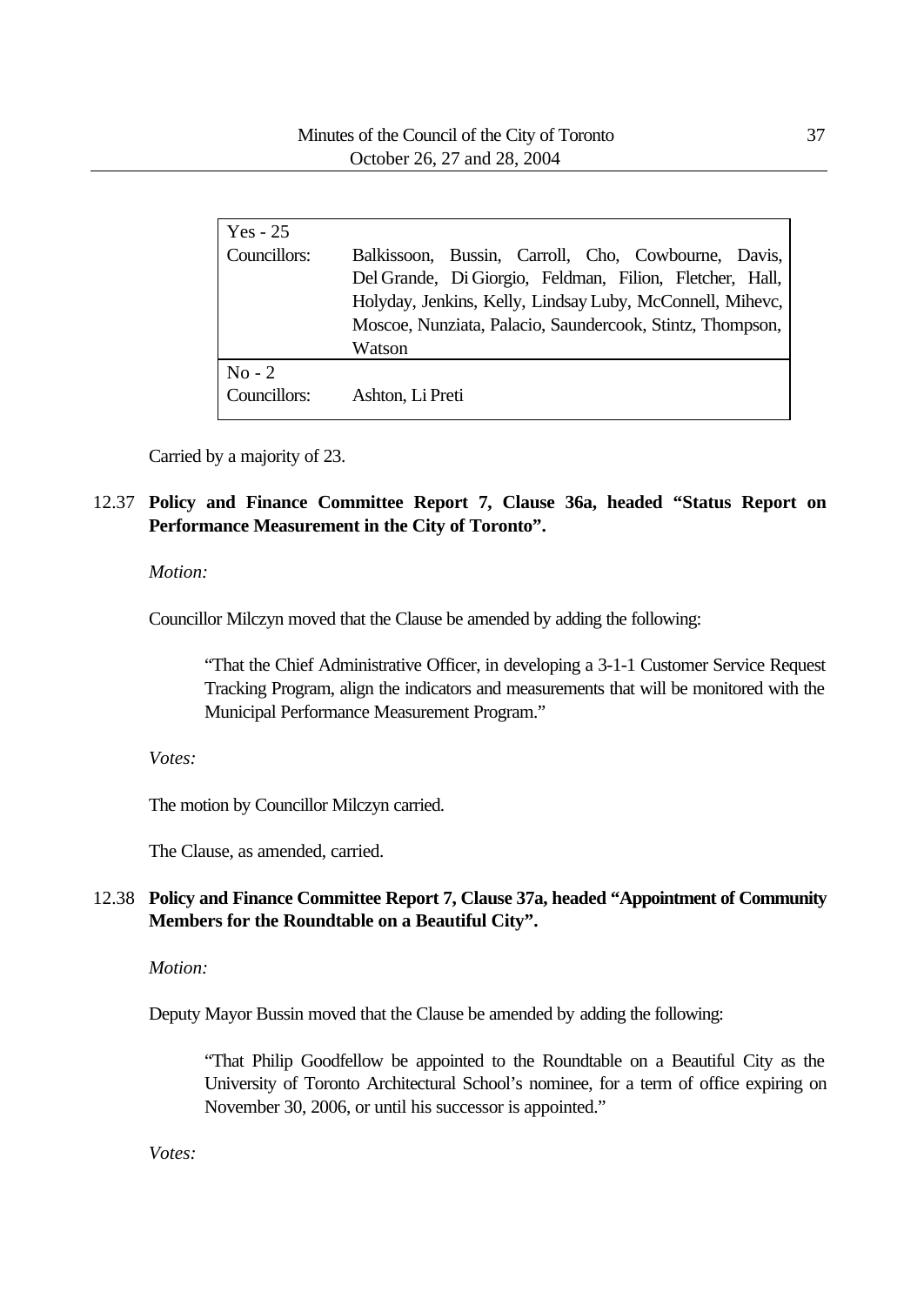The motion by Deputy Mayor Bussin carried.

The Clause, as amended, carried.

# 12.39 **Administration Committee Report 6, Clause 2a, headed "Declaration as Surplus - Residual Portion of Closed Road Allowance Running North from Lawrence Avenue East, Between 6520 and 6530 Lawrence Avenue East (Ward 44 - Scarborough East)".**

*Motion:*

Councillor Cowbourne moved that the Clause be amended by:

- (1) deleting the recommendation of the Administration Committee; and
- (2) adding the following:

"That Council adopt the staff recommendations contained in the Recommendations Section of the supplementary report dated October 26, 2004, from the Commissioner of Economic Development, Culture and Tourism, subject to inserting in Recommendation (2), the words "upon completion of the Port Union Waterfront Trail", so that the recommendations now read as follows:

'It is recommended that:

- (1) the residual portion of closed road allowance, being part of Lot 154 and part of Block A on Plan 319, designated as Parts 5, 6, 7 and 8 on Reference Plan 64R-10150, Part 11 on Reference Plan 64R-10199 and Part 12 on Reference Plan 64R-10422, as shown on the attached sketch, be retained by the City of Toronto until such time as the Port Union Waterfront Trail is completed; and
- (2) upon completion of the Port Union Waterfront Trail, the Commissioner of Works and Emergency Services report back to the Property Management Committee whether this residual portion of the closed road allowance should be retained in City ownership as a pedestrian walkway to provide access to the Port Union Waterfront Trail.' "

*Votes:*

The motion by Councillor Cowbourne carried.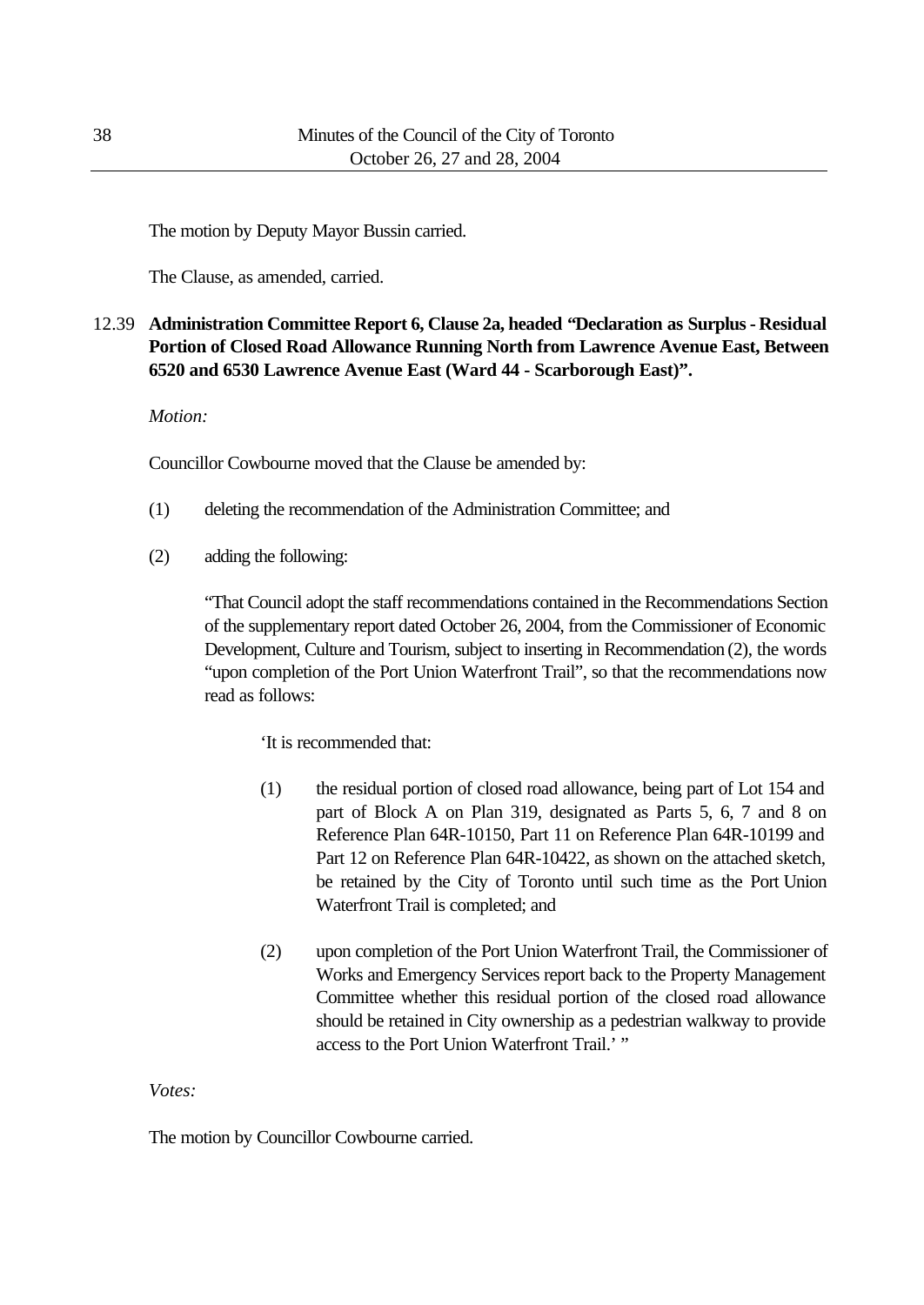The Clause, as amended, carried.

Mayor Miller in the Chair.

# 12.40 **Administration Committee Report 6, Clause 15a, headed "Redevelopment of TTC Yonge-Eglinton Lands – Issues (Ward 22 - St. Paul's)".**

#### *Motion:*

Councillor Nunziata moved that consideration of this Clause be deferred to the next regular meeting of City Council on November 30, 2004.

*Vote on Deferral:*

The motion by Councillor Nunziata carried.

# 12.41 **Works Committee Report 9, Clause 3, headed "Bus-Only Lanes (Bus Rapid Transit) Downsview Subway Station to York University".**

## *Motions:*

- (a) Councillor Mihevc moved that consideration of the Clause be deferred to the next regular meeting of City Council on November 30, 2004, in order to allow the Toronto Transit Commission to conclude its negotiations.
- (b) Councillor Moscoe moved that motion (a) by Councillor Mihevc be amended by adding the following:

"and the City Clerk be requested to assist in conducting a public meeting on this matter with property owners and tenants located on the east side of Keele Street."

*Votes on Deferral:*

Motion (b) by Councillor Moscoe carried.

Motion (a) by Councillor Mihevc, as amended, carried.

12.42 **Policy and Finance Committee Report 8, Clause 10, headed "Costs and Benefits of Implementing an Environmental Management System in the City of Toronto".**

*Motion:*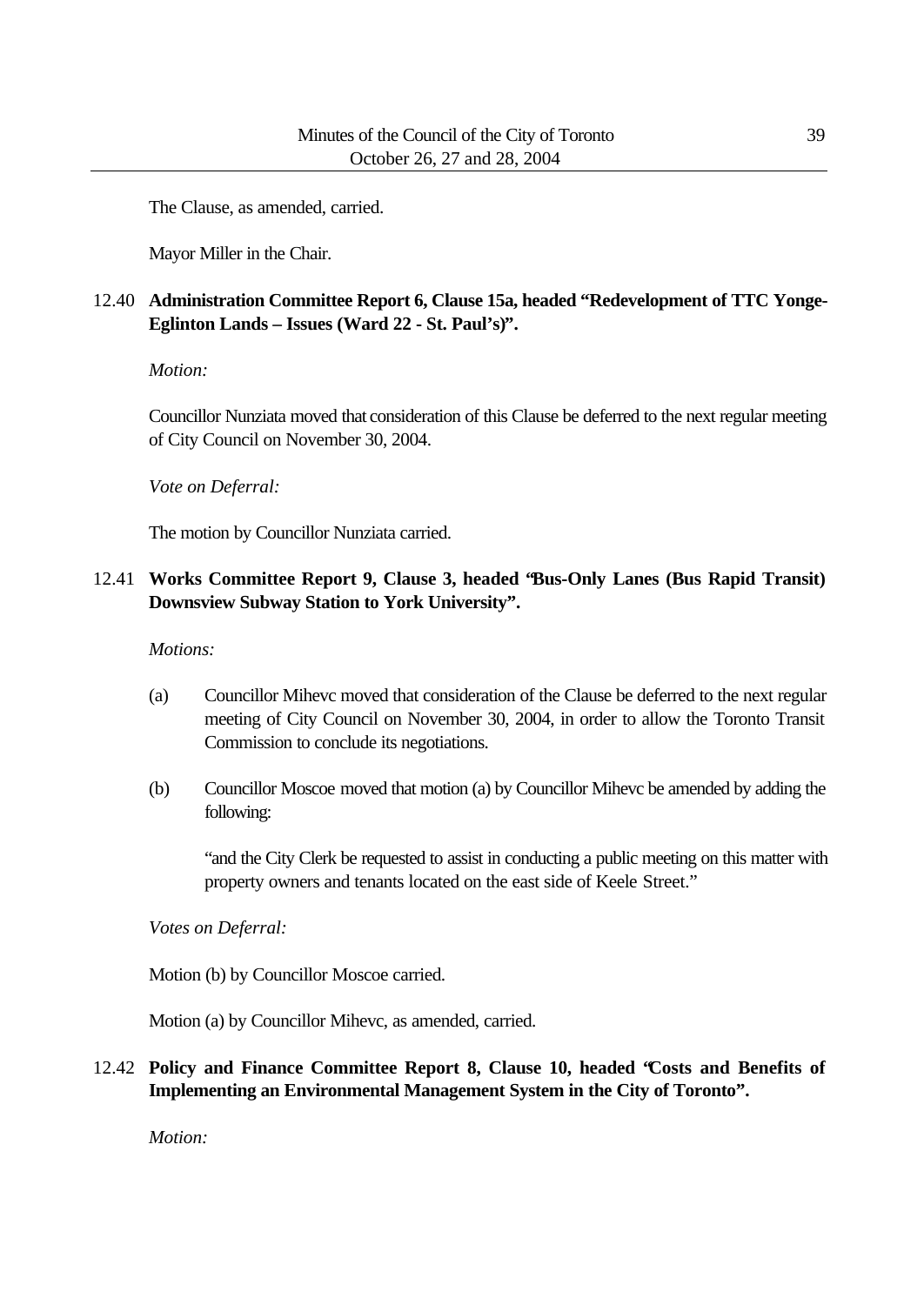Councillor McConnell moved that the Clause be amended by adding to Recommendation (2)(b) of the Policy and Finance Committee, the words "including all new Capital programs approved by City Council", so that Recommendation (2)(b) now reads as follows:

"(2)(b) resources required in 2005 and beyond to further the environmental management systems in the City of Toronto, including all new Capital programs approved by City Council."

*Votes:*

The motion by Councillor McConnell carried.

The Clause, as amended, carried.

# 12.43 **Scarborough Community Council Report 8, Clause 7, headed "Elimination of Sidewalks on Starry Crescent and Boulderbrook Drive (Ward 42 - Scarborough Rouge River)".**

*Votes:*

Adoption of Clause, without amendment:

| $Yes - 30$   |                                                          |
|--------------|----------------------------------------------------------|
| Mayor:       | Miller                                                   |
| Councillors: | Bussin, Carroll, Cowbourne, Davis, De Baeremaeker,       |
|              | Del Grande, Feldman, Ford, Giambrone, Grimes, Hall,      |
|              | Holyday, Jenkins, Lindsay Luby, Mammoliti, McConnell,    |
|              | Mihevc, Minnan-Wong, Moscoe, Nunziata, Ootes, Palacio,   |
|              | Pantalone, Pitfield, Rae, Saundercook, Shiner, Thompson, |
|              | Watson                                                   |
| $No - 2$     |                                                          |
| Councillors: | Cho, Kelly                                               |

Carried by a majority of 28.

Deputy Mayor Bussin in the Chair.

*Motion to Re-Open:*

Councillor Lindsay Luby, with the permission of Council, moved that, in accordance with §27-49 of Chapter 27 of the City of Toronto Municipal Code, this Clause be re-opened for further consideration, the vote upon which was taken as follows: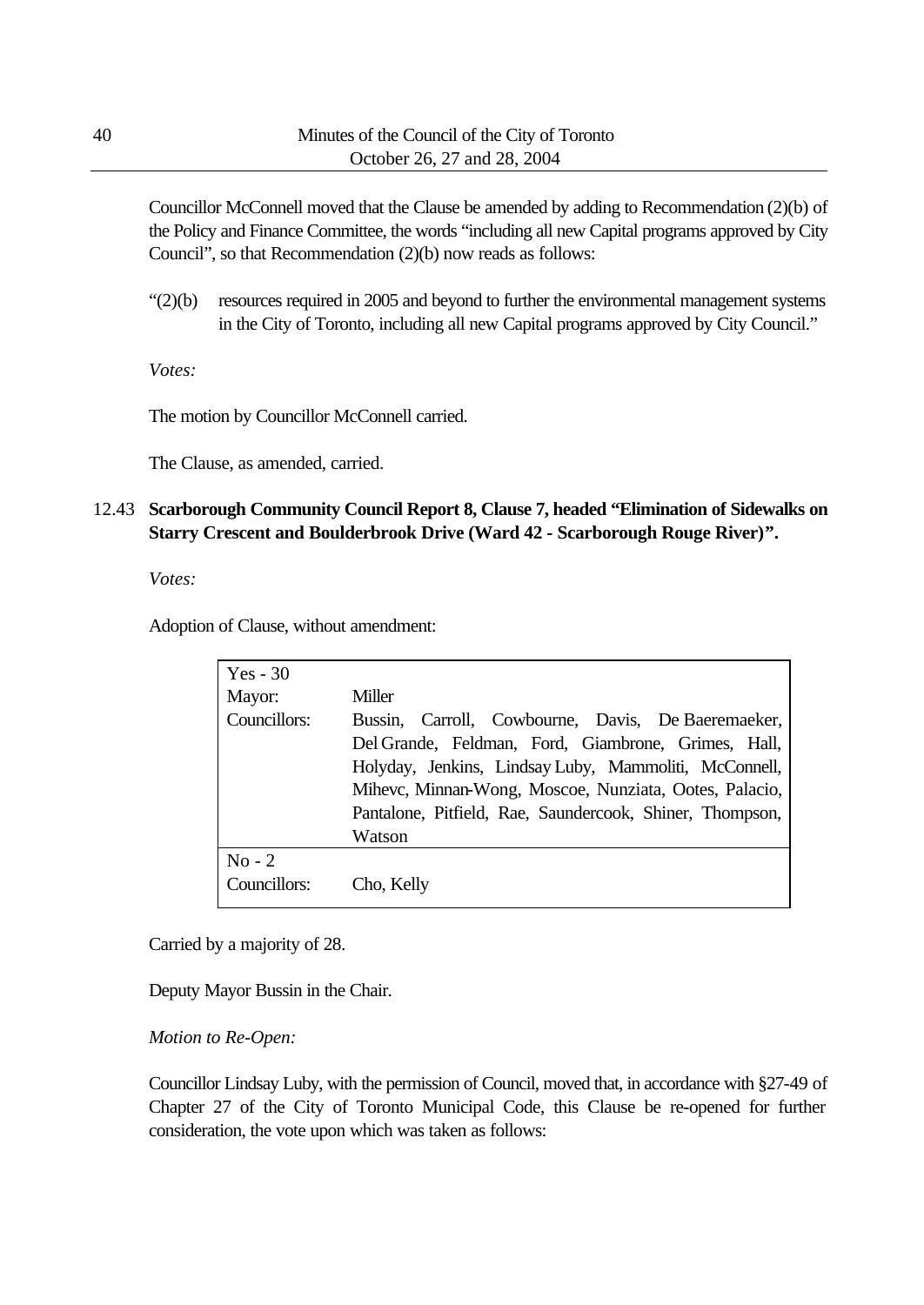| Yes - 25     |                                                                                                                                                                                                                                                   |
|--------------|---------------------------------------------------------------------------------------------------------------------------------------------------------------------------------------------------------------------------------------------------|
| Councillors: | Altobello, Augimeri, Carroll, Cho, Davis, Del Grande,<br>Giambrone, Hall, Holyday, Li Preti, Lindsay Luby, McConnell,<br>Mihevc, Milczyn, Minnan-Wong, Nunziata, Ootes, Palacio,<br>Pantalone, Pitfield, Saundercook, Soknacki, Stintz, Thompson, |
|              | Watson                                                                                                                                                                                                                                            |
| $No - 3$     |                                                                                                                                                                                                                                                   |
| Councillors: | Balkissoon, Bussin, Mammoliti                                                                                                                                                                                                                     |

Carried, more than two-thirds of Members present having voted in the affirmative.

## *Motion:*

Deputy Mayor Pantalone moved that consideration of the Clause be deferred to the next regular meeting of City Council on November 30, 2004.

*Vote on Deferral:*

The motion by Deputy Mayor Pantalone carried.

Mayor Miller in the Chair.

# 12.44 **Policy and Finance Committee Report 8, Clause 15, headed "Ashbridges Bay Treatment Plant Odour Control Facilities, Provision of Engineering Services - RFP No. 9117-04-7188 (Ward 32 - Beaches-East York)".**

*Motion:*

Councillor Del Grande moved that the Clause be amended by adding the following:

"That authorization be granted for Works and Emergency Services staff for travel for technical inspection of other facilities utilizing technologies of the type being considered for implementation under the Ashbridges Bay Treatment Plant odour control facilities project, at a cost not to exceed \$10,000.00."

*Votes:*

The motion by Councillor Del Grande carried.

The Clause, as amended, carried.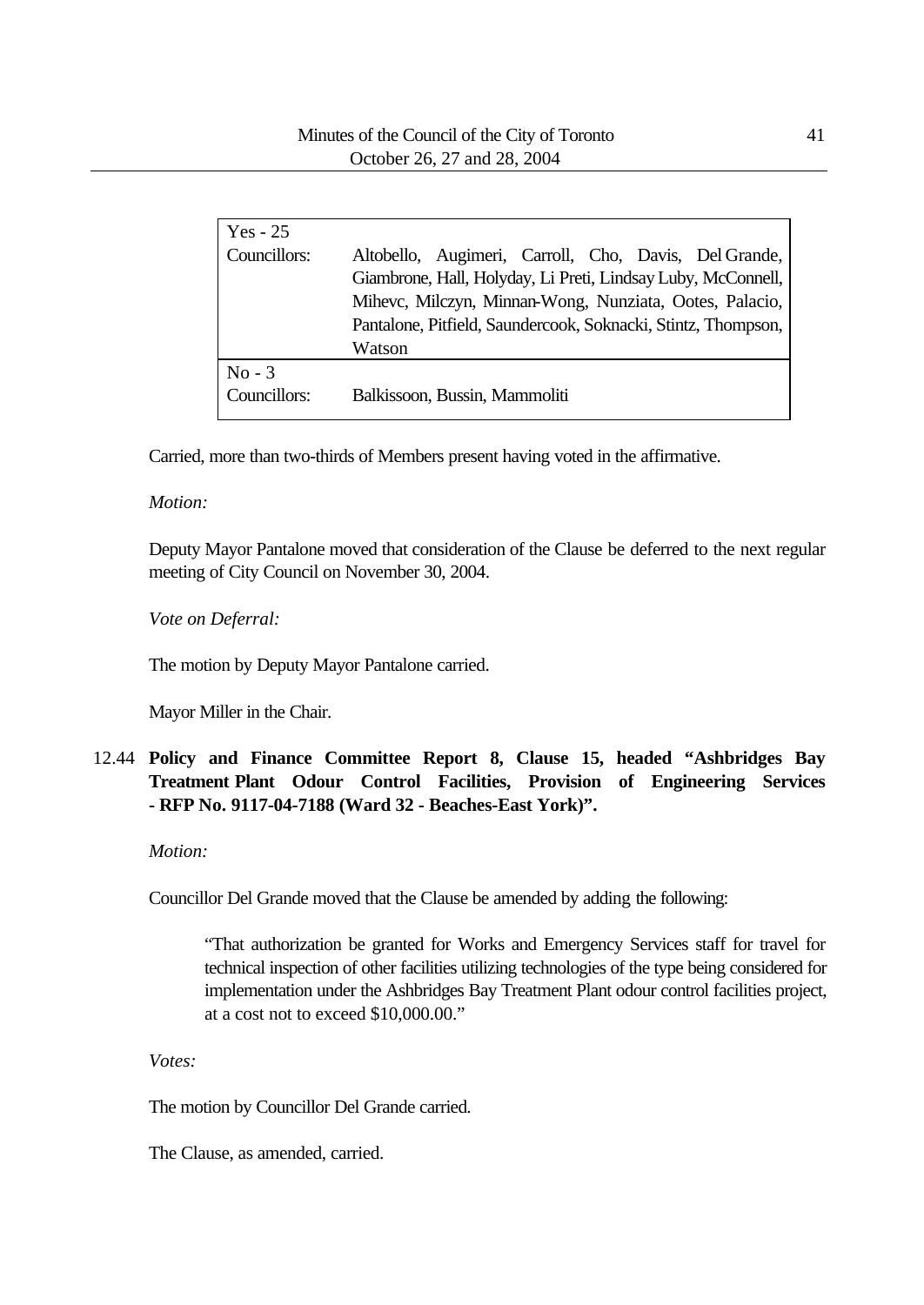# 12.45 **Policy and Finance Committee Report 8, Clause 4, headed "City of Toronto and TCEU, Local 416 CUPE Grievances, Paramedic Level 1 Wage Rate (Symptom Relief)".**

*Motion:*

Councillor Shiner moved that the Clause be amended by adding the following:

"That the Chief Financial Officer and Treasurer be requested to include the amount of \$9.7 million to replenish the Employee Benefit Reserve Fund, as part of the 2005 budget process."

*Votes:*

The motion by Councillor Shiner carried.

The Clause, as amended, carried.

# 12.46 **North York Community Council Report 8, Clause 35, headed "Other Items Considered by the Community Council".**

*Motion:*

Councillor Moscoe moved that the Clause be received Clause as information, subject to referring Item (i), headed "Request for Poll - Speed Hump Plan - Hillmount Avenue Between Dalemount Avenue and Shermount Avenue (Ward 15 - Eglinton-Lawrence)", back to the North York Community Council for further consideration.

*Votes:*

The motion by Councillor Moscoe carried.

The balance of the Clause was received for information.

Deputy Mayor Bussin in the Chair.

#### 12.47 **Administration Committee Report 6, Clause 10a, headed "Replacement Toner Cartridges".**

*Motions:*

(a) Councillor Moscoe moved that the Clause be amended by adding the following: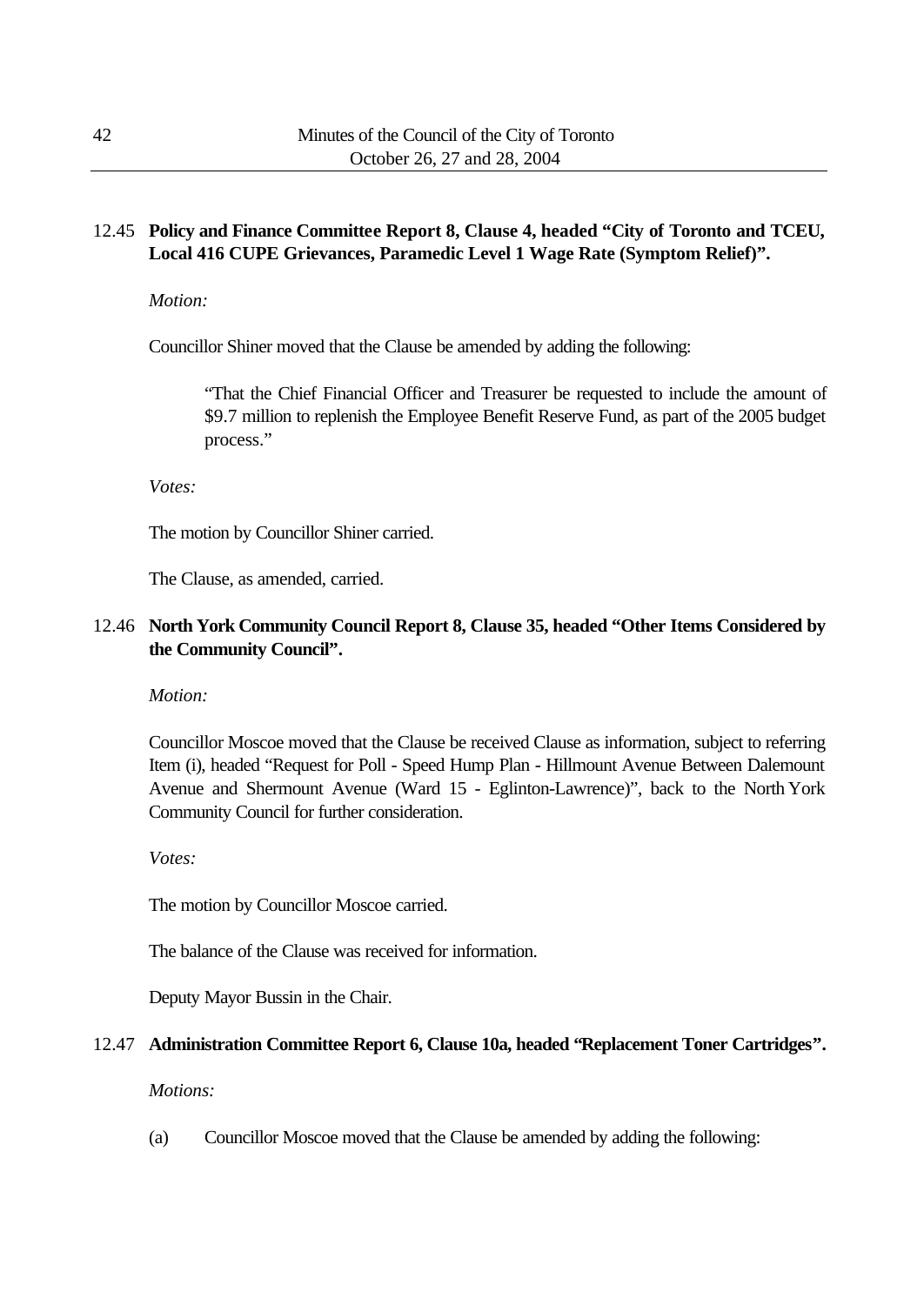"That the Chief Financial Officer and Treasurer be requested to report to the Administration Committee on the feasibility of establishing a refilling station or facility for refilling existing toner cartridges."

(b) Councillor Hall moved that the Clause be amended by adding the following:

"That the Chief Financial Officer and Treasurer be requested to report to the Administration Committee in one year's time, providing a review and evaluation of the City of Toronto's experience with using remanufactured toner cartridges."

*Votes:*

Motion (a) by Councillor Moscoe carried.

Motion (b) by Councillor Hall carried.

The Clause, as amended, carried.

# 12.48 **Policy and Finance Committee Report 8, Clause 21, headed "Additional Actions Needed to Provide Shelter and Outreach Services to Street Homeless Persons".**

(Note: Council considered Motion I(1) respecting the Use of Toronto's Shelter System, with this Clause [See Minute 12.85, Page 85].)

#### *Motions:*

- (a) Councillor Mihevc moved that the Clause be received.
- (b) Councillor Shiner moved that Council adopt the following:

"That:

- (1) the by-laws which deal with people who are causing obstructions on public sidewalks be more strenuously enforced by the Toronto Police Service and the City's by-law enforcement officers, and that these people be asked to move; and
- (2) the Commissioner of Community Neighbourhood Services, the Acting Commissioner of Works and Emergency Services and the City Solicitor, in consultation with the Mayor, be requested to bring to the November 30, 2004 Council meeting, through the Community Services Committee, a joint report on solutions to the crisis of persons living on Toronto streets."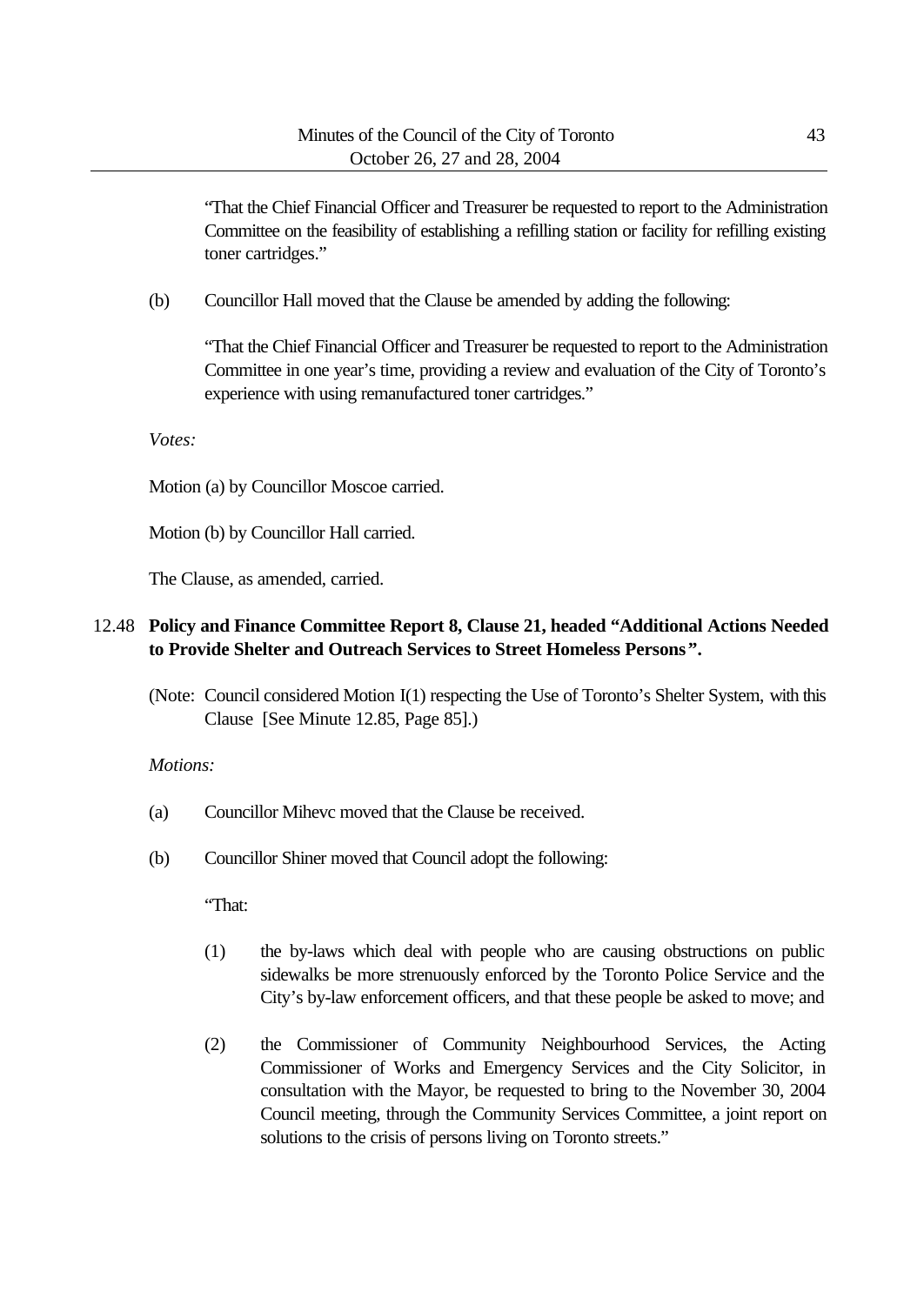(c) Councillor Ford moved that Council adopt the following:

"That the City Solicitor, in consultation with the Commissioner of Community and Neighbourhood Services, submit a report to the Community Services Committee on the feasibility of the City establishing a nuisance by-law to deal with people causing obstructions on public sidewalks."

(d) Councillor Ootes moved that Council adopt the following:

"That the Mayor request the Toronto Police Services Board to demand that the Toronto Police Service, in a humane and civil manner, do everything legally possible to discourage persons from panhandling, squeegeeing and sleeping on the streets of Toronto."

(e) Councillor Carroll moved that motion (b) by Councillor Shiner be amended by adding the following:

"and such report to include a comparison study of dollars spent on:

- (a) shelter systems;
- (b) social services; and
- (c) policing,

including percentage ratios with respect to total City populations and including the ratios of 'state vs. city' funding for Toronto, Stockholm, Oslo, Amsterdam, Copenhagen, Frankfurt, Milan, London, Paris, and New York City."

(f) Councillor Pitfield moved that Council adopt the following:

"That:

- (1) the Province of Ontario be requested to increase the rent supplement allocated to the City of Toronto in order to allow for initiatives such as rooming house environments and transitional housing, where people could have their own rooms that could be locked up, rather than the social housing list currently accessed by the waiting list;
- (2) the City Solicitor be requested to report back to City Council on the enactment of a Quality-of-Life by-law wherein City Council states that it is inhumane to allow residents to sleep on City streets;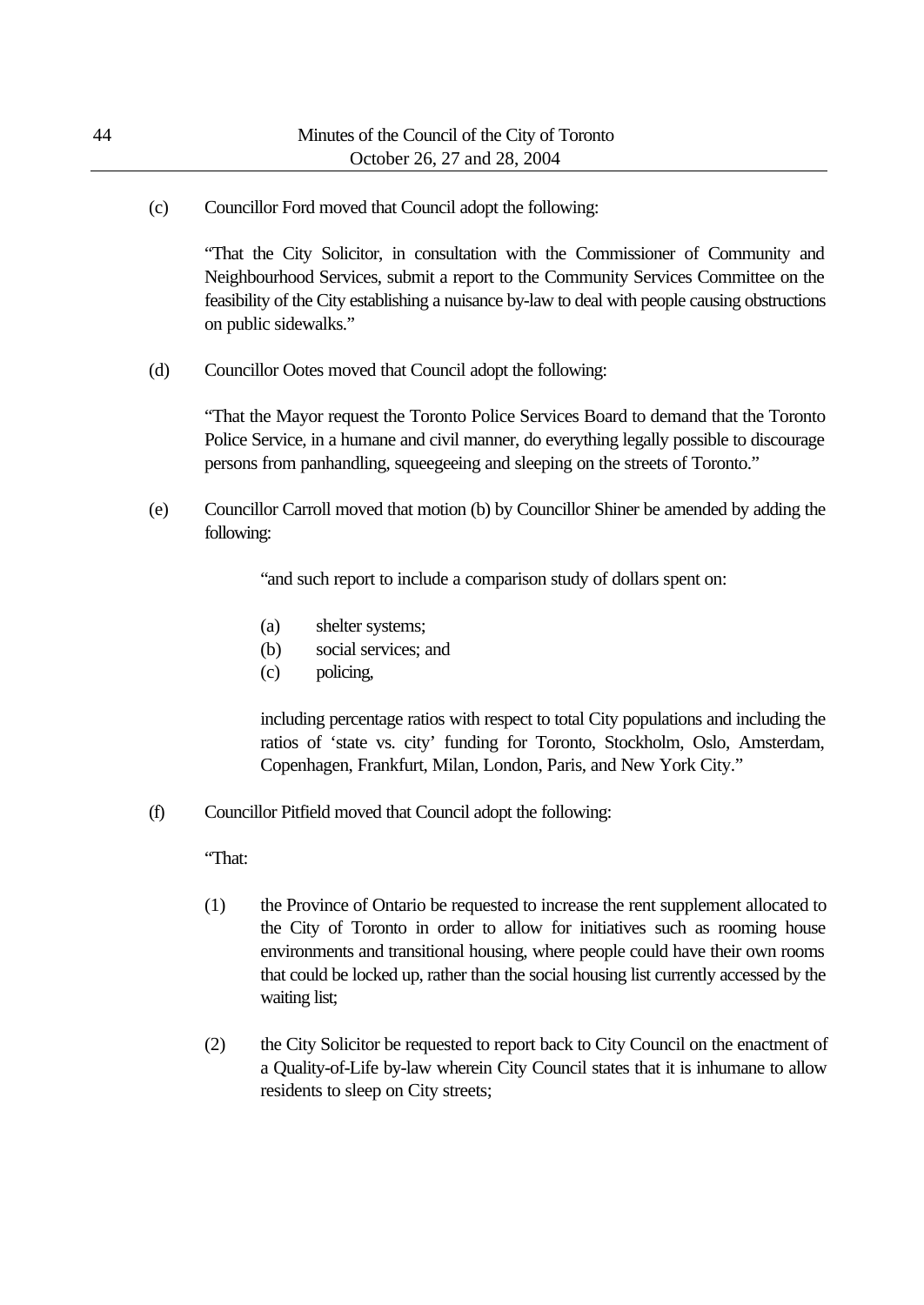- (3) the Commissioner of Community and Neighbourhood Services be requested to report to the next regular meeting of Council, through the Community Services Committee, on an action plan on how the homeless people currently sleeping at Toronto City Hall can be assisted towards housing or care, and on using an approach similar to the Tent City model with other large groups of homeless people;
- (4) the Mayor meet with the Minister of Health and Long-Term Care and the Minister of Community and Social Services, on a plan for the Province to assist with funding to enable those people from the streets who are mentally ill, or who suffer from substance abuse, to be given support and/or institutional help; and
- (5) the Chief Administrative Officer, in consultation with the Acting Commissioner of Works and Emergency Services and the Executive Director, Human Resources, be requested to submit a report to the Administration Committee on the feasibility of enlisting homeless persons who are currently unemployed but able to work, to gain work experience in areas such as litter collection."

Mayor Miller in the Chair.

(g) Councillor Giambrone moved that Council adopt the following:

"That the Commissioner of Community and Neighbourhood Services be requested to report to the Community Services Committee on what it would take to offer sufficient resources to solve the problem of homelessness in the City of Toronto."

(h) Councillor Mammoliti moved that Council adopt the following:

"That:

- (1) the Commissioner of Community and Neighbourhood Services be requested to report to the Community Services Committee on the possibility of expanding partnerships with private landlords to create a subsidized system for providing housing for the homeless; and
- (2) City Council request the Province of Ontario to immediately declare homelessness as an emergency situation in the City of Toronto."
- (i) Councillor Nunziata moved that Council adopt the following:

"That:

(1) City Council request the Provincial Government to amend legislation to allow the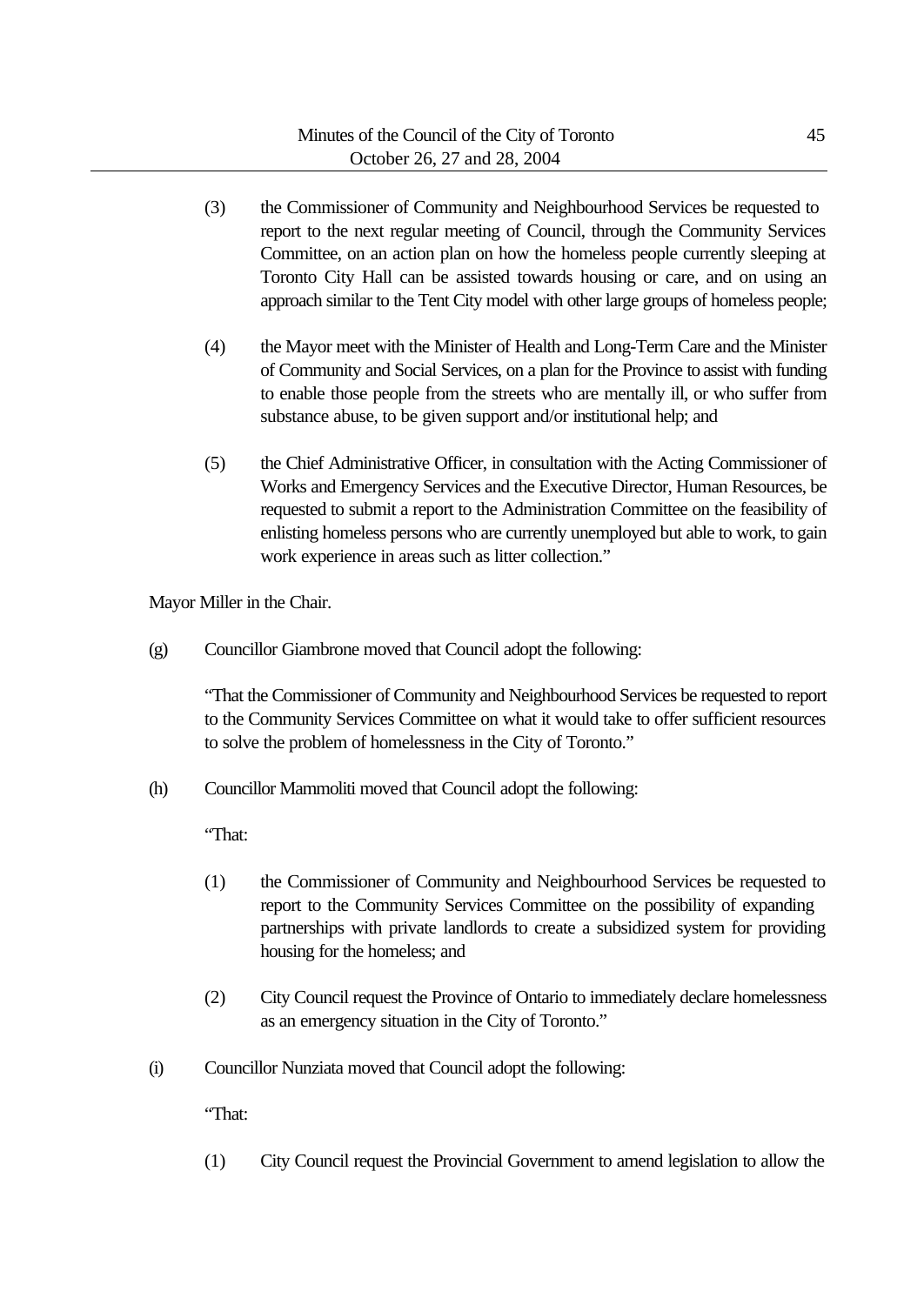City of Toronto to pass a by-law to prohibit loitering on City sidewalks; and

- (2) the Commissioner of Community and Neighbourhood Services be requested to report to the Community Services Committee with details on the New York City by-law which allowed it to discourage homelessness and panhandling on City streets."
- (j) Councillor Del Grande moved that Council adopt the following:

"That the Commissioner of Community and Neighbourhood Services be requested to:

- (1) improve shelter locations by putting enclosed cubicles that will ensure a safe accommodation environment; and
- (2) conduct a program of surprise inspections of our shelters for cleanliness and safety."
- (k) Councillor Lindsay Luby moved that:
	- (1) Council adopt the following:

"That Council request the Police Services Board to ensure that by-laws which deal with people who are causing obstructions on public sidewalks and other activities such as squeegeeing, be actively enforced."; and

(2) the Clause, together with motions (a) to  $(k)(1)$  by Members of Council, and Motion I(1) moved by Councillor Holyday, seconded by Councillor Kelly, entitled "Use of Toronto's Shelter System", be referred to the Commissioner of Community and Neighbourhood Services, the Acting Commissioner of Works and Emergency Services, the City Solicitor, the Chief Administrative Officer and the Homeless and Socially Isolated Persons Advisory Committee, for consideration in consultation with the Mayor, with a request that they submit a joint report to the January 11, 2005 meeting of the Community Services Committee on a defined solution to the homelessness crisis in Toronto.

## *Vote Be Now Taken:*

Councillor Soknacki moved that, in accordance with §27-45C of Chapter 27 of the City of Toronto Municipal Code, the vote be now taken on Part (2) of motion (k) by Councillor Lindsay Luby, the vote upon which was taken as follows:

Yes - 25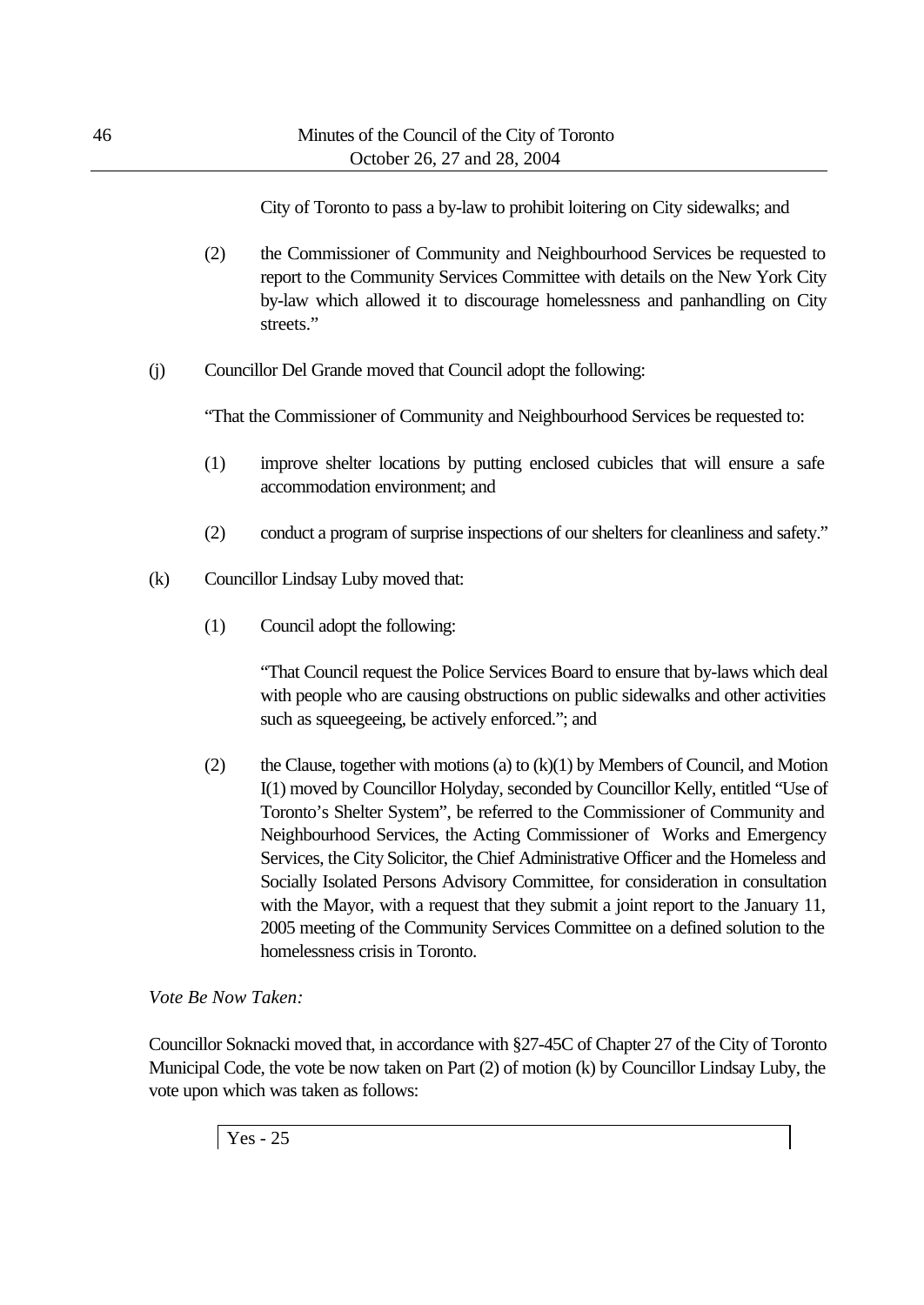| Councillors: | Augimeri, Carroll, Chow, Cowbourne, Davis, Di Giorgio,<br>Feldman, Filion, Fletcher, Giambrone, Grimes, Hall, Jenkins, |
|--------------|------------------------------------------------------------------------------------------------------------------------|
|              | Li Preti, Lindsay Luby, McConnell, Mihevc, Moscoe, Palacio,                                                            |
|              | Pantalone, Pitfield, Rae, Saundercook, Soknacki, Watson                                                                |
| $No-12$      |                                                                                                                        |
| Mayor:       | Miller                                                                                                                 |
| Councillors: | Altobello, Ashton, Balkissoon, Cho, Del Grande, Holyday,                                                               |
|              | Kelly, Minnan-Wong, Nunziata, Ootes, Shiner                                                                            |

Carried, more than two-thirds of Members present having voted in the affirmative.

*Vote on Referral:*

Adoption of Part (2) of motion (k) by Councillor Lindsay Luby:

| $Yes - 27$   |                                                            |
|--------------|------------------------------------------------------------|
| Mayor:       | Miller                                                     |
| Councillors: | Altobello, Ashton, Augimeri, Balkissoon, Carroll, Chow,    |
|              | Cowbourne, Davis, Del Grande, Filion, Fletcher, Giambrone, |
|              | Hall, Jenkins, Li Preti, Lindsay Luby, McConnell, Mihevc,  |
|              | Moscoe, Palacio, Pantalone, Pitfield, Rae, Soknacki,       |
|              | Thompson, Watson                                           |
| $No-13$      |                                                            |
| Councillors: | Cho, Di Giorgio, Feldman, Ford, Grimes, Holyday, Kelly,    |
|              | Mammoliti, Minnan-Wong, Nunziata, Ootes, Saundercook,      |
|              | Shiner                                                     |

Carried by a majority of 14.

In summary, Council referred this Clause, together with the following motions by Members of Council, and Motion I(1) moved by Councillor Holyday, seconded by Councillor Kelly, entitled "Use of Toronto's Shelter System", to the Commissioner of Community and Neighbourhood Services, the Acting Commissioner of Works and Emergency Services, the City Solicitor, the Chief Administrative Officer and the Homeless and Socially Isolated Persons Advisory Committee, for consideration in consultation with the Mayor, with a request that they submit a joint report to the January 11, 2005 meeting of the Community Services Committee on a defined solution to the homelessness crisis in Toronto:

(1) Moved by Councillor Carroll:

"That Part 2 of the motion by Councillor Shiner be amended by adding the following: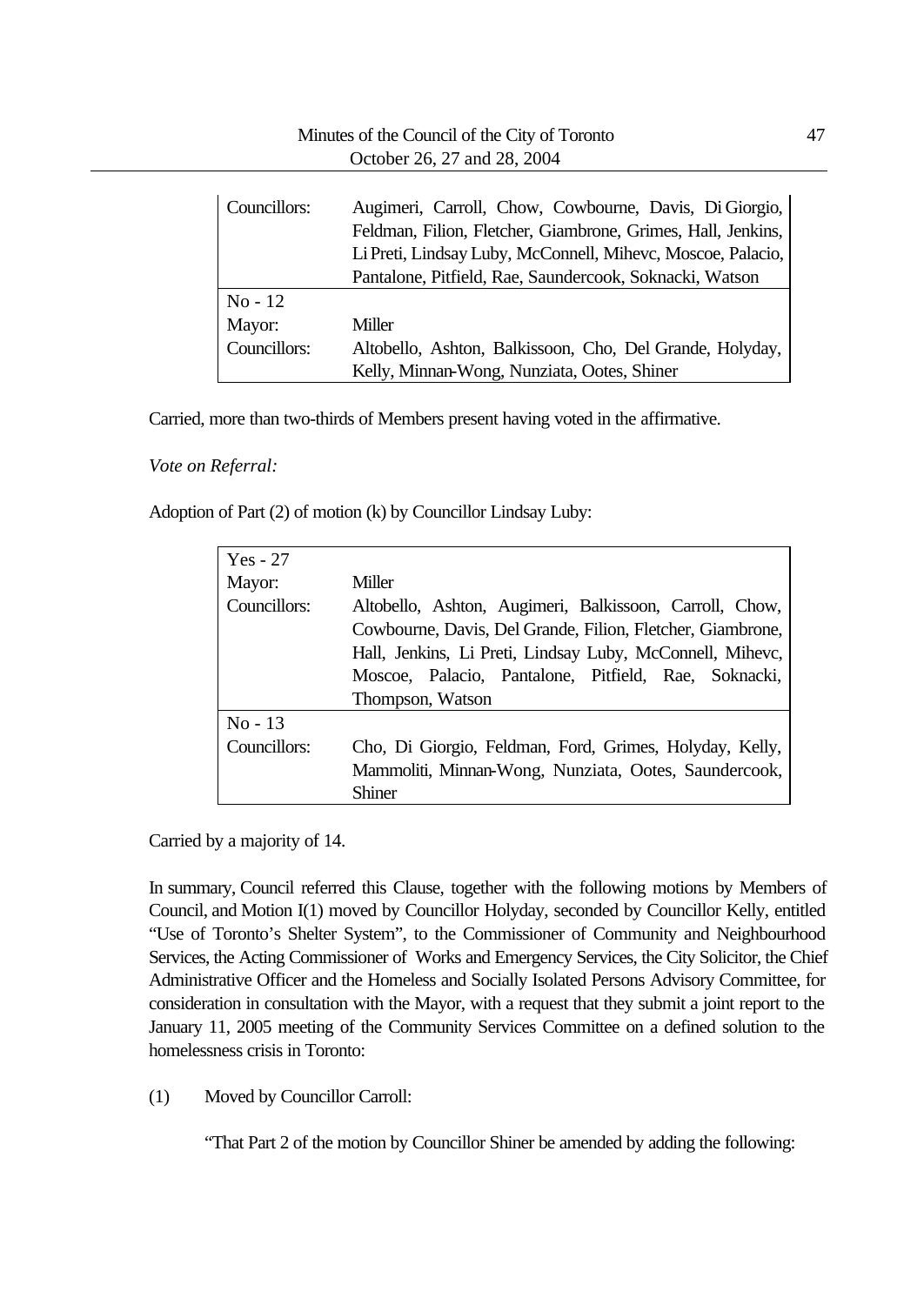'and such report to include a comparison study of dollars spent on:

- (a) shelter systems;
- (b) social services; and
- (c) policing,

including percentage ratios with respect to total City populations and including the ratios of 'state vs. city' funding for Toronto, Stockholm, Oslo, Amsterdam, Copenhagen, Frankfurt, Milan, London, Paris, and New York City.' "

(2) Moved by Councillor Del Grande:

"That the Commissioner of Community and Neighbourhood Services be requested to improve shelter locations by putting enclosed cubicles that will ensure a safe accommodation environment."

(3) Moved by Councillor Del Grande:

"That the Commissioner of Community and Neighbourhood Services be requested to conduct a program of surprise inspections of our shelters for cleanliness and safety."

(4) Moved by Councillor Ford:

"That the City Solicitor, in consultation with the Commissioner of Community and Neighbourhood Services, submit a report to the Community Services Committee on the feasibility of the City establishing a nuisance by-law to deal with people causing obstructions on public sidewalks."

(5) Moved by Councillor Giambrone:

"That the Commissioner of Community and Neighbourhood Services be requested to report to the Community Services Committee on what it would take to offer sufficient resources to solve the problem of homelessness in the City of Toronto."

(6) Moved by Councillor Lindsay Luby:

"That Council request the Police Services Board to ensure that by-laws which deal with people who are causing obstructions on public sidewalks and other activities such as squeegeeing, be actively enforced."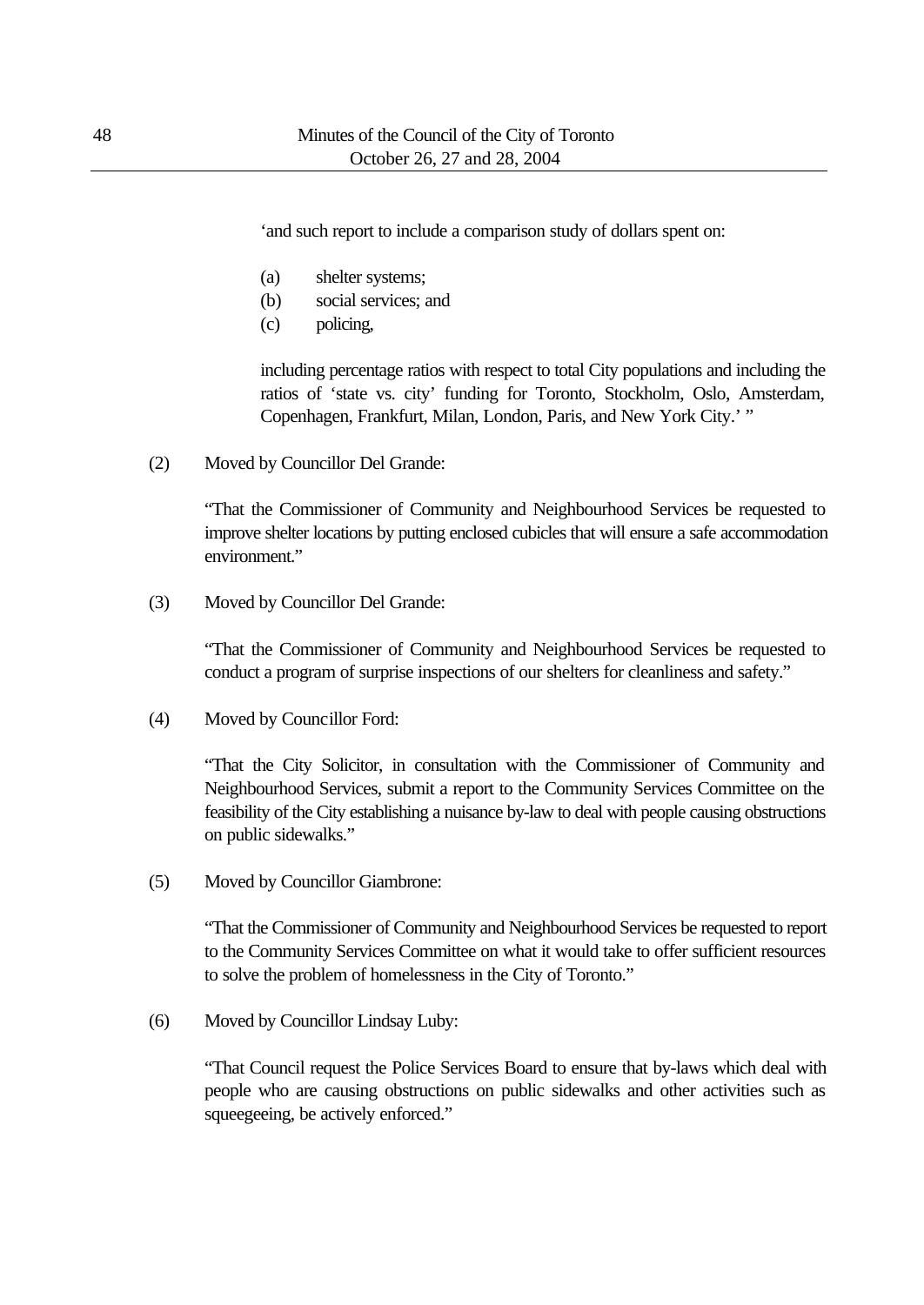(7) Moved by Councillor Mammoliti:

"That the Commissioner of Community and Neighbourhood Services be requested to report to the Community Services Committee on the possibility of expanding partnerships with private landlords to create a subsidized system for providing housing for the homeless."

(8) Moved by Councillor Mammoliti:

"That City Council request the Province of Ontario to immediately declare homelessness as an emergency situation in the City of Toronto."

(9) Moved by Councillor Mihevc:

"That this Clause be received."

(10) Moved by Councillor Nunziata:

"That City Council request the Provincial Government to amend legislation to allow the City of Toronto to pass a by-law to prohibit loitering on City sidewalks."

(11) Moved by Councillor Nunziata:

"That the Commissioner of Community and Neighbourhood Services be requested to report to the Community Services Committee with details on the New York City by-law which allowed it to discourage homelessness and panhandling on City streets."

(12) Moved by Councillor Ootes:

"That the Mayor request the Toronto Police Services Board to demand that the Toronto Police Service, in a humane and civil manner, do everything legally possible to discourage persons from panhandling, squeegeeing and sleeping on the streets of Toronto."

(13) Moved by Councillor Pitfield:

"That the Province of Ontario be requested to increase the rent supplement allocated to the City of Toronto in order to allow for initiatives such as rooming house environments and transitional housing, where people could have their own rooms that could be locked up, rather than the social housing list currently accessed by the waiting list."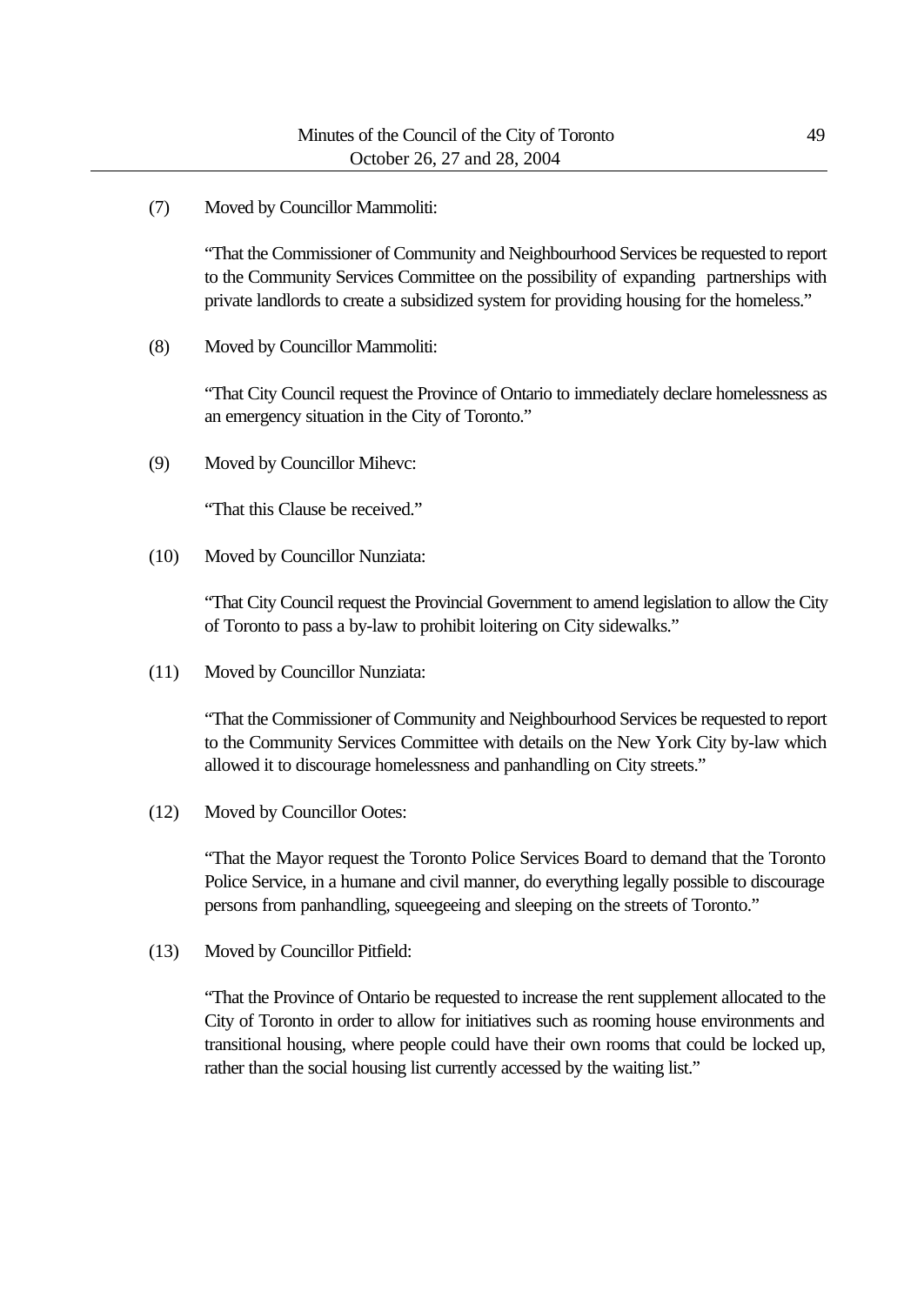(14) Moved by Councillor Pitfield:

"That the City Solicitor be requested to report back to City Council on the enactment of a Quality-of-Life by-law wherein City Council states that it is inhumane to allow residents to sleep on City streets."

(15) Moved by Councillor Pitfield:

"That the Commissioner of Community and Neighbourhood Services be requested to report to the next regular meeting of Council, through the Community Services Committee, on an action plan on how the homeless people currently sleeping at Toronto City Hall can be assisted towards housing or care, and on using an approach similar to the Tent City model with other large groups of homeless people."

(16) Moved by Councillor Pitfield:

"That the Mayor meet with the Minister of Health and Long-Term Care and the Minister of Community and Social Services, on a plan for the Province to assist with funding to enable those people from the streets who are mentally ill, or who suffer from substance abuse, to be given support and/or institutional help."

(17) Moved by Councillor Pitfield:

"That the Chief Administrative Officer, in consultation with the Acting Commissioner of Works and Emergency Services and the Executive Director, Human Resources, be requested to submit a report to the Administration Committee on the feasibility of enlisting homeless persons who are currently unemployed but able to work, to gain work experience in areas such as litter collection."

(18) Moved by Councillor Shiner:

"That:

- (1) the by-laws which deal with people who are causing obstructions on public sidewalks be more strenuously enforced by the Toronto Police Service and the City's by-law enforcement officers, and that these people be asked to move; and
- (2) the Commissioner of Community Neighbourhood Services, the Acting Commissioner of Works and Emergency Services and the City Solicitor, in consultation with the Mayor, be requested to bring to the November 30, 2004 Council meeting, through the Community Services Committee, a joint report on solutions to the crisis of persons living on Toronto streets."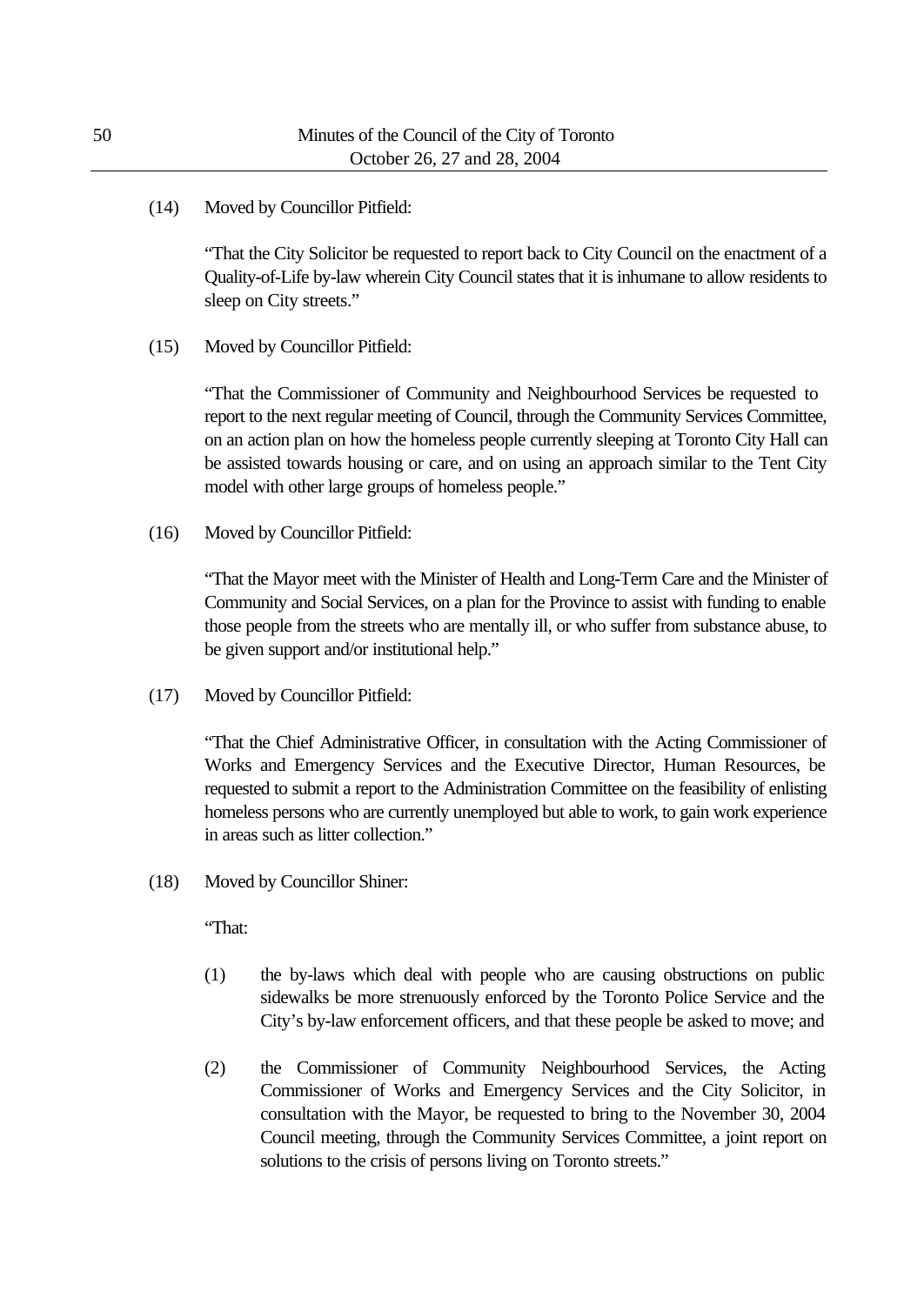#### Motion I(1):

Use of Toronto's Shelter System

Moved by: Councillor Holyday

Seconded by: Councillor Kelly

"**WHEREAS** all citizens have a right to adequate shelter; and

**WHEREAS** those who choose to remain homeless make this choice voluntarily or through ignorance of existing shelter facilities; and

**WHEREAS** the homeless often have need for medical assistance, clothing, sleep and food; and

**WHEREAS** it is manifestly unfair and inhumane to expose the homeless to potential exploitation and harm; and

**WHEREAS** the City of Toronto expends at least \$150 million annually towards the resolution of this social inequity, but the tragedy of homelessness persists; and

**WHEREAS** other large jurisdictions throughout North America have successfully enacted measures to shelter the homeless;

**NOW THEREFORE BE IT RESOLVED THAT** a zero tolerance policy be adopted with respect to sleeping on City property;

**AND BE IT FURTHER RESOLVED THAT** a voluntary registry be set up and homeless persons be identified, listed and offered choices for regular shelter, if they so request;

**AND BE IT FURTHER RESOLVED THAT** a tracking system be developed to monitor the whereabouts of those registered, to ascertain the efficacies of the program;

**AND BE IT FURTHER RESOLVED THAT** those who do not wish to avail themselves of the opportunity to seek shelter be encouraged to use the City's available shelter facilities."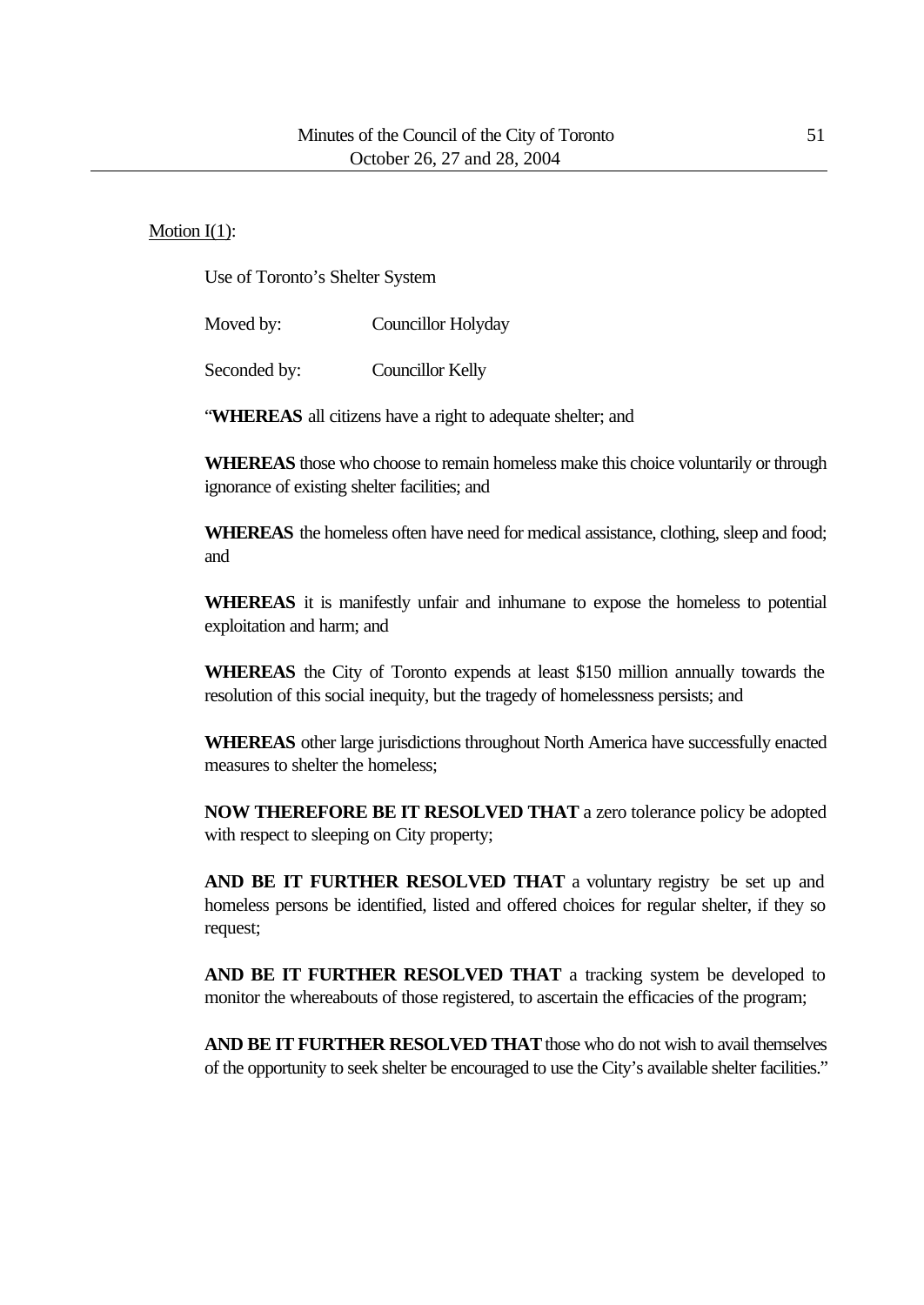12.49 **North York Community Council Report 8, Clause 26, headed "Request for Direction Report - OPA and Rezoning Application 04 109551 NNY 23 OZ - Site Plan Application 04 150493 NNY 23 SA - Toronto District School Board and Rosedale Development Inc. - Kohn Shnier Architects and E.I. Richmond Architects - 4917- 4975 Yonge Street 11-27 Hollywood Avenue, 8-18 & 50 Spring Garden Avenue (Ward 23 – Willowdale)".**

#### *Motion:*

Councillor Filion moved that the Clause be amended in accordance with the following staff recommendations contained in the Recommendations Section of the supplementary report dated October 27, 2004, from the Commissioner of Urban Development Services:

"It is recommended that City Council:

- (1) authorize the City Solicitor and appropriate staff to attend the Ontario Municipal Board hearing to oppose the applications submitted;
- (2) authorize the City Solicitor and appropriate staff to support the applications, provided the proposal is revised to the satisfaction of City Planning staff generally in accordance with the plan provided by the applicant for discussion purposes dated October 22, 2004, to delete proposed Building E and to incorporate the following:
	- (a) Dedicated driveway from Spring Garden to Hollywood Avenues

The provision of a continuous south-north driveway to abut the future property line of Building B, (8-18 Spring Garden Avenue); then curving eastward in front of proposed Building D; then northward, parallel to the future school building, as depicted on the plan provided by the applicant dated October 22, 2004. The driveway will be of sufficient width to accommodate through traffic, as well as a lane dedicated for a minimum of 15 drop-off and pick-up lay-by spaces, and be located entirely on the school property. The driveway will be one-way north from Spring Garden Avenue to the loading area of Building D, then two-way north to Hollywood Avenue to accommodate loading and garbage pick-up.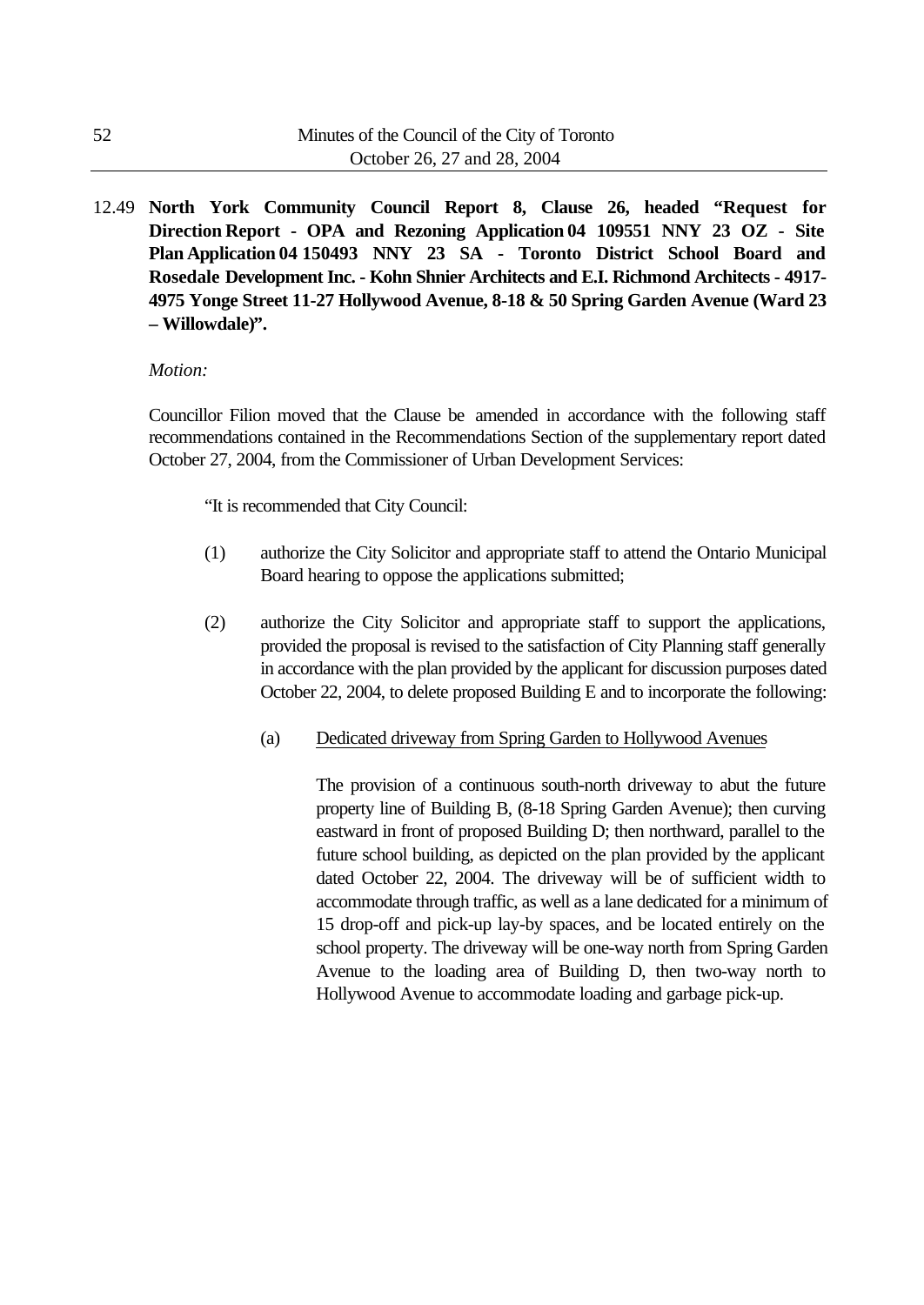#### (b) Below-grade Parking Garage for School

Parking for 40 vehicles will be provided for the school, in a below-grade structure beneath the school building. No underground parking will be permitted below the school yard or driveway. Access to the garage will be via a ramp serving both the school and the adjacent residential building, (Building D) which will located on the west side of Building D, as depicted on the plan provided by the applicant, dated October 22, 2004.

## (c) Increased Area of School Yard

The school yard will include the previously proposed yard and, in addition, an area east and south of the proposed driveway of approximately 1,800 square metres and of a size sufficient to accommodate a playing field. No buildings will be permitted on the area of the playground which shall be secured by the proposed Official Plan amendment and Zoning By-law.

#### (d) Building D - 27 Hollywood Avenue

Building E, originally shown on the applicant's site plan, will be eliminated. Building D is to have a maximum gross floor area of 29,728 metres and must comply with the height limits of the North York Centre Secondary Plan (65 metres). The high rise portion of the building cannot exceed, on a north-south axis, 70 metres, and the design must include a curved southeastern façade, and stepping of heights as depicted on the plan provided by the applicants dated October 22, 2004. The building must also have a twostorey base along the south portion of the building, similar in scale to its north portion, and similar to the base buildings for Buildings A and B. The use of this space could be for residential units or indoor residential amenity space. Outdoor residential amenity space may be provided on the roof of this two-storey base. The location of the ramp to the underground parking garage and the circular drop-off are to be as shown on the plan provided by the applicant, dated October 22, 2004. The ramp is to be integrated into the building as shown on the plan provided by the applicant, dated October 22, 2004.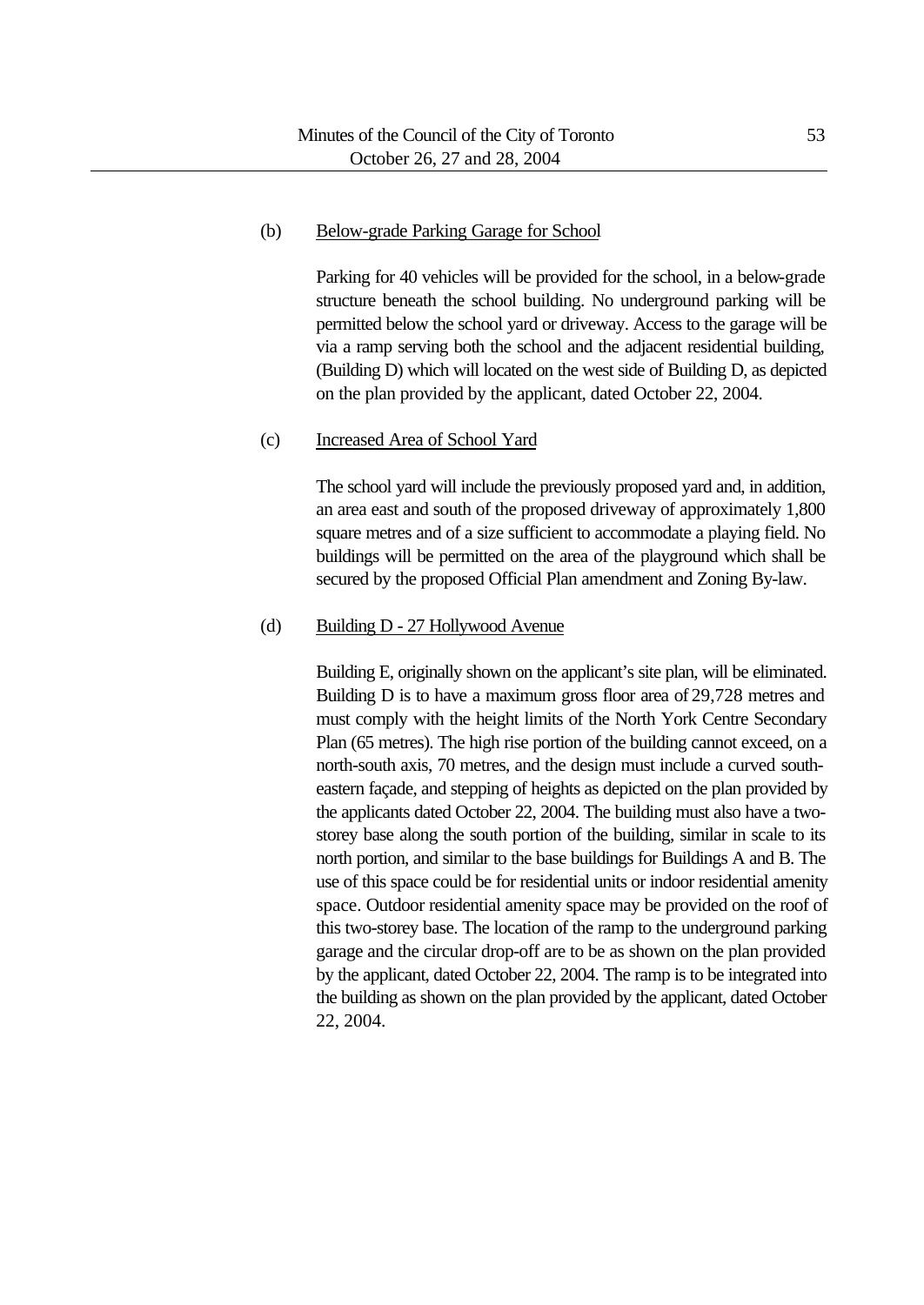#### (e) Building C - 4917-4975 Yonge Street

For Building C, the ground floor must have grade-related retail uses only and the second and third floors must have retail or commercial uses only. The uses permitted on the ground floor shall be limited to those providing street animation, and will be secured by the proposed Zoning By-law. The total estimated gross floor area of these uses is in the range of 9,000 square metres. The maximum number of residential units will be 400. The building is to remain substantially the same as shown on the plan provided by the applicant, dated October 22, 2004, with respect to the density, height, and massing, but to be revised to indicate three floors of commercial use along the Yonge Street frontage.

#### (f) Building B - 8-18 Spring Garden Avenue

The area of previously approved Building B may be increased to a maximum of approximately 32,000 square metres gross floor area. The height may be increased from 30 to 36 storeys, consistent with the previous OMB decision, and the number of units increased from 318 units to a maximum of 342 units.

(g) Proposed School

The maximum gross floor area of the school building shall be 3,789 square metres and the maximum building height shall be 11 metres and 3 storeys.

(h) Bicycle and General Storage

The applicant shall provide below-grade storage space to be used for general storage in each of the buildings, with no incentives for bicycle storage. All storage areas will be included as part of the calculated gross floor areas of these buildings.

(i) Section 37 Contributions

The owner shall provide:

(i) \$500,000.00 towards the provision of park and community facilities to serve the North York Centre area, to the satisfaction of the City Solicitor and the Commissioner of Economic Development, Culture and Tourism, in consultation with the Ward Councillor; and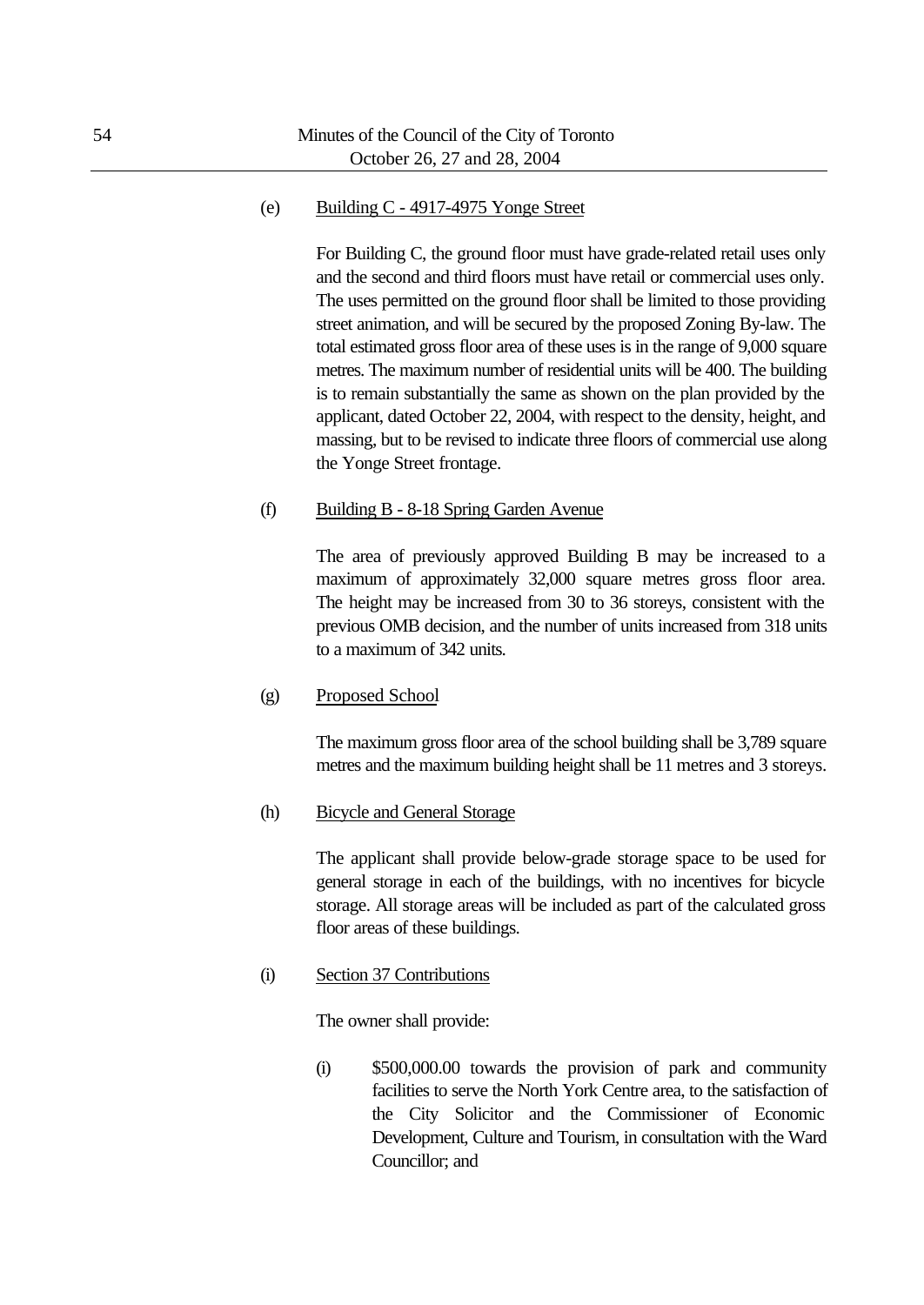- (ii) \$300,000.00 towards an on-site public art program;
- (3) the City Solicitor shall request the Ontario Municipal Board to withhold its Order approving the revised Official Plan amendment and Zoning By-law that incorporates the changes noted above until:
	- (a) the owner has entered into an agreement under Section 37 of the *Planning Act* to ensure the provision of a \$500,000.00 financial contribution to be used for parks and community facilities to serve the North York Centre, to the satisfaction of the City Solicitor and the Commissioner of Economic Development, Culture and Tourism, in consultation with the Ward Councillor. The Section 37 agreement shall also secure an on-site public art program in the amount of \$300,000.00. These payments shall be submitted to the City, prior to issuance of the first building permit for Buildings B, C, or D. Prior to the first building permit, the applicant shall provide an irrevocable letter of credit in the value of five percent (5%) of the market value of the net site of Buildings C and D, for off-site parkland dedication;
	- (b) conditions of site plan approval for the entire site have been established and the owner has entered into agreements under Section 41 of the *Planning Act*. The site plan agreement shall also continue to secure sidewalk improvements along Yonge Street, landscaping and an interim parking lot, illustrated as Phase 1A on Plan L-1 (November 27, 2003), prior to the issuance of the first building permit for Buildings B, C, and D;
	- (c) Official Plan amendment and Zoning By-laws are prepared to the satisfaction of the City Solicitor. The detailed Official Plan amendment will secure, among other matters, the provision that the school yard will remain as open space and no buildings will be permitted within this area, now or in the future. The detailed Zoning By-law shall incorporate performance standards which include, but are not limited to, regulations on building setbacks, building envelopes, build-to lines, parking, building heights, gross floor area of residential and commercial space, type of uses, number of dwelling units, minimum indoor recreational amenity space, outdoor open space area, parking and loading;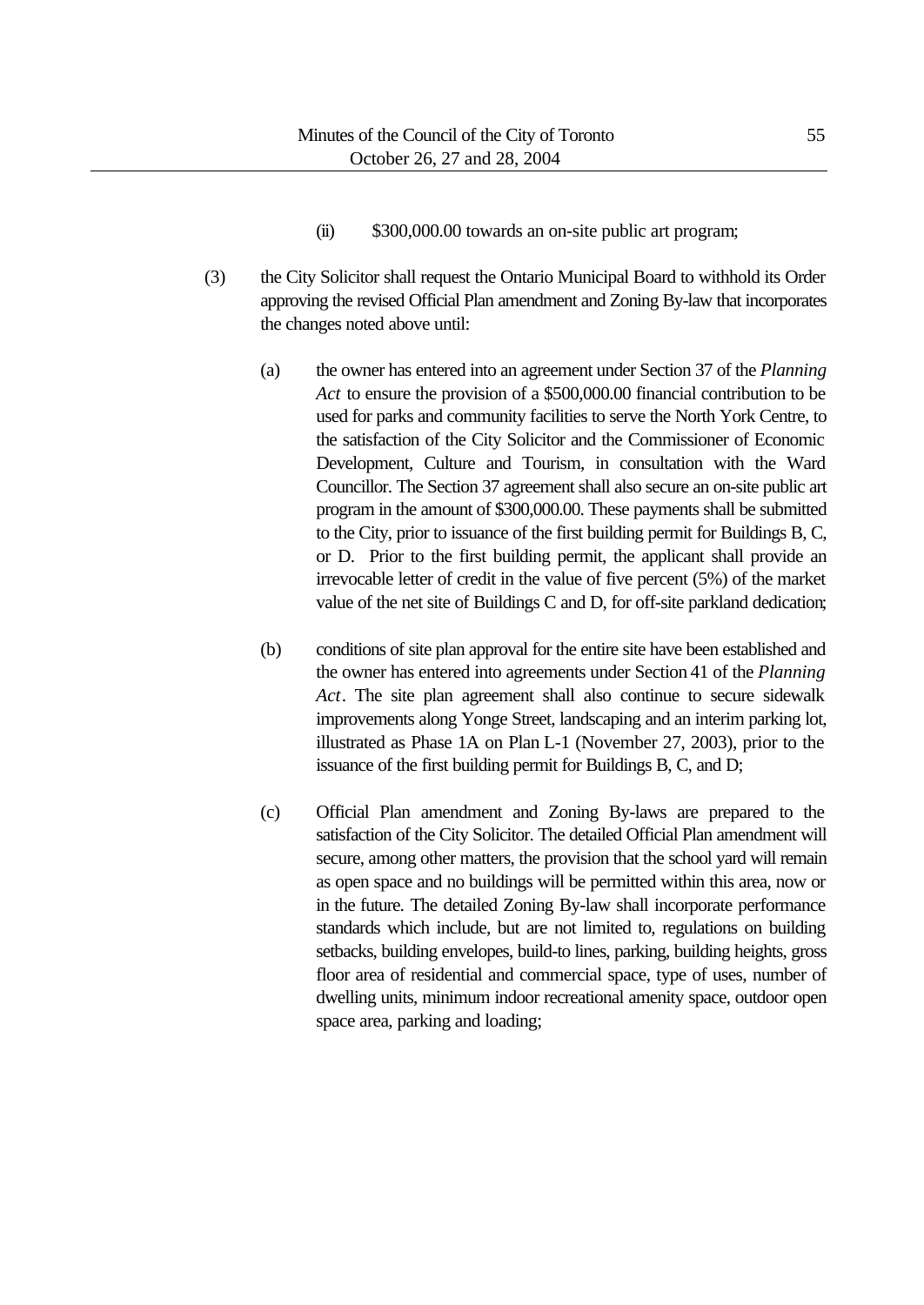- (d) upon detailed review of the revised plans, in preparation of the by-laws and required agreements, the applicant shall address the concerns of the commenting departments and agencies, including the requirements of the Works and Emergency Services Department, Economic Development, Culture and Tourism Department and the Toronto Transit Commission. These requirements shall be secured, as appropriate, in the Section 37 or Site Plan development agreements; and
- (e) the applicants have given a written undertaking in a form satisfactory to the City Solicitor, that upon the Official Plan amendment and Zoning By-law described in this report coming into force and effect, the applicant's appeal of the new Toronto Official Plan as it relates to this site, be settled upon the necessary amendments to the new Toronto Official Plan being made to reflect the Official Plan amendment and zoning by-law approved by the Ontario Municipal Board; and
- (4) request the Director, Community Planning, North District, to undertake a review of the density incentive for below grade bicycle storage in the North York Centre Secondary Plan area and report back to North York Community Council."

*Votes:*

The motion by Councillor Filion carried.

The Clause, as amended, carried.

12.50 **Toronto and East York Community Council Report 8, Clause 1, headed "Art Gallery of Ontario, 317 Dundas Street West: Final Report – Amendment to the Official Plan and Zoning By-law No. 438-86; and Authority to Enter into a Heritage Easement Agreement (Trinity Spadina, Ward 20)".**

*Motion:*

Councillor Chow moved that the Clause be amended in accordance with:

(1) the following staff recommendation contained in the Recommendation Section of the supplementary report dated October 26, 2004, from the Commissioner of Urban Development Services:

"It is recommended that Council approve the Draft Zoning By-law amended as described in this report and resolve that no further notice be given in respect of the proposed By-law.";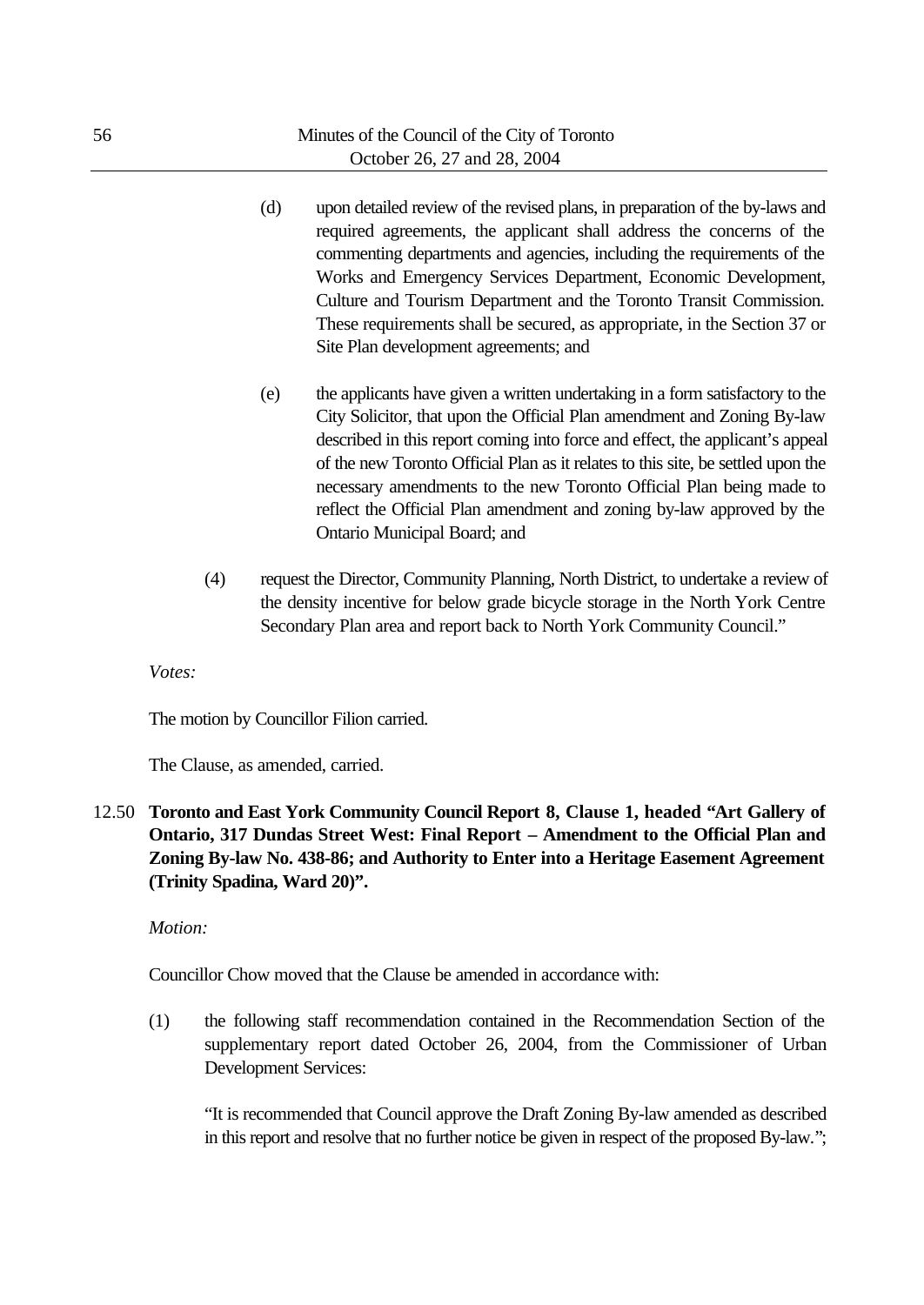(2) the following staff recommendations contained in the Recommendations Section of the supplementary report dated October 27 2004, from the Commissioner of Economic Development, Culture and Tourism:

"It is recommended that:

- (1) the Commissioner of Economic Development, Culture and Tourism, in consultation with the City Solicitor, work with the AGO to prepare and expedite the necessary agreements to ensure the use of #4 Grange Road as parkland;
- (2) the Commissioner of Economic Development, Culture and Tourism, in consultation with the AGO, the Grange Park Working Group and other stakeholders, develop park improvement and landscape plans for the conversion of #4 Grange Road to parkland;
- (3) the \$80,000.00 to be provided to the City of Toronto by the Art Gallery of Ontario as part of the transfer of the Dundas Street lands, be provided within 21 days of the Official Plan and Zoning By-laws for the Art Gallery of Ontario becoming final and binding;
- (4) once the \$80,000.00 is received by the City of Toronto, the Commissioner of Economic Development, Culture and Tourism, in co-operation with the Chief Financial Officer and Treasurer, establish the necessary Capital account to be utilized to undertake park planning and various park improvements at Grange Park;
- (5) an in year adjustment to the Parks and Recreation 2004 Capital Budget for \$80,000.00 gross, \$0 net, be funded by payment from the AGO;
- (6) the Commissioner of Economic Development Culture and Tourism report back to Economic Development and Parks Committee once the park improvement plan is complete, with a status report on the conversion of #4 Grange Road to parkland, on potential Phase I park improvements, and any future phased capital works; and
- (7) the appropriate City officials be authorized and directed to take the necessary action to give effect thereto."; and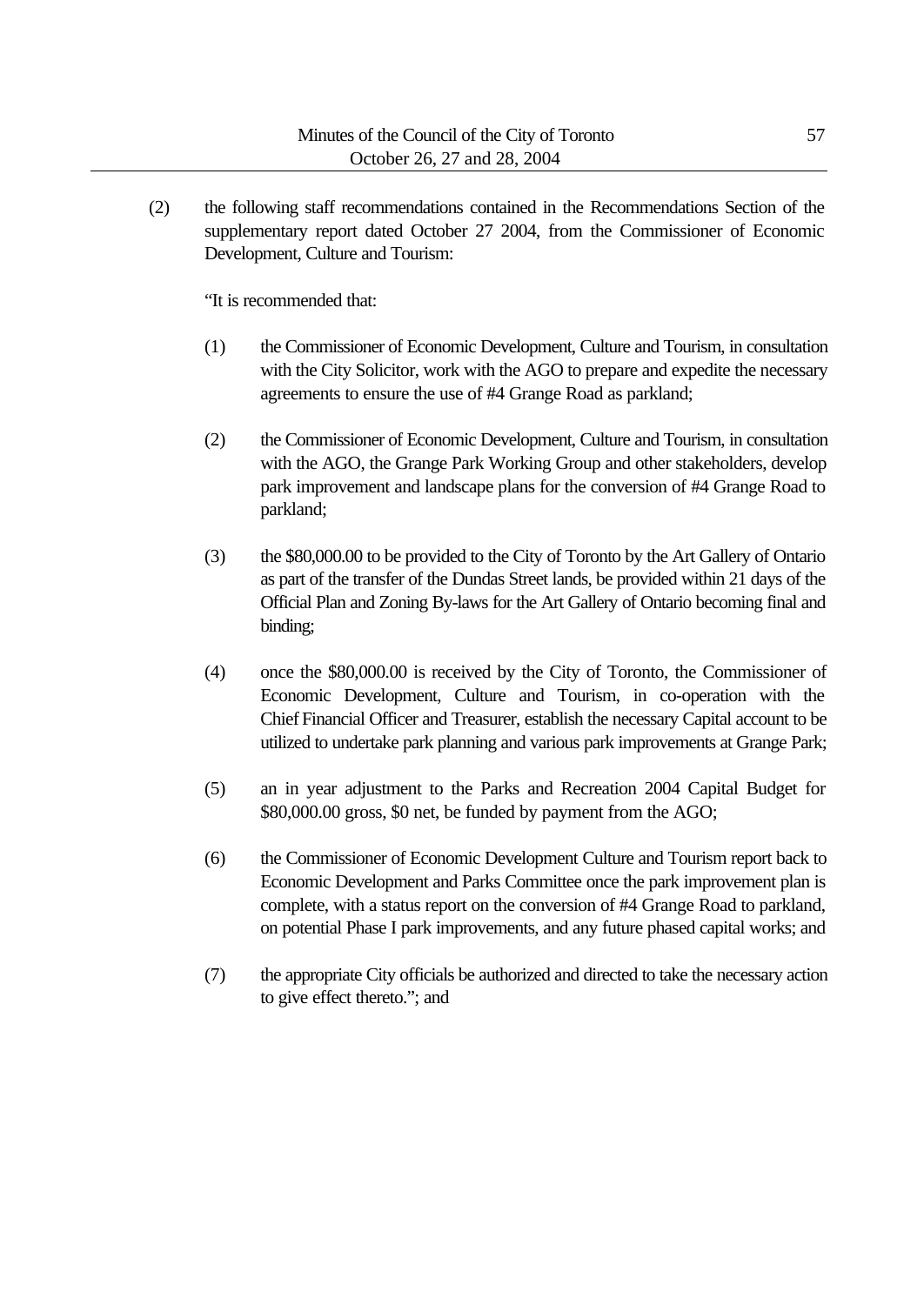(3) the following Resolution by Councillor Chow:

"**WHEREAS** the Toronto and East York Community Council has recommended approval of the Art Gallery of Ontario Expansion, subject to the owner entering into a Heritage Easement Agreement to protect the Grange House, Walker Court and the Moore Gallery; and

**WHEREAS** any future expansion of the south limit of the Art Gallery should be regulated; and

**WHEREAS** as the existing southerly edge of the building on the Art Gallery site consists of the George Reid Wing on the east, the Grange in the centre and the Chalmers Wing on the west; and

**WHEREAS**, as the George Reid Wing is designated under Part IV of the *Ontario Heritage Act* and cannot be expanded without Council approval; and

**WHEREAS** the Grange is designated and will be included in the Heritage Easement Agreement and cannot be expanded without Council approval; and

**WHEREAS** the Chalmers Wing is neither designated nor proposed to be included in the Heritage Easement Agreement;

## **NOW THEREFORE BE IT RESOLVED THAT:**

- (1) the Zoning By-law amendment appended as Attachment 8 to Toronto and East York Community Council Report 8, Clause 1, be amended to include provisions to limit development of the lands south of the Chalmers Wing. The parcel of land is to extend from the south deed line up to the existing façade to the north (The Chalmers Wing); and
- (2) the proposed amendment to the Zoning By-law amendment referred to above is minor and, as such, no further notice is required under Section 34 of the *Planning Act*, R.S.O. 1990, c.P.13."

*Votes:*

The motion by Councillor Chow carried.

The Clause, as amended, carried.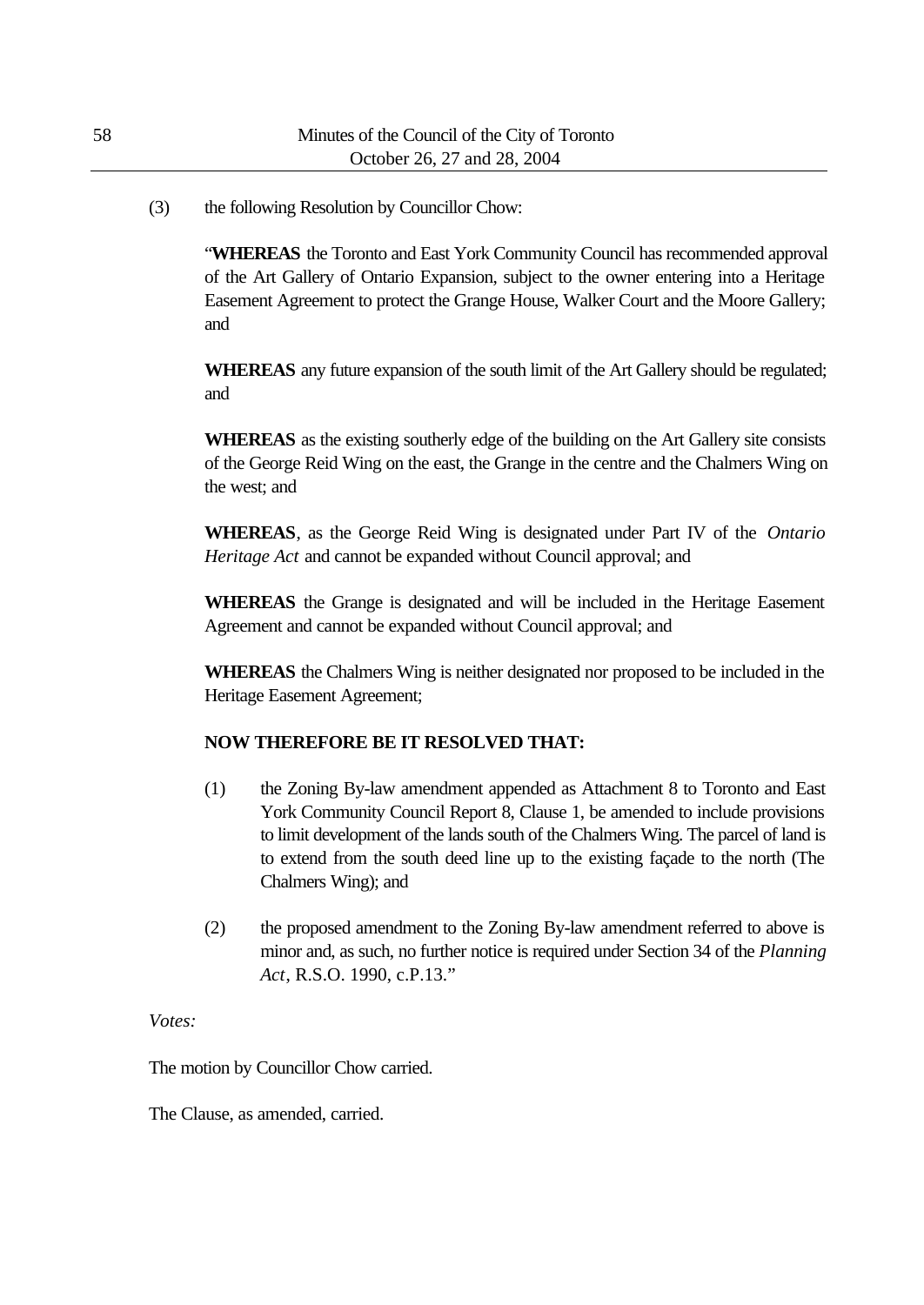# 12.51 **Administration Committee Report 8, Clause 12, headed "Other Items Considered by the Committee".**

## *Procedural Motion:*

Councillor Moscoe moved that Council waive the necessary provisions of Chapter 27 of the City of Toronto Municipal Code, in order to consider Item (e), entitled "Municipal Term of Office", the vote upon which was taken as follows:

| $Yes - 26$   |                                                            |
|--------------|------------------------------------------------------------|
| Mayor:       | Miller                                                     |
| Councillors: | Augimeri, Bussin, Carroll, Chow, Cowbourne, Davis,         |
|              | De Baeremaeker, Del Grande, Feldman, Fletcher, Giambrone,  |
|              | Grimes, Hall, Kelly, Lindsay Luby, Mammoliti, Mihevc,      |
|              | Moscoe, Palacio, Pantalone, Pitfield, Saundercook, Shiner, |
|              | Stintz, Watson                                             |
| $No - 6$     |                                                            |
| Councillors: | Holyday, Jenkins, Nunziata, Ootes, Soknacki, Thompson      |
|              |                                                            |

Carried, more than two-thirds of Members present having voted in the affirmative.

## *Motion:*

Councillor Moscoe moved that Item (e), contained in the Clause, be referred to the Policy and Finance Committee for consideration with Bill 120.

## *Votes:*

The motion by Councillor Moscoe carried.

The balance of the Clause was received for information.

# 12.52 **Economic Development and Parks Committee Report 7, Clause 4, headed "Proposed Amendments to the** *Ontario Heritage Act* **- City of Toronto Response (All Wards)".**

## *Motion:*

Councillor Moscoe moved that the Clause be amended to provide that City Council's position with respect to section 35.2 of the *Ontario Heritage Act* be that Council, rather than the Minister, be given the authority to issue the stop work order for 60 days, and that Council be permitted to extend that authority to the Chief Building Official, subject to confirmation by Council.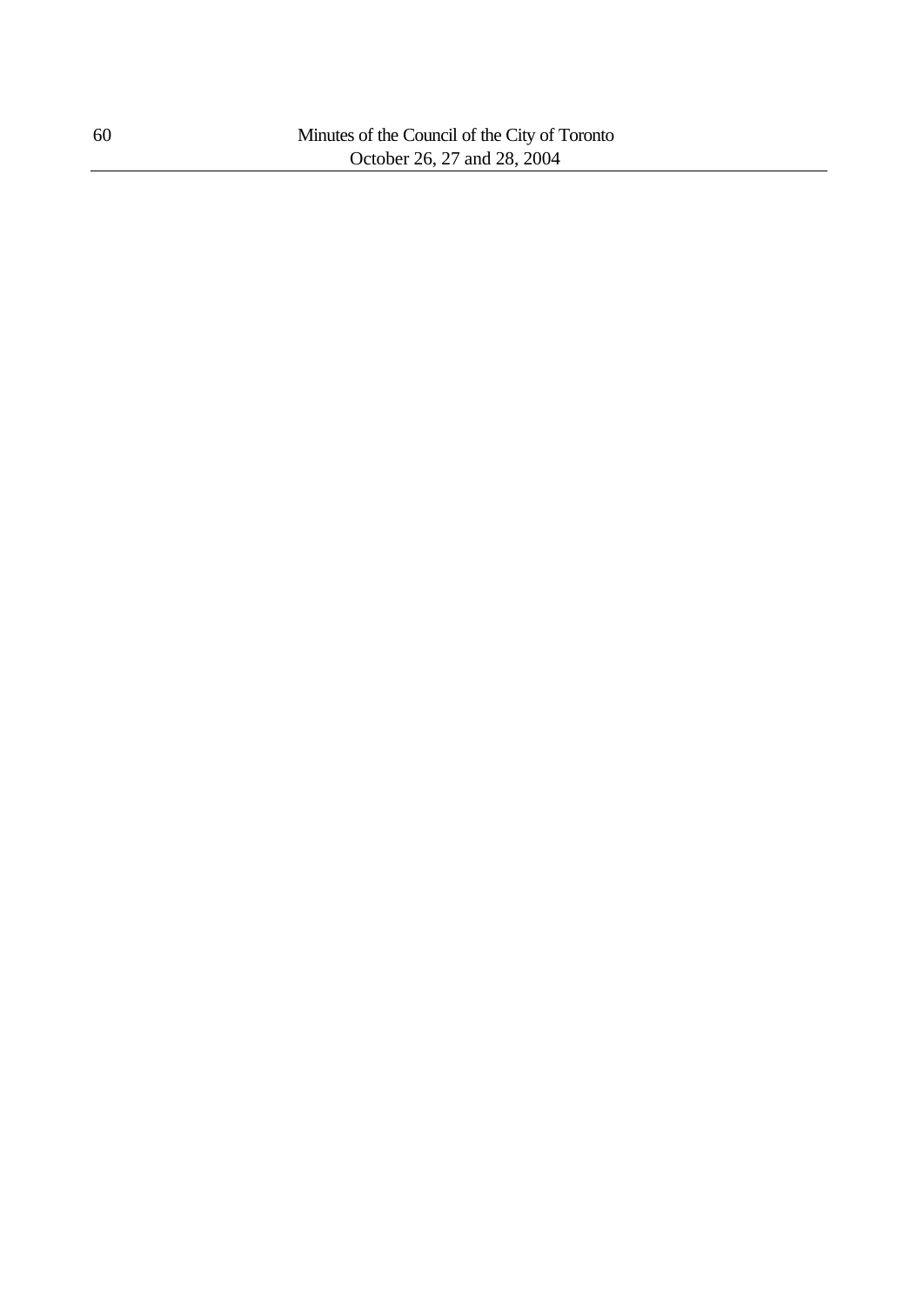*Votes:*

The motion by Councillor Moscoe carried.

The Clause, as amended, carried.

# 12.53 **North York Community Council Report 8, Clause 28, headed "Request for Direction Report - Site Plan Approval Application 03 200020 NNY 24 SA - Marek Dzikowski, Dzikowski Architects Inc. - 5845-5955 Leslie Street (Ward 24 - Willowdale)".**

## *Motion:*

Councillor Shiner moved that the Clause be amended by adding the following:

"That:

- (1) City Council instruct City Planning staff to again request the applicant to submit a revised site plan showing the drive-through lane exiting to the north; and
- (2) if the applicant does not comply with the above-noted request, that:
	- (a) the Ontario Municipal Board be advised that City Council does not support the drive-through at this location; and
	- (b) the City Solicitor appear before the Ontario Municipal Board in opposition to the site plan, and that authority be granted for the retention of an outside planning consultant, if required."

## *Votes:*

The motion by Councillor Shiner carried.

The Clause, as amended, carried.

Deputy Mayor Bussin in the Chair.

12.54 **Works Committee Report 9, Clause 8, headed "Proposed Agreements with Eastern Power Limited to Allow for Expansion of the Power Plants at the Brock West and Keele Valley Landfill Sites".**

*Motion:*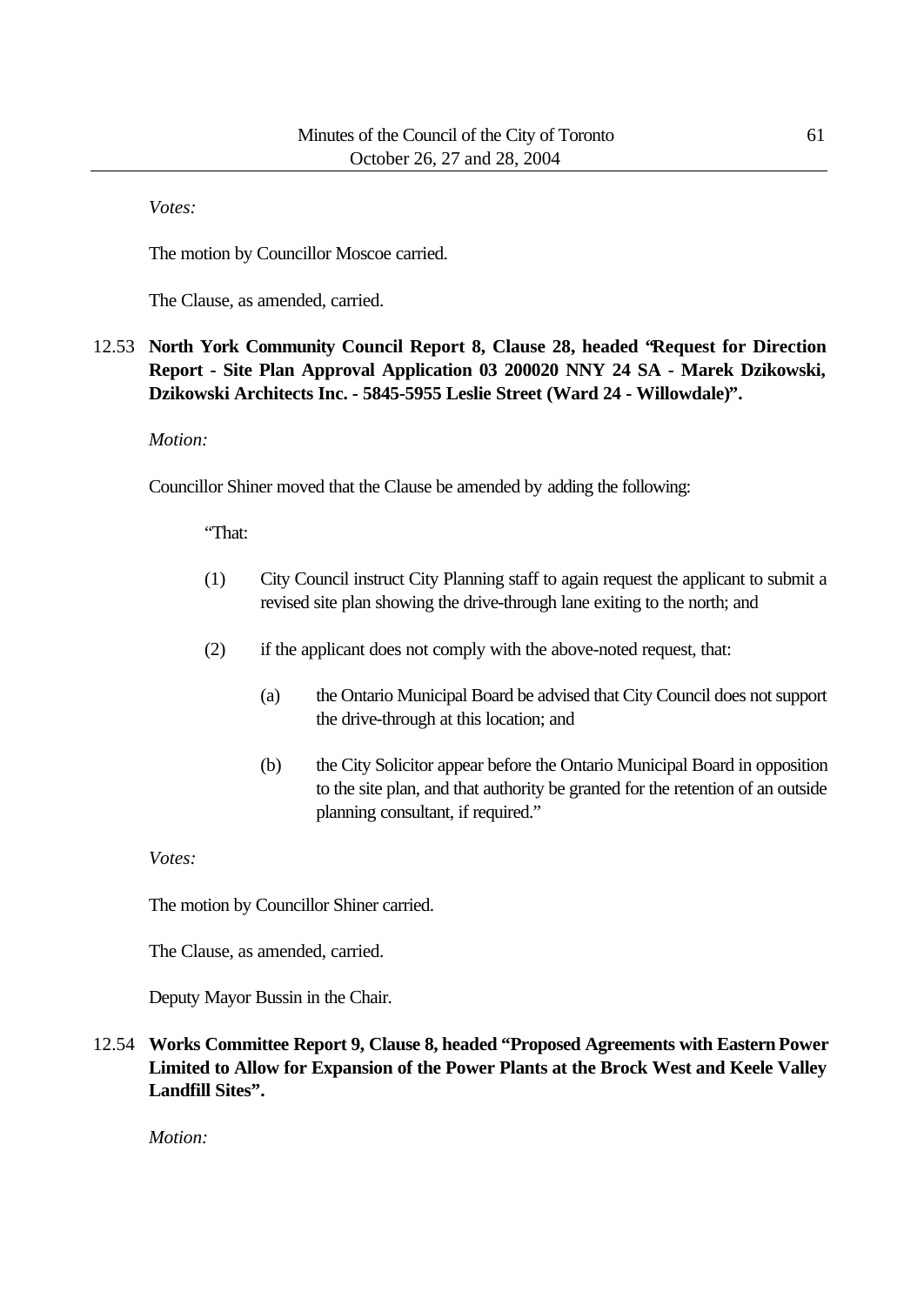Councillor Pitfield moved that the Clause be amended by adding the following:

"That Council adopt the following staff recommendations contained in the Recommendations Section of the supplementary report dated October 25, 2004, from the Commissioner of Corporate Services and the Acting Commissioner of Works and Emergency Services:

'It is recommended that:

- (1) a portion of the Brock West Landfill site, described as Part of PIN 26383-0014 (LT), being part of Lots 21 and 22, Concession 3, and part of the Road Allowance between Concessions 2 and 3, (Closed by By-law No. 800, Instrument PI22182), Geographic Township of Pickering, City of Pickering and shown as Parts 1 and 2 on the attached sketch (the "Property"), be declared surplus to the City's requirements, with the intended method of disposal to be by way of long-term lease to Eastern Power Limited and all steps necessary to comply with Chapter 213 of the City of Toronto Municipal Code be taken;
- (2) authority be granted for the Commissioner of Corporate Services and the Acting Commissioner of Works and Emergency Services (the "Commissioners") to enter into negotiations with EPL for a long-term lease for Part 2 and any other agreements deemed appropriate by the Commissioners and the City Solicitor to facilitate the development of a new natural gas fired electricity generation facility on the Part 2 lands and to protect the City's interests, all such terms and conditions as are satisfactory to the Commissioners, in their discretion and in a form acceptable to the City Solicitor, and to report back on the results of such negotiations;
- (3) authority be granted for the Commissioners to enter into negotiations with EPL to amend and extend an existing lease for Part 1 and to protect the City's interests, all such terms and conditions as are satisfactory to the Commissioners, in their discretion and in a form acceptable to the City Solicitor, and to report back on the results of such negotiations; and
- (4) the appropriate City officials be authorized and directed to take the necessary action to give effect thereto.' "

*Votes:*

The motion by Councillor Pitfield carried.

The Clause, as amended, carried.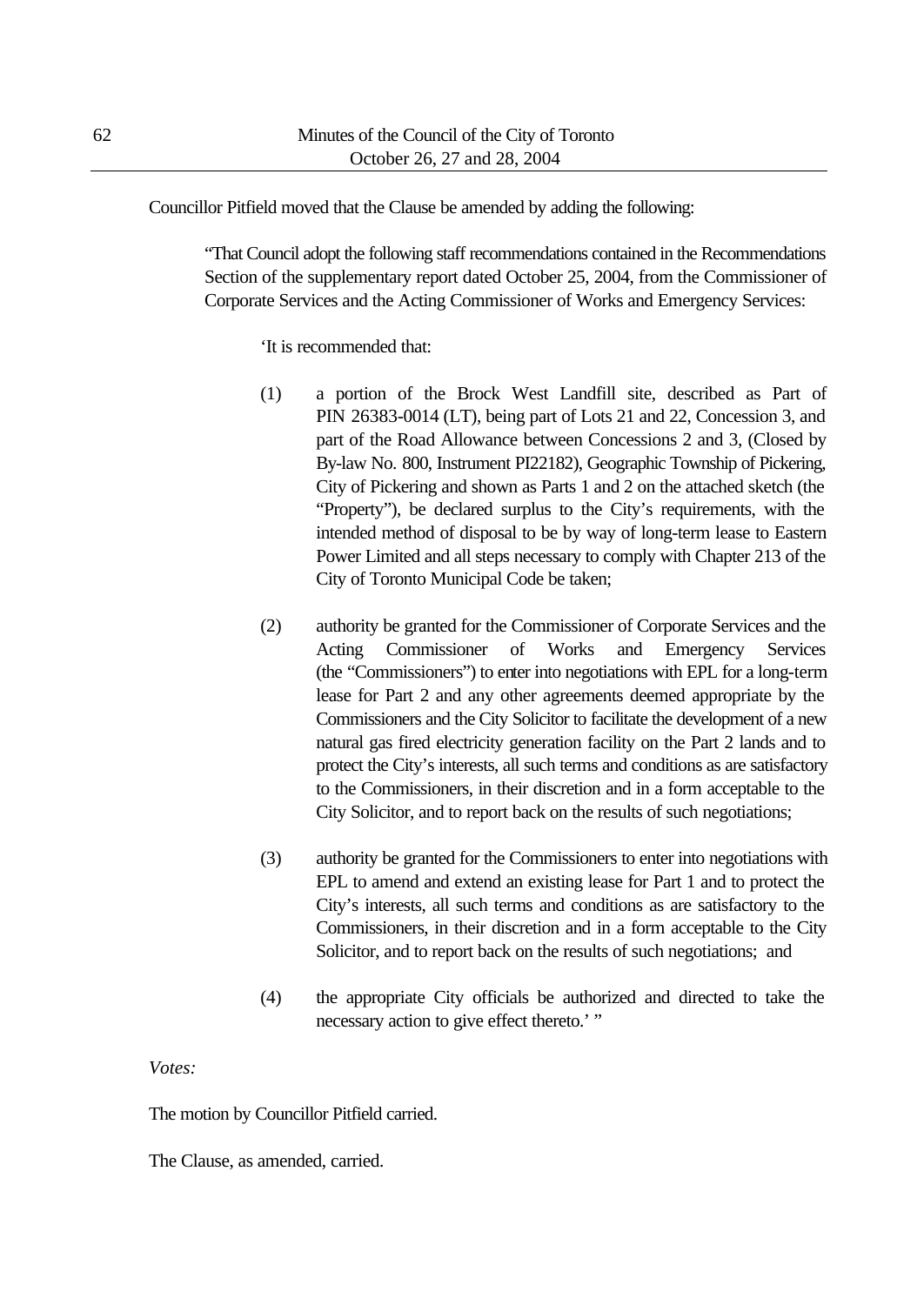## 12.55 **Works Committee Report 9, Clause 7, headed "Packaging Resolution".**

#### *Motion:*

Councillor Moscoe moved that the Clause be amended by adding the following:

"That the Mayor be requested to consider, as part of the New Deal negotiations, the ability of the City of Toronto to have the authority to levy an environmental tax on goods and materials that exceed municipally established packaging standards."

#### *Votes:*

The motion by Councillor Moscoe carried.

The Clause, as amended, carried.

Mayor Miller in the Chair.

# 12.56 **Works Committee Report 8, Clause 1a, headed "Publication Box Strategy - Beautiful City Initiative".**

#### *Motions:*

- (a) Councillor Moscoe moved that the Clause be amended by:
	- (1) deleting Recommendation (1)(i) of the Works Committee; and
	- (2) adding the following:

"That Council adopt the following staff recommendation contained in the Recommendation Section of the supplementary report dated September 23, 2004, from the Acting Commissioner of Works and Emergency Services:

'It is recommended that new applicants not be exempted from the proposed two-year moratorium on the placement of new publication dispensing boxes on City streets and accordingly, Recommendation (1)(i) contained in Works Committee Report 8, Clause 1a, not be adopted. This recommendation does not preclude pilot projects to explore other types or forms of publication boxes (Recommendation. (1)(ii) contained in Works Committee Report 8, Clause 1, to be adopted).' "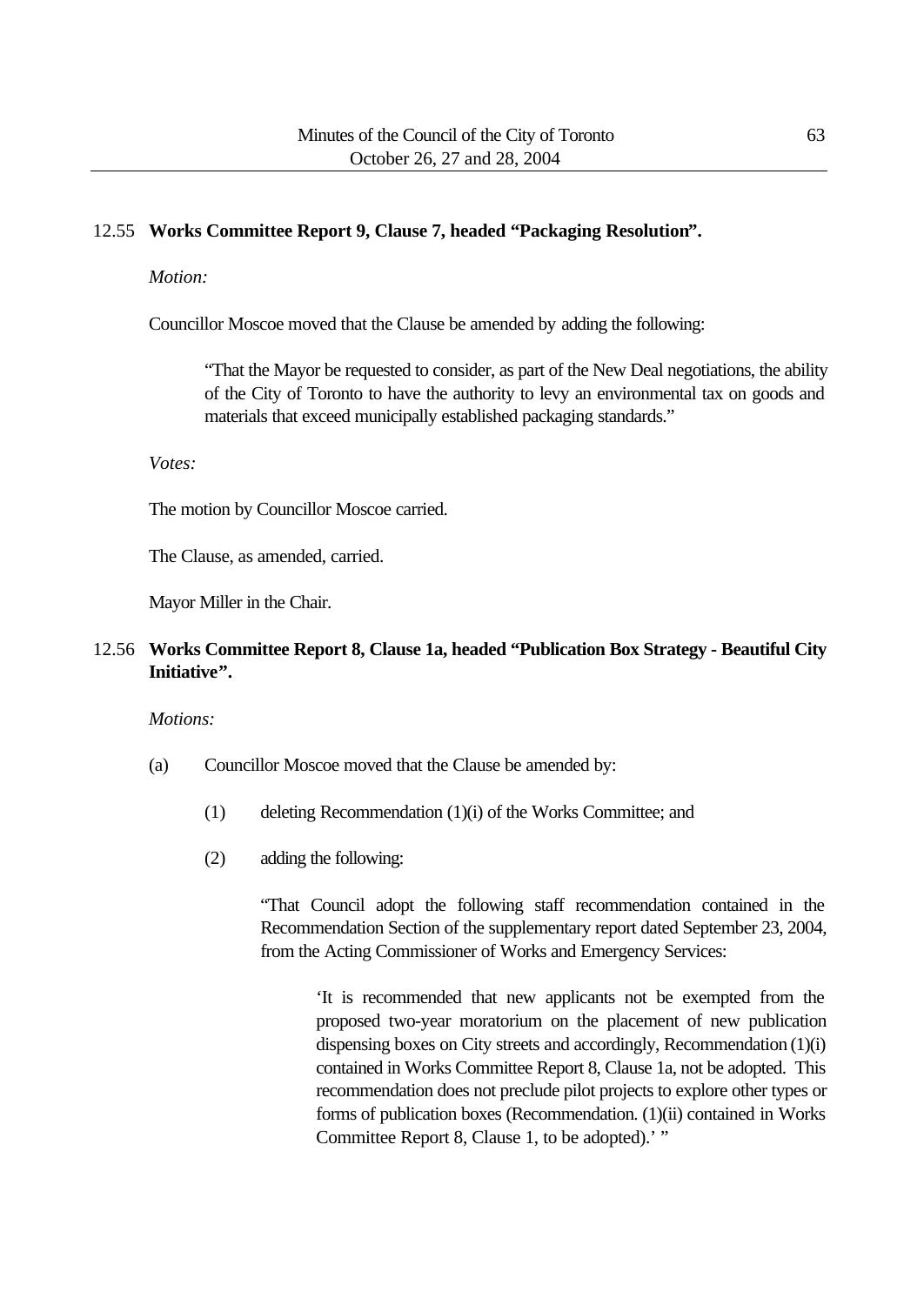(b) Councillor Rae moved that the Clause be amended by adding the following:

"That the Commissioner of Urban Development Services and the Acting Commissioner of Works and Emergency Services be requested to compile a comprehensive work plan by April 2005, to advance a co-ordinated street furniture program, taking into account the expiry of the current transit shelter agreement in 2007, such program to:

- (i) encompass transit shelters, litter/recycling bins, benches and other components in addition to publication boxes;
- (ii) introduce, as a primary consideration, a high quality of civic design to effectively harmonize and mitigate the current clutter and disparate design elements, allow for pedestrian traffic flow and safety, and provide for functional, durable elements in an economically viable manner; and
- (iii) be submitted to the Works Committee and the Planning and Transportation Committee within the context of the Beautiful City work program."

*Votes:*

Motion (a) by Councillor Moscoe carried.

Motion (b) by Councillor Rae carried.

The Clause, as amended, carried.

## 12.57 **Planning and Transportation Committee Report 7, Clause 3, headed "Comprehensive Bylaw Compliance Programme".**

*Motion:*

Councillor Watson moved that:

- (1) consideration of the Clause be deferred to the meeting of City Council on February 1, 2005; and
- (2) Council adopt the following:

"That:

(i) the Commissioner of Urban Development Services be requested to make a presentation to each of the Community Councils on the Comprehensive By-law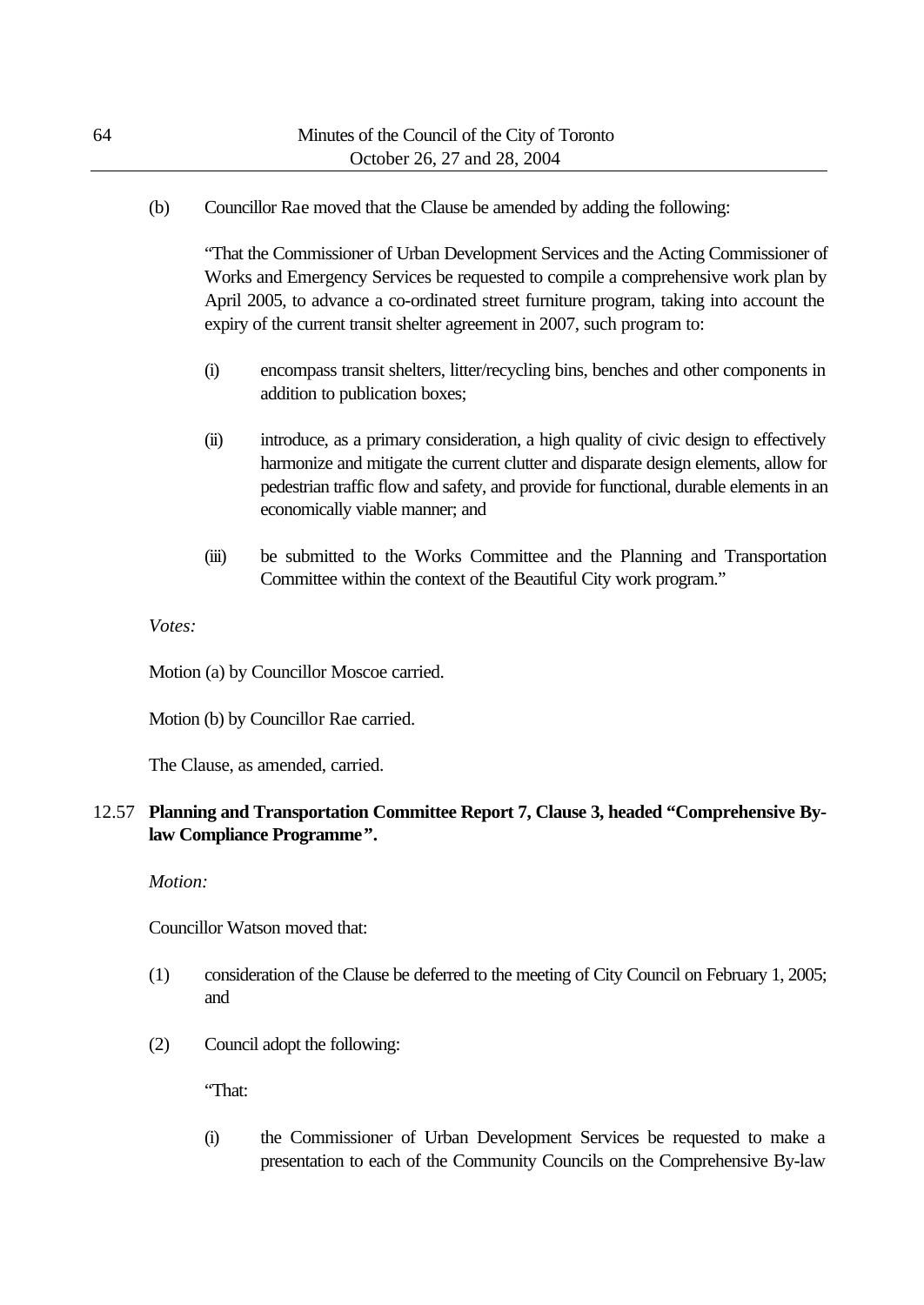Compliance Programme; and

(ii) all comments made at the Community Council meetings be forwarded to Council for consideration on February 1, 2005, through the Planning and Transportation Committee."

*Vote on Deferral:*

The motion by Councillor Watson carried.

# 12.58 **Policy and Finance Committee Report 8, Clause 5, headed "Notification to Tenants in Multi-Residential Rental Properties Subject to Automatic Rent Reduction Due to Property Tax Decreases for 2004 - Recommendation to Withdraw Previous Council Decision (All Wards)".**

(Note:

By its adoption of Motion J(15), City Council re-opened Policy and Finance Committee Report 4, Clause 5, headed "List of Multi-Residential Properties that are Subject to Automatic Rent Reduction Due to Property Tax Decreases in 2003", for further consideration, only as it pertains to the recommendation that the form of tax notification to tenants for 2004, where requested, be drafted co-operatively with the Local Councillor. [See Minute 12.101, Page 115.])

# *Motion:*

Councillor Moscoe moved that the Clause be amended by adding the following:

"That prior to the issuance of 2005 tenant tax reduction notices, the Chief Financial Officer and Treasurer, in consultation with the Commissioner of Community and Neighbourhood Services, report back to the Community Services Committee on the feasibility and costs of including a standard letter from each Councillor with each tenant tax reduction notice issued in their Ward."

*Votes:*

Adoption of the motion by Councillor Moscoe: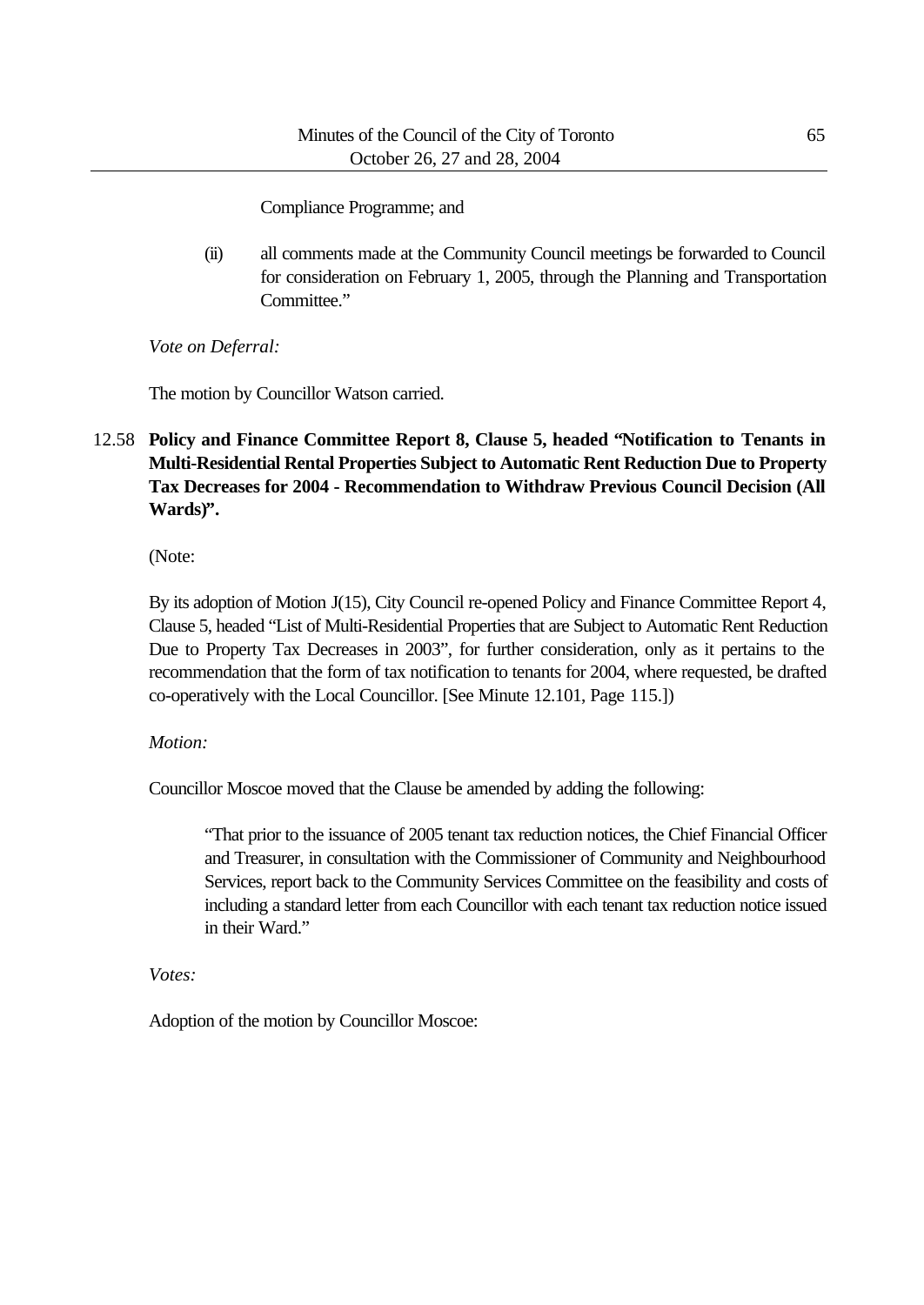| $Yes - 22$   |                                                                                                                                                                                   |
|--------------|-----------------------------------------------------------------------------------------------------------------------------------------------------------------------------------|
| Mayor:       | Miller                                                                                                                                                                            |
| Councillors: | Augimeri, Carroll, Cowbourne, Davis, Di Giorgio, Fletcher,<br>Giambrone, Grimes, Hall, Jenkins, Li Preti, Lindsay Luby,<br>Mammoliti, McConnell, Mihevc, Moscoe, Nunziata, Ootes, |
|              | Palacio, Pantalone, Pitfield                                                                                                                                                      |
| $No-11$      |                                                                                                                                                                                   |
| Councillors: | Altobello, Balkissoon, Cho, Del Grande, Feldman, Holyday,                                                                                                                         |
|              | Milczyn, Saundercook, Stintz, Thompson, Watson                                                                                                                                    |

Carried by a majority of 11.

The Clause, as amended, carried.

12.59 **Policy and Finance Committee Report 8, Clause 6, headed "Tax Rebate Program for Veterans' Clubhouses and Legion Halls - Addition of One Clubhouse, Proposed Amendment to By-law No. 726-1999".**

*Motion:*

Councillor Moscoe moved that the Clause be received.

*Vote:*

The motion by Councillor Moscoe carried.

12.60 **Community Services Committee Report 5, Clause 7b, headed "Update on the Implementation of the Review Recommendations for University Settlement and University Settlement Recreation Centre".**

*Motion:*

Councillor Chow moved that the Clause be received.

*Vote:*

Adoption of the motion by Councillor Chow: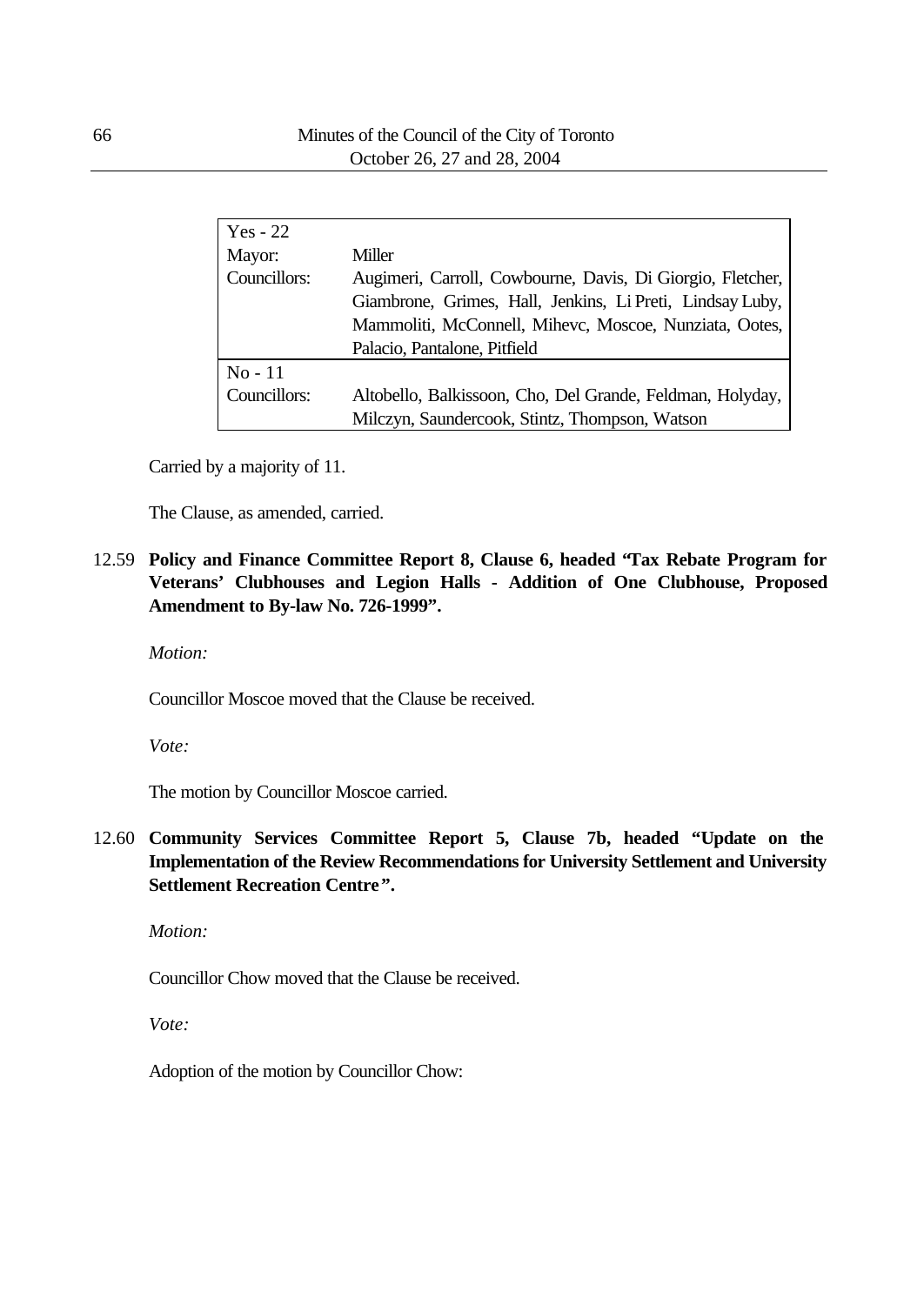| Yes - $19$<br>Mayor:<br>Councillors: | Miller<br>Augimeri, Carroll, Chow, Cowbourne, Di Giorgio, Feldman,                                           |
|--------------------------------------|--------------------------------------------------------------------------------------------------------------|
|                                      | Fletcher, Giambrone, Jenkins, Lindsay Luby, McConnell,<br>Mihevc, Moscoe, Nunziata, Palacio, Pantalone, Rae, |
|                                      | Saundercook                                                                                                  |
| $No - 5$<br>Councillors:             | Del Grande, Holyday, Kelly, Mammoliti, Minnan-Wong                                                           |

Carried by a majority of 14.

## 12.61 **Planning and Transportation Committee Report 6, Clause 4a, headed "Taxicab Driver Safety".**

#### *Motion:*

Councillor Moscoe moved that the Clause be amended by deleting the Recommendation of the Planning and Transportation Committee, and that the staff recommendations contained in the Recommendations Section of the report (August 27, 2004) from the Commissioner of Urban Development Services be adopted.

#### *Votes:*

The motion by Councillor Moscoe carried.

The Clause, as amended, carried.

*Motion to Re-Open:*

Councillor Milczyn, with the permission of Council, moved that, in accordance with §27-49 of Chapter 27 of the City of Toronto Municipal Code, this Clause be re-opened for further consideration, the vote upon which was taken as follows:

| $Yes - 25$   |                                                               |
|--------------|---------------------------------------------------------------|
| Councillors: | Altobello, Balkissoon, Bussin, Carroll, Cho, Giambrone, Hall, |
|              | Holyday, Li Preti, Lindsay Luby, Mammoliti, Mihevc, Milczyn,  |
|              | Ootes, Palacio, Pantalone, Pitfield, Rae,<br>Nunziata.        |
|              | Saundercook, Shiner, Soknacki, Stintz, Thompson, Watson       |
| $No - 7$     |                                                               |
| Councillors: | Augimeri, Chow, Davis, Del Grande, Fletcher, McConnell,       |
|              | Minnan-Wong                                                   |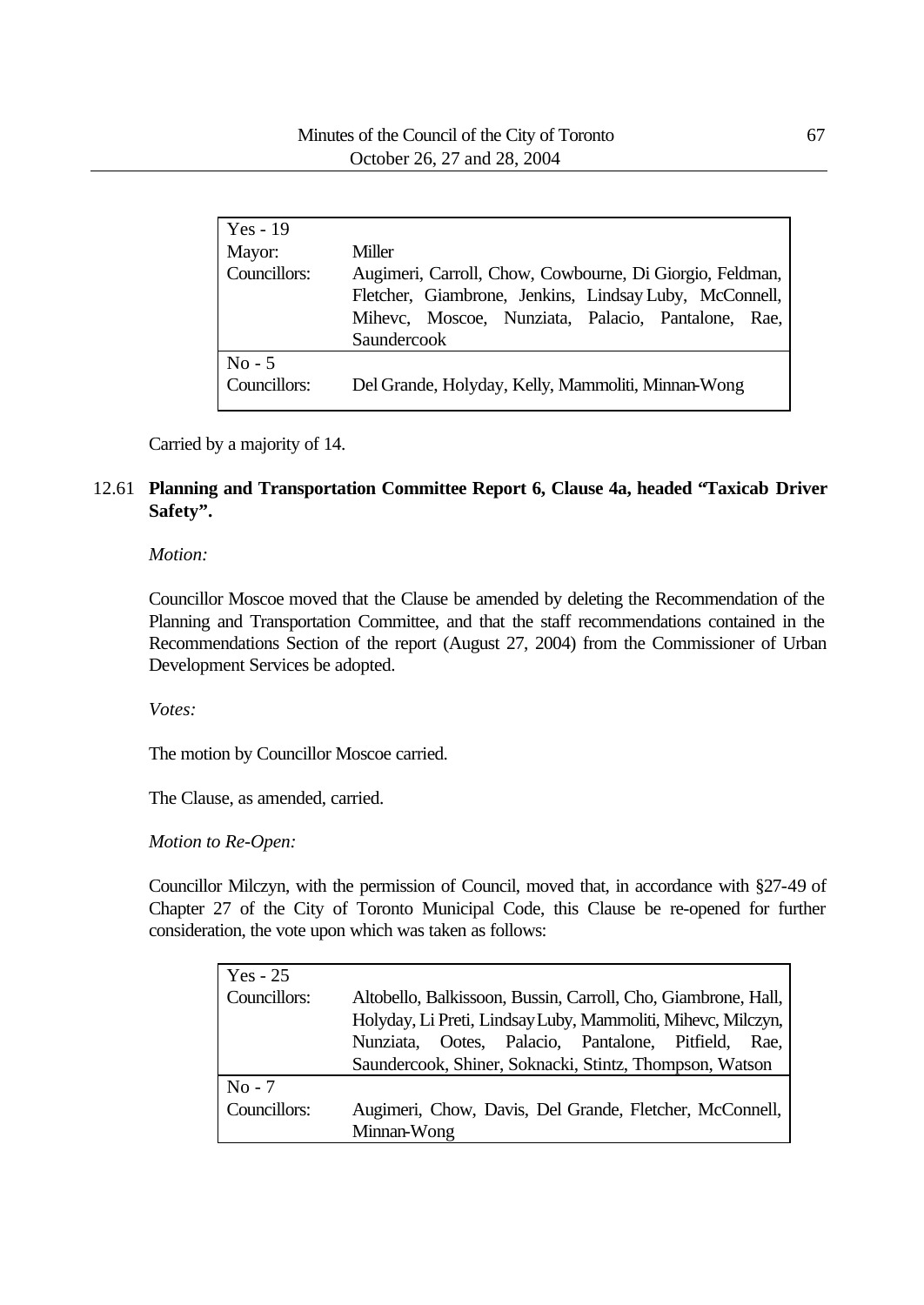Carried, more than two-thirds of Members present having voted in the affirmative.

*Motion:*

Councillor Milczyn moved that consideration of the Clause be deferred to the next regular meeting of City Council on November 30, 2004.

*Vote on Deferral:*

The motion by Councillor Milczyn carried.

# 12.62 **Works Committee Report 9, Clause 4, headed "Feasibility of Installing Traffic Control Signals at Bellamy Road North and Nelson Street (Ward 38 - Scarborough Centre)".**

*Motion:*

Councillor Holyday moved that the Clause be amended by deleting the Recommendation of the Works Committee, and that the staff recommendation contained in the Recommendation Section of the report (August 11, 2004) from the Director, Transportation Services, East District, be adopted.

*Votes:*

Adoption of motion by Councillor Holyday:

| $Yes - 4$<br>Councillors: | Ford, Giambrone, Holyday, Mammoliti                                                                                                                                                                                                      |
|---------------------------|------------------------------------------------------------------------------------------------------------------------------------------------------------------------------------------------------------------------------------------|
| $No - 23$<br>Councillors: | Balkissoon, Carroll, Cowbourne, Del Grande, Di Giorgio,<br>Feldman, Filion, Fletcher, Hall, Jenkins, Kelly, Lindsay Luby,<br>McConnell, Mihevc, Milczyn, Minnan-Wong, Moscoe,<br>Nunziata, Pantalone, Pitfield, Rae, Saundercook, Watson |

Lost by a majority of 19.

The Clause was adopted, without amendment.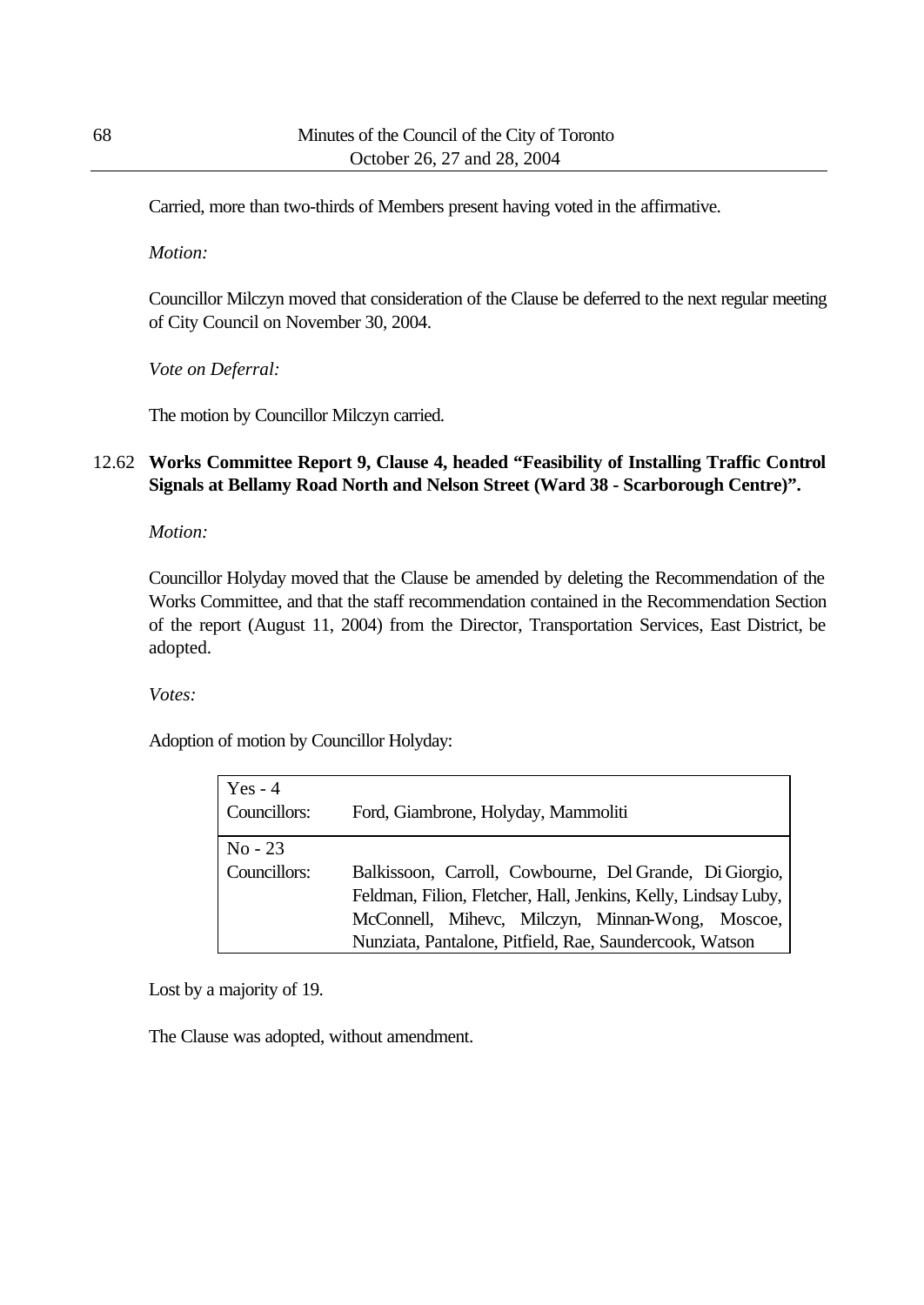# 12.63 **Works Committee Report 9, Clause 5, headed "Feasibility of Installing Traffic Control Signals at Kennedy Road and Havendale Road (Ward 39 - Scarborough Agincourt)".**

## *Motion:*

Councillor Holyday moved that the Clause be amended by deleting the Recommendation of the Works Committee, and that the staff recommendation contained in the Recommendation Section of the report (August 11, 2004) from the Director, Transportation Services, East District, be adopted.

#### *Votes:*

Adoption of motion by Councillor Holyday:

| $Yes - 1$<br>Councillor: | Holyday                                                                                                                                                                                                                                                            |
|--------------------------|--------------------------------------------------------------------------------------------------------------------------------------------------------------------------------------------------------------------------------------------------------------------|
| $No - 27$                |                                                                                                                                                                                                                                                                    |
| Mayor:                   | Miller                                                                                                                                                                                                                                                             |
| Councillors:             | Balkissoon, Carroll, Cho, Cowbourne, Del Grande, Di Giorgio,<br>Feldman, Filion, Fletcher, Giambrone, Grimes, Hall, Jenkins,<br>Lindsay Luby, Mammoliti, McConnell, Mihevc, Milczyn,<br>Moscoe, Ootes, Palacio, Pantalone, Pitfield, Soknacki,<br>Thompson, Watson |

Lost by a majority of 26.

The Clause was adopted, without amendment.

## 12.64 **Works Committee Report 9, Clause 6, headed "Results of 2004 Litter Audit".**

## *Motion:*

Councillor Palacio moved that the Clause be amended by adding the following:

"That the Acting Commissioner of Works and Emergency Services, in consultation with the Commissioner of Urban Development Services and the City Solicitor, report to the Works Committee in early Spring 2005, on:

(a) a process, protocol or mechanism that promotes an anti-litter educational campaign on ways of keeping our streets and public places clean; education should be provided to newcomers and tourists who come to Toronto every year, to familiarize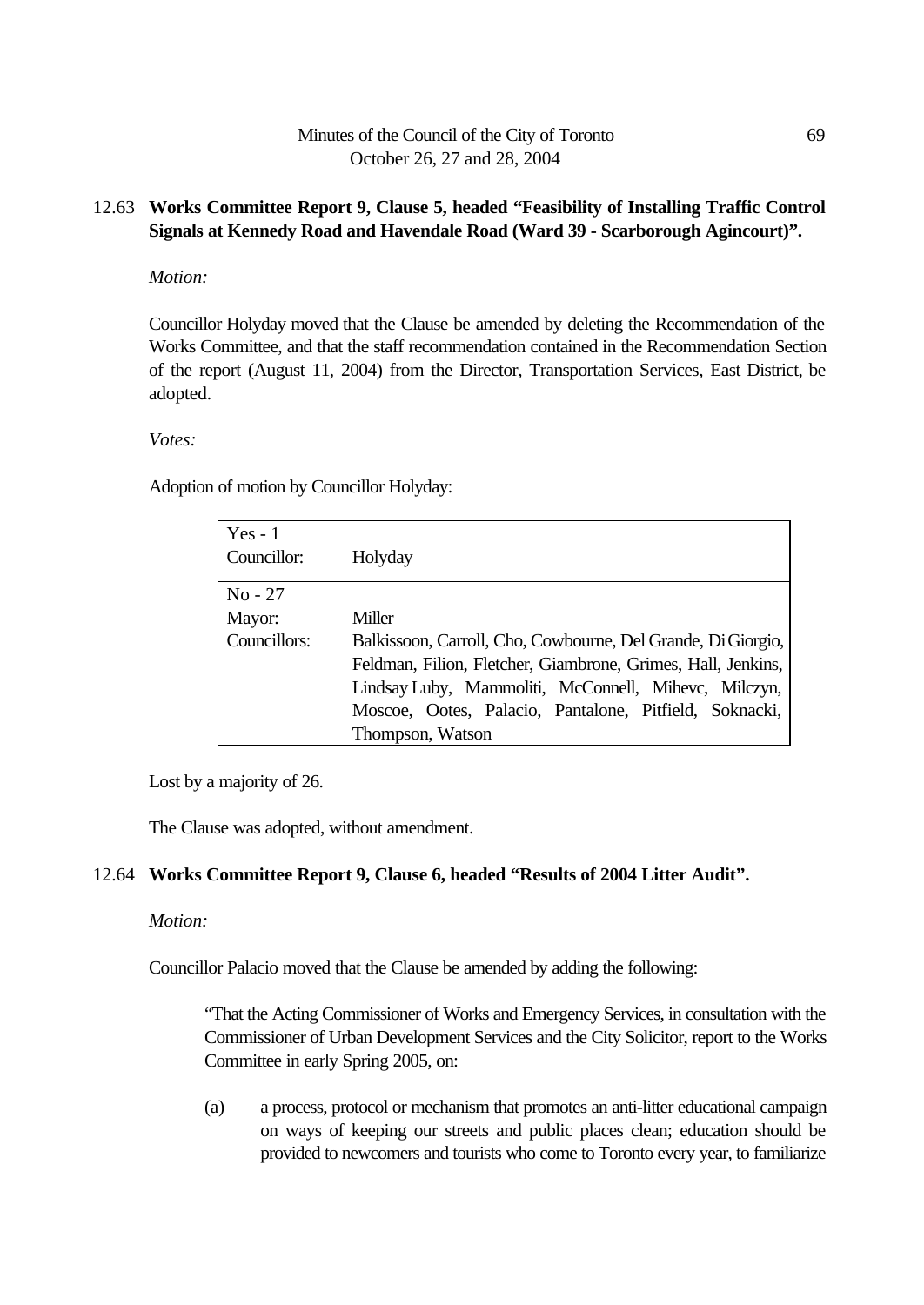them with our 'Clean and Beautiful City' initiatives, and litter reduction goals;

- (b) reviewing and recommending increased fines for illegal dumping on public roads and public places; emphasis must be put on motorists who dispose of fast food waste, or packaging materials onto the road while driving;
- (c) the use of cameras for the current dumping hot spots; and
- (d) reviewing and enhancing garbage and recycling collection practices; emphasis must be with solid waste collectors to ensure that solid waste collection does not produce litter:

and this report be submitted to the Works Committee at the same time as the previously requested report from the Acting Commissioner of Works and Emergency Services; and the report and subsequent reports also be forwarded to the Roundtable on a Beautiful City."

*Votes:*

The motion by Councillor Palacio carried.

The Clause, as amended, carried.

12.65 **Etobicoke York Community Council Report 8, Clause 7, headed "Traffic Calming (Speed Humps) on Highbury Road Between Starview Drive and Wallasey Avenue (Ward 7 - York West)".**

*Motion:*

Councillor Ford moved that the Clause be received.

*Votes:*

Adoption of motion by Councillor Ford: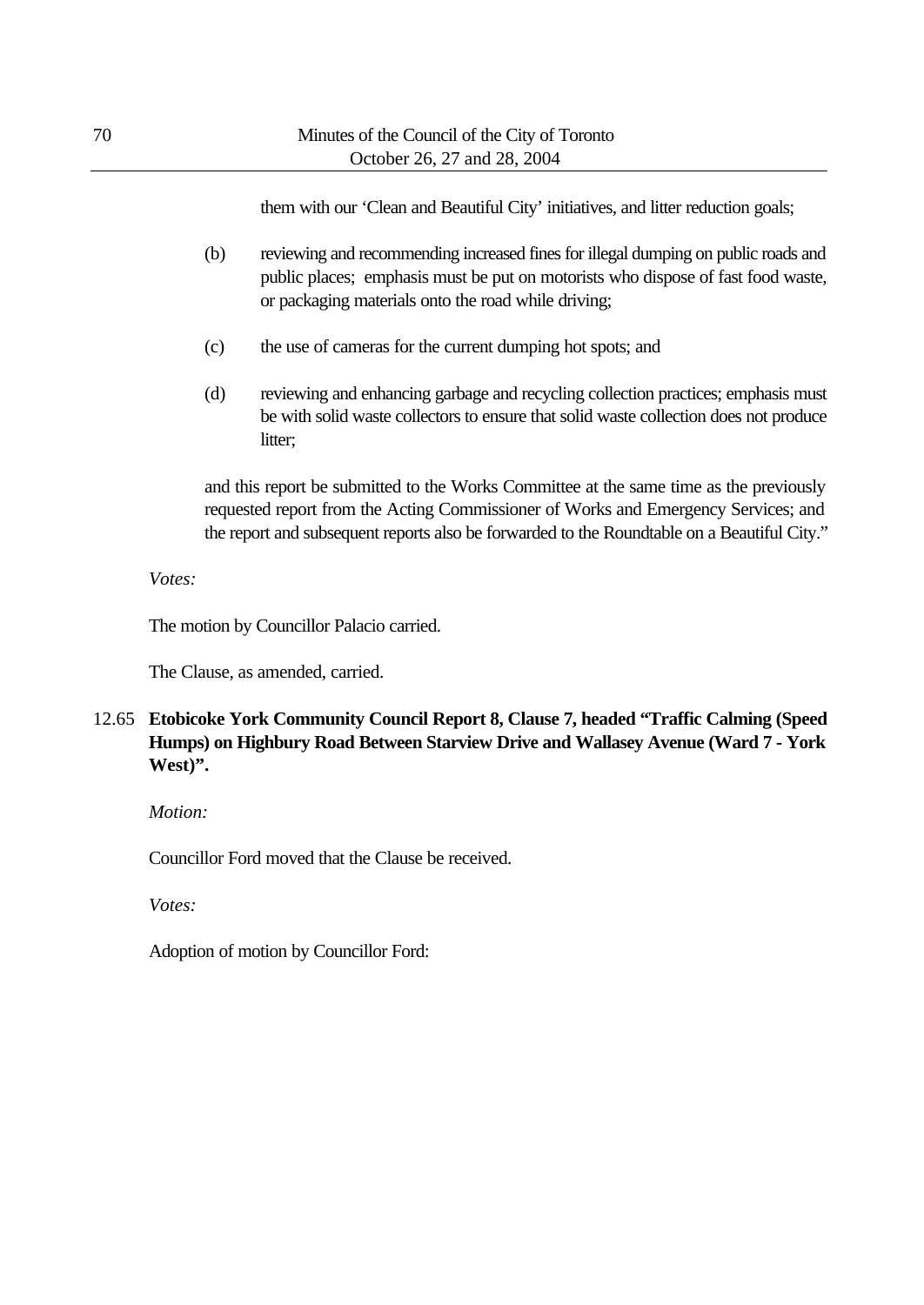| Yes - $2$    |                                                            |
|--------------|------------------------------------------------------------|
| Councillors: | Ford, Kelly                                                |
| $No - 31$    |                                                            |
| Mayor:       | Miller                                                     |
| Councillors: | Altobello, Carroll, Cho, Chow, Cowbourne, Davis,           |
|              | Del Grande, Di Giorgio, Feldman, Giambrone, Hall, Holyday, |
|              | Jenkins, Li Preti, Lindsay Luby, Mammoliti, McConnell,     |
|              | Mihevc, Milczyn, Moscoe, Nunziata, Ootes, Palacio,         |
|              | Pantalone, Pitfield, Rae, Saundercook, Soknacki, Stintz,   |
|              | Watson                                                     |

Lost by a majority of 29.

The Clause was adopted, without amendment.

## 12.66 **Board of Health Report 7, Clause 1, headed "Shade Policy and Technical Considerations for the City of Toronto".**

*Motion:*

Councillor Stintz moved that the Clause be received.

#### *Disposition:*

As Council did not conclude its consideration of this Clause prior to the end of this meeting, consideration of this Clause was deferred to the next regular meeting of City Council on November 30, 2004.

# 12.67 **Etobicoke York Community Council Report 8, Clause 8, headed "Poll Results - Installation of Sidewalks on Goswell Road Between Kipling Avenue and Martin Grove Road (Ward 5 - Etobicoke-Lakeshore)".**

*Motion:*

Councillor Holyday moved that the Clause be amended by deleting the Recommendation of the Etobicoke York Community Council, and that the staff recommendation in the Recommendations Section of the report (September 10, 2004) from the Director, Transportation Services, West District, be adopted.

*Votes:*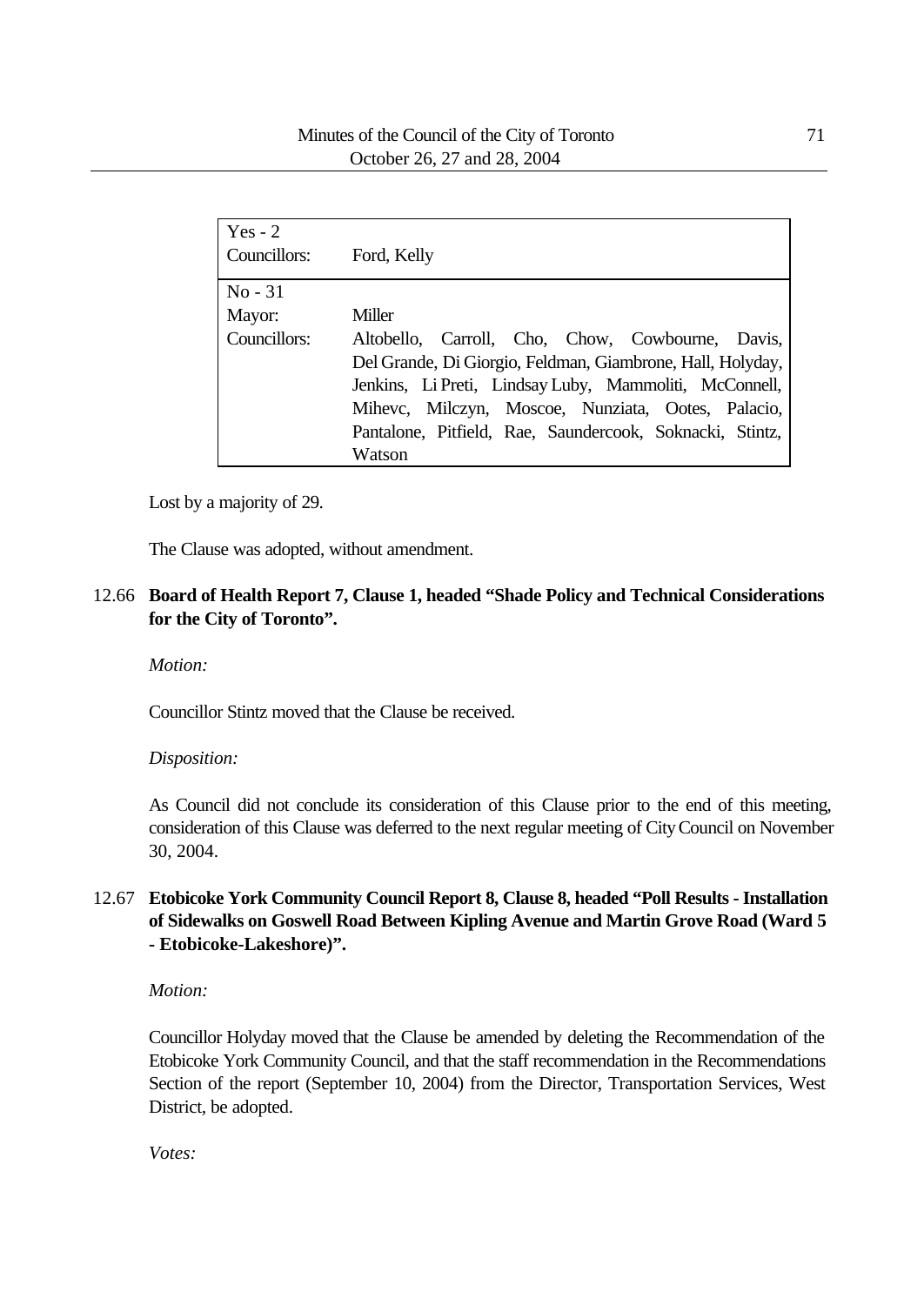Adoption of motion by Councillor Holyday:

| Yes $-3$     |                                                             |
|--------------|-------------------------------------------------------------|
| Councillors: | Ford, Holyday, Li Preti                                     |
|              |                                                             |
| $No - 30$    |                                                             |
| Mayor:       | Miller                                                      |
| Councillors: | Altobello, Ashton, Augimeri, Carroll, Cho, Chow, Cowbourne, |
|              | Del Grande, Di Giorgio, Filion, Giambrone, Hall, Jenkins,   |
|              | Kelly, Lindsay Luby, McConnell, Mihevc, Milczyn, Moscoe,    |
|              | Nunziata, Ootes, Palacio, Pitfield, Saundercook, Shiner,    |
|              | Soknacki, Stintz, Thompson, Watson                          |

Lost by a majority of 27.

The Clause was adopted, without amendment.

# 12.68 **Etobicoke York Community Council Report 7, Clause 36a, headed "Implications of Holding Committee of Adjustment Public Hearings for the Etobicoke York Panel at Two Meeting Locations - Etobicoke Civic Centre and York Civic Centre".**

## *Motions:*

- (a) Councillor Holyday moved that the Clause be received.
- (b) Councillor Nunziata moved that the Clause be amended by:
	- (1) adding to Recommendation (1) of the Etobicoke York Community Council, after the words "pilot project", the words "commencing January 2005"; and
	- (2) adding to Recommendation (2) of the Etobicoke York Community Council, after the words "evaluation criteria", the words "including staffing implications, service levels and complaints and that the Director report back",

so that the recommendations of the Etobicoke York Community Council now read as follows:

- "(1) implement a pilot project, commencing January 2005, up to 6 months in length, whereby Committee of Adjustment applications for Wards 7, 11, 12, 13 and 17, would be heard at the York Civic Centre; and
- (2) request the Director, Community Planning, West District, to prepare measurable evaluation criteria, including staffing implications, service levels and complaints, and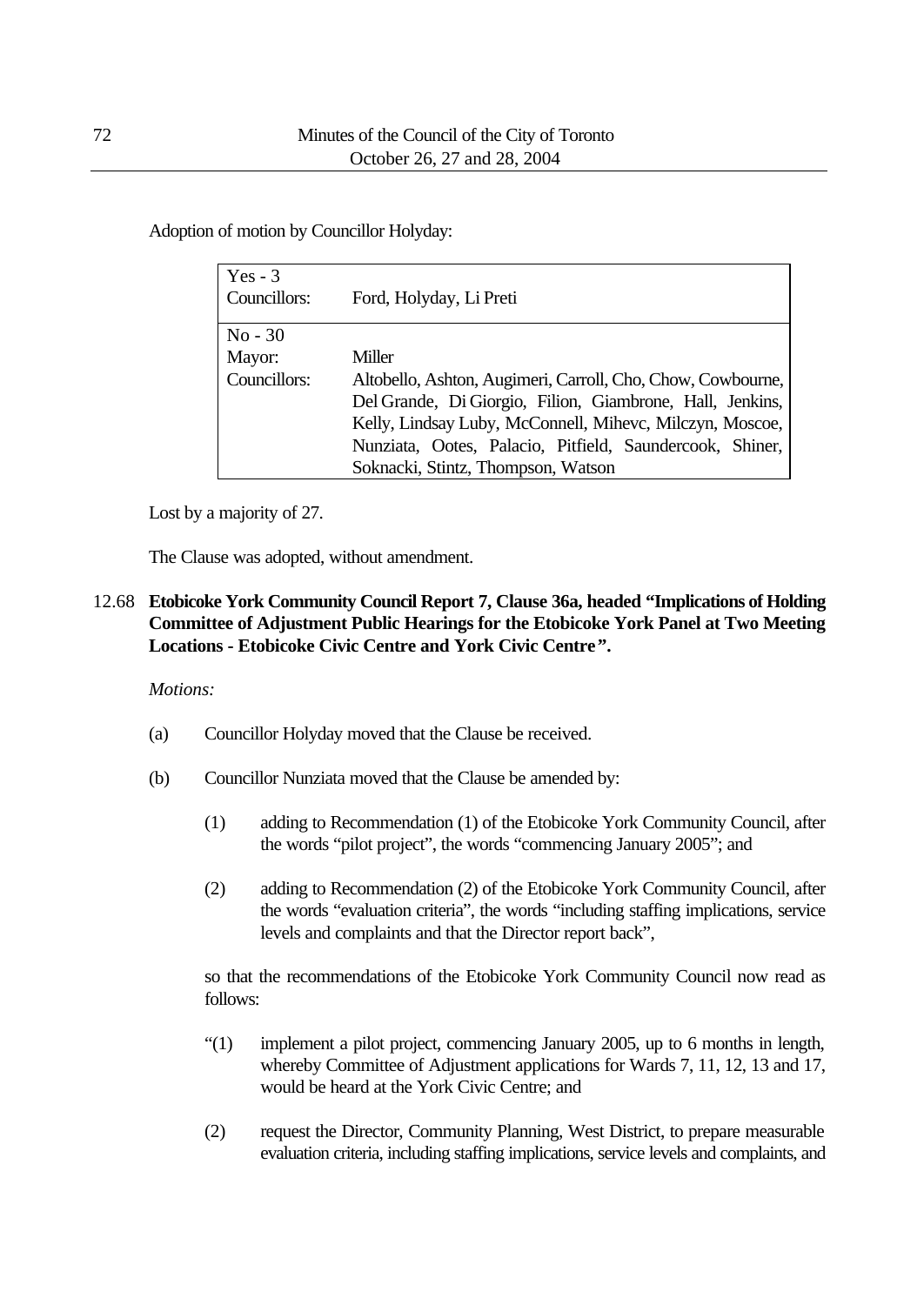that the Director report back so that the Etobicoke York Community Council can factually determine how successful the pilot project has been."

*Votes:*

Adoption of motion (a) by Councillor Holyday:

| $Yes - 1$<br>Councillors: | Holyday                                                            |
|---------------------------|--------------------------------------------------------------------|
| $No - 30$                 |                                                                    |
| Mayor:                    | Miller                                                             |
| Councillors:              | Altobello, Augimeri, Carroll, Cho, Chow, Cowbourne, Davis,         |
|                           | Di Giorgio, Filion, Fletcher, Giambrone, Hall, Jenkins, Li Preti,  |
|                           | Lindsay Luby, McConnell, Mihevc, Milczyn, Minnan-Wong, Moscoe,     |
|                           | Nunziata, Ootes, Palacio, Pitfield, Saundercook, Soknacki, Stintz, |
|                           | Thompson, Watson                                                   |

Lost by a majority of 29.

Motion (b) by Councillor Nunziata carried.

Adoption of Clause, as amended:

| Yes $-31$    |                                                            |
|--------------|------------------------------------------------------------|
| Mayor:       | Miller                                                     |
| Councillors: | Altobello, Augimeri, Carroll, Cho, Chow, Cowbourne, Davis, |
|              | Di Giorgio, Fletcher, Giambrone, Hall, Jenkins, Li Preti,  |
|              | Lindsay Luby, McConnell, Mihevc, Milczyn, Minnan-Wong,     |
|              | Moscoe, Nunziata, Ootes, Palacio, Pantalone, Pitfield,     |
|              | Saundercook, Shiner, Soknacki, Stintz, Thompson, Watson    |
| $No - 3$     |                                                            |
| Councillors: | Filion, Holyday, Rae                                       |

Carried by a majority of 28.

12.69 **Works Committee Report 9, Clause 2, headed "Policy Review of Residential Front Yard Parking and Driveway Widening".**

*Motion:*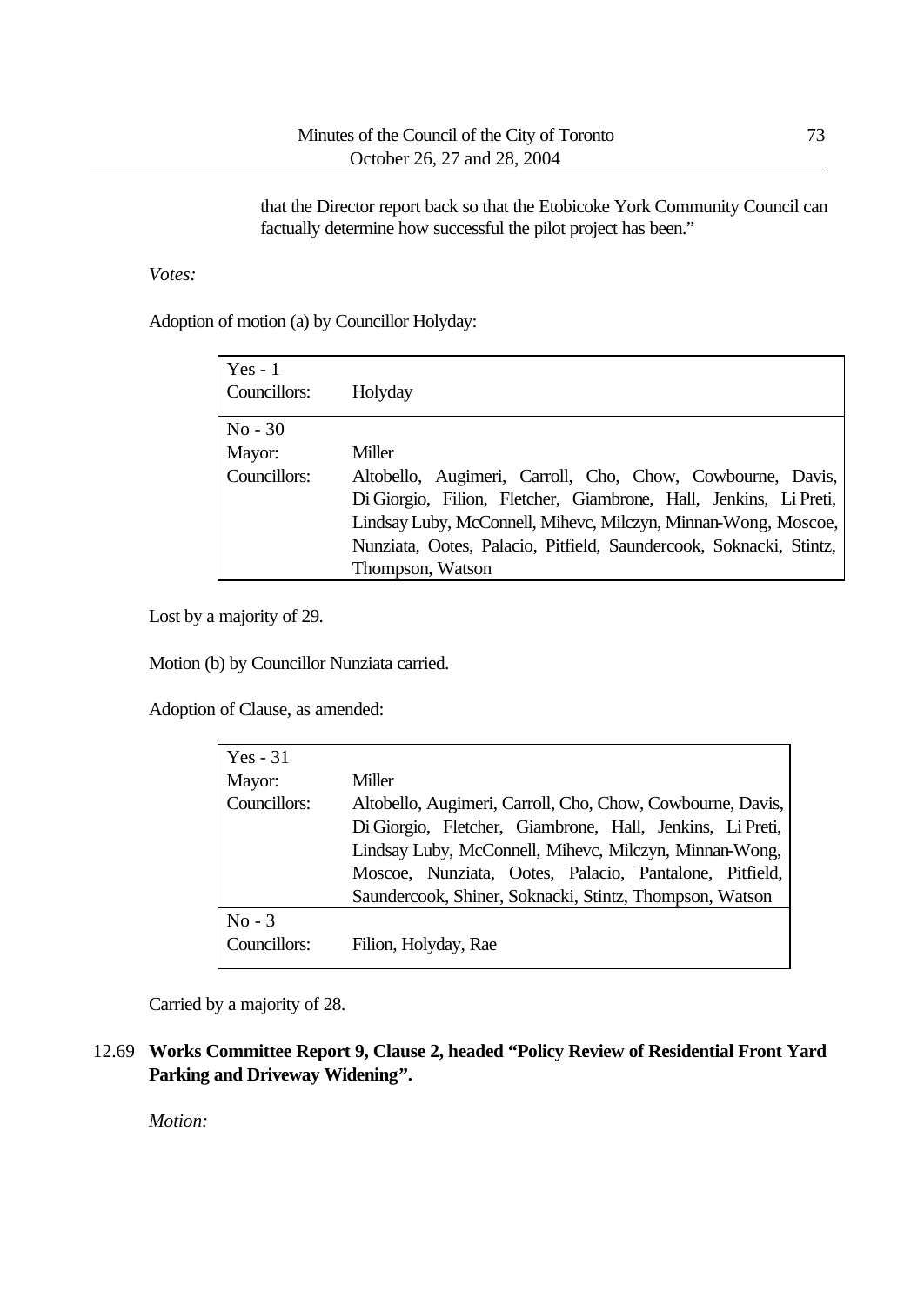Councillor Saundercook moved that the Clause be amended in accordance with the following staff recommendations contained in the Recommendations Section of the supplementary report dated October 26, 2004, from the Acting Commissioner of Works and Emergency Services and the City Solicitor:

"It is recommended that:

- (1) staff not engage in any process or systems development at this time that would be required to add any unpaid front yard parking charges to the tax bill;
- (2) the Acting Commissioner of Works and Emergency Services include, in his future report on consolidated front yard parking by-law provisions, recommendations on harmonizing penalty provisions and restrictions on legalizing parking pads that have been constructed without a City permit;
- (3) the Acting Commissioner of Works and Emergency Services consult with the Chief Building Official for the purpose of including comments on the legal status of front yard parking pads in the Building Division's 'Building Compliance Reports'; and
- (4) the appropriate City officials be authorized and directed to take the necessary action to give effect thereto, including the introduction in Council of any Bills that may be required."

### *Votes:*

The motion by Councillor Saundercook carried.

The Clause, as amended, carried.

# 12.70 **Economic Development and Parks Committee Report 7, Clause 7, headed "Parks and Recreation Service Improvement Priorities for 2005-2006 (All Wards)".**

### *Motion:*

Councillor Stintz moved that the Clause be amended by adding the following:

"That the Commissioner of Economic Development, Culture and Tourism be requested to submit a report to the Economic Development and Parks Committee on the use of corn gluten meal for weed control in parks."

*Votes:*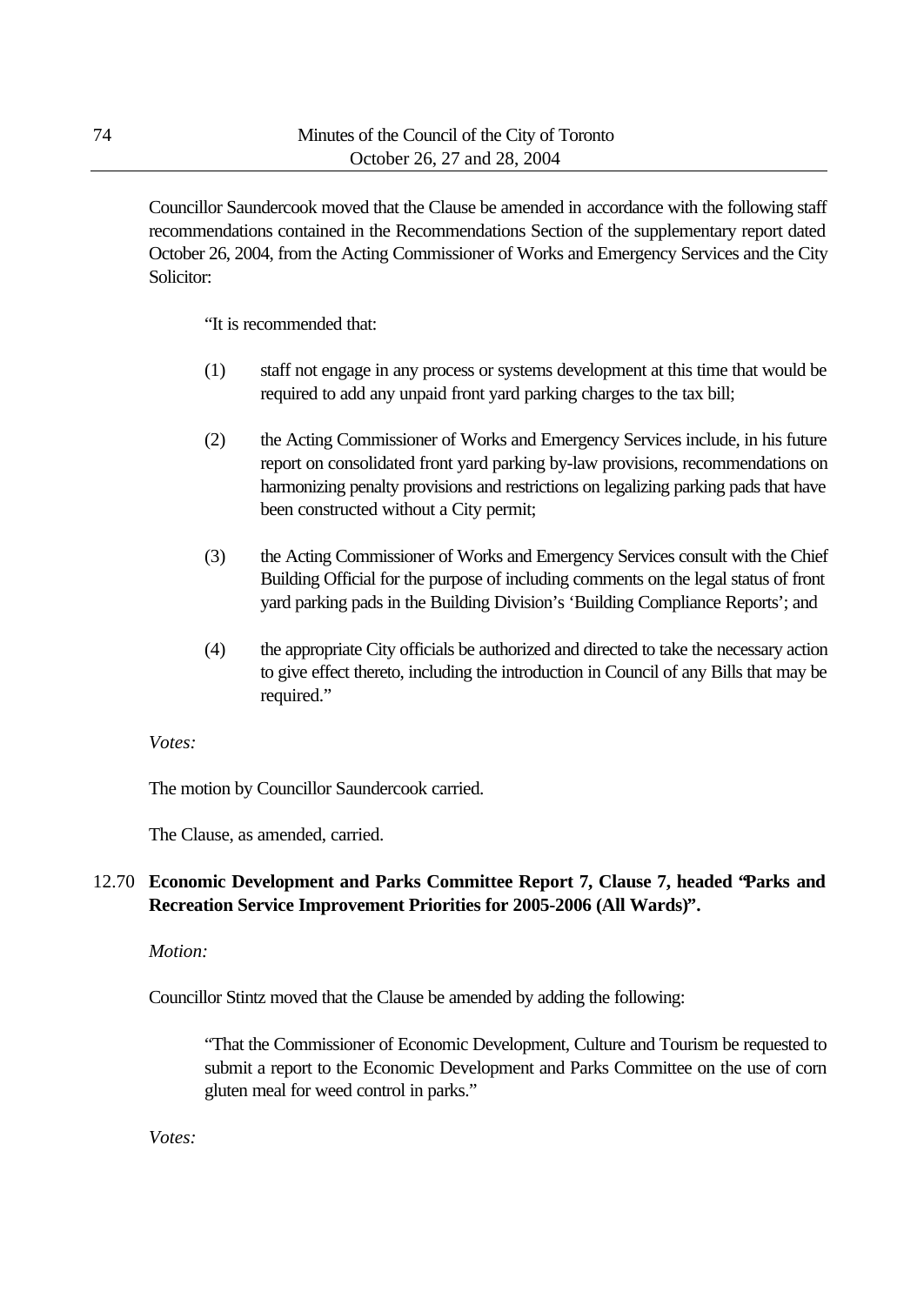The motion by Councillor Stintz carried.

The Clause, as amended, carried.

Deputy Mayor Feldman in the Chair.

12.71 **Etobicoke York Community Council Report 8, Clause 10, headed "Application for Demolition under Section 34 of the Ontario Heritage Act - 89 Kingsway Crescent (Isaac Scott House) (Ward 5 - Etobicoke-Lakeshore)".**

*Vote:*

The Clause was adopted, without amendment.

Councillor Holyday requested that his opposition to this Clause be noted in the minutes of this meeting.

Mayor Miller in the Chair.

### 12.72 **Administration Committee Report 8, Clause 2, headed "Provision of Recruitment Advertising Services - Request for Proposal 9103-04-7223".**

*Motions:*

- (a) Councillor Del Grande moved that the Clause be amended by:
	- (1) deleting from staff Recommendations (1) and (2) contained in the report dated September 20, 2004, from the Commissioner of Corporate Services and the Chief Financial Officer and Treasurer, the amount of "\$400,000.00" and inserting instead the amount of "\$100,000.00"; and
	- (2) deleting staff Recommendation (3) contained in the above-noted report.
- (b) Councillor Soknacki moved that the Clause be amended by adding the following new Recommendation (4) to the staff recommendations contained in the Recommendations Section of the report dated September 20, 2004, from the Commissioner of Corporate Services and the Chief Financial Officer and Treasurer, and renumbering the original Recommendation (4) accordingly:
	- "(4) the Commissioner of Corporate Services and the Chief Financial Officer and Treasurer be directed to ensure that the services utilized under this Request for Proposals do not exceed \$200,000.00 a year;".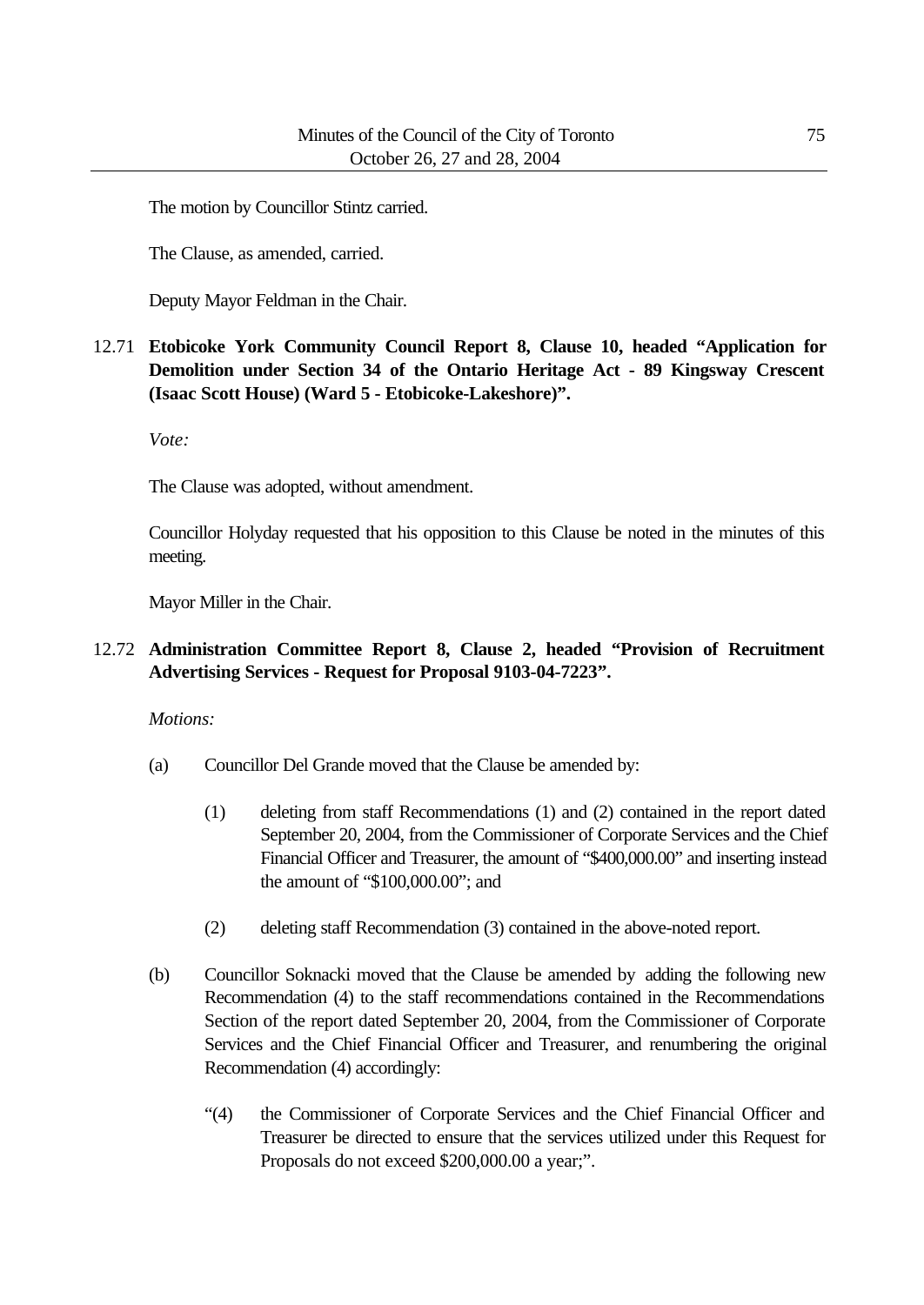(c) Councillor Davis moved that the Clause be amended by adding the following:

"That the Commissioner of Corporate Services be requested to report quarterly in 2005, to the Administration Committee, on the utilization of recruitment advertising under this contract."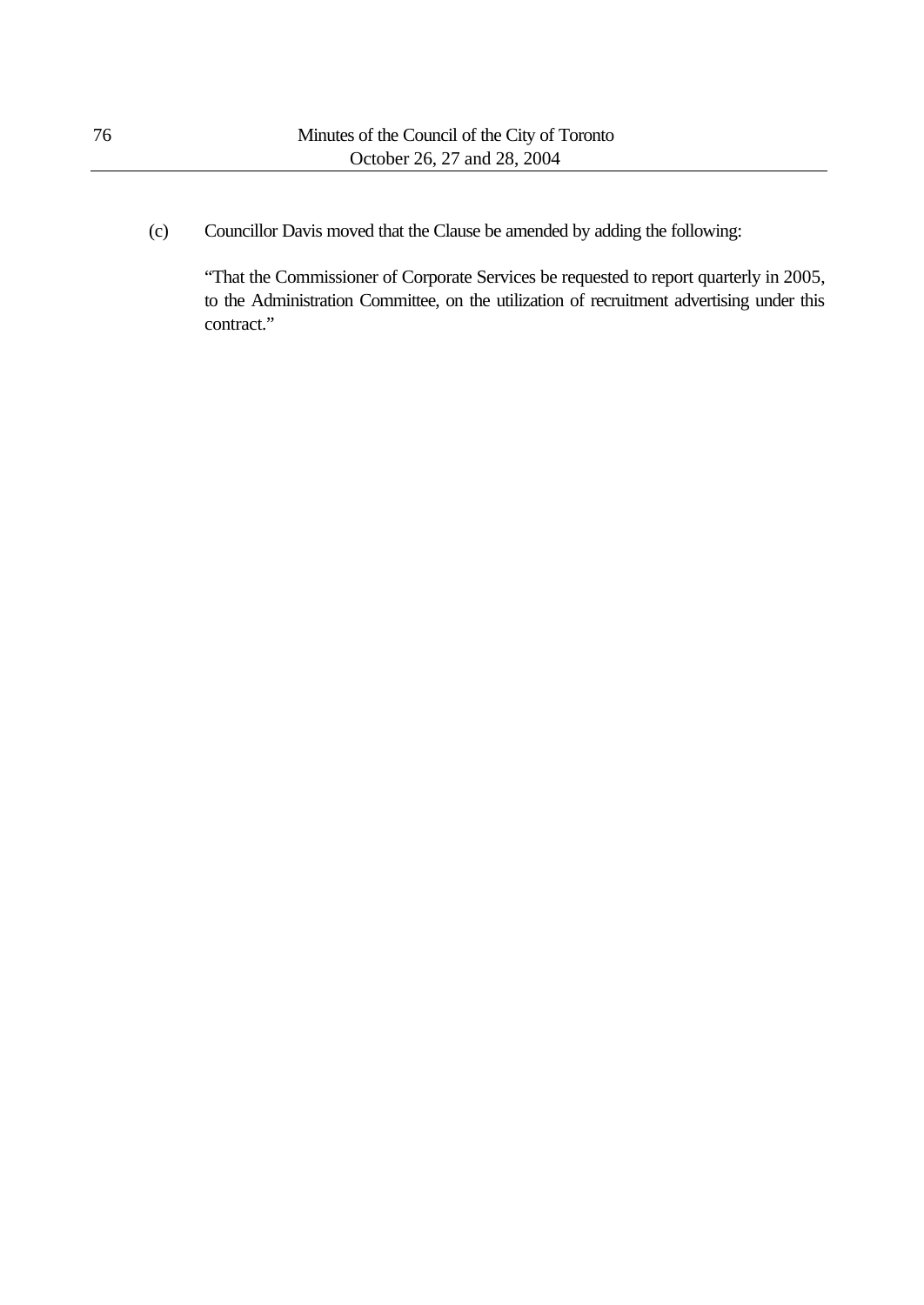Deputy Mayor Feldman in the Chair.

*Permission to Withdraw Motions:*

Councillor Del Grande, with the permission of Council, withdrew his motion (a).

Councillor Davis, with the permission of Council, withdrew her motion (c)

*Votes:*

Motion (b) by Councillor Soknacki carried.

The Clause, as amended, carried.

# 12.73 **Community Services Committee Report 7, Clause 2, headed "Harmonization of Fire Routes By-laws".**

### *Motion:*

Councillor Moscoe moved that the Clause be amended to provide that the draft by-law respecting the harmonization of fire routes, be amended as follows:

"That:

- (1) it be illegal under this by-law to erect any fire route sign, unless an application has been made and approved under this by-law or its predecessors;
- (2) staff make an application for a set fine in relation to erecting illegal fire route signs in an amount that is at least reflective of the cost of a fire route application under the by-law;
- (3) Part B of Section 3, headed 'Consideration of Application', be amended by adding the words, 'including the local Councillor', after the words, 'any other official of the City', so that Part B of Section 3 now reads as follows:
	- 'B In determining whether there is compliance with the condition set out in Clause A(2), the Fire Chief may obtain the assistance of any other official of the City, including the local Councillor, as the Fire Chief considers advisable.';
- (4) Part C of Section 3, headed 'Consideration of Application', be amended to provide that the Fire Chief may call a public meeting to seek input on the details of the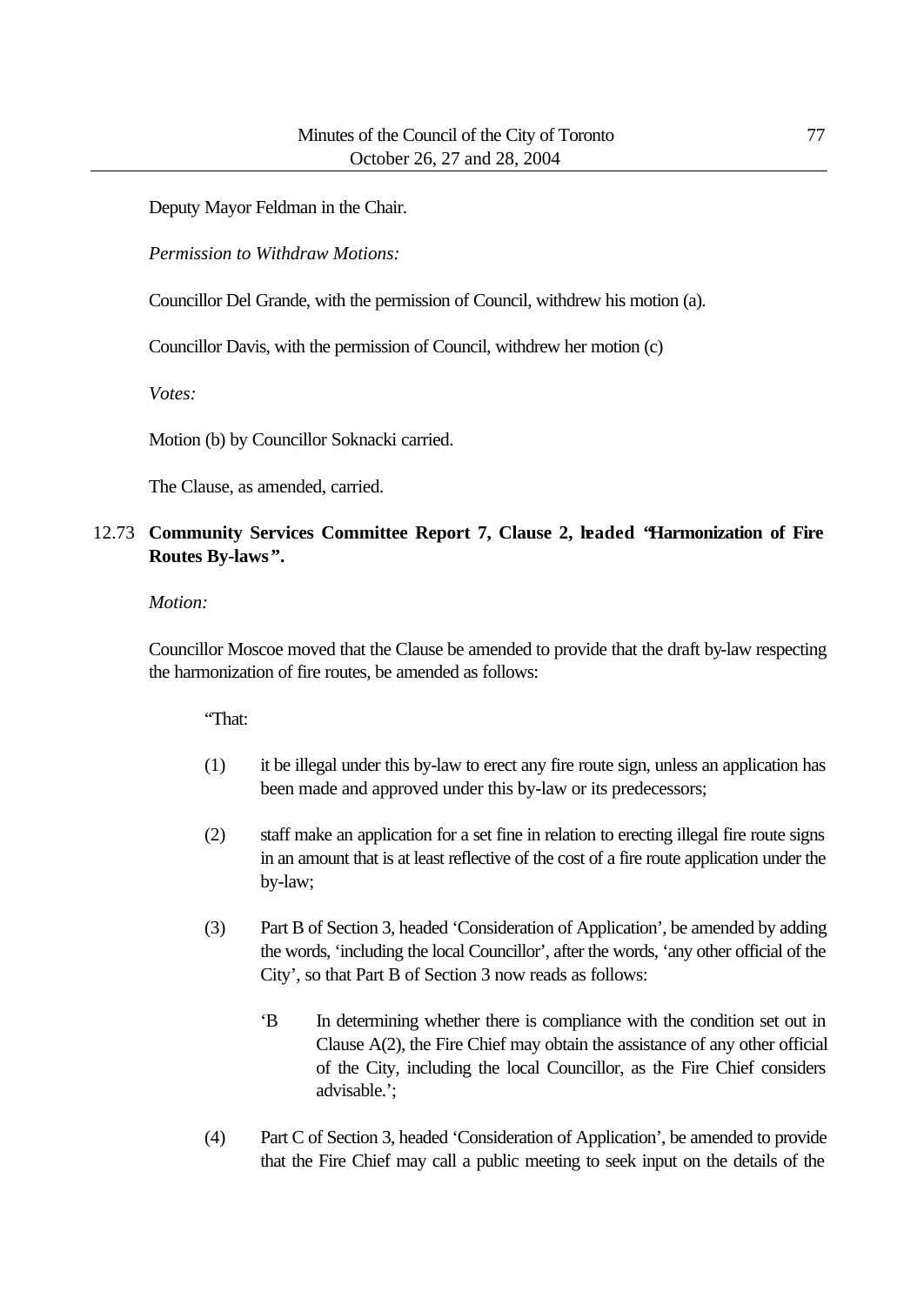proposed fire route if he so requires, prior to final approval;

- (5) Part F of Section 5, headed 'Appeals', be amended by adding the words 'or amend', after the word 'confirm, so that Part F of Section 5 now reads as follows:
	- 'F Upon hearing the representations of the owner of the private road and considering the report and representations of the Fire Chief, the Committee, having regard to the conditions set out in Subsection 3A, shall recommend to the Council whether to approve or refuse the application or to confirm or amend the order, as the case may be.'; and
- (6) Part A of Section 10, headed 'Fire Route Signs Under Prior By-laws', be amended by deleting the words 'that sign continues to comply with the requirements established by such old area municipal by-law for the design and location of such signs', and replaced with the words 'it can be demonstrated that the sign was erected in compliance with the by-law of the former area municipality'."

### *Votes:*

The motion by Councillor Moscoe carried.

The Clause, as amended, carried.

Mayor Miller in the Chair.

12.74 **Policy and Finance Committee Report 8, Clause 12, headed "Processing Capacity for Source Separated Organic Material Request for Proposal No. 9155-03-5280".**

Deputy Mayor Bussin in the Chair.

*Votes:*

Adoption of the Clause, without amendment:

| Yes - 28     |                                                              |
|--------------|--------------------------------------------------------------|
| Mayor:       | Miller                                                       |
| Councillors: | Altobello, Augimeri, Bussin, Carroll, Cho, Chow, Davis,      |
|              | De Baeremaeker, Del Grande, Fletcher, Giambrone, Hall,       |
|              | Holyday, Li Preti, Lindsay Luby, Mammoliti, Mihevc, Milczyn, |
|              | Nunziata, Ootes, Palacio, Pantalone, Pitfield, Saundercook,  |
|              | Soknacki, Thompson, Watson                                   |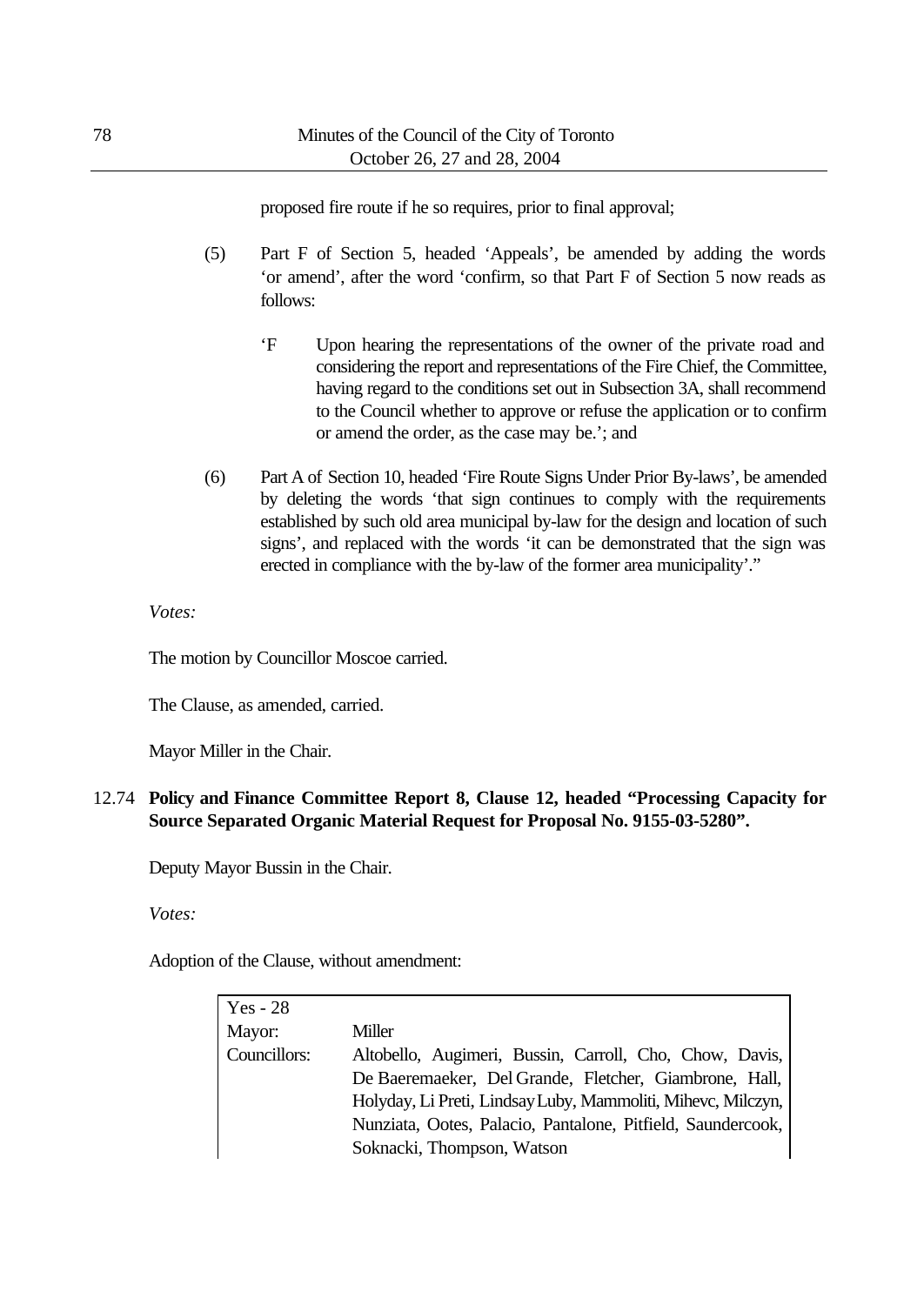| $No - 4$     |                                     |
|--------------|-------------------------------------|
| Councillors: | Balkissoon, Feldman, Shiner, Stintz |

Carried by a majority of 24.

# 12.75 **Toronto and East York Community Council Report 8, Clause 15, headed "Poll Results for Front Yard Parking - 205 Garden Avenue (Parkdale-High Park, Ward 14)".**

### *Motion:*

Councillor Holyday moved that the Clause be amended by deleting the Recommendations of the Toronto and East York Community Council, and that staff Recommendation (1) contained in the Recommendations Section of the report (August 10, 2004) from the Manager, Right of Way Management, Transportation Services, be adopted.

*Votes:*

Adoption of motion by Councillor Holyday:

| Yes $-2$<br>Councillors:  | Holyday, Minnan-Wong                                                                                                                                   |
|---------------------------|--------------------------------------------------------------------------------------------------------------------------------------------------------|
| $No - 26$<br>Councillors: | Altobello, Augimeri, Balkissoon, Bussin, Carroll, Davis,<br>De Baeremaeker, Del Grande, Fletcher, Giambrone, Hall,                                     |
|                           | Li Preti, Lindsay Luby, Mammoliti, Mihevc, Milczyn, Nunziata,<br>Ootes, Palacio, Pantalone, Pitfield, Saundercook, Shiner,<br>Soknacki, Stintz, Watson |

Lost by a majority of 24.

The Clause was adopted, without amendment.

12.76 **Etobicoke York Community Council Report 8, Clause 19, headed "Final Report - Official Plan Amendment and Rezoning Application, Applicant: Tom Giancos, 1463290 Ontario Inc.; 1100 Islington Avenue And 1 and 3 Chauncey Avenue (Ward 5 - Etobicoke-Lakeshore)".**

*Motion:*

Councillor Milczyn moved that the Clause be amended: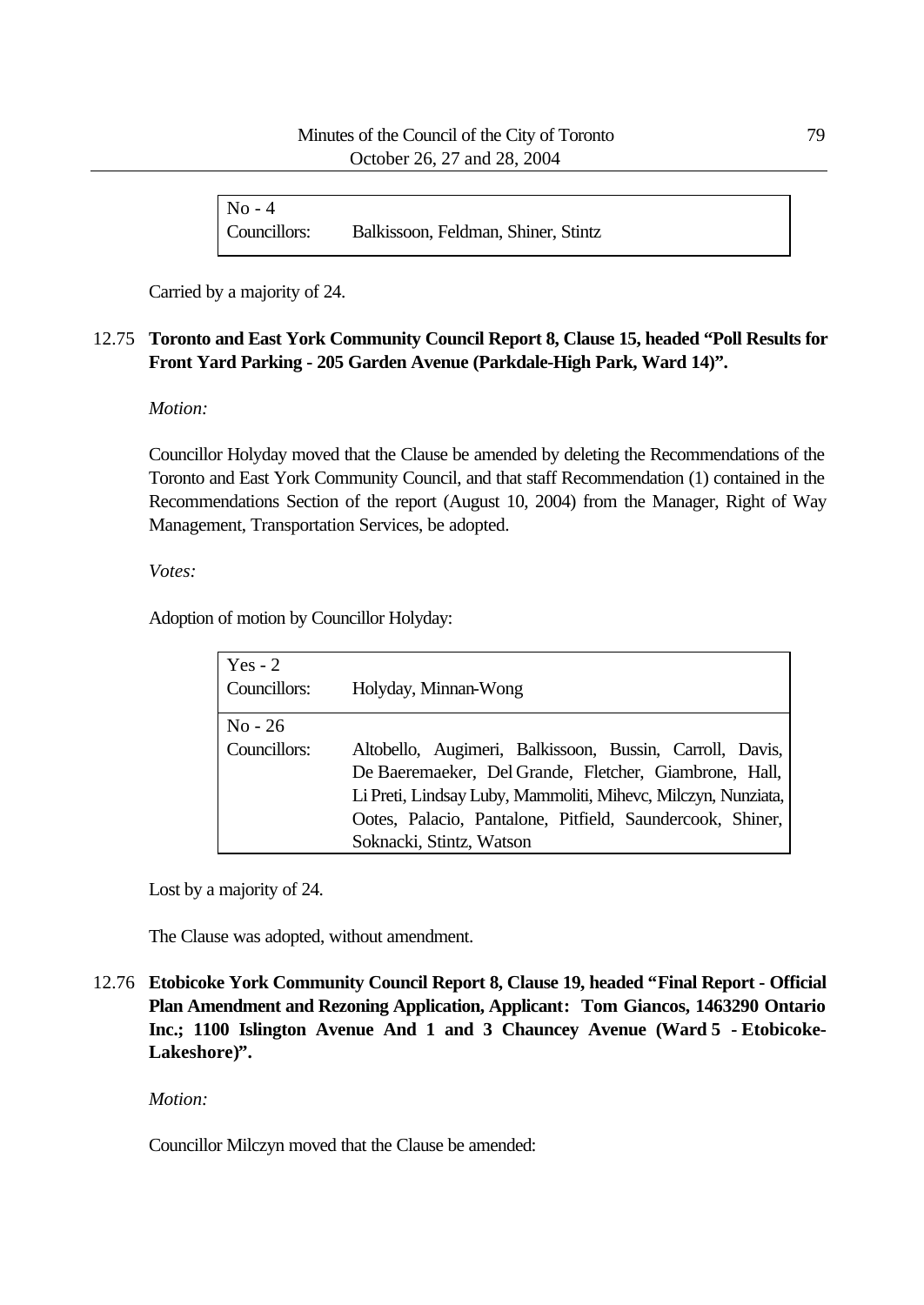(1) in accordance with the staff recommendation contained in the Recommendation Section of the supplementary report dated October 26, 2004, from the Commissioner of Economic Development, Culture and Tourism, subject to amending the recommendation so that it now reads as follows:

"It is recommended that the parkland location and configuration as recommended by the Etobicoke York Community Council at its meeting held on October 12, 2004, be adopted and the additional parkland dedication of 207 square metres beyond the statutory five percent (5%) requirement, be accepted as parkland without credit or benefit as it relates to any future statutory parkland dedication requirement.";

(2) in accordance with the following staff Recommendations (1) and (3) contained in the Recommendations Section of the supplementary report dated October 22, 2004, from the Commissioner of Urban Development Services:

"It is recommended that:

- (1) the necessary Bills to implement the revised Official Plan and Zoning Code amendments, as modified pursuant to amendments and recommendations of the Etobicoke York Community Council at its meeting held October 12, 2004, be adopted subject to the owner entering into an Agreement under Section 37 of the *Planning Act*, including requirements of the Economic Development, Culture and Tourism Department for parks improvements as outlined in received comments; and
- (3) [should City Council not adopt Recommendation (2) in the report], Site Plan Approval be made conditional pursuant to the conditions set out in Attachment 8 of this report."; and
- (3) by adding the following:

"That Council resolve that no further notice be given."

*Votes:*

The motion by Councillor Milczyn carried.

The Clause, as amended, carried.

12.77 **Planning and Transportation Committee Report 7, Clause 2, headed "Enforcement of Property Standards in Toronto Community Housing Corporation Owned Buildings (All Wards)".**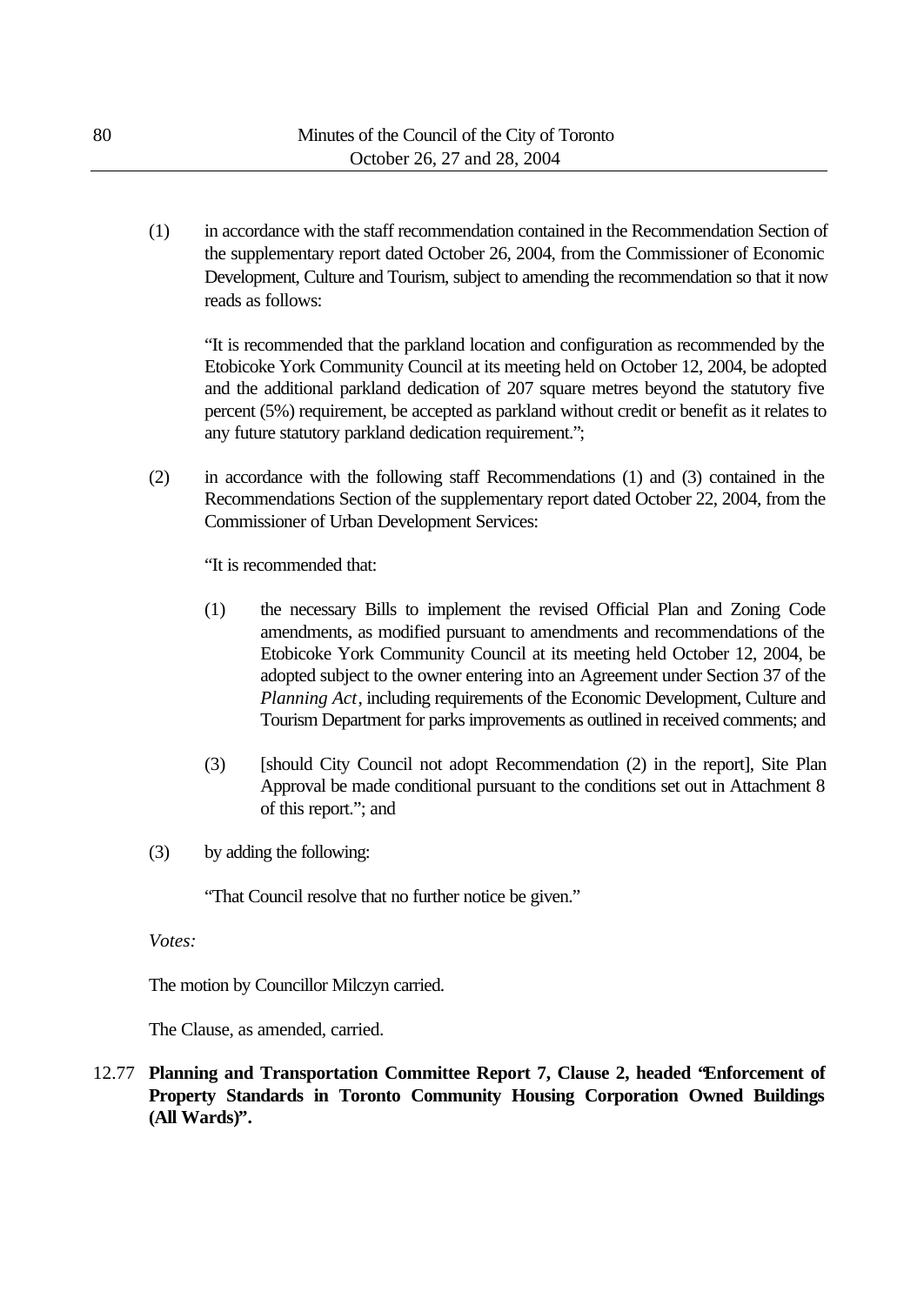### *Motion:*

Councillor Palacio moved that the Clause be amended by:

(1) adding to the Recommendation of the Planning and Transportation Committee, the words "and report back directly to the Planning and Transportation Committee on the completion and success of the project", so that the recommendation now reads as follows:

"The Planning and Transportation Committee recommends that City Council adopt the staff recommendations in the Recommendations Section of the report (September 20, 2004) from the Commissioner of Urban Development Services; and notwithstanding Recommendation (1) in the aforementioned report, the Commissioner of Urban Development Services be requested to complete audits identified in Ward 17 to ensure the completion of those audits and report back directly to the Planning and Transportation Committee on the completion and success of the project."; and

- (2) adding to staff Recommendation (2) contained in the report (September 20, 2004) from the Commissioner of Urban Development Services, the words "and request the Chief Executive Officer, Toronto Community Housing Corporation, to report to the Planning and Transportation Committee on the results of the building audits, broken down by ward, and proactive measures taken to respond to complaints from residents to enforce the protocol, as required, and this audit information be made available to Members of Council", so that Recommendation (2) now reads as follows:
	- "(2) staff continue to liaise with the Toronto Community Housing Corporation regarding the results of their proactive maintenance strategy and request the Chief Executive Officer, Toronto Community Housing Corporation, to report to the Planning and Transportation Committee on the results of the building audits, broken down by ward, and proactive measures taken to respond to complaints from residents to enforce the protocol, as required, and this audit information be made available to Members of Council; and".

*Votes:*

The motion by Councillor Palacio carried.

The Clause, as amended, carried.

### 12.78 **IN-CAMERA MEETING SESSION OF THE COMMITTEE OF THE WHOLE**

**October 26, 2004:**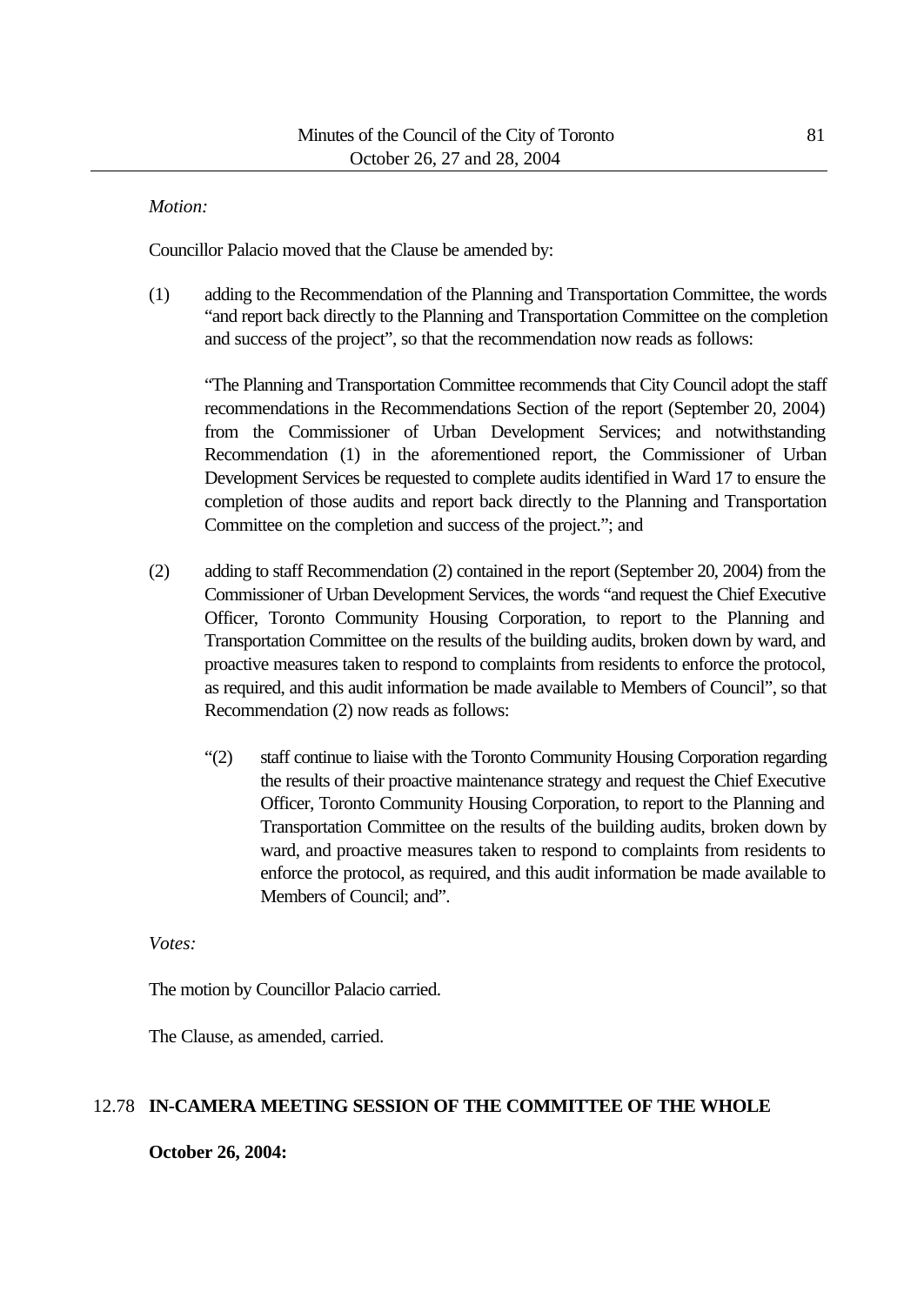## Deputy Mayor Pantalone in the Chair.

### *Procedural Motion:*

Deputy Mayor Pantalone moved that Council resolve itself into Committee of the Whole in the Council Chamber and then recess to meet privately to consider the following confidential matters on the Order Paper for this meeting of Council, in accordance with the provisions of the *Municipal Act*:

- (a) Works Committee Report 8, Clause 9a, headed "Harbour Remediation and Transfer Inc. - Claim and Related Third Party Claim of Fred Dominelli", as it contains information pertaining to litigation or potential litigation.
- (b) Policy and Finance Committee Report 8, Clause 8, headed "Citizen Appointments to the Toronto Community Housing Corporation (TCHC) Board of Directors", as it contains personal information about identifiable individuals.
- (c) Community Services Committee Report 6, Clause 10a, headed "Update Regarding the Status of Litigation with The Learning Enrichment Foundation", as it contains information that is subject to solicitor-client privilege.

*Vote:*

The motion by Deputy Mayor Pantalone carried.

Council resolved itself into Committee of the Whole.

Committee of the Whole recessed at 5:28 p.m. to meet privately in the Council Chamber to consider the above matters, in accordance with the provisions of the *Municipal Act*.

Committee of the Whole rose, reconvened as Council at 7:46 p.m., and met in public session in the Council Chamber.

Mayor Miller took the Chair and called the Members to order.

# 12.79 **Works Committee Report 8, Clause 9a, headed "Harbour Remediation and Transfer Inc. - Claim and Related Third Party Claim of Fred Dominelli".**

*Report of the Committee of the Whole:*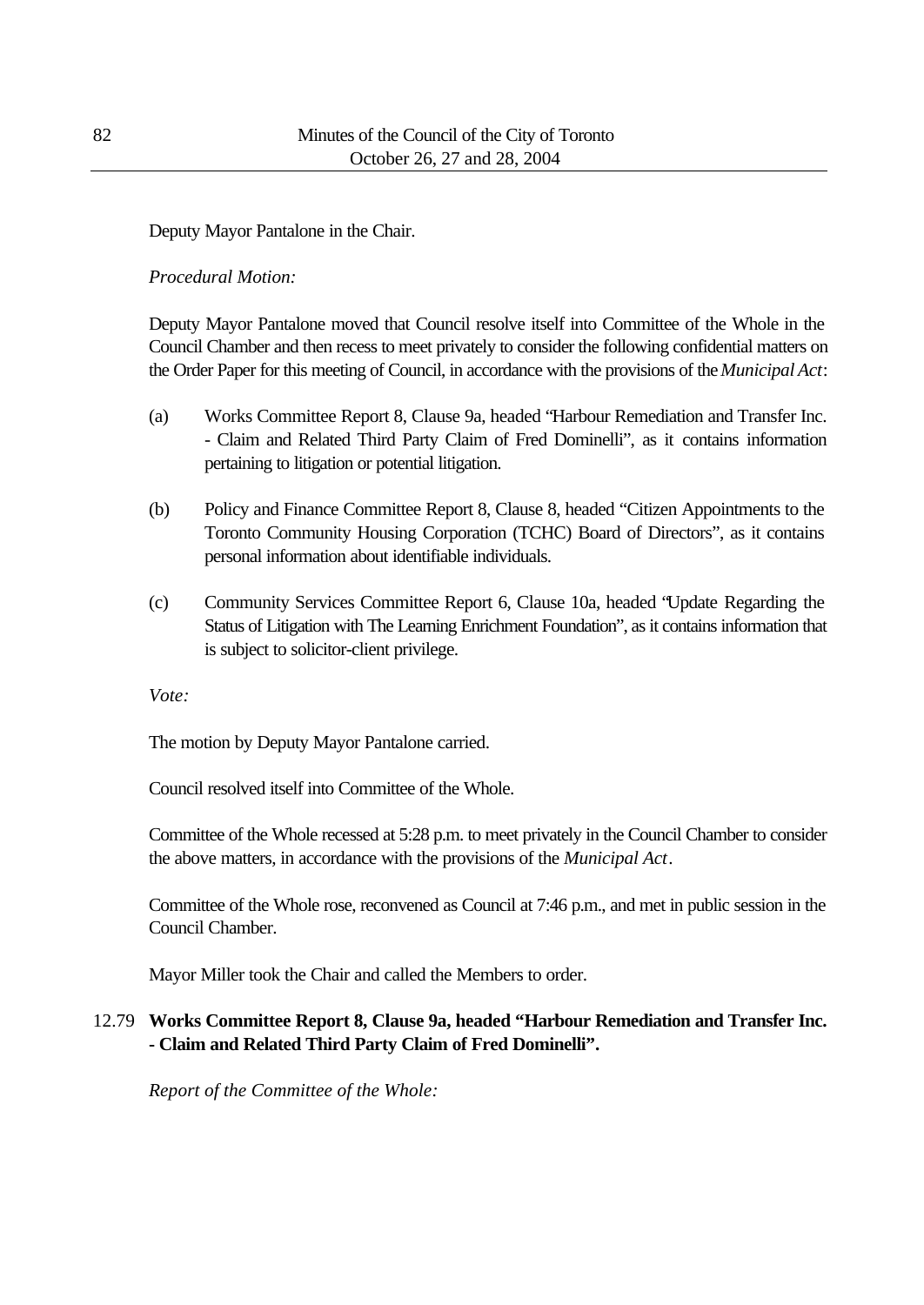Mayor Miller, in accordance with the provisions of the *Municipal Act*, reported that the following motion had been moved in Committee of the Whole for consideration by Council in conjunction with the Clause:

Councillor Fletcher moved the Council adopt the following:

"That the staff recommendations contained in the Recommendations Section of the confidential report dated September 1, 2004, from the City Solicitor, be adopted, such report to remain confidential, in its entirety, in accordance with the provisions of the *Municipal Act*, as it contains information pertaining to litigation or potential litigation."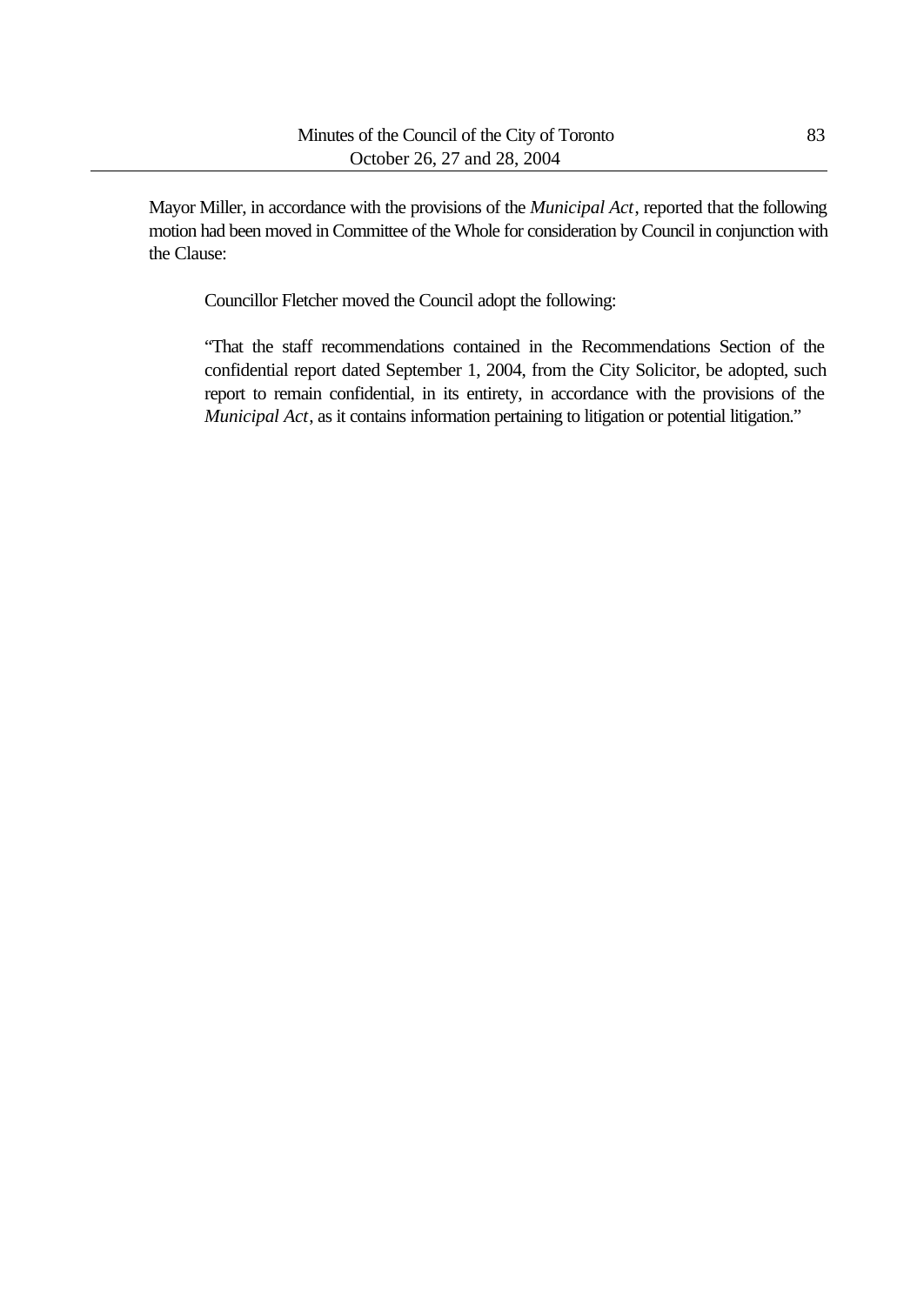*Votes:*

The motion by Councillor Fletcher carried.

The Clause, as amended, carried.

*Further Report of the Committee of the Whole:*

Mayor Miller, in accordance with the provisions of the *Municipal Act*, further reported that City Council, at the in-camera portion of its meeting, had also issued confidential instructions to staff, that are to remain confidential in their entirety, in accordance with the provisions of the *Municipal Act*, as they contain information pertaining to litigation or potential litigation.

# 12.80 **Policy and Finance Committee Report 8, Clause 8, headed "Citizen Appointments to the Toronto Community Housing Corporation (TCHC) Board of Directors".**

*Report of the Committee of the Whole:*

Mayor Miller, in accordance with the provisions of the *Municipal Act*, reported that no motions had been moved in Committee of the Whole for consideration by Council in conjunction with the Clause.

*Vote:*

The Clause was adopted, without amendment.

# 12.81 **Community Services Committee Report 6, Clause 10a, headed "Update Regarding the Status of Litigation with The Learning Enrichment Foundation".**

*Report of the Committee of the Whole:*

Mayor Miller, in accordance with the provisions of the *Municipal Act*, reported that no motions had been moved in Committee of the Whole for consideration by Council in conjunction with the Clause.

*Motions Moved in Public:*

(a) Councillor Shiner moved that the Clause be amended by adding the following:

"That Council issue confidential instructions to staff, that are to remain confidential in their entirety, in accordance with the provisions of the *Municipal Act*, as they contain information that is subject to solicitor-client privilege."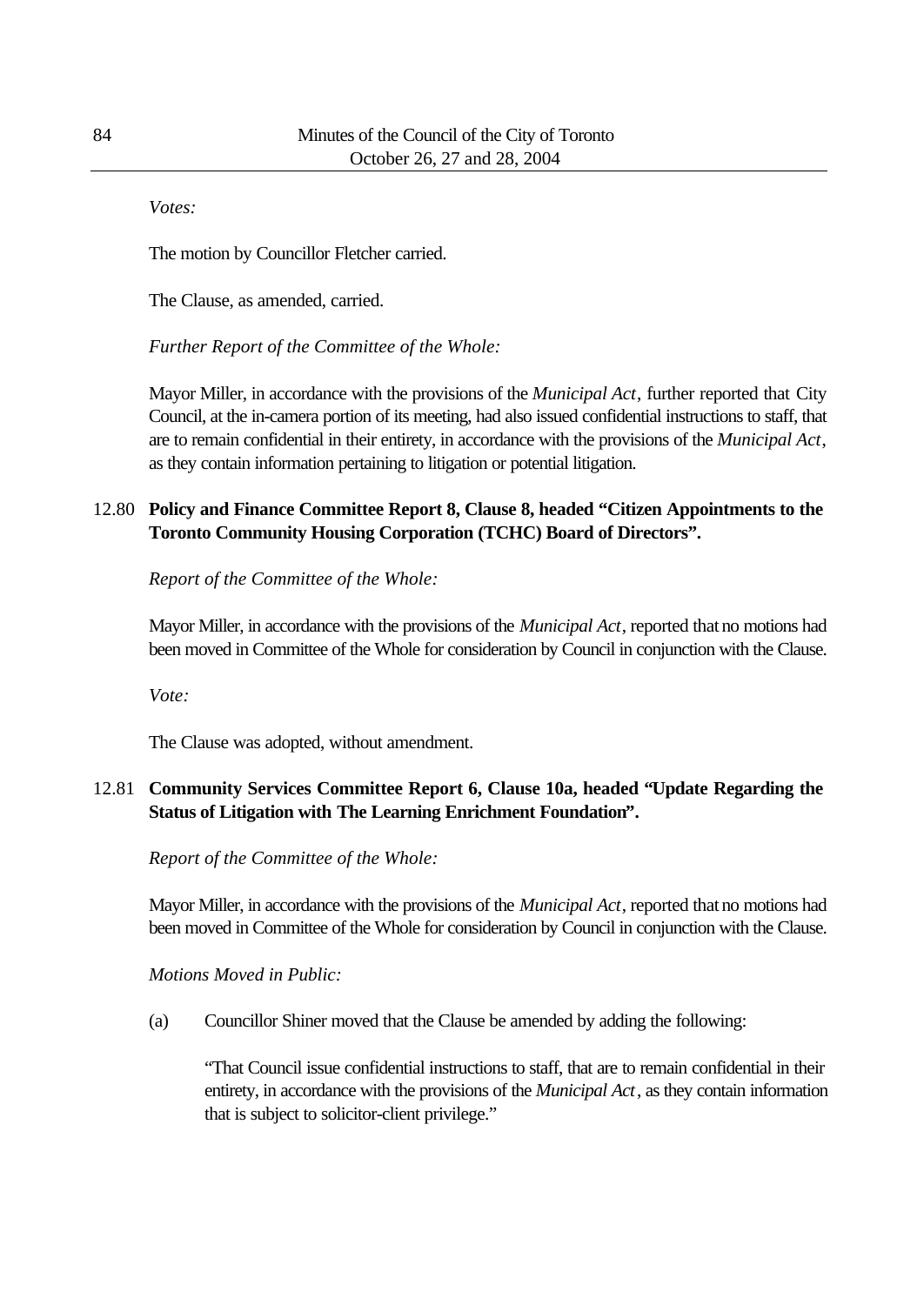- (b) Councillor Moscoe moved that the Clause be amended by:
	- (1) deleting the recommendation of the Community Services Committee; and
	- (2) adding the following:

"That:

- (a) the staff recommendation contained in the Recommendation Section of the confidential report dated October 25, 2004, from the City Solicitor be adopted, such report to remains confidential in its entirety, in accordance with the provisions of the *Municipal Act*, as it contains information that is subject to solicitor-client privilege; and
- (b) the confidential report dated August 16, 2004, from the Commissioner of Community and Neighbourhood Services and the City Solicitor, be received, such report to remain confidential in its entirety, in accordance with the provisions of the *Municipal Act*, as it contains information that is subject to solicitor-client privilege."

*Votes:*

Adoption of motion (a) by Councillor Shiner:

| $Yes - 25$<br>Councillors:         | Augimeri, Bussin, Carroll, Cho, Cowbourne,<br>Ashton,<br>De Baeremaeker, Feldman, Grimes, Hall, Holyday, Jenkins,                    |
|------------------------------------|--------------------------------------------------------------------------------------------------------------------------------------|
|                                    | Lindsay Luby, Mammoliti, Milczyn, Ootes, Palacio, Pantalone,<br>Pitfield, Saundercook, Shiner, Soknacki, Stintz, Thompson,<br>Watson |
| $No - 6$<br>Mayor:<br>Councillors: | Miller<br>Chow, Davis, Giambrone, Moscoe, Nunziata                                                                                   |

Carried by a majority of 19.

Motion (b) by Councillor Moscoe carried.

The Clause, as amended, carried.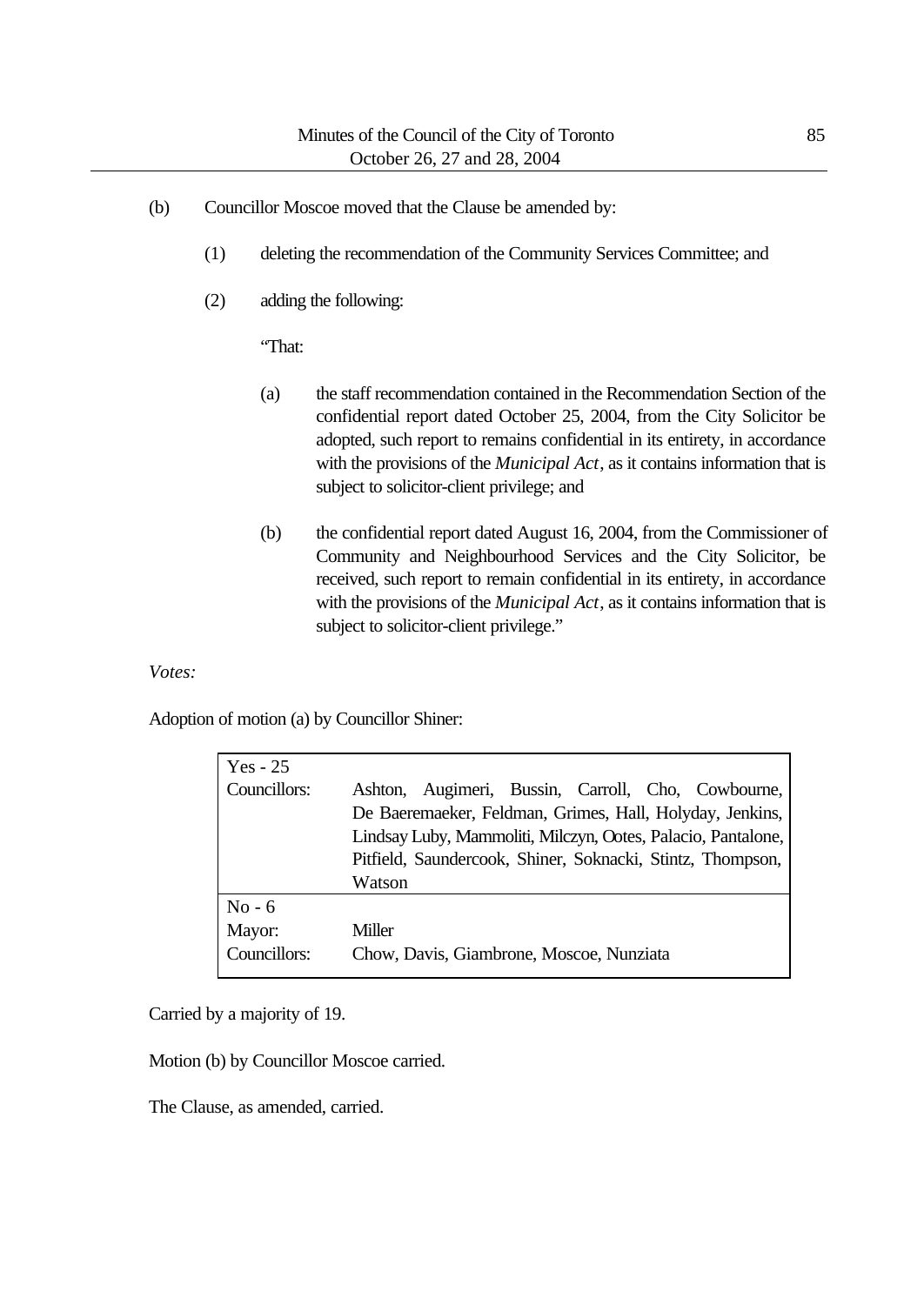## **October 27, 2004:**

### *Procedural Motion:*

Mayor Miller moved that the necessary provisions of Chapter 27 of the City of Toronto Municipal Code be waived to permit introduction of the following Notice of Motion, which carried, more than two-thirds of Members present having voted in the affirmative:

J(22) Settlement of Legal Action relating to a Personnel Matter, moved by Mayor Miller, seconded by Deputy Mayor Pantalone, regarding the Settlement of Legal Action relating to a Personnel Matter.

### *Advice by Mayor:*

Mayor Miller advised the Council that the provisions of Chapter 27 of the City of Toronto Municipal Code requiring the referral of Motion J(22) to the Administration Committee would have to be waived, in order to now consider this Motion.

### *Procedural Vote:*

The vote to waive referral of Motion J(22) to the Administration Committee carried, more than two-thirds of Members present having voted in the affirmative.

Deputy Mayor Bussin in the Chair.

### *Procedural Motion:*

Deputy Mayor Bussin moved that Council resolve itself into Committee of the Whole in the Council Chamber and then recess to meet privately to consider the following confidential matter on the Order Paper for this meeting of Council, in accordance with the provisions of the *Municipal Act*:

- (a) J(22) Settlement of Legal Action relating to a Personnel Matter, moved by Mayor Miller, seconded by Deputy Mayor Pantalone, regarding the Settlement of Legal Action relating to a Personnel Matter, as it contains information pertaining to litigation or potential litigation.
- (b) Planning and Transportation Committee Report 8, Clause 1, headed "Citizen Appointments to the Property Standards Committee and the Toronto Licensing Tribunal", as it contains personal information about identifiable individuals.

*Vote:*

The motion by Deputy Mayor Bussin carried.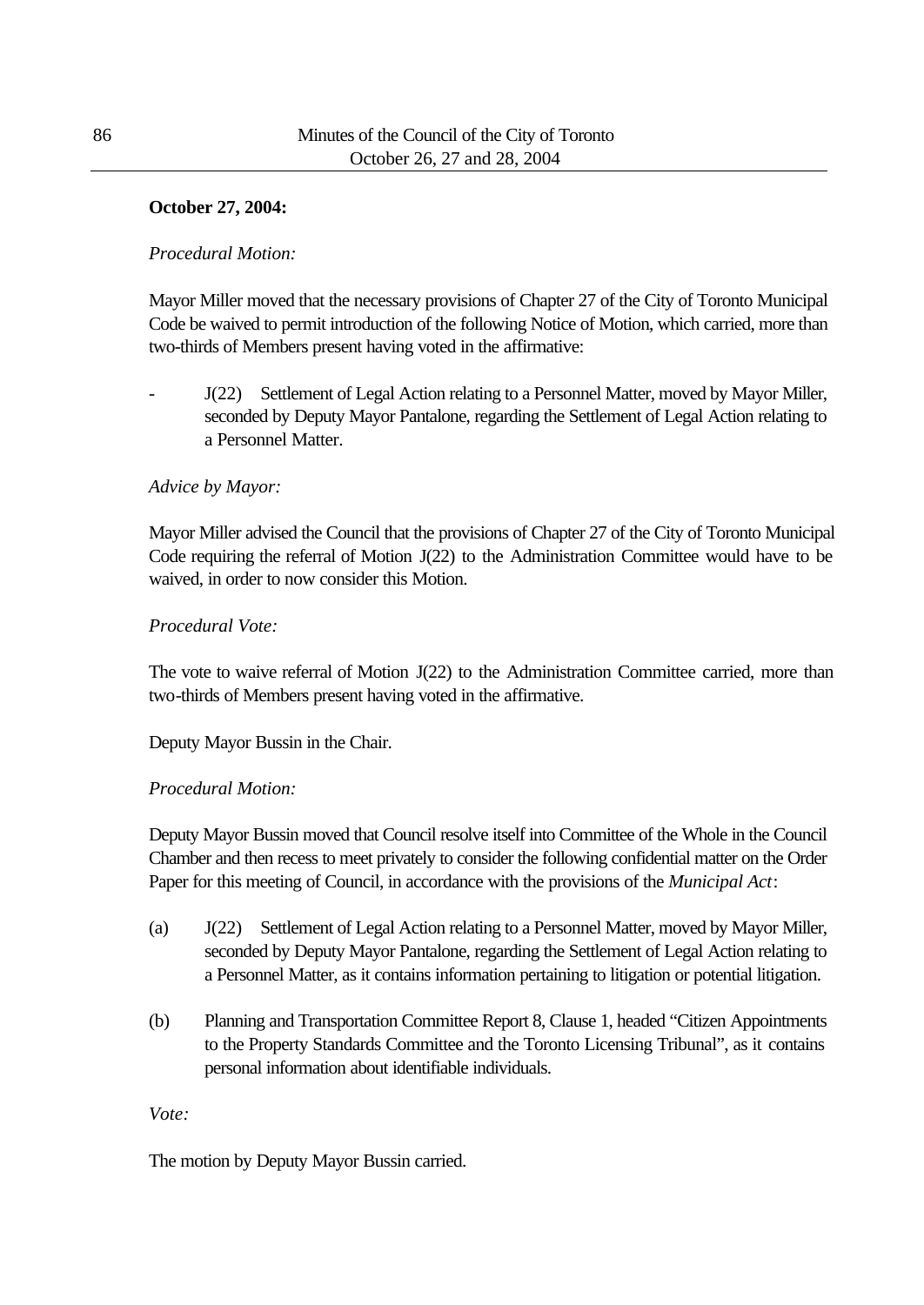Council resolved itself into Committee of the Whole.

Committee of the Whole recessed at 5:43 p.m. to meet privately in the Council Chamber to consider the above matters, in accordance with the provisions of the *Municipal Act*.

Committee of the Whole rose, reconvened as Council at 8:04 p.m., and met in public session in the Council Chamber.

Deputy Mayor Bussin took the Chair and called the Members to order.

## 12.82 **J(22) Settlement of a Legal Action relating to a Personnel Matter.**

Deputy Mayor Bussin called upon Motion J(22), as follows:

| Moved by: | <b>Mayor Miller</b> |
|-----------|---------------------|
|           |                     |

### **Seconded by: Deputy Mayor Pantalone**

"**WHEREAS** the City Solicitor has received advice from outside legal counsel and has prepared a report with respect to a legal action relating to a personnel matter; and

**WHEREAS** consideration of this matter by Council is required, on an urgent basis, to provide instructions to outside legal counsel in relation to this matter;

**NOW THEREFORE BE IT RESOLVED THAT** Council consider the attached confidential report dated October 25, 2004, from the City Solicitor, and the staff recommendations contained in the Recommendations Section of the report be adopted."

Council had before it, during consideration of Motion J(22), a confidential report dated October 25, 2004, from the City Solicitor.

*Fiscal Impact Statement:*

City Council had before it, during consideration of Motion J(22), a confidential Fiscal Impact Statement from the Chief Financial Officer and Treasurer.

*Report of the Committee of the Whole:*

Deputy Mayor Bussin, in accordance with the provisions of the *Municipal Act*, reported that Council, at the in-camera portion of its meeting, had issued confidential instructions to staff. These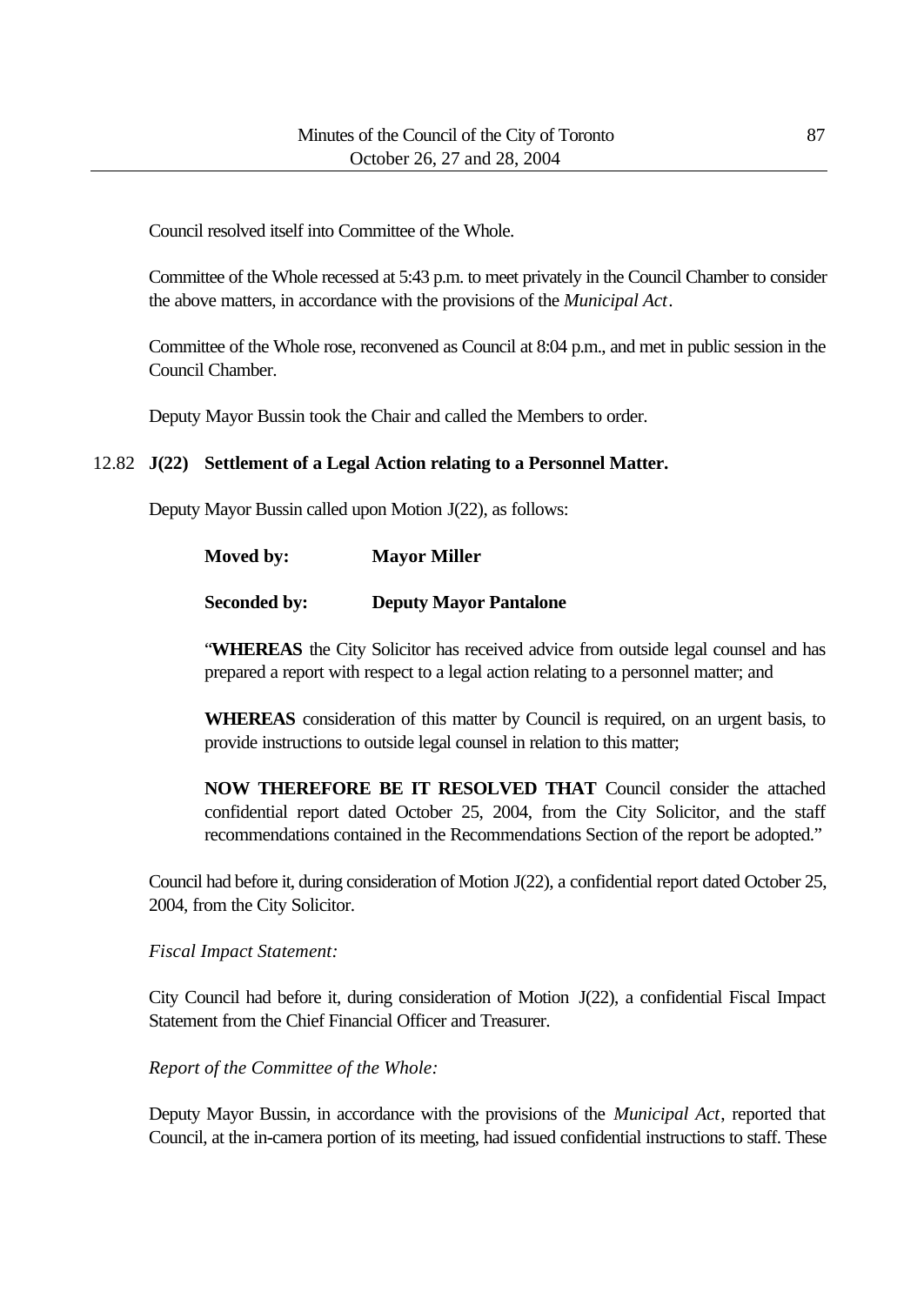instructions are to remain confidential, in their entirety, in accordance with the *Municipal Act*, as they contain information pertaining to litigation or potential litigation.

#### *Vote:*

Adoption of Motion J(22), as amended by confidential instructions to staff:

| $Yes - 27$   |                                                             |
|--------------|-------------------------------------------------------------|
| Councillors: | Altobello, Augimeri, Bussin, Carroll, Cho, Chow, Cowbourne, |
|              | Davis, De Baeremaeker, Di Giorgio, Feldman, Filion,         |
|              | Giambrone, Hall, Holyday, Jenkins, Lindsay Luby, Mihevc,    |
|              | Milczyn, Moscoe, Nunziata, Ootes, Palacio, Pantalone,       |
|              | Soknacki, Stintz, Thompson                                  |
| $No - 4$     |                                                             |
| Councillors: | Balkissoon, McConnell, Pitfield, Watson                     |
|              |                                                             |

Carried by a majority of 23.

In summary, Council adopted Motion J(22), subject to issuing confidential instructions to staff, such instructions to remain confidential, in their entirety, in accordance with the provisions of the *Municipal Act*, as they contain information pertaining to litigation or potential litigation.

In adopting Motion J(22), as amended, Council adopted, as amended, the staff recommendations contained in the Recommendations Section of the confidential report dated October 25, 2004, from the City Solicitor. This report remains confidential, in its entirety, in accordance with the provisions of the *Municipal Act*, as it contains information pertaining to litigation or potential litigation.

## 12.83 **Planning and Transportation Committee Report 8, Clause 1, headed "Citizen Appointments to the Property Standards Committee and the Toronto Licensing Tribunal".**

*Report of the Committee of the Whole:*

Deputy Mayor Bussin advised that Council had not concluded its discussion in Committee of the Whole with respect to this matter and the in-camera session of this meeting would resume on October 28, 2004.

### **October 28, 2004:**

Deputy Mayor Bussin in the Chair.

*Procedural Motion:*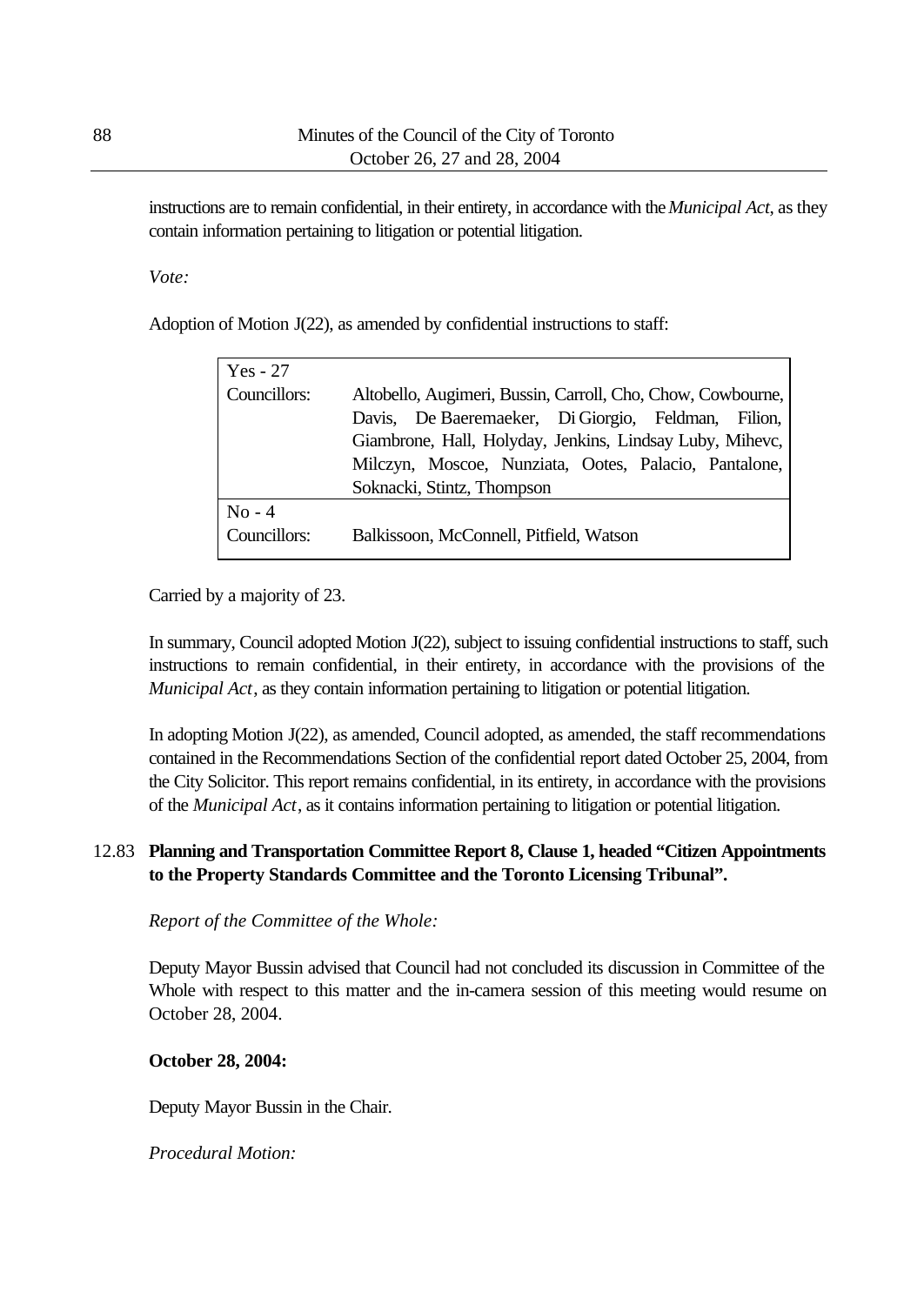Deputy Mayor Bussin moved that Council resolve itself into Committee of the Whole in the Council Chamber and then recess to meet privately to consider the following confidential matter on the Order Paper for this meeting of Council, in accordance with the provisions of the *Municipal Act*:

(a) Planning and Transportation Committee Report 8, Clause 1, headed "Citizen Appointments to the Property Standards Committee and the Toronto Licensing Tribunal", as it contains personal information about identifiable individuals.

*Vote:*

The motion by Deputy Mayor Bussin carried.

Council resolved itself into Committee of the Whole.

Committee of the Whole recessed at 4:25 p.m. to meet privately in the Council Chamber to consider the above matters, in accordance with the provisions of the *Municipal Act*.

Committee of the Whole rose, reconvened as Council at 6:36 p.m., and met in public session in the Council Chamber.

Councillor Soknacki in the Chair.

Acting Chair Soknacki took the Chair and called the Members to order.

# 12.84 **Planning and Transportation Committee Report 8, Clause 1, headed "Citizen Appointments to the Property Standards Committee and the Toronto Licensing Tribunal".**

*Report of the Committee of the Whole:*

Acting Chair Soknacki, in accordance with the provisions of the *Municipal Act*, reported that the following motions had been moved in Committee of the Whole for consideration by Council in conjunction with the Clause:

(a) Councillor Carroll moved that the Clause be amended by adding the following:

"That the Chief Administrative Officer and the City Solicitor be requested to report to the Policy and Finance Committee on Council's concerns regarding fair application of the policy and procedures governing selection of any citizen appointments, including but not limited to:

(i) selection of applicants with any other pecuniary interest with the City, direct or indirect;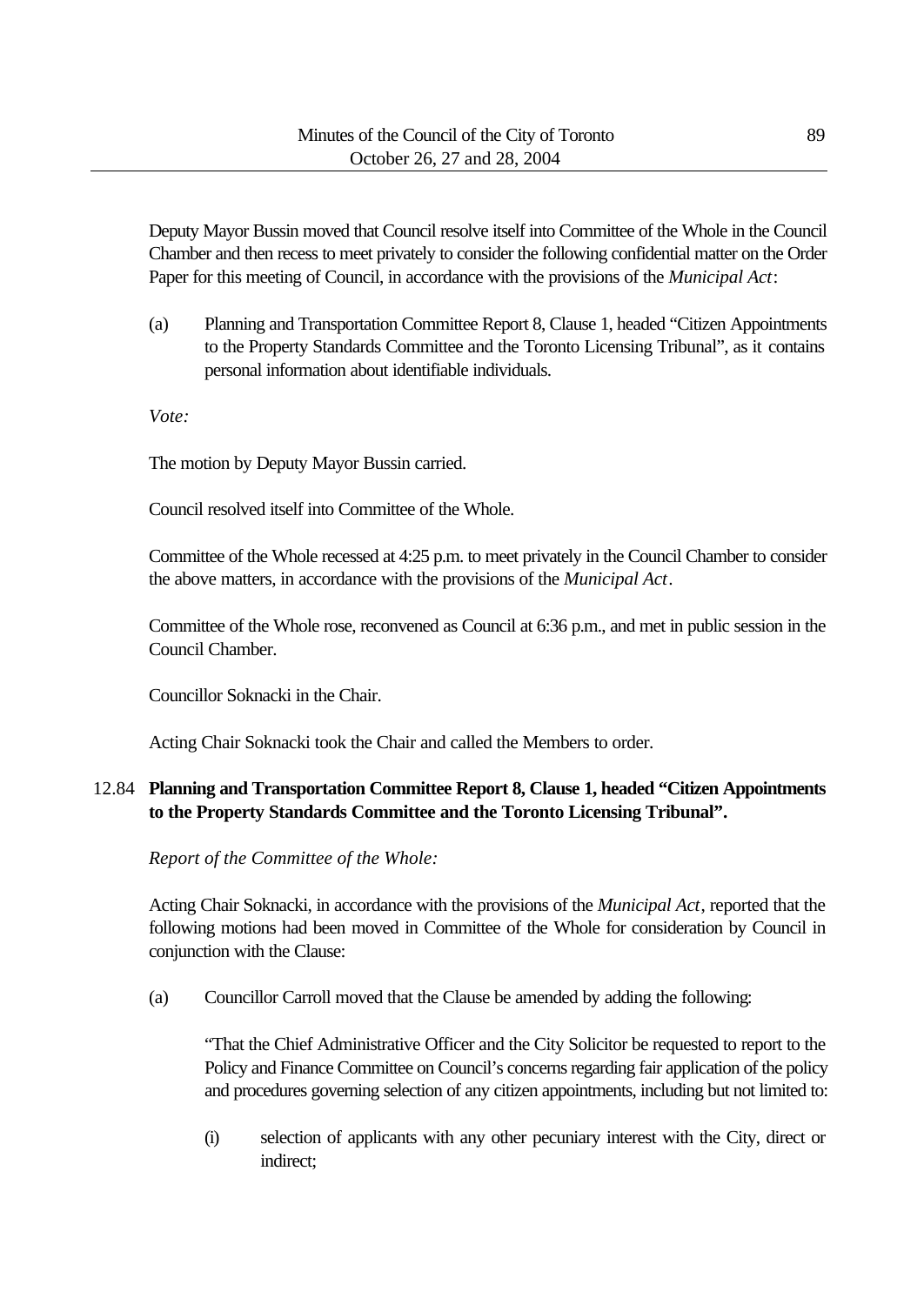- (ii) selection of applicants with any interest, direct or indirect, with outstanding litigation against the City;
- (iii) selection of applicants with any outstanding tax arrears to the City, whether private or commercial;
- (iv) fair and transparent weighting of various selection criteria;
- (v) appropriate provision of staff and selection process materials for Council consideration of appointment approvals; and
- (vi) fair and consistent treatment of all applicants."
- (b) Councillor De Baeremaeker moved that the Clause be amended by referring Recommendation (4) of the Planning and Transportation Committee, respecting the appointment of three alternates to the Toronto Licensing Tribunal, back to the Nominating Panel of the Planning and Transportation Committee with a request that it evaluate all of the unsuccessful candidates, and report to Council, through the Planning and Transportation Committee, on a ranking of all candidates.
- (c) Councillor Augimeri moved that motion (a) by Councillor Carroll be amended by adding the following Part (vii):
	- "(vii) the proposal that if there are not enough qualified candidates to allow for a reasonable choice, the affected Committee or Panel be able to request the City Clerk to re-advertise for the position."
- (d) Councillor Hall moved that the Clause be amended by referring Recommendation (2) of the Planning and Transportation Committee, respecting the appointment of four alternates to the Property Standards Committee, back to the Nominating Panel of the Planning and Transportation Committee for interviews and further evaluation.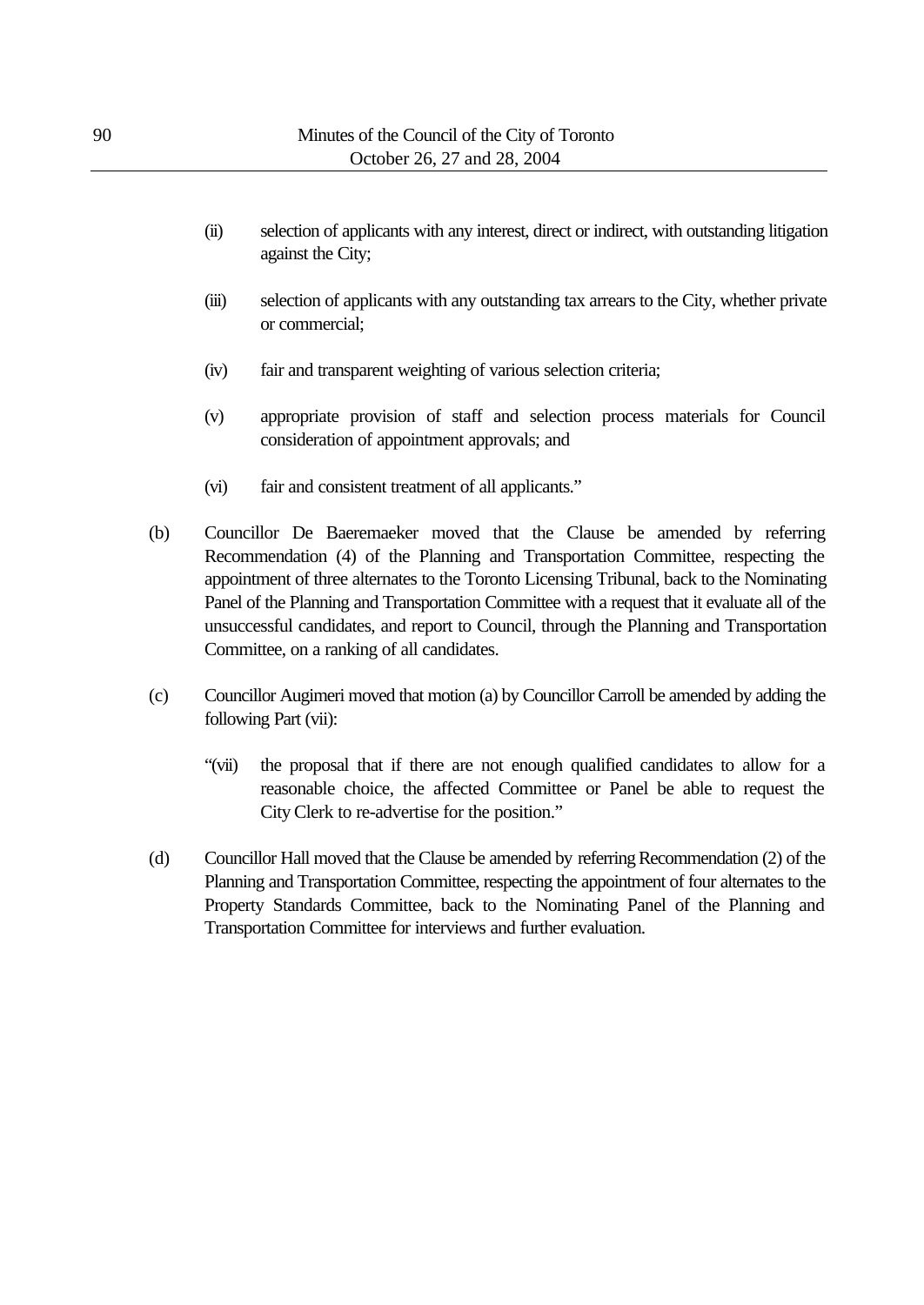*Votes:*

Adoption of motion (d) by Councillor Hall:

| Yes $-18$    |                                                                                                                                                                                          |
|--------------|------------------------------------------------------------------------------------------------------------------------------------------------------------------------------------------|
| Councillors: | Augimeri, Balkissoon, Carroll, Davis, De Baeremaeker,<br>Del Grande, Fletcher, Hall, Kelly, McConnell, Mihevc,<br>Milczyn, Minnan-Wong, Palacio, Pitfield, Soknacki,<br>Thompson, Watson |
| $No-10$      |                                                                                                                                                                                          |
| Councillors: | Altobello, Ashton, Filion, Holyday, Jenkins, Li Preti,                                                                                                                                   |
|              | Mammoliti, Saundercook, Shiner, Stintz                                                                                                                                                   |

Carried by a majority of 8.

Adoption of motion (b) by Councillor De Baeremaeker:

| $Yes - 19$   |                                                              |
|--------------|--------------------------------------------------------------|
| Councillors: | Augimeri, Balkissoon, Carroll, Cowbourne,<br>Davis,          |
|              | De Baeremaeker, Del Grande, Filion, Fletcher, Hall, Jenkins, |
|              | Kelly, McConnell, Minnan-Wong, Palacio, Pitfield, Shiner,    |
|              | Thompson, Watson                                             |
| $No - 10$    |                                                              |
| Councillors: | Altobello, Ashton, Holyday, Li Preti, Mammoliti, Mihevc,     |
|              | Milczyn, Saundercook, Soknacki, Stintz                       |

Carried by a majority of 9.

Adoption of motion (c) by Councillor Augimeri:

| $Yes - 29$   |                                                              |
|--------------|--------------------------------------------------------------|
| Councillors: | Altobello, Ashton, Augimeri, Balkissoon, Carroll, Cowbourne, |
|              | Davis, De Baeremaeker, Del Grande, Filion, Fletcher, Hall,   |
|              | Holyday, Jenkins, Kelly, Lindsay Luby, Mammoliti, McConnell, |
|              | Milczyn, Minnan-Wong, Palacio,<br>Pitfield.<br>Mihevc.       |
|              | Saundercook, Shiner, Soknacki, Stintz, Thompson, Watson      |
| $No-1$       |                                                              |
| Councillors: | Li Preti                                                     |
|              |                                                              |

Carried by a majority of 28.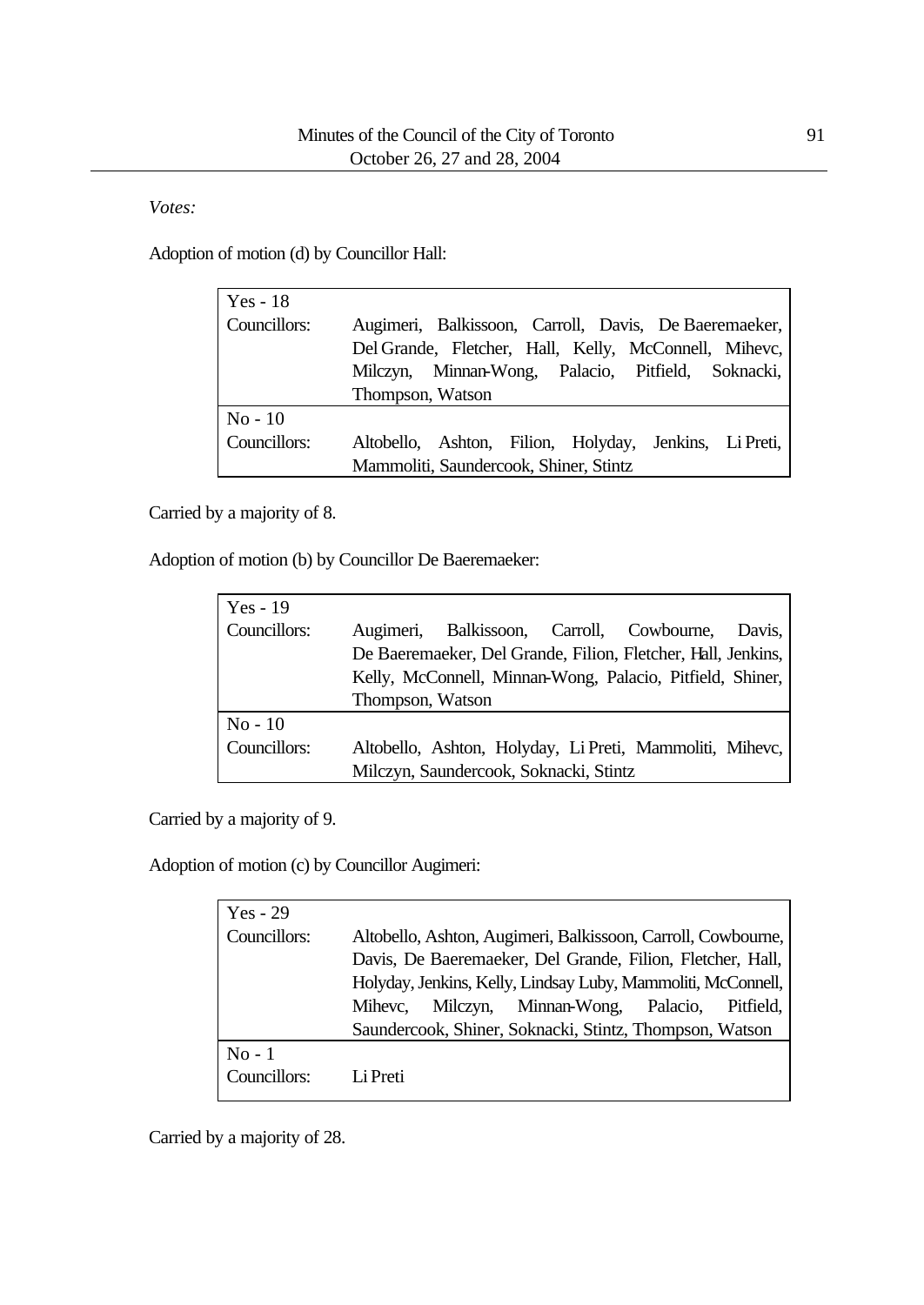Adoption of motion (a) by Councillor Carroll, as amended:

| Yes - 25     |                                                               |
|--------------|---------------------------------------------------------------|
| Councillors: | Altobello, Ashton, Augimeri, Balkissoon, Carroll, Cowbourne,  |
|              | Davis, De Baeremaeker, Del Grande, Filion, Fletcher, Hall,    |
|              | Jenkins, Kelly, Lindsay Luby, McConnell, Mihevc, Milczyn,     |
|              | Palacio, Pitfield, Shiner, Soknacki, Stintz, Thompson, Watson |
| $No - 4$     |                                                               |
| Councillors: | Holyday, Li Preti, Mammoliti, Saundercook                     |

Carried by a majority of 21.

Adoption of Clause, as amended:

| $Yes - 27$   |                                                              |
|--------------|--------------------------------------------------------------|
| Councillors: | Altobello, Ashton, Augimeri, Balkissoon, Carroll, Cowbourne, |
|              | Davis, De Baeremaeker, Del Grande, Filion, Fletcher, Hall,   |
|              | Jenkins, Kelly, Lindsay Luby, McConnell, Mihevc, Milczyn,    |
|              | Minnan-Wong, Palacio, Pitfield, Saundercook, Shiner,         |
|              | Soknacki, Stintz, Thompson, Watson                           |
| $No - 3$     |                                                              |
| Councillors: | Holyday, Li Preti, Mammoliti                                 |

Carried by a majority of 24.

In summary, Council amended this Clause by:

- (1) referring Recommendation (2) of the Planning and Transportation Committee, respecting the appointment of four alternates to the Property Standards Committee, back to the Nominating Panel of the Planning and Transportation Committee for interviews and further evaluation;
- (2) referring Recommendation (4) of the Planning and Transportation Committee, respecting the appointment of three alternates to the Toronto Licensing Tribunal, back to the Nominating Panel of the Planning and Transportation Committee with a request that it evaluate all of the unsuccessful candidates, and report to Council, through the Planning and Transportation Committee, on a ranking of all candidates; and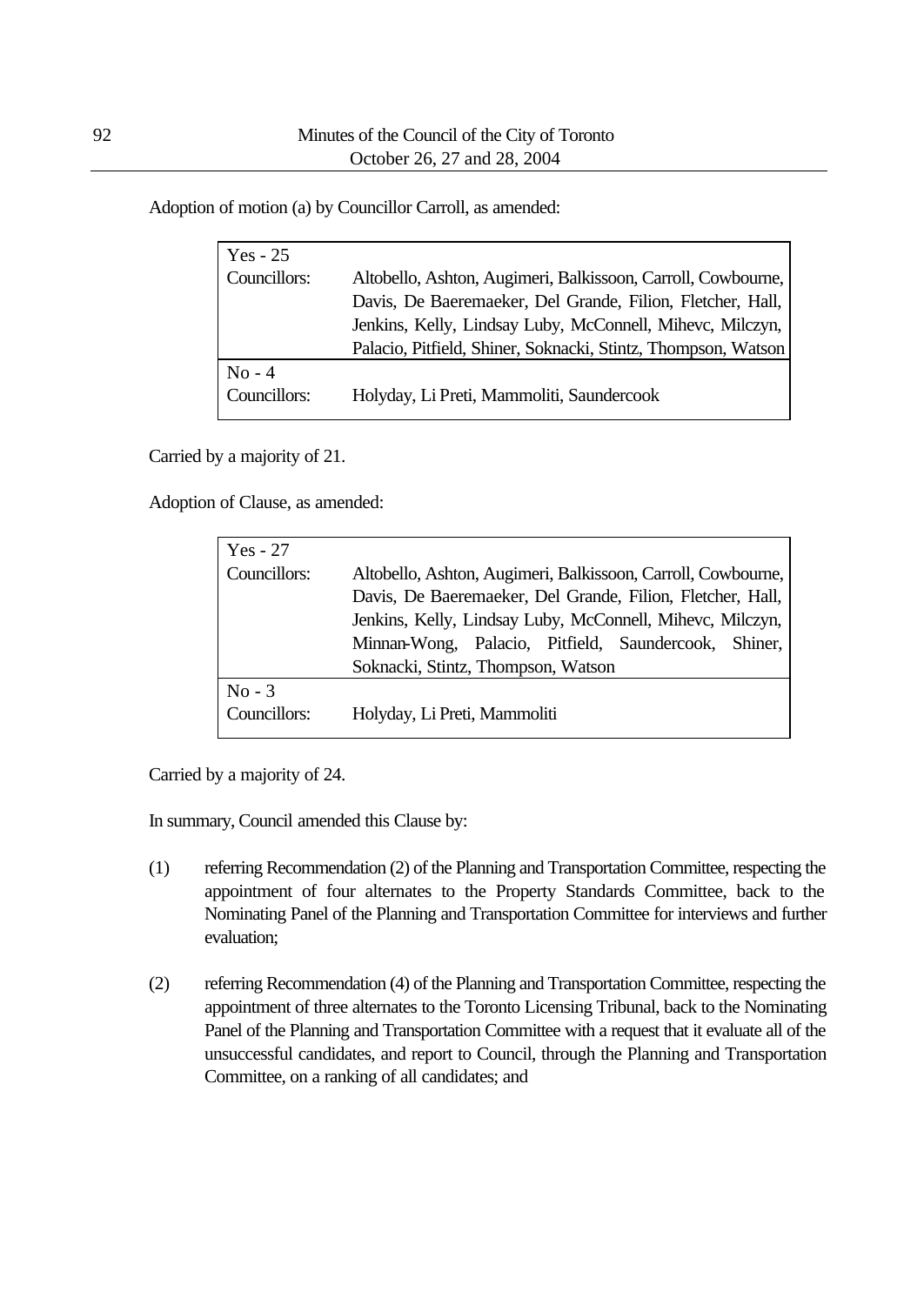### (3) adding the following:

"That the Chief Administrative Officer and the City Solicitor be requested to report to the Policy and Finance Committee on Council's concerns regarding fair application of the policy and procedures governing selection of any citizen appointments, including but not limited to:

- (i) selection of applicants with any other pecuniary interest with the City, direct or indirect;
- (ii) selection of applicants with any interest, direct or indirect, with outstanding litigation against the City;
- (iii) selection of applicants with any outstanding tax arrears to the City, whether private or commercial;
- (iv) fair and transparent weighting of various selection criteria;
- (v) appropriate provision of staff and selection process materials for Council consideration of appointment approvals;
- (vi) fair and consistent treatment of all applicants; and
- (vii) the proposal that if there are not enough qualified candidates to allow for a reasonable choice, the affected Committee or Panel be able to request the City Clerk to re-advertise for the position."

Council appointed the following citizens to the Property Standards Committee:

North Panel:

- William J. Dolan;
- Linda Nolan;
- Dennis M. Topp; and
- Alton Telfer.

## South Panel:

- Anne Beaumont;
- Bill Dalton:
- Domenic Di Serio; and
- David L. Strelchuk.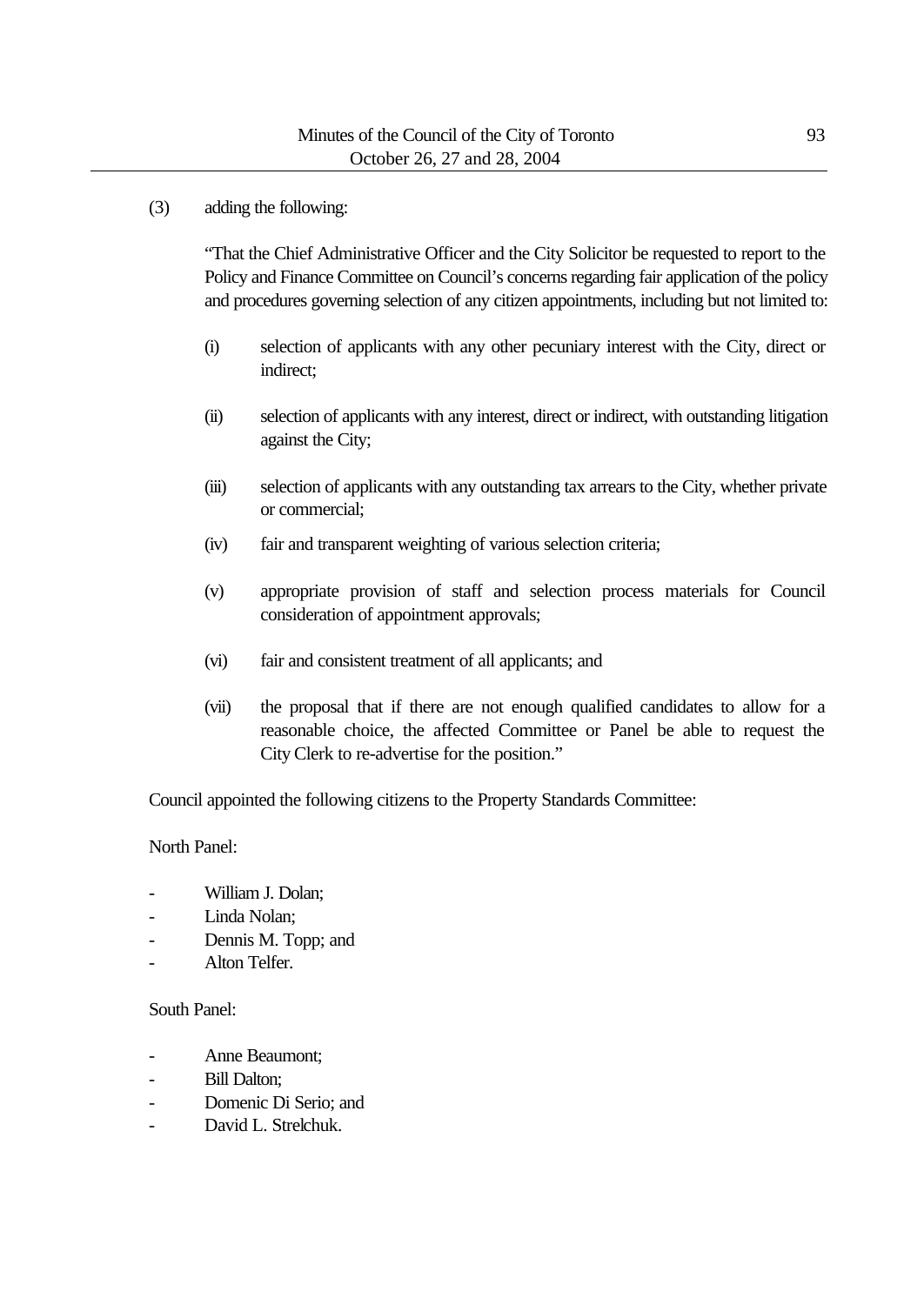#### East Panel:

- Mary Handler;
- Zuhtu S. Ozden;
- Norman A. Smith; and
- William G. Wilson.

#### West Panel:

- Barbara J. Ewles:
- Ronald J. Gillis;
- Martha Marini; and
- Yim Chan.

Council appointed the following citizens to the Toronto Licensing Tribunal:

- Angelo Amenta;
- Carole Cushnie;
- Mark Gannage;
- Aubrey Golden;
- Wayne Habbib;
- Heidi Rubin; and
- William Weissglas.

### **MOTIONS (NOTICE PREVIOUSLY GIVEN) AND NOTICES OF MOTION**

#### 12.85 **I(1) Use of Toronto's Shelter System**

Mayor Miller called upon the following Notice of Motion appearing on the Order Paper:

| Moved by:           | <b>Councillor Holyday</b> |
|---------------------|---------------------------|
| <b>Seconded by:</b> | <b>Councillor Kelly</b>   |

"**WHEREAS** all citizens have a right to adequate shelter; and

**WHEREAS** those who choose to remain homeless make this choice voluntarily or through ignorance of existing shelter facilities; and

**WHEREAS** the homeless often have need for medical assistance, clothing, sleep and food; and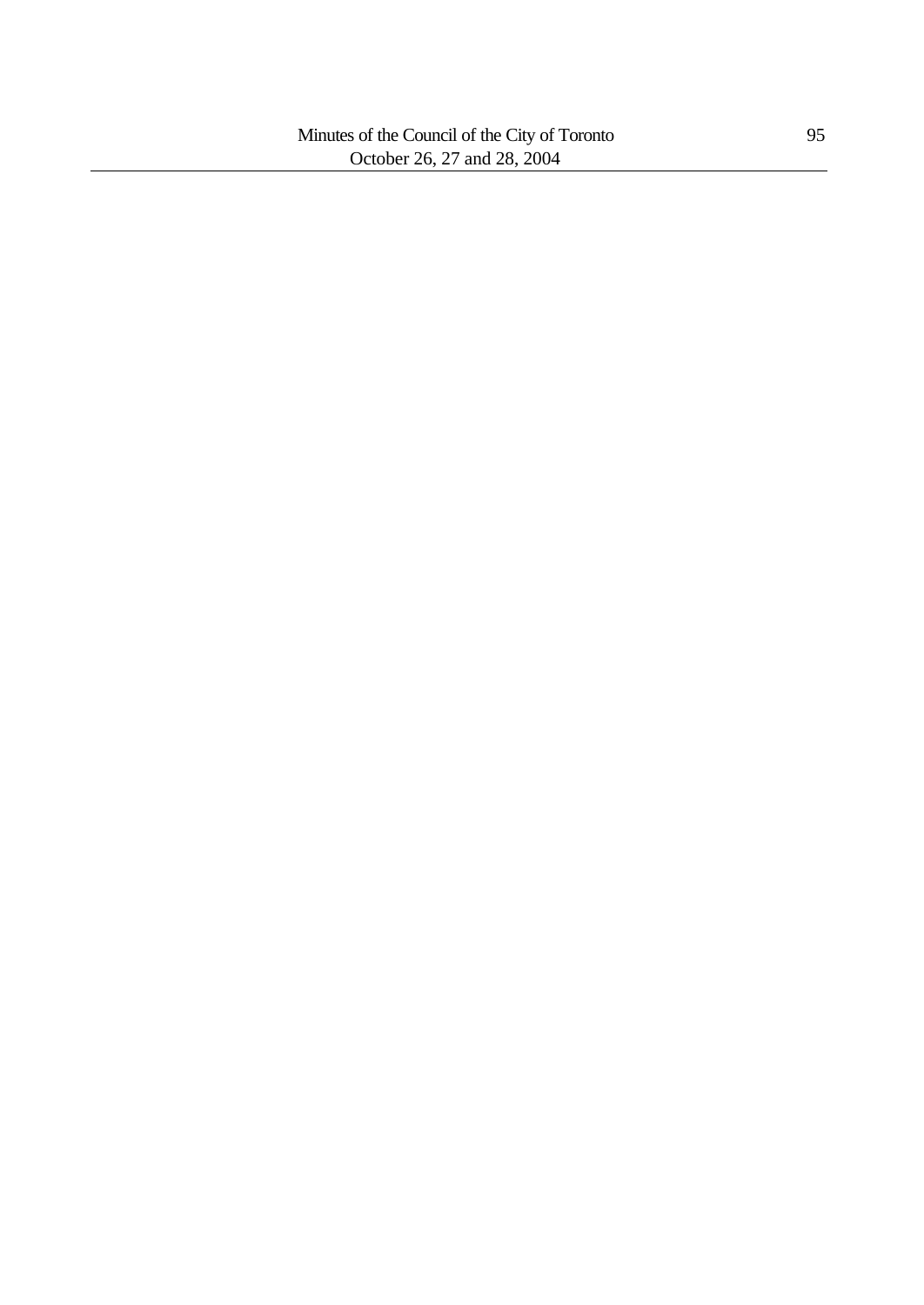**WHEREAS** it is manifestly unfair and inhumane to expose the homeless to potential exploitation and harm; and

**WHEREAS** the City of Toronto expends at least \$150 million annually towards the resolution of this social inequity, but the tragedy of homelessness persists; and

**WHEREAS** other large jurisdictions throughout North America have successfully enacted measures to shelter the homeless;

**NOW THEREFORE BE IT RESOLVED THAT** a zero tolerance policy be adopted with respect to sleeping on City property;

AND BE IT FURTHER RESOLVED THAT a voluntary registry be set up and homeless persons be identified, listed and offered choices for regular shelter, if they so request;

**AND BE IT FURTHER RESOLVED THAT** a tracking system be developed to monitor the whereabouts of those registered, to ascertain the efficacies of the program;

**AND BE IT FURTHER RESOLVED THAT** those who do not wish to avail themselves of the opportunity to seek shelter be encouraged to use the City's available shelter facilities."

### *Fiscal Impact Statement:*

City Council had before it, during consideration of Motion I(1), a Fiscal Impact Statement from the Chief Financial Officer and Treasurer advising that there was a financial impact resulting from the adoption of this Motion. (See Fiscal Impact Statement 1, Page 189)

### *Disposition:*

City Council considered this Motion with Policy and Finance Committee Report 8, Clause 21, headed "Additional Actions Needed to Provide Shelter and Outreach Services to Street Homeless Persons". (See Minute 12.48 , Page 37)

#### 12.86 **I(2) Request to Re-open Harmonized City-Wide Private Tree By-law**

The following Motion was withdrawn:

| Moved by:           | <b>Councillor Hall and Councillor Lindsay Luby</b> |
|---------------------|----------------------------------------------------|
| <b>Seconded by:</b> | <b>Councillor Nunziata</b>                         |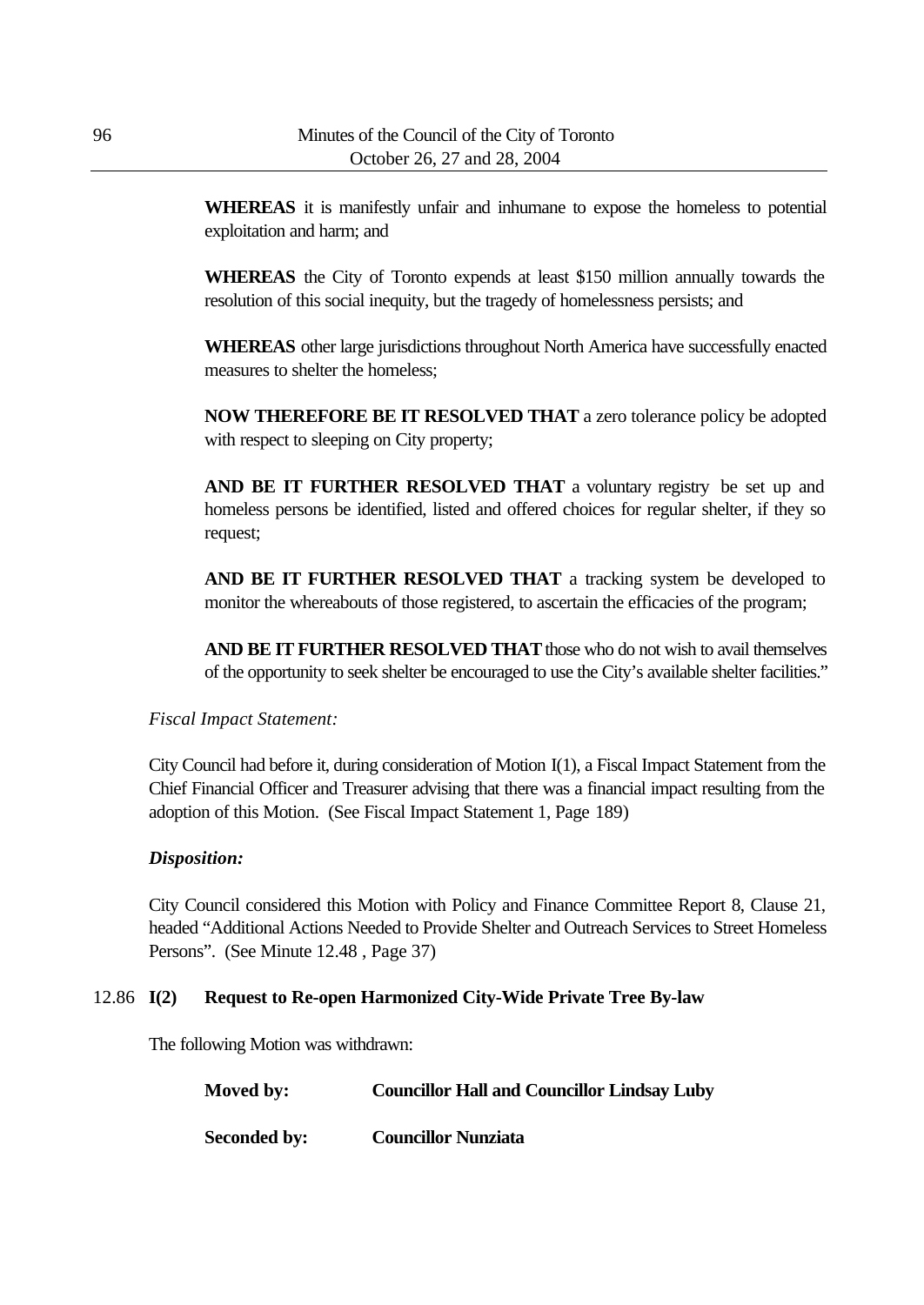"**BE IT RESOLVED THAT**, in accordance with §27-49 of Chapter 27 of the City of Toronto Municipal Code, Policy and Finance Committee Report 7, Clause 2, headed 'Harmonized City-Wide Private Tree By-law', be re-opened for further consideration;

**AND BE IT FURTHER RESOLVED THAT** the Clause be amended to provide that, in cases of hardship, the Commissioner of Economic Development, Culture and Tourism be authorized to waive the permit application fees."

### 12.87 **J(1) Issuance of Debentures**

Mayor Miller, with the permission of Council, moved that the necessary provisions of Chapter 27 of the City of Toronto Municipal Code be waived to permit introduction of the following Notice of Motion, which carried, more than two-thirds of Members present having voted in the affirmative:

| Moved by: | <b>Mayor Miller</b> |
|-----------|---------------------|
|           |                     |

# **Seconded by: Councillor Soknacki**

"**WHEREAS** at its meeting held on January 27, 28 and 29, 2004, City Council adopted By-law No. 92-2004, being a by-law to authorize agreements respecting the issue and sale of debentures; and

**WHEREAS**, pursuant to By-law No. 92-2004, the Mayor and Chief Financial Officer and Treasurer are authorized to enter into an agreement or agreements with a purchaser or purchasers during the year for the sale and issue of debentures, upon such terms and conditions, including price or prices as they deem expedient, to provide an amount not exceeding \$500,000,000.00 for the purposes of the City of Toronto, including the purposes of any former area municipality, the former Municipality of Metropolitan Toronto and a board of education; and

**WHEREAS** the Mayor and Chief Financial Officer and Treasurer have entered into an agreement dated October 20, 2004, for the issue and sale of debentures, and the Chief Financial Officer and Treasurer is required to report the terms of the agreement to Council not later than the second regular Council meeting following the entering into of such agreement; and

**WHEREAS** the *City of Toronto Act, 1997 (No. 2)*, subsection 102(6), requires Council to pass all necessary money by-laws in accordance with the said agreement and applicable legislation;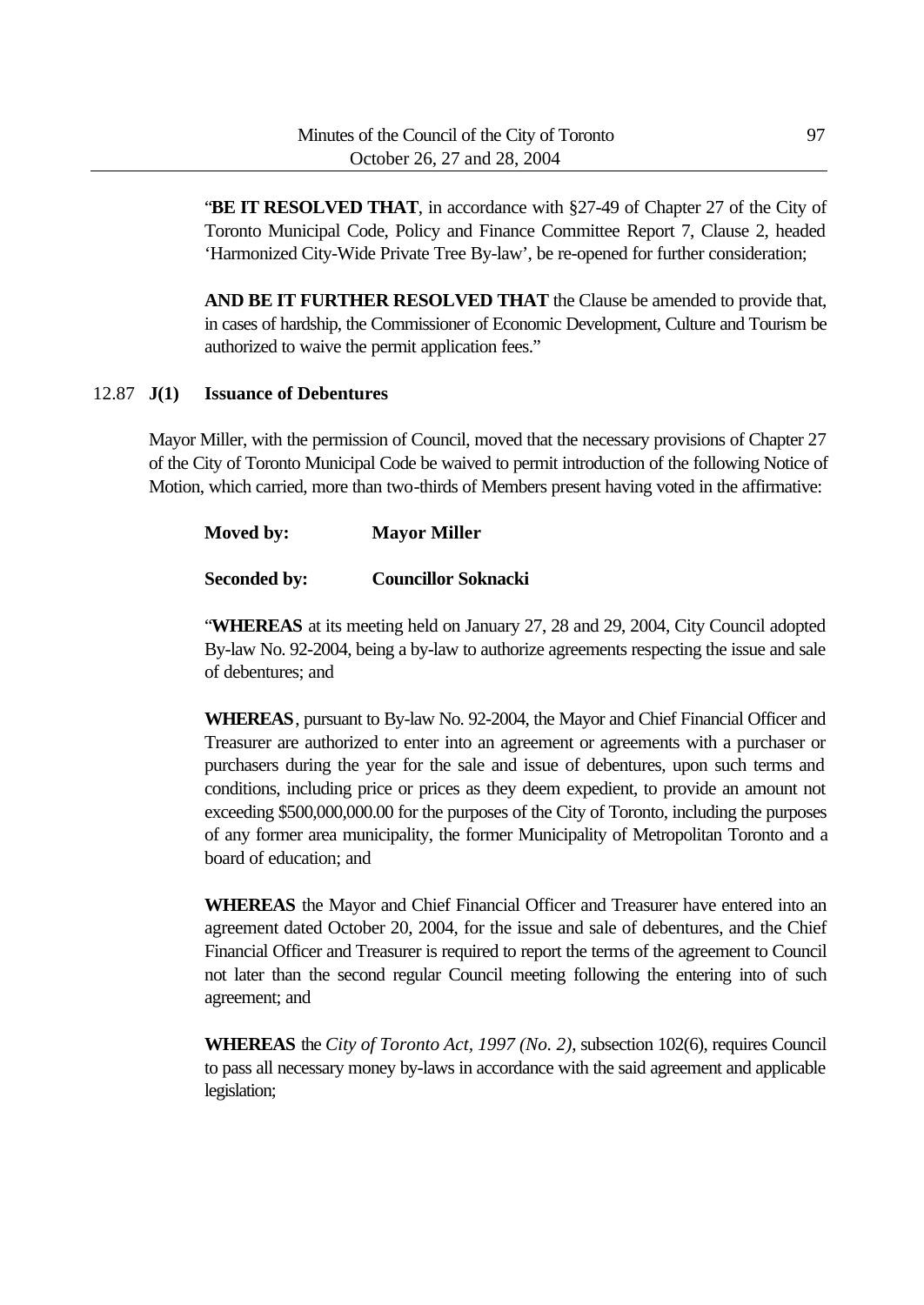**NOW THEREFORE BE IT RESOLVED THAT** Council consider the attached report dated October 22, 2004, from the Chief Financial Officer and Treasurer, regarding the issuance of debentures, and that the staff recommendations contained in the Recommendations Section of the report be adopted;

**AND BE IT FURTHER RESOLVED THAT** leave be granted for the introduction of the necessary Bills in Council to give effect to the issuance of debentures."

#### *Advice by Mayor:*

Mayor Miller advised the Council that the provisions of Chapter 27 of the City of Toronto Municipal Code requiring the referral of Motion J(1) to the Policy and Finance Committee would have to be waived in order to now consider such Motion.

#### *Procedural Vote:*

The vote to waive referral of Motion J(1) to the Policy and Finance Committee carried, more than two-thirds of Members present having voted in the affirmative.

Council also had before it, during consideration of Motion J(1), a report dated October 22, 2004, from the Chief Financial Officer and Treasurer, entitled "Issuance of Debentures". (See Attachment 3, Page 180)

#### *Motion:*

Councillor Shiner moved that Motion J(1) be adopted, subject to adding the following new Operative Paragraph:

"**AND BE IT FURTHER RESOLVED THAT** the Chief Financial Officer and Treasurer be requested to submit a report to the next meeting of Council, through the Policy and Finance Committee, on the amount of additional debt projected for 2004, and how the City of Toronto could capture lower interest rates should any further debenturing be required."

*Votes:*

The motion by Councillor Shiner carried.

Motion J(1), as amended, carried.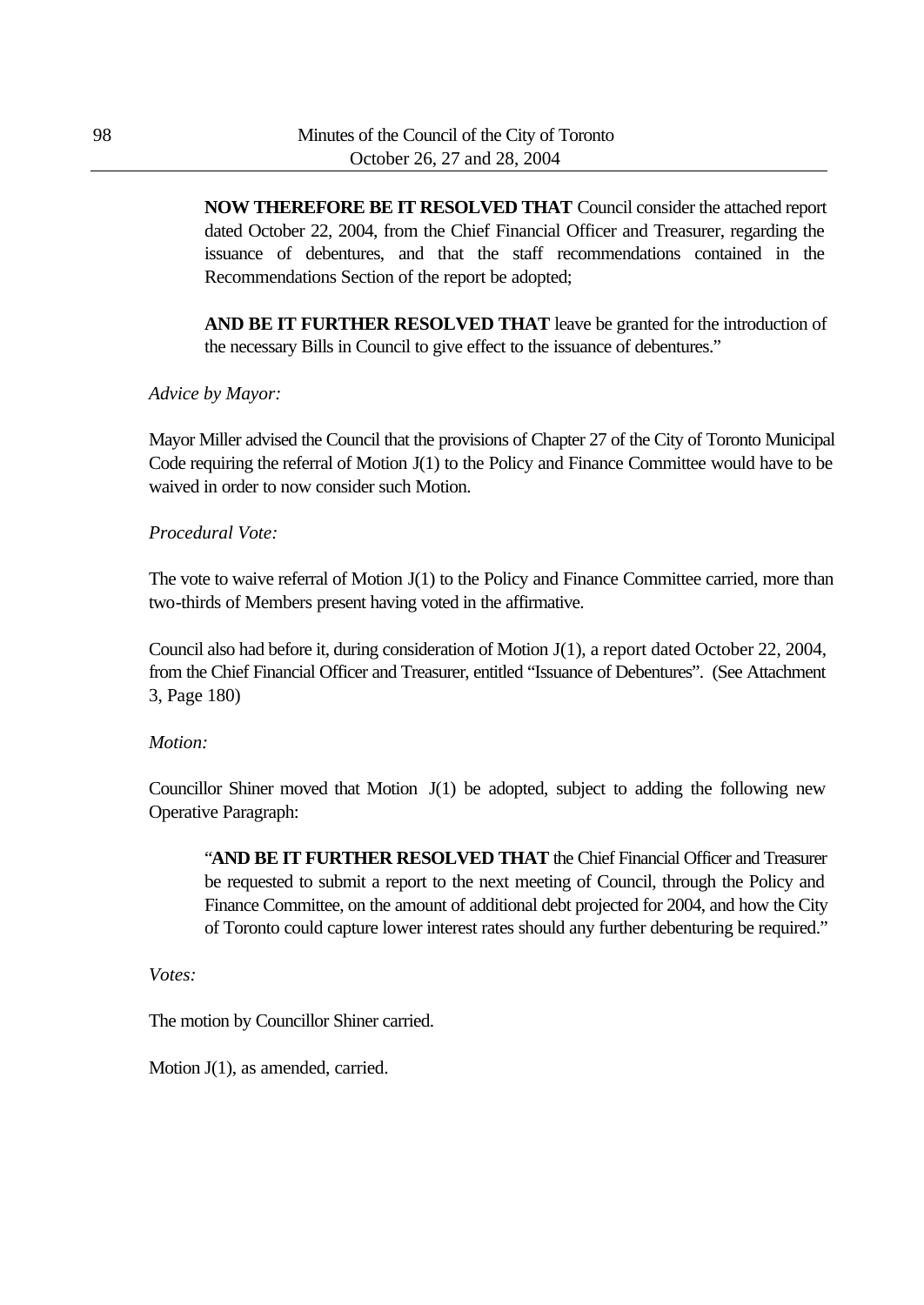*Summary:*

In adopting Motion J(1), as amended, Council adopted, without amendment, the following staff recommendations contained in the Recommendations Section of the report dated October 22, 2004, from the Chief Financial Officer and Treasurer, entitled "Issuance of Debentures":

"It is recommended that:

- (1) authority be granted for the introduction of the necessary Bills in Council on October 26, 2004, to give effect to the issuance of debentures as described in this report; and
- (2) the appropriate City officials be authorized to take the necessary actions to give effect thereto."

### 12.88 **J(2) Appeal of Committee of Adjustment Decision - 90 Madison Avenue**

Councillor Chow moved that the necessary provisions of Chapter 27 of the City of Toronto Municipal Code be waived to permit introduction of the following Notice of Motion, which carried, more than two-thirds of Members present having voted in the affirmative:

**Moved by: Councillor Chow**

**Seconded by: Deputy Mayor Pantalone**

"**WHEREAS** the Ontario Municipal Board case regarding an appeal of the decision of the Committee of Adjustment regarding 90 Madison Avenue will be heard on November 17, 2004;

**NOW THEREFORE BE IT RESOLVED THAT** the City Solicitor be instructed to appear at the Ontario Municipal Board to defend the position taken by the Committee of Adjustment, and support the neighbourhood association, Annex Residents Association, and the immediate neighbours, in opposition to the position of the owner of this property."

### *Advice by Mayor:*

Mayor Miller advised the Council that the provisions of Chapter 27 of the City of Toronto Municipal Code requiring the referral of Motion J(2) to the Toronto and East York Community Council would have to be waived in order to now consider such Motion.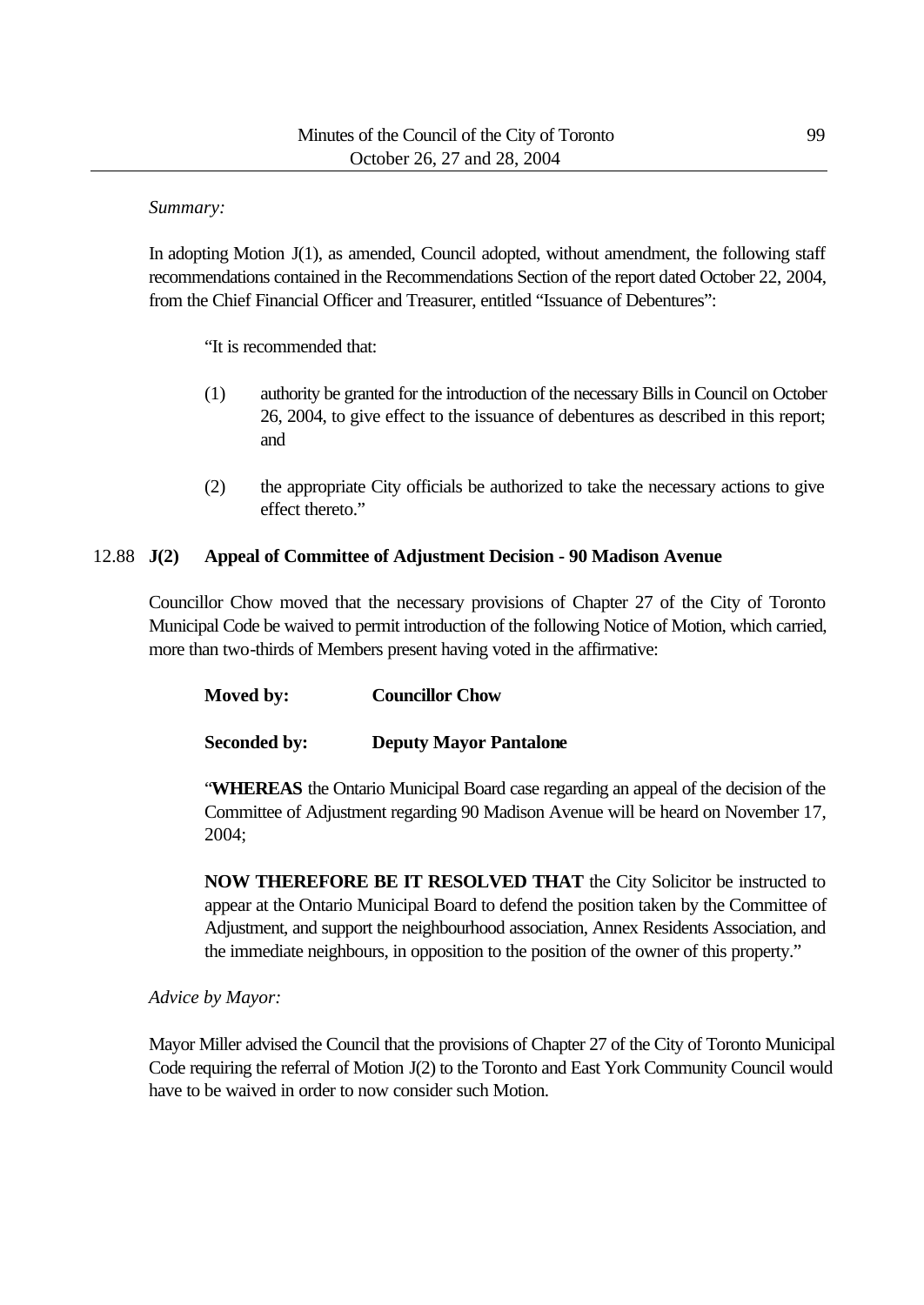## *Fiscal Impact Statement:*

City Council had before it, during consideration of Motion J(2), a Fiscal Impact Statement from the Chief Financial Officer and Treasurer advising that there was no financial impact resulting from the adoption of this Motion. (See Fiscal Impact Statement Summary, Page 193)

# *Procedural Vote:*

The vote to waive referral of Motion J(2) to the Toronto and East York Community Council carried, more than two-thirds of Members present having voted in the affirmative.

Council also had before it, during consideration of Motion J(2), a Notice of Decision dated July 6, 2004, from the Manager and Deputy Secretary Treasurer, Committee of Adjustment, Toronto and East York Panel, which is on file in the City Clerk's Office.

*Vote:*

Motion J(2) was adopted, without amendment.

## 12.89 **J(3) Property Tax Exemption for Toronto Transit Commission Properties**

Councillor Moscoe moved that the necessary provisions of Chapter 27 of the City of Toronto Municipal Code be waived to permit introduction of the following Notice of Motion, which carried, more than two-thirds of Members present having voted in the affirmative:

| Moved by: | <b>Councillor Moscoe</b> |
|-----------|--------------------------|
|-----------|--------------------------|

**Seconded by: Councillor Mihevc**

"**WHEREAS** the Toronto Transit Commission ('TTC') is subject to payment-in-lieu of taxes ('PIL') on property it owns or uses; and

**WHEREAS** the Commission's annual PIL liability to the City of Toronto is approximately \$10 million; and

**WHEREAS** the City retains both the municipal and education portion of the PIL; and

**WHEREAS** municipal agencies and departments such as the Toronto Police Services Board, Fire, Ambulance Services, Public Libraries and the City of Toronto Zoo are exempt from PIL; and

**WHEREAS** the payment of PIL by the TTC results in an annual, recurring funding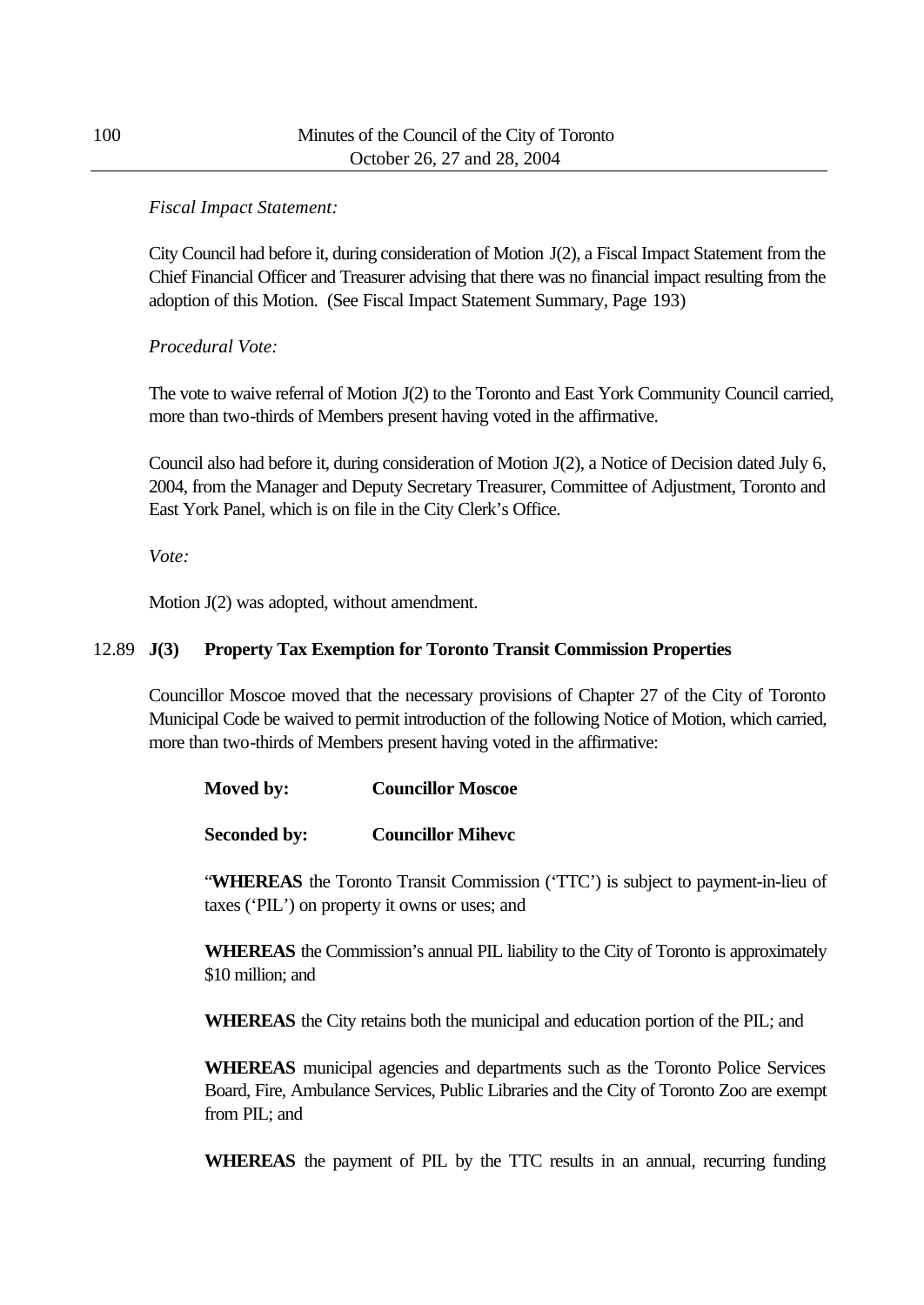requirement of the TTC and a source of property tax revenue to the City; and

**WHEREAS** the Current Value Assessment system has resulted in the assessment values of property tax assessment rolls being updated every year, wherein the uncertainty of valuation shifts and municipal tax levy increases will result in budgeting difficulties, potential funding shortfalls and administrative resources to file the necessary tax appeals; and

**WHEREAS** the Municipal Property Assessment Corporation (MPAC) has recently given notice to the TTC that all bus platforms in subway stations will lose their current status as exempt and will be subject to PIL in 2005; and

**WHEREAS** the Council of the City of Toronto, during its meeting on May 21, 22 and 23, 2003, supported a property tax exemption for the Toronto Coach Terminal Inc. and for leased TTC commuter parking lots on hydro corridors, which undertaking remains to be concluded; and

**WHEREAS** the Province of Ontario has confirmed its intention to draft a new *City of Toronto Act*;

**NOW THEREFORE BE IT RESOLVED THAT** City Council support a property tax exemption for all Commission properties, through means such as enabling provisions in the new *City of Toronto Act* and that the Chief Administrative Officer submit a report to the Policy and Finance Committee on the necessary legislation;

**AND BE IT FURTHER RESOLVED THAT** for the 2005 budget process and beyond, the City of Toronto's Budget Advisory Committee be requested to consider a credit to the TTC for this new expense, noting that this has no new net impact on the City of Toronto's Operating Budget."

*Advice by Mayor:*

Mayor Miller advised the Council that the provisions of Chapter 27 of the City of Toronto Municipal Code requiring the referral of Motion J(3) to the Policy and Finance Committee would have to be waived in order to now consider such Motion.

#### *Fiscal Impact Statement:*

City Council had before it, during consideration of Motion J(3), a Fiscal Impact Statement from the Chief Financial Officer and Treasurer advising that there was no financial impact resulting from the adoption of this Motion. (See Fiscal Impact Statement Summary, Page 193)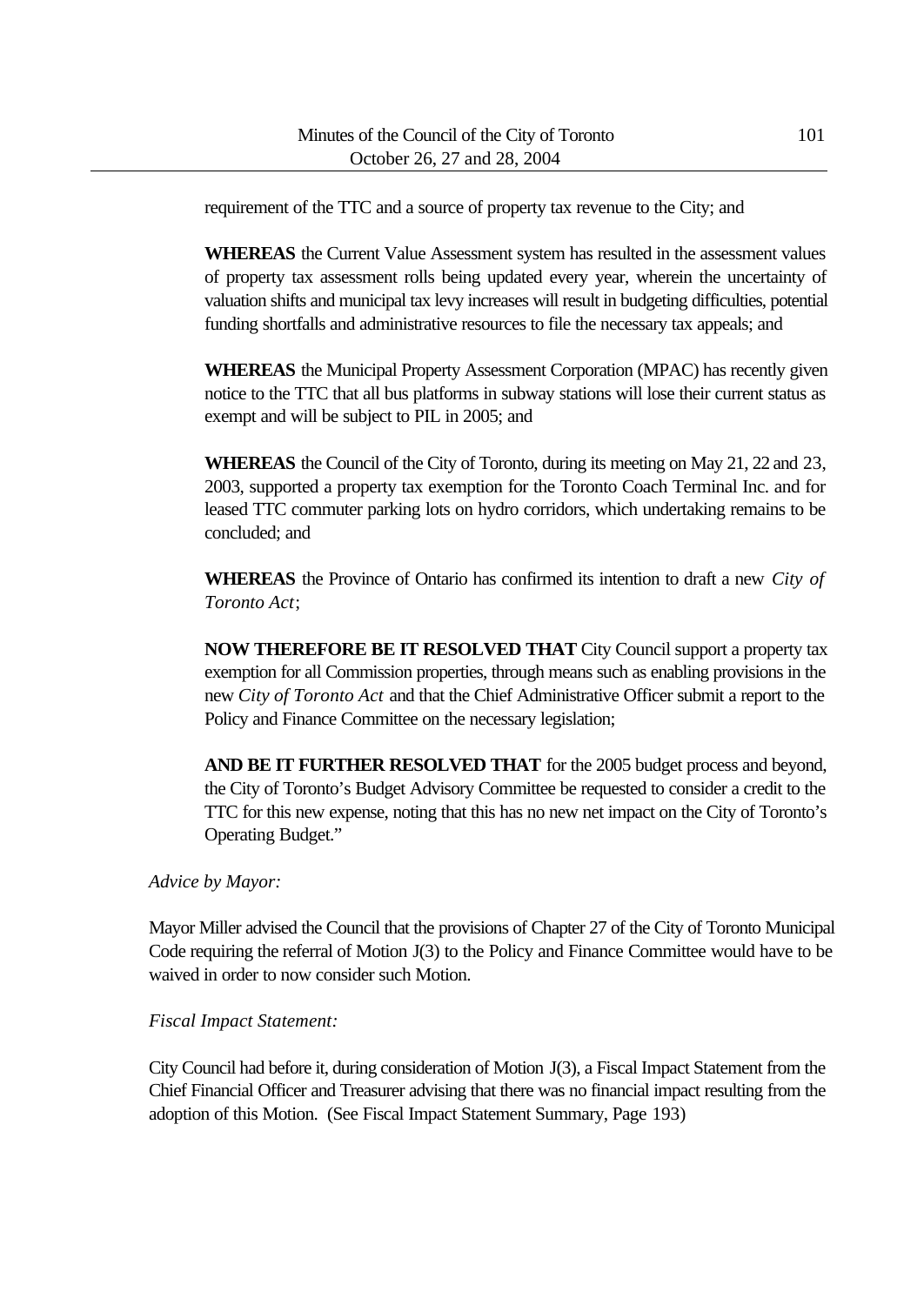## *Procedural Vote:*

The vote to waive referral of Motion J(3) to the Policy and Finance Committee was taken as follows:

| Yes - $32$   |                                                              |
|--------------|--------------------------------------------------------------|
| Mayor:       | <b>Miller</b>                                                |
| Councillors: | Ashton, Balkissoon, Bussin, Carroll, Cho, Chow, Cowbourne,   |
|              | De Baeremaeker, Di Giorgio, Filion, Giambrone, Grimes, Hall, |
|              | Holyday, Jenkins, Lindsay Luby, Mammoliti, McConnell,        |
|              | Milczyn, Minnan-Wong, Moscoe, Nunziata, Ootes, Palacio,      |
|              | Pantalone, Pitfield, Rae, Soknacki, Shiner, Stintz, Thompson |
| $No - 6$     |                                                              |
| Councillors: | Altobello, Del Grande, Feldman, Kelly, Saundercook, Watson   |

Carried, more than two-thirds of Members present having voted in the affirmative.

*Vote:*

Motion J(3) was adopted, without amendment.

### *Motion to Re-Open:*

Councillor Kelly, with the permission of Council, moved that, in accordance with §27-49 of Chapter 27 of the City of Toronto Municipal Code, Motion J(3) be re-opened for further consideration, which carried, more than two-thirds of Members present having voted in the affirmative.

*Vote*:

Motion J(3) was adopted, without amendment.

# 12.90 **J(4) Request for Fence Exemption - 7 Fifeshire Road (Ward 25 - Don Valley West)**

Councillor Jenkins moved that the necessary provisions of Chapter 27 of the City of Toronto Municipal Code be waived to permit introduction and debate of the following Notice of Motion, which carried, more than two-thirds of Members present having voted in the affirmative:

| Moved by:           | <b>Councillor Jenkins</b>  |
|---------------------|----------------------------|
| <b>Seconded by:</b> | <b>Councillor Pitfield</b> |

"**WHEREAS** City Council, by its adoption, without amendment, of North York Community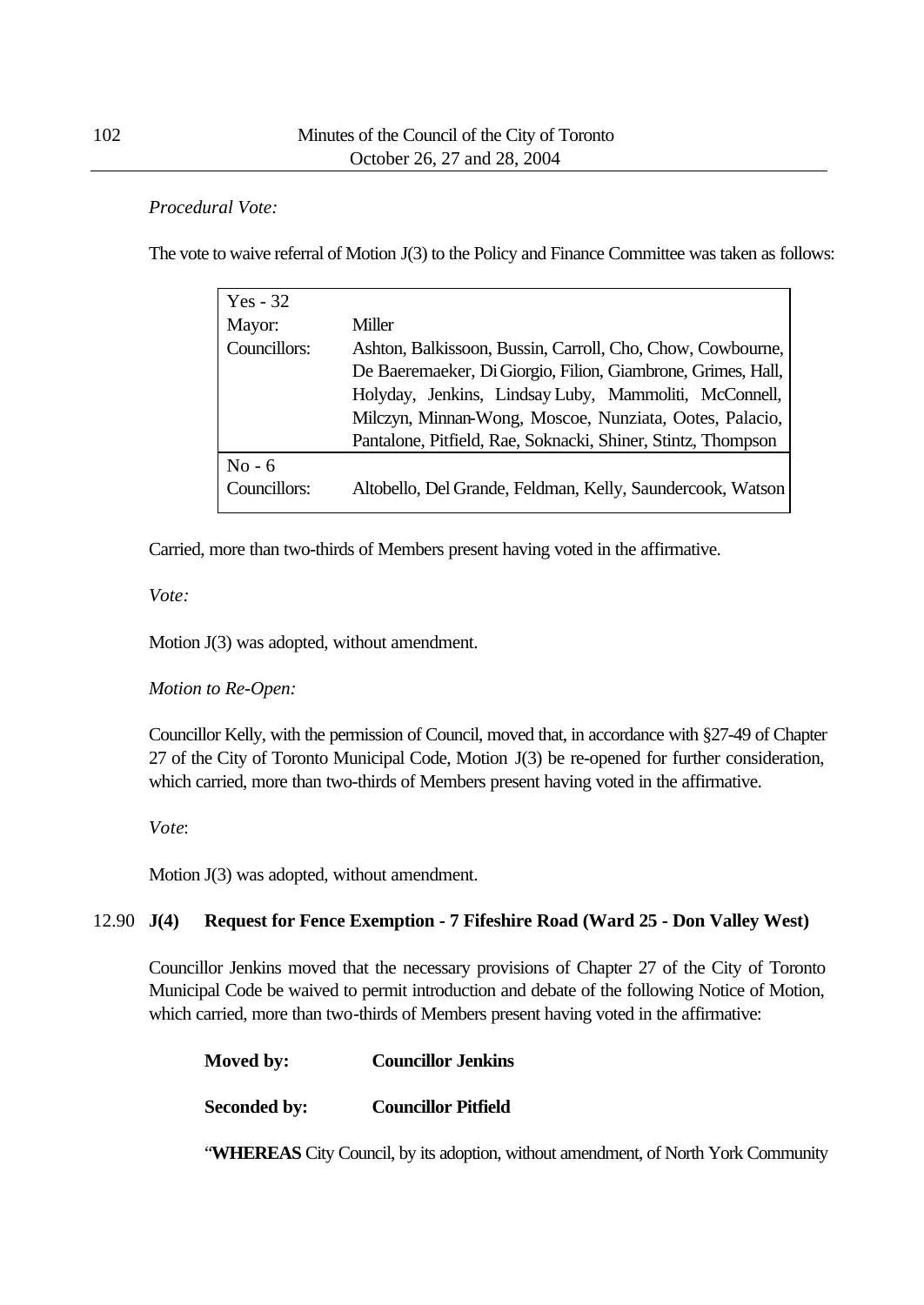Council Report 7, Clause 9, on September 28, 29, 30 and October 1, 2004, refused a request for a fence exemption at 7 Fifeshire Road; and

**WHEREAS** the owner of the above property was out of the country during the notification and deputation period; and

**WHEREAS** the owner has requested an opportunity to make a deputation to the North York Community Council; and

**WHEREAS** Municipal Licensing Services staff concur with this request;

**NOW THEREFORE BE IT RESOLVED THAT**, in accordance with §27-49 of Chapter 27 of the City of Toronto Municipal Code, North York Community Council Report 7, Clause 9, headed 'Request for Fence Exemption – 7 Fifeshire Road (Ward 25 – Don Valley West)', be re-opened for further consideration;

**AND BE IT FURTHER RESOLVED THAT** the Clause be referred back to the North York Community Council for further consideration at its meeting on November 16, 2004, in order to permit the applicant to make a deputation to the Community Council."

*Fiscal Impact Statement:*

City Council had before it, during consideration of Motion J(4), a Fiscal Impact Statement from the Chief Financial Officer and Treasurer advising that there was no financial impact resulting from the adoption of this Motion. (See Fiscal Impact Statement Summary, Page 193)

*Votes:*

The first Operative Paragraph contained in Motion J(4) carried, more than two-thirds of Members present having voted in the affirmative.

The balance of Motion J(4) was adopted, without amendment.

*Summary:*

Council, by its adoption of the balance of Motion J(4), without amendment, referred North York Community Council Report 7, Clause 9, headed "Request for Fence Exemption – 7 Fifeshire Road (Ward 25 – Don Valley West)", back to the North York Community Council for further consideration at its meeting on November 16, 2004.

# 12.91 **J(5) 2195 Yonge Street – Minto Construction Activity**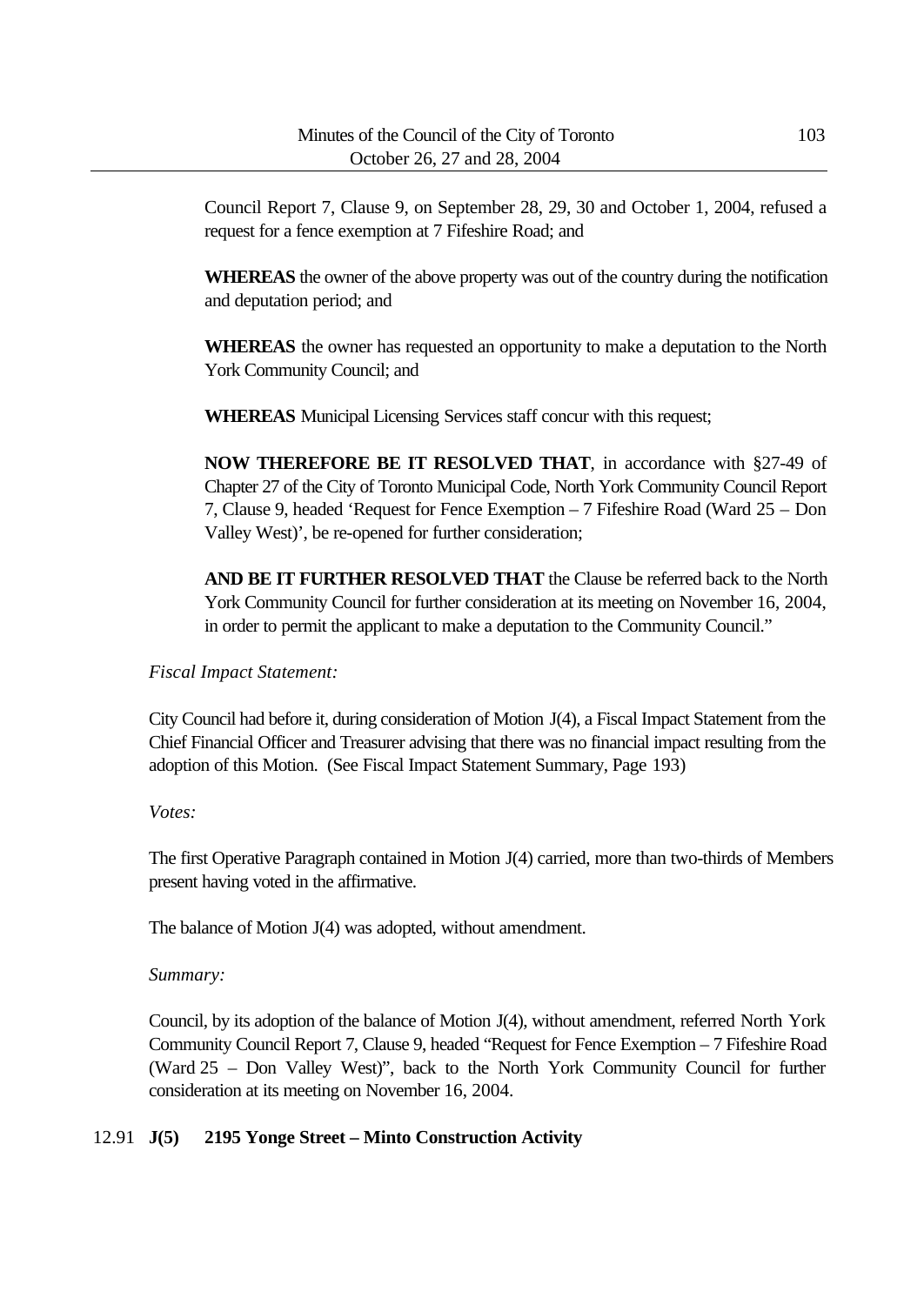Councillor Pitfield moved that the necessary provisions of Chapter 27 of the City of Toronto Municipal Code be waived to permit introduction of the following Notice of Motion, moved by Councillor Walker, seconded by Councillor Stintz, and, in the absence of Councillor Walker, moved by Councillor Pitfield, which carried, more than two-thirds of Members present having voted in the affirmative:

| <b>Councillor Pitfield</b><br>Moved by: |
|-----------------------------------------|
|-----------------------------------------|

**Seconded by: Councillor Stintz**

"**WHEREAS** Minto Midtown Inc. has commenced construction of a major high-rise residential building at 2195 Yonge Street; and

**WHEREAS** the initial stage of construction involves the excavation of the site; and

**WHEREAS** the construction methods employed by Minto involve the insertion of a series of large diameter temporary steel liners to create a concrete caissons wall system around the entire perimeter of the site before excavation, to control water infiltration during excavation and afterwards; and

**WHEREAS** the steel liners are being inserted to a depth in excess of eighty (80) feet, utilizing drilling and an ICE model 4450 vibratory hammer for several months; and

**WHEREAS** the use of the vibratory hammer has caused vibrations to travel through the ground into the adjacent neighbourhood; and

**WHEREAS** such vibrations have adversely impacted upon persons in the use and enjoyment of their homes and businesses; and

**WHEREAS** the construction activity commenced in August of this year, and it is anticipated that the activity causing the vibrations will continue for several more weeks; and

**WHEREAS** the complaints and concerns of residents and businesses, in the vicinity of 2195 Yonge Street, about the adverse impact of the vibrations emanating from the Minto construction activity are well-founded; and

**WHEREAS** the affected residents and businesses are requesting that the City, on an urgent basis, take necessary action to cause Minto to mitigate the adverse impacts of its construction activity;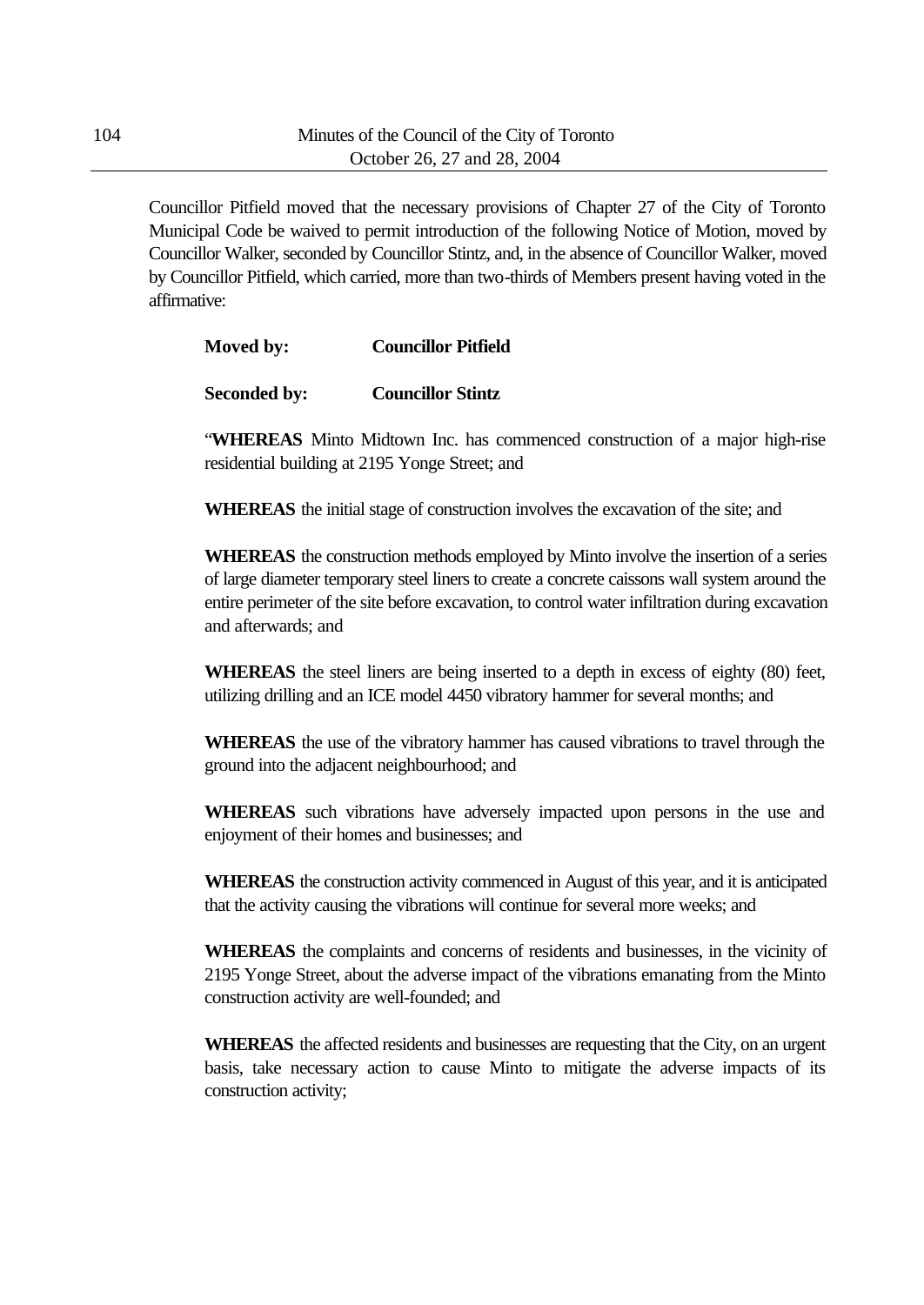**NOW THEREFORE BE IT RESOLVED THAT** the Commissioner of Urban Development Services and the City Solicitor be requested to investigate the impacts of vibrations emanating from the Minto construction activities at 2195 Yonge Street, and submit a report to the Planning and Transportation Committee for its next meeting on November 8, 2004, such report to address the following matters:

- (a) the availability of alternate construction methods that may mitigate or eliminate the adverse impacts of the vibrations from the presently-utilized construction methods;
- (b) the building permit process followed with respect to 2195 Yonge Street, and the adequacy of the information about possible adverse impacts related to the construction methods proposed by Minto in its application;
- (c) a description of the applicable regulations under the *Building Code Act, 1992*, S.O. 1992, c.23, with respect to vibrations or ground-shaking caused by construction;
- (d) a description of the role of the City of Toronto in monitoring and limiting vibrations caused by construction;
- (e) an explanation of when a stop-work order would be utilized due to adverse impacts caused by construction vibrations;
- (f) comments on the adequacy of existing Provincial laws to address the problem of adverse impacts caused by construction vibrations;
- (g) comments on the legislative authority of the City of Toronto to enact a by-law to regulate adverse impacts;
- (h) the legal exposure, if any, of the City of Toronto with respect to the construction activities carried on by Minto, pursuant to a building permit issued by the City; and
- (i) what role the City can play to assist residents and businesses that are adversely affected by the construction vibrations caused by Minto."

### *Advice by Mayor:*

Mayor Miller advised the Council that the provisions of Chapter 27 of the City of Toronto Municipal Code requiring the referral of Motion J(5) to the Planning and Transportation Committee would have to be waived in order to now consider such Motion.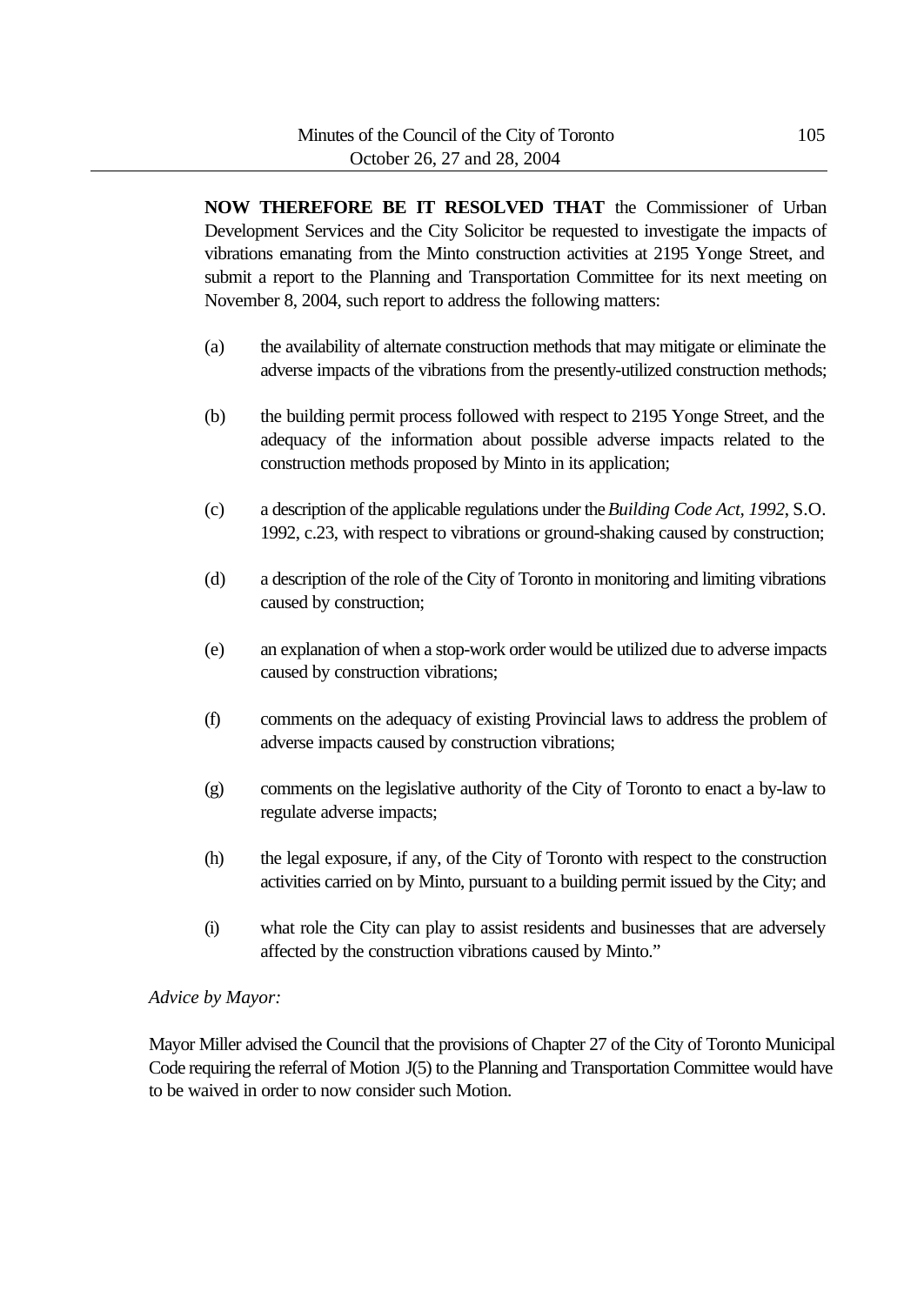## *Fiscal Impact Statement:*

City Council had before it, during consideration of Motion J(5), a Fiscal Impact Statement from the Chief Financial Officer and Treasurer advising that there was no financial impact resulting from the adoption of this Motion. (See Fiscal Impact Statement Summary, Page 193)

# *Procedural Vote:*

The vote to waive referral of Motion J(5) to the Planning and Transportation Committee carried, more than two-thirds of Members present having voted in the affirmative.

*Vote:*

Motion J(5) was adopted, without amendment.

## 12.92 **J(6) Reconstitution of the Toronto City Centre Airport Advisory Committee**

Councillor Chow moved that the necessary provisions of Chapter 27 of the City of Toronto Municipal Code be waived to permit introduction and debate of the following Notice of Motion, which carried, more than two-thirds of Members present having voted in the affirmative:

| Moved by: | <b>Councillor Chow</b> |
|-----------|------------------------|
|-----------|------------------------|

### **Seconded by: Deputy Mayor Bussin**

"**WHEREAS** City of Toronto Council, by its adoption, as amended, of Policy and Finance Committee Report 6, Clause 2, headed 'The Toronto City Centre Airport', on June 24, 25 and 26, 2003, approved the formation of the Toronto City Centre Airport Community Advisory Committee; and

**WHEREAS** Council also approved the Terms of Reference for the Toronto City Centre Airport Community Advisory Committee as outlined in the attached document; and

**WHEREAS** City Council, by its adoption, as amended, of Policy and Finance Committee Report 1, Clause 3, headed 'Sub-Committees, Advisory Committees, Roundtables and Other Bodies', on January 27, 28 and 29, 2004, approved the following recommendation:

'(33) the re-establishment of the Toronto City Centre Airport Advisory Committee be referred to the Mayor for further review and recommendation;'; and

**WHEREAS** the Toronto City Centre Airport Community Advisory Committee needs to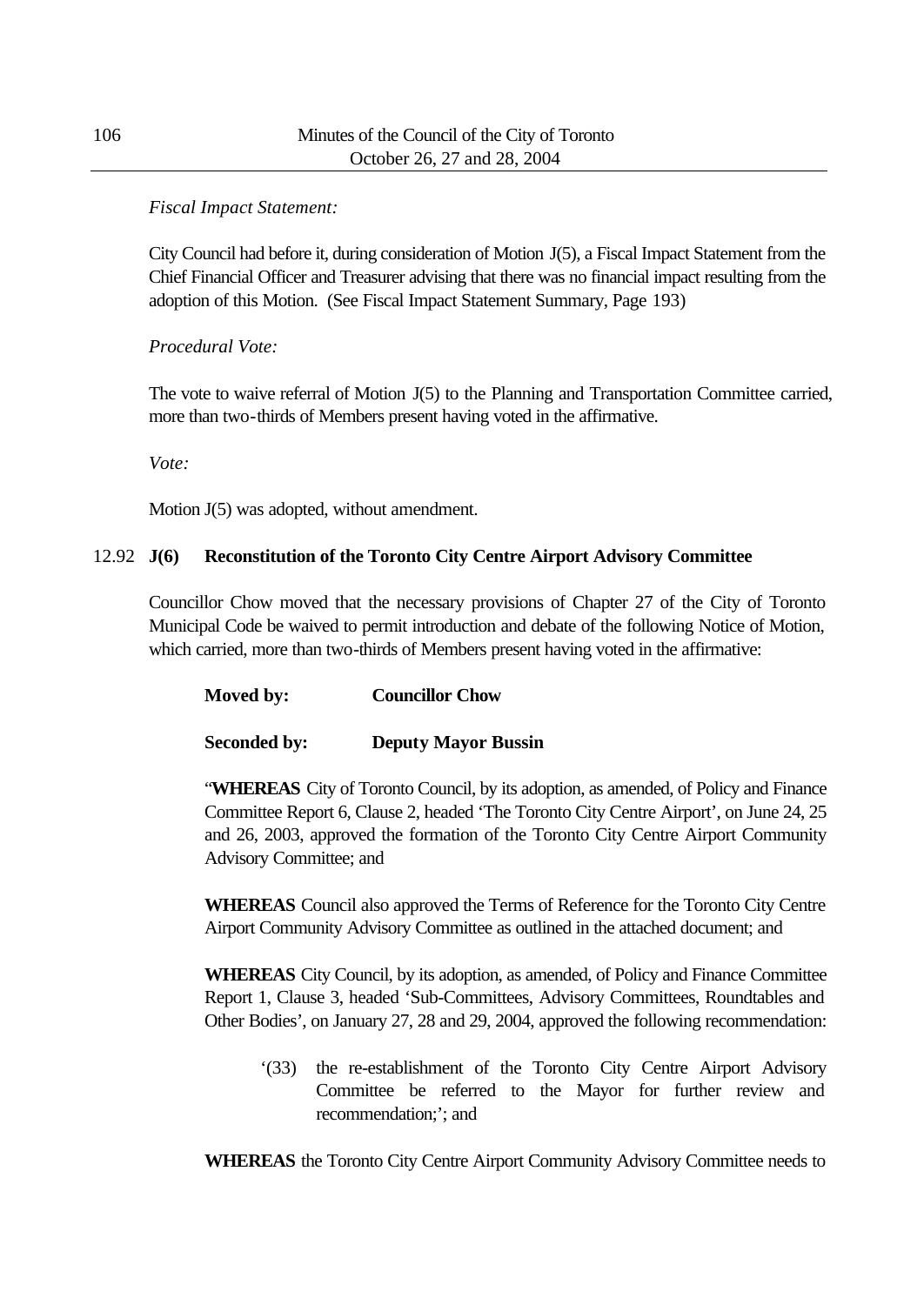be re-established during this term of Council;

**NOW THEREFORE BE IT RESOLVED THAT**, in accordance with §27-49 of Chapter 27 of the City of Toronto Municipal Code, Policy and Finance Committee Report 1, Clause 3, headed 'Sub-Committees, Advisory Committees, Roundtables and Other Bodies', be re-opened for further consideration, only as it pertains to the action taken by Council with respect to the Toronto City Centre Airport Community Advisory Committee;

**AND BE IT FURTHER RESOLVED THAT** City Council reconstitute the Toronto City Centre Airport Community Advisory Committee and the attached Terms of Reference for the Advisory Committee be adopted."

*Fiscal Impact Statement:*

City Council had before it, during consideration of Motion J(6), a Fiscal Impact Statement from the Chief Financial Officer and Treasurer advising that there was no financial impact resulting from the adoption of this Motion. (See Fiscal Impact Statement Summary, Page 193)

*Vote:*

The first Operative Paragraph contained in Motion J(6) carried, more than two-thirds of Members present having voted in the affirmative.

#### *Motion:*

Councillor Chow moved that the balance of Motion J(6) be adopted, subject to:

(1) amending the Terms of Reference for the Toronto City Centre Airport Community Advisory Committee by deleting from Part (2) under the heading "Mandate", and Part (4) under the heading "Focus", the words "through the Waterfront Reference Group", so that the Terms of Reference of the Toronto City Centre Airport Community Advisory Committee, as amended by Council, shall now read as follows:

> "Toronto City Centre Airport Community Advisory Committee Terms Of Reference

Mandate:

The Community Advisory Committee will undertake two significant functions:

(1) it will function as a mechanism through which the Toronto Port Authority obtains community input into Toronto City Centre Airport (TCCA)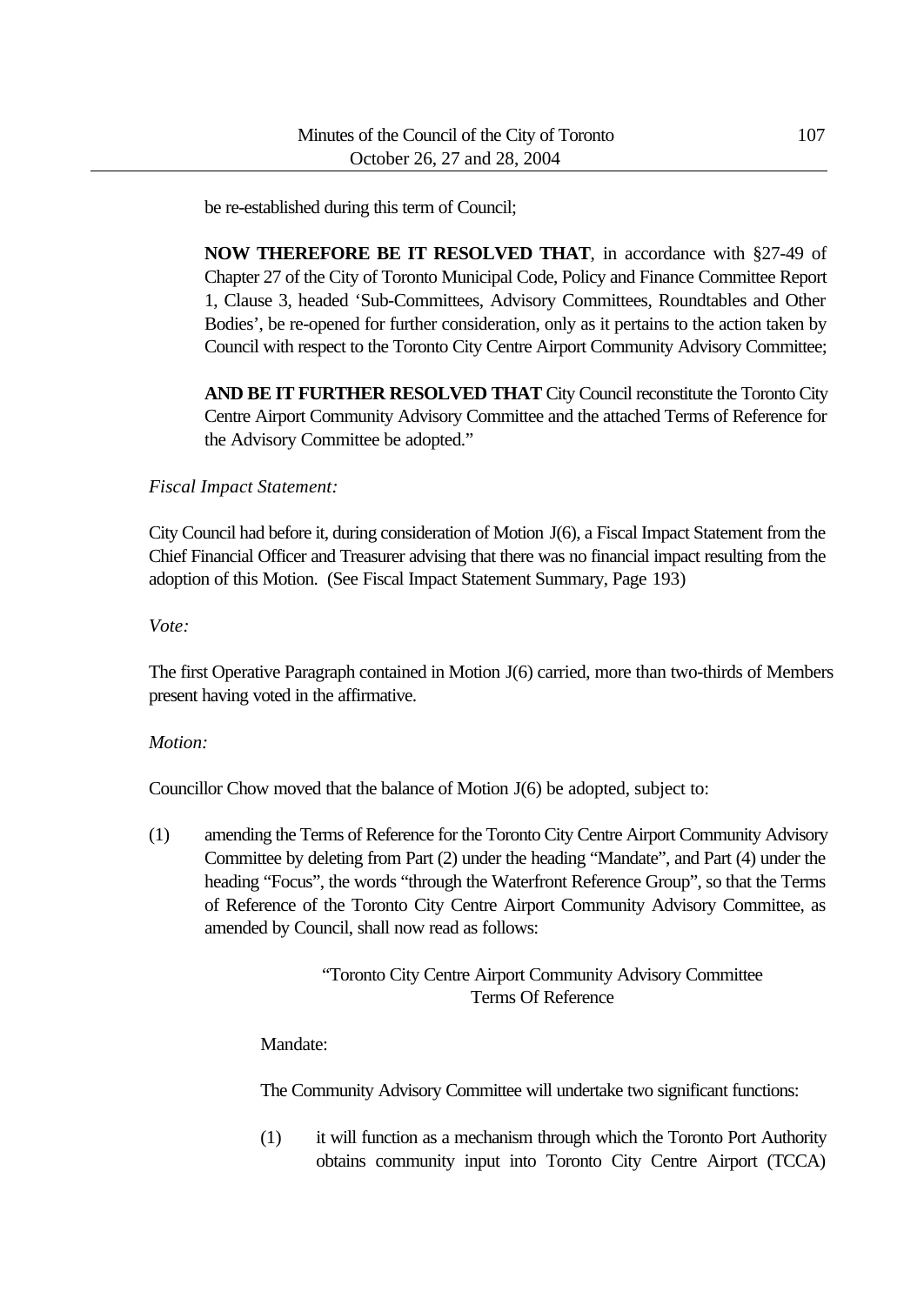operations, with a view to assisting the TPA in managing the impact of these operations on the surrounding community or other communities located within TCCA flight paths; and

(2) it is also to advise Toronto City Council of any operational or other issues related to current or planned TCCA activities that require municipal action.

Composition:

The Committee will be comprised of representatives from key community stakeholder groups and area Councillors. To maximize effectiveness, a 15-member committee would be the ideal size.

Process:

Meetings shall be called and agendas set by the Chair of the Community Advisory Committee. Agendas will be distributed at least one-week prior to each meeting. Meetings will take place at least twice per year, based on a pre-determined schedule. The Committee will select a Chair from within its membership and its meetings will be open to the public. Focus:

- (1) Providing input into items of concern to Council and the community regarding the operation of the TCCA and the fixed link (if constructed), including noise abatement, traffic management, public safety, parking, transit, urban design, and environmental impacts and the actions required to address them.
- (2) Providing input into legislatively required environmental assessments undertaken by the TPA in relation to proposals involving the TCCA.
- (3) A regular agenda item will be reserved for an update by the Port Authority regarding existing or emerging developments that affect the local community.
- (4) Should an unresolvable issue arise, the Chair of the Community Advisory Committee will report to Toronto City Council."; and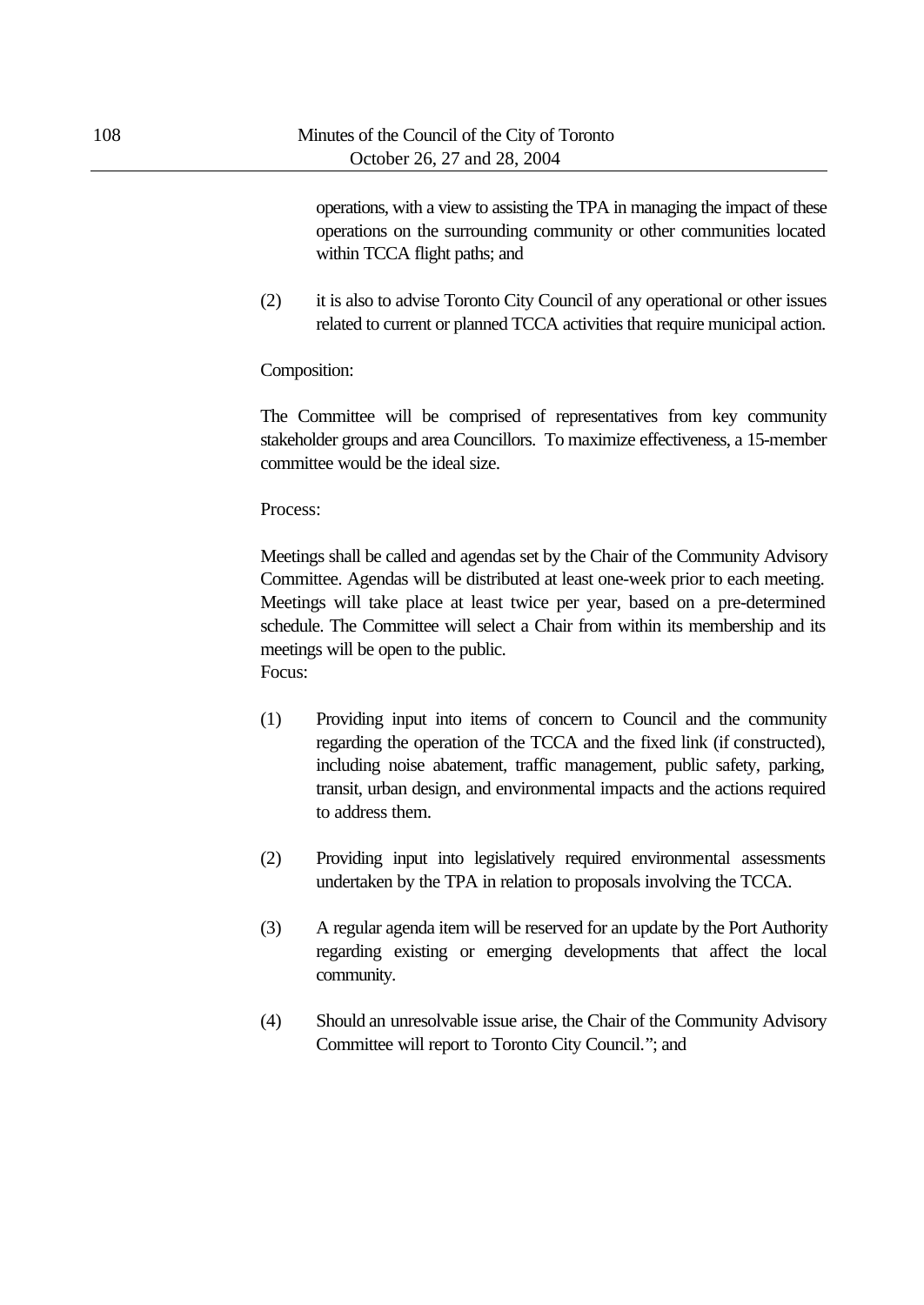(2) adding the following new Operative Paragraph:

#### "**AND BE IT FURTHER RESOLVED THAT:**

- (1) Councillors Chow, Kelly and Mammoliti, and Councillor Del Grande as an alternate, be appointed to the Toronto City Centre Airport Community Advisory Committee for a term of office ending May 31, 2005, and until successors are appointed, and that the relevant sections of Chapter 27 of the City of Toronto Municipal Code, Council Procedures, be waived, in order to permit these appointments; and
- (2) the following citizen members, as listed in the confidential appendix to this Motion, be appointed to the Toronto City Centre Airport Community Advisory Committee for a term of office ending November 30, 2006, such appendix now public in its entirety:

François St-Pierre, Harbourfront Community Association; Ruth Milliken, Bathurst Quay Neighbourhood Association; Boris Broz, Harbourfront Community Association; Jerry Shiner, Garment District Neighbourhood Association; Cam Miller, St. Lawrence Neighbourhood Association; Pam Mazza, Toronto Island Community Association; Roger Shaw, Ontario Sailing Association; Elizabeth Quance, Niagara Neighbourhood Association; Keith Stewart, Toronto Environmental Alliance; Julie Beddoes, Gooderham and Worts Neighbourhood Association; and Greg Gatenby, Toronto Arts Community.

#### *Votes:*

The motion by Councillor Chow carried.

The balance of Motion J(6), as amended, carried.

#### 12.93 **J(7) Support for a National Affordable Housing Energy Efficiency Strategy**

Councillor Chow moved that the necessary provisions of Chapter 27 of the City of Toronto Municipal Code be waived to permit introduction of the following Notice of Motion, which carried, more than two-thirds of Members present having voted in the affirmative:

| Moved by:           | <b>Councillor Chow</b>      |  |  |
|---------------------|-----------------------------|--|--|
| <b>Seconded by:</b> | <b>Councillor McConnell</b> |  |  |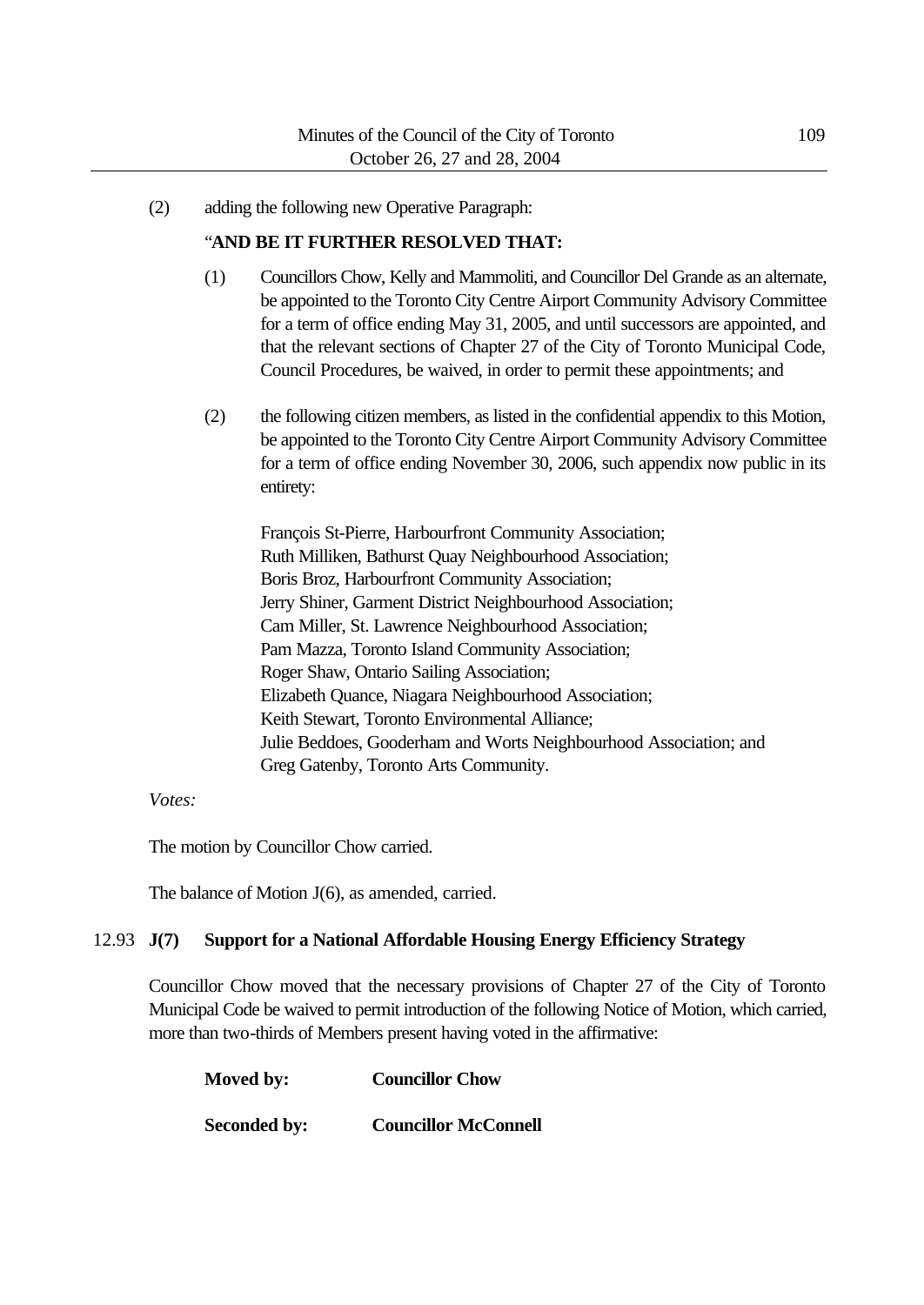"**WHEREAS** Canada faces the national challenge of a growing affordable housing crisis; and

**WHEREAS** the Federation of Canadian Municipalities ('FCM') believes that the health and well-being of Canada's communities depend on the provision of appropriate, secure, decent, sustainable and affordable housing; and

**WHEREAS** the retention and improvement of Canada's existing affordable housing stock must be a key element of a national housing strategy, as recommended by FCM's National Housing Policy Options Team (rehabilitation of 10,000 units per year over 10 years); and

**WHEREAS** Canada also faces the national challenge of implementing the Kyoto Protocol to address global climate change; and

**WHEREAS** the federal government's climate change action plan includes the goal of retrofitting 20 percent of Canada's existing houses by 2010, reducing greenhouse gas emissions by 1.5 million tonnes; and

**WHEREAS** energy efficient housing upgrades provide an important, cost-effective opportunity to improve affordability and sustainability by lowering energy costs – freeing wasted energy spending to address core housing needs, improving home health and indoor air quality and reducing pollution and greenhouse gas emissions that contribute to climate change; and

**WHEREAS** the Green Communities Association (GCA) is a national network of non-profit, community-based organizations that have delivered 150,000 home energy performance assessments in all regions of Canada, including low-income and social housing retrofit programs; and

**WHEREAS**, the GCA has demonstrated that households can reduce energy consumption an average 34 percent per year and can cut greenhouse gas emissions by 3.9 tonnes per year, by undertaking energy efficient upgrades – results which led the Government of Canada to announce a \$73 million national Retrofit Incentive Program for homeowners in 2003; and

**WHEREAS** the Retrofit Incentive Program does not include Canada's rental housing sector, where 70 percent of Canada's housing affordability problem exists; and

**WHEREAS**, the GCA, in partnership with its Montréal member Équiterre, is calling for a national affordable housing energy efficiency program to help low income Canadians cut energy bills, housing costs and pollution; and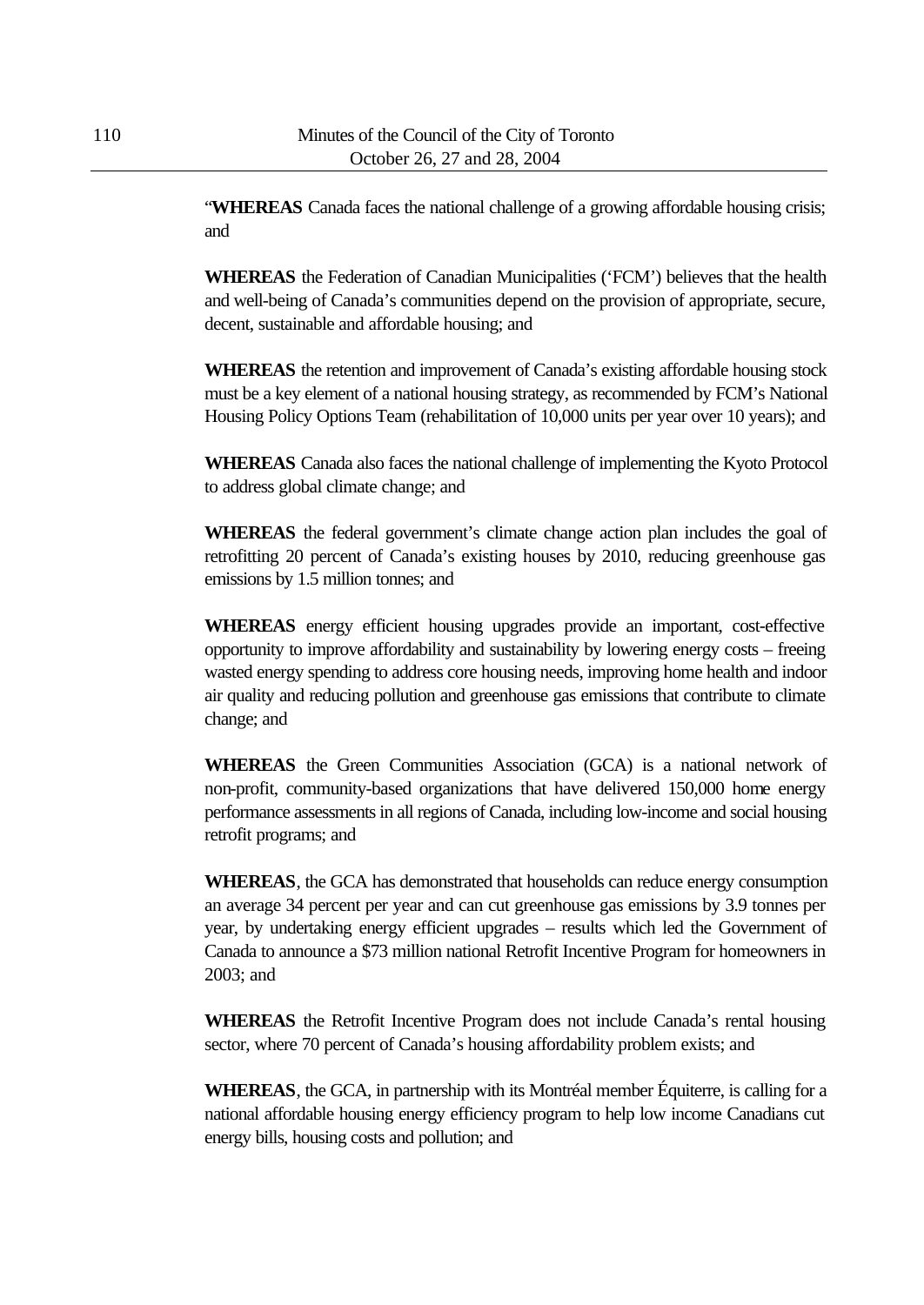**WHEREAS** the Toronto Community Housing Corporation (TCHC) recently adopted an advanced green plan which is similar in its intention to the Green Communities Association;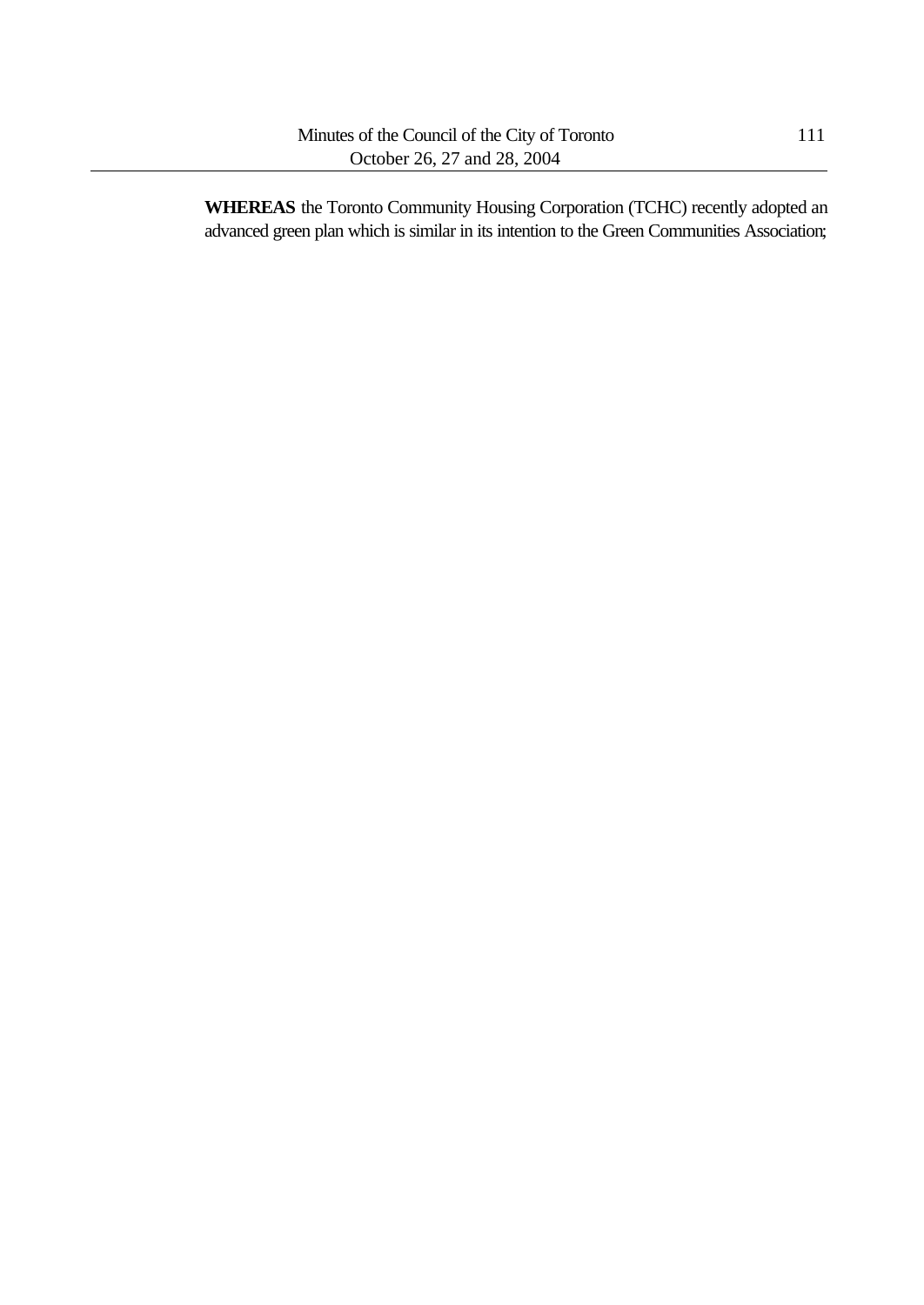**NOW THEREFORE BE IT RESOLVED THAT** the City of Toronto call on the Federation of Canadian Municipalities (FCM) to:

- (1) support Green Communities Association's call for a national affordable housing energy efficiency strategy; and
- (2) agree to work with the GCA to engage stakeholders in developing this strategy."

### *Advice by Mayor:*

Mayor Miller advised the Council that the provisions of Chapter 27 of the City of Toronto Municipal Code requiring the referral of Motion J(7) to the Policy and Finance Committee would have to be waived in order to now consider such Motion.

### *Fiscal Impact Statement:*

City Council had before it, during consideration of Motion J(7), a Fiscal Impact Statement from the Chief Financial Officer and Treasurer advising that there was no financial impact resulting from the adoption of this Motion. (See Fiscal Impact Statement Summary, Page 193)

### *Procedural Vote:*

The vote to waive referral of Motion J(7) to the Policy and Finance Committee carried, more than two-thirds of Members present having voted in the affirmative.

### *Vote:*

Motion J(7) was adopted, without amendment.

### 12.94 **J(8) Request for Public Interest Hearing – Navarone – 268 Dundas Street East**

Councillor Rae moved that the necessary provisions of Chapter 27 of the City of Toronto Municipal Code be waived to permit introduction of the following Notice of Motion, which carried, more than two-thirds of Members present having voted in the affirmative:

| Moved by: | <b>Councillor Rae</b> |
|-----------|-----------------------|
|           |                       |

**Seconded by: Councillor McConnell**

"**WHEREAS** there is a current liquor sales licence issued to the owners of the premises for an establishment known as the 'Navarone' located at 268 Dundas Street East; and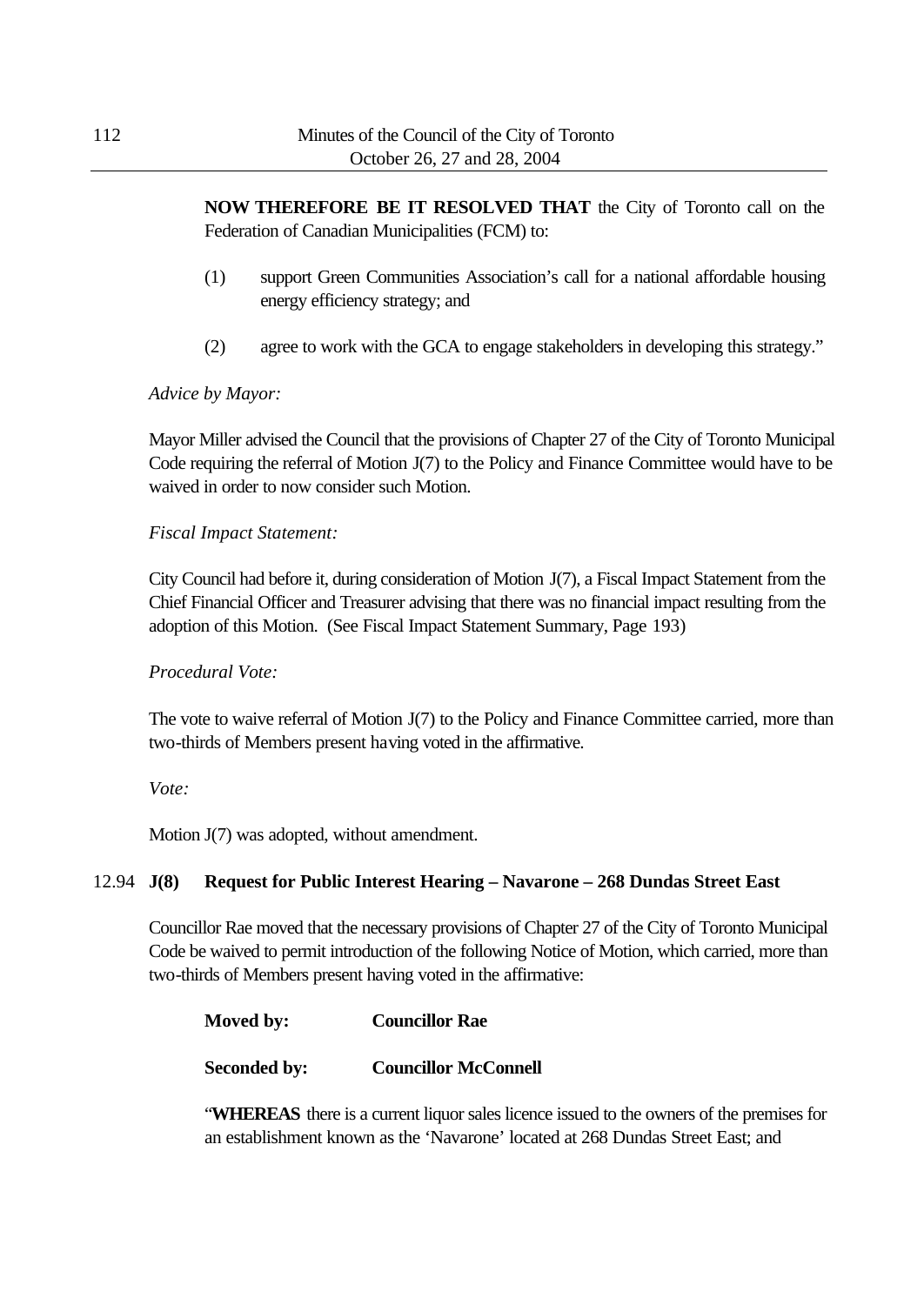**WHEREAS** the Alcohol and Gaming Commission of Ontario ('AGCO') issued an oral decision at an AGCO disciplinary hearing on September 7, 2004, to suspend the liquor licence of this establishment for 21 days, commencing October 6, 2004, for permitting a person to hold, offer for sale, sell, distribute or consume a controlled substance, as defined in the *Controlled Drugs and Substances Act (Canada)*, on the premises or in the adjacent washrooms, liquor and food preparation areas and storage areas under the exclusive control of the licence holder (a violation of subsection 45(2) of *Liquor Licence Act* Regulation 719/90); and

**WHEREAS** some time after the AGCO disciplinary hearing on September 7, 2004, the Toronto Police Service attended the licensed establishment, discovered additional violations of the *Liquor Licence Act* and subsequently laid charges against the licence holder and patrons of the establishment for over-service of alcohol, public drunkenness and the assault of a police officer; and

**WHEREAS** local residents, businesses, the Toronto Police Service and the Councillor's office have significant concerns with respect to the escalating problems of drunkenness, illegal drug consumption and dealing, prostitution and violence inside and outside the licensed premises; and

**WHEREAS** the past and present conduct of the owner, the occupants and patrons of the licensed establishment affords reasonable grounds to believe that the continued operation of the liquor licence issued for the premises at 268 Dundas Street East, will not be in accordance with law and this, combined with the other concerns noted above, demonstrates that the operation of a liquor licence at these premises is not in the public interest, having regard to the needs and wishes of the municipality in which the premises are located;

**NOW THEREFORE BE IT RESOLVED THAT** Council authorize the City Solicitor to advise the AGCO that it opposes the current operation of the existing liquor licence for these premises and request the Registrar to issue a Notice of Proposal to review the liquor licence of these premises, in light of this Council Resolution, as not being in the public interest, and also the most recent charges laid by the Toronto Police Service and the history of the operations;

**AND BE IT FURTHER RESOLVED THAT** Council authorize the City Solicitor request to the AGCO to provide the City the opportunity to participate in any disciplinary proceedings involving these premises and the City Solicitor and any necessary staff be authorized to participate in any such proceedings to oppose the continued operation of the liquor licence at 268 Dundas Street East."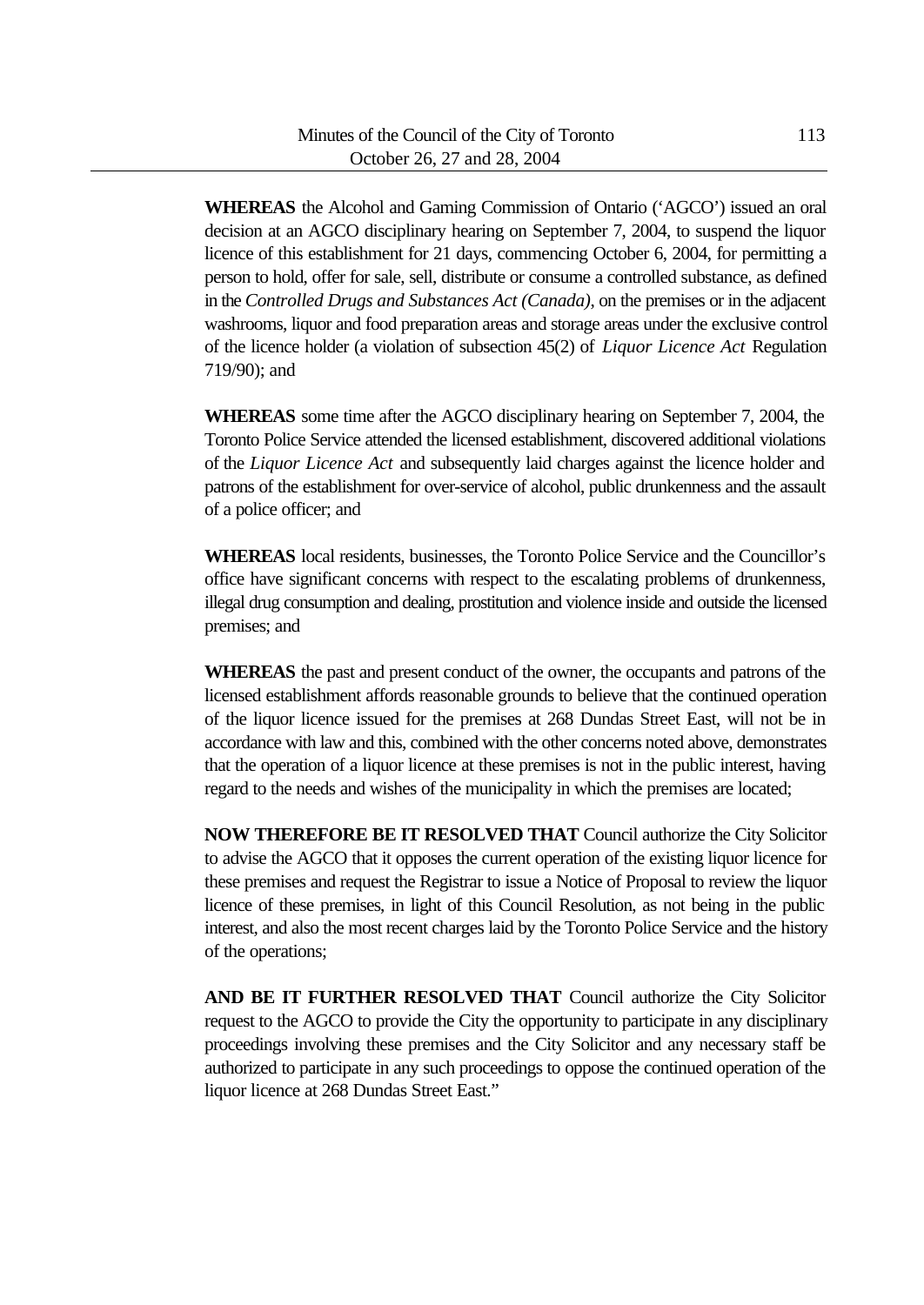### *Advice by Mayor:*

Mayor Miller advised the Council that the provisions of Chapter 27 of the City of Toronto Municipal Code requiring the referral of Motion J(8) to the Toronto and East York Community Council would have to be waived in order to now consider such Motion.

### *Fiscal Impact Statement:*

City Council had before it, during consideration of Motion J(8), a Fiscal Impact Statement from the Chief Financial Officer and Treasurer advising that there was no financial impact resulting from the adoption of this Motion. (See Fiscal Impact Statement Summary, Page 193)

### *Procedural Vote:*

The vote to waive referral of Motion J(8) to the Toronto and East York Community Council carried, more than two-thirds of Members present having voted in the affirmative.

*Vote:*

Motion J(8) was adopted, without amendment.

### 12.95 **J(9) Support for a Permanent Greenbelt**

Councillor De Baeremaeker moved that the necessary provisions of Chapter 27 of the City of Toronto Municipal Code be waived to permit introduction of the following Notice of Motion, which carried, more than two-thirds of Members present having voted in the affirmative:

**Moved by: Councillor De Baeremaeker**

**Seconded by: Councillor Jenkins**

"**WHEREAS** the City of Toronto has long expressed its interest in greenspace protection throughout the Golden Horseshoe; and

**WHEREAS** unless current trends are changed, approximately 1,000 square kilometres of prime agricultural land in southern Ontario will be consumed by urban sprawl over the next 30 years – nearly twice the area of the City of Toronto; and

**WHEREAS** the dramatically increased protection of headwaters areas is critical to the future health of Toronto's invaluable rivers; and

**WHEREAS** greenspace reduces air pollution and, according to the Ontario Medical Association, air pollution is a public health crisis causing thousands of premature deaths every year;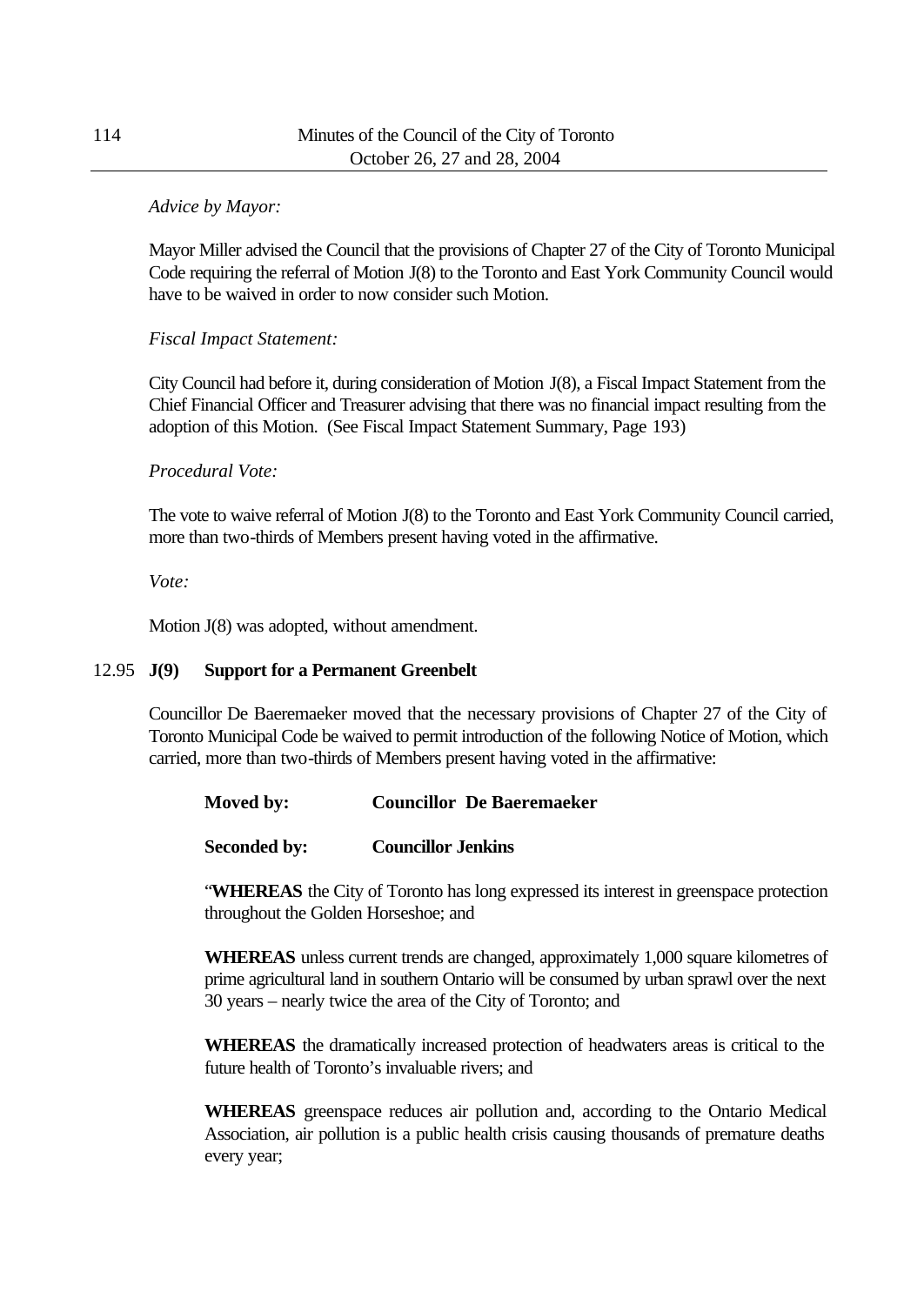**NOW THEREFORE BE IT RESOLVED THAT** the City of Toronto support the provincial government's initiative to establish a permanent Greenbelt that protects at least 2 million acres of land, including the entire existing Niagara Escarpment Plan Area and Oak Ridges Moraine Area, within the Golden Horseshoe;

**AND BE IT FURTHER RESOLVED THAT** the City of Toronto support, as part of the Greenbelt, the absolute protection of the headwaters areas affecting Toronto's rivers, even if such headwaters areas are outside of the Greenbelt Study Area, as defined in the Province's *Greenbelt Protection Act*, Bill 27;

**AND BE IT FURTHER RESOLVED THAT** the City of Toronto support the creation of a permanent and independent Greenbelt Commission to manage the Greenbelt and to ensure its future integrity;

**AND BE IT FURTHER RESOLVED THAT** the City of Toronto be actively involved in discussions concerning the Golden Horseshoe Greenbelt."

### *Advice by Mayor:*

Mayor Miller advised the Council that the provisions of Chapter 27 of the City of Toronto Municipal Code requiring the referral of Motion J(9) to the Planning and Transportation Committee would have to be waived in order to now consider such Motion.

### *Fiscal Impact Statement:*

City Council had before it, during consideration of Motion J(9), a Fiscal Impact Statement from the Chief Financial Officer and Treasurer advising that there was no financial impact resulting from the adoption of this Motion. (See Fiscal Impact Statement Summary, Page 193)

### *Procedural Vote:*

The vote to waive referral of Motion J(9) to the Planning and Transportation Committee Council carried, more than two-thirds of Members present having voted in the affirmative.

## *Vote:*

Motion J(9) was adopted, without amendment.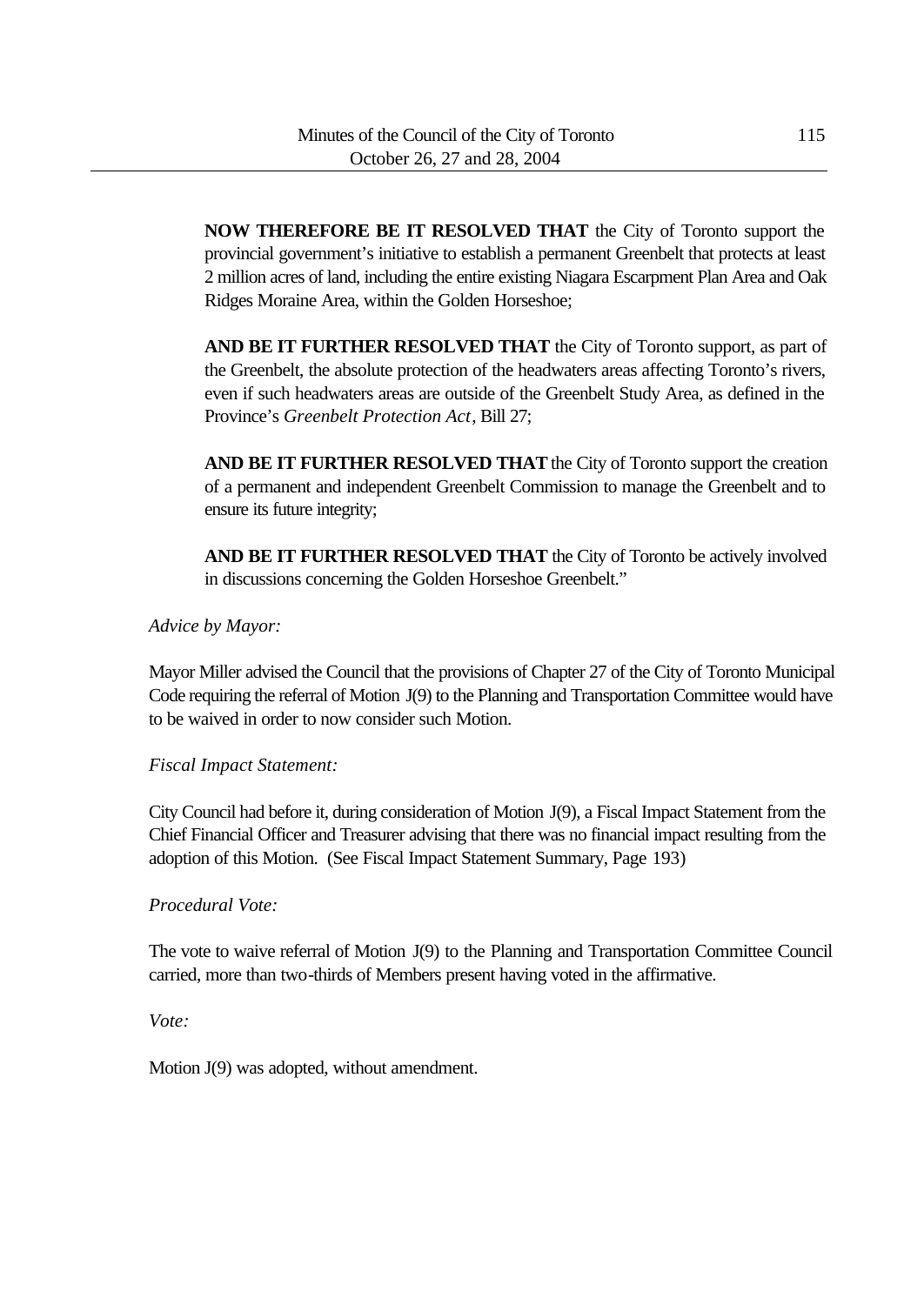## 12.96 **J(10) Yvonne Public School (Ward 7 – York West) and Melody Public School (Ward 7 - York West)**

Councillor Mammoliti moved that the necessary provisions of Chapter 27 of the City of Toronto Municipal Code be waived to permit introduction and debate of the following Notice of Motion, which carried, more than two-thirds of Members present having voted in the affirmative:

### **Moved by: Councillor Mammoliti**

### **Seconded by: Councillor Nunziata**

"**WHEREAS** City Council at its meeting held on June 22, 23 and 24, 2004, in consideration of Administration Committee Report 4, Clause 18, entitled 'Requests by the Toronto District School Board for Release of City Interest in: St. Conrad Separate School (Ward 9 – York Centre); Yvonne Public School (Ward 7 – York West); and Melody Public School (Ward 7 – York West)', determined that the Toronto District School Board was to be advised that the City will not release its rights of first refusal with respect to the Yvonne Public School and Melody Public School sites; and

**WHEREAS** the communities that surround both Yvonne Public School and Melody Public School have been working with the Toronto Catholic District School Board, over the last five (5) years, in an attempt to make this sale of property possible; and

**WHEREAS** the sale of the two properties would balance the inadequacies that presently exist for the students of the surrounding communities;

**NOW THEREFORE BE IT RESOLVED THAT**, in accordance with section 27-49 of the City of Toronto Municipal Code, Administration Committee Report 4, Clause 18, headed 'Requests by the Toronto District School Board for Release of City Interests in: St. Conrad Separate School (Ward 9 – York Centre); Yvonne Public School (Ward 7 – York West); and Melody Public School (Ward 7 - York West)', be re-opened for further consideration, only insofar as it pertains to the Yvonne Public School and Melody Public School Sites;

**AND BE IT FURTHER RESOLVED THAT** Council authorize staff to consent to the conveyance of Yvonne Public School and Melody Public School by the Toronto District School Board to the Toronto Catholic District School Board, subject to the City of Toronto's existing rights of first refusal."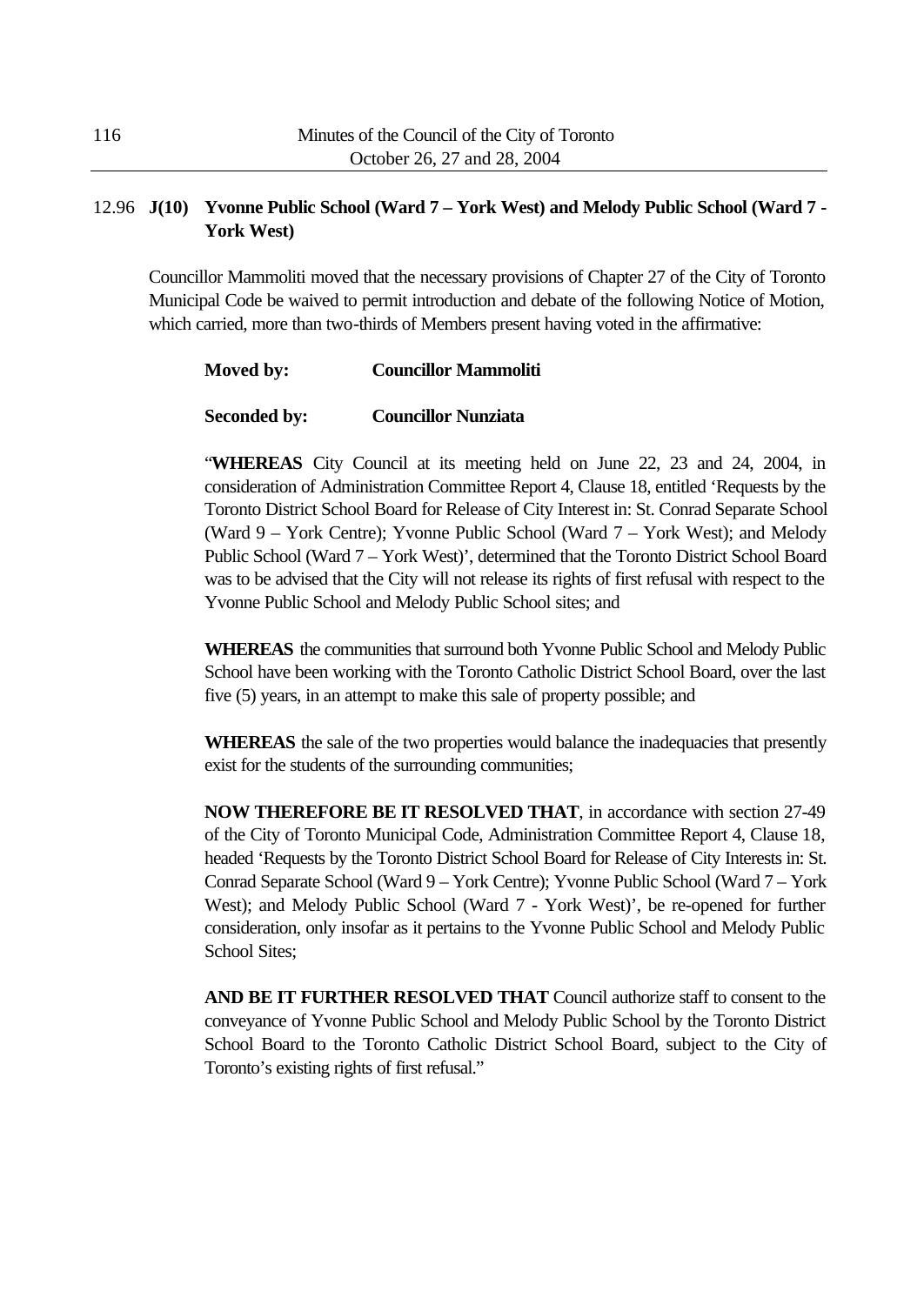### *Fiscal Impact Statement:*

City Council had before it, during consideration of Motion J(10), a Fiscal Impact Statement from the Chief Financial Officer and Treasurer advising that there was a financial impact resulting from the adoption of this Motion. (See Fiscal Impact Statement 2, Page 190)

*Votes:*

The first Operative Paragraph contained in Motion J(10) carried, more than two-thirds of Members present having voted in the affirmative.

The balance of Motion J(10) was adopted, without amendment.

## 12.97 **J(11) Potential Impact on Participation Levels in Minor Hockey**

Councillor Grimes moved that the necessary provisions of Chapter 27 of the City of Toronto Municipal Code be waived to permit introduction of the following Notice of Motion, which carried, more than two-thirds of Members present having voted in the affirmative:

| Moved by: | <b>Councillor Grimes</b> |
|-----------|--------------------------|
|           |                          |

**Seconded by: Mayor Miller**

"**WHEREAS** a series of articles recently appeared in local newspapers and has been discussed on local radio programs on minor hockey, and the significant changes that have taken place with respect to minor hockey league operations; and

**WHEREAS** the articles allege a number of minor hockey teams and leagues are being controlled and managed by one entity, and may no longer be considered 'not-forprofit' organizations who do not open their books to the public; and

**WHEREAS** the articles speak to the potential for a minor hockey monopoly, which could be detrimental to the long-term health of minor hockey in Toronto, potentially driving the already high costs for playing hockey beyond the means of many citizens of Toronto; and

**WHEREAS** increased costs could typically lead to reduced participation levels; and

**WHEREAS** the sport of hockey is enjoyed by thousands of boys and girls in organized leagues throughout the City of Toronto and is a healthy form of recreation; and

**WHEREAS** a number of the leagues operate out of City-owned facilities;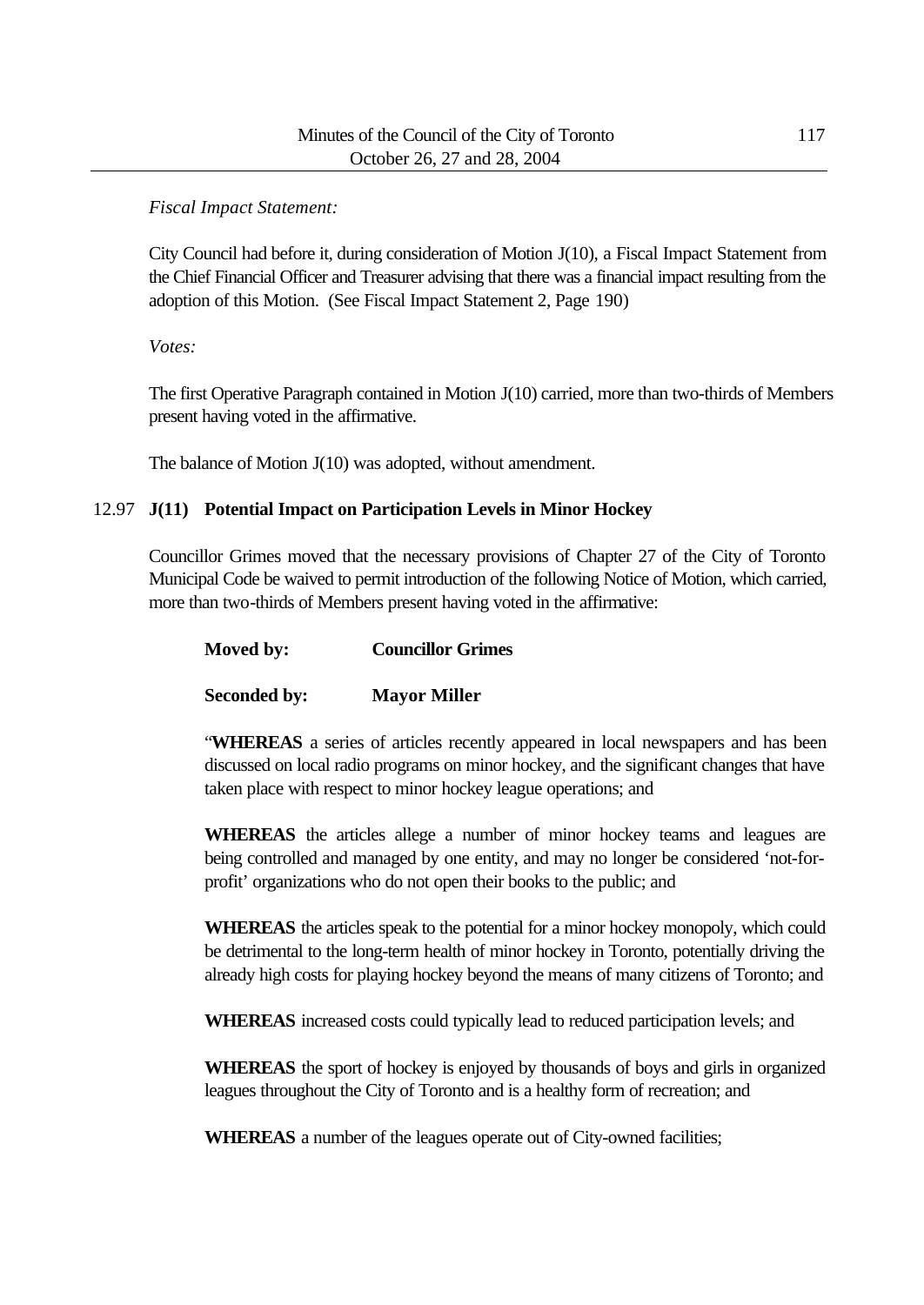**NOW THEREFORE BE IT RESOLVED THAT** the Commissioner of Economic Development, Culture and Tourism be requested to enter into discussions with Hockey Canada, the OHF (Ontario Hockey Federation), the GTHL (Greater Toronto Hockey League), the OMHA (Ontario Minor Hockey Association) and hockey stakeholders concerning the potential of an ever-growing monopoly in minor hockey and the future impact that profit and not-for-profit organizations have on minor hockey in Toronto;

**AND BE IT FURTHER RESOLVED THAT** the Commissioner of Economic Development, Culture and Tourism be requested to review the impact of controlling interests on Minor Hockey Leagues, and its implications for ice allocation in City-owned arenas, and the implications on participation levels in minor hockey;

**AND BE IT FURTHER RESOLVED THAT** the Commissioner of Economic Development, Culture and Tourism be requested to report back to the January 10, 2004 Economic Development and Parks Committee on his findings, including the amount of City indoor ice the GTHL Triple 'AAA', Double 'AA' and Single 'A' leagues use as a total ice time, compared to House League teams;

**AND BE IT FURTHER RESOLVED THAT** the appropriate City officials be authorized and directed to take the necessary action to give effect thereto."

### *Advice by Mayor:*

Mayor Miller advised the Council that the provisions of Chapter 27 of the City of Toronto Municipal Code requiring the referral of Motion J(11) to the Economic Development and Parks Committee would have to be waived in order to now consider such Motion.

### *Fiscal Impact Statement:*

City Council had before it, during consideration of Motion J(11), a Fiscal Impact Statement from the Chief Financial Officer and Treasurer advising that there was no financial impact resulting from the adoption of this Motion. (See Fiscal Impact Statement Summary, Page 193)

### *Procedural Vote:*

The vote to waive referral of Motion J(11) to the Economic Development and Parks Committee carried, more than two-thirds of Members present having voted in the affirmative.

*Vote:*

Adoption of Motion J(11), without amendment: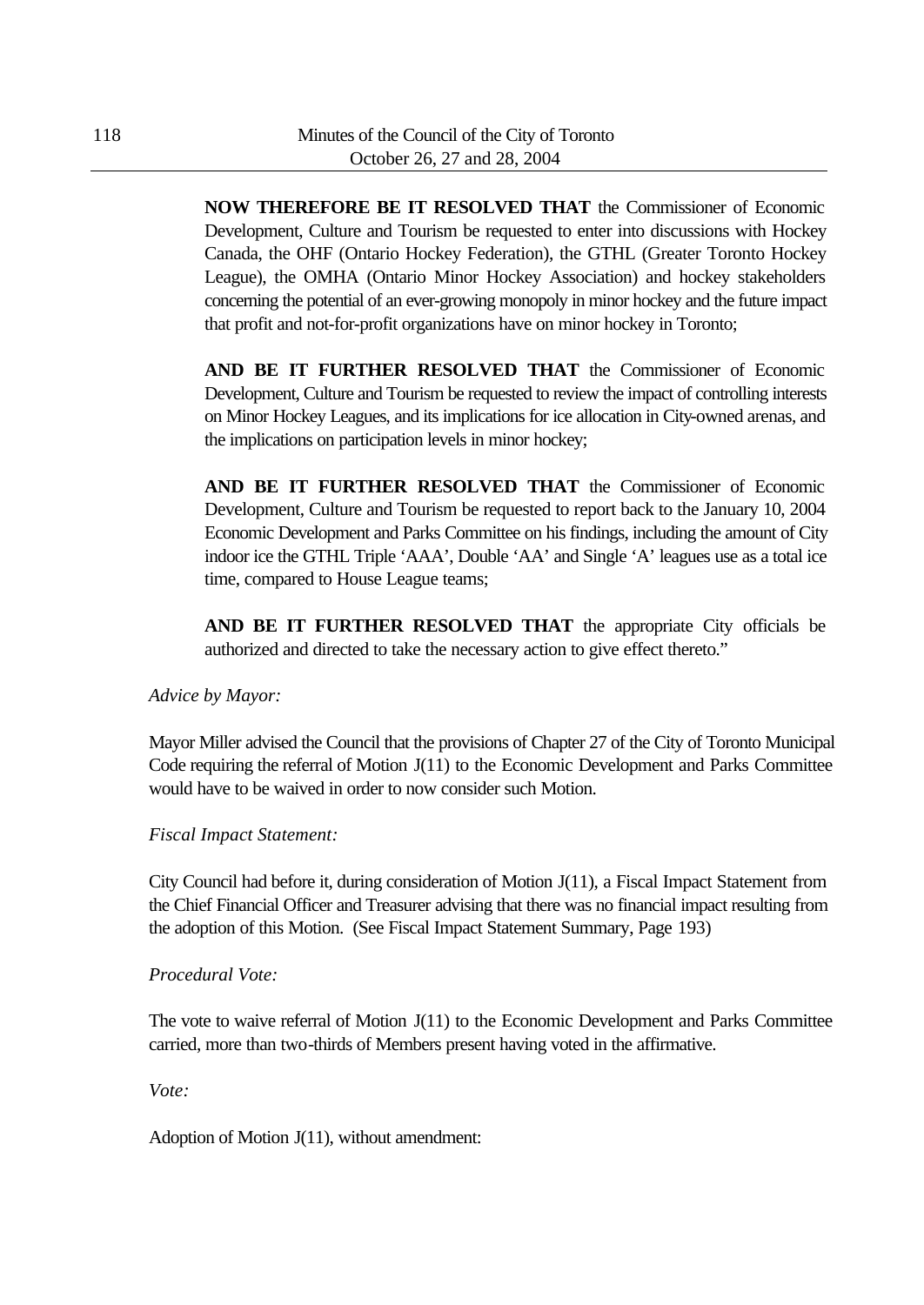| $Yes - 28$   |                                                            |  |  |  |  |  |
|--------------|------------------------------------------------------------|--|--|--|--|--|
| Mayor:       | Miller                                                     |  |  |  |  |  |
| Councillors: | Augimeri, Cowbourne, Davis, Del Grande, Feldman, Fletcher, |  |  |  |  |  |
|              | Giambrone, Grimes, Hall, Holyday, Jenkins, Li Preti,       |  |  |  |  |  |
|              | Lindsay Luby, Mammoliti, McConnell, Mihevc, Milczyn,       |  |  |  |  |  |
|              | Moscoe, Nunziata, Ootes, Palacio, Pantalone, Rae,          |  |  |  |  |  |
|              | Saundercook, Stintz, Thompson, Watson                      |  |  |  |  |  |
| $No - 0$     |                                                            |  |  |  |  |  |

Carried unanimously.

## 12.98 **J(12) Federation of Canadian Municipalities (FCM) Resolution on Child Poverty in Canada**

Councillor Chow moved that the necessary provisions of Chapter 27 of the City of Toronto Municipal Code be waived to permit introduction of the following Notice of Motion, which carried, more than two-thirds of Members present having voted in the affirmative:

| Moved by: | <b>Councillor Chow</b> |
|-----------|------------------------|
|           |                        |

### **Seconded by: Councillor Moscoe**

"**WHEREAS** fifteen years after the House of Commons unanimously resolved to end child poverty, more than one million children, or nearly one child in six, still live in poverty in Canada; and

**WHEREAS** Canada's child poverty rate is up for the first time in six years; and

**WHEREAS** one third of all children in Canada were exposed to poverty for at least one year since 1996; and

**WHEREAS** child poverty hits children hardest in Canada's urban centres, where child poverty rates are higher than the national average; and

**WHEREAS** Child poverty rates for Aboriginal, immigrant and children in racial groups are more than double the average, while child poverty rates among children with disabilities are 27.7 percent; and

**WHEREAS** conditions for working poor families are worsening, where almost half of all poor children in Canada have parents who worked all year and one quarter have at least one parent who worked full time for the whole year;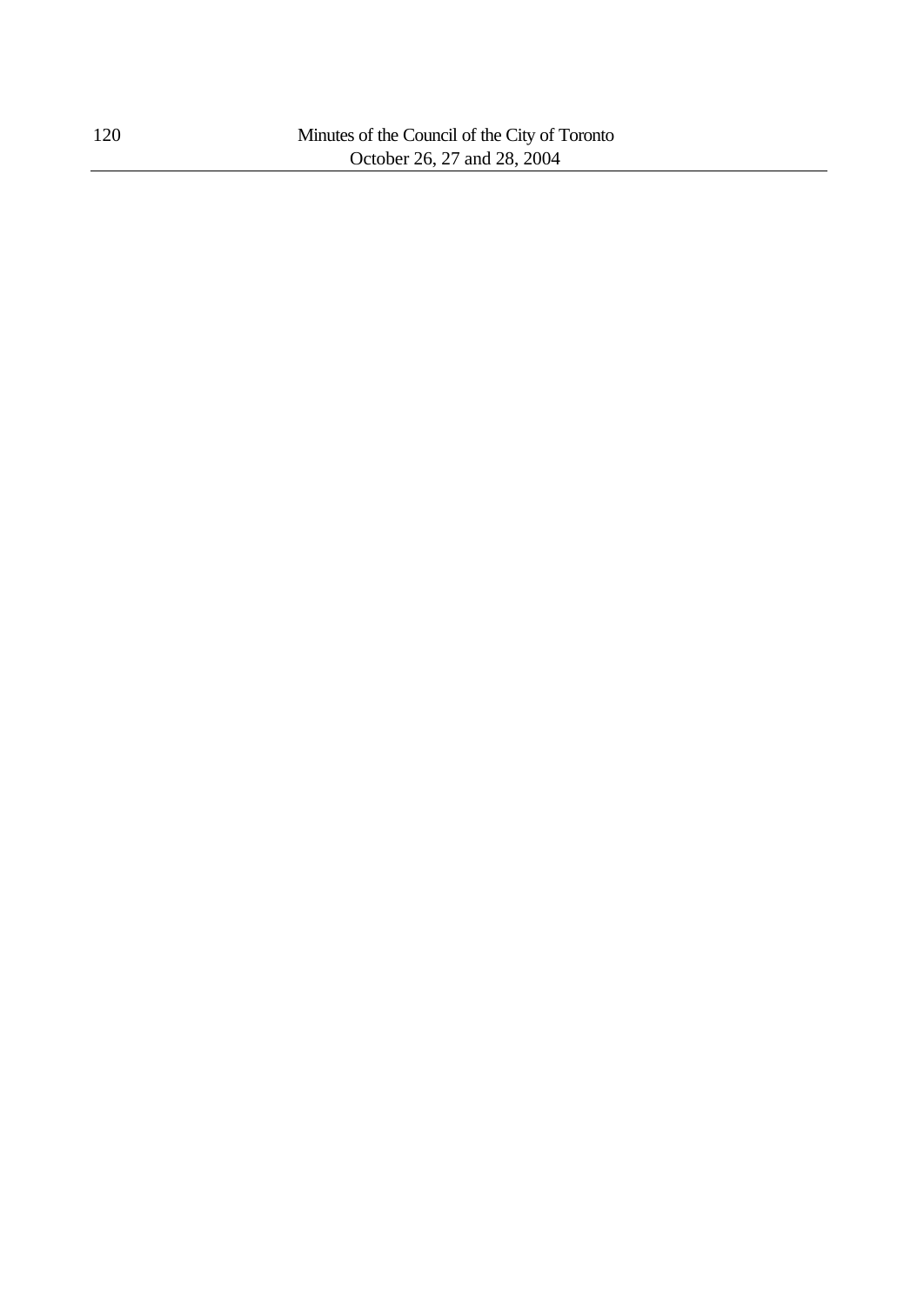**NOW THEREFORE BE IT RESOLVED THAT** the City of Toronto urge the Federation of Canadian Municipalities (FCM) to join Campaign 2000 in calling on the Federal Government to develop a Social Investment Plan for Children and Families to guide comprehensive action on child poverty over the next five years;

**AND BE IT FURTHER RESOLVED THAT** the Social Investment Plan focus on creating more good jobs at living wages, investing in an effective child benefit system, making a universal early childhood education and care system a reality, expanding affordable housing and renewing Canada's social safety net through the Canada Social Transfer;

**AND BE IT FURTHER RESOLVED THAT** this Plan recognize that municipalities can and want to play a larger role in turning back the tide of poverty and social inequality that is undermining civic life in Canada's major cities;

**AND BE IT FURTHER RESOLVED THAT** the City of Toronto urge FCM to join in a national effort to drive down child poverty to a level not yet seen in this country, making Canada a proud world leader when it comes to caring for its children, and ensuring that no child lives in poverty."

*Advice by Mayor:*

Mayor Miller advised the Council that the provisions of Chapter 27 of the City of Toronto Municipal Code requiring the referral of Motion J(12) to the Community Services Committee would have to be waived in order to now consider such Motion.

*Fiscal Impact Statement:*

City Council had before it, during consideration of Motion J(12), a Fiscal Impact Statement from the Chief Financial Officer and Treasurer advising that there was no financial impact resulting from the adoption of this Motion. (See Fiscal Impact Statement Summary, Page 193)

*Procedural Vote:*

The vote to waive referral of Motion J(12) to the Community Services Committee was taken as follows: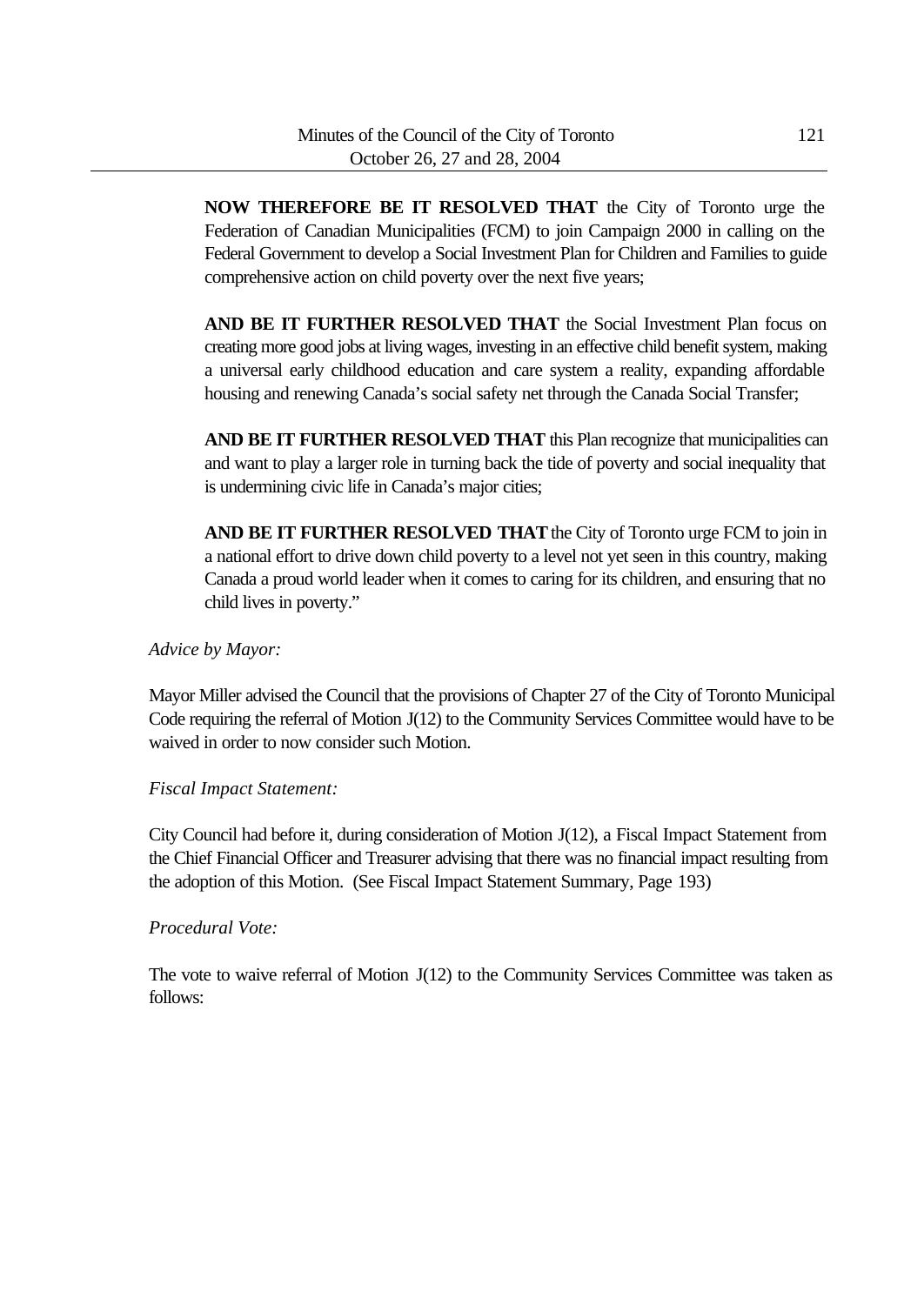| $Yes - 37$   |                                                              |  |  |  |  |
|--------------|--------------------------------------------------------------|--|--|--|--|
| Mayor:       | Miller                                                       |  |  |  |  |
| Councillors: | Balkissoon, Bussin, Carroll, Cho, Chow,<br>Altobello,        |  |  |  |  |
|              | Cowbourne, Davis, De Baeremaeker, Del Grande, Di Giorgio,    |  |  |  |  |
|              | Feldman, Filion, Fletcher, Giambrone, Grimes, Hall, Jenkins, |  |  |  |  |
|              | Lindsay Luby, Mammoliti, McConnell, Mihevc, Minnan-Wong,     |  |  |  |  |
|              | Moscoe, Nunziata, Ootes, Palacio, Pantalone, Pitfield, Rae,  |  |  |  |  |
|              | Saundercook, Shiner, Soknacki, Stintz, Thompson, Watson      |  |  |  |  |
| $No - 4$     |                                                              |  |  |  |  |
| Councillors: | Ashton, Holyday, Kelly, Milczyn                              |  |  |  |  |
|              |                                                              |  |  |  |  |

Carried, more than two-thirds of Members present having voted in the affirmative.

#### *Vote:*

Motion J(12) was adopted, without amendment.

### 12.99 **J(13) 1003 Dundas Street East – Part Lot Control (Toronto-Danforth – Ward 30)**

Councillor Fletcher moved that the necessary provisions of Chapter 27 of the City of Toronto Municipal Code be waived to permit introduction of the following Notice of Motion, which carried, more than two-thirds of Members present having voted in the affirmative:

|  | <b>Moved by:</b> |  | <b>Councillor Fletcher</b> |  |
|--|------------------|--|----------------------------|--|
|--|------------------|--|----------------------------|--|

**Seconded by: Deputy Mayor Bussin**

"**WHEREAS** an application for Site Plan Approval was issued for a 7-unit project at 1003 Dundas Street East on March 27, 2003; and

**WHEREAS** the applicant applied for exemption from Part Lot Control; and

**WHEREAS** City Council recommended enactment of the by-law at its meeting of September 22 to 25, 2003; and

**WHEREAS** the applicant has indicated that real estate transactions depend on the completion of the project; and

**WHEREAS** the Part Lot Control by-law will be before City Council at its meeting of October 26 to 28, 2004; and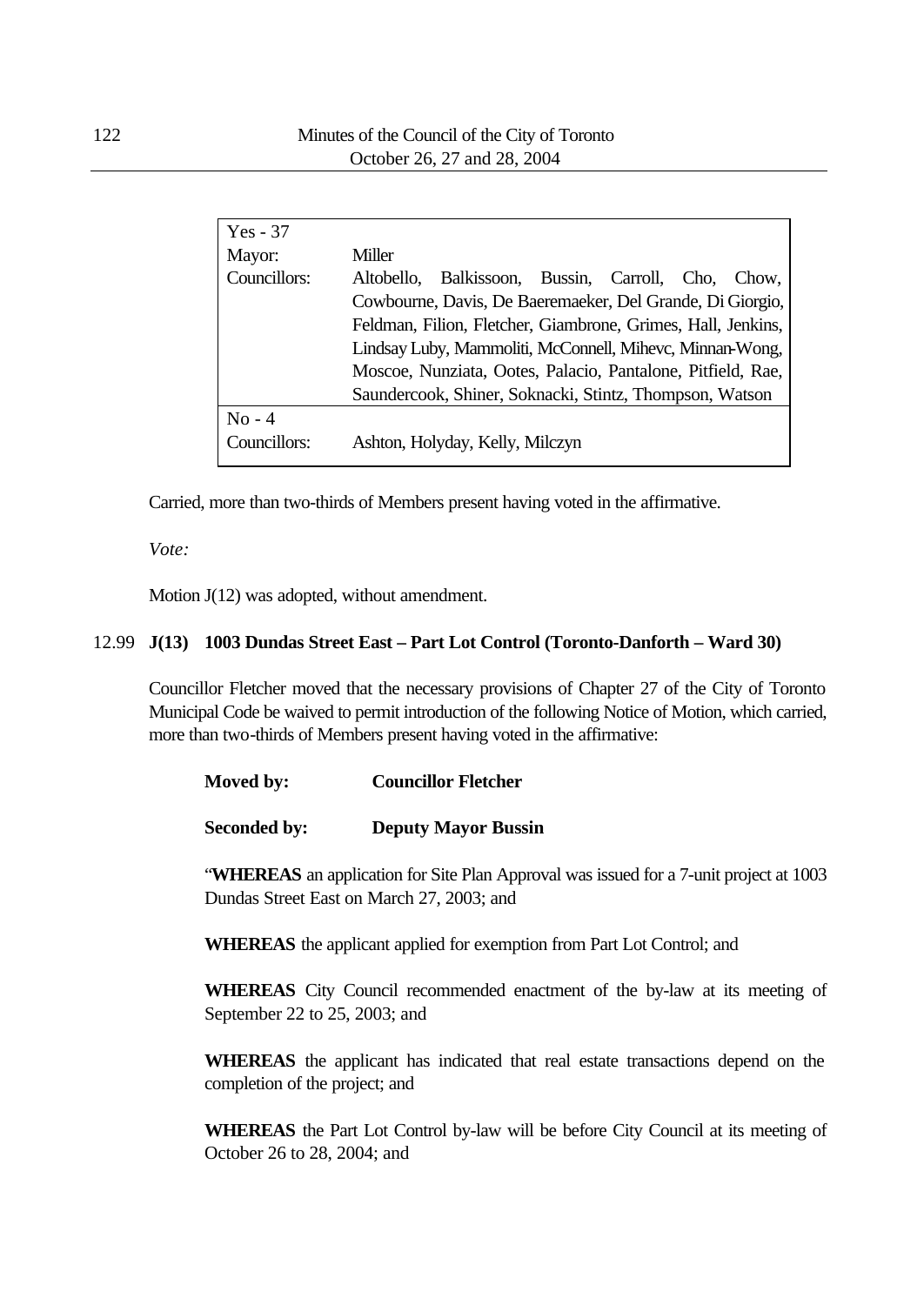**WHEREAS** the Commissioner of Urban Development Services has submitted the attached report dated October 26, 2004, recommending that a maintenance agreement be substituted for a common element condominium;

**NOW THEREFORE BE IT RESOLVED THAT** Council consider the attached report dated October 26, 2004, from the Commissioner of Urban Development Services, entitled '1003 Dundas Street East – Part Lot Control, 02-035346, Toronto-Danforth, Ward 30', and that the staff recommendations contained in the Recommendations Section of the report be adopted."

### *Advice by Mayor:*

Mayor Miller advised the Council that the provisions of Chapter 27 of the City of Toronto Municipal Code requiring the referral of Motion J(13) to the Toronto and East York Community Council would have to be waived in order to now consider such Motion.

### *Fiscal Impact Statement:*

City Council had before it, during consideration of Motion J(13), a Fiscal Impact Statement from the Chief Financial Officer and Treasurer advising that there was no financial impact resulting from the adoption of this Motion. (See Fiscal Impact Statement Summary, Page 193)

### *Procedural Vote:*

The vote to waive referral of Motion J(13) to the Toronto and East York Community Council carried, more than two-thirds of Members present having voted in the affirmative.

Council also had before it, during consideration of Motion J(13), a report dated October 26, 2004, from the Commissioner of Urban Development Services, entitled "1003 Dundas Street East – Part Lot Control, 02-035346, Toronto-Danforth, Ward 30". (See Attachment 4, Page 182)

*Vote:*

Motion J(13) was adopted, without amendment.

## *Summary:*

In adopting Motion J(13), without amendment, Council adopted, without amendment, the following staff recommendations contained in the Recommendations Section of the report dated October 26, 2004, from the Commissioner of Urban Development Services, entitled "1003 Dundas Street East – Part Lot Control, 02-035346, Toronto-Danforth, Ward 30":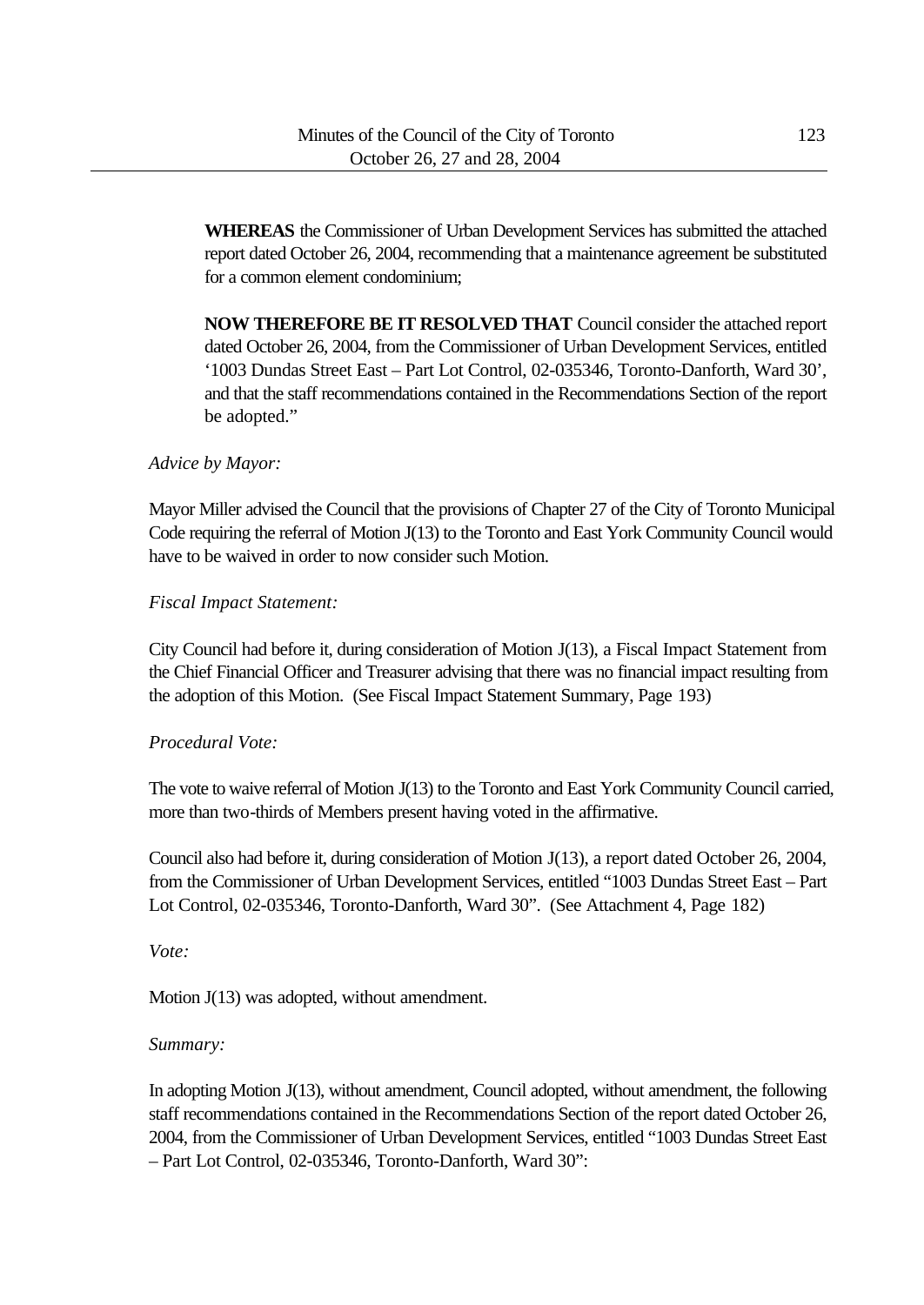"It is recommended that City Council:

- (1) amend Clause 56 of Report No. 9 from Toronto and East York Community Council, September 2003, to delete the requirement for a common element condominium for 1003 Dundas Street East and require a maintenance agreement in its place; and
- (2) require the owner to enter into a maintenance agreement for the rear wall and rear driveway in the form and manner satisfactory to the City Solicitor and registered on title following the passing of the Part Lot Control By-law."

#### 12.100 **J(14) 1555 Jane Street (Ward 12 – York South-Weston)**

Deputy Mayor Feldman moved that the necessary provisions of Chapter 27 of the City of Toronto Municipal Code be waived to permit introduction of the following Notice of Motion:

| Moved by:           | <b>Deputy Mayor Feldman</b> |  |  |
|---------------------|-----------------------------|--|--|
| <b>Seconded by:</b> | <b>Councillor Chow</b>      |  |  |

"**WHEREAS** Council granted authority at its meeting of September 22, 23, 24 and 25, 2003, to undertake negotiations for the first 10 affordable housing projects to receive funding commitments under the new Community Rental Housing Program – Pilot Project Component; and

**WHEREAS** Medallion Properties Inc., the proponent of a project at 1555 Jane Street, was one of the proponents approved for Municipal funding under the Community Rental Housing Program, comprised of a \$849,954.00 CRF loan (to be repaid with interest), a property tax exemption for 20 years and a waiver of development charges, in addition to funding from other levels of government as announced at the Mayor's Housing Summit on February 26, 2004; and

**WHEREAS** Council adopted the staff recommendations with respect to completing the transactions with the other pilot project proponents at its meeting on July 20, 21 and 22, 2004, and deferred consideration of 1555 Jane Street, with a request that the Commissioner of Community and Neighbourhood Services resubmit the proposed affordable housing project when requested by the applicant [Reference: Policy and Finance Committee Report 6, Clause 16]; and

**WHEREAS** Medallion Properties Inc. has received Site Plan approval by order of the Ontario Municipal Board in October 2004, and the project construction start has been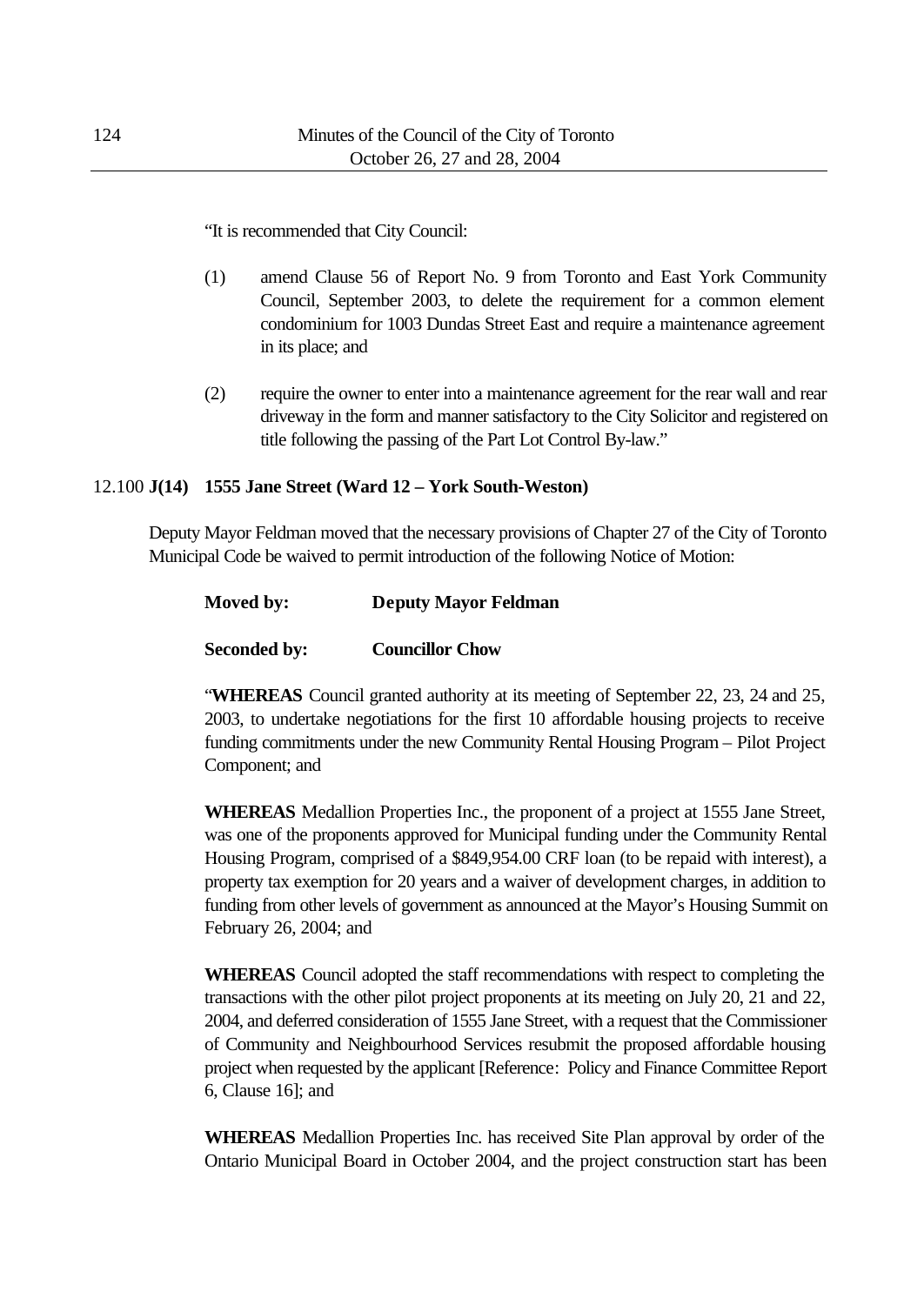delayed significantly, placing a large financial burden on the proponent, and Medallion has requested that the by-laws required to implement the agreement with the City be presented to Council; and

**WHEREAS** authority is sought to enact the two by-laws necessary to complete the City's transaction with Medallion for the development of this private affordable rental housing project;

**NOW THEREFORE BE IT RESOLVED THAT** authority be granted to implement the property tax exemption and development charge waiver, and to execute a municipal housing project facility agreement, through the enactment of Bills in Council pursuant to the City's Municipal Housing Facility By-law No. 282-2002 and Section 110 of the *Municipal Act*, with Medallion Properties Inc. or another entity associated and controlled by Medallion Properties Inc., and acceptable to the Commissioner of Community and Neighbourhood Services, with respect to an affordable housing project at 1555 Jane Street, Toronto (Ward 12);

**AND BE IT FURTHER RESOLVED THAT** the appropriate City officials be authorized and directed to take the necessary action to give effect to the foregoing, including the introduction in Council of any bill necessary to give effect thereto.",

the vote upon which was taken as follows:

| $Yes - 28$   |                                                             |  |  |  |  |
|--------------|-------------------------------------------------------------|--|--|--|--|
| Mayor:       | <b>Miller</b>                                               |  |  |  |  |
| Councillors: | Altobello, Ashton, Balkissoon, Bussin, Carroll, Chow,       |  |  |  |  |
|              | Cowbourne, Davis, De Baeremaeker, Del Grande, Feldman,      |  |  |  |  |
|              | Fletcher, Giambrone, Hall, Kelly, Lindsay Luby, McConnell,  |  |  |  |  |
|              | Mihevc, Milczyn, Moscoe, Ootes, Pitfield, Rae, Saundercook, |  |  |  |  |
|              | Shiner, Soknacki, Stintz                                    |  |  |  |  |
| $No-11$      |                                                             |  |  |  |  |
| Councillors: | Cho, Di Giorgio, Grimes, Holyday, Jenkins, Mammoliti,       |  |  |  |  |
|              | Minnan-Wong, Nunziata, Palacio, Pantalone, Watson           |  |  |  |  |

Carried, more than two-thirds of Members present having voted in the affirmative.

#### *Advice by Mayor:*

Mayor Miller advised the Council that the provisions of Chapter 27 of the City of Toronto Municipal Code requiring the referral of Motion J(14) to the Community Services Committee, [instead of the Etobicoke York Community Council as stated on the Motion], would have to be waived in order to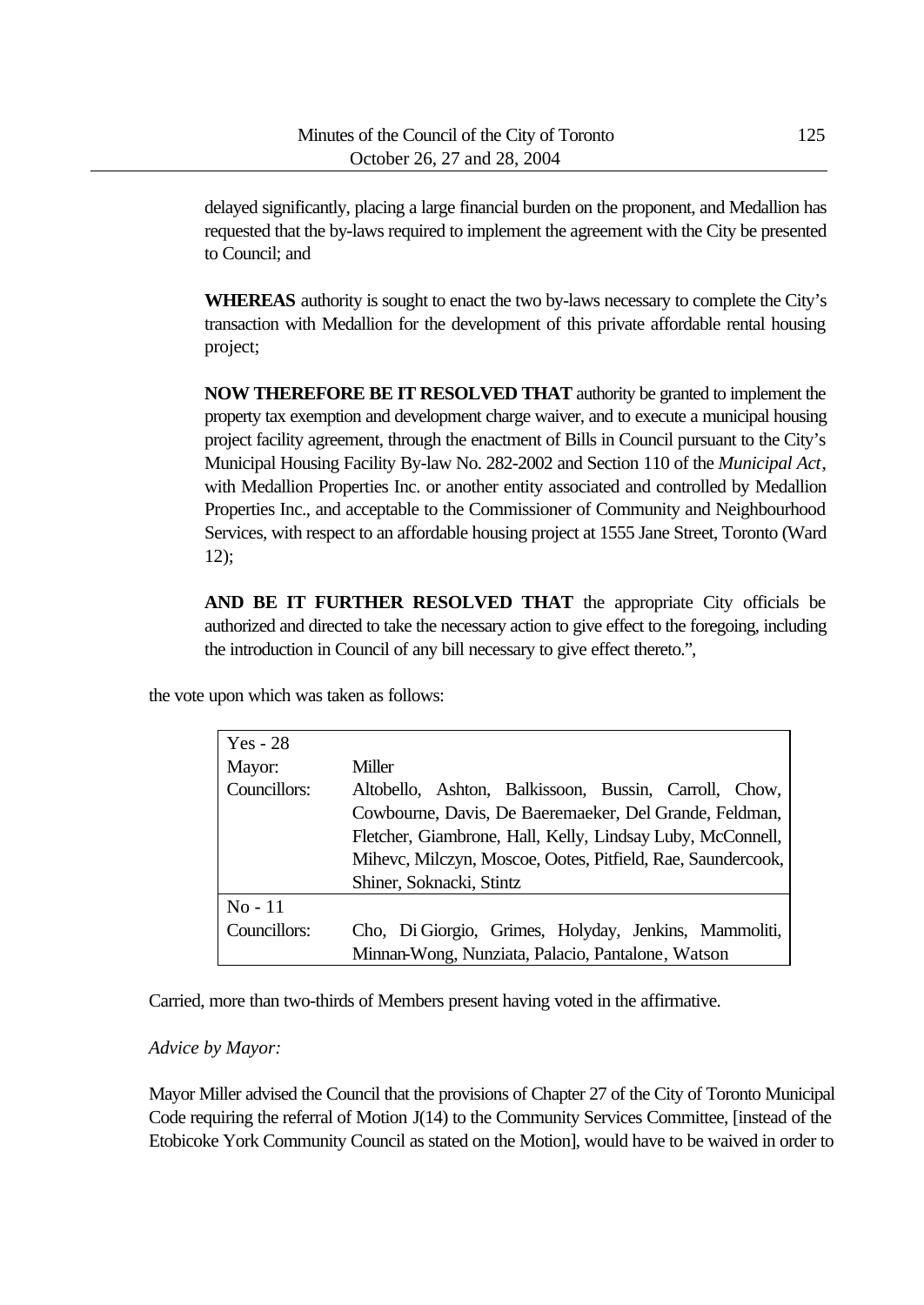now consider such Motion.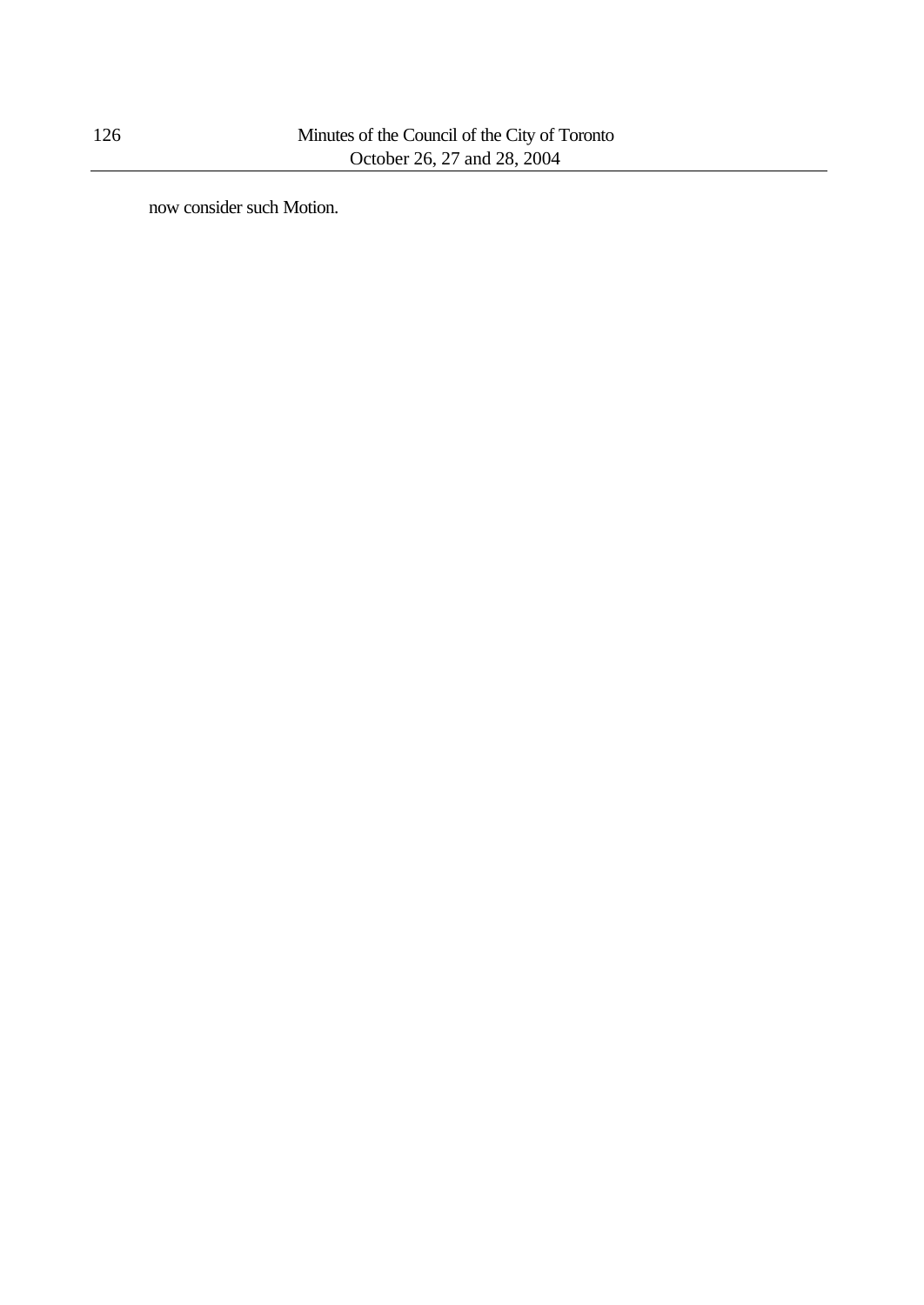### *Fiscal Impact Statement:*

City Council had before it, during consideration of Motion J(14), a Fiscal Impact Statement from the Chief Financial Officer and Treasurer advising that there was a financial impact resulting from the adoption of this Motion. (See Fiscal Impact Statement 3, Page 191)

### *Procedural Vote:*

The vote to waive referral of Motion J(14) to the Community Services Committee was taken as follows:

| $Yes - 25$   |                                                                                                                                                                                                                                                       |  |  |  |  |
|--------------|-------------------------------------------------------------------------------------------------------------------------------------------------------------------------------------------------------------------------------------------------------|--|--|--|--|
| Mayor:       | Miller                                                                                                                                                                                                                                                |  |  |  |  |
| Councillors: | Altobello, Ashton, Balkissoon, Carroll, Chow, Cowbourne,<br>Davis, De Baeremaeker, Del Grande, Feldman, Fletcher,<br>Giambrone, Hall, Lindsay Luby, Mammoliti, McConnell,<br>Mihevc, Moscoe, Ootes, Rae, Shiner, Soknacki, Stintz,<br><b>Thompson</b> |  |  |  |  |
| $No - 14$    |                                                                                                                                                                                                                                                       |  |  |  |  |
| Councillors: | Bussin, Cho, Di Giorgio, Grimes, Holyday, Jenkins, Milczyn,                                                                                                                                                                                           |  |  |  |  |
|              | Minnan-Wong, Nunziata, Palacio, Pantalone, Pitfield,                                                                                                                                                                                                  |  |  |  |  |
|              | Saundercook, Watson                                                                                                                                                                                                                                   |  |  |  |  |

Lost, less than two-thirds of Members present having voted in the affirmative.

As a result of the above decision of Council, Motion J(14) was referred to the Community Services Committee.

## *Motion to Re-Open:*

Councillor Holyday, with the permission of Council, moved that, in accordance with §27-49 of Chapter 27 of the City of Toronto Municipal Code, Motion J(14) be re-opened for further consideration, the vote upon which was taken as follows:

| $Yes - 16$   |                                                     |  |  |  |
|--------------|-----------------------------------------------------|--|--|--|
| Mayor:       | Miller                                              |  |  |  |
| Councillors: | Cowbourne, Davis, Feldman, Fletcher, Hall, Holyday, |  |  |  |
|              | Lindsay Luby, Mammoliti, McConnell, Mihevc, Moscoe, |  |  |  |
|              | Ootes, Palacio, Rae, Stintz                         |  |  |  |
| $No-12$      |                                                     |  |  |  |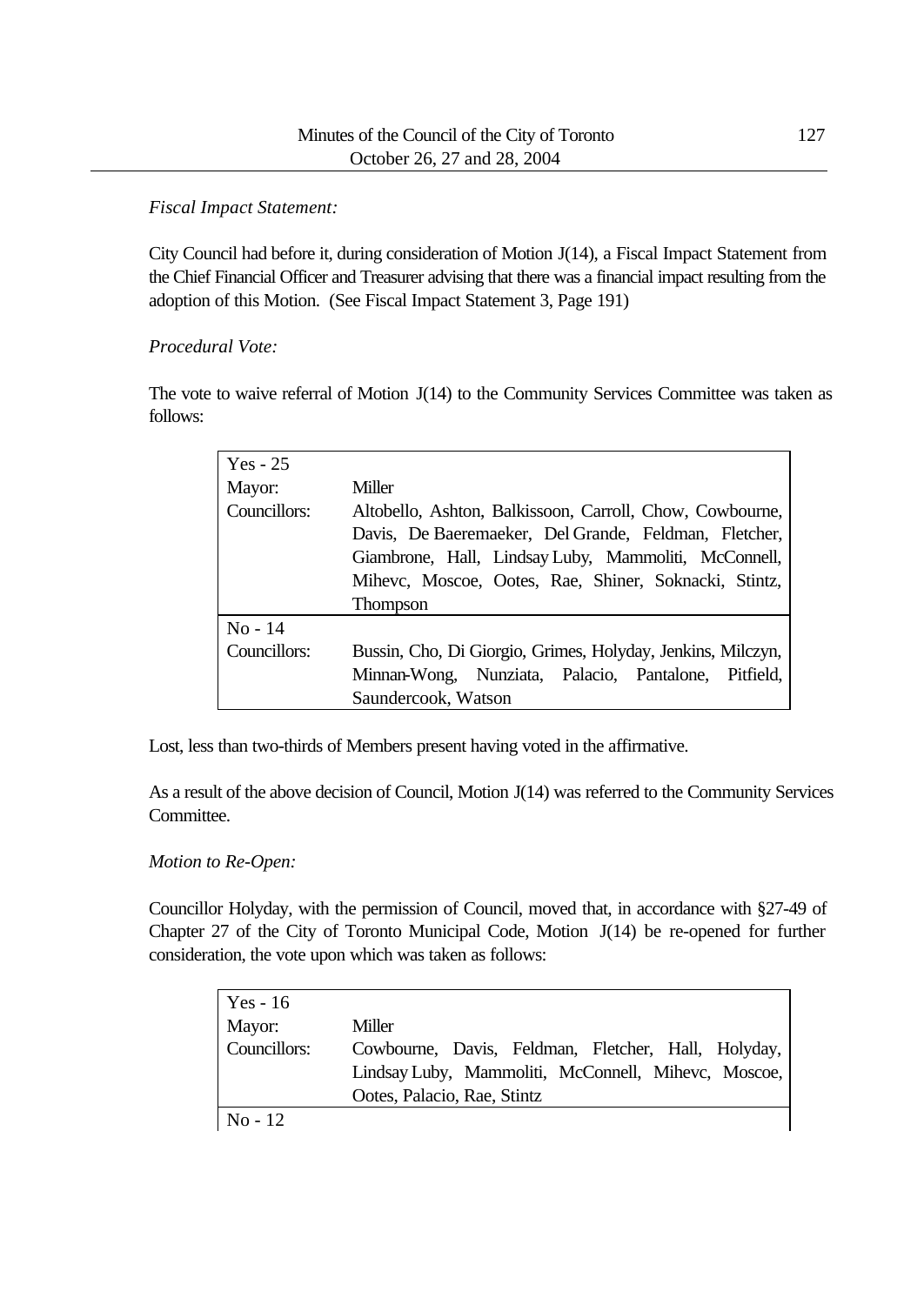| Councillors: |        |  | Altobello, Augimeri, Di Giorgio, Grimes, Jenkins, Li Preti, |  |
|--------------|--------|--|-------------------------------------------------------------|--|
|              |        |  | Milczyn, Nunziata, Pantalone, Saundercook, Thompson,        |  |
|              | Watson |  |                                                             |  |

Lost, less than two-thirds of Members present having voted in the affirmative.

### 12.101 **J(15) Notification to Tenants in Multi-Residential Rental Properties Subject to Automatic Rent Reduction Due to Property Tax Decreases for 2004**

Councillor Moscoe moved that the necessary provisions of Chapter 27 of the City of Toronto Municipal Code be waived to permit introduction and debate of the following Notice of Motion, which carried, more than two-thirds of Members present having voted in the affirmative:

# **Moved by: Councillor Moscoe**

### **Seconded by: Councillor Filion**

"**WHEREAS** City Council on May 18, 19 and 20, 2004, adopted, without amendment, Policy and Finance Committee Report 4, Clause 5, headed 'List of Multi-Residential Properties that are Subject to Automatic Rent Reduction Due to Property Tax Decreases in 2003'; and

**WHEREAS** a report dated October 7, 2004, was submitted jointly by the Commissioner of Community and Neighbourhood Services and the Chief Financial Officer and Treasurer to the Policy and Finance Committee at its meeting on October 14, 2004, entitled 'Notification to Tenants in Multi-Residential Rental Properties Subject to Automatic Rent Reduction Due to Property Tax Decreases for 2004 (All Wards): Recommendation to Withdraw Previous Council Decision'; and

**WHEREAS** the October 7, 2004 report from the Commissioner of Community and Neighbourhood Services and the Chief Financial Officer and Treasurer recommended that Council withdraw its approval of Recommendation (1) in Policy and Finance Committee Report 4, Clause 5, which directed that the form of notification to tenants for 2004, where requested, be drafted co-operatively with the Local Councillor, and further recommended that Council approve the format and content of the notice to tenants for 2004, as presented in Appendix A of the report; and

**WHEREAS** in its consideration of the report, the Policy and Finance Committee recommended that, should City Council re-open Policy and Finance Committee Report 4, Clause 5, Council adopt the staff recommendations in the Recommendation Section of the report (October 7, 2004) from the Commissioner of Community and Neighbourhood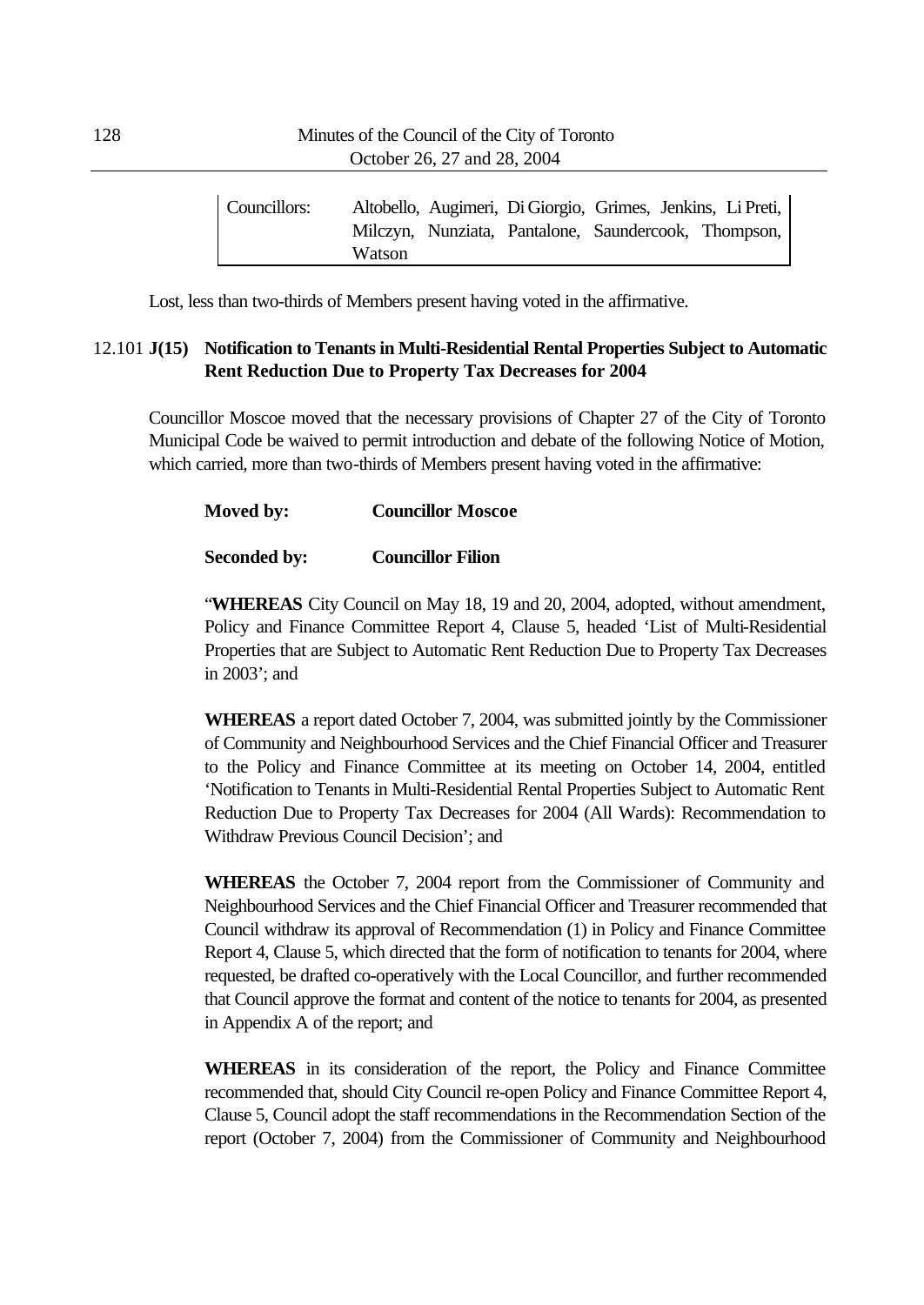Services and the Chief Financial Officer and Treasurer [see Policy and Finance Committee Report 8, Clause 5];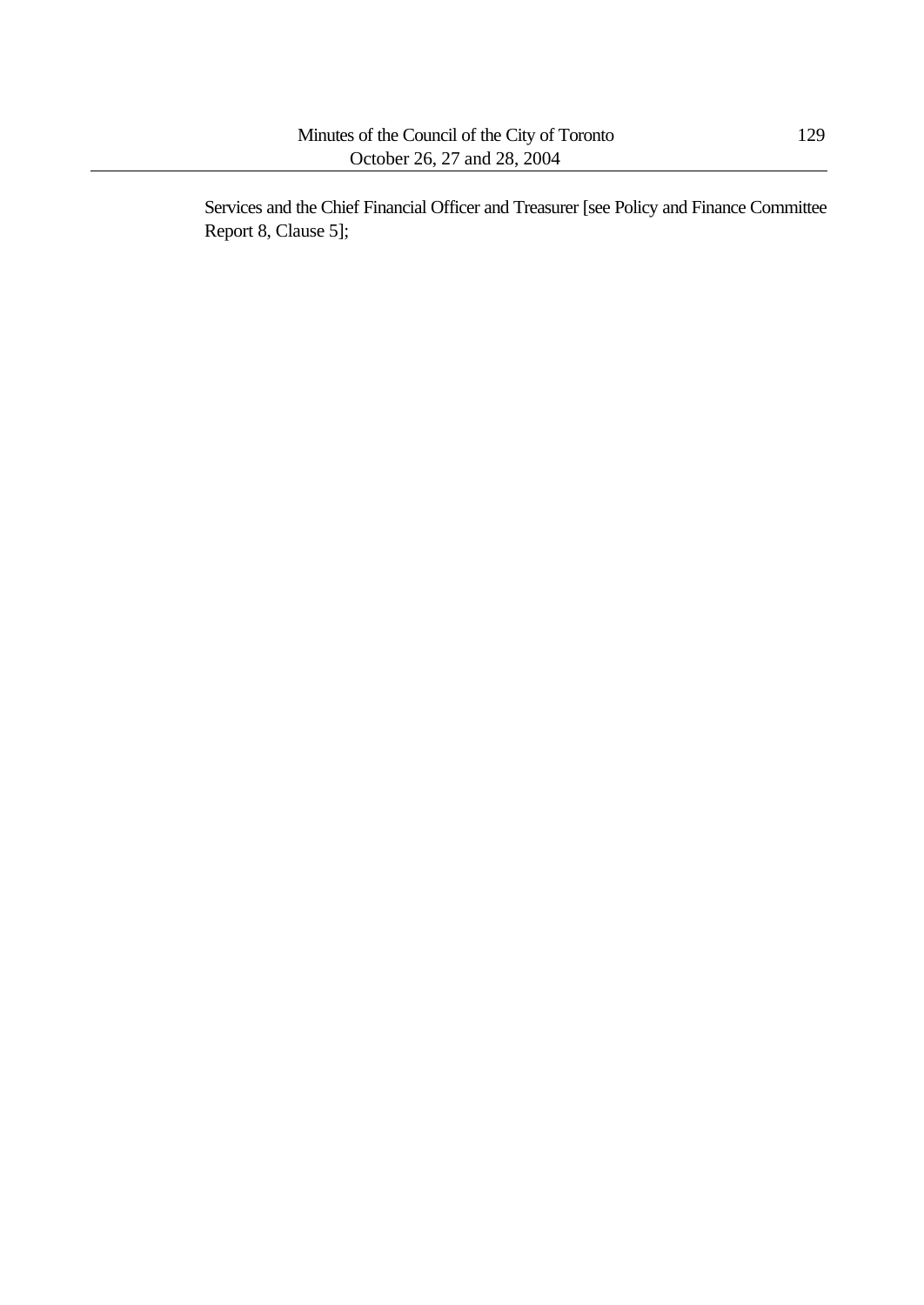**NOW THEREFORE BE IT RESOLVED THAT**, in accordance with §27-49 of Chapter 27 of the City of Toronto Municipal Code, Policy and Finance Committee Report 4, Clause 5, headed 'List of Multi-Residential Properties that are Subject to Automatic Rent Reduction Due to Property Tax Decreases in 2003', be re-opened for further consideration, only as it pertains to the recommendation that the form of tax notification to tenants for 2004, where requested, be drafted co-operatively with the Local Councillor; and that Council give consideration to the report dated October 7, 2004, as contained in Policy and Finance Committee Report 8, Clause 5."

### *Fiscal Impact Statement:*

City Council had before it, during consideration of Motion J(15), a Fiscal Impact Statement from the Chief Financial Officer and Treasurer advising that there was no financial impact resulting from the adoption of this Motion. (See Fiscal Impact Statement Summary, Page 193)

*Votes:*

The first Operative Paragraph contained in Motion J(15) carried, more than two-thirds of Members present having voted in the affirmative.

The balance of Motion J(15) was adopted, without amendment. (See Minute 12.58, Page 58, for Council's action on Policy and Finance Committee Report 8, Clause 5.)

## 12.102 **J(16) Madison Avenue – Heritage Conservation District Area Study**

Councillor Chow moved that the necessary provisions of Chapter 27 of the City of Toronto Municipal Code be waived to permit introduction of the following Notice of Motion, which carried, more than two-thirds of Members present having voted in the affirmative:

### **Moved by: Councillor Chow**

### **Seconded by: Deputy Mayor Pantalone**

"**WHEREAS** Madison Avenue, between Bloor Street West and Dupont Street, is significant as a major street within the West Annex, the residential neighbourhood established at the end of the 19th Century on the former Baldwin lands north of Bloor Street; and

**WHEREAS** Madison Avenue contains an important series of residential buildings that were designed in the major architectural styles of the era by renowned Toronto Architects, including Langley and Langley, F. H. Herbert, and E. J. Lennox (the Architect for Old City Hall); and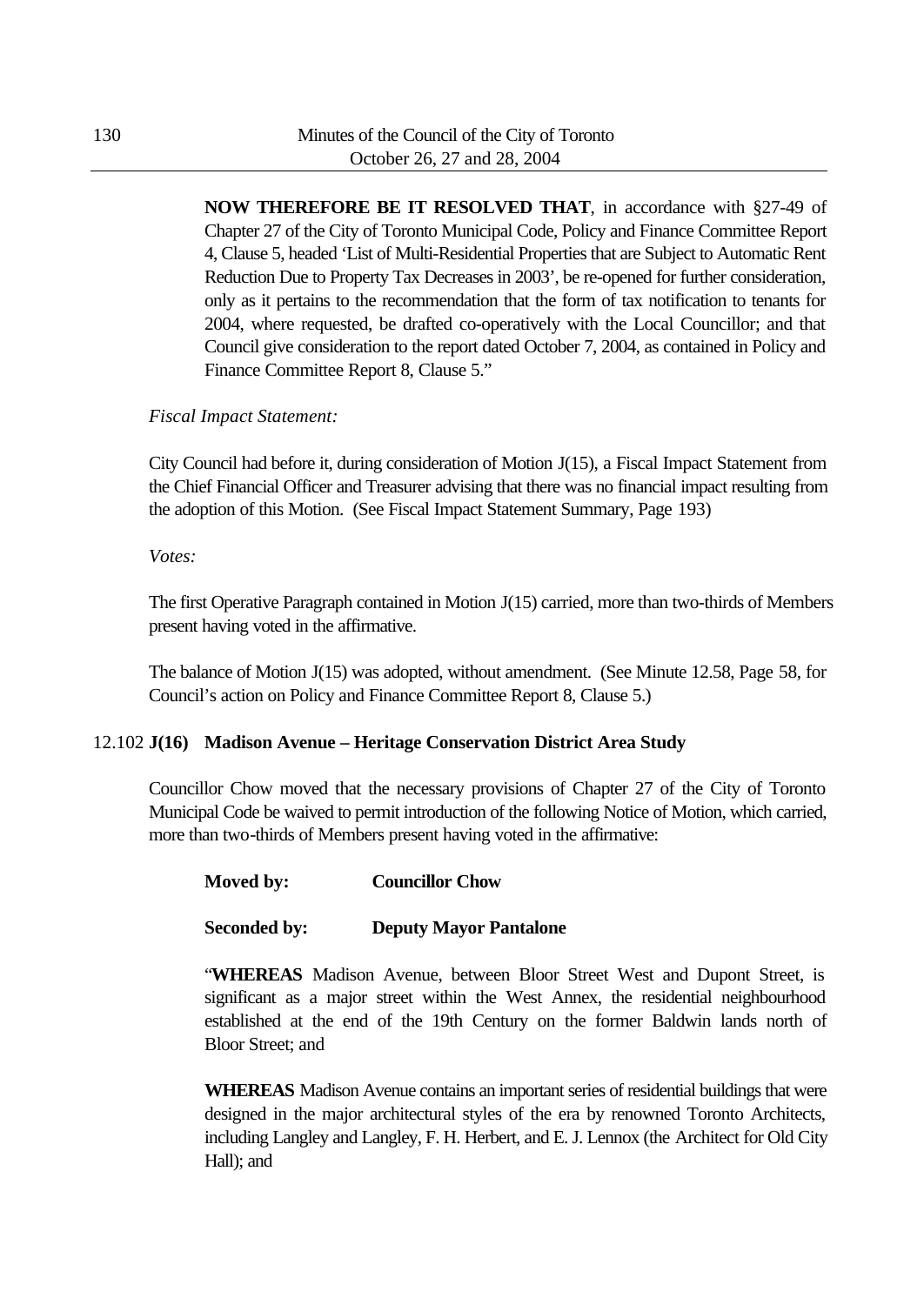**WHEREAS** the Annex Residents' Association and property owners on Madison Avenue have expressed interest in carrying out the studies required for Council to consider, at some point in the future, designating Madison Avenue as a Heritage Conservation District under the *Ontario Heritage Act*; and

**WHEREAS** staff are of the opinion that Madison Avenue does qualify as an area that could be studied for a Heritage Conservation District; and

**WHEREAS** an appeal is currently before the Ontario Municipal Board from a decision of the Committee of Adjustment regarding 90 Madison Avenue that may affect the heritage character of Madison Avenue;

**NOW THEREFORE BE IT RESOLVED THAT** the Council of the City of Toronto pass a by-law under Part V of the *Ontario Heritage Act* designating all the properties fronting on both sides of Madison Avenue, from Bloor Street West to Dupont Street, as the West Annex Heritage Conservation District Study Area, and the appropriate City officials be authorized and directed to take the necessary action to give effect thereto."

### *Advice by Mayor:*

Mayor Miller advised the Council that the provisions of Chapter 27 of the City of Toronto Municipal Code requiring the referral of Motion J(16) to the Toronto and East York Community Council would have to be waived in order to now consider such Motion.

### *Fiscal Impact Statement:*

City Council had before it, during consideration of Motion J(16), a Fiscal Impact Statement from the Chief Financial Officer and Treasurer advising that there was no financial impact resulting from the adoption of this Motion. (See Fiscal Impact Statement Summary, Page 193)

### *Procedural Vote:*

The vote to waive referral of Motion J(16) to the Toronto and East York Community Council was taken as follows: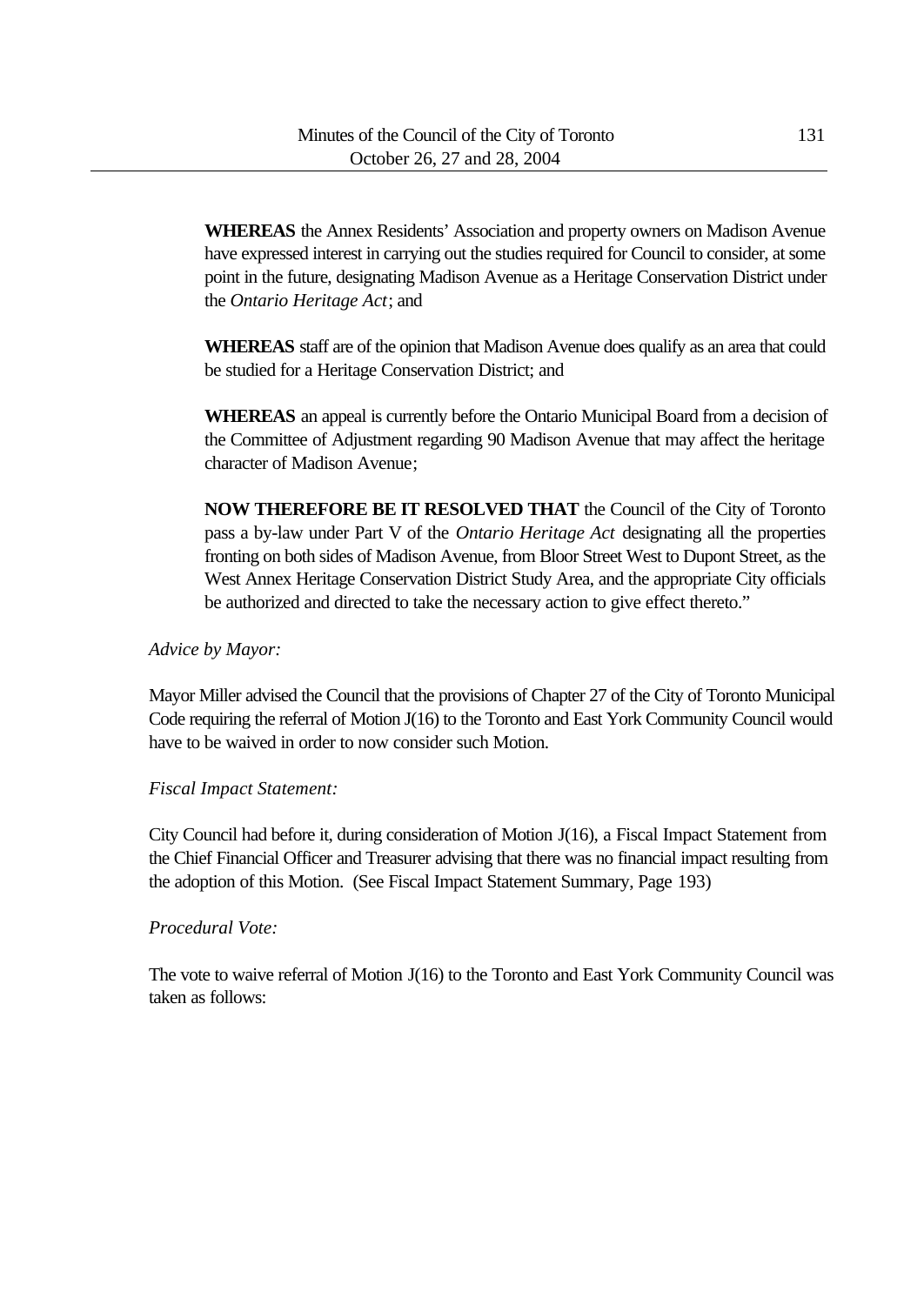| $Yes - 30$   |                                                          |  |  |
|--------------|----------------------------------------------------------|--|--|
| Mayor:       | Miller                                                   |  |  |
| Councillors: | Altobello, Bussin, Carroll, Cho, Chow, Cowbourne, Davis, |  |  |
|              | De Baeremaeker, Di Giorgio, Filion, Fletcher, Giambrone, |  |  |
|              | Grimes, Hall, Jenkins, Lindsay Luby, McConnell, Mihevc,  |  |  |
|              | Milczyn, Minnan-Wong, Moscoe, Nunziata, Palacio,         |  |  |
|              | Pantalone, Pitfield, Rae, Saundercook, Soknacki, Watson  |  |  |
| $No-10$      |                                                          |  |  |
| Councillors: | Ashton, Balkissoon, Del Grande, Feldman, Holyday, Kelly, |  |  |
|              | Ootes, Shiner, Stintz, Thompson                          |  |  |

Carried, more than two-thirds of Members present having voted in the affirmative.

#### *Motion:*

Councillor Rae moved that Motion J(16) be adopted, subject to deleting the following Recital:

"**WHEREAS** an appeal is currently before the Ontario Municipal Board from a decision of the Committee of Adjustment regarding 90 Madison Avenue that may affect the heritage character of Madison Avenue;".

*Vote:*

The motion by Councillor Rae carried.

Motion J(16), as amended, carried.

# 12.103 **J(17) Request to Re-open Planning and Transportation Committee Report 6, Clause 3 - Age of Vehicles Used as Taxicabs**

Due to Council's decision on Motion J(18), the following Motion was deemed redundant:

| Moved by: | <b>Councillor Minnan-Wong</b> |
|-----------|-------------------------------|
|-----------|-------------------------------|

### **Seconded by: Councillor Moscoe**

"**WHEREAS** City Council at its meeting of September 28, 29, 30 and October 1, 2004, had before it Planning and Transportation Committee Report 6, Clause 3, headed 'Age of Vehicles Used as Taxicabs'; and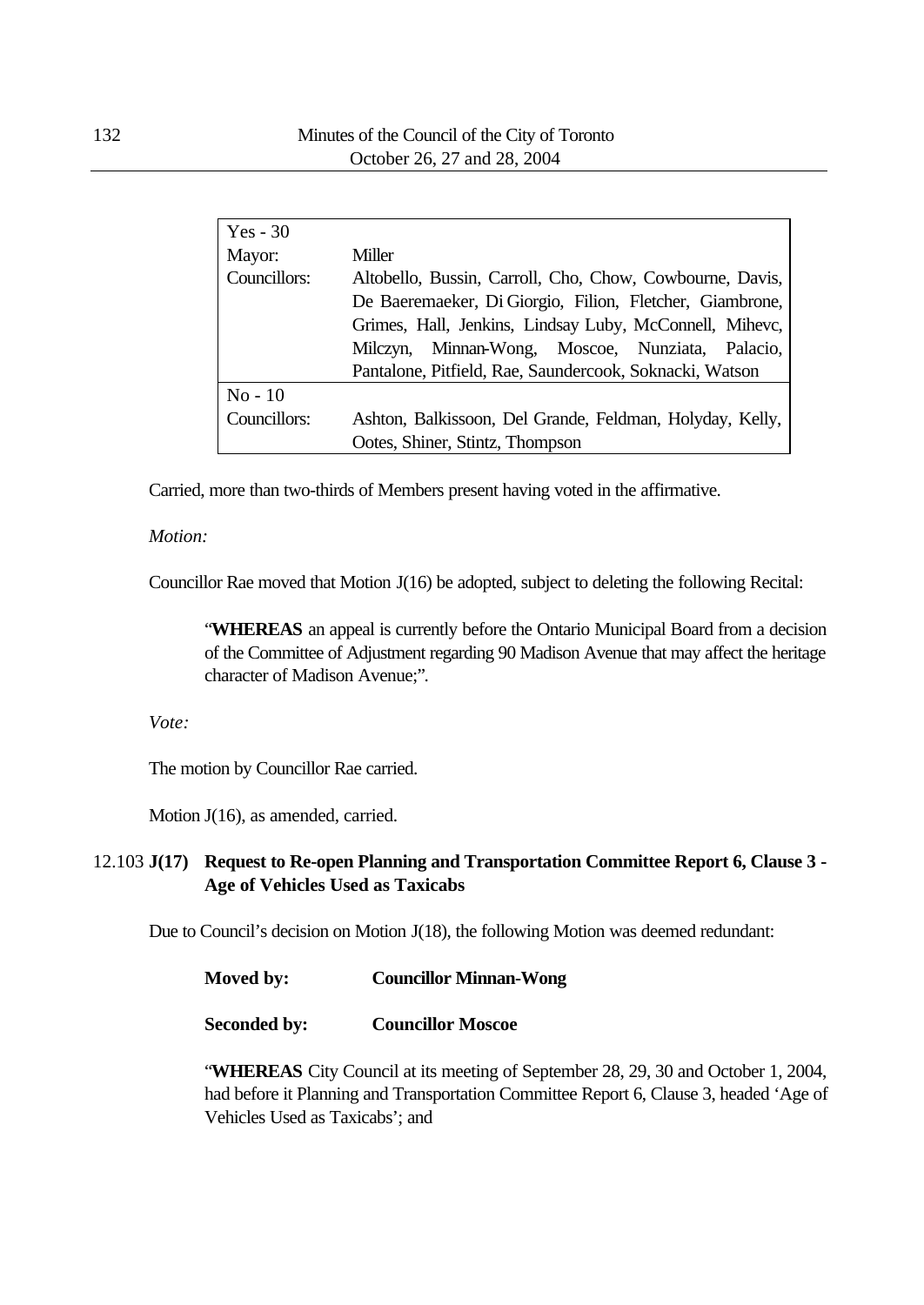**WHEREAS** City Council amended the Clause by deleting the recommendations of the Planning and Transportation Committee, and adopting instead the staff recommendations contained in the Recommendations Section of the report dated July 26, 2004, from the Commissioner of Urban Development Services contained in the Clause; and

**WHEREAS** Recommendation (1)(e) of that report, as adopted by City Council, reads as follows:

'(1)(e) on a go-forward basis with vehicles acquired after 2004, provide that only factory installed natural gas-fuelled vehicles be given the two-year extension on the life of the vehicle.'; and

**WHEREAS** the automobile industry no longer builds or supplies 'factory installed natural gas-fuelled vehicles'; and

**WHEREAS** pursuant to a Provincial program, a taxicab owner has up to 180 days from the date of purchase to convert his vehicle to a natural gas-fuelled vehicle, in order to qualify for a \$1,000.00 financial incentive; and

**WHEREAS** it is, therefore, desirable to amend Recommendation (1)(e) to ensure that taxicab owners can benefit from the available incentive program for the use of natural gasfuelled vehicles;

**NOW THEREFORE BE IT RESOLVED THAT**, in accordance with §27-49 of Chapter 27 of the City of Toronto Municipal Code, Planning and Transportation Committee Report 6, Clause 3, headed 'Age of Vehicles Used as Taxicabs', be re-opened for further consideration, only as it pertains to Recommendation (1)(e);

**AND BE IT FURTHER RESOLVED THAT** City Council delete Recommendation (1)(e) as adopted, and substitute instead the following:

'(1)(e) on a go-forward basis with vehicles acquired after 2004, provide that only natural gas-fuelled vehicles which have been converted within 180 days of purchase be given the two-year extension on the life of the vehicle.' "

# 12.104 **J(18) Request to Re-open Planning and Transportation Committee Report 6, Clause 3 - Age of Vehicles Used as Taxicabs**

Councillor Cho moved that the necessary provisions of Chapter 27 of the City of Toronto Municipal Code be waived to permit introduction and debate of the following Notice of Motion:

**Moved by: Councillor Cho**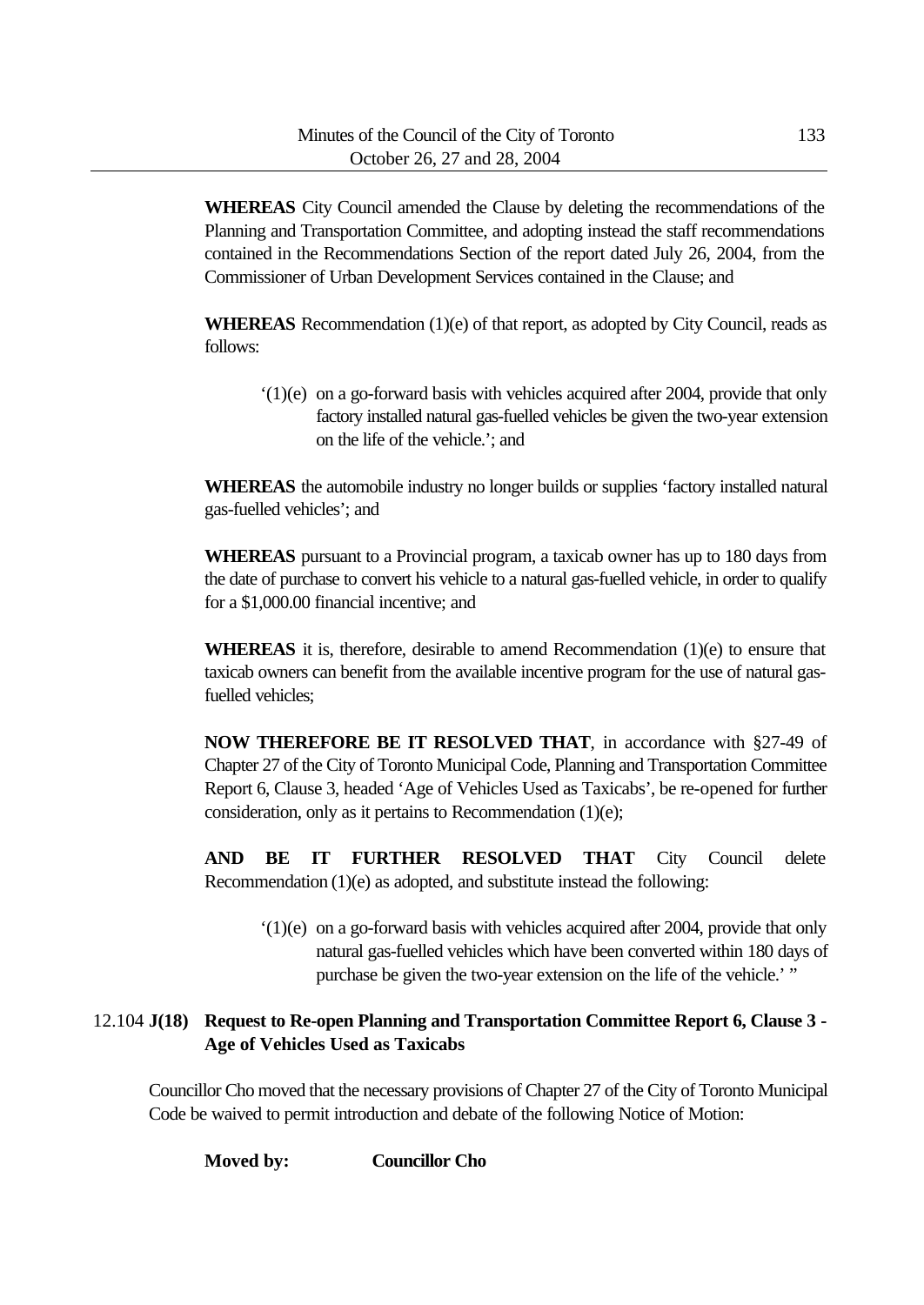### **Seconded by: Councillor Lindsay Luby**

**"BE IT RESOLVED THAT** in accordance with §27-49 of Chapter 27 of the City of Toronto Municipal Code, Planning and Transportation Committee Report 6, Clause 3, headed 'Age of Vehicles Used as Taxicabs', be re-opened for further consideration;

**AND BE IT FURTHER RESOLVED THAT** the Planning and Transportation Committee recommendations of September 7, 2004, as contained in the Clause, be adopted, in lieu of the recommendations adopted at City Council on September 28, 29, 30 and October 1, 2004;

**AND BE IT FURTHER RESOLVED THAT** the by-law be further amended to provide that all vehicles purchased for the purpose of taxi use must have been registered in Ontario, at the time of purchase by its original owner, and maintained its continuous registration in Ontario as long as it is in use as a taxi, and that this policy be reviewed after one year.",

the vote upon which was taken as follows:

| $Yes - 28$   |                                                                                                                                                                                                                                                                           |
|--------------|---------------------------------------------------------------------------------------------------------------------------------------------------------------------------------------------------------------------------------------------------------------------------|
| Mayor:       | Miller                                                                                                                                                                                                                                                                    |
| Councillors: | Altobello, Ashton, Balkissoon, Carroll, Cho, De Baeremaeker,<br>Di Giorgio, Feldman, Giambrone, Grimes, Hall, Holyday,<br>Jenkins, Kelly, Lindsay Luby, Mammoliti, Mihevc, Milczyn,<br>Moscoe, Nunziata, Ootes, Palacio, Saundercook, Shiner,<br>Soknacki, Stintz, Watson |
| $No-13$      |                                                                                                                                                                                                                                                                           |
| Councillors: | Bussin, Chow, Cowbourne, Davis, Del Grande, Filion,<br>Fletcher, McConnell, Minnan-Wong, Pantalone, Pitfield, Rae,                                                                                                                                                        |
|              | Thompson                                                                                                                                                                                                                                                                  |

Carried, more than two-thirds of Members present having voted in the affirmative.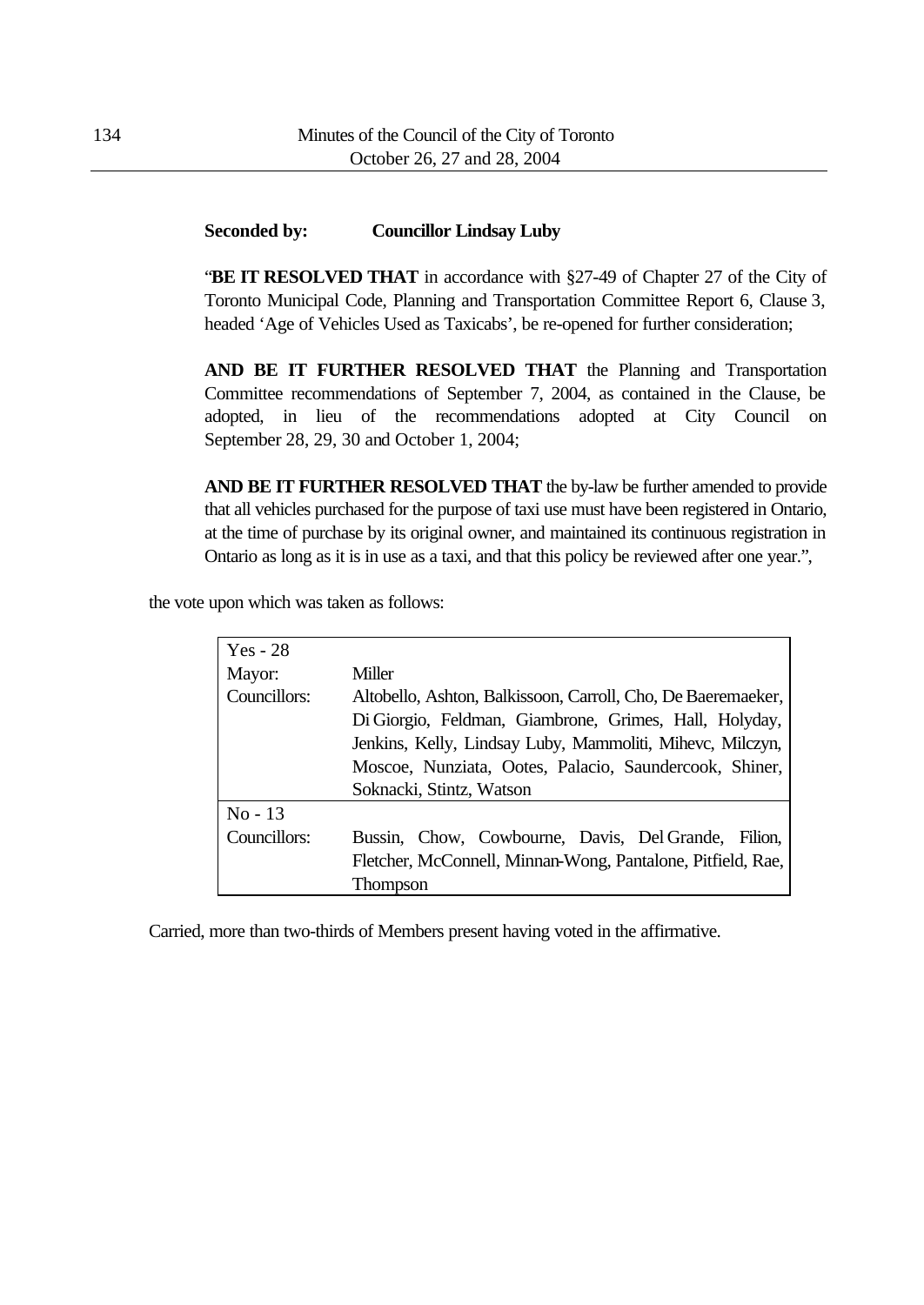*Vote:*

Adoption of the first Operative Paragraph contained in Motion J(18):

| $Yes - 27$   |                                                                                                                                                                                                                                                                   |
|--------------|-------------------------------------------------------------------------------------------------------------------------------------------------------------------------------------------------------------------------------------------------------------------|
| Mayor:       | Miller                                                                                                                                                                                                                                                            |
| Councillors: | Altobello, Ashton, Balkissoon, Carroll, Cho, De Baeremaeker,<br>Di Giorgio, Feldman, Giambrone, Grimes, Hall, Holyday,<br>Jenkins, Kelly, Lindsay Luby, Mammoliti, Milczyn, Moscoe,<br>Nunziata, Ootes, Palacio, Saundercook, Shiner, Soknacki,<br>Stintz, Watson |
| $No - 14$    |                                                                                                                                                                                                                                                                   |
| Councillors: | Bussin, Chow, Cowbourne, Davis, Del Grande, Filion,                                                                                                                                                                                                               |
|              | Fletcher, McConnell, Mihevc, Minnan-Wong, Pantalone,                                                                                                                                                                                                              |
|              | Pitfield, Rae, Thompson                                                                                                                                                                                                                                           |

Lost, less than two-thirds of Members present having voted in the affirmative.

### *Summary:*

As Council did not re-open Planning and Transportation Committee Report 6, Clause 3, headed "Age of Vehicles Used as Taxicabs", for further consideration, the balance of Motion J(18) could not be considered by Council.

## *Procedural Motion:*

Councillor Shiner moved that the vote on the adoption of the first Operative Paragraph contained in Motion J(18) be taken again.

## *Ruling by Mayor:*

Mayor Miller ruled the procedural motion by Councillor Shiner out of order.

Councillor Shiner challenged the ruling of the Mayor.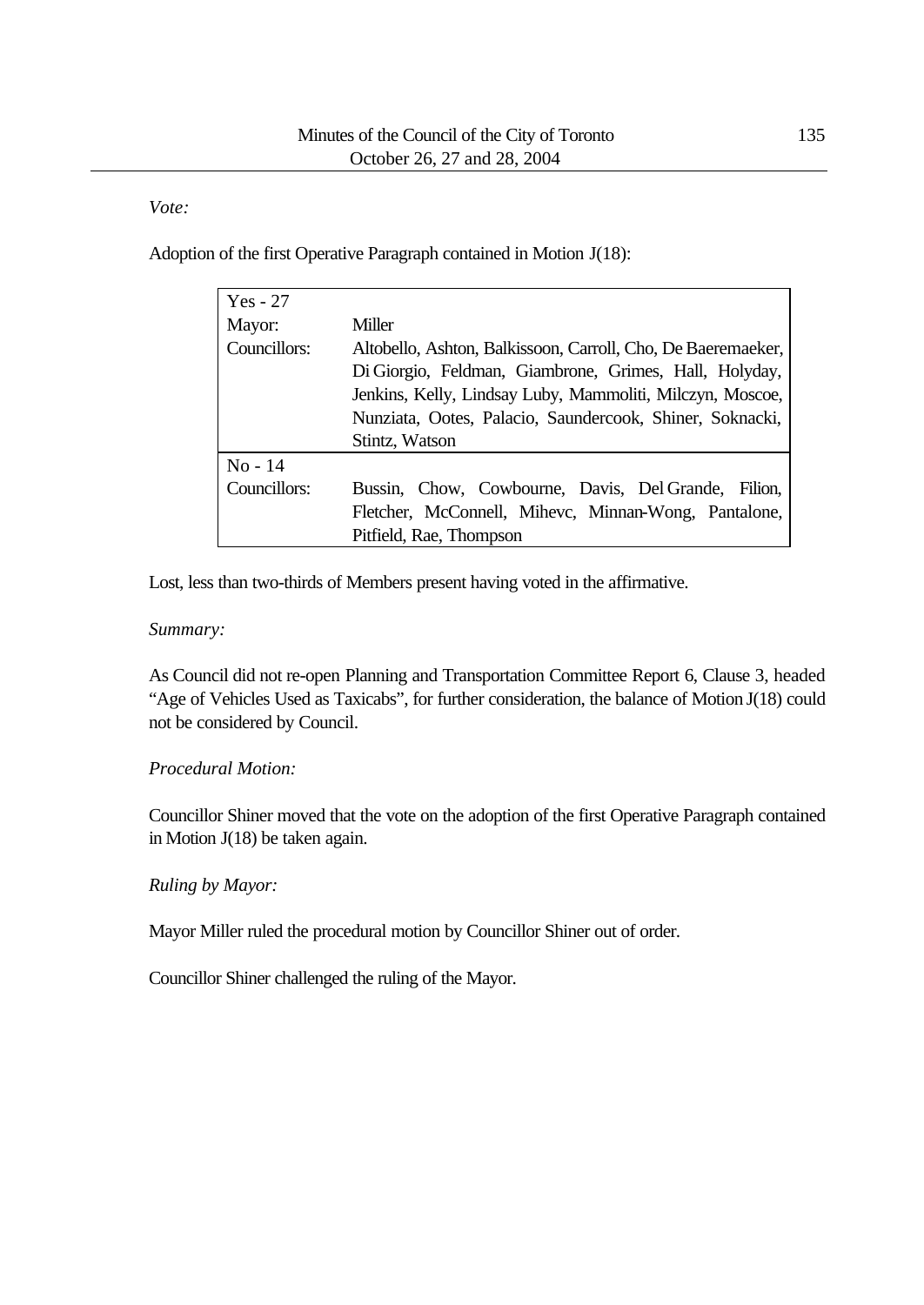*Vote to Uphold Ruling of Mayor:*

| $Yes - 18$   |                                                              |
|--------------|--------------------------------------------------------------|
| Mayor:       | Miller                                                       |
| Councillors: | Augimeri, Bussin, Chow, Cowbourne, Davis, Del Grande,        |
|              | Filion, Fletcher, McConnell, Mihevc, Minnan-Wong, Moscoe,    |
|              | Pantalone, Pitfield, Rae, Soknacki, Thompson                 |
| $No - 24$    |                                                              |
| Councillors: | Altobello, Ashton, Balkissoon, Carroll, Cho, De Baeremaeker, |
|              | Di Giorgio, Feldman, Giambrone, Grimes, Hall, Holyday,       |
|              | Jenkins, Kelly, Lindsay Luby, Mammoliti, Milczyn, Nunziata,  |
|              | Ootes, Palacio, Saundercook, Shiner, Stintz, Watson          |

Lost by a majority of 6.

*Vote:*

Adoption of the first Operative Paragraph contained in Motion J(18):

| $Yes - 29$   |                                                                |
|--------------|----------------------------------------------------------------|
| Mayor:       | Miller                                                         |
| Councillors: | Altobello, Ashton, Augimeri, Balkissoon, Bussin, Carroll, Cho, |
|              | De Baeremaeker, Di Giorgio, Feldman, Giambrone, Grimes,        |
|              | Hall, Holyday, Jenkins, Kelly, Lindsay Luby, Mammoliti,        |
|              | Milczyn, Moscoe, Nunziata, Ootes, Palacio, Saundercook,        |
|              | Shiner, Soknacki, Stintz, Watson                               |
| $No-13$      |                                                                |
| Councillors: | Chow, Cowbourne, Davis, Del Grande, Filion, Fletcher,          |
|              | McConnell, Mihevc, Minnan-Wong, Pantalone, Pitfield, Rae,      |
|              | Thompson                                                       |

Carried, more than two-thirds of Members present having voted in the affirmative.

## *Fiscal Impact Statement:*

City Council had before it, during consideration of Motion J(18), a Fiscal Impact Statement from the Chief Financial Officer and Treasurer advising that there was no financial impact resulting from the adoption of this Motion. (See Fiscal Impact Statement Summary, Page 193)

Council also had before it, during consideration of Motion J(18), the following communications which are on file in the City Clerk's Office: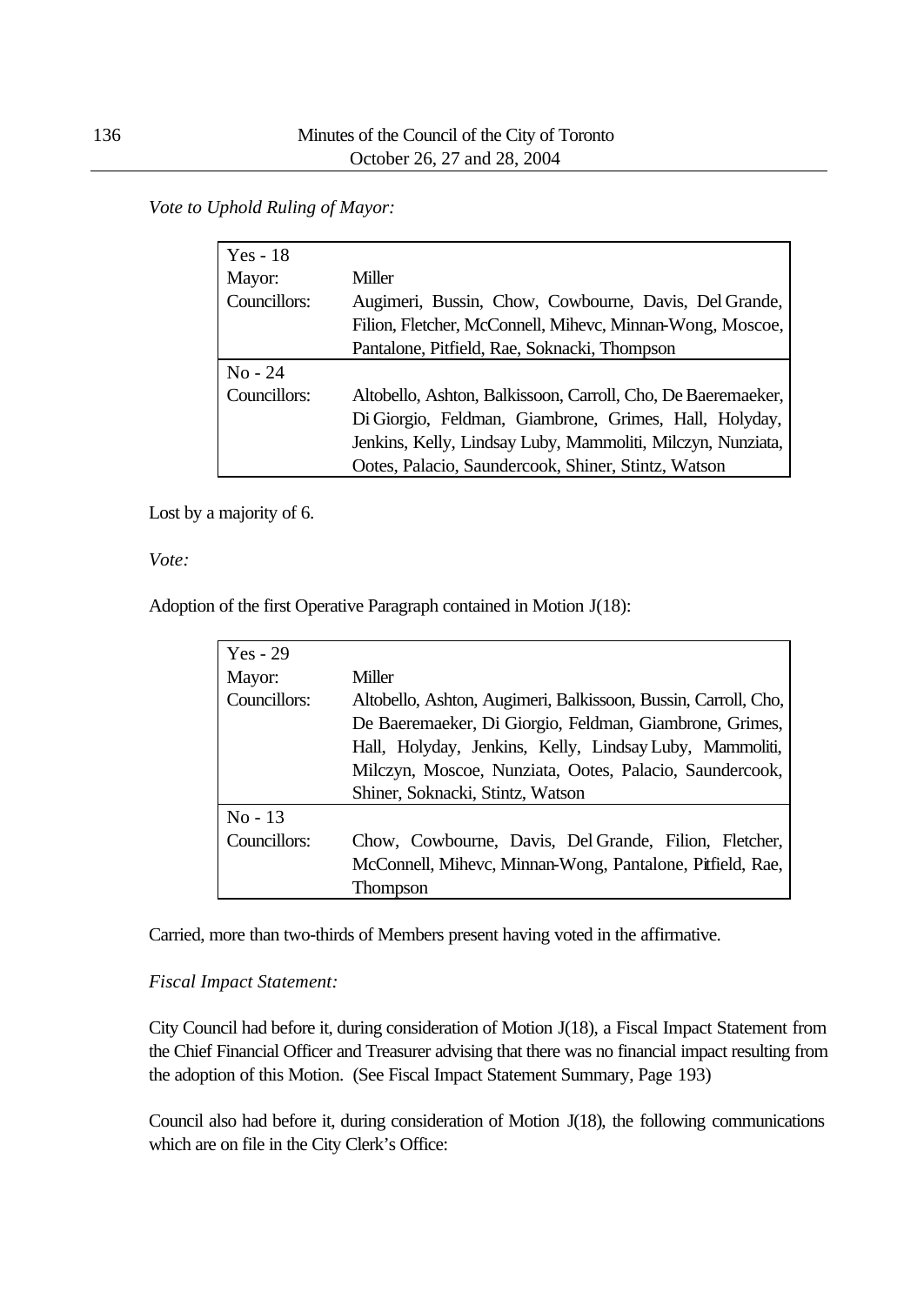- (a) (October 26, 2004) from Harsh Mehta; and
- (b) (October 27, 2004) from Councillor Altobello, Chair, Planning and Transportation Committee, Councillor Milczyn, Vice-Chair, Planning and Transportation Committee, Councillor Jenkins, Member, Planning and Transportation Committee, Councillor Moscoe, Member, Planning and Transportation Committee, Councillor Palacio, Member, Planning and Transportation Committee, Councillor Saundercook, Member, Planning and Transportation Committee, Councillor Stintz, Member, Planning and Transportation Committee, Councillor Cho, mover of Motion J(18), and Councillor Lindsay Luby, seconder of Motion J(18), advising of their support for the re-opening of Planning and Transportation Committee Report 6, Clause 3, headed "Age of Vehicles Used as Taxicabs".

Deputy Mayor Bussin in the Chair.

### *Motion:*

(a) Councillor Hall, seconded by Councillor Nunziata, moved that Motion J(18) be amended by adding the following new Operative Paragraph:

> "**AND BE IT FURTHER RESOLVED THAT** notwithstanding the model year and provided the vehicle is less than two years old, if the vehicle is new when it is registered as a taxicab, its period of use shall be measured from the date of registration."

*Vote Be Now Taken:*

Councillor Mammoliti moved that, in accordance with §27-45C of Chapter 27 of the City of Toronto Municipal Code, the vote be now taken, the vote upon which was taken as follows:

| Yes - 23     |                                                           |  |  |
|--------------|-----------------------------------------------------------|--|--|
| Councillors: | Augimeri, Carroll, Cho, Cowbourne, Di Giorgio, Feldman,   |  |  |
|              | Giambrone, Grimes, Hall, Jenkins, Li Preti, Lindsay Luby, |  |  |
|              | Mammoliti, McConnell, Nunziata, Ootes, Palacio,           |  |  |
|              | Saundercook, Shiner, Soknacki, Stintz, Thompson, Watson   |  |  |
| $No - 14$    |                                                           |  |  |
| Councillors: | Altobello, Ashton, Balkissoon, Bussin, Chow, Davis,       |  |  |
|              | Del Grande, Filion, Fletcher, Holyday, Kelly, Milczyn,    |  |  |
|              | Minnan-Wong, Moscoe                                       |  |  |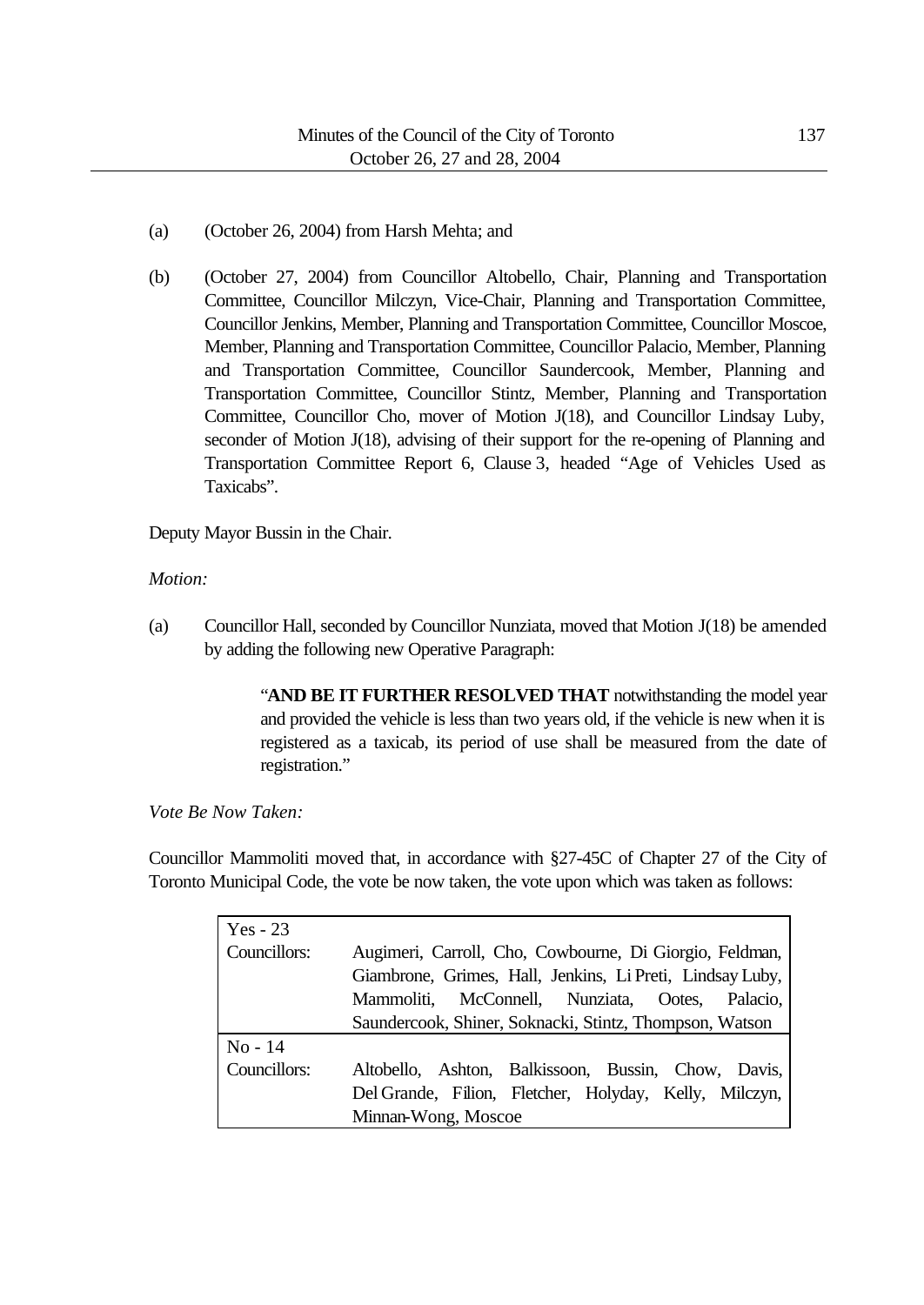Lost, less than two-thirds of Members present having voted in the affirmative.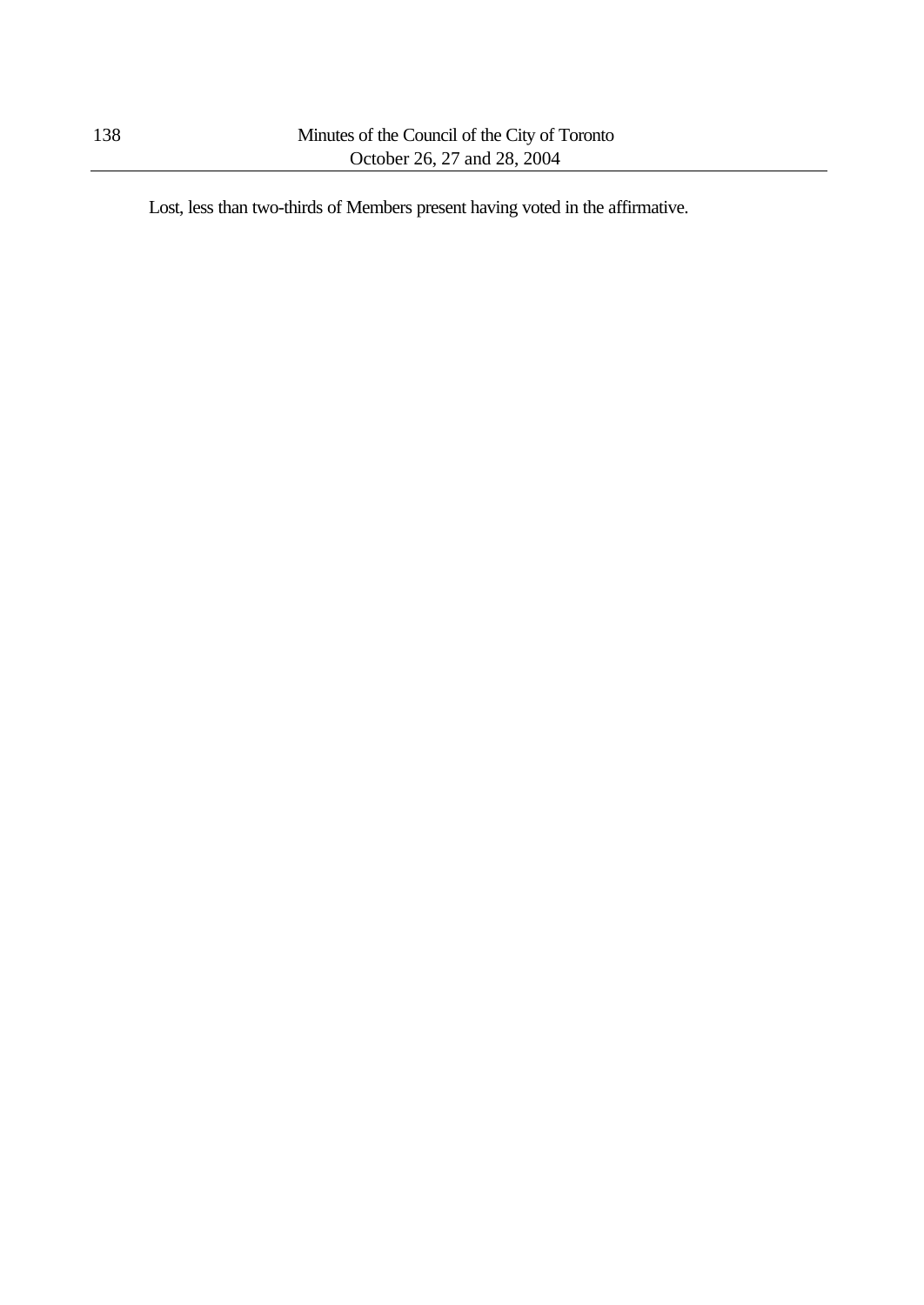#### *Motions:*

(b) Councillor Carroll moved that Motion J(18) be amended by adding the following new Operative Paragraph:

> "**AND BE IT FURTHER RESOLVED THAT** the Commissioner of Corporate Services (Fleet Services) and the Commissioner of Urban Development Services (Municipal Licensing and Standards) be requested to jointly review the first oneyear period of City of Toronto in-house taxi inspection, being September 1, 2004, to September 1, 2005, and report to the Planning and Transportation Committee with private and in-house comparisons on:

- (1) vehicle failure; and
- (2) licence removal;

and on any inspection criteria where enhancement of standards is indicated."

 $(c)$  Councillor Del Grande moved that Motion  $J(18)$  be amended by adding the following new Operative Paragraph:

> "**AND BE IT FURTHER RESOLVED THAT** registration for taxicabs with the City include, in their documentation, the bill of sale."

(d) Councillor McConnell moved that Motion J(18) be amended by adding the following new Operative Paragraph:

#### "**AND BE IT FURTHER RESOLVED THAT:**

- (1) the Commissioner of Urban Development Services be requested to investigate and report back to the Planning and Transportation Committee on the persistent concerns reported by standard taxi drivers which suggest that plate owners require that the drivers must purchase the taxi vehicle and turn the legal ownership for that vehicle over to the taxi plate owner as a condition of employment or contract, in contravention of the City of Toronto Municipal Code; and
- (2) an outside legal opinion be sought."
- (e) Councillor Balkissoon moved that Motion J(18) be amended by adding the following new Operative Paragraph: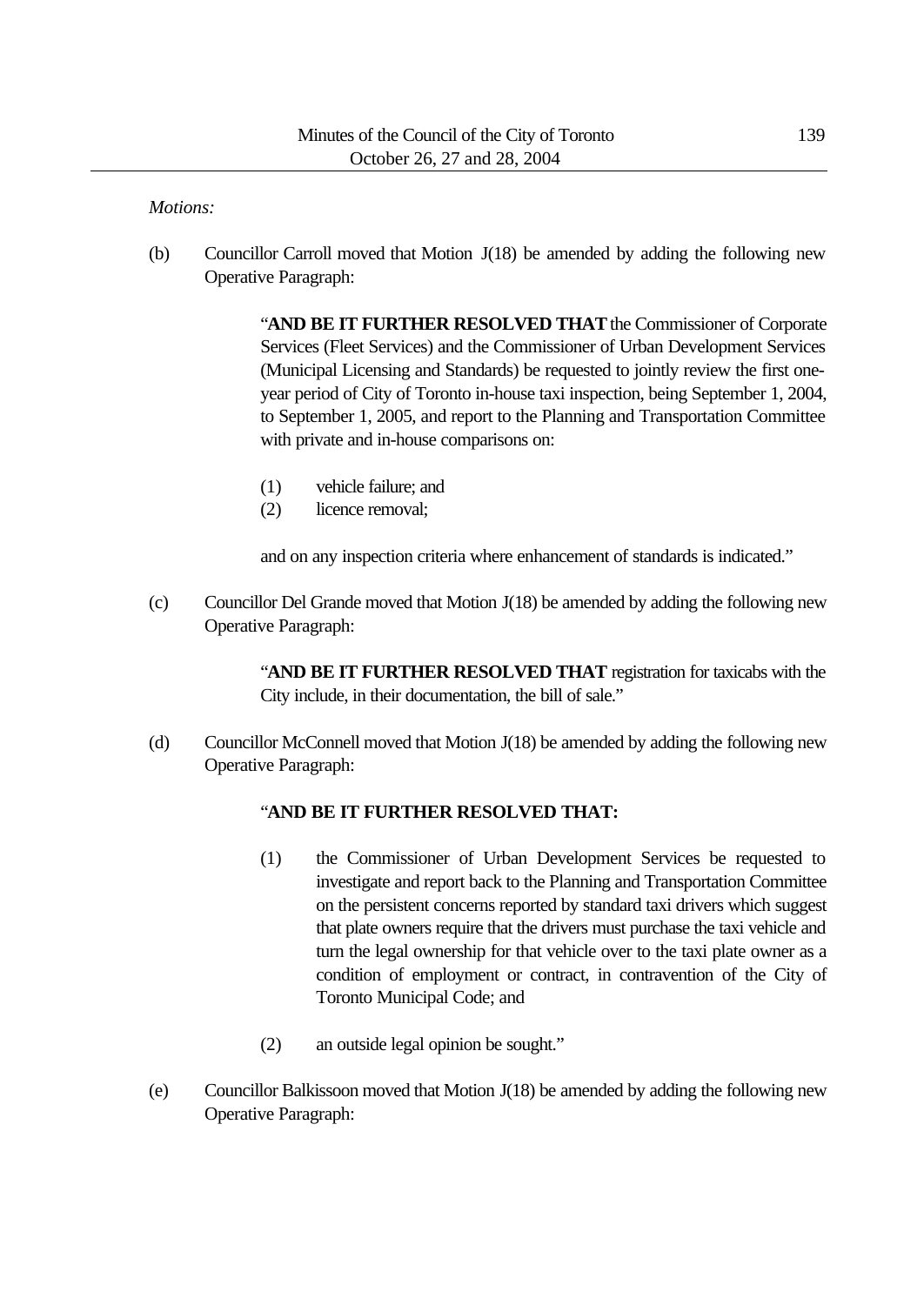"**AND BE IT FURTHER RESOLVED THAT** the Commissioner of Urban Development Services be directed to develop the inspection and data collection processes necessary to move the Taxi Reform Process into the next phase by incorporating, into the age of vehicles, criteria to be inclusive of a mileage component and report to the Planning and Transportation Committee on the necessary amendments when sufficient data has been collected."

### *Votes:*

Adoption of motion (a) by Councillor Hall, seconded by Councillor Nunziata:

| $Yes - 5$<br>Councillors: | Cowbourne, Hall, Lindsay Luby, Nunziata, Palacio               |
|---------------------------|----------------------------------------------------------------|
| $No - 33$                 |                                                                |
| Mayor:                    | Miller                                                         |
| Councillors:              | Altobello, Ashton, Augimeri, Balkissoon, Bussin, Carroll, Cho, |
|                           | Chow, Davis, De Baeremaeker, Del Grande, Di Giorgio,           |
|                           | Feldman, Filion, Fletcher, Giambrone, Grimes, Holyday,         |
|                           | Jenkins, Kelly, Li Preti, Mammoliti, McConnell, Milczyn,       |
|                           | Minnan-Wong, Moscoe, Ootes, Saundercook, Shiner, Stintz,       |
|                           | Thompson, Watson                                               |

Lost by a majority of 28.

Motion (b) by Councillor Carroll carried.

Motion (c) by Councillor Del Grande carried.

Motion (d) by Councillor McConnell carried.

Motion (e) by Councillor Balkissoon carried.

Adoption of Motion J(18), as amended:

| $Yes - 40$   |                                                                 |  |  |
|--------------|-----------------------------------------------------------------|--|--|
| Mayor:       | Miller                                                          |  |  |
| Councillors: | Altobello, Ashton, Augimeri, Balkissoon, Bussin, Carroll, Cho,  |  |  |
|              | Chow, Cowbourne, Davis, De Baeremaeker, Del Grande,             |  |  |
|              | Di Giorgio, Feldman, Filion, Fletcher, Giambrone, Grimes, Hall, |  |  |
|              | Holyday, Jenkins, Kelly, Li Preti, Lindsay Luby, Mammoliti,     |  |  |
|              | McConnell, Mihevc, Milczyn, Moscoe, Nunziata, Ootes,            |  |  |
|              | Palacio, Pantalone, Rae, Saundercook, Shiner, Stintz,           |  |  |
|              | Thompson, Watson                                                |  |  |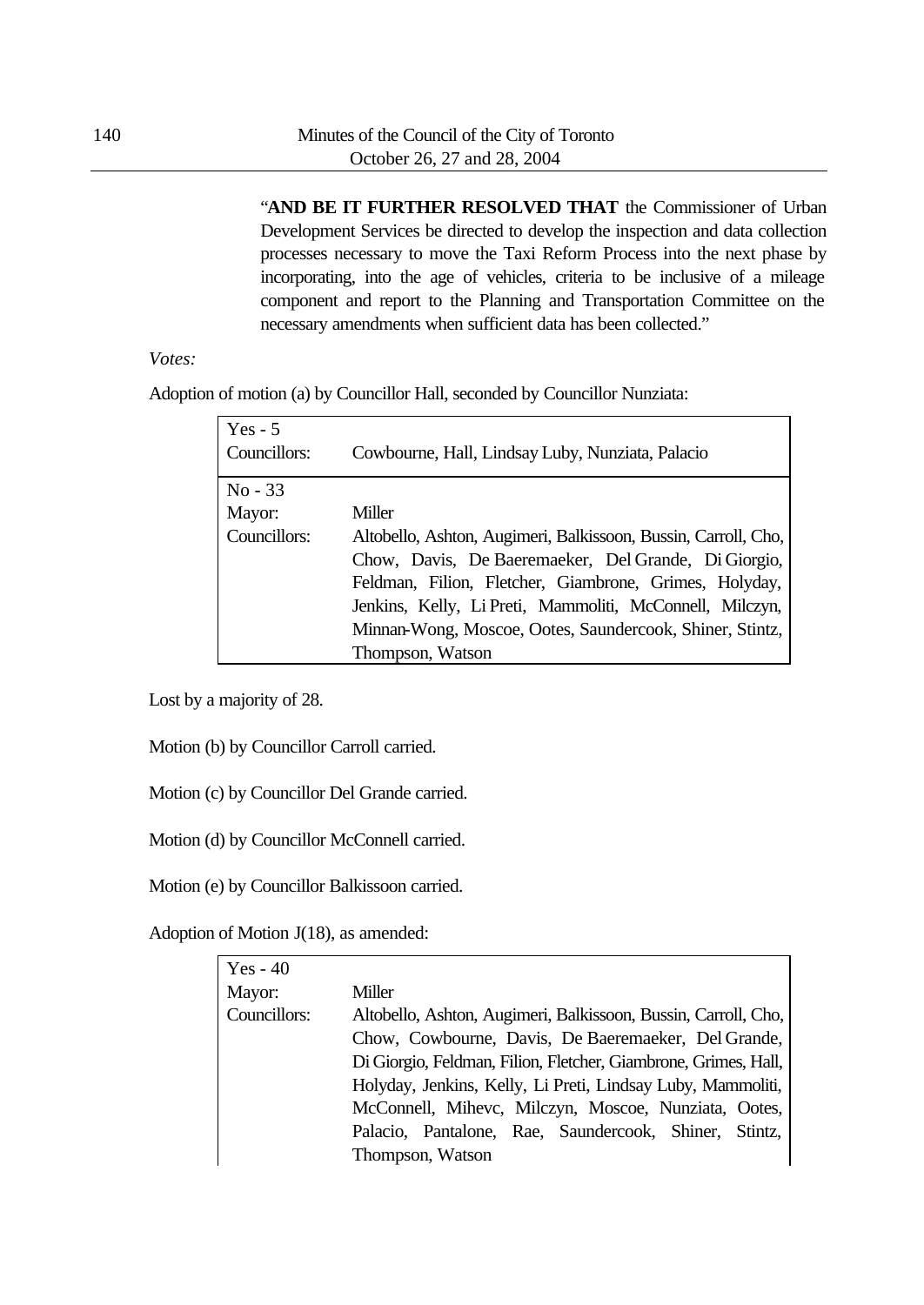### Minutes of the Council of the City of Toronto 141 October 26, 27 and 28, 2004

| $\sqrt{N_0}$ - |             |  |
|----------------|-------------|--|
| Councillor:    | Minnan-Wong |  |

Carried by a majority of 39.

*Summary:*

In summary, Council adopted Motion J(18), subject to adding the following new Operative Paragraphs:

"**AND BE IT FURTHER RESOLVED THAT** registration for taxicabs with the City include, in their documentation, the bill of sale;

**AND BE IT FURTHER RESOLVED THAT** the Commissioner of Urban Development Services be directed to develop the inspection and data collection processes necessary to move the Taxi Reform Process into the next phase by incorporating, into the age of vehicles, criteria to be inclusive of a mileage component and report to the Planning and Transportation Committee on the necessary amendments when sufficient data has been collected;

## **AND BE IT FURTHER RESOLVED THAT:**

- (1) the Commissioner of Urban Development Services be requested to investigate and report back to the Planning and Transportation Committee on the persistent concerns reported by standard taxi drivers which suggest that plate owners require that the drivers must purchase the taxi vehicle and turn the legal ownership for that vehicle over to the taxi plate owner as a condition of employment or contract, in contravention of the City of Toronto Municipal Code; and
- (2) an outside legal opinion be sought;

**AND BE IT FURTHER RESOLVED THAT** the Commissioner of Corporate Services (Fleet Services) and the Commissioner of Urban Development Services (Municipal Licensing and Standards) be requested to jointly review the first one-year period of City of Toronto in-house taxi inspection, being September 1, 2004, to September 1, 2005, and report to the Planning and Transportation Committee with private and in-house comparisons on:

- (1) vehicle failure; and
- (2) licence removal;

and on any inspection criteria where enhancement of standards is indicated."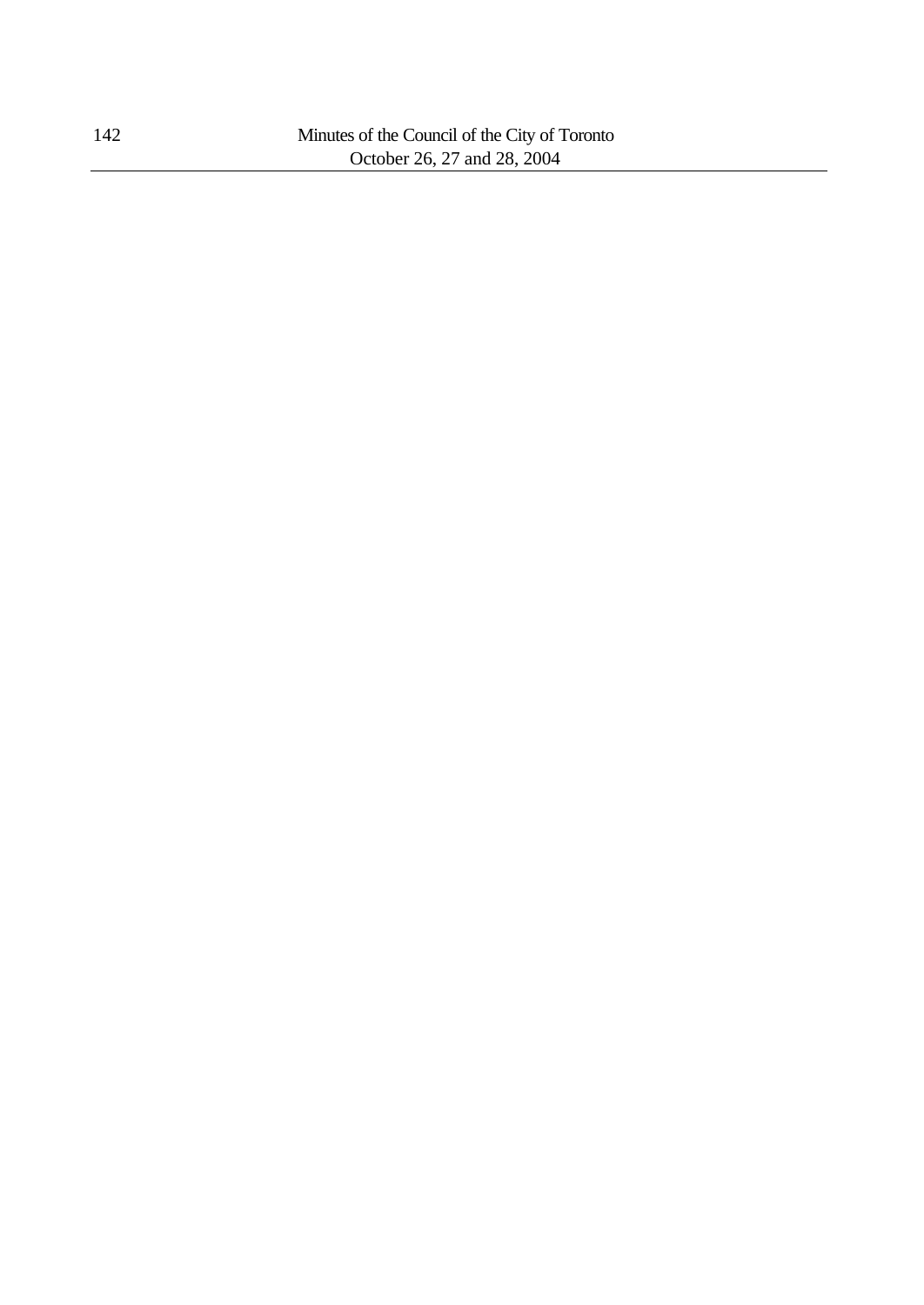In adopting Motion J(18), as amended, Council adopted, without amendment, the following recommendations of the Planning and Transportation Committee contained in Planning and Transportation Committee Report 6, Clause 3:

"The Planning and Transportation Committee recommends that:

- (I) City Council adopt the staff recommendations in the Recommendations Section of the report (July 26, 2004) from the Commissioner of Urban Development Services, subject to:
	- (i) amending Recommendation (1)(a) by deleting the words 'and be purchased or leased from a licensed vehicle dealer', and inserting the words 'and where the Ministry of Transportation has not identified the vehicle as rebuilt', and deleting the words 'new vehicles';
	- (ii) amending Recommendation  $(1)(c)$  by deleting the word 'new';
	- (iii) amending Recommendation (1)(e) by deleting the words 'factory installed' and adding the following words 'which have been converted within 180 days of purchase', after the words 'gas-fuelled vehicles', so that the recommendations now read as follows:

'It is recommended that the Municipal Code be amended to:

- (1) (a) provide that all vehicles used as replacement vehicles for taxicabs that are not currently registered as taxicabs or have not been registered as taxicabs in the 45-day period immediately preceding the date of application to use such vehicles as replacement vehicles, be not more than two model years old, and where the Ministry of Transportation has not identified the vehicle as rebuilt;
	- (b) provide that vehicles used as Ambassador taxicabs or owner-operated Standard taxicabs can be no older than six (6) model years;
	- (c) provide that taxicab owners required to replace their taxicabs with vehicles in the third inspection period in 2004 be permitted to replace their vehicles in the first inspection period of 2005;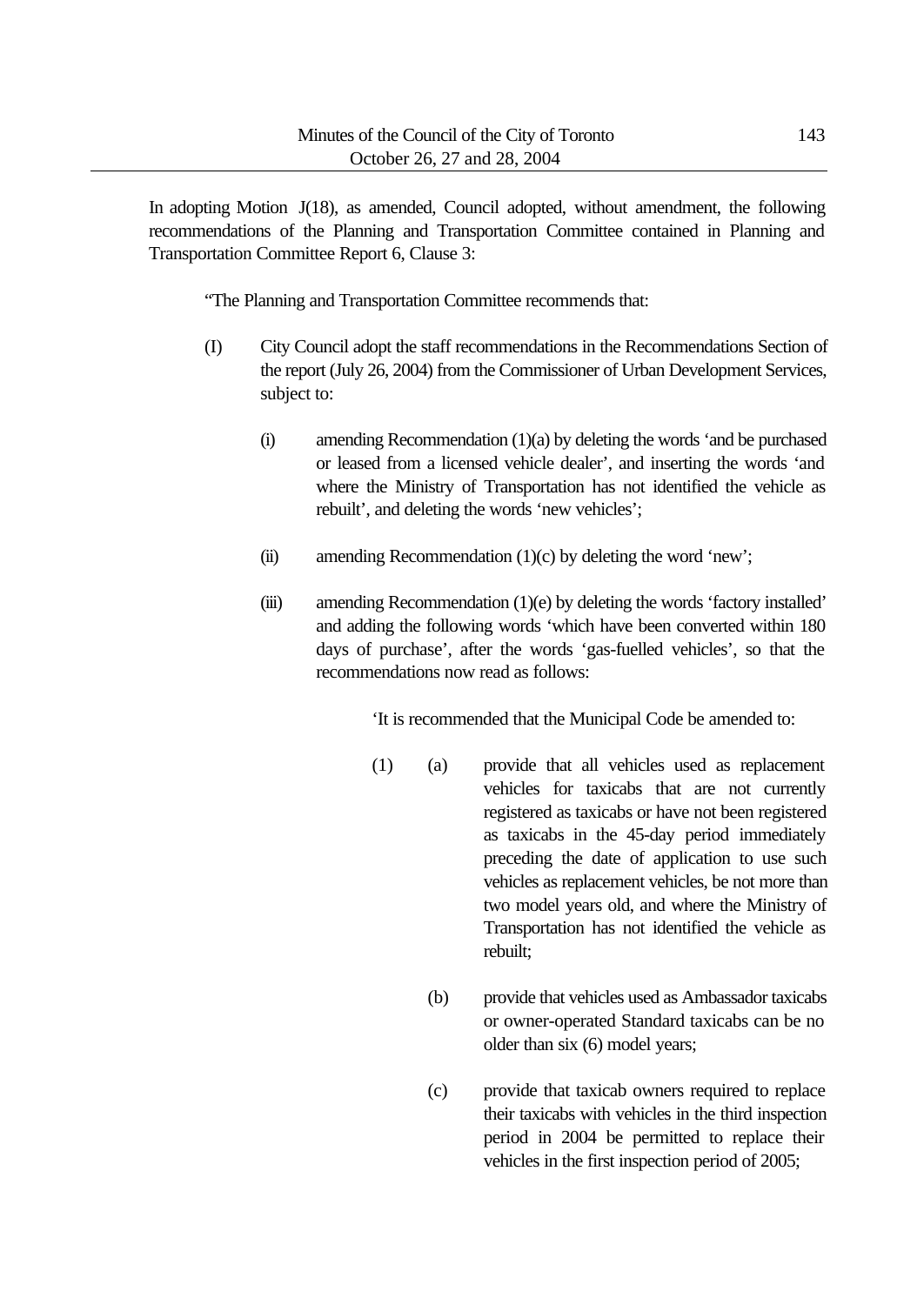- (d) define a 'new' vehicle as one that has never previously been bought, sold, or leased by a licensed vehicle dealer;
- (e) on a go-forward basis, with vehicles acquired after 2004, provide that only natural gas-fuelled vehicles which have been converted within 180 days of purchase be given the two-year extension on the life of the vehicle;
- (2) provide that new vehicles that were purchased or leased as new or replacement vehicles for taxicabs since January 1999 be permitted to stay on as taxicabs in accordance with the new age of vehicle provisions;
- (3) authorize the appropriate City officials to undertake any necessary action to give effect thereto; and
- (II) an additional one year extension be granted to a maximum of seven years, to Ambassador or owner operated standard plates who elect to place a new vehicle on the road, as defined in Recommendation (1)(d) contained in the report (July 26, 2004) from the Commissioner of Urban Development Services."

Mayor Miller in the Chair.

## 12.105 **J(19) Request to Re-open Planning and Transportation Committee Report 6, Clause 3 - Age of Vehicles Used as Taxicabs**

Due to Council's decision on Motion J(18), the following Motion was deemed redundant:

| Moved by:           | <b>Councillor De Baeremaeker</b> |
|---------------------|----------------------------------|
| <b>Seconded by:</b> | <b>Councillor Carroll</b>        |

"**WHEREAS** the Toronto Board of Health attributes 2,000 premature deaths every year due to smog/poor air quality; and

**WHEREAS** the Toronto Atmospheric Fund has endorsed cleaner natural gas taxis and provided a \$1,000.00 incentive per vehicle, in 1999, to help kick start the Natural Gas Taxi Program; and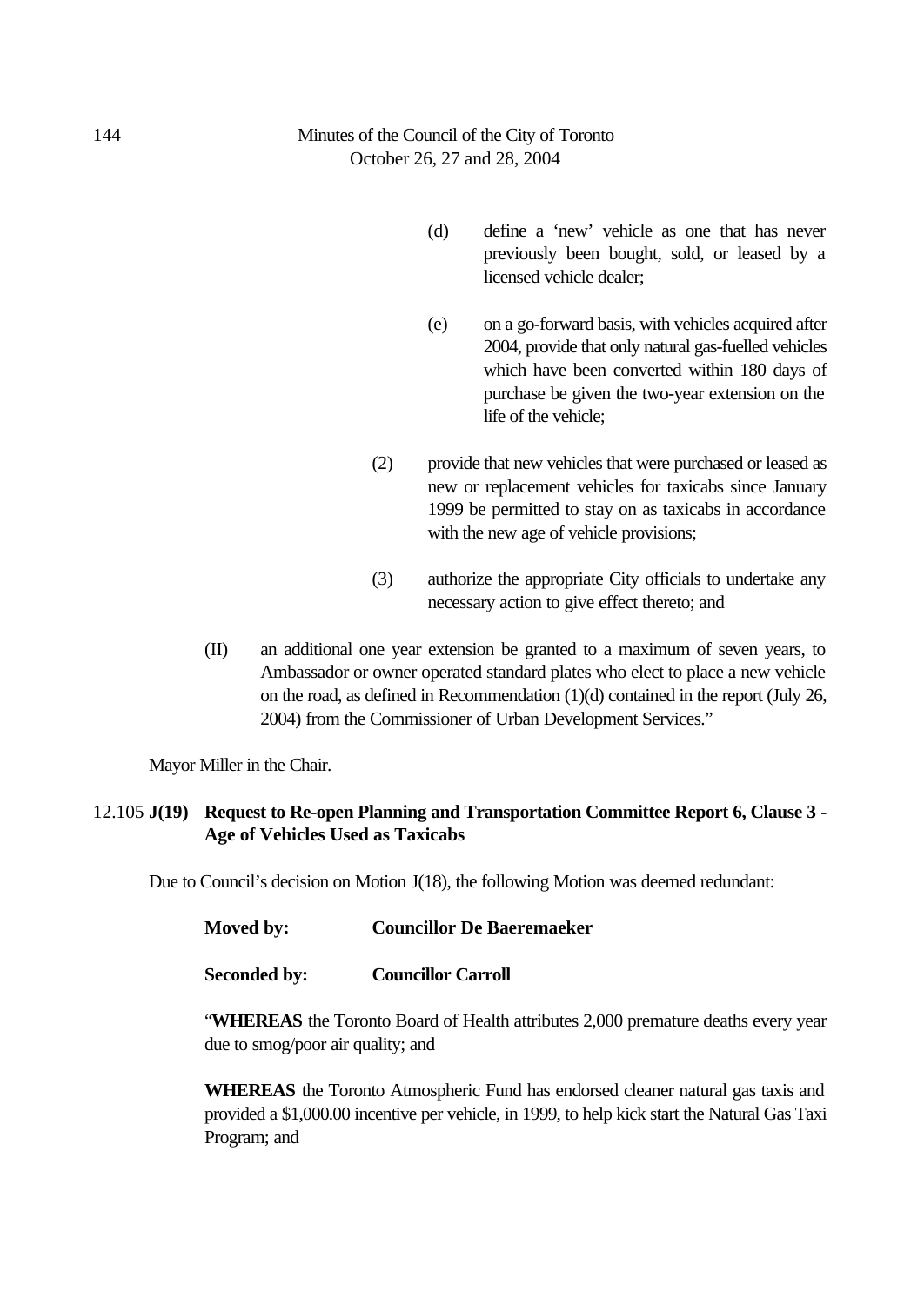**WHEREAS** at the 2004 Smog Summit, City officials sited natural gas vehicles as a part of the City's solution to reduce SMOG and emissions harmful to our health; and

**WHEREAS** a natural gas vehicle emits 25 percent less Carbon Dioxide that causes global warming; and

**WHEREAS** natural gas vehicles reduce harmful air emissions such as: Nitrogen Oxide (30 percent less), Volatile Organic Compounds (93 percent less), Sulphur Dioxides (63 percent less), Particulate Matter (89 percent less) and Carbon Monoxide (74 percent less); and

**WHEREAS** these vehicles, using U.S. Environmental Protection Agency accredited equipment, produce superior certified emission results and Environment Canada lab tests for this emission standard is recognized by Natural Resources Canada as part of their new Climate Change Incentive program; and

**WHEREAS** the City of Toronto is committed to ensuring cleaner air for its citizens;

**NOW THEREFORE BE IT RESOLVED THAT**, in accordance with §27-49 of Chapter 27 of the City of Toronto Municipal Code, Planning and Transportation Committee Report 6, Clause 3, headed 'Age of Vehicles Used as Taxicabs', be re-opened for further consideration, only as it pertains to Recommendation (1)(e);

**AND BE IT FURTHER RESOLVED THAT** Recommendation (1)(e) be amended to provide that a vehicle which is a natural gas vehicle converted to a natural gas vehicle prior to its registration as a taxicab, need not be a new vehicle as provided for in Section G of the by-law."

# 12.106 **J(20) Instructions for Ontario Municipal Board Hearing - Blythwood Heritage Conservation District By-law No. 12-2004 – Don Valley West - Ward 25**

Councillor Jenkins moved that the necessary provisions of Chapter 27 of the City of Toronto Municipal Code be waived to permit introduction of the following Notice of Motion, moved by Councillor Jenkins, seconded by Councillor Walker, and, in the absence of Councillor Walker, seconded by Councillor Shiner, which carried, more than two-thirds of Members present having voted in the affirmative:

**Seconded by: Councillor Shiner**

"**WHEREAS** the City Solicitor has prepared a confidential report seeking instructions respecting the Blythwood Heritage Conservation District By-law No. 12-2004; and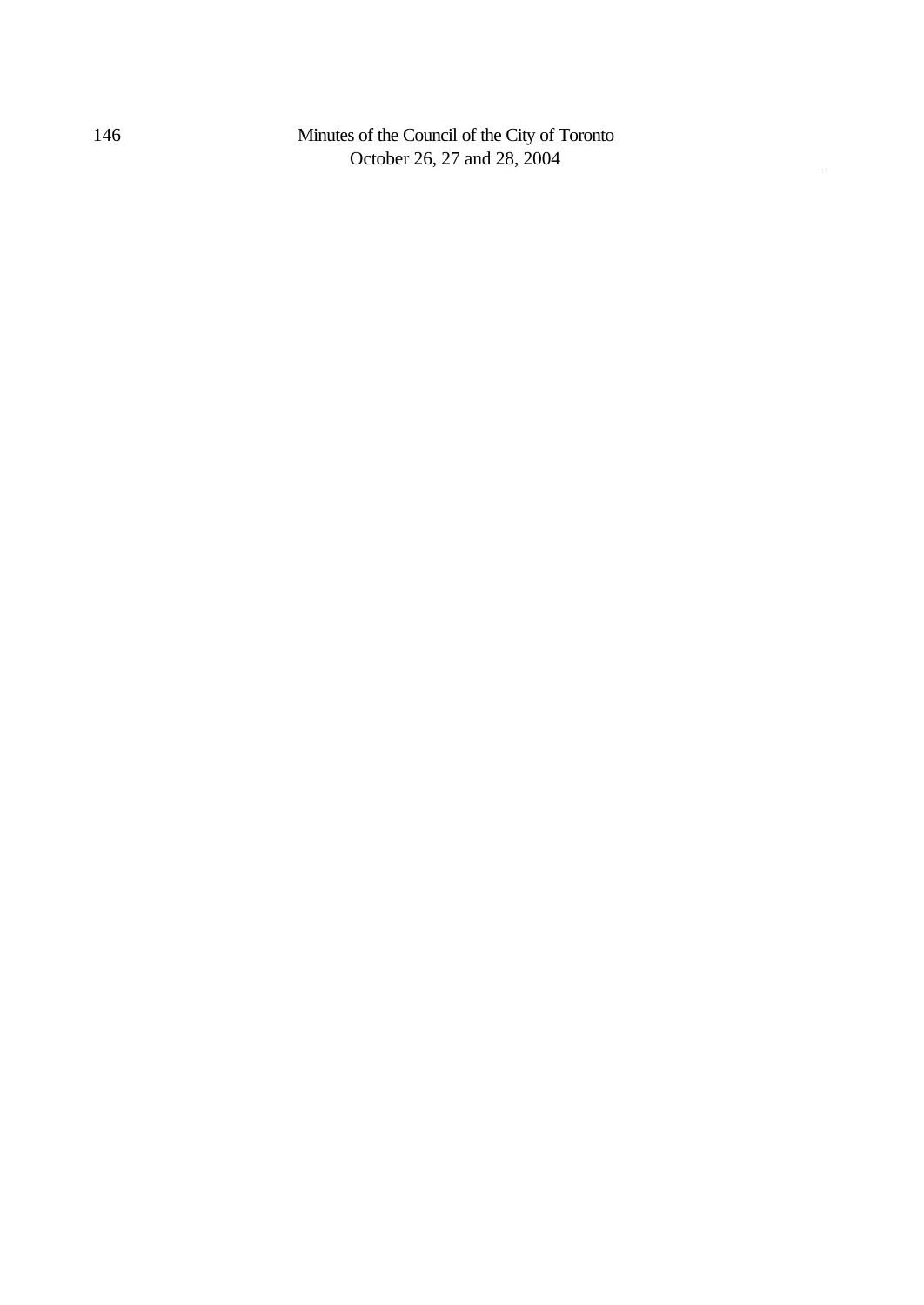**WHEREAS** consideration of this matter by Council is required, on an urgent basis, to establish a City position in relation to the Ontario Municipal Board hearing scheduled for January 17, 2005;

**NOW THEREFORE BE IT RESOLVED THAT** Council consider the confidential report dated October 26, 2004, from the City Solicitor, and the staff recommendation contained in the Recommendation Section of the report be adopted."

# *Advice by Mayor:*

Mayor Miller advised the Council that the provisions of Chapter 27 of the City of Toronto Municipal Code requiring the referral of Motion J(20) to the North York Community Council would have to be waived in order to now consider such Motion.

# *Fiscal Impact Statement:*

City Council had before it, during consideration of Motion J(20), a confidential Fiscal Impact Statement from the Chief Financial Officer and Treasurer.

## *Procedural Vote:*

The vote to waive referral of Motion J(20) to the North York Community Council carried, more than two-thirds of Members present having voted in the affirmative.

Council also had before it, during consideration of Motion J(20), a confidential report dated October 26, 2004, from the City Solicitor.

#### *Vote:*

Motion J(20) was adopted, without amendment.

# *Summary:*

In adopting Motion J(20), without amendment, Council adopted, without amendment, the staff recommendation contained in the Recommendation Section of the confidential report dated October 26, 2004, from the City Solicitor. The following recommendation contained in the report is now public and the balance of the report remains confidential, in accordance with the provisions of the *Municipal Act*, as it contains information that is subject to solicitor-client privilege:

"It is recommended that City Council authorize the City Solicitor and municipal staff to request the Ontario Municipal Board to delete Nos. 5, 6, 7, 8, 9, 10, 11 and 12 Blythwood Gardens from By-law No. 12-2004."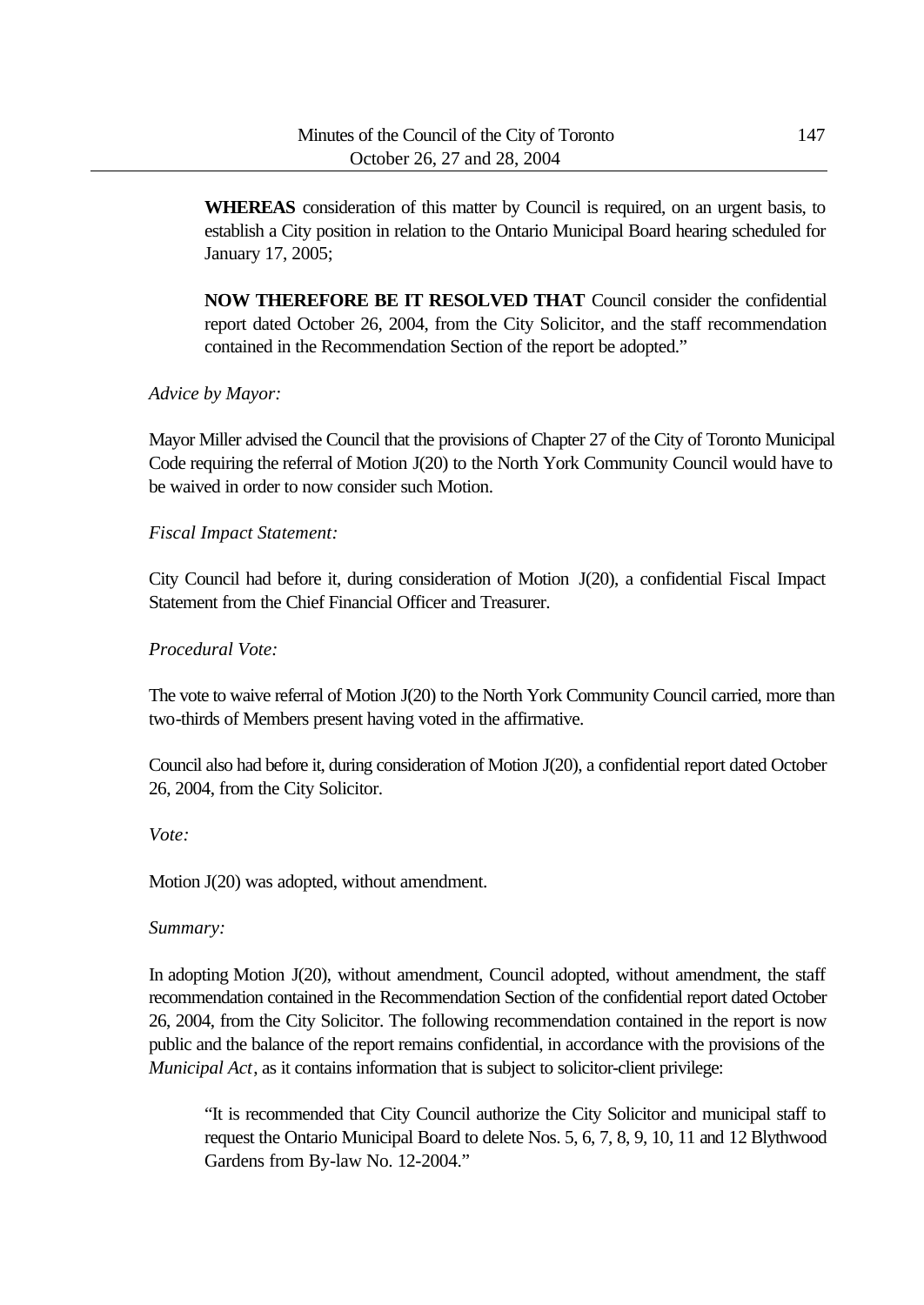# 12.107 **J(21) Repeal of Former City of Toronto Municipal Code, Chapter 9, Arbitrator**

Councillor Saundercook moved that the necessary provisions of Chapter 27 of the City of Toronto Municipal Code be waived to permit introduction of the following Notice of Motion, moved by Councillor Walker, seconded by Councillor Davis, and, in the absence of Councillor Walker, moved by Councillor Saundercook, which carried, more than two-thirds of Members present having voted in the affirmative:

| Moved by: | <b>Councillor Saundercook</b> |
|-----------|-------------------------------|
|           |                               |

**Seconded by: Councillor Davis**

"**WHEREAS** the City Solicitor has prepared a confidential report seeking instructions to repeal former City of Toronto Municipal Code, Chapter 9;

**NOW THEREFORE BE IT RESOLVED THAT** Council consider the confidential report dated October 25, 2004, from the City Solicitor, and the staff recommendations contained in the Recommendations Section of the report be adopted."

*Advice by Mayor:*

Mayor Miller advised the Council that the provisions of Chapter 27 of the City of Toronto Municipal Code requiring the referral of Motion J(21) to the Administration Committee would have to be waived in order to now consider such Motion.

*Fiscal Impact Statement:*

City Council had before it, during consideration of Motion J(21), a confidential Fiscal Impact Statement from the Chief Financial Officer and Treasurer.

*Procedural Vote:*

The vote to waive referral of Motion  $J(21)$  to the Administration Committee carried, more than two-thirds of Members present having voted in the affirmative.

Council also had before it, during consideration of Motion J(21), a confidential report dated October 25, 2004, from the City Solicitor.

*Vote:*

Motion J(21) was adopted, without amendment.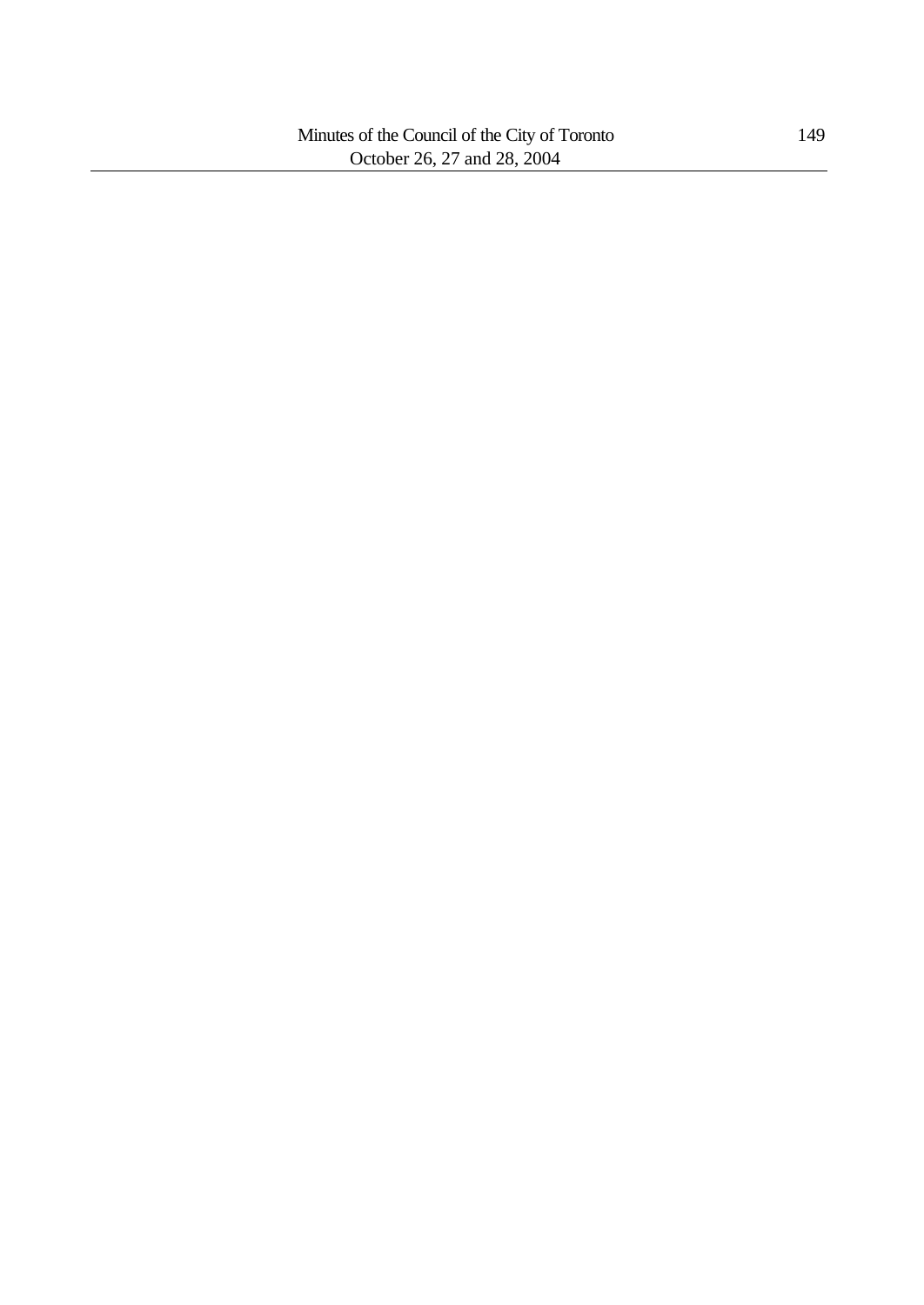## *Summary:*

In adopting Motion J(21), without amendment, Council adopted, without amendment, the staff recommendations contained in the Recommendations Section of the confidential report dated October 25, 2004, from the City Solicitor. The following recommendations contained in the report are now public and the balance of the report remains confidential, in accordance with the provisions of the *Municipal Act*, as it contains information that is subject to solicitor-client privilege:

"It is recommended that:

- (1) the former City of Toronto Municipal Code Chapter 9 be repealed;
- (2) the City commence a Court Application for the determination of the City's rights under the *Municipal Arbitrations Act* (the MAA); and
- (3) the appropriate City officials be authorized and directed to take the necessary action to give effect thereto."

# 12.108 **J(23) 169 John Street Ontario Municipal Board Hearing**

Councillor Chow moved that the necessary provisions of Chapter 27 of the City of Toronto Municipal Code be waived to permit introduction of the following Notice of Motion, which carried, more than two-thirds of Members present having voted in the affirmative:

| Moved by:           | <b>Councillor Chow</b>        |
|---------------------|-------------------------------|
| <b>Seconded by:</b> | <b>Deputy Mayor Pantalone</b> |

"**WHEREAS** the City Solicitor has prepared a confidential report dated October 26, 2004, seeking instructions respecting the Ontario Municipal Board hearing regarding 169 John Street; and

**WHEREAS** consideration of this matter by Council is required, on an urgent basis, as the hearing is scheduled for five days, commencing November 22, 2004;

**NOW THEREFORE BE IT RESOLVED THAT** City Council consider the confidential report dated October 26, 2004, from the City Solicitor, and the staff recommendations contained in the Recommendations Section of the report be adopted."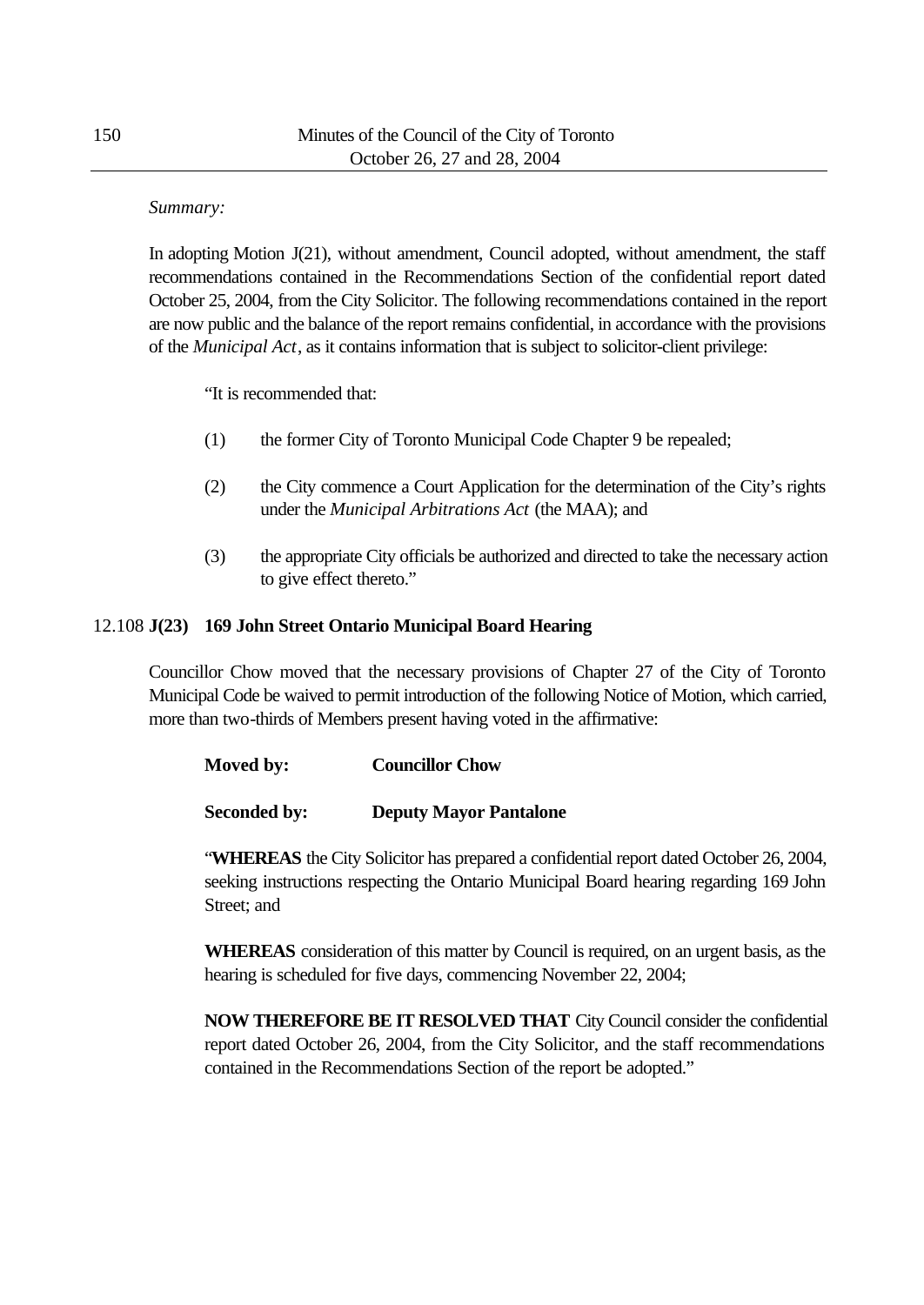# *Advice by Mayor:*

Mayor Miller advised the Council that the provisions of Chapter 27 of the City of Toronto Municipal Code requiring the referral of Motion J(23) to the Toronto and East York Community Council would have to be waived in order to now consider such Motion.

# *Fiscal Impact Statement:*

City Council had before it, during consideration of Motion J(23), a confidential Fiscal Impact Statement from the Chief Financial Officer and Treasurer.

# *Procedural Vote:*

The vote to waive referral of Motion J(23) to the Toronto and East York Community Council carried, more than two-thirds of Members present having voted in the affirmative.

Council also had before it, during consideration of Motion J(23), a confidential report dated October 26, 2004, from the City Solicitor.

*Vote:*

Motion J(23) was adopted, without amendment.

# *Summary:*

In adopting Motion J(23), without amendment, Council adopted, without amendment, the staff recommendations contained in the Recommendations Section of the confidential report dated October 26, 2004, from the City Solicitor The following recommendations contained in the report are now public and the balance of the report remains confidential, in accordance with the provisions of the *Municipal Act*, as it contains information pertaining to litigation or potential litigation:

"In the event that City Council determines that it is appropriate to settle the Appeal on the basis outlined in this report, it is recommended that:

(1) the City Solicitor and other appropriate staff be authorized to appear at the Ontario Municipal Board in support of the proposal, as revised in accordance with this report, and to take all other steps and execute such agreements as may be required to implement the settlement;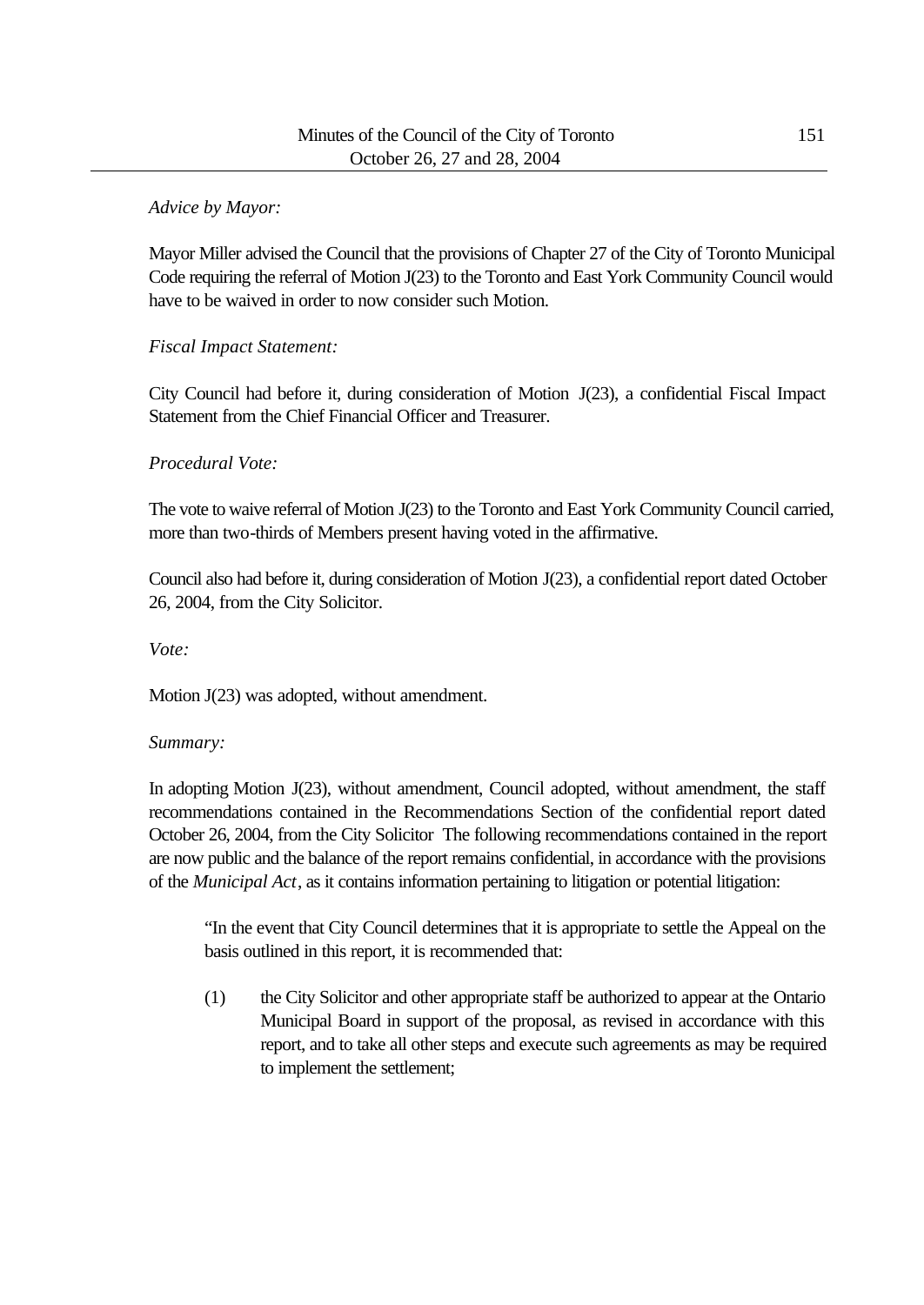- (2) the applicant be required to provide a Section 37 cash contribution of \$100,000.00 to the City, of which \$50,000.00 shall be paid prior to the issuance of the first Building Permit, other than a demolition permit, and a further \$50,000.00 shall be paid upon the earlier of prior to the first occupancy of the site or registration of any condominium on any portion of the site, such funds to be used toward improvements to Grange Park and streetscape improvements on McCaul Street; and
- (3) City Council authorize the release of the demolition permit respecting the existing building at 169 John Street upon issuance of the Ontario Municipal Board's Order in this matter, finally disposing of the appeals."

# 12.109 **J(24) Proposed Interim Control By-law for Lands on and Flanking College Street Between Bathurst Street and Ossington Avenue**

Deputy Mayor Pantalone moved that, in accordance with the provisions of Chapter 27 of the City of Toronto Municipal Code, leave be granted to introduce and debate the following Notice of Motion, which carried:

# **Moved by: Deputy Mayor Pantalone**

#### **Seconded by: Councillor Giambrone**

"**WHEREAS** College Street, between Bathurst Street and Ossington Avenue, is zoned Main Street Commercial Residential (MCR) and is a traditional shopping street characterized by a mix of commercial and retail uses, including restaurants; and

**WHEREAS** in 1997, a Zoning By-law was passed (By-law No. 1997-0258) which limits the size of new restaurants to 300 square metres and there are City-wide restrictions with respect to entertainment uses in restaurants; and

**WHEREAS** College Street has continued to attract new restaurants which have collectively contributed to making this portion of College Street a regional draw, attracting people and tourists who do not live in the surrounding residential area; and

**WHEREAS** these establishments can create noise, garbage and parking congestion, causing conflicts with surrounding residential uses; and

**WHEREAS** the development pressures generated by the restaurants have impacted the diversity of commercial uses along College Street, because local shopping and retail services uses have been displaced; and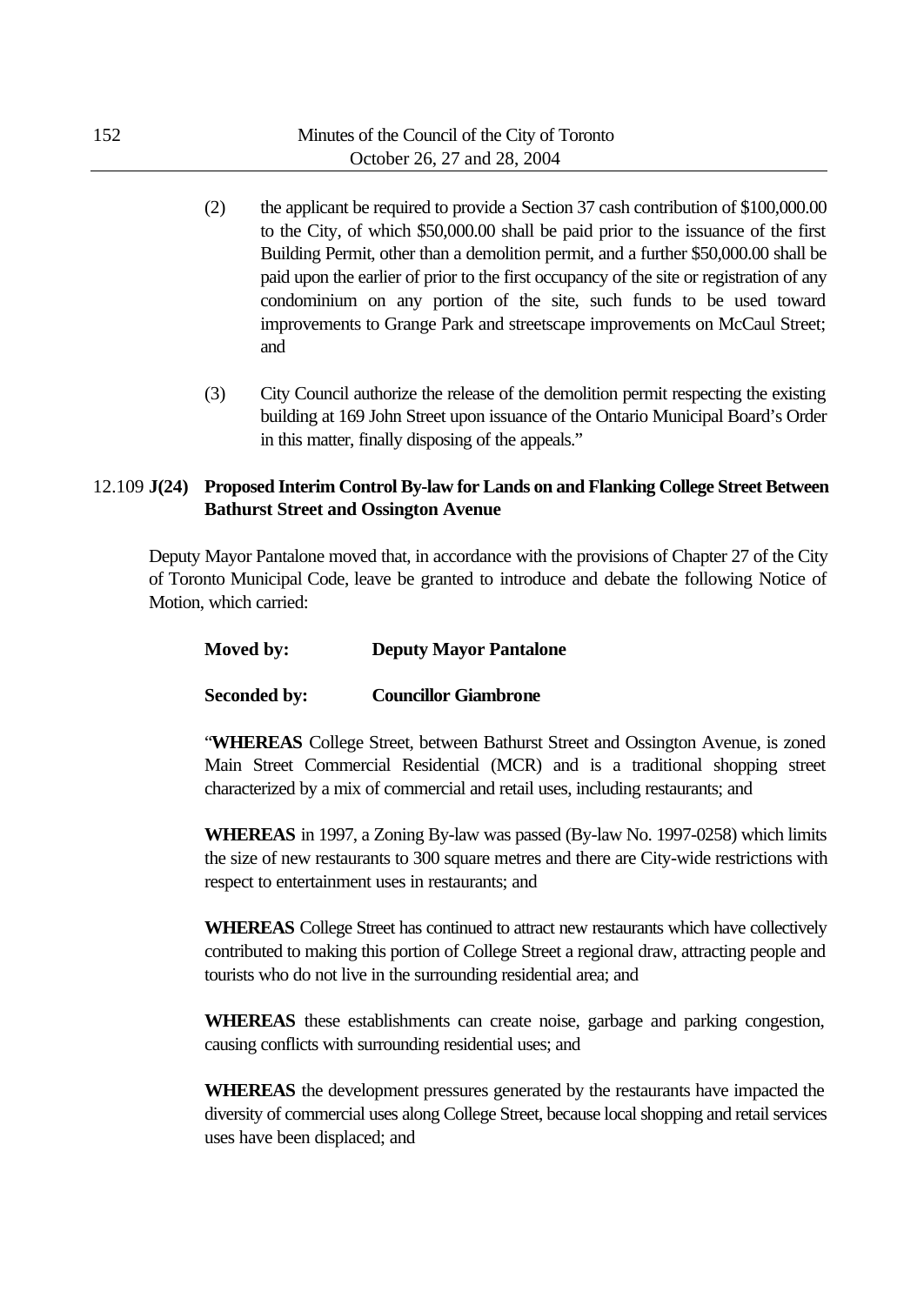**WHEREAS** the development pressures generated by the restaurants has added to community concerns that these establishments will locate on flanking residential streets;

**NOW THEREFORE BE IT RESOLVED THAT** City Council consider the attached report dated October 26, 2004, from the Commissioner of Urban Development Services, and the staff recommendations contained in the Recommendations Section of the report be adopted;

**AND BE IT FURTHER RESOLVED THAT** the necessary Bill be introduced in Council to give effect thereto."

# *Fiscal Impact Statement:*

City Council had before it, during consideration of Motion J(24), a Fiscal Impact Statement from the Chief Financial Officer and Treasurer advising that there was no financial impact resulting from the adoption of this Motion. (See Fiscal Impact Statement Summary, Page 193)

Council also had before it, during consideration of Motion J(24), a report dated October 26, 2004, from the Commissioner of Urban Development Services, entitled "Proposed Interim Control By-law to Prohibit Restaurants (and similar uses) for Lands on and Flanking College Street Between Bathurst Street and Ossington Avenue, South District Application 04 180878 SPS 00 TM, Applicant: City of Toronto, Area of Study: Lands on and Flanking College Street Between Bathurst Street and Ossington Avenue, Trinity-Spadina, Ward 19". (See Attachment 5, Page 184)

#### *Motion:*

Councillor Kelly moved that Motion J(24) be adopted, subject to adding the following new Operative Paragraph:

"**AND BE IT FURTHER RESOLVED THAT** the report to be submitted to the Community Council following the one-year period of the Interim Control By-law also be submitted to the Planning and Transportation Committee and the Economic Development and Parks Committee, for information."

*Votes:*

The motion by Councillor Kelly carried.

Adoption of Motion J(24), as amended: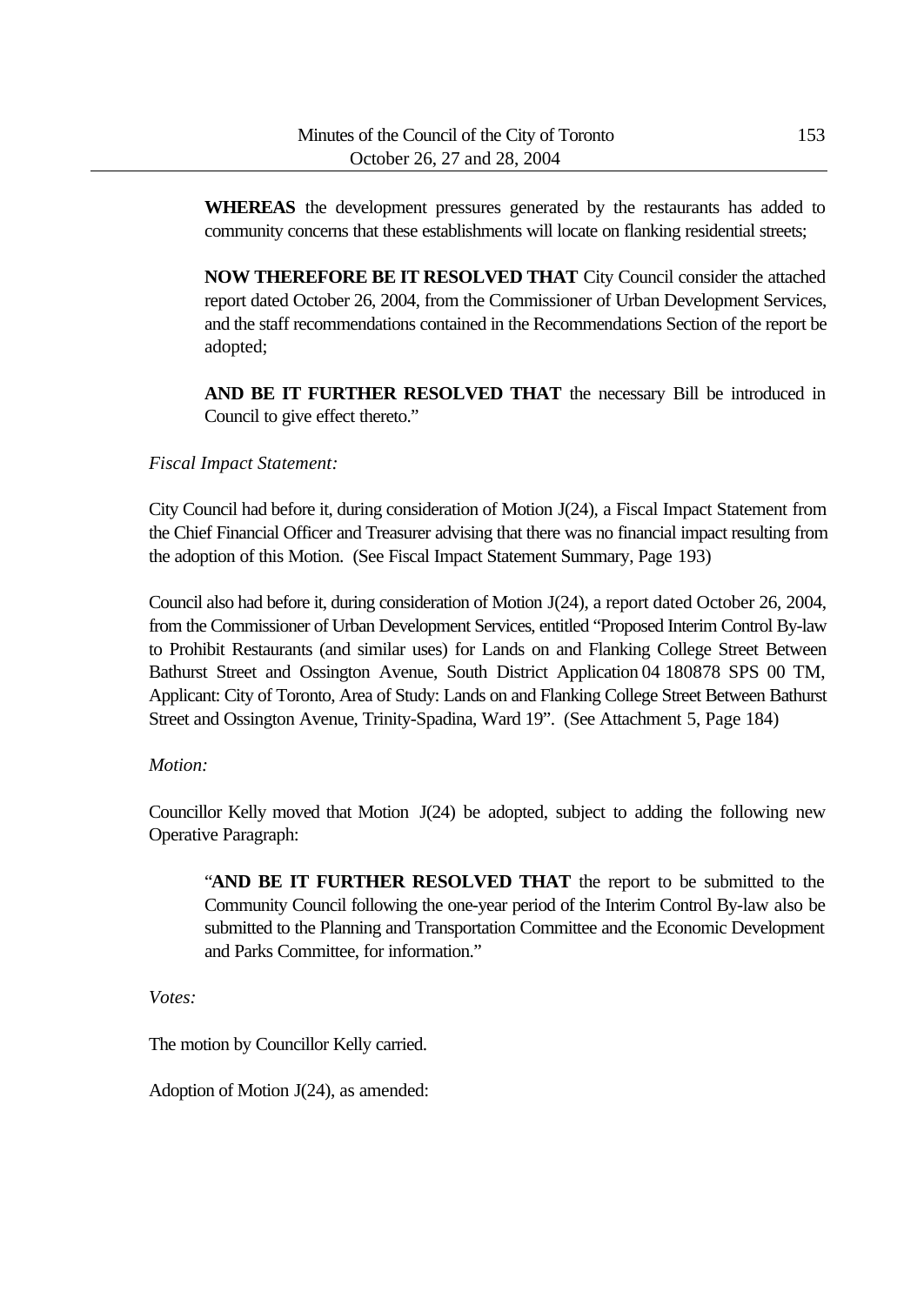| $Yes - 30$<br>Mayor:<br>Councillors: | Miller<br>Augimeri, Balkissoon, Bussin, Cho, Chow,<br>Ashton.<br>Cowbourne, Davis, Filion, Fletcher, Giambrone, Hall, Holyday,                             |
|--------------------------------------|------------------------------------------------------------------------------------------------------------------------------------------------------------|
|                                      | Jenkins, Kelly, Li Preti, Lindsay Luby, McConnell, Mihevc,<br>Moscoe, Nunziata, Ootes, Palacio, Pantalone, Rae,<br>Saundercook, Soknacki, Stintz, Thompson |
| $No-1$<br>Councillor:                | Del Grande                                                                                                                                                 |

Carried by a majority of 29.

#### *Summary:*

In adopting Motion J(24), as amended, Council adopted, without amendment, the following staff recommendations contained in the Recommendations Section of the report dated October 26, 2004, from the Commissioner of Urban Development Services, entitled "Proposed Interim Control By-law to Prohibit Restaurants (and similar uses) for Lands on and Flanking College Street Between Bathurst Street and Ossington Avenue, South District Application 04 180878 SPS 00 TM, Applicant: City of Toronto, Area of Study: Lands on and Flanking College Street Between Bathurst Street and Ossington Avenue, Trinity-Spadina, Ward 19":

"It is recommended that:

(1) City Council adopt the following resolution:

Whereas Section 38 of the *Planning Act* authorizes Council to pass resolutions directing that a review or study be undertaken in respect of land use planning policies within the area of the municipality which is to be the subject of an Interim Control By-law, therefore be it resolved that Council request the Commissioner of Urban Development Services to undertake a review or study in respect of land use policies for lands on and flanking College Street between Bathurst Street and Ossington Avenue (Attachment 1); and

(2) City Council, after adopting the resolution in Recommendation (1) above, grant authority for the introduction of the necessary Bills in Council to substantially give effect to the following:

No person shall, in the area referred to in Recommendation (1) above, use any lot or erect or use any building, structure or addition thereto for a restaurant, take-out restaurant, patio, bake-shop, place of amusement, place of assembly or club for a period of one year."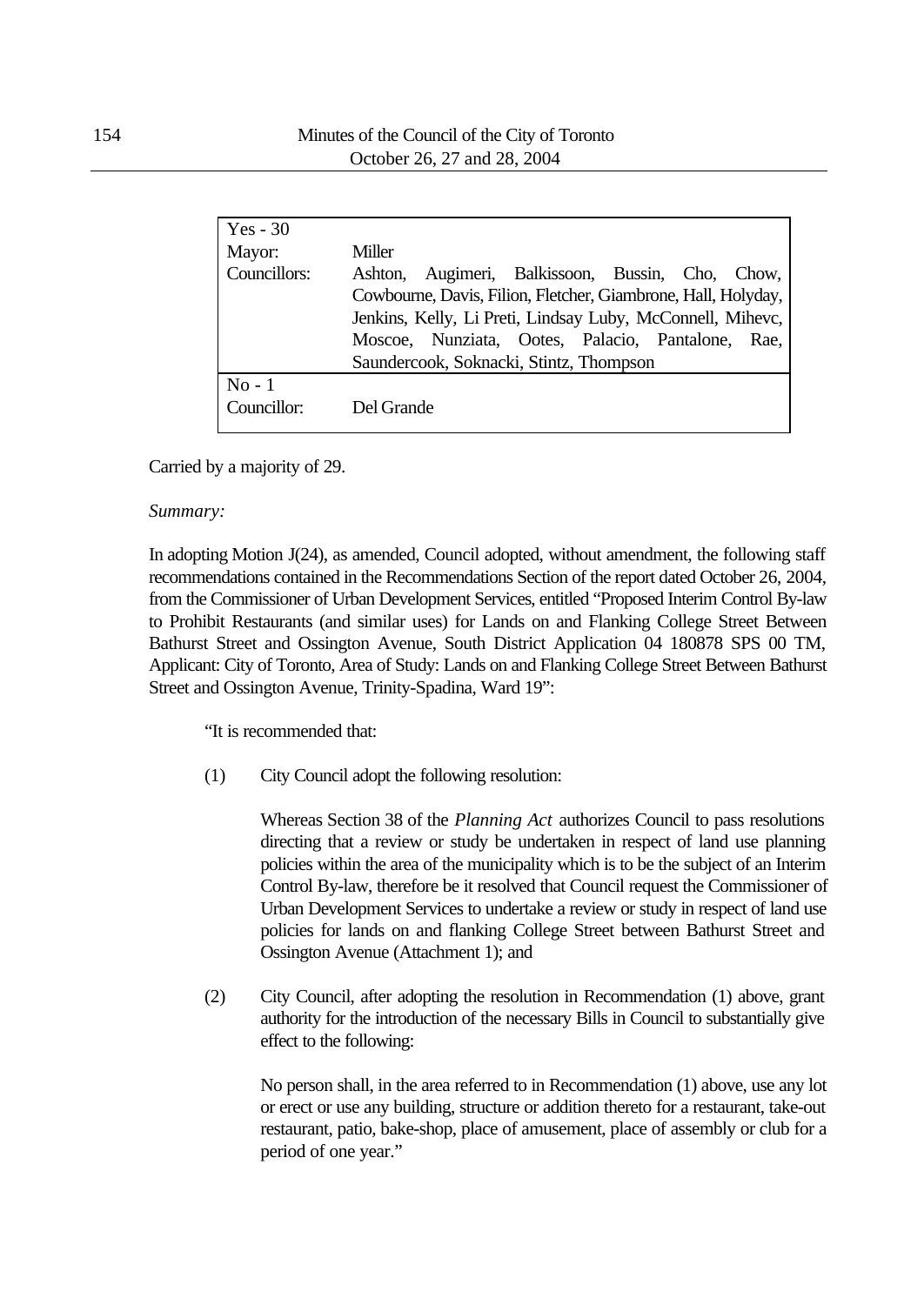# 12.110 **J(25) Report Request on the Impacts of Implementing Traffic Controls**

Councillor Holyday moved that the necessary provisions of Chapter 27 of the City of Toronto Municipal Code be waived to permit introduction of the following Notice of Motion, which carried, more than two-thirds of Members present having voted in the affirmative:

| Moved by: | <b>Councillor Holyday</b> |
|-----------|---------------------------|
|-----------|---------------------------|

# **Seconded by: Councillor Kelly**

"**WHEREAS** Council has, on numerous occasions, passed traffic control and traffic calming matters that do not meet the City's own criteria and warrants; and

**WHEREAS** there is a great concern by some pertaining to the long-term ramifications of these actions;

**NOW THEREFORE BE IT RESOLVED THAT** the Acting Commissioner of Works and Emergency Services, with input from all affected City services, submit a report to Council, through the Works Committee, as soon as possible, on the long-term effects and risks of implementing traffic control in this manner."

#### *Advice by Mayor:*

Mayor Miller advised the Council that the provisions of Chapter 27 of the City of Toronto Municipal Code requiring the referral of Motion J(25) to the Works Committee would have to be waived in order to now consider such Motion.

# *Fiscal Impact Statement:*

City Council had before it, during consideration of Motion J(25), a Fiscal Impact Statement from the Chief Financial Officer and Treasurer advising that there was no financial impact resulting from the adoption of this Motion. (See Fiscal Impact Statement Summary, Page 193)

# *Procedural Vote:*

The vote to waive referral of Motion J(25) to the Works Committee carried, more than two-thirds of Members present having voted in the affirmative.

*Vote:*

Motion J(25) was adopted, without amendment.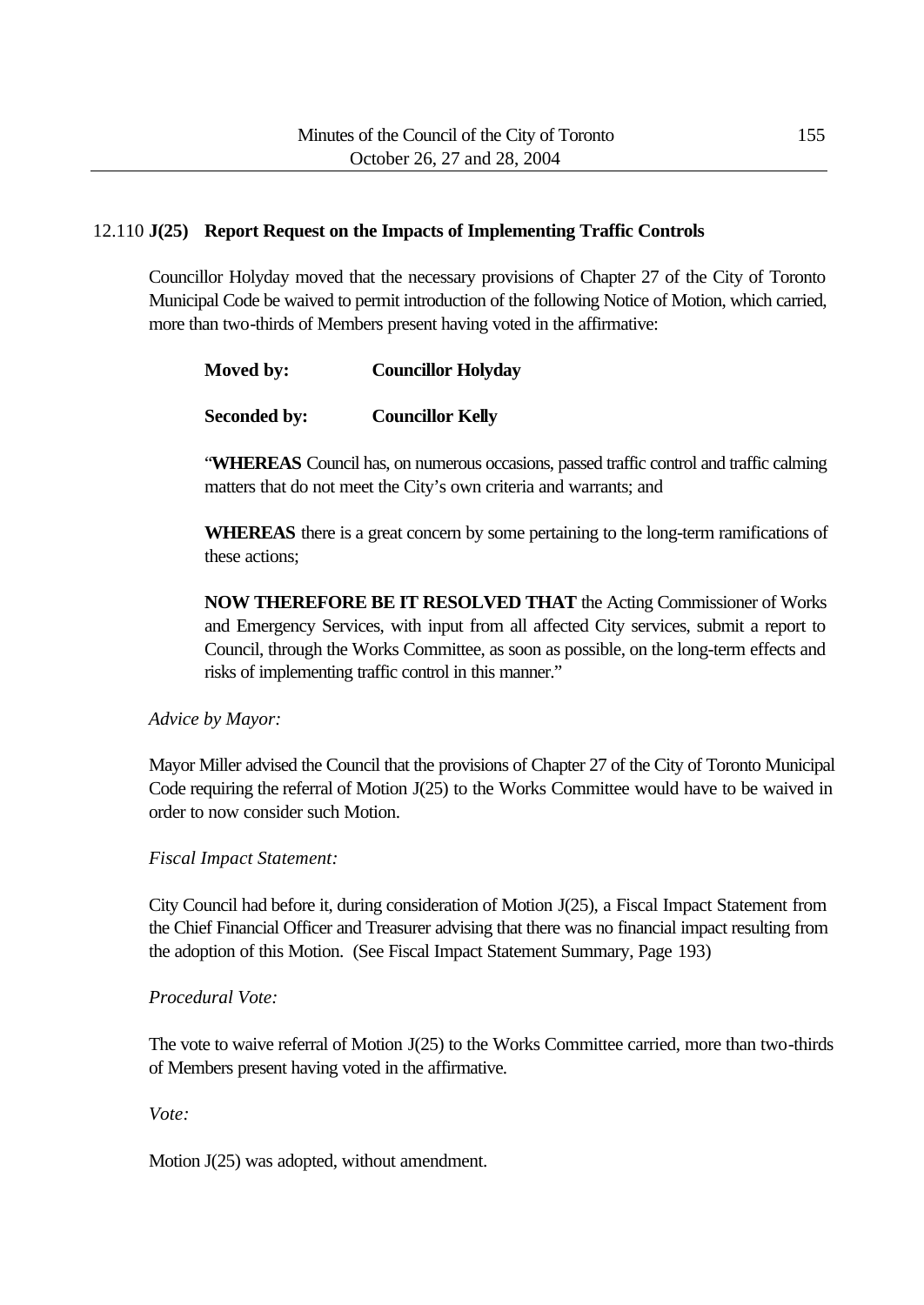# 12.111 **J(26) Request to Re-open Harmonized City-Wide Private Tree By-law**

Councillor Hall moved that the necessary provisions of Chapter 27 of the City of Toronto Municipal Code be waived to permit introduction and debate of the following Notice of Motion, which carried, more than two-thirds of Members present having voted in the affirmative:

| <b>Councillor Hall</b> |
|------------------------|

**Seconded by: Councillor Nunziata**

"**BE IT RESOLVED THAT**, in accordance with §27-49 of Chapter 27 of the City of Toronto Municipal Code, Policy and Finance Committee Report 7, Clause 2, headed 'Harmonized City-Wide Private Tree By-law', be re-opened for further consideration, only as it pertains to the waiving of permit application fees for seniors;

**AND BE IT FURTHER RESOLVED THAT** the Clause be amended by rescinding the authority of the Commissioner of Economic Development, Culture and Tourism to waive permit application fees for seniors, and that Council instead authorize the Commissioner of Economic Development, Culture and Tourism to waive the permit application fees in cases of hardship, with hardship defined as residents living below the Low Income Cut Off (LICO)."

*Fiscal Impact Statement:*

City Council had before it, during consideration of Motion J(26), a Fiscal Impact Statement from the Chief Financial Officer and Treasurer advising that there was a financial impact resulting from the adoption of this Motion. (See Fiscal Impact Statement 4, Page 192)

*Votes:*

The first Operative Paragraph contained in Motion J(26) carried, more than two-thirds of Members present having voted in the affirmative.

The balance of Motion J(26) was adopted, without amendment.

12.112 **J(27) Enhanced Protocol for the City of Toronto's Response to the Alcohol and Gaming Commission of Ontario (AGCO) Regarding Applications for New and Expanding Liquor Licences**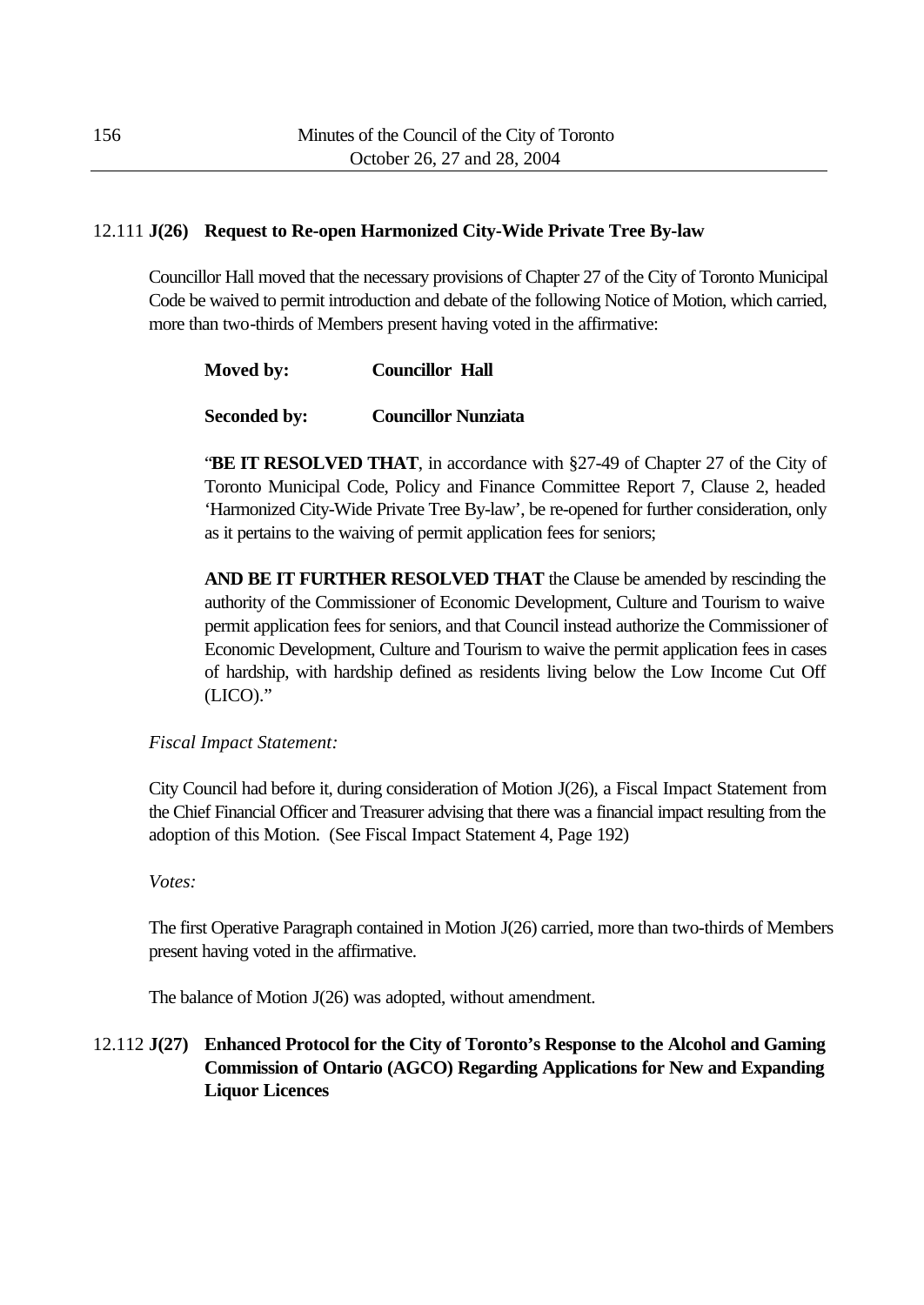Councillor Nunziata moved that the necessary provisions of Chapter 27 of the City of Toronto Municipal Code be waived to permit introduction of the following Notice of Motion, which carried, more than two-thirds of Members present having voted in the affirmative: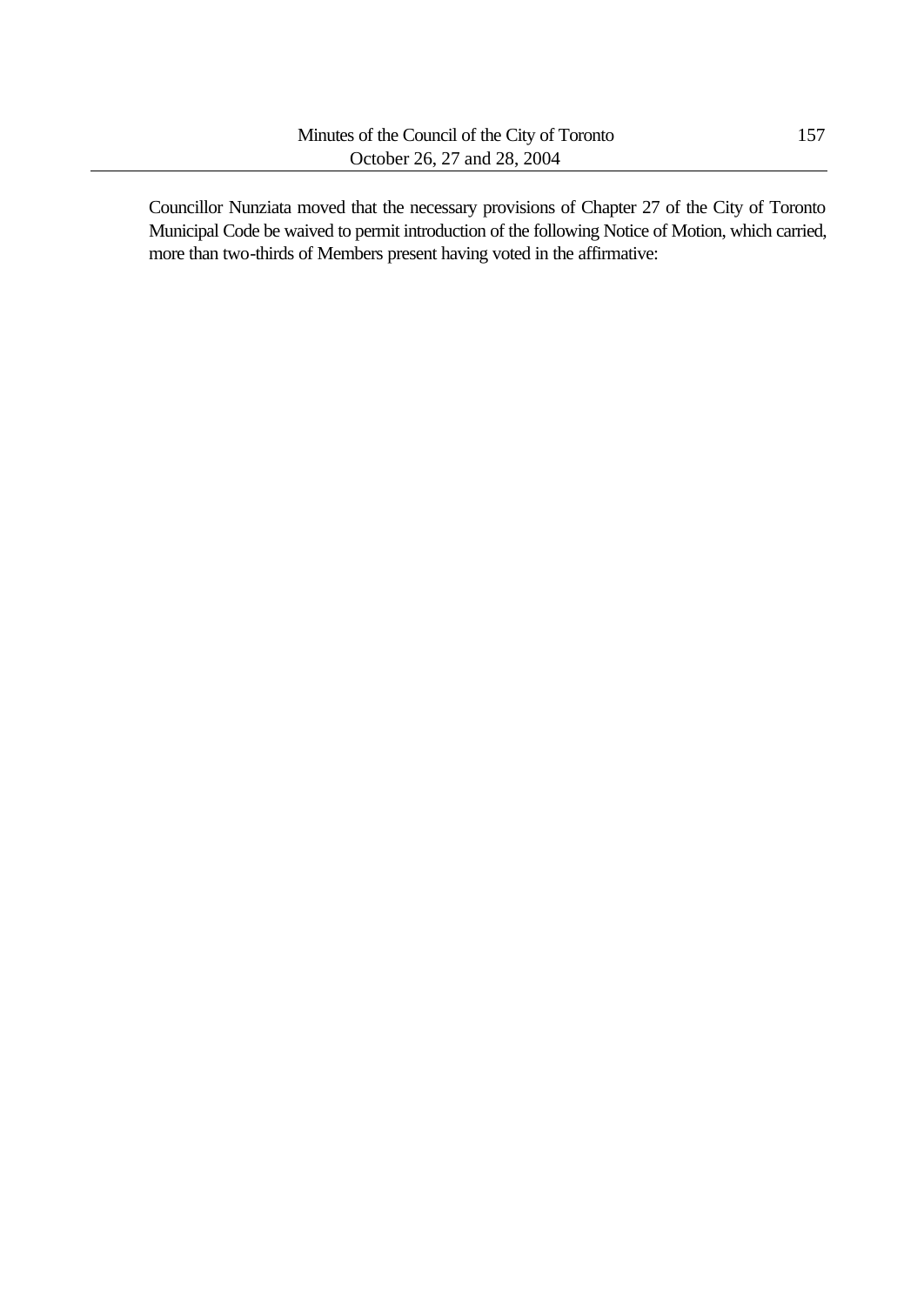# **Moved by: Councillor Nunziata**

# **Seconded by: Councillor Hall**

"**WHEREAS** City Council at its meeting of April 14, 15 and 16, 2003, adopted Motion J(1) which stated that:

'Council request the Alcohol and Gaming Commission to routinely notify Members of City Council and the staff inspector of each Division of the Toronto Police Service of applications for liquor licences that are pending.'; and

**WHEREAS**, in many cases, the Alcohol and Gaming Commission of Ontario (AGCO) has not notified the staff inspector of each Division of the Toronto Police Service of applications for liquor licences that are pending; and

**WHEREAS** there is no systematic methodology in which the City of Toronto responds to applications for new or expanding liquor licenses which includes comments from all relevant departments; and

**WHEREAS** it has been noted that there is little sharing of information between City departments, in that they are not advised of positions taken by other departments concerning these applications and, in some cases, not advised of the pending applications at all; and

**WHEREAS** in specific cases, the City has not taken an official position with respect to applications that are pending, where it would have been necessitated in the public interest;

**NOW THEREFORE BE IT RESOLVED THAT** the City Solicitor be requested to submit a report to the Policy and Finance Committee with recommendations for an enhanced protocol for the City's response to the AGCO regarding applications for new and expanding liquor licences, which would include identifying relevant parties and departments who should be consistently notified of the applications and asked for comments, coordination of the various comments into an effective and consistent response format to the AGCO and, further, ensure that the response is provided to all commenting departments, with an opportunity to participate in any further proceedings held by the AGCO."

#### *Advice by Mayor:*

Mayor Miller advised the Council that the provisions of Chapter 27 of the City of Toronto Municipal Code requiring the referral of Motion J(27) to the Policy and Finance Committee would have to be waived in order to now consider such Motion.

*Fiscal Impact Statement:*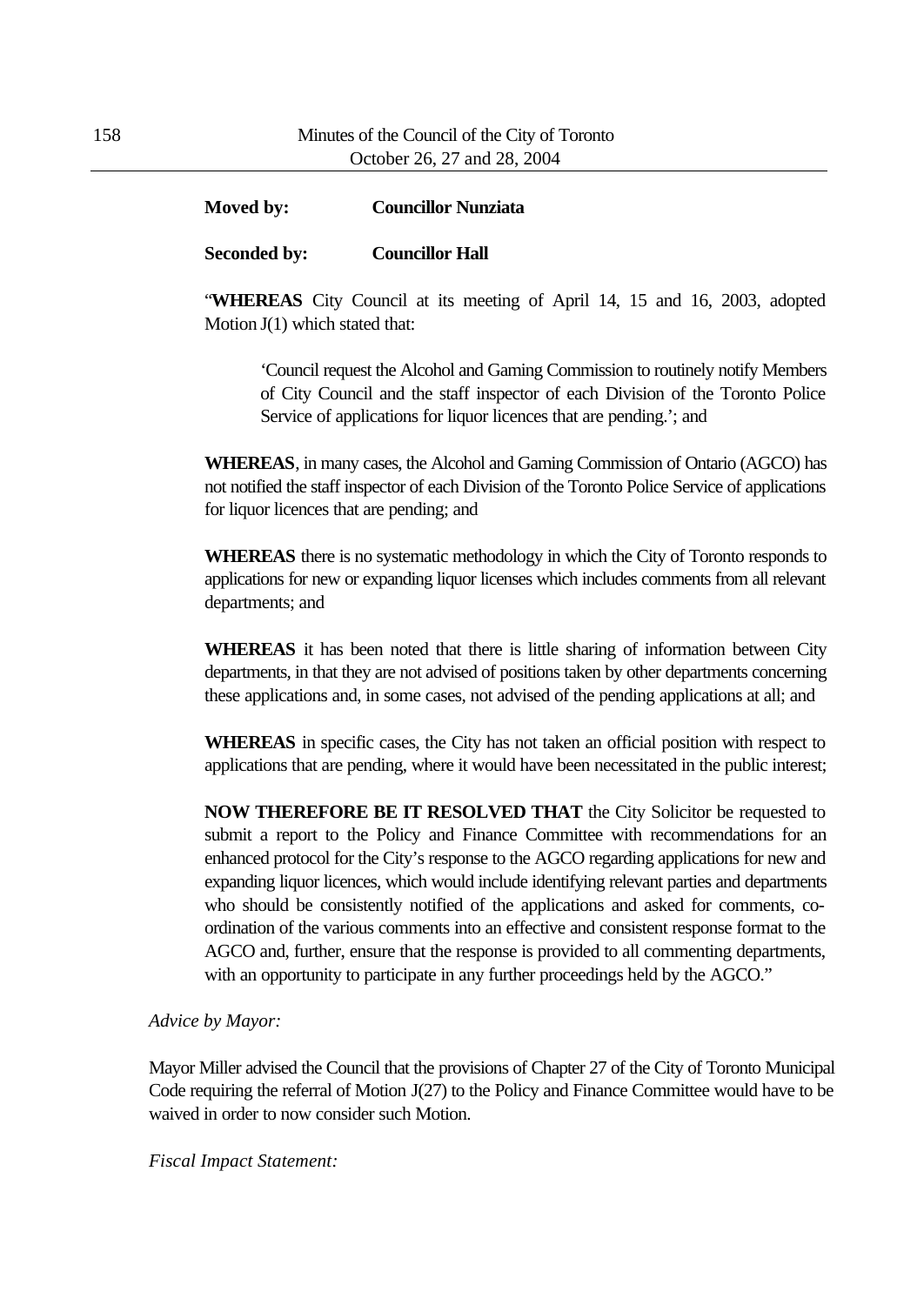City Council had before it, during consideration of Motion J(27), a Fiscal Impact Statement from the Chief Financial Officer and Treasurer advising that there was no financial impact resulting from the adoption of this Motion. (See Fiscal Impact Statement Summary, Page 193)

*Procedural Vote:*

The vote to waive referral of Motion J(27) to the Policy and Finance Committee carried, more than two-thirds of Members present having voted in the affirmative.

*Vote:*

Motion J(27) was adopted, without amendment.

#### 12.113 **J(28) Smoking in Legion Halls**

Clubs; and

Councillor Moscoe gave Notice of the following Motion to permit consideration at the next regular meeting of City Council on November 30, 2004:

| Moved by:           | <b>Councillor Moscoe</b>                                               |
|---------------------|------------------------------------------------------------------------|
| <b>Seconded by:</b> | <b>Councillor Jenkins</b>                                              |
|                     | "WHEREAS smoking is now prohibited in all restaurants and taverns; and |

**WHEREAS** private clubs are exempt from the Smoking By-law; and

**WHEREAS** the City has chosen to grant tax exemption status to Legions and Veterans

**WHEREAS** these organizations include facilities that serve alcoholic beverages to the 'Public'; and

**WHEREAS** restaurant owners have complained that, in escaping the requirement of the Smoking By-law, these facilities are unfairly competing with other venues that provide food and beverages; and

**WHEREAS**, to make matters worse, the unfair competition is being subsidized by the taxpayers and the very businesses that are impacted because the Legions are exempt from property taxes; and

**WHEREAS** Veterans and their families and friends are as deserving of protection from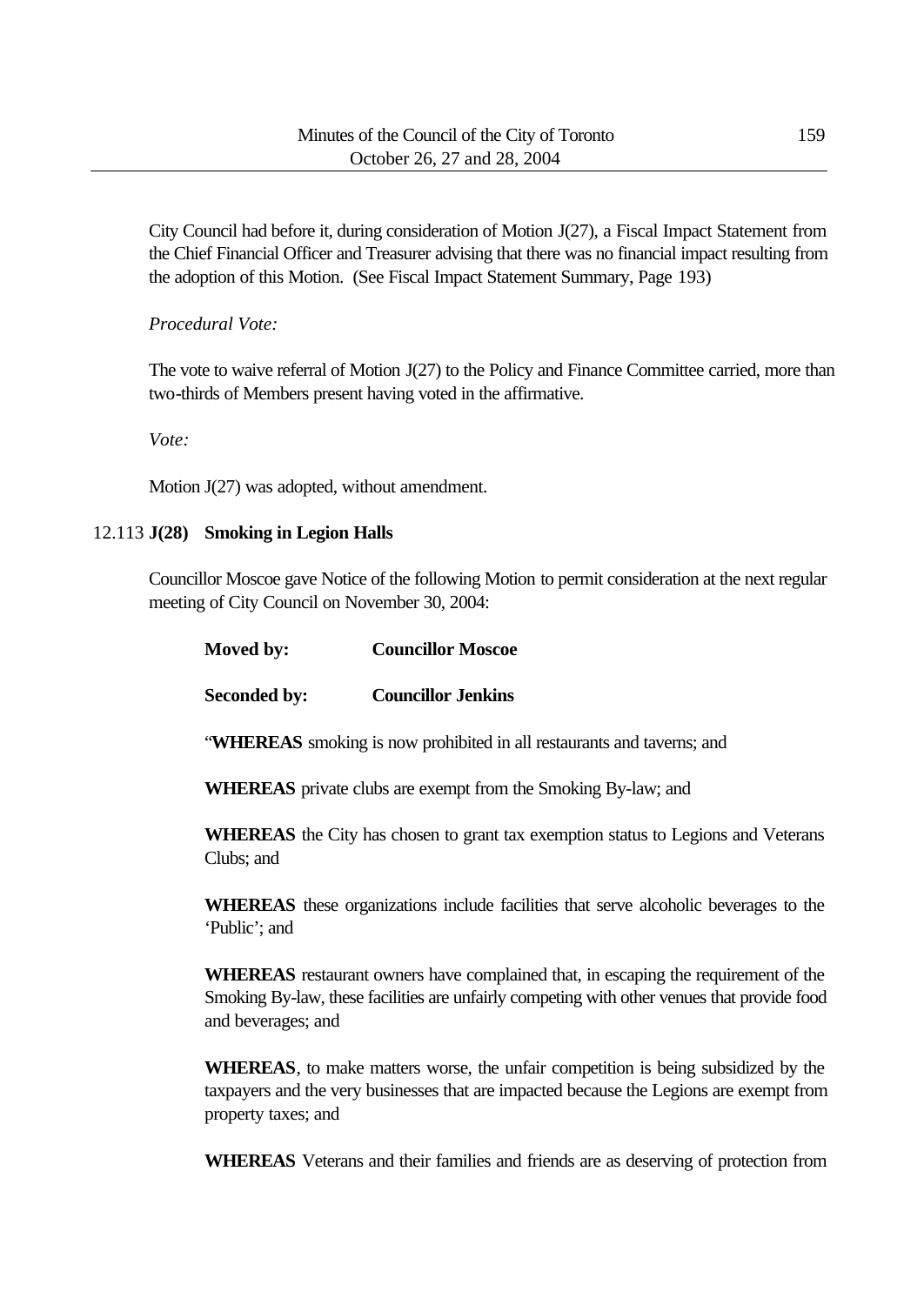second hand tobacco smoke as everyone else;

**NOW THEREFORE BE IT RESOLVED THAT** a requirement to prohibit smoking in all areas of private clubs where food and/or beverages are consumed and that receive property tax relief be a condition of the relief from property taxes."

# 12.114 **J(29) Development Application - 700 Evans Avenue (Ward 5 Etobicoke-Lakeshore)**

Councillor Milczyn moved that the necessary provisions of Chapter 27 of the City of Toronto Municipal Code be waived to permit introduction of the following Notice of Motion, which carried, more than two-thirds of Members present having voted in the affirmative:

## **Moved by: Councillor Milczyn**

## **Seconded by: Councillor Saundercook**

"**WHEREAS** an application for an Official Plan Amendment and Zoning Code Amendment has been filed for 700 Evans Avenue; and

**WHEREAS** a Statutory Public Meeting under the *Planning Act* has been scheduled for November 16, 2004, at 2:00 p.m.; and

**WHEREAS** the majority of area residents work during the day and it would cause great hardship and limit some people's ability to attend the meeting and voice their concerns;

**NOW THEREFORE BE IT RESOLVED THAT** the Public Meeting of November 16, 2004, be cancelled and that the City Clerk notify the community of this action;

**AND BE IT FURTHER RESOLVED THAT** a new date for the Statutory Public Meeting be set as January 18, 2005, at 7:00 p.m., and the appropriate notices be mailed to an area to be established in consultation with the Ward Councillor."

#### *Advice by Mayor:*

Mayor Miller advised the Council that the provisions of Chapter 27 of the City of Toronto Municipal Code requiring the referral of Motion J(27) to the Etobicoke York Community Council would have to be waived in order to now consider such Motion.

# *Procedural Vote:*

The vote to waive referral of Motion J(27) to the Etobicoke York Community Council carried, more than two-thirds of Members present having voted in the affirmative.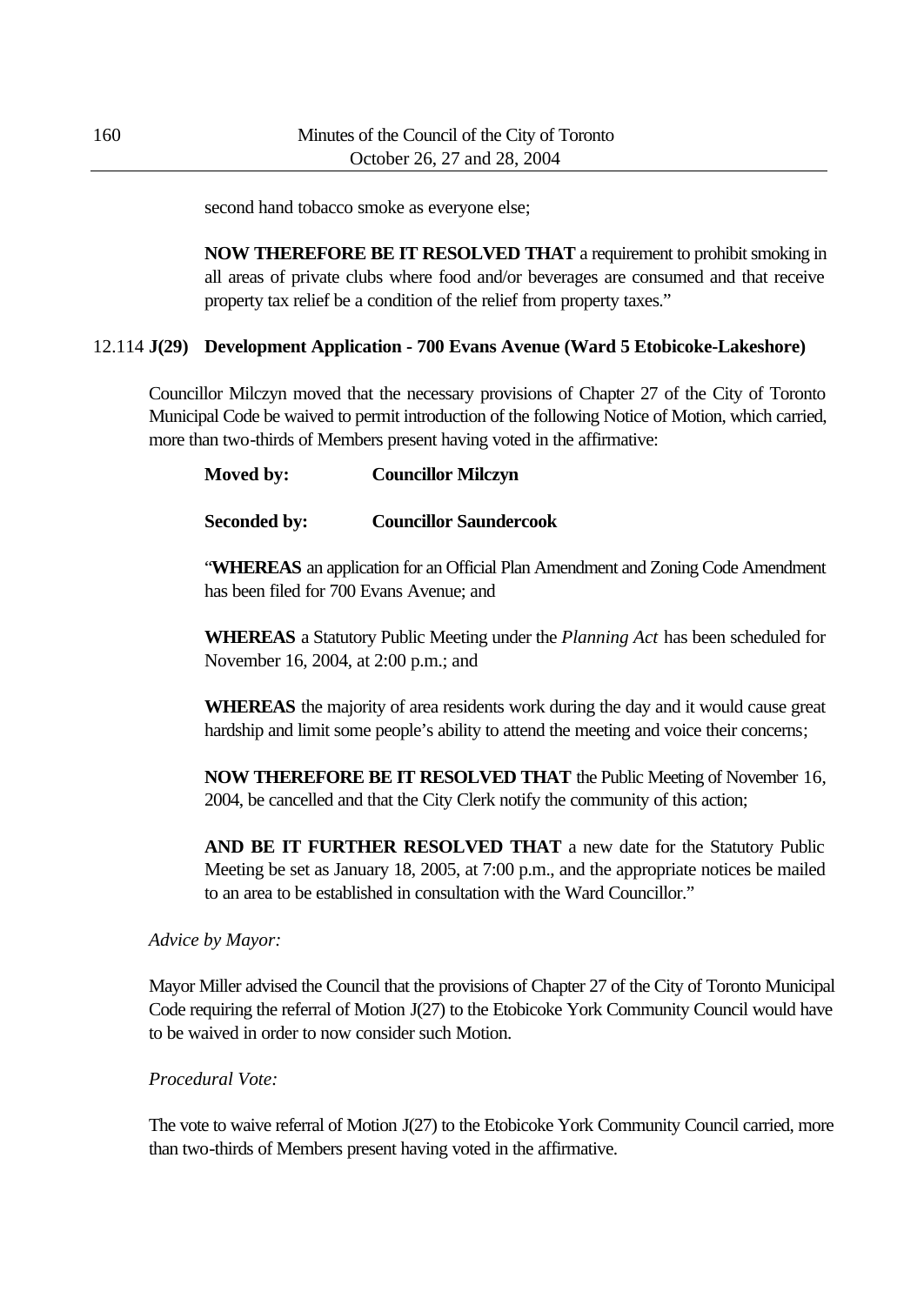*Vote:*

Motion J(29) was adopted, without amendment.

12.115 Consideration of the following matters was deferred to the next regular meeting of City Council on November 30, 2004, as they remained on the Order Paper at the conclusion of this meeting of Council:

## North York Community Council Report 7

Clause 47a - "Final Report - OPA & Rezoning Application and Site Plan Approval - 03 035054 (TD CMB 2003 0001) - Westdale Construction Co. Ltd. (E.I. Richmond Architects) – 82, 86, 90 Broadway Avenue (Ward 25 - Don Valley West)".

# Policy and Finance Committee Report 8

- Clause 1 "Capital Financing Strategy 2004".
- Clause 20 "Update on the Community Safety Plan".

Administration Committee Report 8

Clause 8 - "Complaint regarding Actions at Committee Meetings".

#### Works Committee Report 9

Clause 1 - "Elimination of Duplicate/Triplicate Street Names - Completion of Phase 1 - Results of Public Consultation".

#### North York Community Council Report 8

Clause 27 - "Encroachment Agreement Application - 1 St. Ives Avenue (Ward 25 - Don Valley West)".

#### Board of Health Report 7

Clause 1 - "Shade Policy and Technical Considerations for the City of Toronto".

# **BILLS AND BY-LAWS**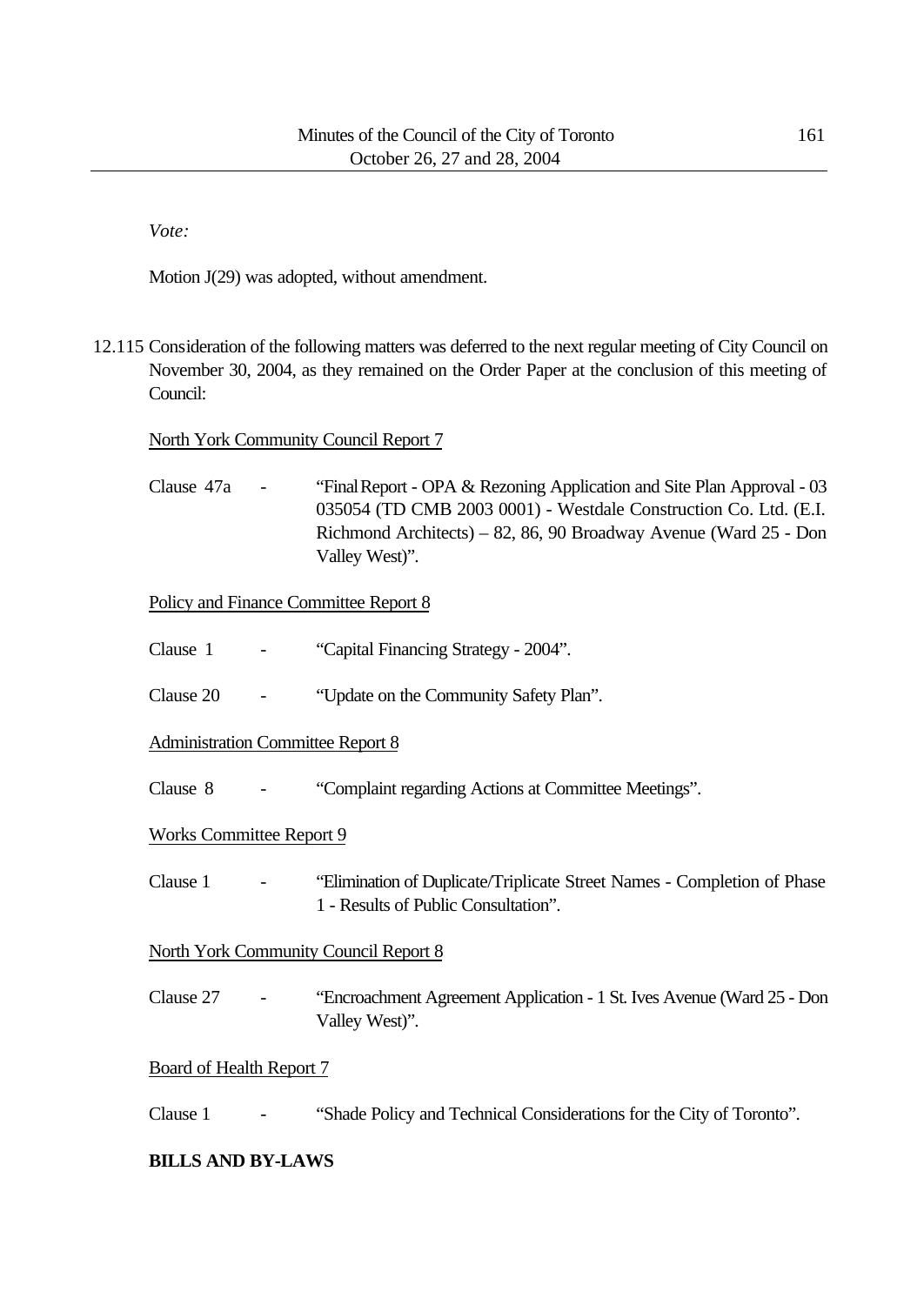Mayor Miller in the Chair.

12.116 On October 26, 2004, at 11:46 a.m., Councillor Thompson, seconded by Councillor Del Grande, moved that leave be granted to introduce the following Bills, and that these Bills, prepared for this meeting of Council, be passed and hereby declared as By-laws:

| Bill No. 928 By-law No. 879-2004 | To authorize the borrowing upon debentures<br>in the principal amount of $$75,000,000.00$<br>for purposes of the City of Toronto.                 |
|----------------------------------|---------------------------------------------------------------------------------------------------------------------------------------------------|
| Bill No. 929 By-law No. 880-2004 | To authorize the borrowing upon sinking<br>fund debentures in the principal amount of<br>\$100,000,000.00 for purposes of the City<br>of Toronto, |

the vote upon which was taken as follows:

| $Yes - 31$   |                                                            |
|--------------|------------------------------------------------------------|
| Mayor:       | Miller                                                     |
| Councillors: | Altobello, Ashton, Balkissoon, Bussin, Cho, Cowbourne,     |
|              | Davis, Del Grande, Di Giorgio, Feldman, Giambrone, Grimes, |
|              | Hall, Holyday, Jenkins, Kelly, Lindsay Luby, McConnell,    |
|              | Mihevc, Moscoe, Nunziata, Ootes, Pantalone, Rae,           |
|              | Saundercook, Shiner, Soknacki, Stintz, Thompson, Watson    |
| $No-1$       |                                                            |
| Councillors: | Pitfield                                                   |

Carried by a majority of 30.

12.117 On October 26, 2004, at 7:51 p.m., Councillor Augimeri, seconded by Councillor Giambrone, moved that leave be granted to introduce the following Bill, and that this Bill, prepared for this meeting of Council, be passed and hereby declared as a By-law:

| By-law No. 881-2004 | To confirm the proceedings of the Council |
|---------------------|-------------------------------------------|
|                     | at its meeting held on the 26th day of    |
|                     | October, 2004,                            |
|                     |                                           |

the vote upon which was taken as follows: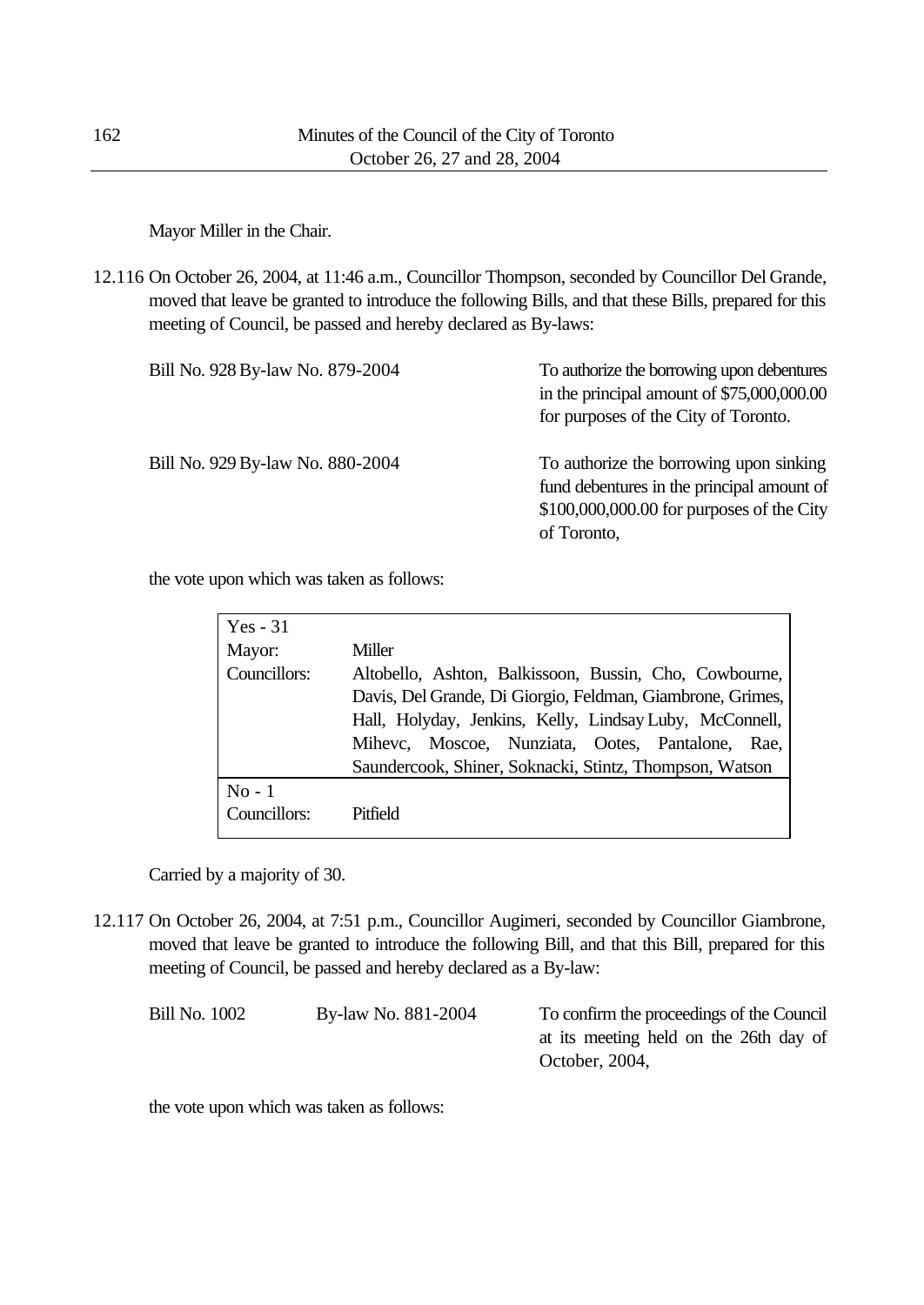| $Yes - 26$   |                                                             |
|--------------|-------------------------------------------------------------|
| Mayor:       | Miller                                                      |
| Councillors: | Altobello, Augimeri, Cho, Chow, Cowbourne, Davis,           |
|              | De Baeremaeker, Giambrone, Grimes, Hall, Holyday, Jenkins,  |
|              | Kelly, McConnell, Mihevc, Milczyn, Moscoe, Nunziata, Ootes, |
|              | Palacio, Pantalone, Saundercook, Soknacki, Stintz, Thompson |
| $No - 0$     |                                                             |

Carried, without dissent.

12.118 On October 27, 2004, at 5:35 p.m., Deputy Mayor Pantalone, seconded by Councillor Rae, moved that leave be granted to introduce the following Bill, and that this Bill, prepared for this meeting of Council, be passed and hereby declared as a By-law:

Bill No. 951 By-law No. 882-2004 To effect interim control on those lands on and flanking College Street between Bathurst Street and Ossington Avenue,

the vote upon which was taken as follows:

| $Yes - 33$   |                                                                |
|--------------|----------------------------------------------------------------|
| Mayor:       | Miller                                                         |
| Councillors: | Ashton, Augimeri, Balkissoon, Bussin, Cho, Chow,               |
|              | Cowbourne, Davis, Del Grande, Feldman, Fletcher,               |
|              | Giambrone, Hall, Holyday, Jenkins, Kelly, Li Preti,            |
|              | Lindsay Luby, Mammoliti, McConnell, Moscoe, Nunziata,          |
|              | Ootes, Palacio, Pantalone, Pitfield, Rae, Saundercook, Shiner, |
|              | Soknacki, Stintz, Thompson                                     |
| $No - 0$     |                                                                |

Carried, without dissent.

Deputy Mayor Bussin in the Chair.

12.119 On October 27, 2004, at 8:05 p.m., Councillor Lindsay Luby, seconded by Councillor De Baeremaeker, moved that leave be granted to introduce the following Bill:

| <b>Bill No. 1003</b> | By-law No. 883-2004 | To confirm the proceedings of the Council |
|----------------------|---------------------|-------------------------------------------|
|                      |                     | at its meeting held on the 26th and 27th  |
|                      |                     | days of October, 2004,                    |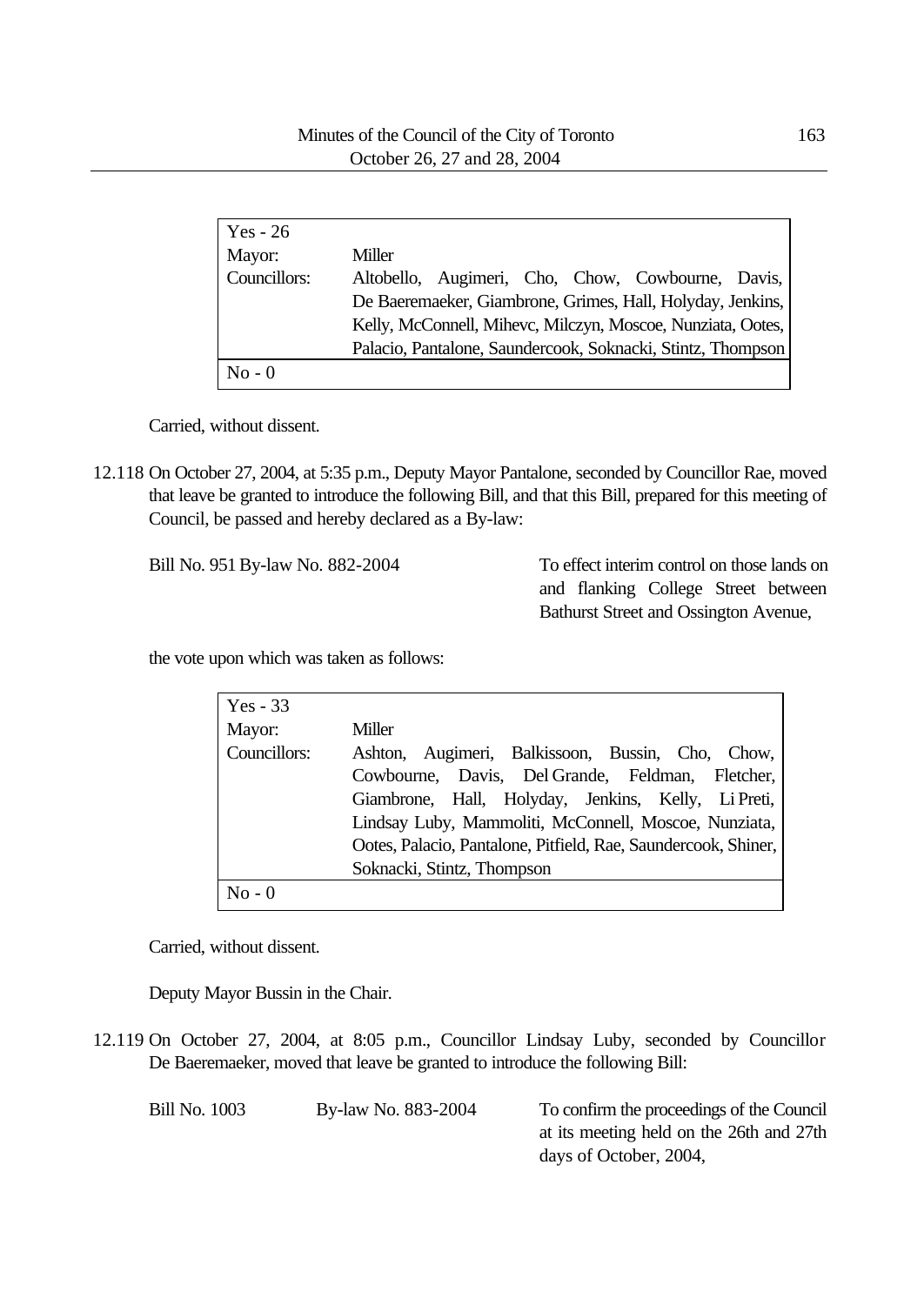the vote upon which was taken as follows:

| Yes - 28     |                                                             |
|--------------|-------------------------------------------------------------|
| Councillors: | Altobello, Augimeri, Bussin, Carroll, Cho, Chow, Cowbourne, |
|              | Davis, De Baeremaeker, Di Giorgio, Feldman, Filion,         |
|              | Giambrone, Hall, Holyday, Jenkins, Lindsay Luby, McConnell, |
|              | Mihevc, Milczyn, Moscoe, Nunziata, Ootes, Palacio,          |
|              | Pantalone, Soknacki, Stintz, Thompson                       |
| $No - 3$     |                                                             |
| Councillors: | Balkissoon, Pitfield, Watson                                |

Carried by a majority of 25.

Vote upon the question "Shall this Bill, prepared for this meeting of Council, be passed and hereby declared as a By-law?":

| Yes $-25$    |                                                                                                                       |
|--------------|-----------------------------------------------------------------------------------------------------------------------|
| Councillors: | Augimeri, Bussin, Carroll, Cho, Chow, Cowbourne, Davis,<br>De Baeremaeker, Feldman, Filion, Giambrone, Hall, Holyday, |
|              | Jenkins, Lindsay Luby, McConnell, Mihevc, Milczyn, Moscoe,<br>Nunziata, Ootes, Palacio, Soknacki, Stintz, Thompson    |
| $No - 3$     |                                                                                                                       |
| Councillors: | Balkissoon, Pitfield, Watson                                                                                          |

Carried by a majority of 22.

12.120 On October 28, 2004, at 4:20 p.m., Councillor Watson, seconded by Councillor Altobello, moved that leave be granted to introduce the following Bills, and that these Bills, prepared for this meeting of Council, be passed and hereby declared as By-laws:

| Bill No. 877 By-law No. 884-2004 | To amend further By-law No. 23503 of the<br>former City of Scarborough, respecting<br>the regulation of traffic on Toronto Roads.                                  |
|----------------------------------|--------------------------------------------------------------------------------------------------------------------------------------------------------------------|
| Bill No. 878 By-law No. 885-2004 | To amend Chapter 103, Heritage, Article<br>Heritage<br>Toronto,<br>the<br>- of<br>Н.<br>City of Toronto Municipal Code to clarify<br>the role of Heritage Toronto. |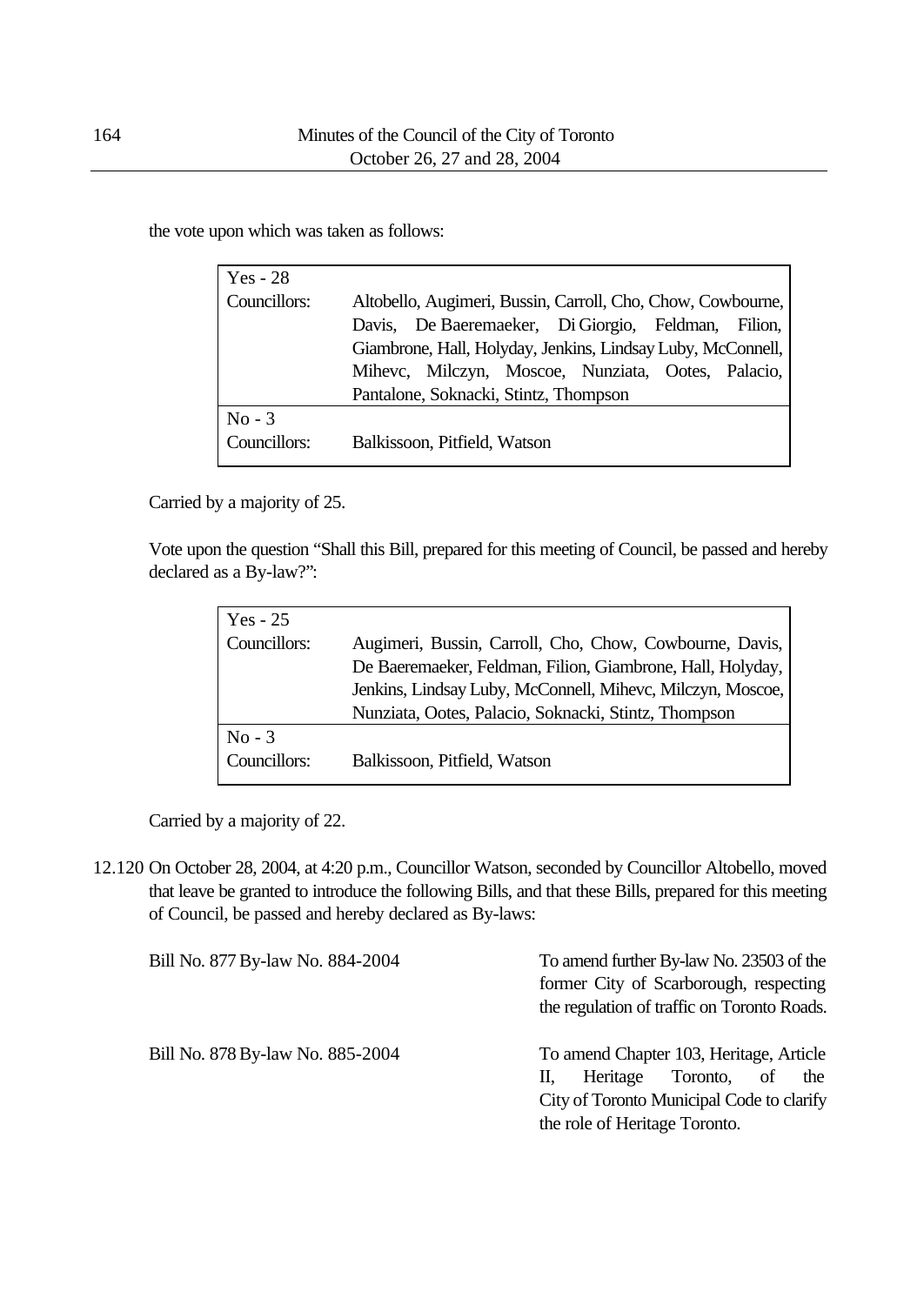| Bill No. 879 By-law No. 886-2004 | To amend By-law No. 31878, as amended,<br>of the former City of North York,<br>regarding Downsview Avenue<br>and<br>Fairlawn Avenue.                                                                                                                    |
|----------------------------------|---------------------------------------------------------------------------------------------------------------------------------------------------------------------------------------------------------------------------------------------------------|
| Bill No. 880 By-law No. 887-2004 | To amend further Metropolitan By-law No.<br>32-92, respecting the regulation of traffic<br>on former Metropolitan Roads, regarding<br>Adelaide Street East, Bloor Street East,<br>Bloor Street West, St. Clair Avenue West<br>and Woodbine Avenue.      |
| Bill No. 881 By-law No. 888-2004 | To amend the former City of Toronto<br>Municipal Code Ch. 400, Traffic and<br>Parking, with respect to speed control<br>zones.                                                                                                                          |
| Bill No. 882 By-law No. 889-2004 | To amend the former City of Toronto<br>Municipal Code Ch. 400, Traffic and<br>Parking, with respect to speed control<br>zones.                                                                                                                          |
| Bill No. 883 By-law No. 890-2004 | To amend By-law No. 31001 of the former<br>City of North York, as amended,<br>regarding Coral Cove Crescent, Evanston<br>Drive and Forthbridge Crescent.                                                                                                |
| Bill No. 884 By-law No. 891-2004 | To amend By-law No. 31001 of the former<br>City of North York, as amended,<br>regarding Broadlands Boulevard/Coral<br>Cove Crescent/ Shaunavon Heights<br>Crescent, Evanston Drive and Cavotti<br>Crescent, Forthbridge Crescent and<br>Tumpane Street. |
| Bill No. 885 By-law No. 892-2004 | To amend further Metropolitan Toronto By-<br>law No. 108-86, designating certain<br>locations on former Metropolitan Roads<br>as Pedestrian Crossovers, regarding<br>Albion Road.                                                                       |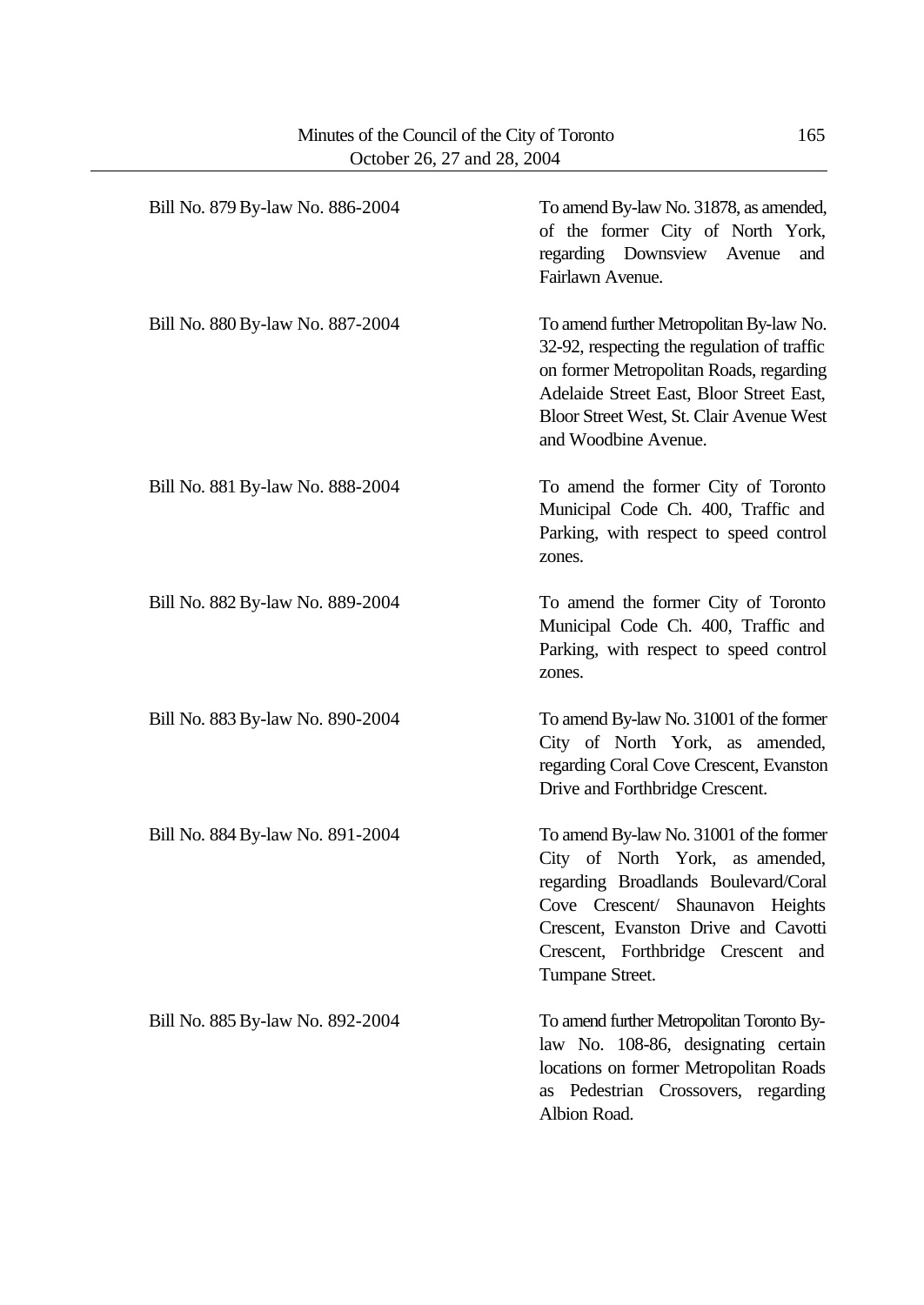| Bill No. 886 By-law No. 893-2004 | To amend By-law No. 31770, as amended,<br>of the former City of North York,<br>regarding Starview Drive.                                                                                                                                                                               |
|----------------------------------|----------------------------------------------------------------------------------------------------------------------------------------------------------------------------------------------------------------------------------------------------------------------------------------|
| Bill No. 887 By-law No. 894-2004 | To amend By-law No. 31001 of the former<br>City of North York, as amended,<br>regarding Deerhide Crescent.                                                                                                                                                                             |
| Bill No. 888 By-law No. 895-2004 | To amend the Municipal Code of the former<br>City of Etobicoke with respect to Traffic<br>- Chapter 240, Article II, regarding<br><b>Bankfield Drive.</b>                                                                                                                              |
| Bill No. 889 By-law No. 896-2004 | To amend the Municipal Code of the former<br>City of Etobicoke with respect to Traffic<br>- Chapter 240, Article II, with respect to<br><b>Emerald Crescent.</b>                                                                                                                       |
| Bill No. 890 By-law No. 897-2004 | To amend the Municipal Code of the former<br>City of Etobicoke with respect to Traffic<br>- Chapter 240, Article I, regarding<br>Inverleigh Drive.                                                                                                                                     |
| Bill No. 891 By-law No. 898-2004 | To amend former North York By-law<br>No. 20953, being a by-law "To prohibit<br>the parking or driving of vehicles on<br>boulevards within the Township of North<br>York", to eliminate the voluntary payment<br>amount for all parking offences.                                       |
| Bill No. 893 By-law No. 899-2004 | To amend former North York By-law<br>No. 30662, being a by-law "To prohibit<br>parking of motor vehicles on all public<br>highways within the jurisdiction of the<br>Corporation of the City of North York",<br>to eliminate the voluntary payment amount<br>for all parking offences. |
| Bill No. 894 By-law No. 900-2004 | To amend former North York By-law<br>No. 30742, being a by-law "Respecting"<br>parking meters on the City of North York<br>Roads", to eliminate the voluntary<br>payment amount for all parking offences.                                                                              |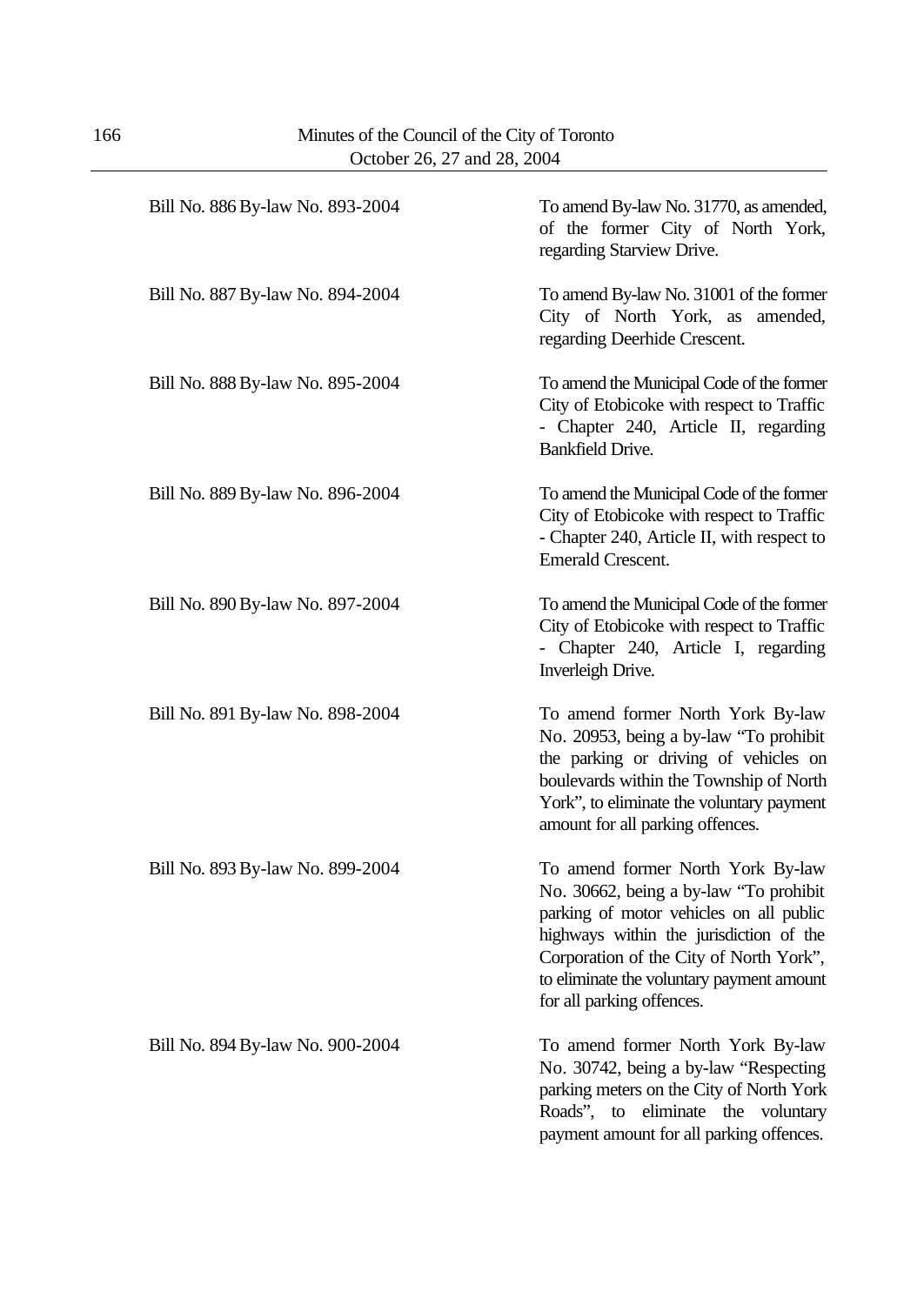| Bill No. 895 By-law No. 901-2004 | To amend former North York By-law<br>No. 31001, being a by-law "To regulate<br>traffic on North York Roads", to eliminate<br>the voluntary payment amount for all<br>parking offences.                                                                   |
|----------------------------------|----------------------------------------------------------------------------------------------------------------------------------------------------------------------------------------------------------------------------------------------------------|
| Bill No. 896 By-law No. 902-2004 | To amend former North York By-law<br>No. 31770, being a by-law "To regulate<br>parking for Disabled Person Parking<br>Permit holders", to eliminate the voluntary<br>payment amount for all parking offences.                                            |
| Bill No. 897 By-law No. 903-2004 | To amend former City of York By-laws<br>1479-88, 1645-89, 169-67,<br>Nos.<br>196-84, 2958-94, 3118-95, and former<br>City of York Municipal Code Chapters<br>965, 968 and 982, to eliminate the<br>voluntary payment amount for all parking<br>offences. |
| Bill No. 898 By-law No. 904-2004 | To amend former Borough of East York<br>By-laws Nos. 34-93, 92-93, 197, 23-89,<br>1478, 271 and 48-94, to eliminate the<br>voluntary payment amount for all parking<br>offences.                                                                         |
| Bill No. 899 By-law No. 905-2004 | To designate the property at 231-235<br>McRae Drive (Leaside Municipal Building<br>and Fire Hall) as being of cultural heritage<br>value or interest.                                                                                                    |
| Bill No. 900 By-law No. 906-2004 | To amend Chapter 183, Parking, of the<br>Municipal Code of the former City of<br>Etobicoke, to eliminate the voluntary<br>payment amount for all parking offences.                                                                                       |
| Bill No. 901 By-law No. 907-2004 | To amend Chapter 187, Parking Meters,<br>of the Municipal Code of the former City<br>of Etobicoke, to eliminate the voluntary<br>payment amount for all parking offences.                                                                                |
| Bill No. 902 By-law No. 908-2004 | To amend Chapter 240, Traffic, of the                                                                                                                                                                                                                    |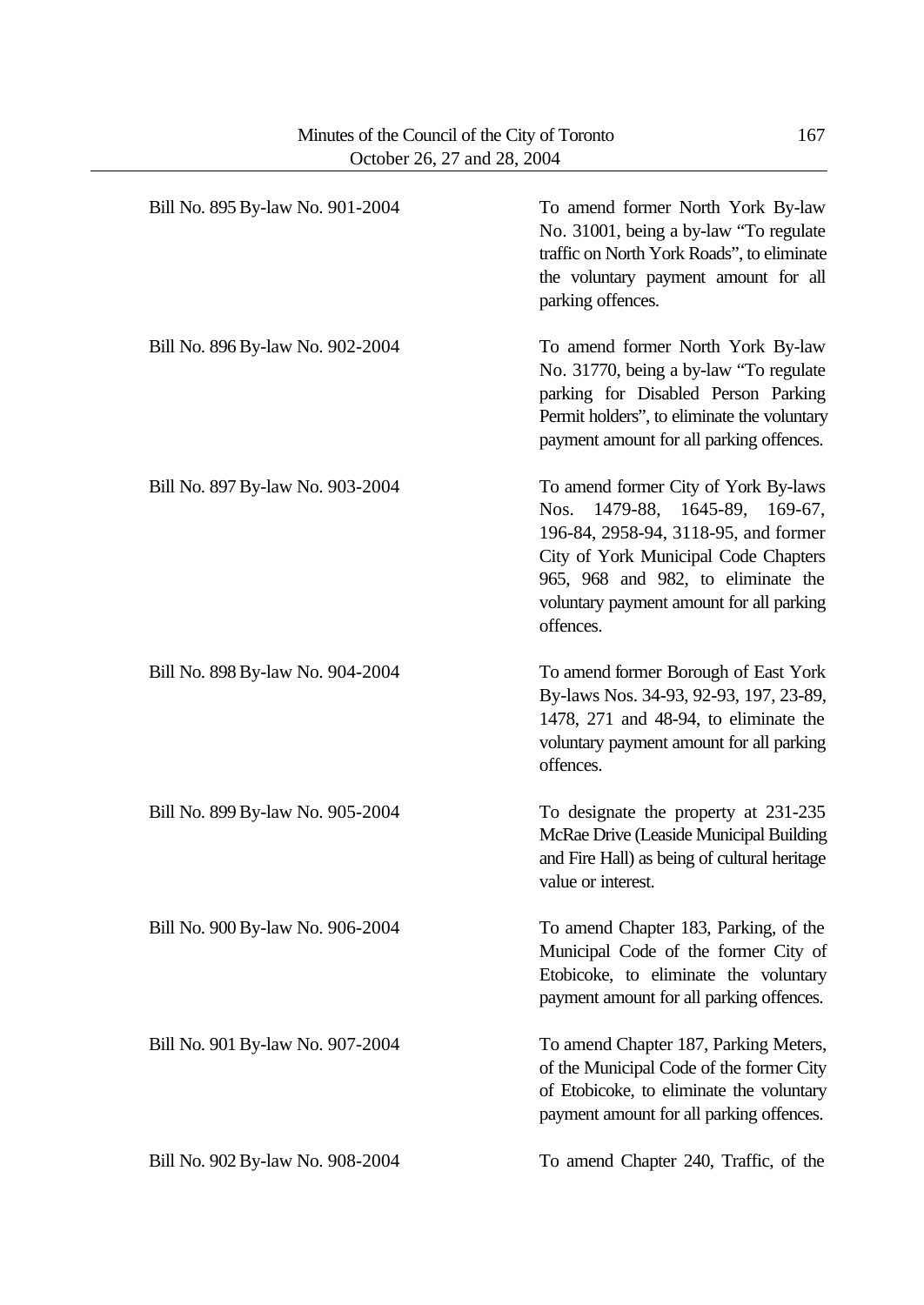|                                  | Municipal Code of the former City of<br>Etobicoke, to eliminate the voluntary<br>payment amount for all parking offences.                                                                                                                                           |
|----------------------------------|---------------------------------------------------------------------------------------------------------------------------------------------------------------------------------------------------------------------------------------------------------------------|
| Bill No. 903 By-law No. 909-2004 | To amend Chapter 400, Traffic and Parking,<br>of the Municipal Code of the former City<br>of Toronto, to eliminate the voluntary<br>payment amount for all parking offences.                                                                                        |
| Bill No. 904 By-law No. 910-2004 | To amend City of Toronto Municipal Code<br>Chapter 910, Parking Machines, to<br>eliminate the voluntary payment amount<br>for all parking offences.                                                                                                                 |
| Bill No. 905 By-law No. 911-2004 | To amend City of Toronto Municipal Code<br>Chapter 915, Parking on Private or<br>Municipal Property, to eliminate the<br>voluntary payment amount for all parking<br>offences.                                                                                      |
| Bill No. 906 By-law No. 912-2004 | To amend City of Toronto Municipal Code<br>Chapter 950, Traffic and Parking, to<br>eliminate the voluntary payment amount<br>for all parking offences.                                                                                                              |
| Bill No. 907 By-law No. 913-2004 | To amend former Metropolitan By-law No.<br>107-86, being a by-law "Respecting<br>parking meters on Metropolitan Roads",<br>to eliminate the voluntary payment amount<br>for all parking offences.                                                                   |
| Bill No. 908 By-law No. 914-2004 | To amend former Metropolitan By-law No.<br>1677, being a by-law "To prohibit the<br>parking or driving of vehicles on<br>boulevards on Metropolitan roads within<br>the City of Toronto", to eliminate the<br>voluntary payment amount for all parking<br>offences. |
| Bill No. 909 By-law No. 915-2004 | To amend former Metropolitan By-law No.<br>17-87, being a by-law "To prohibit the<br>parking or leaving of motor vehicles on                                                                                                                                        |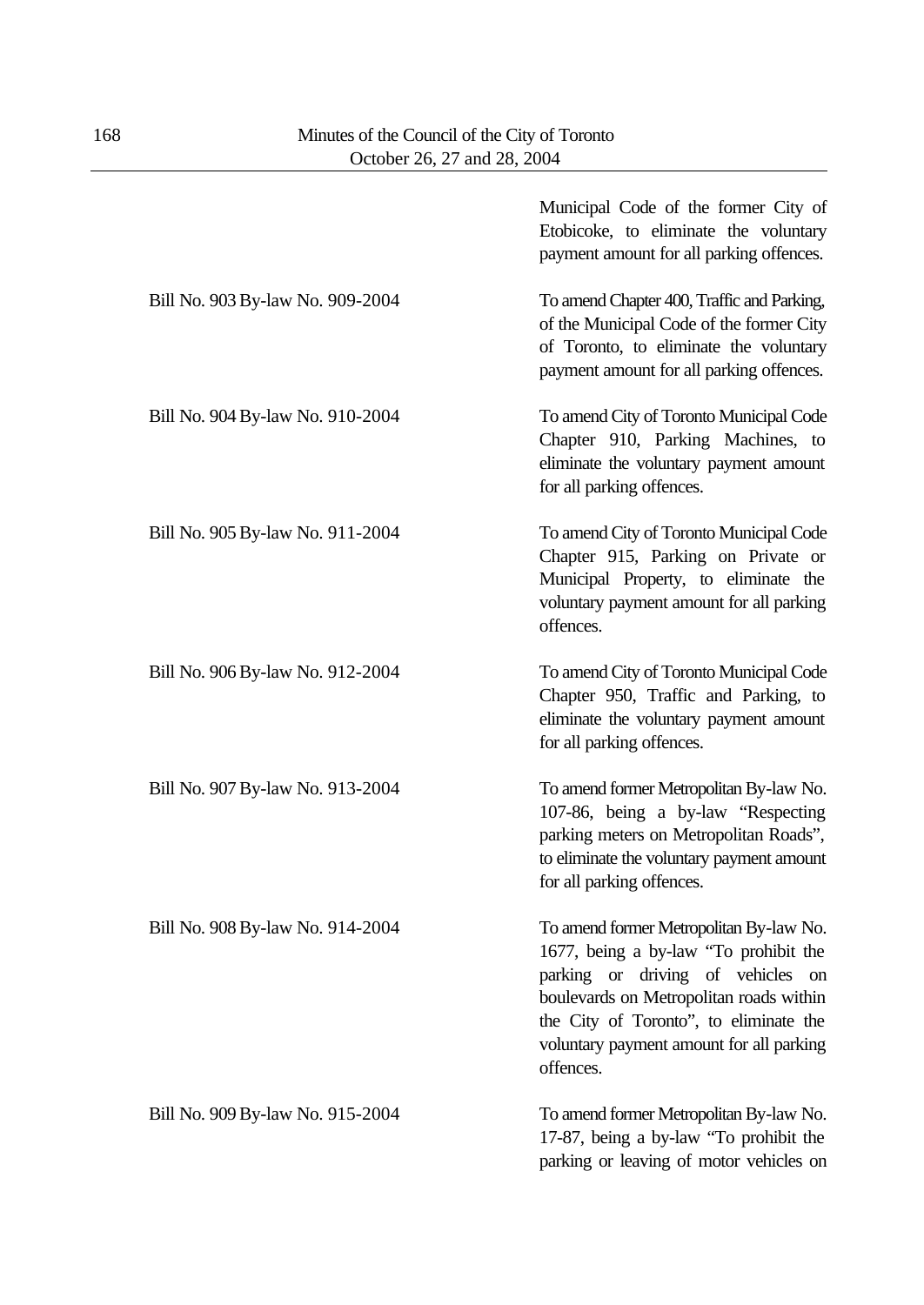|                                  | property owned or occupied by The<br>Municipality of Metropolitan Toronto or<br>any local board thereof without the<br>consent of the Municipality or local board,<br>as the case may be", to eliminate the<br>voluntary payment amount for all parking<br>offences. |
|----------------------------------|----------------------------------------------------------------------------------------------------------------------------------------------------------------------------------------------------------------------------------------------------------------------|
| Bill No. 910 By-law No. 916-2004 | To amend former Metropolitan By-law No.<br>32-92, being a by-law "To regulate traffic<br>on Metropolitan Roads", to eliminate the<br>voluntary payment amount for all parking<br>offences.                                                                           |
| Bill No. 911 By-law No. 917-2004 | To amend former Scarborough By-law No.<br>22614, being a by-law "Respecting<br>Parking Meters on Scarborough Roads",<br>to eliminate the voluntary payment amount<br>for all parking offences.                                                                       |
| Bill No. 912 By-law No. 918-2004 | To amend former Scarborough By-law No.<br>23060, being a by-law "To prohibit the<br>parking of vehicles in a parking area<br>reserved for disabled parking permit<br>holders", to eliminate the voluntary<br>payment amount for all parking offences.                |
| Bill No. 913 By-law No. 919-2004 | To amend former Scarborough By-law No.<br>23503, being a by-law "To regulate traffic<br>on Roads in the City of Scarborough", to<br>eliminate the voluntary payment amount<br>for all parking offences.                                                              |
| Bill No. 914 By-law No. 920-2004 | To amend By-law No. 31001 of the former<br>City of North York, as amended,<br>regarding Muirhead Road.                                                                                                                                                               |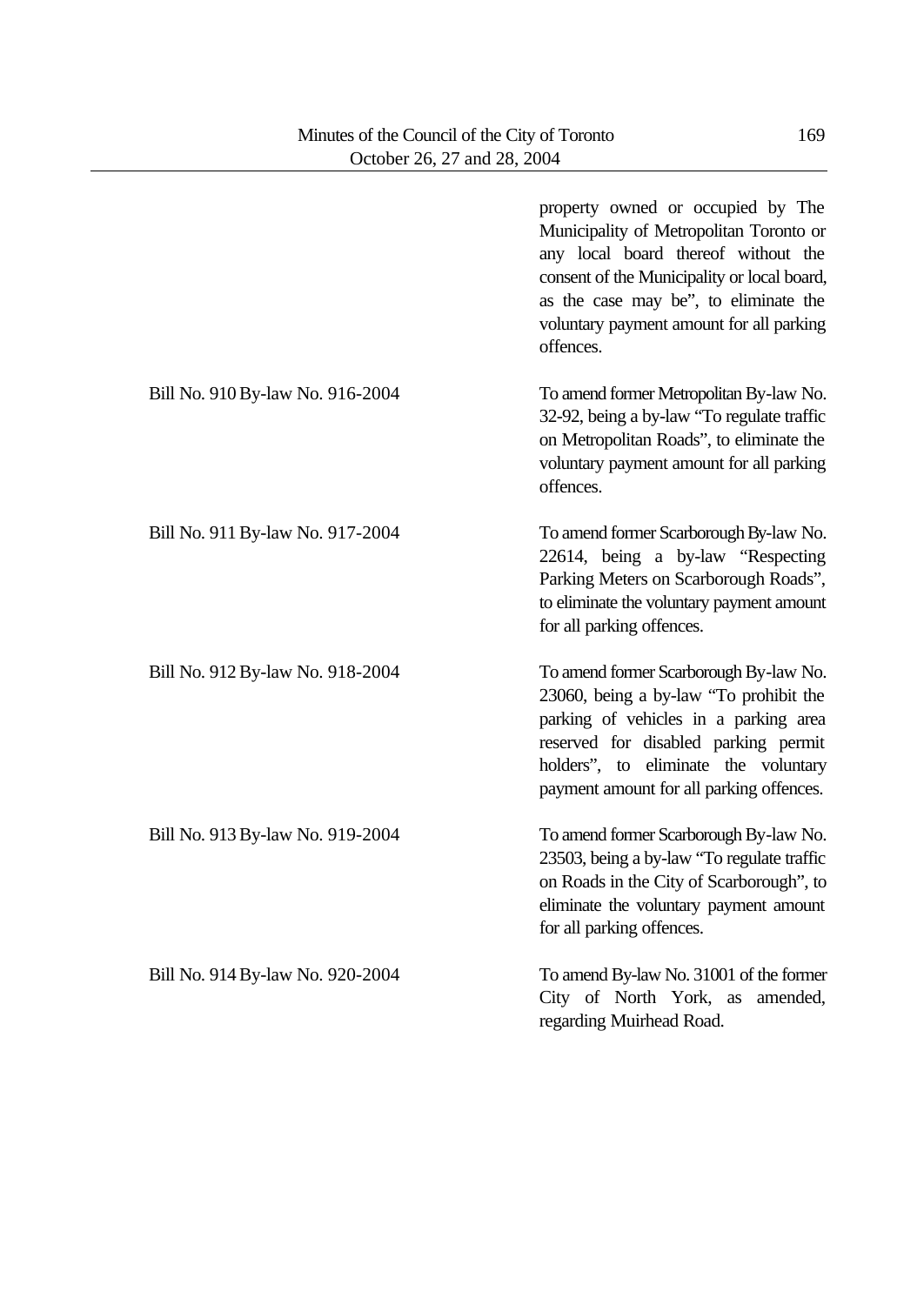| Bill No. 915 By-law No. 921-2004 | To amend By-law No. 31001 of the former<br>City of North York, as amended,<br>regarding Muirhead Road.                                                              |
|----------------------------------|---------------------------------------------------------------------------------------------------------------------------------------------------------------------|
| Bill No. 916 By-law No. 922-2004 | To amend By-law No. 31001 of the former<br>City of North York, as amended,<br>regarding Muirhead Road.                                                              |
| Bill No. 917 By-law No. 923-2004 | To amend By-law No. 32759, as amended,<br>of the former City of North York,<br>regarding Muirhead Road.                                                             |
| Bill No. 918 By-law No. 924-2004 | To amend By-law No. 31001 of the former<br>City of North York, as amended,<br>regarding Ferrand Drive, Seton Park<br>Road, Wilket Creek Road<br>and<br>Windom Road. |
| Bill No. 919 By-law No. 925-2004 | To amend By-law No. 31878, as amended,<br>of the former City of North York,<br>regarding Reiner Road.                                                               |
| Bill No. 920 By-law No. 926-2004 | To amend By-law No. 31001 of the former<br>City of North York, as amended,<br>regarding Radine Road and Stuart<br>Avenue.                                           |
| Bill No. 921 By-law No. 927-2004 | To amend By-law No. 31001 of the former<br>City of North York, as amended,<br>regarding Radine Road.                                                                |
| Bill No. 922 By-law No. 928-2004 | To amend By-law No. 31001 of the former<br>City of North York, as amended,<br>regarding Jainey Place.                                                               |
| Bill No. 923 By-law No. 929-2004 | To amend By-law No. 31001 of the former<br>City of North York, as amended,<br>regarding Hillmount Avenue.                                                           |
| Bill No. 924 By-law No. 930-2004 | To amend By-law No. 31001 of the former<br>City of North York, as amended,<br>regarding Englemount<br>Avenue<br>and                                                 |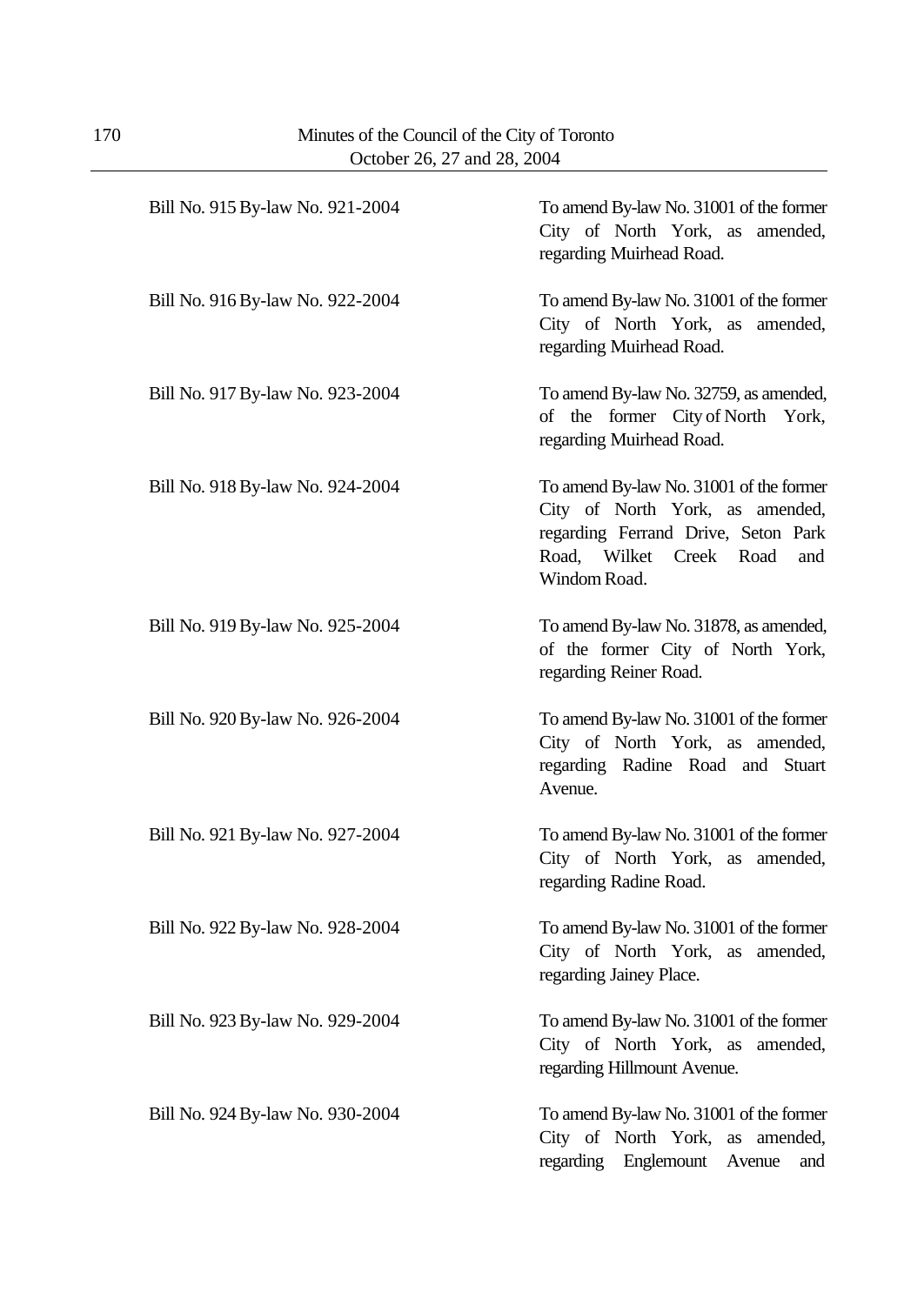|                                  | Hillmount Avenue.                                                                                                                                                                                                                                                                                          |
|----------------------------------|------------------------------------------------------------------------------------------------------------------------------------------------------------------------------------------------------------------------------------------------------------------------------------------------------------|
| Bill No. 925 By-law No. 931-2004 | To amend By-law No. 31001 of the former<br>City of North York, as amended,<br>regarding Dunblaine Avenue.                                                                                                                                                                                                  |
| Bill No. 926 By-law No. 932-2004 | To amend By-law No. 32759, as amended,<br>of the former City of North York,<br>regarding Ness Drive.                                                                                                                                                                                                       |
| Bill No. 927 By-law No. 933-2004 | To amend By-law No. 31001 of the former<br>City of North York, as amended,<br>regarding Gosford Boulevard.                                                                                                                                                                                                 |
| Bill No. 930 By-law No. 934-2004 | To expropriate certain lands for the North<br>York Centre Plan Service Road.                                                                                                                                                                                                                               |
| Bill No. 931 By-law No. 935-2004 | To adopt Amendment No. 315 to<br>the Official Plan<br>for<br>the<br>former<br>City of Toronto<br>with<br>respect<br>to<br>lands municipally<br>known<br>as<br>720 Wellington Street West and 17,<br>19 and 21 Stafford Street.                                                                             |
| Bill No. 932 By-law No. 936-2004 | To amend the General Zoning By-law No.<br>438-86 of the former City of Toronto,<br>with respect to lands known municipally as<br>720 Wellington Street West and 17, 19<br>and 21 Stafford Street.                                                                                                          |
| Bill No. 933 By-law No. 937-2004 | To amend By-law No. 350-2004, being<br>a by-law to provide for the levy and<br>collection of special charges for the year<br>2004 in respect of certain business<br>improvement areas, so as to levy and<br>collect special charges for the year 2004<br>for two additional business improvement<br>areas. |
| Bill No. 934 By-law No. 938-2004 | To amend By-law No. 3387-1979 of the<br>former City of York, a by-law with<br>respect to fire routes in the geographic                                                                                                                                                                                     |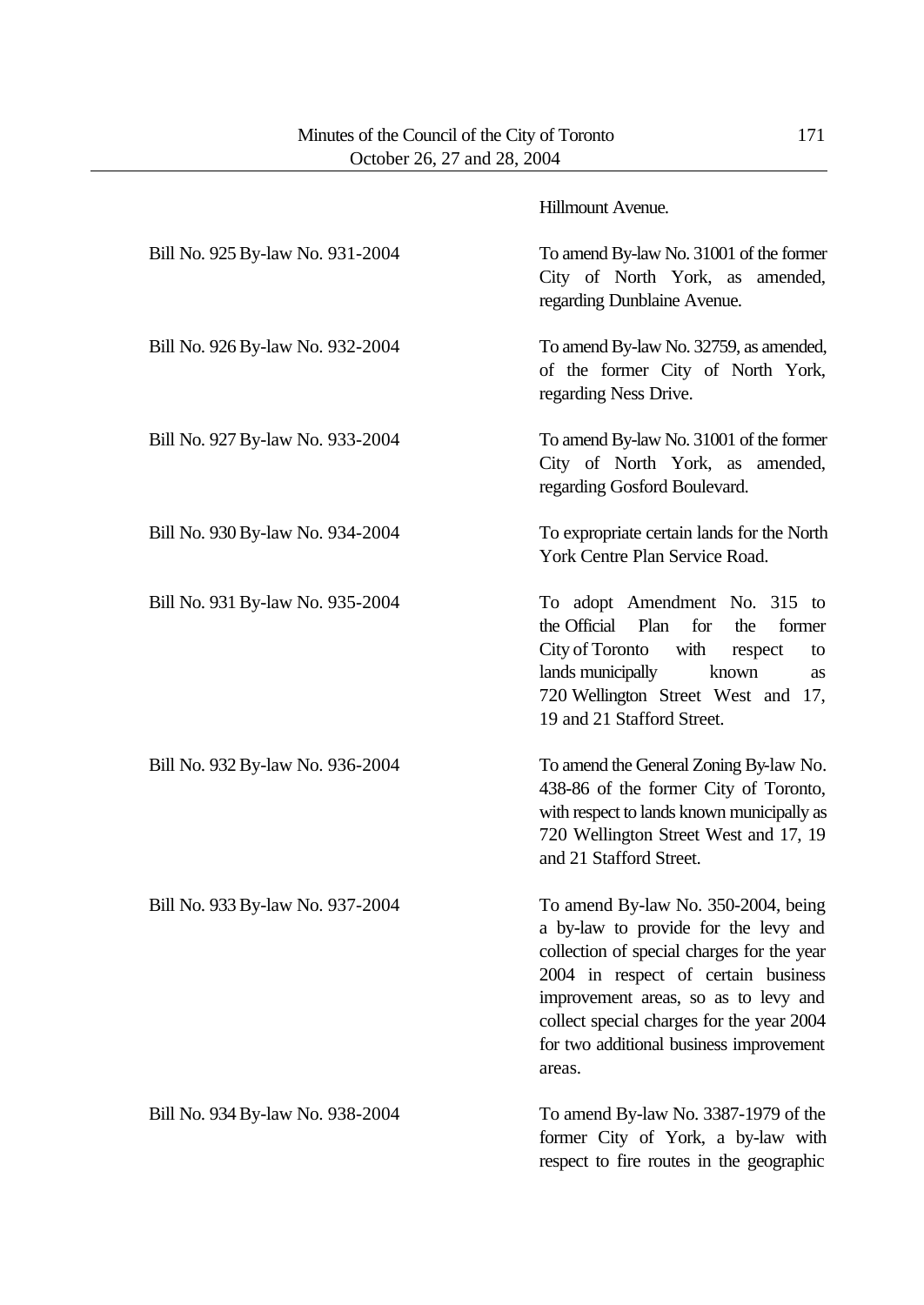area of former York.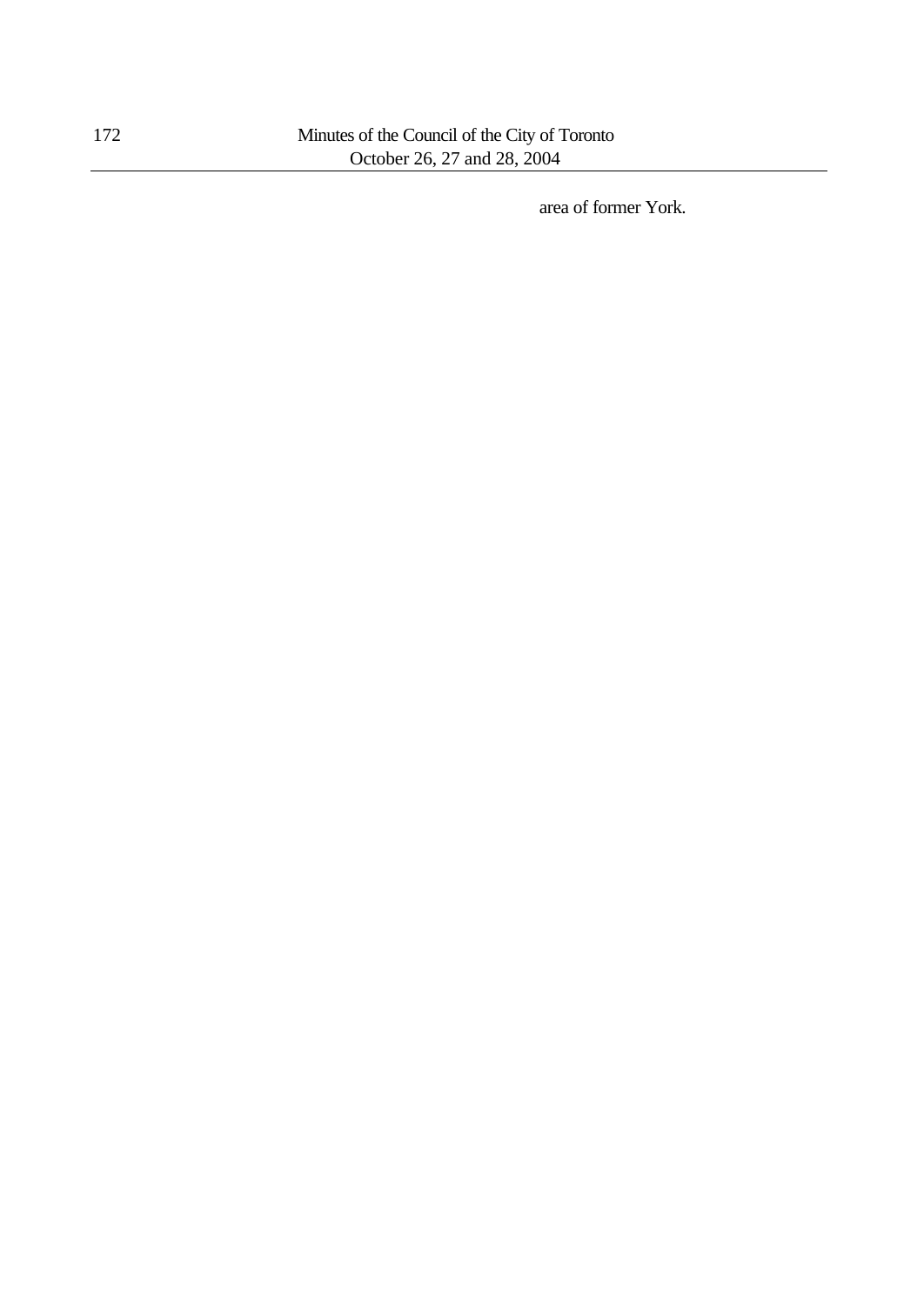| Bill No. 935 By-law No. 939-2004 | To amend the former City of Toronto<br>Municipal Code Ch. 400, Traffic and<br>Parking, respecting Bay Street.                                                                                        |
|----------------------------------|------------------------------------------------------------------------------------------------------------------------------------------------------------------------------------------------------|
| Bill No. 936 By-law No. 940-2004 | To amend further Metropolitan By-law No.<br>32-92, respecting the regulation of traffic<br>on former Metropolitan Roads, regarding<br>Kennedy Road.                                                  |
| Bill No. 937 By-law No. 941-2004 | To amend the former City of Toronto<br>Municipal Code Ch. 400, Traffic and<br>Parking, respecting Mackenzie Crescent<br>and Munro Street.                                                            |
| Bill No. 938 By-law No. 942-2004 | To amend the former City of Toronto<br>Municipal Code Ch. 400, Traffic and<br>Parking, respecting Maria Street and Old<br>Weston Road.                                                               |
| Bill No. 939 By-law No. 943-2004 | To amend further By-law No. 34-93, a by-<br>law "To provide for disabled person<br>parking permit holders", being a by-law of<br>the former Borough of East York,<br>regarding Kings Park Boulevard. |
| Bill No. 940 By-law No. 944-2004 | To amend further Metropolitan By-law No.<br>32-92, respecting the regulation of traffic<br>on former Metropolitan Roads, regarding<br>Avenue Road.                                                   |
| Bill No. 941 By-law No. 945-2004 | To amend the former City of Toronto<br>Municipal Code Ch. 400, Traffic and<br>Parking, respecting Queen Street East.                                                                                 |
| Bill No. 942 By-law No. 946-2004 | To amend further Metropolitan By-law No.<br>32-92, respecting the regulation of traffic<br>on former Metropolitan Roads, regarding<br>Dufferin Street and Gerry Fitzgerald<br>Drive.                 |
| Bill No. 943 By-law No. 947-2004 | To amend further Metropolitan Toronto By-<br>law No. 108-86 designating certain<br>locations on former Metropolitan Roads<br>as Pedestrian Crossovers, regarding                                     |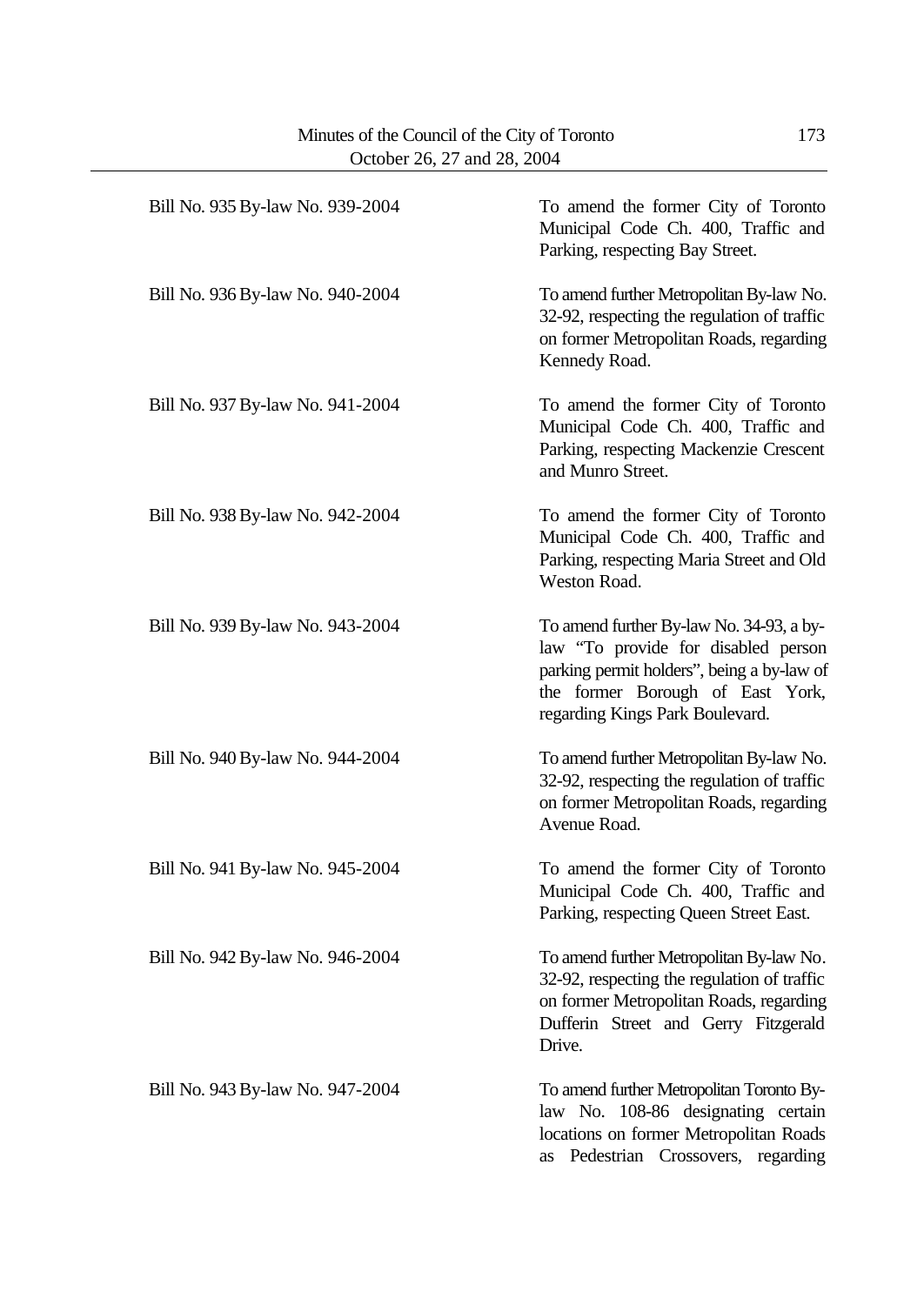|                                  | Islington Avenue.                                                                                                                                                                                   |
|----------------------------------|-----------------------------------------------------------------------------------------------------------------------------------------------------------------------------------------------------|
| Bill No. 944 By-law No. 948-2004 | To amend further Metropolitan By-law No.<br>109-86, respecting maximum rates of<br>speed on certain former Metropolitan<br>Roads, regarding William R. Allen Road.                                  |
| Bill No. 945 By-law No. 949-2004 | To amend further Metropolitan By-law No.<br>32-92, respecting the regulation of traffic<br>on former Metropolitan Roads, regarding<br>Dundas Street East (southerly leg).                           |
| Bill No. 946 By-law No. 950-2004 | To amend further By-law No. 92-93, a by-<br>law "To regulate traffic on roads in the<br>Borough of East York", being a by-law of<br>the former Borough of East York,<br>regarding Woodville Avenue. |
| Bill No. 947 By-law No. 951-2004 | To amend further By-law No. 196, entitled<br>"To restrict the speed of motor vehicles",<br>being a By-law of the former Borough of<br>East York, regarding Burley Avenue.                           |
| Bill No. 948 By-law No. 952-2004 | To define the Island Heritage Conservation<br>District Study Area as an area of the City<br>of Toronto to be examined for future<br>designation as a heritage conservation<br>district.             |
| Bill No. 949 By-law No. 953-2004 | To define the Harbord Village Heritage<br>Conservation District Study Area as an<br>area of the City of Toronto to be<br>examined for future designation as a<br>heritage conservation district.    |
| Bill No. 950 By-law No. 954-2004 | To amend further By-law No. 92-93, a by-<br>law "To regulate traffic on roads in the<br>Borough of East York", being a by-law of<br>the former Borough of East York,<br>regarding Carlaw Avenue.    |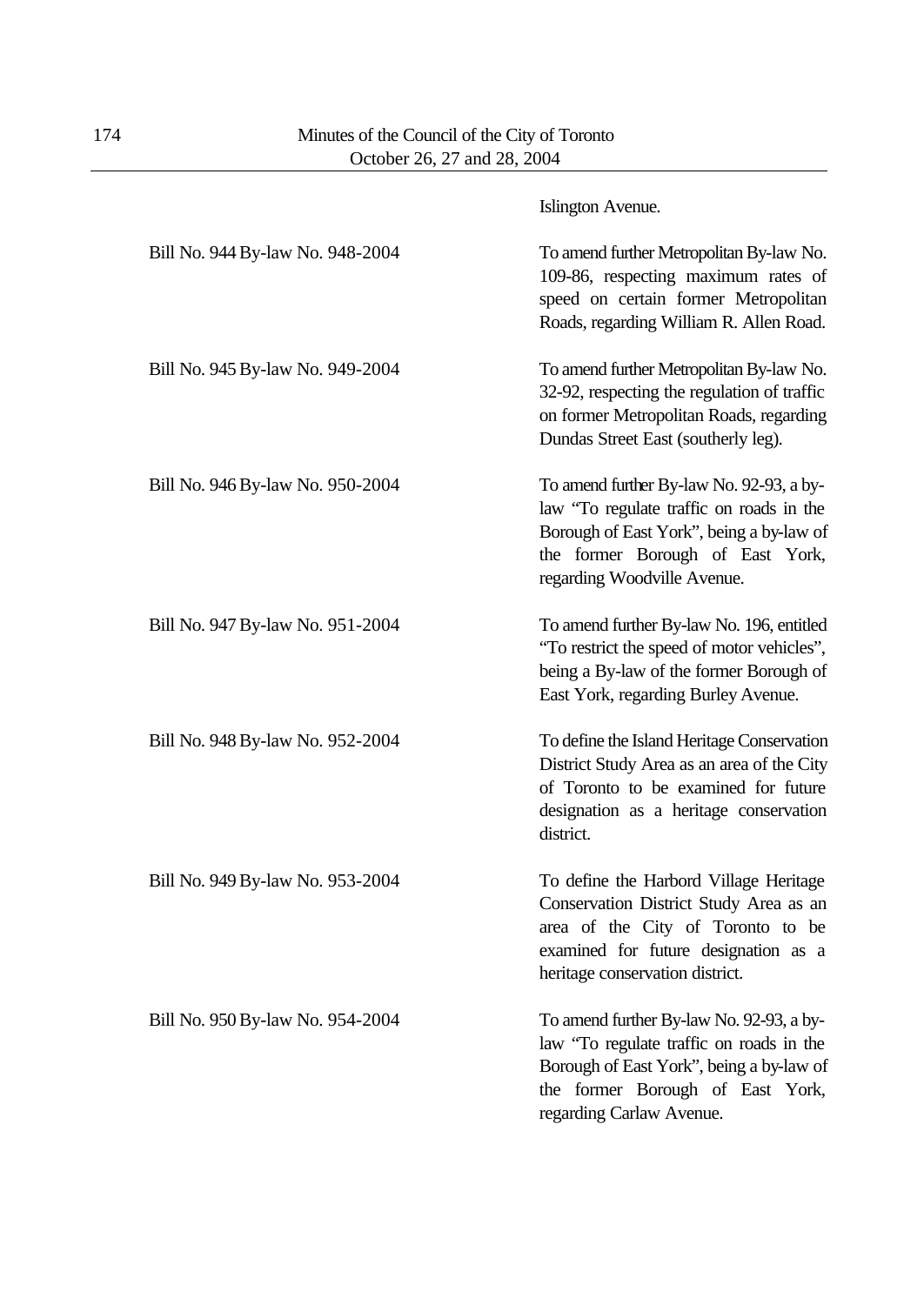| Bill No. 952 By-law No. 955-2004 | To name the public lane located west of<br>Pape Avenue, between Dundas Street<br>Badgerow<br>East<br>and<br>Avenue<br>as<br>'Filmic Lane''.                                                                                       |
|----------------------------------|-----------------------------------------------------------------------------------------------------------------------------------------------------------------------------------------------------------------------------------|
| Bill No. 953 By-law No. 956-2004 | To name the proposed private lane at 1379<br>Bloor Street West as "Merchant Lane".                                                                                                                                                |
| Bill No. 954 By-law No. 957-2004 | To name the private lane system at<br>2264 Lake Shore Boulevard West as<br>"Yachters Lane".                                                                                                                                       |
| Bill No. 955 By-law No. 958-2004 | To name the private lane at 2 and 4 Sand<br>Beach Road as "Nautical Lane".                                                                                                                                                        |
| Bill No. 956 By-law No. 959-2004 | To name the private lane at 2 Lightbourn<br>Avenue as "Grogan Mews".                                                                                                                                                              |
| Bill No. 957 By-law No. 960-2004 | To amend Municipal Code Chapter 591,<br>Noise, Article III, Railway Whistles, to<br>reflect the prohibition of railway whistles at<br>the Marilyn Avenue crossing at the<br>Agincourt GO Station under the Railway<br>Safety Act. |
| Bill No. 958 By-law No. 961-2004 | To amend further Metropolitan By-law No.<br>32-92, respecting the regulation of traffic<br>on former Metropolitan Roads, regarding<br>William R. Allen Road.                                                                      |
| Bill No. 959 By-law No. 962-2004 | To further amend By-law No. 132-93,<br>respecting reserved lanes for designated<br>classes of vehicles on certain former<br>Metropolitan Roads, regarding William R.<br>Allen Road.                                               |
| Bill No. 960 By-law No. 963-2004 | To amend Scarborough Zoning By-law No.<br>amended,<br>12360,<br>for<br>the<br>as<br>Tam O'Shanter Community with respect<br>to lands municipally known as 3717<br>Sheppard Aveenue East.                                          |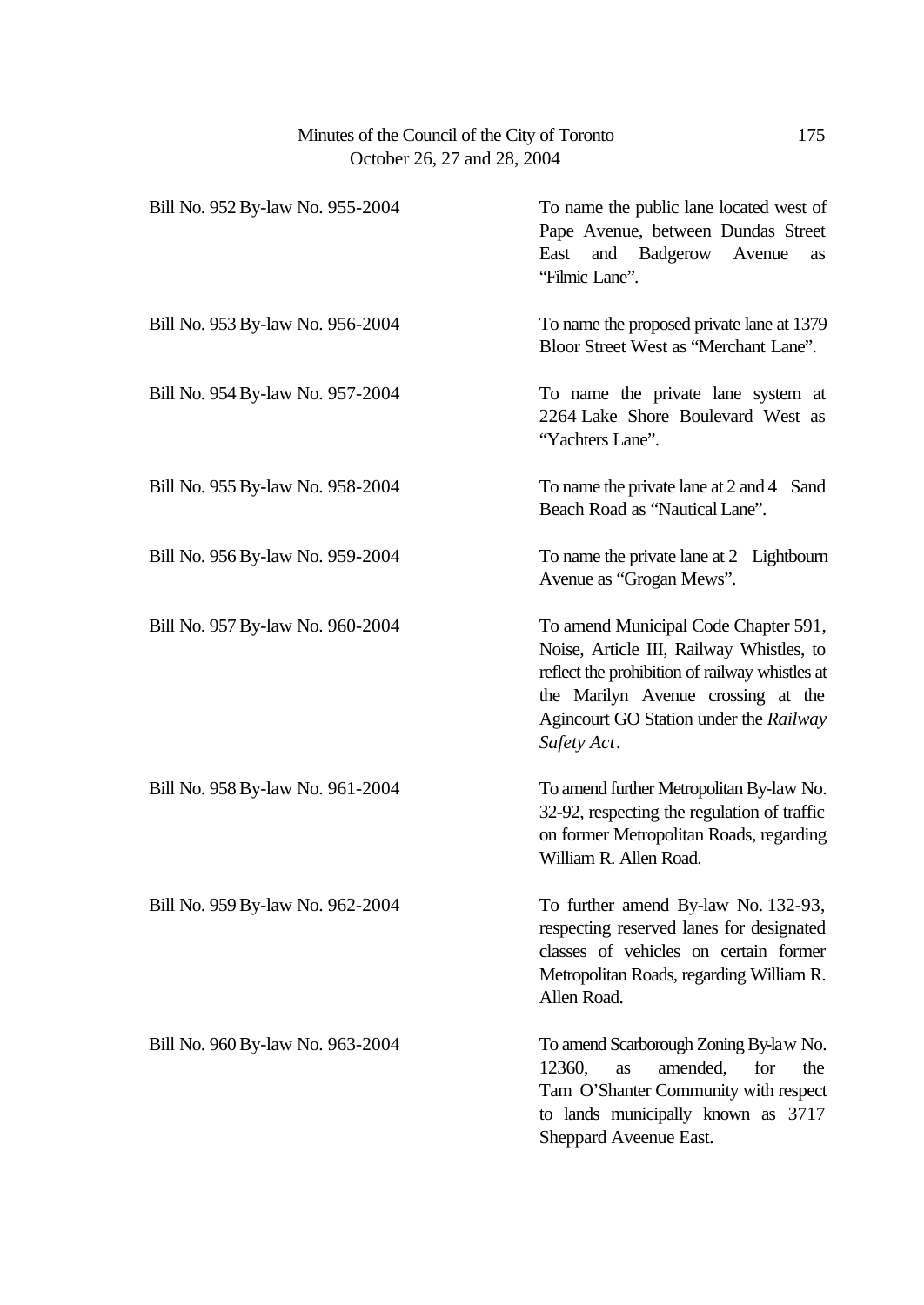| Bill No. 961 By-law No. 964-2004           | To name the private lanes on the west side<br>of Staines Road, north and south of<br>Seasons Drive as "Cricket Mews" and<br>"Culver Lane".                                                                                       |
|--------------------------------------------|----------------------------------------------------------------------------------------------------------------------------------------------------------------------------------------------------------------------------------|
| Bill No. 962 By-law No. 965-2004           | To layout and dedicate certain land<br>extending between The Pond Road and<br>Murray Ross Parkway for public highway<br>purposes to form part of the public<br>highway Sentinel Road.                                            |
| Bill No. 963 By-law No. 966-2004           | To name the proposed public highway on<br>the south side of Lake Shore Boulevard<br>West, west of Palace Pier Court,<br>"Brookers Lane".                                                                                         |
| <b>Bill No. 964</b><br>By-law No. 967-2004 | To change the composition of the Toronto<br>Atmospheric Fund Board by increasing<br>the citizen membership by one.                                                                                                               |
| Bill No. 965 By-law No. 968-2004           | To exempt certain lands known municipally<br>as 1003 Dundas Street East from Part Lot<br>Control.                                                                                                                                |
| Bill No. 966 By-law No. 969-2004           | To amend further Metropolitan By-law No.<br>32-92, respecting the regulation of traffic<br>on former Metropolitan Roads, regarding<br>Mount Pleasant Road.                                                                       |
| Bill No. 967 By-law No. 970-2004           | To layout and dedicate certain land on the<br>south side of Ranee Avenue, west of W.<br>R. Allen Road, for public highway<br>purposes to form part of the public<br>highway Ranee Avenue.                                        |
| Bill No. 968 By-law No. 971-2004           | To amend By-law No. 1052-2001 being<br>"A By-law to authorize the alteration of<br>Riverview Gardens south of Halford<br>Avenue by the installation of speed<br>humps" to allow installation of three<br>additional speed humps. |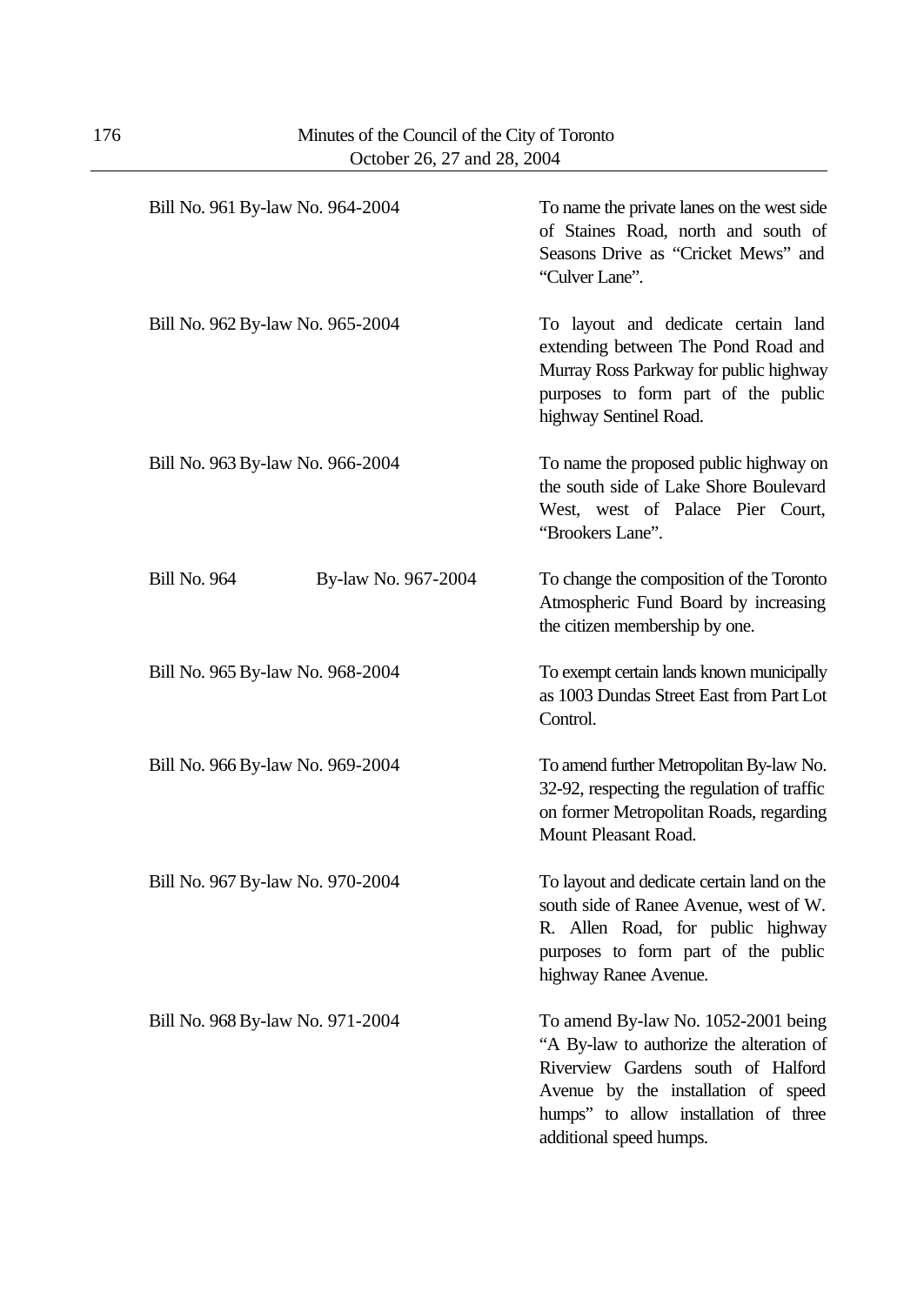| Bill No. 969 By-law No. 972-2004 | To amend the former City of Toronto<br>Municipal Code Ch. 400, Traffic and<br>Parking, respecting Yorkville Avenue.                                                                                                                                                            |
|----------------------------------|--------------------------------------------------------------------------------------------------------------------------------------------------------------------------------------------------------------------------------------------------------------------------------|
| Bill No. 970 By-law No. 973-2004 | To amend City of Toronto Municipal Code<br>Parking<br>910,<br>Machines,<br>Chapter<br>regarding parking machines on Yorkville<br>Avenue.                                                                                                                                       |
| Bill No. 971 By-law No. 974-2004 | To alter Westona Street at its intersection<br>with Braecrest Avenue by the installation<br>of a temporary Jersey barrier (directional<br>diverter) as a traffic calming measure.                                                                                              |
| Bill No. 972 By-law No. 975-2004 | To amend the former City of Toronto<br>Municipal Code Ch. 400, Traffic and<br>Parking, respecting Wellesley Street East.                                                                                                                                                       |
| Bill No. 973 By-law No. 976-2004 | To amend the former City of Toronto<br>Municipal Code Ch. 400, Traffic and<br>Parking, respecting Wellington Street<br>West.                                                                                                                                                   |
| Bill No. 974 By-law No. 977-2004 | To amend the former City of Toronto<br>Municipal Code Ch. 400, Traffic and<br>Parking, respecting Niagara Street.                                                                                                                                                              |
| Bill No. 975 By-law No. 978-2004 | To amend former City of Toronto Municipal<br>Chapter 313,<br><b>Streets</b><br>Code<br>and<br>Sidewalks, to provide for the sweeping<br>and clearing of sidewalks of debris,<br>including cigarette butts.                                                                     |
| Bill No. 976 By-law No. 979-2004 | To amend the former City of Toronto<br>Municipal Code Ch. 400, Traffic and<br>Parking, respecting Belcourt Road, Bellair<br>Street, Blue Jays Way, Boardwalk Drive,<br>Coady Avenue, Dovercourt Road,<br>Elmsthorpe Avenue, Hallam Street, Noble<br>Street and Sudbury Street. |
| Bill No. 977 By-law No. 980-2004 | To amend By-law No. 21319, as amended,                                                                                                                                                                                                                                         |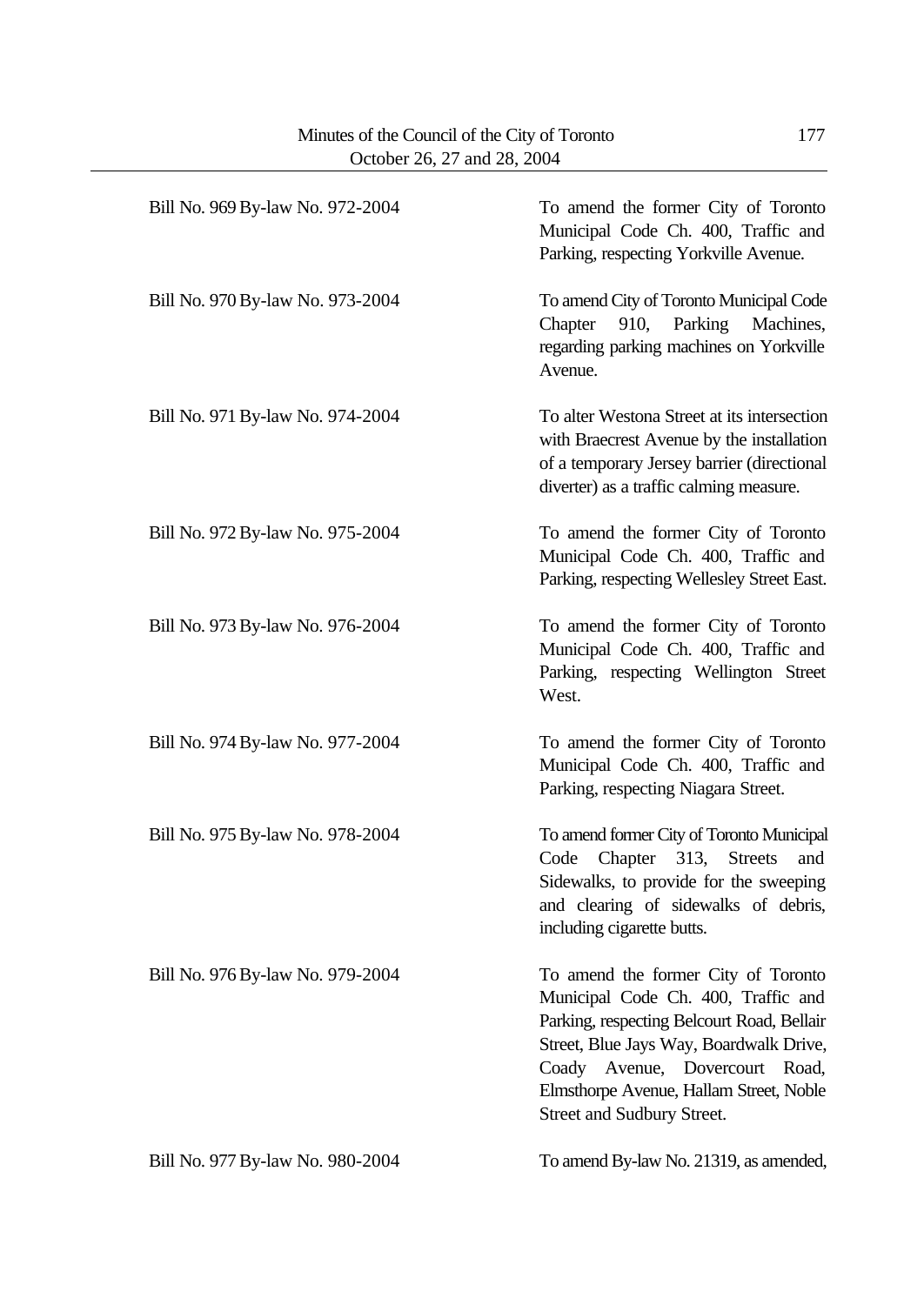|                                  | of the former City of Scarborough, to<br>designate a Site Plan Control Area with<br>respect to the lands municipally known as<br>10 Chichester Place.                                                                    |
|----------------------------------|--------------------------------------------------------------------------------------------------------------------------------------------------------------------------------------------------------------------------|
| Bill No. 978 By-law No. 981-2004 | To amend the Employment Districts Zoning<br>By-law No. 24982 (Milliken Employment<br>District), as amended, with respect to the<br>lands<br>municipally<br>known<br>as<br>2020 McNicoll Avenue.                          |
| Bill No. 979 By-law No. 982-2004 | To amend By-law No. 21319, as amended,<br>of the former City of Scarborough, to<br>designate a Site Plan Control Area, with<br>respect to lands municipally known as 447<br>Port Union Road and 67-75 Kirkdene<br>Drive. |
| Bill No. 980 By-law No. 983-2004 | To adopt Amendment No. 317 to the<br>Official Plan for the former City of<br>Toronto with respect to lands municipally<br>known as 510, 518 and 522 St Clair Ave<br>West.                                                |
| Bill No. 981 By-law No. 984-2004 | To amend the General Zoning By-law No.<br>438-86 of the former City of Toronto with<br>respect to lands municipally known as<br>510, 518 and 522 St. Clair Avenue West.                                                  |
| Bill No. 982 By-law No. 985-2004 | To repeal former City of Toronto Municipal<br>Code Chapter 9, Arbitrator, respecting<br>the designation of the Ontario Municipal<br>Board as the sole arbitrator of the former<br>City of Toronto.                       |
| Bill No. 983 By-law No. 986-2004 | To define Madison Avenue between Bloor<br>Street West and Dupont Street as an area<br>of the City of Toronto to be examined for<br>designation<br>future<br>heritage<br>as<br>$\rm{a}$<br>conservation district.         |
| Bill No. 984 By-law No. 987-2004 | To adopt a new City of Toronto Municipal                                                                                                                                                                                 |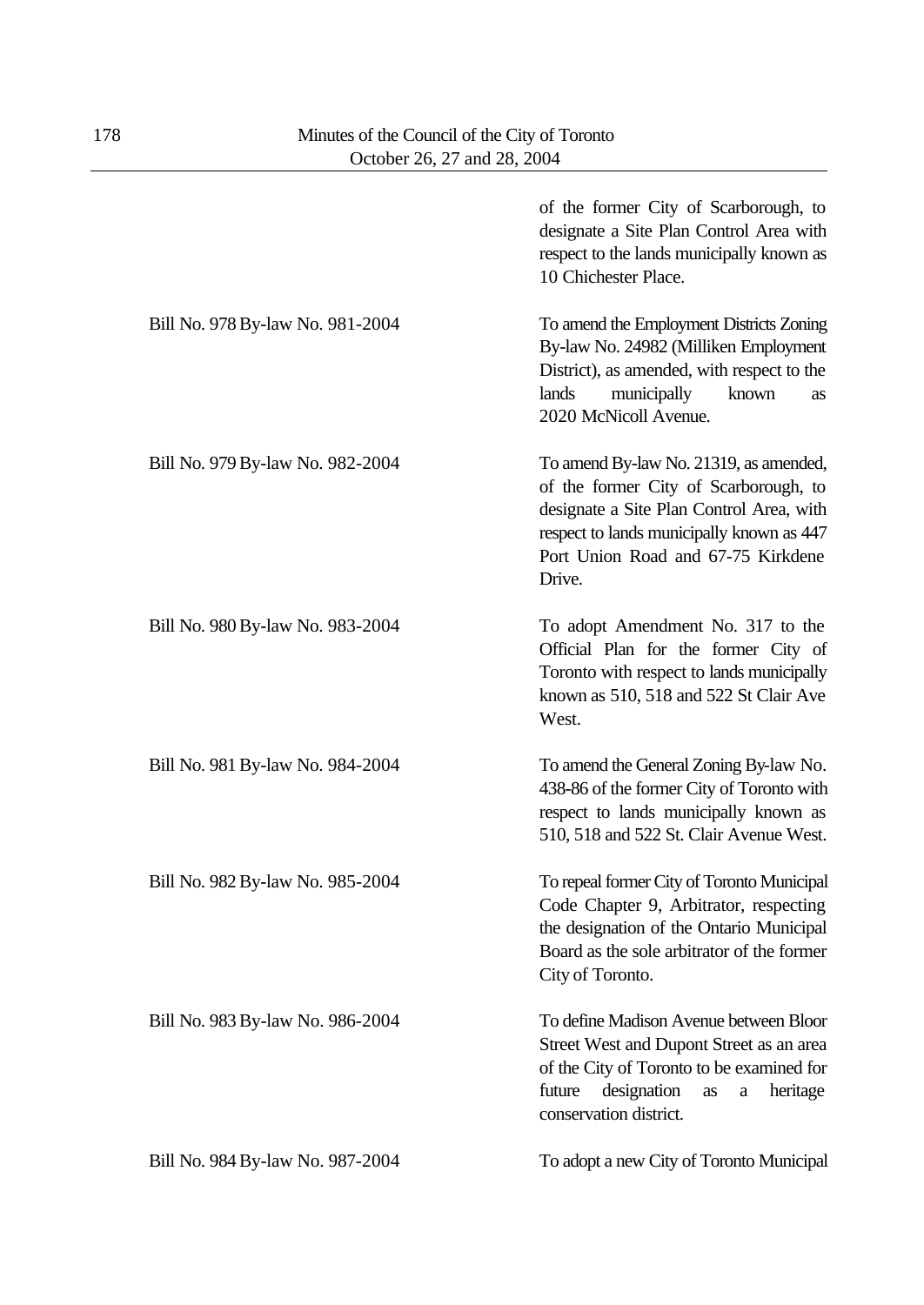|                                  | Code Chapter 880, Fire Routes.                                                                                                                                                                                                                                                        |
|----------------------------------|---------------------------------------------------------------------------------------------------------------------------------------------------------------------------------------------------------------------------------------------------------------------------------------|
| Bill No. 985 By-law No. 988-2004 | To amend City of Toronto Municipal Code<br>Chapter 545, Licensing,<br>respecting<br>minimum insurance coverage for drive-self<br>rental vehicles.                                                                                                                                     |
| Bill No. 986 By-law No. 989-2004 | To adopt a new City of Toronto Municipal<br>Code Chapter 217, Records, Corporate<br>(City), to establish retention periods during<br>which the records of the City must be<br>retained and preserved, and to amend<br>Chapter 219, Records, Corporate, to<br>reflect the new chapter. |
| Bill No. 987 By-law No. 990-2004 | To repeal provisions in the former<br>municipalities' records retention by-laws<br>to reflect the enactment of the new<br>records retention schedule in City of<br>Toronto Municipal Code Chapter 217,<br>Records, Corporate (City).                                                  |
| Bill No. 988 By-law No. 991-2004 | To adopt Amendment No. 554 to the<br>Official Plan for the former City of North<br>York with respect of lands municipally<br>known as 801, 803 and 807 Sheppard<br>Avenue West.                                                                                                       |
| Bill No. 989 By-law No. 992-2004 | To amend former City of North York<br>By-law No. 7625 in respect of lands<br>municipally known as 801, 803 and 807<br>Sheppard Avenue West.                                                                                                                                           |
| Bill No. 990 By-law No. 993-2004 | To amend City of Toronto Municipal Code<br>Chapter 447, Fences, to exempt a portion<br>of the proposed fence on the property<br>municipally known as 77 Steeles Avenue<br>East<br>from<br>maximum<br>the<br>height<br>requirements.                                                   |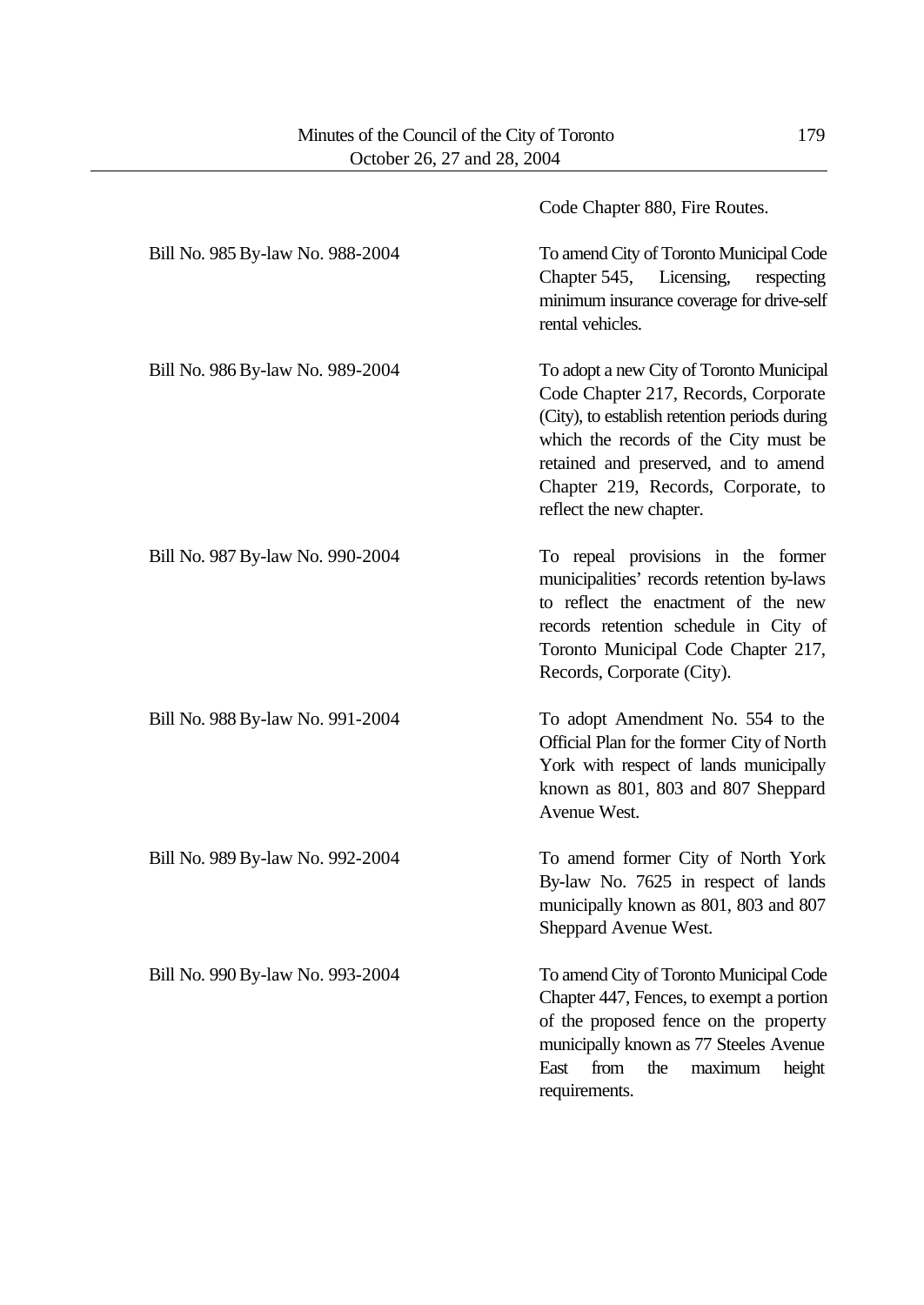| Bill No. 991 By-law No. 994-2004 | To designate an area that includes the<br>existing St. Clair Gardens Business<br>Improvement Area as an Improvement<br>Area.                                                                      |
|----------------------------------|---------------------------------------------------------------------------------------------------------------------------------------------------------------------------------------------------|
| Bill No. 992 By-law No. 995-2004 | To amend City of Toronto Municipal Code<br>Chapter 19, "Business Improvement<br>Areas", to reflect the expanded<br>boundaries of the St. Clair Gardens<br>Business Improvement Area.              |
| Bill No. 993 By-law No. 996-2004 | To adopt Amendment No. 316 to the<br><b>Official</b><br>Plan<br>for<br>the<br>former<br>City of Toronto with respect to lands<br>municipally known in the year 2003 as<br>317 Dundas Street West. |
| Bill No. 994 By-law No. 997-2004 | To amend the General Zoning By-law No.<br>438-86 of the former City of Toronto with<br>respect to lands municipally known in the<br>year 2003 as 317 Dundas Street West,                          |

the vote upon which was taken as follows:

| Yes $-31$             |                                                                                                                                                                                                                                                                                                                  |
|-----------------------|------------------------------------------------------------------------------------------------------------------------------------------------------------------------------------------------------------------------------------------------------------------------------------------------------------------|
| Councillors:          | Altobello, Augimeri, Bussin, Carroll, Cho, Chow, Davis,<br>Del Grande, Filion, Giambrone, Hall, Holyday, Jenkins,<br>Li Preti, Lindsay Luby, Mammoliti, McConnell, Mihevc,<br>Milczyn, Minnan-Wong, Nunziata, Ootes, Palacio, Pantalone,<br>Pitfield, Saundercook, Shiner, Soknacki, Stintz, Thompson,<br>Watson |
| $No-1$<br>Councillor: | <b>Balkissoon</b>                                                                                                                                                                                                                                                                                                |

Carried by a majority of 30.

12.121 On October 28, 2004, at 4:25 p.m., Councillor Soknacki, seconded by Councillor Holyday, moved that leave be granted to introduce the following Bill, and that this Bill, prepared for this meeting of Council, be passed and hereby declared as a By-law:

Bill No. 1004 By-law No. 998-2004 To confirm the proceedings of the Council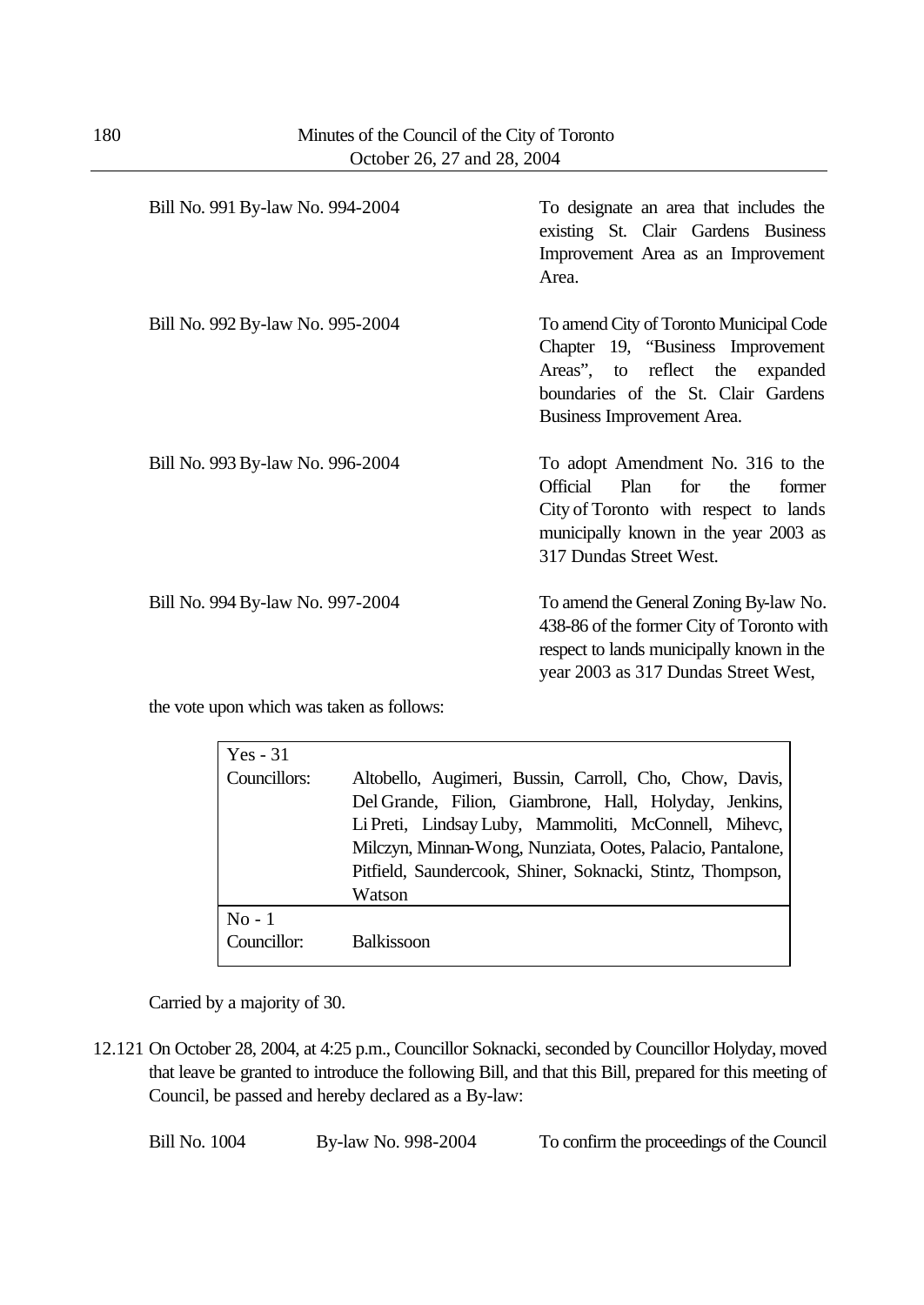at its meeting held on the 26th, 27th and 28th days of October, 2004,

the vote upon which was taken as follows:

| $Yes - 25$   |                                                                |
|--------------|----------------------------------------------------------------|
| Councillors: | Ashton, Augimeri, Bussin, Cho, Chow, Davis, Del Grande,        |
|              | Filion, Fletcher, Giambrone, Hall, Holyday, Jenkins, Li Preti, |
|              | Lindsay Luby, Mammoliti, Mihevc, Minnan-Wong, Nunziata,        |
|              | Ootes, Palacio, Pantalone, Soknacki, Thompson, Watson          |
| $No - 0$     |                                                                |

Carried, without dissent.

Councillor Soknacki in the Chair.

12.122 On October 28, 2004, at 6:46 p.m., Councillor Holyday, seconded by Councillor De Baeremaeker, moved that leave be granted to introduce the following Bills, and that these Bills, prepared for this meeting of Council, be passed and hereby declared as By-laws:

| Bill No. 995 By-law No. 999-2004  |                      | To adopt Amendment No. 33 to the Official<br>Plan of the City of Toronto with respect to<br>the lands known municipally as 4570<br>Yonge Street.                                                                                 |
|-----------------------------------|----------------------|----------------------------------------------------------------------------------------------------------------------------------------------------------------------------------------------------------------------------------|
| Bill No. 996 By-law No. 1000-2004 |                      | To adopt Amendment No. 119-2004 to<br>the Official Plan of the Etobicoke Planning<br>Area with respect to lands municipally<br>known as 1100 Islington Avenue and 1<br>and 3 Chauncey Avenue in the former<br>City of Etobicoke. |
| <b>Bill No. 997</b>               | By-law No. 1001-2004 | To amend Chapters 320 and 324 of<br>the Etobicoke Zoning Code with respect<br>municipally<br>lands<br>known<br>to<br>as $1100$ Islington Avenue and 1 and<br>3 Chauncey Avenue in the former City of<br>Etobicoke.               |
| <b>Bill No. 998</b>               | By-law No. 1002-2004 | To repeal By-laws Nos. 811-2004 and<br>812-2004 being by-laws "To amend the                                                                                                                                                      |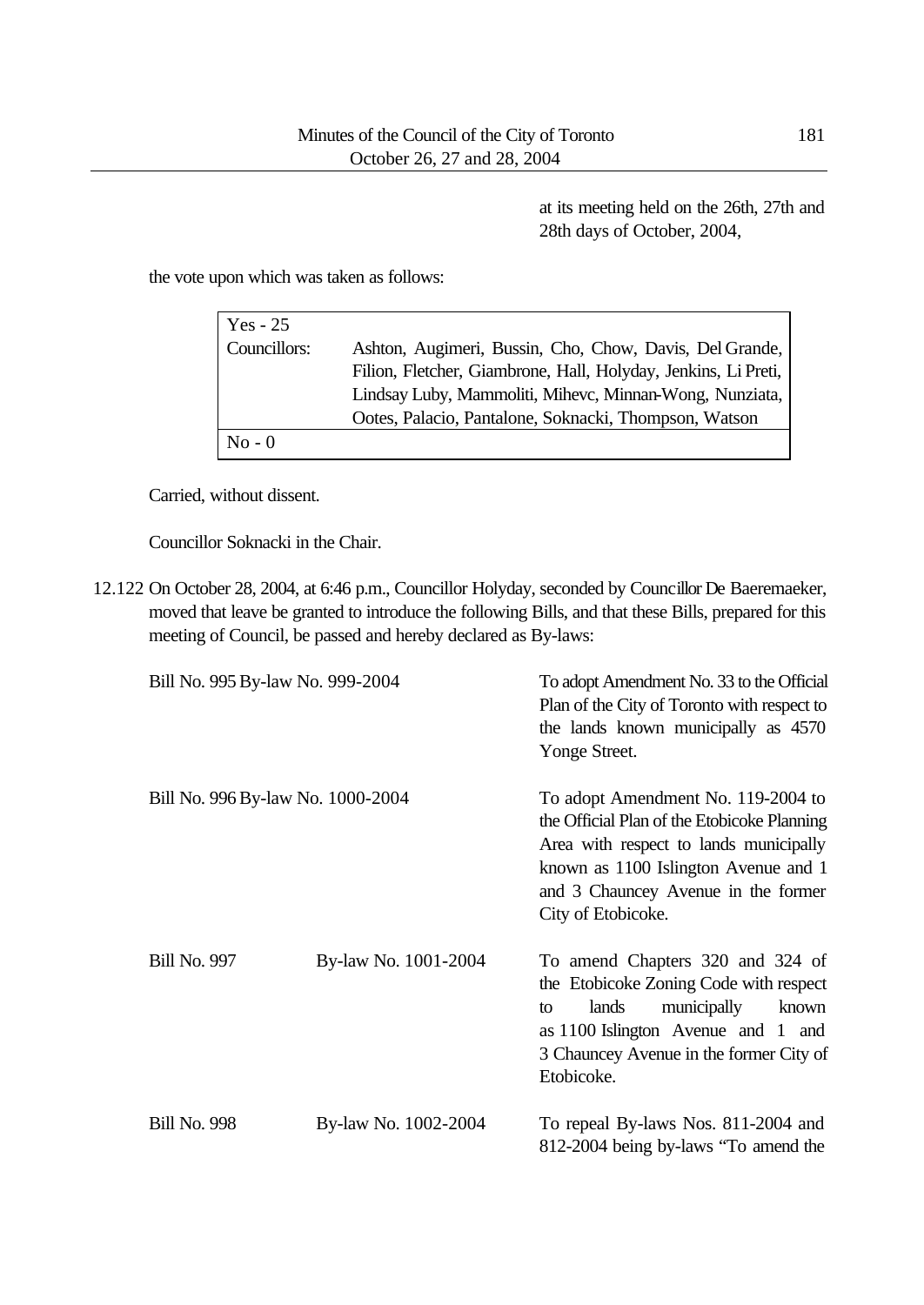|                                   |                      | Municipal Code of the former City of<br>Etobicoke with respect to Traffic -<br>Chapter 240, Article I, regarding<br><b>Allanhurst Drive."</b>             |
|-----------------------------------|----------------------|-----------------------------------------------------------------------------------------------------------------------------------------------------------|
| Bill No. 999 By-law No. 1003-2004 |                      | To amend the Municipal Code of the former<br>City of Etobicoke with respect to Traffic<br>- Chapter 240, Article I, regarding<br><b>Allanhurst Drive.</b> |
| <b>Bill No. 1000</b>              | By-law No. 1004-2004 | To amend Cty of Toronto Municipal Code<br>Chapter 545, Licensing, respecting age of<br>vehicle requirements for taxicabs.                                 |
| <b>Bill No. 1001</b>              | By-law No. 1005-2004 | To amend the Municipal Code of the former<br>City of Etobicoke with respect to Traffic<br>- Chapter 240, Article I, regarding<br><b>Allanhurst Drive,</b> |

the vote upon which was taken as follows:

| Yes - 23     |                                                               |
|--------------|---------------------------------------------------------------|
| Councillors: | Augimeri, Carroll, Cowbourne,<br>Ashton,<br>Altobello,        |
|              | De Baeremaeker, Fletcher, Hall, Holyday, Jenkins, Kelly,      |
|              | Lindsay Luby, McConnell, Mihevc, Milczyn, Minnan-Wong,        |
|              | Palacio, Pitfield, Shiner, Soknacki, Stintz, Thompson, Watson |
| $No-1$       |                                                               |
| Councillor:  | Mammoliti                                                     |

Carried by a majority of 22.

12.123 On October 28, 2004, at 6:47 p.m., Councillor Mihevc, seconded by Councillor Augimeri, moved that leave be granted to introduce the following Bill, and that this Bill, prepared for this meeting of Council, be passed and hereby declared as a By-law:

| Bill No. 1005 | By-law No. 1006-2004 | To confirm the proceedings of the Council |
|---------------|----------------------|-------------------------------------------|
|               |                      | at its meeting held on the 26th, 27th and |
|               |                      | 28th days of October, 2004,               |
|               |                      |                                           |

the vote upon which was taken as follows: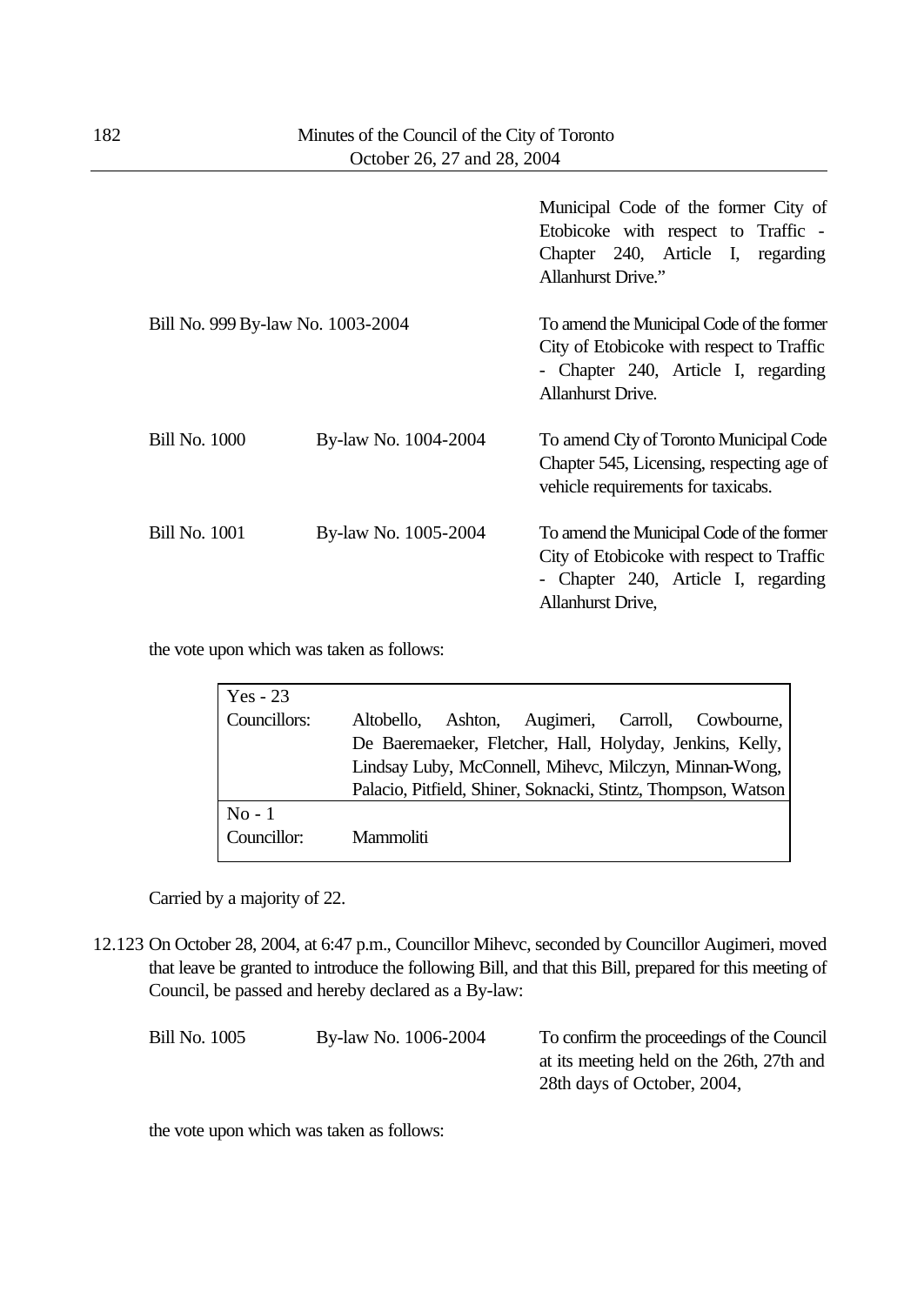| $Yes - 22$               |                                                                                                                                                                                                                        |
|--------------------------|------------------------------------------------------------------------------------------------------------------------------------------------------------------------------------------------------------------------|
| Councillors:             | Altobello, Ashton, Augimeri, Balkissoon, Carroll, Cowbourne,<br>Davis, De Baeremaeker, Fletcher, Hall, Holyday, Jenkins,<br>Kelly, McConnell, Mihevc, Palacio, Pitfield, Shiner, Soknacki,<br>Stintz, Thompson, Watson |
| $No - 1$<br>Councillors: | Minnan-Wong                                                                                                                                                                                                            |

Carried by a majority of 21.

The following bill was withdrawn:

Bill No. 892 To amend former North York By-law No. 27900, being a by-law "To prohibit the parking or leaving of motor vehicles on private property without the consent of the owner or occupant of the property and on property owned or occupied by the Corporation of the City of North York, or any local board thereof, without the consent of the City or local board, as the case may be", to eliminate the voluntary payment amount for all parking offences.

#### **OFFICIAL RECOGNITIONS:**

Mayor Miller in the Chair.

#### 12.124 **Condolence Motions**

#### **October 26, 2004:**

Councillor Lindsay Luby, seconded by Councillor Kelly, moved that:

"**WHEREAS** John Wimbs passed away peacefully on October 2, 2004; and

**WHEREAS** he contributed to the City of Toronto in architecture, art, charitable fundraising, sport, and politics; and

**WHEREAS** John launched the world's largest annual charitable youth soccer tournament, 'The Robbie', which raised more than \$1 million for cystic fibrosis and muscular dystrophy; and

**WHEREAS** John organized Pope John Paul II's 1984 visit to Toronto, which he called the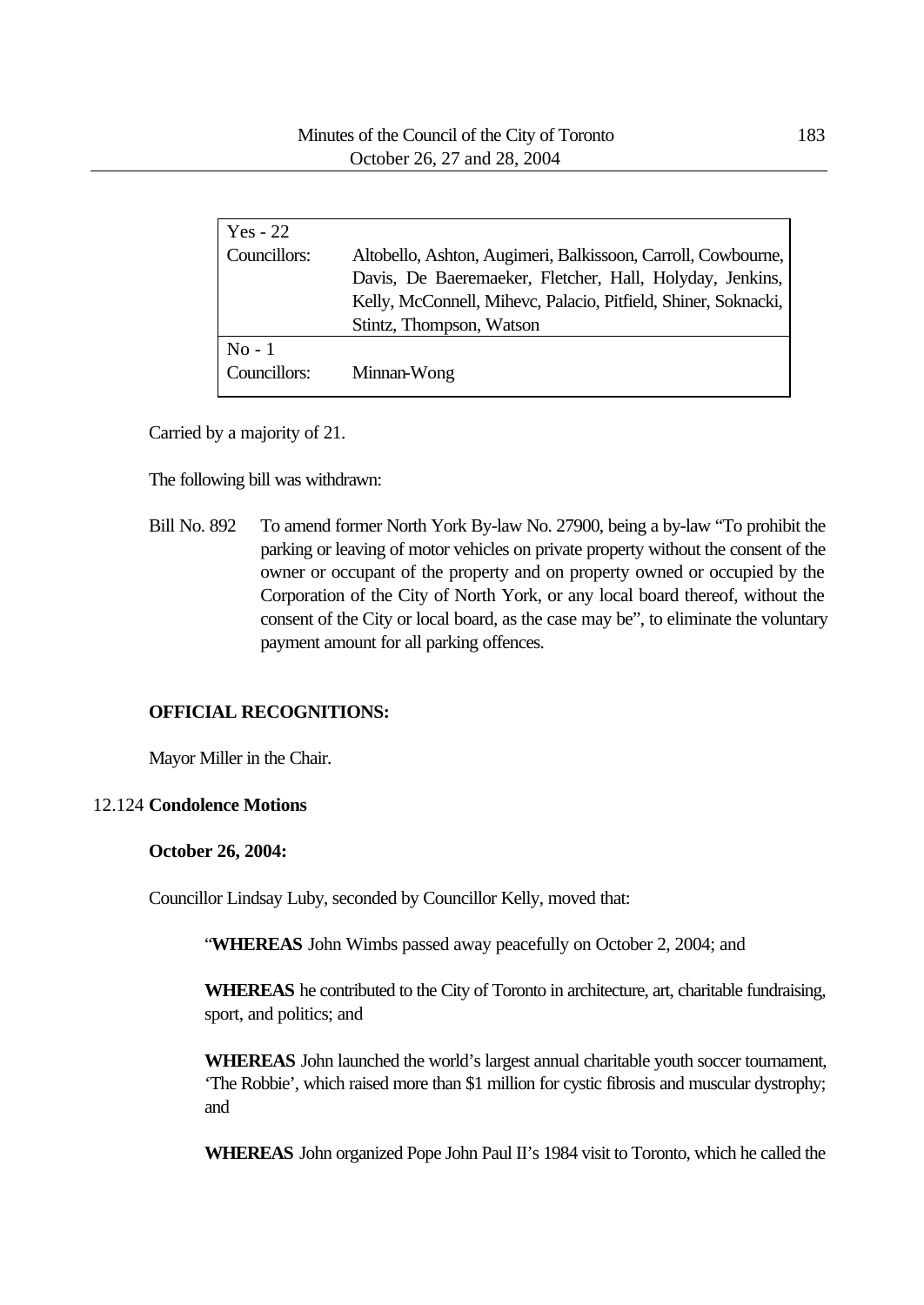greatest experience of his life; and

**WHEREAS** John Wimbs served as a Scarborough Alderman and a Metropolitan Toronto Councillor; and

**WHEREAS** he continued to contribute to Toronto by serving on the amalgamation Transition Team; and

**WHEREAS** he will be dearly missed by Toronto City Councillors for his insight, consideration and friendliness; and

**WHEREAS** John Wimbs will be lovingly remembered by his devoted wife Rosalie, daughter Betsy, son John Jr., sister Chrissie and granddaughter Sarah;

**NOW THEREFORE BE IT RESOLVED THAT** the City Clerk be directed to convey, on behalf of Members of City Council, our sincere sympathy to Mrs. Rosalie Wimbs and family."

Deputy Mayor Pantalone, seconded by Mayor Miller, moved that:

"**WHEREAS** the Members of City Council are deeply saddened to learn of the passing of Kenneth Ezra Lantz on October 15, 2004, at the age of 84; and

**WHEREAS** Kenneth Lantz had a long and distinguished 36-year career with the Ontario Ministry of Agriculture, starting as an assistant agricultural representative in Middlesex County, in 1945, and rising to the post of Deputy Minister, in 1978; and

**WHEREAS** in July 1967, Kenneth Lantz was awarded the Centennial Medal of Canada, in recognition of his valuable service to the nation; and

**WHEREAS** after his retirement, in 1981, Kenneth Lantz continued his volunteer service with numerous agricultural organizations, the Rotary Club of Toronto, the Probus Club and the First United Church in Port Credit; and

**WHEREAS** from October 17, 1996, until October 15, 1998, Kenneth Lantz served as President of the Canadian National Exhibition Association (C.N.E.A.) and, from October 15, 1998, to October 14, 1999, as Honorary President of the C.N.E.A.; and

**WHEREAS** as President and Honorary President of the C.N.E.A., he also served as an ex officio member of the Board of Governors of Exhibition Place; and

**WHEREAS** in 2001, Kenneth Lantz was inducted into the Ontario Agricultural Hall of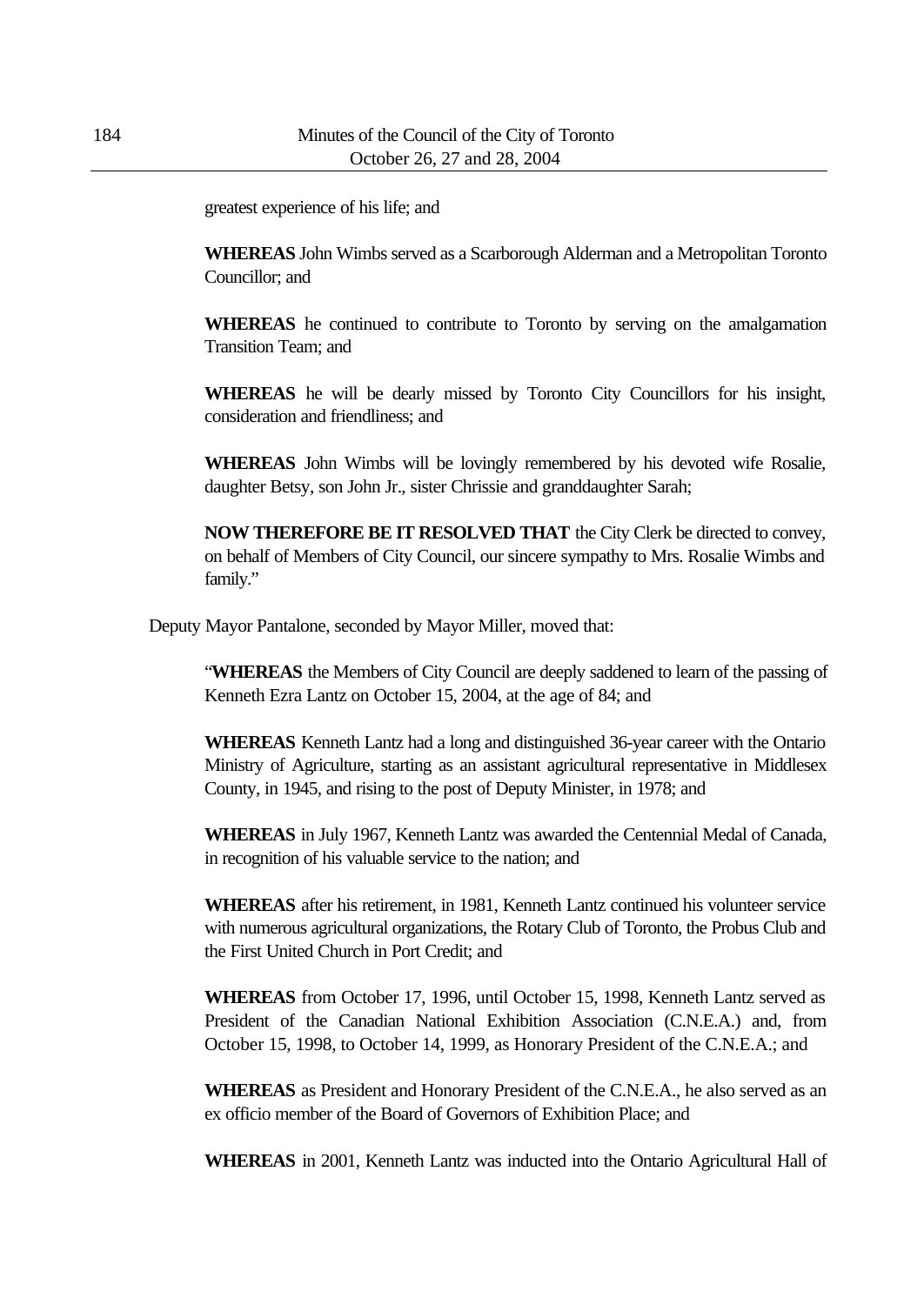Fame, the highest tribute that could be paid to his outstanding service to agriculture and the people of rural Ontario;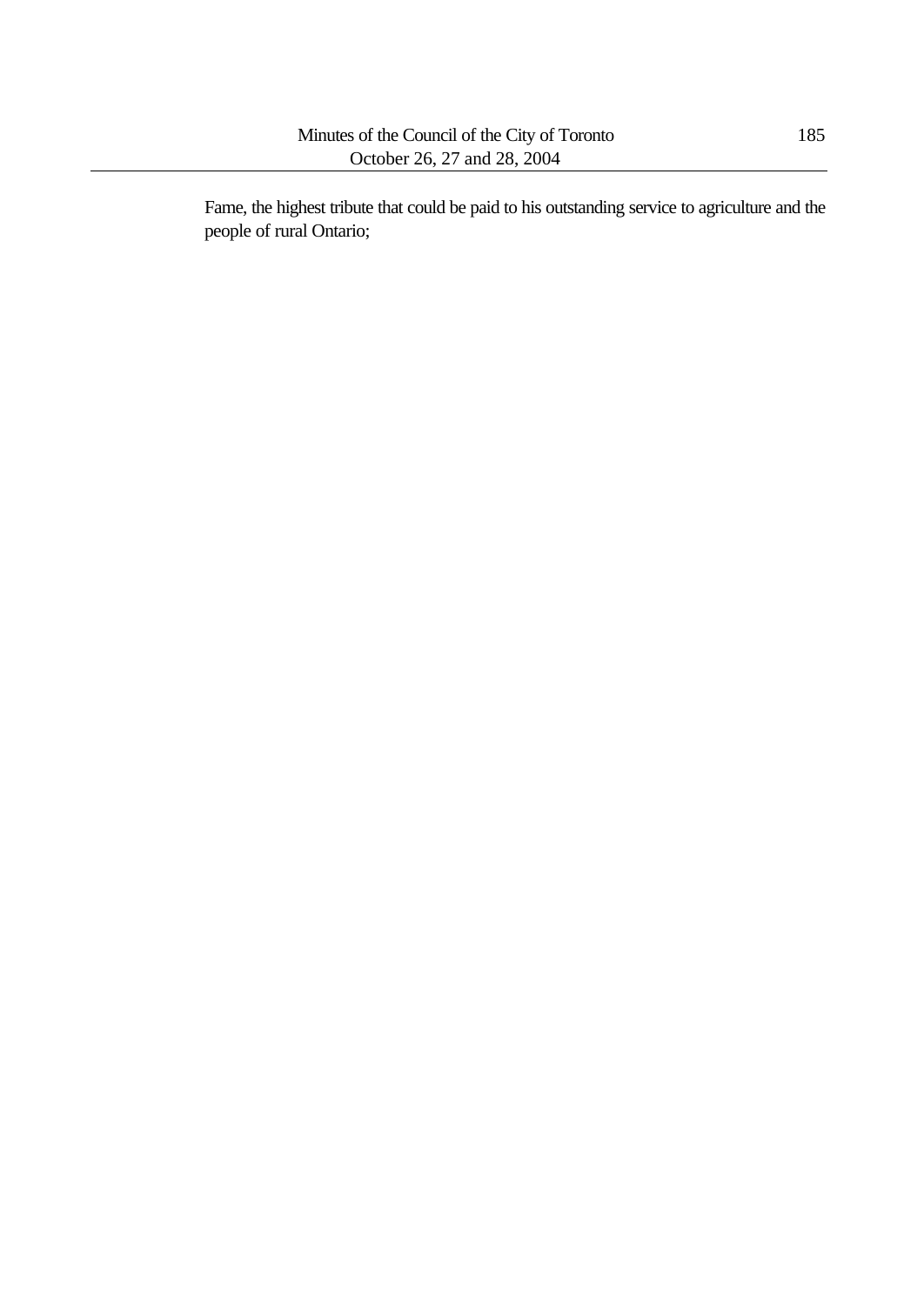**NOW THEREFORE BE IT RESOLVED THAT** the City Clerk be directed to convey, on behalf of Members of City Council, our sincere sympathy to Mrs. Lantz and his children Myrna, Murray, Margaret and Michael."

Councillor Walker, seconded by Councillor Rae, moved that:

"**WHEREAS** Members of Toronto City Council are deeply saddened to learn of the passing of Kevin Edward Hayes on October 19, 2004; and

**WHEREAS** he was a long-term City of Toronto employee who worked in several departments, most recently as the City Clerk's Office Senior Budget and Operations Analyst; and

**WHEREAS** at the age of 45, Kevin had fought a long and courageous battle with cancer over the past six years; and

**WHEREAS** his strong faith lifted his spirits and motivated him under the most trying of circumstances; and

**WHEREAS** he continued to work throughout his illness and taught us all how to live, given his zest for life and continued involvement in coaching hockey and baseball, travelling with family, bowling, golfing and playing cards with his buddies; and

**WHEREAS** he will be lovingly remembered by his wife of 16 years, Dolly, his four children Zachary, Sarah, Lucas and Emily, his mother, Jackie, and his many family and friends;

**NOW THEREFORE BE IT RESOLVED THAT** the City Clerk be directed to convey, on behalf of Members of City Council, our sincere sympathy to Dolly Hayes and family."

Leave to introduce the Motions was granted and the Motions carried unanimously.

Council rose and observed a moment of silence in memory of the late John Wimbs, Kenneth Ezra Lantz and Kevin Edward Hayes.

#### **October 27, 2004:**

Councillor Pitfield, seconded by Councillor Davis, moved that:

"**WHEREAS** the Members of City Council are deeply saddened to learn of the passing of Mr. Robert Hart on October 8, 2004; and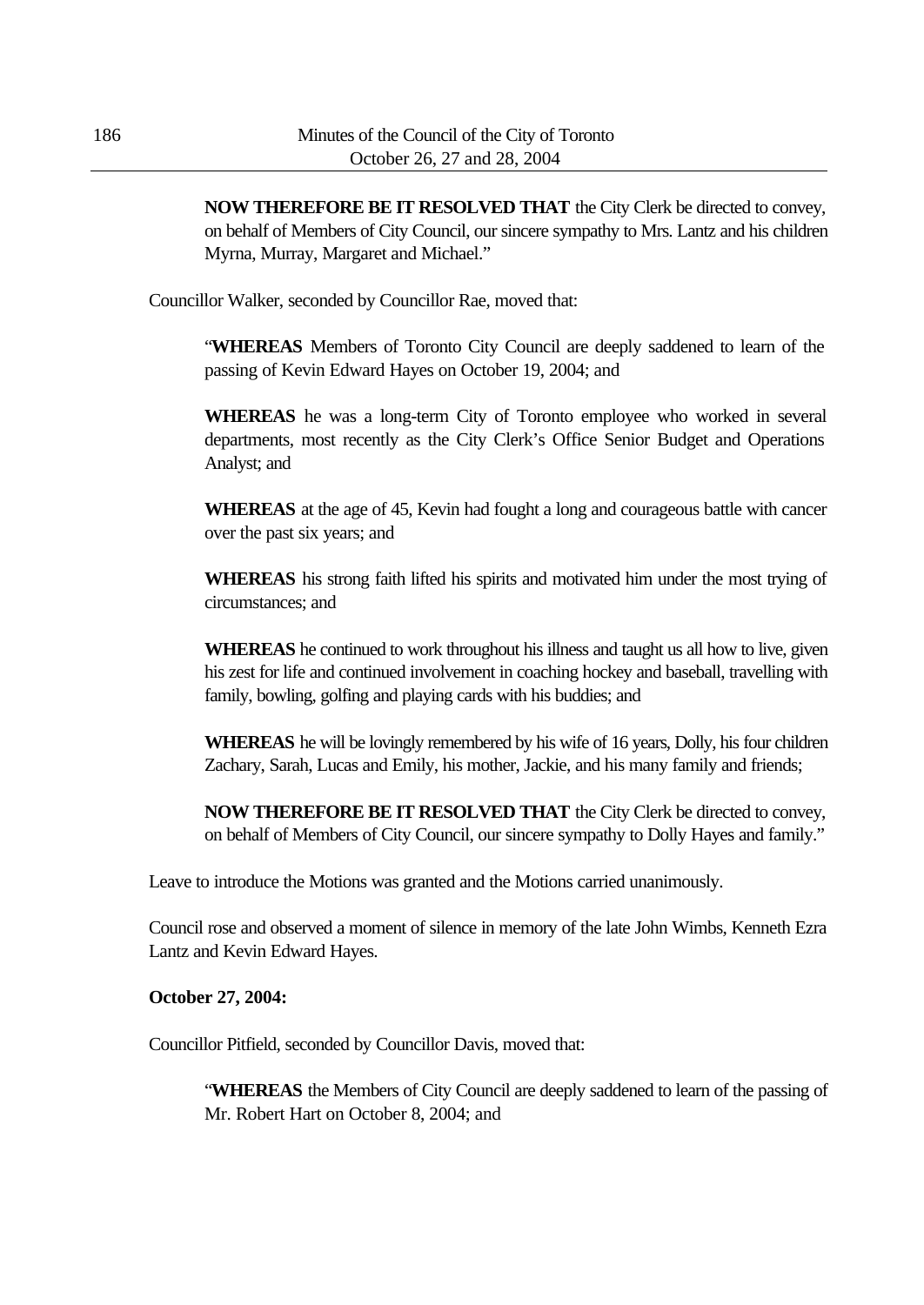**WHEREAS** Bob was known to be a remarkable humanitarian who advocated for and built housing for seniors through the organization he founded 'Stay at Home in Leaside', and through 'Options for Homes'; and

**WHEREAS** Bob was a long-standing active resident of the Leaside and Wynford/Concord Communities; and

**WHEREAS** his legacy of good works and his dedication to Leaside will not be forgotten; and

**WHEREAS** he was the 2002 Recipient of the Agnes McPhail Award; and

**WHEREAS** Bob was predeceased by his extraordinary wife Margaret, in 1999;

**NOW THEREFORE BE IT RESOLVED THAT** the City Clerk be directed to convey, on behalf of Members of City Council, our sincere sympathy to his children, Moira Hart-Poliquin and Ian Hart, and to his grandchildren Louise, Emile, Sophie, Philippe, Jonathan, Jennifer, Timothy and Anthony."

Moved by Councillor Fletcher, seconded by Councillor McConnell:

"**WHEREAS** the Members of City Council are deeply saddened to learn of the untimely passing of Cheryl Lajoie at the age of 48; and

**WHEREAS** after an abusive early childhood, Cheryl began her commitment to the parent/child community in the 1970's, when she became involved with the collective 'Snowflake Parent Child Centre', and during the ensuing years she earned recognition and respect within the networks of family support programs; and

**WHEREAS** Cheryl had directed the 'Metro Association of Family Resource Programs', co-ordinated 'Early Years Challenge Fund Project' and supported struggling families and caregivers at the 519 Church Street Community Centre, the South Riverdale Child and Parent Centre and Parent Resources in Regent Park; she also worked with the Canadian Mothercraft Society, Humewood House and the YWCA; and

**WHEREAS** the death of this warm, optimistic woman ended her work on our common quilt of family and community life; while her warm, optimistic spirit lives on for the many lives she touched and encouraged;

**NOW THEREFORE BE IT RESOLVED THAT** the City Clerk be directed to convey, on behalf of Members of City Council, our sincere sympathy to her husband, Peter Farncombe, her three children who miss her dearly and all of her many friends and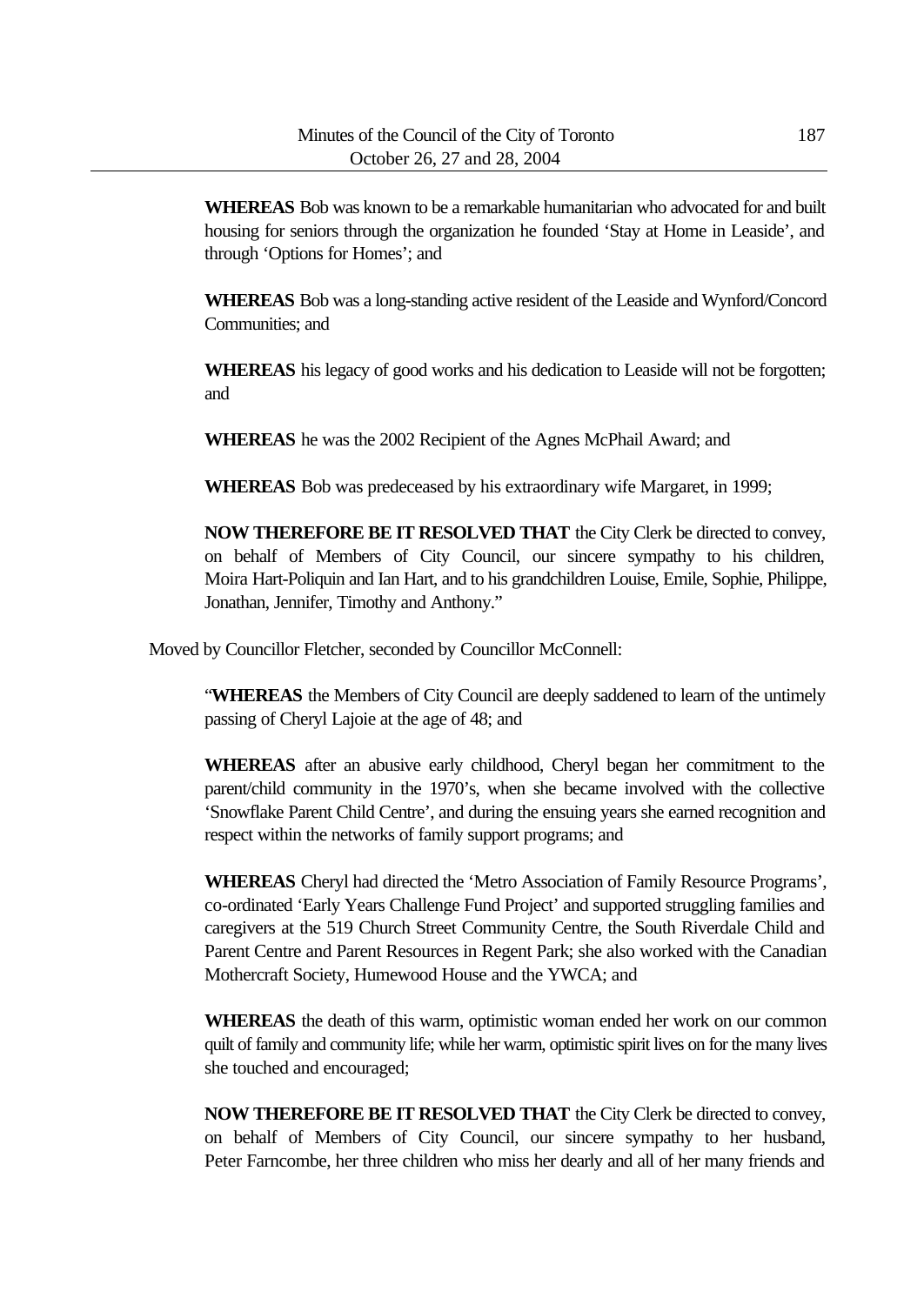colleagues in the child care community."

Moved by Deputy Mayor Pantalone, seconded by Councillor Di Giorgio:

"**WHEREAS** the Mayor and Members of City Council are deeply saddened to learn of the passing of Ms. Clara Angela De Angelis on October 22, 2004, at the age of 72; and

**WHEREAS** Clara De Angelis served the former City of Toronto with loyalty and dedication in the City Clerk's Department, Translation Services Section for many years; and

**WHEREAS** Clara De Angelis was not only a strong advocate and talented interpreter for thousands of Toronto residents but also quietly, humbly and consistently worked for the City in the day to day, month in and month out activity that is the integral part of successful public service; and

**WHEREAS** Clara De Angelis, while working for our City, touched the hearts and minds of the many people she worked and spoke with and will be sorely missed by her colleagues, friends and countless Toronto citizens;

**NOW THEREFORE BE IT RESOLVED THAT** the City Clerk be directed to convey, on behalf of the Members of City Council, our sincere sympathy to her husband Angelo Joseph De Angelis, her sons Mark and Alexander and her daughter Anita."

Leave to introduce the Motions was granted and the Motions carried unanimously.

Council rose and observed a moment of silence in memory of the late Robert Hart, Cheryl Lajoie and Clara Angela De Angelis.

#### 12.125 **Presentations/Introductions/Announcements:**

#### **October 26, 2004:**

Councillor Giambrone, during the morning session of the meeting, with the permission of Council, introduced students from the International Language School, present at the meeting.

Mayor Miller, during the morning session of the meeting, introduced Grade 5 students from Holy Rosary Catholic School, present at the meeting.

Mayor Miller, during the morning session of the meeting, introduced a delegation of national, state and municipal representatives visiting from Germany, present at the meeting.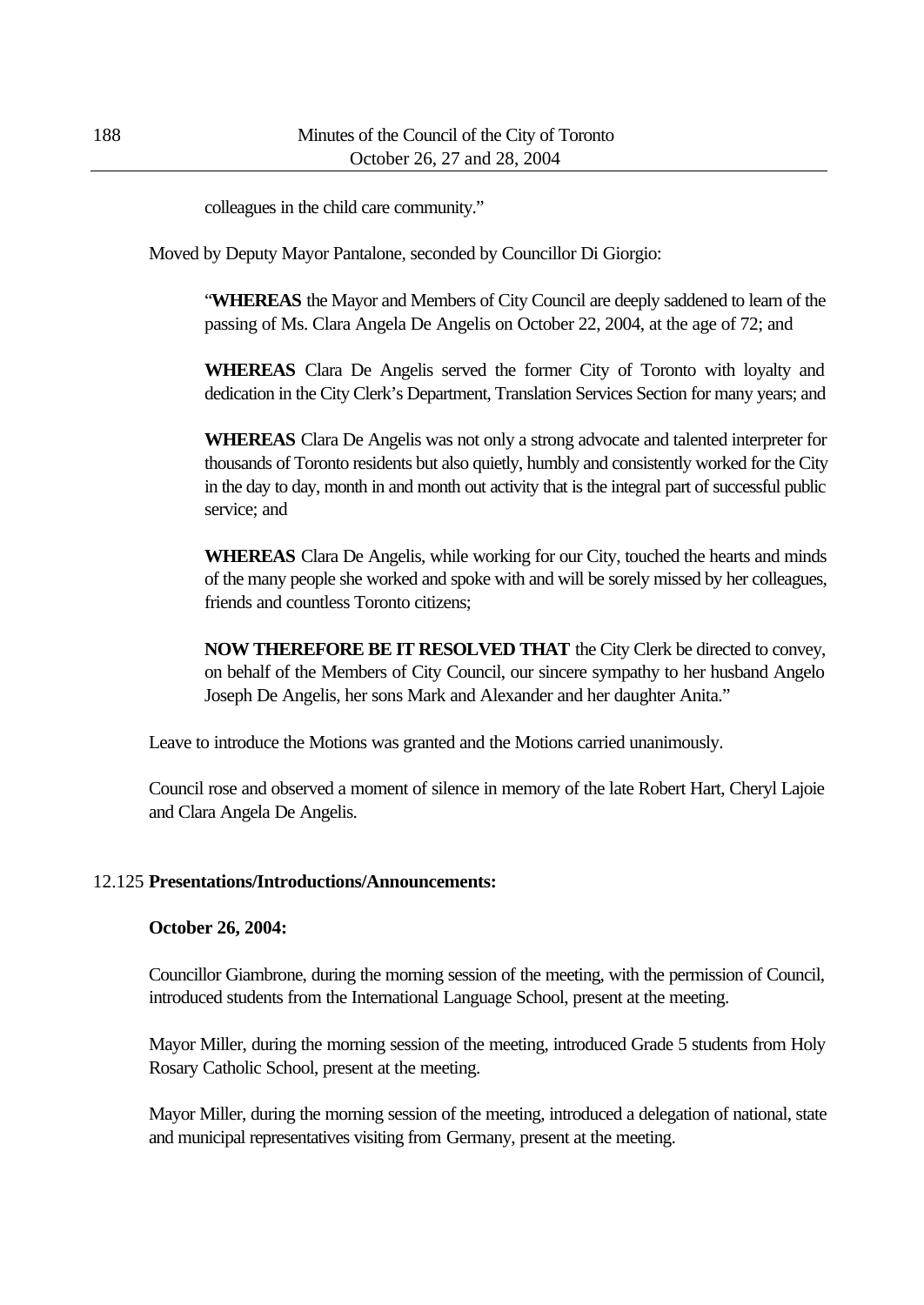Mayor Miller, during the morning session of the meeting, introduced students from John Ross Robertson Jr. Public School, present at the meeting.

Deputy Mayor Pantalone, during the morning session of the meeting, introduced Rocco Curcio, President of the Regional Commission of the Lucani in the World, visiting from Italy, present at the meeting.

#### **October 27, 2004:**

Deputy Mayor Pantalone, during the morning session of the meeting, with the permission of Council, addressed Council regarding the success of the Tree Advocacy Program, now in its fifth year. He called the following 2004 Sponsors to the podium and presented them with a token of appreciation for their participation in this Program:

- David Bednar, General Manager, Canadian National Exhibition Association
- David O'Brien, Chief Executive Officer, Toronto Hydro
- Maurice Anderson, President and George Soulis, Chair, Toronto Parking Authority
- David Gray, President, Creative Outdoor Advertising
- Craig Kelly, Toronto Star Newspapers Limited
- Hank Deenen, Hank Deenen Landscaping Limited
- Joe Lombardi, Lomco Landscape Contractors
- Janet McKay, LEAF
- Mike Kern, Toronto Construction Association.

Mayor Miller, during the morning session of the meeting, introduced students from Humewood Community School, present at the meeting.

Councillor Del Grande, during the morning session of the meeting, with the permission of Council, introduced students from Mary Ward School, present at the meeting.

Deputy Mayor Bussin, during the morning session of the meeting, introduced Grade 5 students from Bannocockburn School, present at the meeting.

Mayor Miller, during the afternoon session of the meeting, wished good luck, on behalf of City Council, to the members of the Toronto Fire Combat Team, a nine person team who will be representing Toronto Fire Services at the World Firefighter Combat Challenge, taking place in Las Vegas from November 8 to 14, 2004.

Mayor Miller, during the afternoon session of the meeting, introduced students from St. Francis de Sales Gifted School and St. Angela School Gifted Centre, present at the meeting.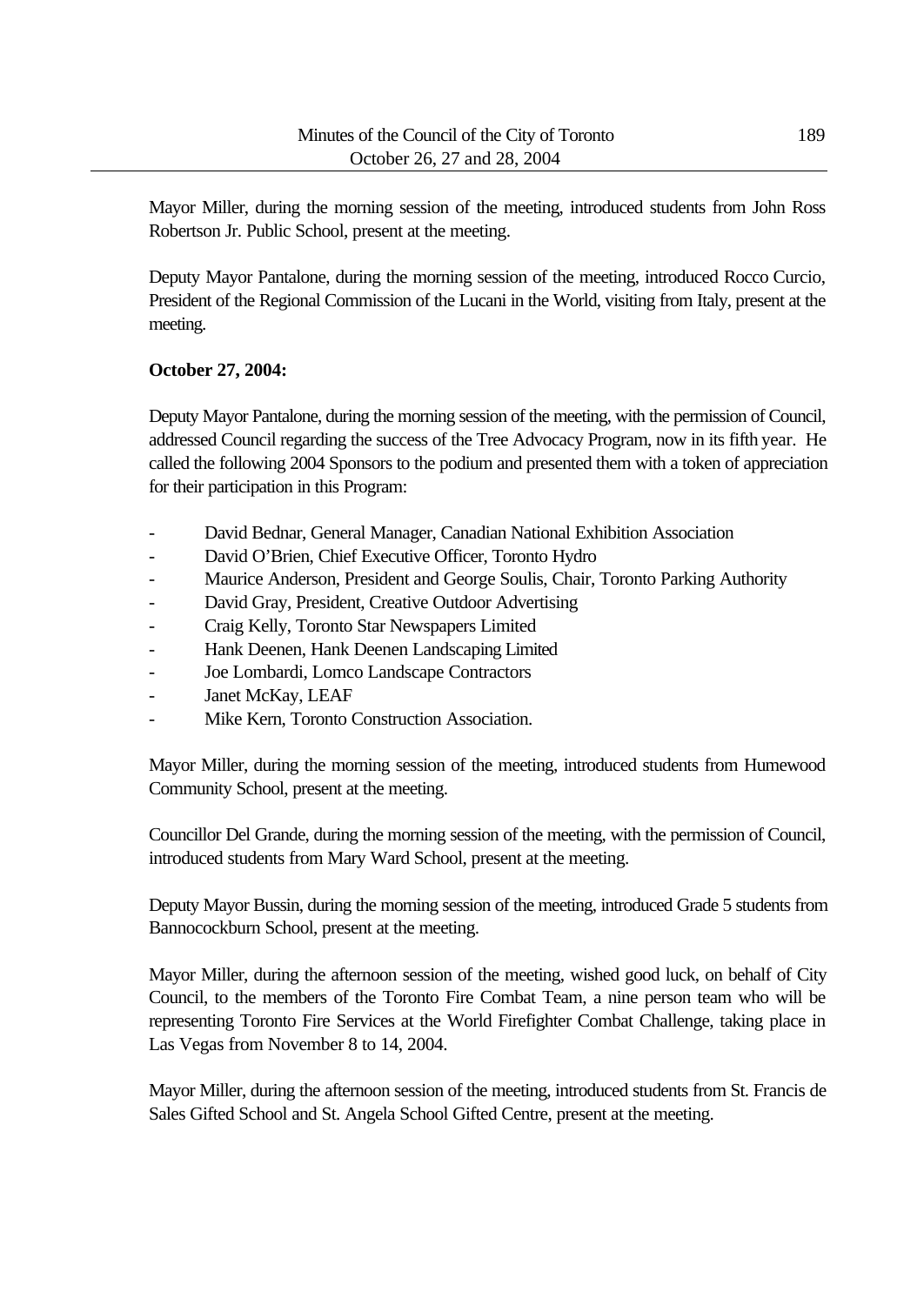#### **October 28, 2004:**

Mayor Miller, during the morning session of the meeting, introduced students from the Centre for Information and Community Services, present at the meeting.

Deputy Mayor Feldman, during the afternoon session of the meeting, introduced students from Avondale Alternative School, present at the meeting.

Mayor Miller, during the afternoon session of the meeting, introduced a delegation visiting Toronto to attend the International Conference of Russian Foreign Media, present at the meeting.

#### 12.126 **MOTIONS TO VARY ORDER OR WAIVE PROCEDURE**

*Vary the order of proceedings of Council:*

#### **October 26, 2004:**

Mayor Miller in the Chair.

- (a) Councillor Mammoliti, at 9:58 a.m., moved that Council vary the order of its proceedings in order to consider those Clauses deferred from the September 28, 29, 30 and October 1, 2004 meeting of City Council that deal with transportation issues, at 2:00 p.m. today.
- (b) Councillor Shiner, at 9:59 a.m., moved that motion (a) by Councillor Mammoliti be amended to provide that should Council's consideration of the transportation items not be completed today, they be held down so that Council can consider those Clauses noted as being time critical, at 9:30 a.m. on October 27, 2004.

*Vote:*

Motion (b) by Councillor Shiner carried.

Motion (a) by Councillor Mammoliti, carried, as amended.

(c) Mayor Miller, at 11:32 a.m., with the permission of Council, moved that Council vary the order of its proceeding to now consider Notice of Motion J(1), respecting the Issuance of Debentures, which carried.

Deputy Mayor Feldman in the Chair.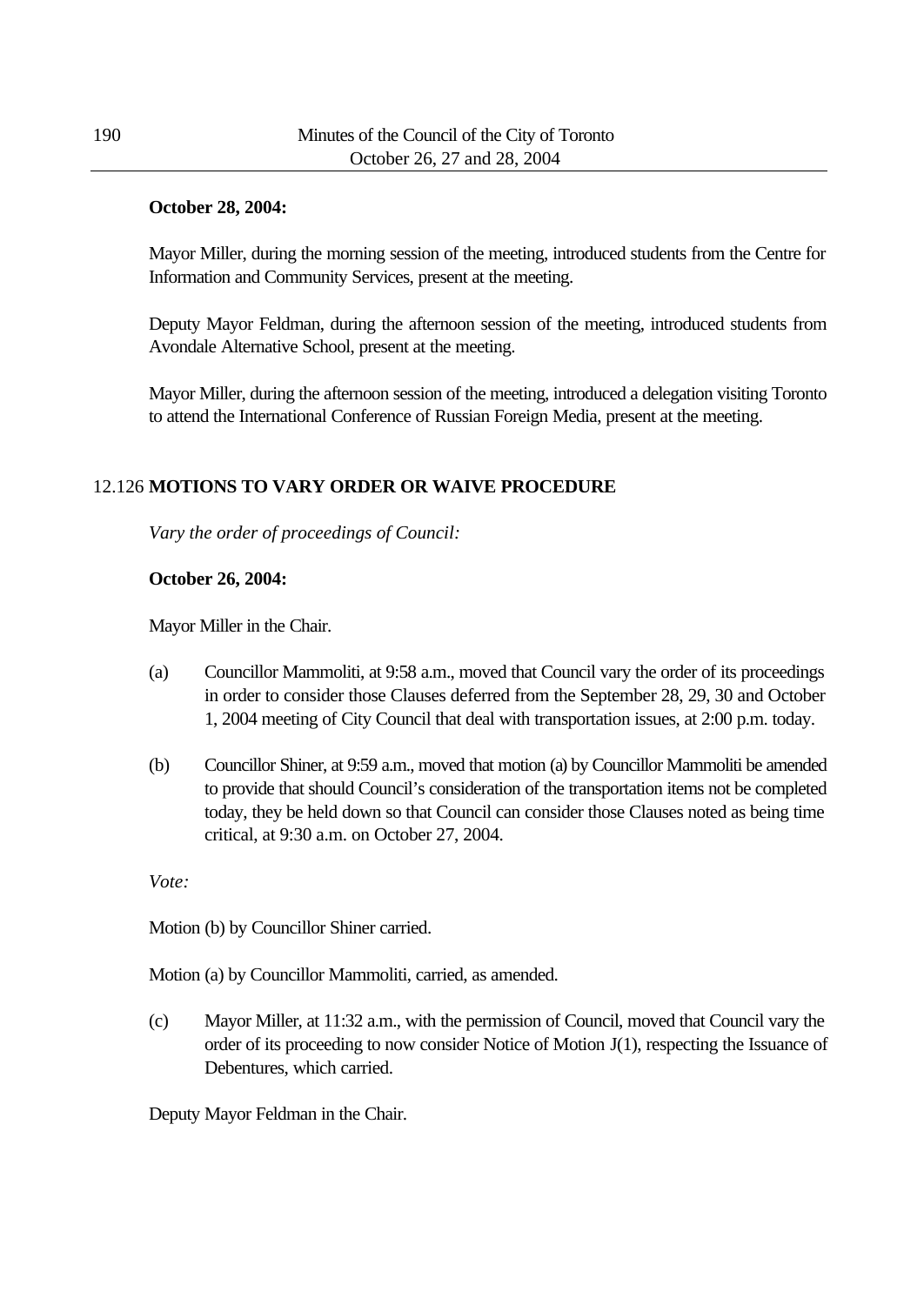*Ruling by Deputy Mayor:*

Deputy Mayor Feldman, upon Council's completion of the deferred transportation items, ruled that Council now proceed with its consideration of the remaining deferred items.

Councillor Mammoliti challenged the ruling of the Deputy Mayor.

*Vote to Uphold Ruling of Deputy Mayor:*

| Yes - 24     |                                                             |
|--------------|-------------------------------------------------------------|
| Councillors: | Ashton, Balkissoon, Bussin, Carroll, Cho, Chow, Cowbourne,  |
|              | Davis, Feldman, Filion, Fletcher, Hall, Holyday, McConnell, |
|              | Milczyn, Nunziata, Palacio, Pantalone, Rae, Saundercook,    |
|              | Stintz, Thompson, Walker, Watson                            |
| $No - 5$     |                                                             |
| Councillors: | Del Grande, Li Preti, Lindsay Luby, Mammoliti, Moscoe       |

Carried by a majority of 19.

#### **October 27, 2004:**

Deputy Mayor Bussin in the Chair.

(d) Councillor Shiner, at 11:15 a.m., moved that Council vary the order of its proceedings to now consider Notice of Motion I(1), respecting the Use of Toronto's Shelter System, as part of its consideration of Policy and Finance Committee Report 8, Clause 21, headed "Additional Actions Needed to Provide Shelter and Outreach Services to Street Homeless Persons", which carried.

Mayor Miller in the Chair.

(e) Councillor Saundercook, at 3:01 p.m., moved that Council vary the order of its proceedings to now consider Notice of Motion J(18), respecting a Request to Re-open Planning and Transportation Committee Report 6, Clause 3, headed "Age of Vehicles Used as Taxicabs", the upon which was taken as follows: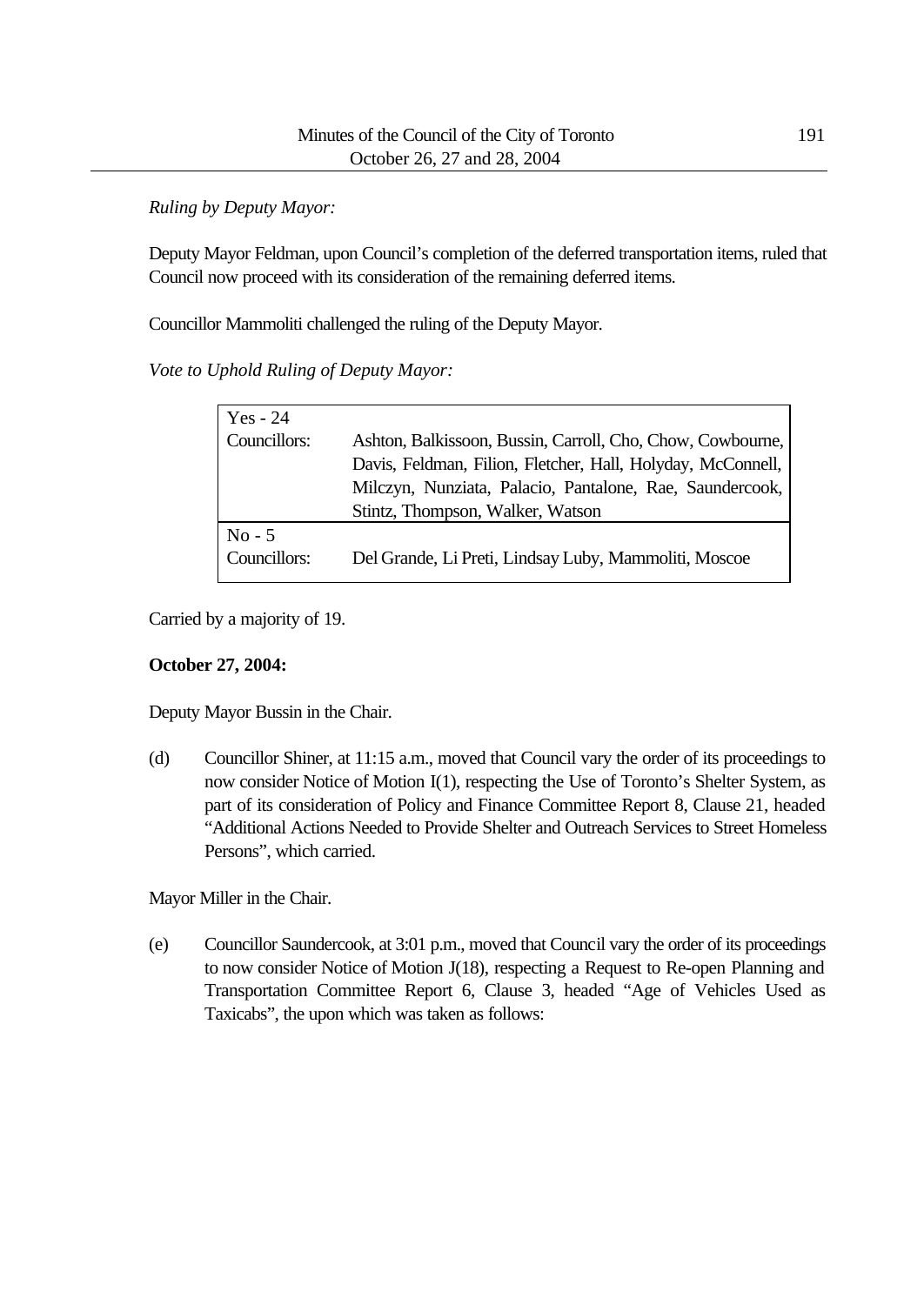| $Yes - 33$             |                                                                                                                                                                                                                                                                                                       |
|------------------------|-------------------------------------------------------------------------------------------------------------------------------------------------------------------------------------------------------------------------------------------------------------------------------------------------------|
| Councillors:           | Altobello, Augimeri, Balkissoon, Bussin, Carroll, Cho, Chow,<br>Cowbourne, Davis, De Baeremaeker, Di Giorgio, Feldman,<br>Filion, Giambrone, Hall, Holyday, Jenkins, Lindsay Luby,<br>Mammoliti, McConnell, Mihevc, Milczyn, Minnan-Wong,<br>Moscoe, Nunziata, Ootes, Palacio, Pitfield, Saundercook, |
|                        | Shiner, Stintz, Thompson, Watson                                                                                                                                                                                                                                                                      |
| $No - 4$               |                                                                                                                                                                                                                                                                                                       |
| Mayor:<br>Councillors: | Miller<br>Del Grande, Pantalone, Rae                                                                                                                                                                                                                                                                  |
|                        |                                                                                                                                                                                                                                                                                                       |

Carried by a majority of 29.

(f) Councillor Nunziata, at 3:08 p.m., moved that Council vary the order of its proceedings to give consideration to Works Committee Report 9, Clause 1, headed "Elimination of Duplicate/Triplicate Street Names - Completion of Phase 1 - Results of Public Consultation", at 9:30 a.m., on October 28, 2004, the vote upon which was taken as follows:

| $Yes - 12$   |                                                           |  |  |  |  |  |
|--------------|-----------------------------------------------------------|--|--|--|--|--|
| Councillors: | Cho, Del Grande, Feldman, Hall, Jenkins, Kelly, Nunziata, |  |  |  |  |  |
|              | Ootes, Palacio, Pitfield, Stintz, Watson                  |  |  |  |  |  |
| $No - 23$    |                                                           |  |  |  |  |  |
| Mayor:       | Miller                                                    |  |  |  |  |  |
| Councillors: | Augimeri, Bussin, Carroll, Chow, Cowbourne, Davis,        |  |  |  |  |  |
|              | De Baeremaeker, Di Giorgio, Filion, Fletcher, Giambrone,  |  |  |  |  |  |
|              | Holyday, Lindsay Luby, McConnell, Mihevc, Milczyn,        |  |  |  |  |  |
|              | Minnan-Wong, Moscoe, Pantalone, Rae, Saundercook,         |  |  |  |  |  |
|              | Thompson                                                  |  |  |  |  |  |

Lost by a majority of 11.

*Waive the provisions of Chapter 27 of the City of Toronto Municipal Code related to meeting times:*

#### **October 28, 2004:**

Mayor Miller in the Chair.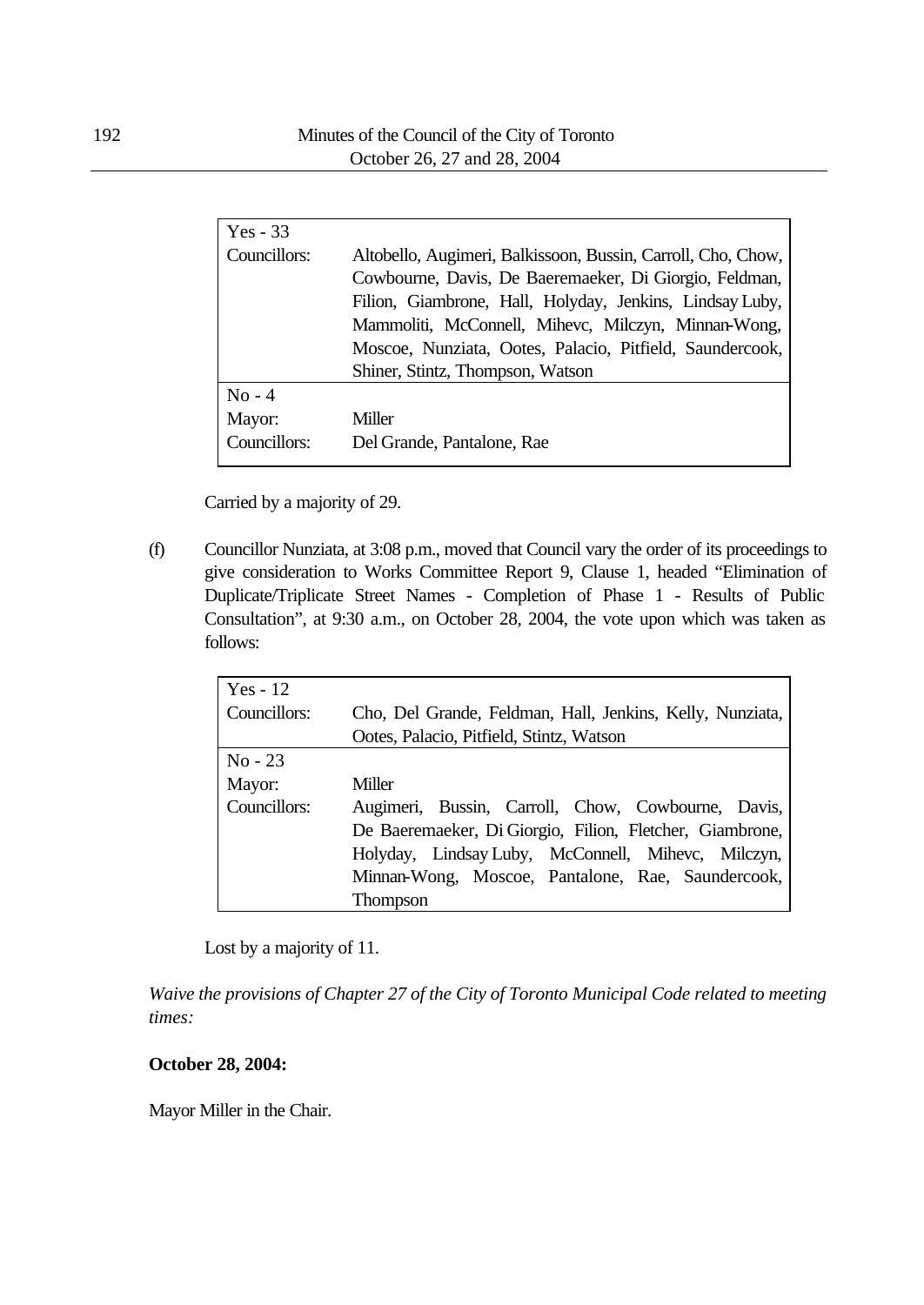Deputy Mayor Pantalone, at 4:05 p.m., moved that, in accordance with the provisions of §27-11F, Adjournment, of Chapter 27 of the City of Toronto Municipal Code, Council waive the requirement of the 6:00 p.m. adjournment, in order to complete the in-camera portion of its meeting and any Quick Release items, which carried, more than two-thirds of Members present having voted in the affirmative.

#### 12.127 **ATTENDANCE**

|                  |                   |                          |                          |                          | Ctte. of the             |                          |
|------------------|-------------------|--------------------------|--------------------------|--------------------------|--------------------------|--------------------------|
|                  | 9:35 a.m.         |                          | 2:05 p.m.                |                          | Whole                    | 7:47 p.m.                |
| October 26, 2004 | to<br>12:30 p.m.* | Roll Call<br>10:17 a.m.  | to<br>5:28 p.m.*         | Roll Call<br>4:40 p.m.   | in-Camera<br>5:35 p.m.   | to<br>7:52 p.m.*         |
|                  |                   |                          |                          |                          |                          |                          |
| Miller           | $\mathbf X$       | $\mathbf X$              | $\mathbf X$              | $\overline{a}$           | $\mathbf X$              | $\mathbf X$              |
|                  |                   |                          |                          |                          |                          |                          |
| Altobello        | $\mathbf X$       | $\overline{\phantom{a}}$ | $\mathbf X$              | $\frac{1}{2}$            | $\mathbf X$              | $\mathbf X$              |
|                  |                   |                          |                          |                          |                          |                          |
| Ashton           | $\mathbf X$       | $\mathbf X$              | $\mathbf X$              | $\overline{\phantom{0}}$ | $\mathbf X$              | $\overline{\phantom{a}}$ |
|                  |                   |                          |                          |                          |                          |                          |
| Augimeri         | $\mathbf x$       | $\mathbf X$              | $\mathbf X$              | $\mathbf x$              | $\mathbf X$              | $\mathbf X$              |
|                  |                   |                          |                          |                          |                          |                          |
| Balkissoon       | $\mathbf x$       | $\mathbf X$              | $\mathbf X$              | $\frac{1}{2}$            | $\mathbf X$              | $\overline{\phantom{a}}$ |
|                  |                   |                          |                          |                          |                          |                          |
| <b>Bussin</b>    | $\mathbf x$       | $\mathbf X$              | $\mathbf X$              | $\frac{1}{2}$            | $\mathbf x$              | $\mathbf X$              |
|                  |                   |                          |                          |                          |                          |                          |
| Carroll          | $\mathbf X$       | $\mathbf X$              | $\mathbf X$              | $\mathbf x$              | $\mathbf X$              | $\mathbf x$              |
|                  |                   |                          |                          |                          |                          |                          |
| Cho              | $\mathbf X$       | $\mathbf X$              | $\mathbf X$              | $\mathbf X$              | $\mathbf X$              | $\mathbf X$              |
|                  |                   |                          |                          |                          |                          |                          |
| Chow             | $\mathbf X$       | $\mathbf X$              | $\mathbf X$              | $\mathbf X$              | $\mathbf X$              | $\mathbf X$              |
|                  |                   |                          |                          |                          |                          |                          |
| Cowbourne        | $\mathbf X$       | $\mathbf X$              | $\mathbf X$              | $\mathbf X$              | $\mathbf X$              | $\mathbf X$              |
|                  |                   |                          |                          |                          |                          |                          |
| Davis            | $\mathbf X$       | $\mathbf X$              | $\mathbf X$              | $\mathbf X$              | $\mathbf X$              | $\mathbf X$              |
|                  |                   |                          |                          |                          |                          |                          |
| De Baeremaeker   | $\mathbf X$       | $\mathbf X$              | $\mathbf X$              | $\mathbf X$              | $\mathbf X$              | $\mathbf X$              |
|                  |                   |                          |                          |                          |                          |                          |
| Del Grande       | $\mathbf X$       | $\mathbf x$              | $\mathbf x$              | $\mathbf x$              | $\mathbf X$              | $\overline{\phantom{a}}$ |
| Di Giorgio       | $\mathbf X$       |                          |                          | $\blacksquare$           |                          |                          |
|                  |                   | $\mathbf X$              | $\mathbf X$              |                          | $\mathbf x$              | $\mathbf X$              |
| Feldman          | $\mathbf X$       | $\mathbf x$              | $\mathbf x$              | $\mathbf x$              | $\mathbf X$              | $\mathbf X$              |
|                  |                   |                          |                          |                          |                          |                          |
| Filion           | $\mathbf x$       | $\mathbf X$              | $\mathbf X$              | $\overline{\phantom{a}}$ | $\mathbf X$              | $\blacksquare$           |
|                  |                   |                          |                          |                          |                          |                          |
| Fletcher         | $\mathbf X$       | $\mathbf X$              | $\mathbf X$              | $\mathbf x$              | $\mathbf X$              | $\mathbf X$              |
|                  |                   |                          |                          |                          |                          |                          |
| Ford             | $\mathbf X$       | $\Box$                   | $\overline{\phantom{a}}$ | $\blacksquare$           | $\overline{\phantom{a}}$ | $\overline{\phantom{a}}$ |
|                  |                   |                          |                          |                          |                          |                          |
| Giambrone        | $\mathbf X$       | $\mathbf X$              | $\mathbf X$              | $\blacksquare$           | X                        | $\mathbf X$              |
|                  |                   |                          |                          |                          |                          |                          |
| Grimes           | $\mathbf X$       | $\mathbf x$              | $\mathbf X$              | $\blacksquare$           | X                        | $\mathbf X$              |
|                  |                   |                          |                          |                          |                          |                          |
| Hall             | X                 | $\mathbf X$              | $\mathbf X$              | X                        | $\mathbf X$              | $\mathbf X$              |
|                  |                   |                          |                          |                          |                          |                          |
| Holyday          | x                 | $\mathbf X$              | $\mathbf x$              | x                        | X                        | x                        |
|                  |                   |                          |                          |                          |                          |                          |
| Jenkins          | X                 | $\mathbf X$              | $\mathbf x$              | x                        | $\mathbf X$              | X                        |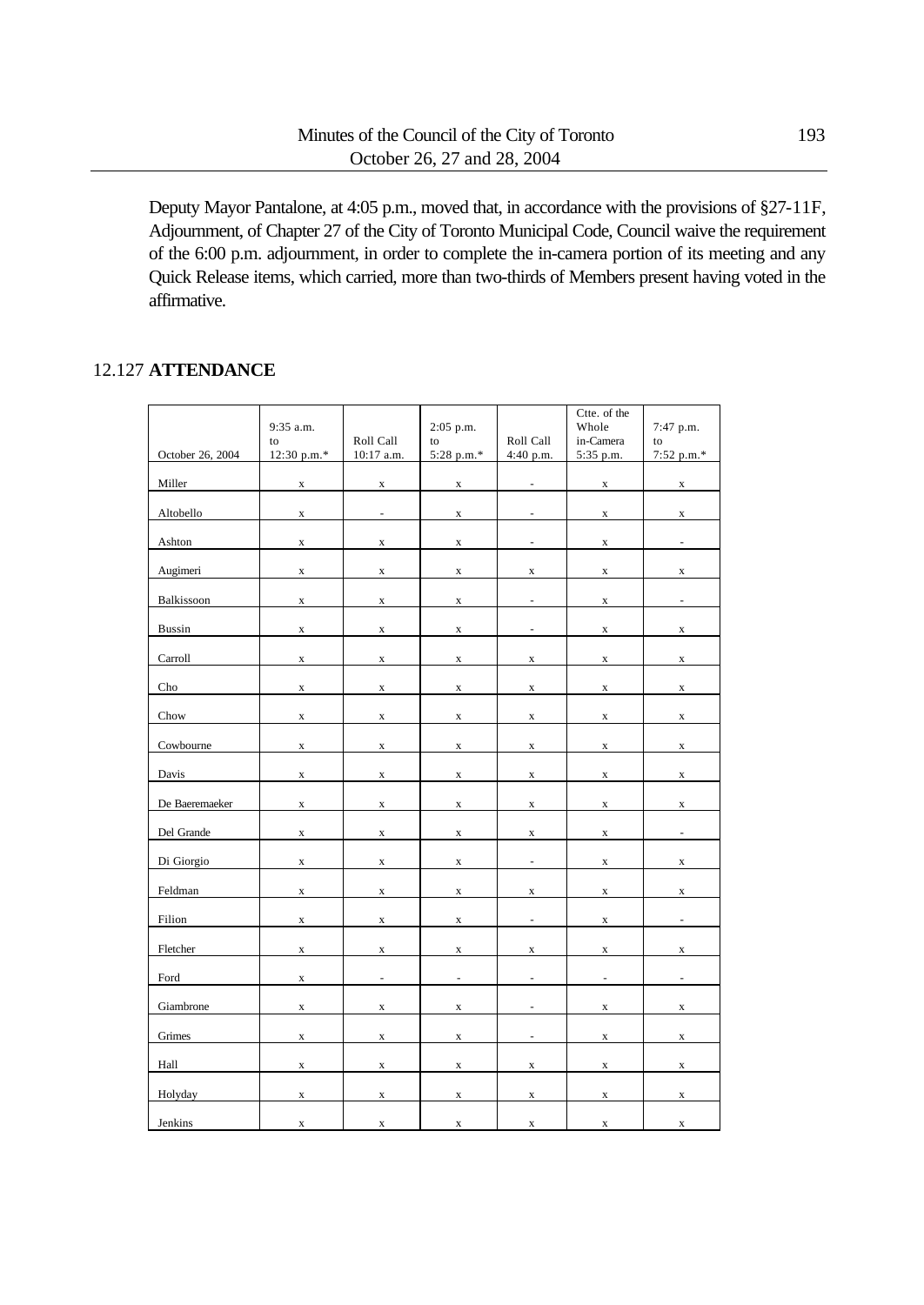|                     | 9:35 a.m.   |                          | 2:05 p.m.   |                              | Ctte. of the<br>Whole    | 7:47 p.m.                |
|---------------------|-------------|--------------------------|-------------|------------------------------|--------------------------|--------------------------|
|                     | to          | Roll Call                | to          | Roll Call                    | in-Camera                | to                       |
| October 26, 2004    | 12:30 p.m.* | 10:17 a.m.               | 5:28 p.m.*  | 4:40 p.m.                    | 5:35 p.m.                | 7:52 p.m.*               |
|                     |             |                          |             |                              |                          |                          |
| Kelly               | X           | ÷                        | $\mathbf X$ | $\qquad \qquad \blacksquare$ | $\mathbf X$              | $\mathbf X$              |
| Li Preti            | $\mathbf X$ | $\mathbf X$              | $\mathbf X$ | $\mathbf X$                  | $\mathbf x$              |                          |
| <b>Lindsay Luby</b> | X           | $\mathbf X$              | $\mathbf X$ | $\mathbf x$                  | $\mathbf X$              |                          |
| Mammoliti           | $\mathbf X$ | $\frac{1}{2}$            | $\mathbf X$ | $\mathbf X$                  | $\mathbf X$              |                          |
| McConnell           | X           | $\mathbf X$              | $\mathbf x$ | $\overline{\phantom{a}}$     | $\mathbf X$              | $\mathbf X$              |
| Mihevc              | $\mathbf X$ | $\mathbf X$              | $\mathbf X$ | $\mathbf X$                  | $\mathbf X$              | $\mathbf X$              |
| Milczyn             | $\mathbf x$ | $\mathbf X$              | $\mathbf X$ | $\overline{a}$               | $\mathbf X$              | $\mathbf X$              |
| Minnan-Wong         | $\mathbf x$ | $\frac{1}{2}$            | $\mathbf X$ | $\overline{a}$               | $\frac{1}{2}$            | $\overline{\phantom{0}}$ |
| Moscoe              | $\mathbf x$ | $\mathbf X$              | $\mathbf X$ | $\overline{\phantom{a}}$     | $\mathbf x$              | $\mathbf X$              |
| Nunziata            | $\mathbf x$ | $\mathbf X$              | $\mathbf X$ | $\mathbf X$                  | $\mathbf X$              | $\mathbf X$              |
| Ootes               | X           | $\frac{1}{2}$            | $\mathbf X$ | ÷,                           | $\mathbf X$              | $\mathbf X$              |
| Palacio             | $\mathbf X$ | $\mathbf X$              | $\mathbf X$ | $\mathbf X$                  | $\mathbf X$              | $\mathbf X$              |
| Pantalone           | $\mathbf X$ | $\mathbf X$              | $\mathbf X$ | $\mathbf X$                  | $\mathbf X$              | $\mathbf X$              |
| Pitfield            | $\mathbf X$ | $\overline{a}$           | $\mathbf X$ | $\mathbf X$                  | $\overline{\phantom{a}}$ | $\overline{\phantom{a}}$ |
| Rae                 | X           | $\mathbf X$              | $\mathbf X$ | $\overline{a}$               | $\mathbf X$              | $\mathbf X$              |
| Saundercook         | $\mathbf X$ | $\mathbf X$              | $\mathbf X$ | $\mathbf X$                  | $\mathbf X$              | $\mathbf X$              |
| Shiner              | $\mathbf X$ | $\mathbf X$              | $\mathbf X$ | $\mathbf X$                  | $\mathbf X$              | $\overline{a}$           |
| Soknacki            | X           | $\mathbf x$              | $\mathbf X$ | $\blacksquare$               | $\blacksquare$           | $\overline{\phantom{a}}$ |
| Stintz              | X           | $\overline{\phantom{a}}$ | $\mathbf X$ | $\overline{\phantom{m}}$     | $\mathbf X$              | $\mathbf X$              |
| Thompson            | X           | $\mathbf X$              | $\mathbf X$ | X                            | x                        | $\mathbf x$              |
| Walker              | X           | $\overline{\phantom{a}}$ | $\mathbf X$ | $\mathbf X$                  | $\mathbf X$              | $\overline{\phantom{a}}$ |
| Watson              | X           | $\mathbf X$              | $\mathbf X$ | $\mathbf X$                  | $\mathbf X$              |                          |
| Total               | 45          | 36                       | 44          | $26\,$                       | 41                       | 31                       |

\* Members were present for some or all of the time period indicated.

| October 27, 2004 | $9:40$ a.m. to<br>$12:30 p.m.*$ | $2:10$ p.m. to<br>5:43 p.m.* | Ctte. of the Whole<br>in-Camera 5:46 p.m | 8:04 p.m. to<br>$8:09$ p.m.* |
|------------------|---------------------------------|------------------------------|------------------------------------------|------------------------------|
| Miller           | X                               | X                            |                                          |                              |
| Altobello        | X                               | X                            | x                                        | X                            |
| Ashton           | X                               | X                            |                                          |                              |
| Augimeri         |                                 | X                            |                                          | X                            |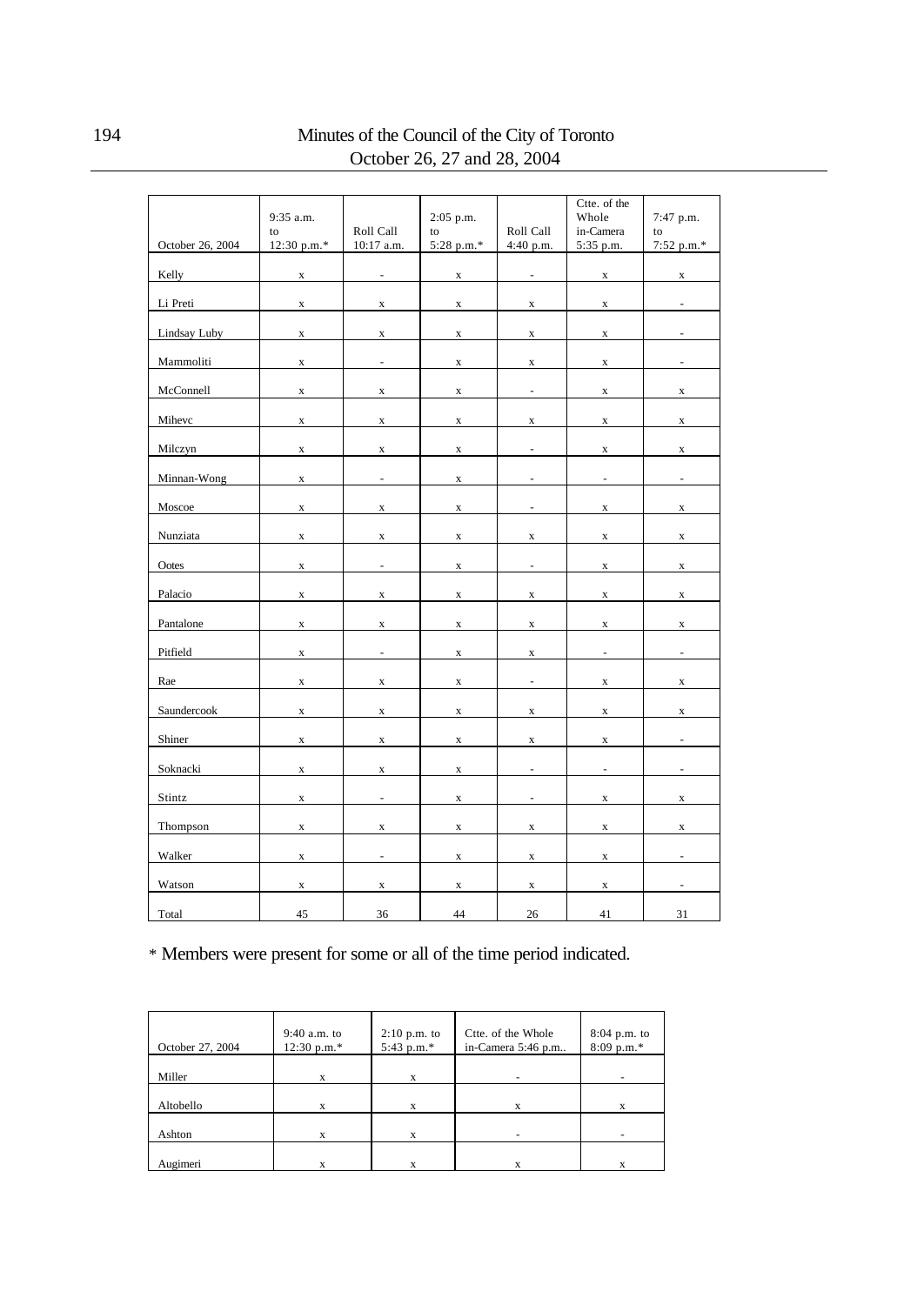#### Minutes of the Council of the City of Toronto 195 October 26, 27 and 28, 2004

| October 27, 2004 | 9:40 a.m. to<br>12:30 p.m.* | $2:10$ p.m. to<br>5:43 p.m.* | Ctte. of the Whole<br>in-Camera 5:46 p.m | 8:04 p.m. to<br>8:09 p.m.* |
|------------------|-----------------------------|------------------------------|------------------------------------------|----------------------------|
| Balkissoon       | $\overline{a}$              | $\mathbf X$                  | $\mathbf X$                              | $\mathbf X$                |
| <b>Bussin</b>    | X                           | X                            | $\mathbf X$                              | $\overline{a}$             |
| Carroll          | $\mathbf x$                 | $\mathbf X$                  | $\mathbf x$                              | $\mathbf X$                |
| Cho              | $\mathbf x$                 | $\mathbf X$                  | $\mathbf X$                              | $\mathbf X$                |
| Chow             | $\mathbf X$                 | $\mathbf X$                  | $\mathbf X$                              | $\mathbf X$                |
| Cowbourne        | $\mathbf X$                 | X                            | $\mathbf X$                              | $\mathbf X$                |
| Davis            | $\mathbf X$                 | X                            |                                          | $\mathbf X$                |
| De Baeremaeker   | $\mathbf X$                 | $\mathbf X$                  |                                          | $\mathbf x$                |
| Del Grande       |                             |                              |                                          |                            |
|                  | $\mathbf X$                 | X                            | $\mathbf X$                              |                            |
| Di Giorgio       | $\mathbf X$                 | $\mathbf X$                  | $\mathbf X$                              | $\mathbf X$                |
| Feldman          | $\mathbf X$                 | X                            | $\mathbf X$                              | $\mathbf X$                |
| Filion           | $\overline{a}$              | $\mathbf X$                  | $\mathbf x$                              | $\mathbf X$                |
| Fletcher         | $\mathbf X$                 | $\mathbf X$                  | $\mathbf x$                              |                            |
| Ford             | x                           | $\frac{1}{2}$                |                                          |                            |
| Giambrone        | $\mathbf X$                 | X                            |                                          | X                          |
| Grimes           | $\mathbf X$                 | $\mathbf X$                  |                                          |                            |
| Hall             | $\mathbf X$                 | $\mathbf X$                  | $\mathbf X$                              | $\mathbf X$                |
| Holyday          | $\mathbf X$                 | $\mathbf x$                  | $\mathbf X$                              | $\mathbf X$                |
| Jenkins          | $\mathbf x$                 | X                            | $\mathbf x$                              | $\mathbf X$                |
| Kelly            | $\mathbf x$                 | $\mathbf X$                  | $\mathbf x$                              |                            |
| Li Preti         | $\frac{1}{2}$               | $\mathbf X$                  | $\mathbf x$                              |                            |
| Lindsay Luby     | $\mathbf X$                 | X                            | $\mathbf X$                              |                            |
| Mammoliti        | $\mathbf X$                 | $\mathbf X$                  | $\mathbf X$                              | $\overline{\phantom{a}}$   |
| McConnell        | $\mathbf X$                 | $\mathbf X$                  | $\mathbf{x}$                             | $\mathbf X$                |
| Mihevc           | $\mathbf X$                 | $\mathbf X$                  | $\mathbf X$                              | $\mathbf X$                |
| Milczyn          | $\mathbf X$                 | $\mathbf X$                  | $\mathbf X$                              | $\mathbf X$                |
| Minnan-Wong      | $\mathbf X$                 | $\mathbf X$                  | $\mathbf X$                              | $\mathbf X$                |
| Moscoe           | $\mathbf X$                 | $\mathbf X$                  | $\overline{\phantom{a}}$                 | $\Box$                     |
| Nunziata         | $\mathbf X$                 | $\mathbf X$                  | $\frac{1}{2}$                            | $\mathbf X$                |
| Ootes            | $\mathbf X$                 | $\mathbf X$                  | $\mathbf X$                              | $\overline{a}$             |
| Palacio          | $\mathbf X$                 | $\mathbf x$                  | $\mathbf x$                              | $\mathbf x$                |
| Pantalone        | $\mathbf X$                 | $\mathbf X$                  | $\overline{a}$                           | $\mathbf X$                |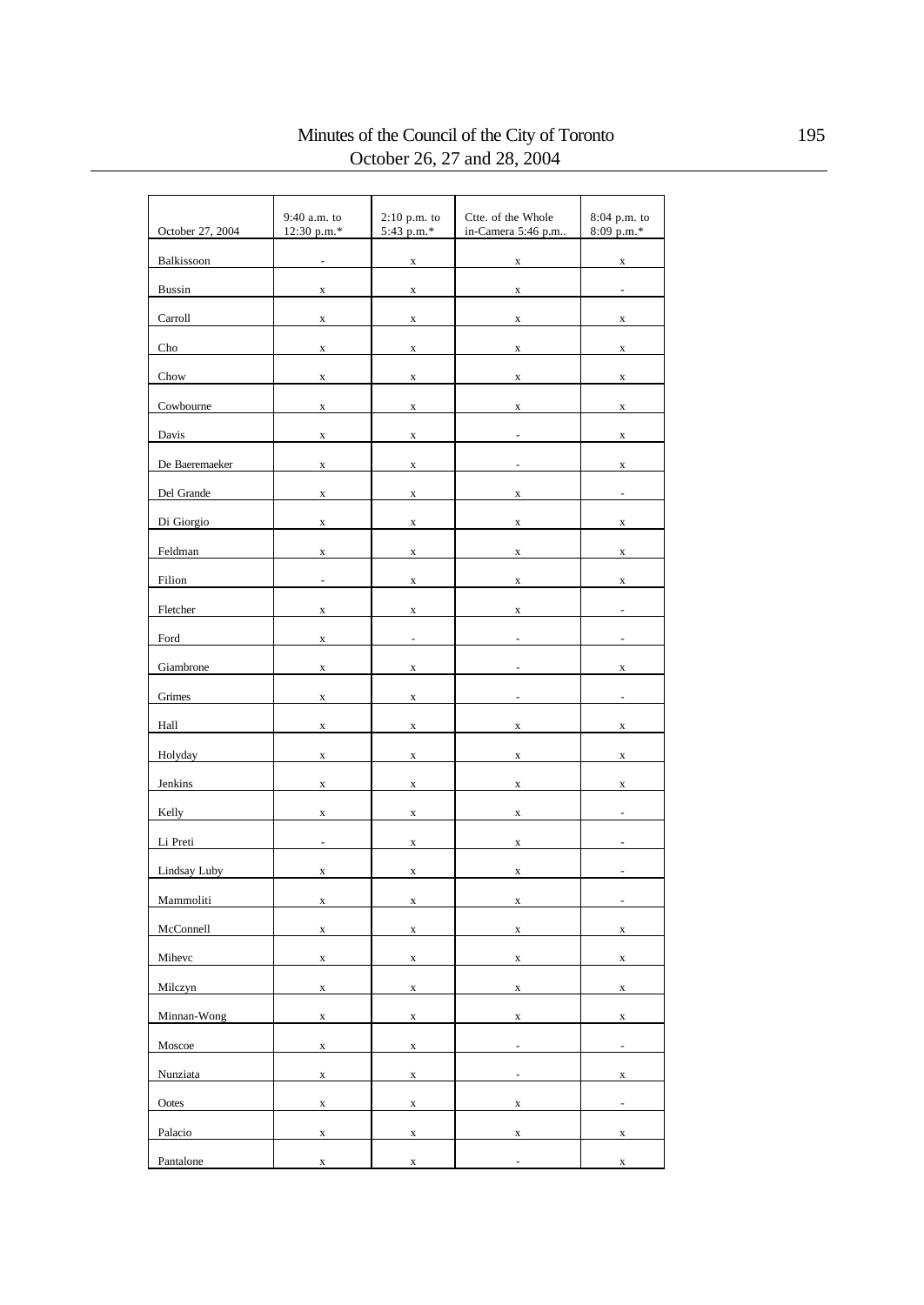#### 196 Minutes of the Council of the City of Toronto October 26, 27 and 28, 2004

| October 27, 2004 | 9:40 a.m. to<br>12:30 p.m.* | $2:10$ p.m. to<br>5:43 p.m.* | Ctte. of the Whole<br>in-Camera 5:46 p.m | $8:04$ p.m. to<br>$8:09$ p.m.* |
|------------------|-----------------------------|------------------------------|------------------------------------------|--------------------------------|
| Pitfield         | $\mathbf X$                 | $\mathbf X$                  | $\mathbf X$                              | $\mathbf X$                    |
| Rae              | X                           | $\mathbf X$                  |                                          |                                |
| Saundercook      | $\mathbf x$                 | $\mathbf X$                  | $\mathbf X$                              | $\overline{\phantom{0}}$       |
| Shiner           | $\mathbf x$                 | $\mathbf x$                  |                                          |                                |
| Soknacki         | $\mathbf X$                 | $\mathbf X$                  | X                                        | $\mathbf X$                    |
| Stintz           | $\mathbf X$                 | $\mathbf X$                  | $\mathbf X$                              | $\mathbf X$                    |
| Thompson         | X                           | $\mathbf X$                  | X                                        | X                              |
| Walker           | ٠                           | -                            | ۰                                        |                                |
| Watson           | X                           | $\mathbf X$                  | X                                        | $\mathbf X$                    |
| Total            | 41                          | 43                           | 32                                       | 28                             |

\* Members were present for some or all of the time period indicated.

|                  | 9:40 a.m. to | 2:10 p.m. to             | Ctte. of the Whole  | 6:35 p.m. to |
|------------------|--------------|--------------------------|---------------------|--------------|
| October 28, 2004 | 12:30 p.m.*  | 4:26 p.m. $*$            | in-Camera 4:32 p.m. | 6:49 p.m.*   |
| Miller           | $\mathbf X$  | $\mathbf X$              |                     |              |
| Altobello        | $\mathbf X$  | $\mathbf x$              | $\mathbf X$         | $\mathbf X$  |
| Ashton           | $\mathbf X$  | $\mathbf X$              | $\mathbf X$         | $\mathbf X$  |
| Augimeri         | $\mathbf x$  | $\mathbf X$              | $\mathbf X$         | $\mathbf x$  |
| Balkissoon       | $\mathbf x$  | $\mathbf X$              | $\mathbf X$         | $\mathbf X$  |
| <b>Bussin</b>    |              | $\mathbf X$              |                     |              |
| Carroll          | $\mathbf x$  | $\mathbf X$              | $\mathbf X$         | $\mathbf x$  |
| Cho              | $\mathbf x$  | $\mathbf X$              |                     |              |
| Chow             | $\mathbf x$  | $\mathbf X$              |                     |              |
| Cowbourne        | $\mathbf x$  | $\mathbf X$              | $\mathbf x$         | $\mathbf X$  |
| Davis            | $\mathbf X$  | $\mathbf X$              | $\mathbf x$         | $\mathbf X$  |
| De Baeremaeker   | $\mathbf X$  | $\mathbf x$              | $\mathbf X$         | $\mathbf X$  |
| Del Grande       | $\mathbf X$  | $\mathbf X$              | $\mathbf X$         | $\mathbf X$  |
| Di Giorgio       | X            | $\overline{\phantom{a}}$ |                     |              |
| Feldman          | X            | $\mathbf x$              | X                   |              |
| Filion           | $\mathbf X$  | $\mathbf X$              | $\mathbf x$         | X            |
| Fletcher         | $\mathbf X$  | $\mathbf x$              | $\mathbf x$         | $\mathbf x$  |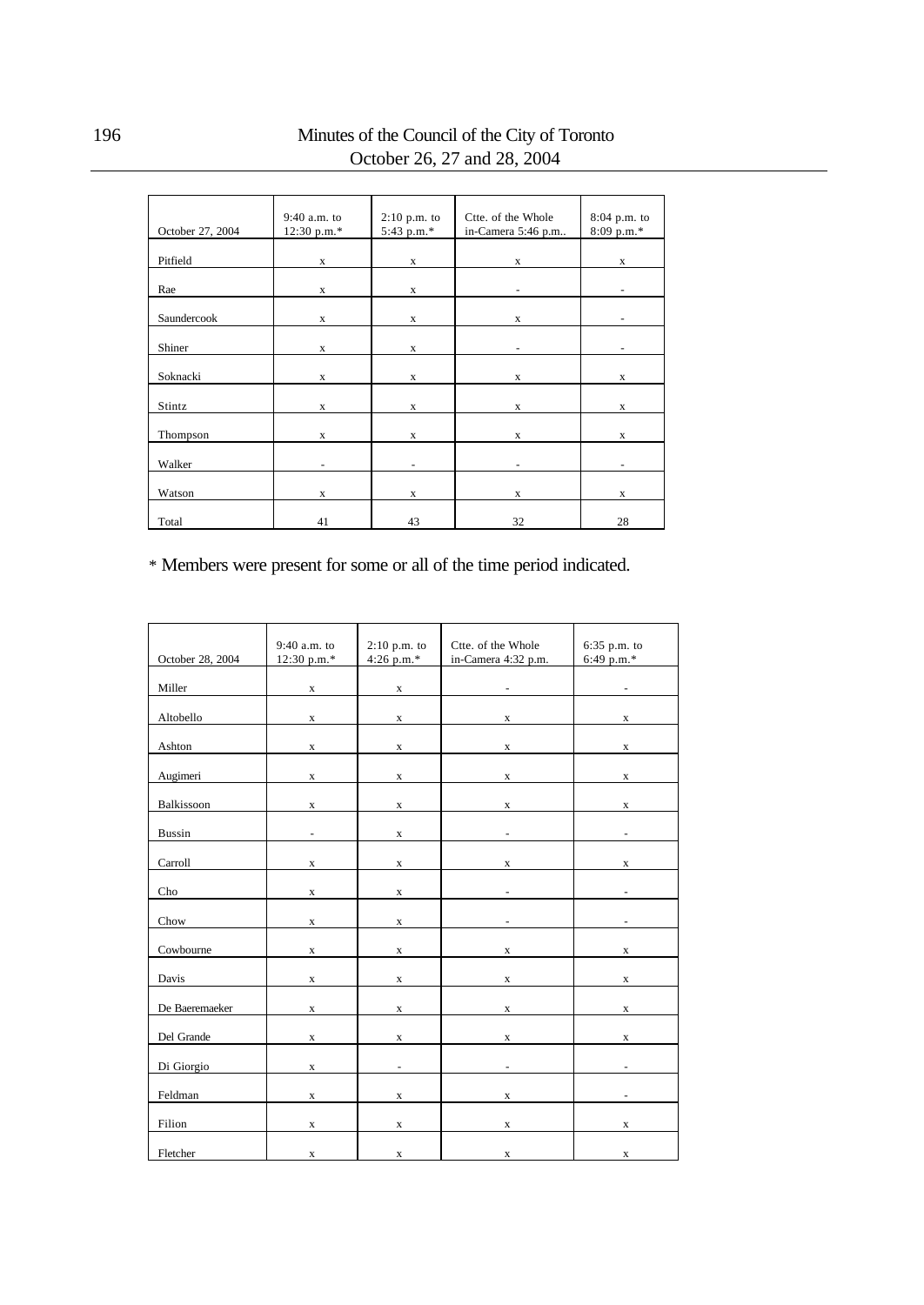### Minutes of the Council of the City of Toronto 197 October 26, 27 and 28, 2004

| October 28, 2004 | 9:40 a.m. to<br>12:30 p.m.* | $2:10$ p.m. to<br>4:26 p.m. $*$ | Ctte. of the Whole<br>in-Camera 4:32 p.m. | 6:35 p.m. to<br>6:49 p.m.* |
|------------------|-----------------------------|---------------------------------|-------------------------------------------|----------------------------|
| Ford             | $\mathbf x$                 | $\frac{1}{2}$                   | $\overline{a}$                            | $\overline{a}$             |
| Giambrone        | X                           | $\mathbf x$                     | $\mathbf X$                               |                            |
| Grimes           | $\mathbf X$                 | $\mathbf X$                     | $\mathbf X$                               |                            |
| Hall             | $\mathbf X$                 | $\mathbf x$                     | $\mathbf X$                               | $\mathbf x$                |
| Holyday          | $\mathbf x$                 | $\mathbf x$                     | $\mathbf X$                               | $\mathbf x$                |
| Jenkins          | $\mathbf x$                 | $\mathbf X$                     | $\mathbf x$                               | $\mathbf x$                |
| Kelly            | $\mathbf X$                 | $\mathbf X$                     | $\mathbf X$                               | $\mathbf X$                |
| Li Preti         | $\mathbf x$                 | $\mathbf x$                     | $\mathbf X$                               | $\mathbf X$                |
| Lindsay Luby     | X                           | $\mathbf X$                     | $\mathbf X$                               | $\mathbf X$                |
| Mammoliti        | $\mathbf X$                 | $\mathbf X$                     | $\mathbf X$                               | $\mathbf X$                |
| McConnell        | $\mathbf X$                 | $\mathbf X$                     | $\mathbf X$                               | $\mathbf X$                |
| Mihevc           | $\mathbf X$                 | $\mathbf X$                     | $\mathbf X$                               | $\mathbf X$                |
| Milczyn          | $\mathbf x$                 | $\mathbf X$                     | $\mathbf X$                               | $\mathbf x$                |
| Minnan-Wong      | $\mathbf X$                 | $\mathbf X$                     | $\mathbf X$                               | $\mathbf X$                |
| Moscoe           | $\mathbf x$                 | $\mathbf x$                     |                                           |                            |
| Nunziata         | X                           | $\mathbf x$                     | $\mathbf x$                               |                            |
| Ootes            | X                           | $\mathbf x$                     | $\mathbf X$                               |                            |
| Palacio          | X                           | $\mathbf X$                     | $\mathbf X$                               | $\mathbf X$                |
| Pantalone        | $\mathbf X$                 | $\mathbf X$                     | $\mathbf x$                               | ÷,                         |
| Pitfield         | $\mathbf x$                 | $\mathbf x$                     | $\mathbf X$                               | $\mathbf x$                |
| Rae              | $\mathbf x$                 | $\mathbf x$                     | $\mathbf X$                               | $\overline{\phantom{a}}$   |
| Saundercook      | $\mathbf x$                 | $\mathbf X$                     | $\mathbf X$                               | X                          |
| Shiner           | $\mathbf X$                 | $\mathbf X$                     | $\mathbf X$                               | $\mathbf X$                |
| Soknacki         | $\mathbf X$                 | $\mathbf X$                     | $\mathbf X$                               | $\mathbf X$                |
| Stintz           | $\mathbf X$                 | $\mathbf X$                     | $\mathbf X$                               | $\mathbf X$                |
| Thompson         | $\mathbf X$                 | $\mathbf X$                     | $\mathbf X$                               | $\mathbf X$                |
| Walker           | $\overline{\phantom{a}}$    | $\overline{\phantom{a}}$        | $\blacksquare$                            | $\blacksquare$             |
| Watson           | $\mathbf X$                 | $\mathbf X$                     | $\mathbf X$                               | $\mathbf X$                |
| Total            | 43                          | 42                              | 37                                        | 30                         |

\* Members were present for some or all of the time period indicated.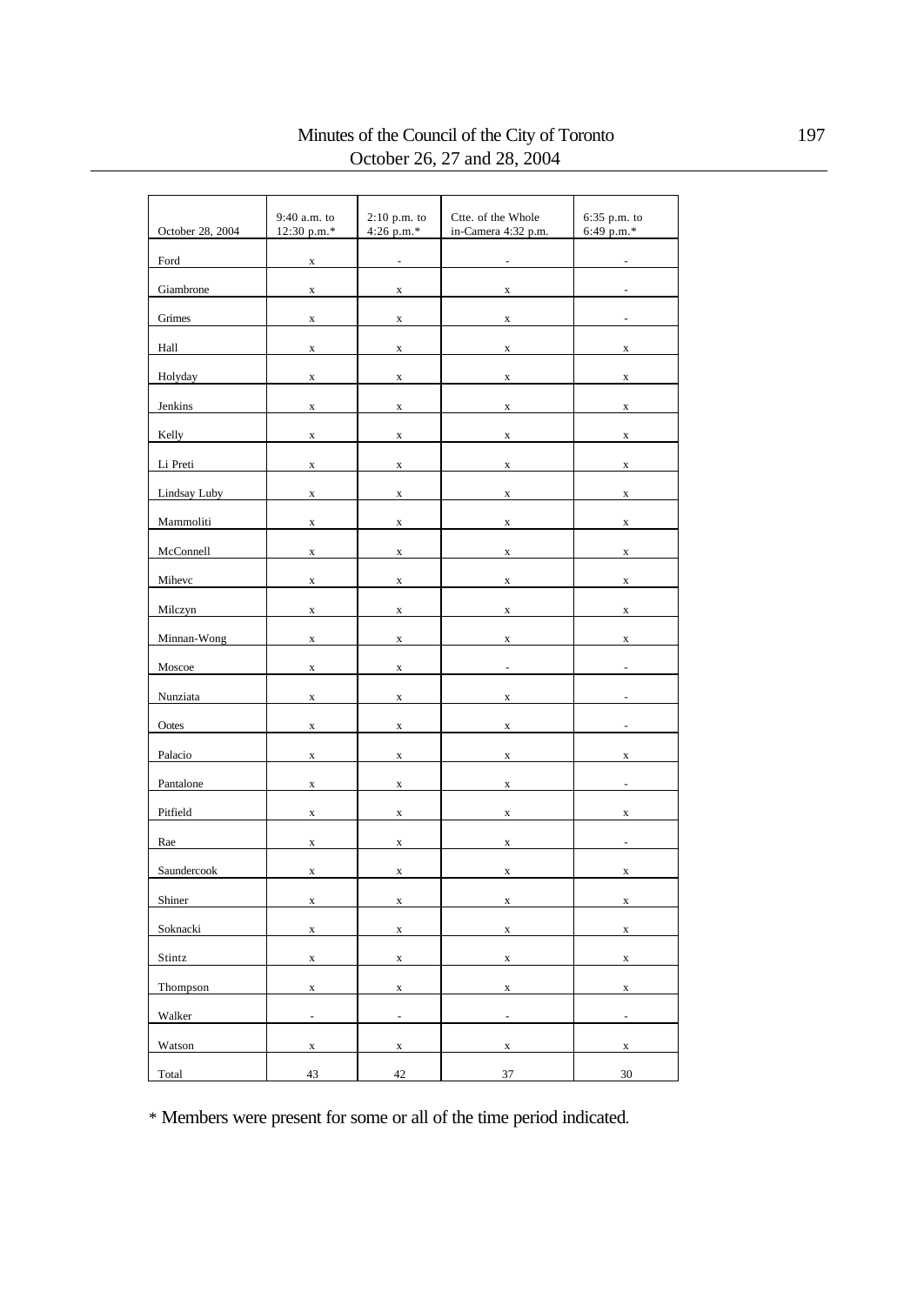**Council adjourned on October 28, 2004, at 6:49 p.m.**

**DAVID R. MILLER, ULLI S. WATKISS,**

**Mayor City Clerk**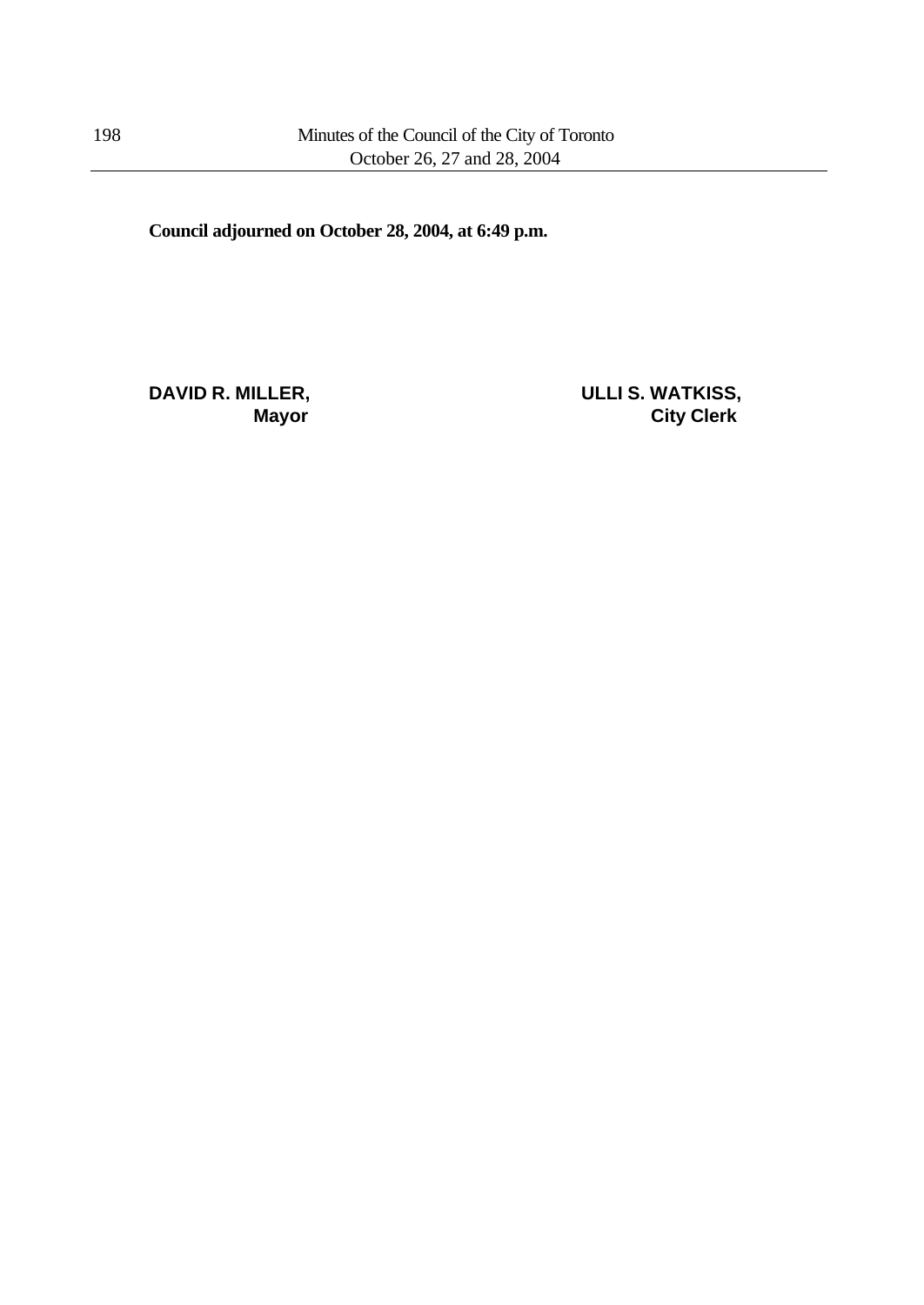#### **ATTACHMENT 1 - Enquiry regarding Constituent Matters**

Enquiry dated October 14, 2004, from Councillor Giorgio Mammoliti, addressed to the City Clerk (See Minute 12.4, Page 2).

I write this letter to you today in response to a piece of correspondence sent to Mayor David Miller by the City of Toronto's Traffic Department that was copied to my Office dated September 27, 2004. The letter was sent to the Mayor's Office because he took it upon himself to deal with one of my constituents and disregarded the customary practice of having the common courtesy of forwarding the constituent's name and issue to the respective Councillor's Office and allowing his/her own staff to handle the situation at hand.

I must express my disappointment with this, especially because this is certainly not the first time I've received correspondence such as this from the Mayor's Office. The people of Ward 7 have elected me as their local Councillor to represent them at City Hall and I have dedicated my career to ensuring that their needs are met daily. In order to ensure that the needs of constituents are completely looked after, I have very capable staff that are prepared to handle the 200+ phone calls we receive on a daily basis. That being said, I would be more than happy to forward all my casework to the Mayor's Office since it seems that the Mayor's Office has more than enough staff to handle their own casework plus the casework of other Councillors.

I know I don't only speak for myself when I say that City Councillors take great pride in assisting the constituents that contact their offices for help. This is the very reason they have elected us.

Further, my team and I have been dealing with this file for quite some time and had someone taken the time to contact my office to forward this information on to my staff, we could have avoided this duplication in work, which in my opinion is a huge waste of taxpayer's dollars and a waste of time for City staff.

Ms. Watkiss, I am enquiring under Section 27-58 of the City of Toronto Municipal Code, Submission of Enquiries by Members and Answers to Enquiries, regarding any constituents that the Mayor's Office has dealt with, without having consulted the respective Councillor's Office. Further, I am enquiring about what the current practice is when a constituent calls the Mayor's Office regarding a specific matter pertaining to another Councillor's ward.

Thank you.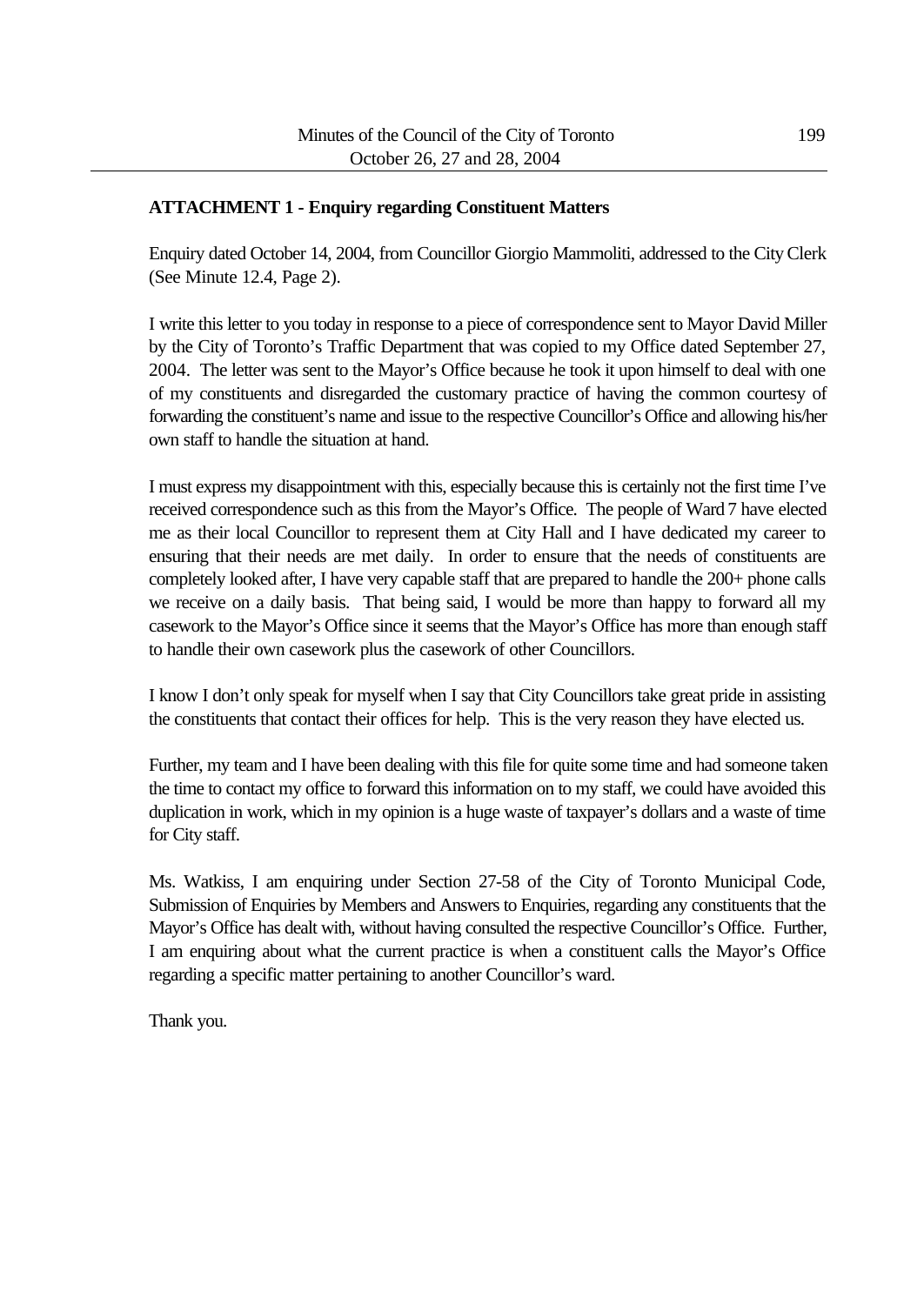#### **ATTACHMENT 2 - Answer regarding Constituent Matters**

Answer dated October 20, 2004, from Mayor David Miller, addressed to the City Clerk (See Minute 12.4, Page 2).

This letter is in response to the enquiry made by Councillor Giorgio Mammoliti regarding the protocol of responding to phone calls and correspondence directed to my office.

My office receives hundreds of phone calls, e-mails and letters on a daily basis.

If a phone call is ward specific, constituents are encouraged to contact their local Councillor and are given the name and phone number or connected directly to the Councillor's Office. In circumstances where a constituent does not wish to contact their local Councillor, my staff will connect the constituent to the appropriate City staff for attention or request information on the constituent's behalf.

Letters and e-mails addressed to my office are forwarded to the City department responsible for attention and are routinely copied to their local Councillor.

Thank you for your assistance in ensuring the excellent response our constituents deserve is continued.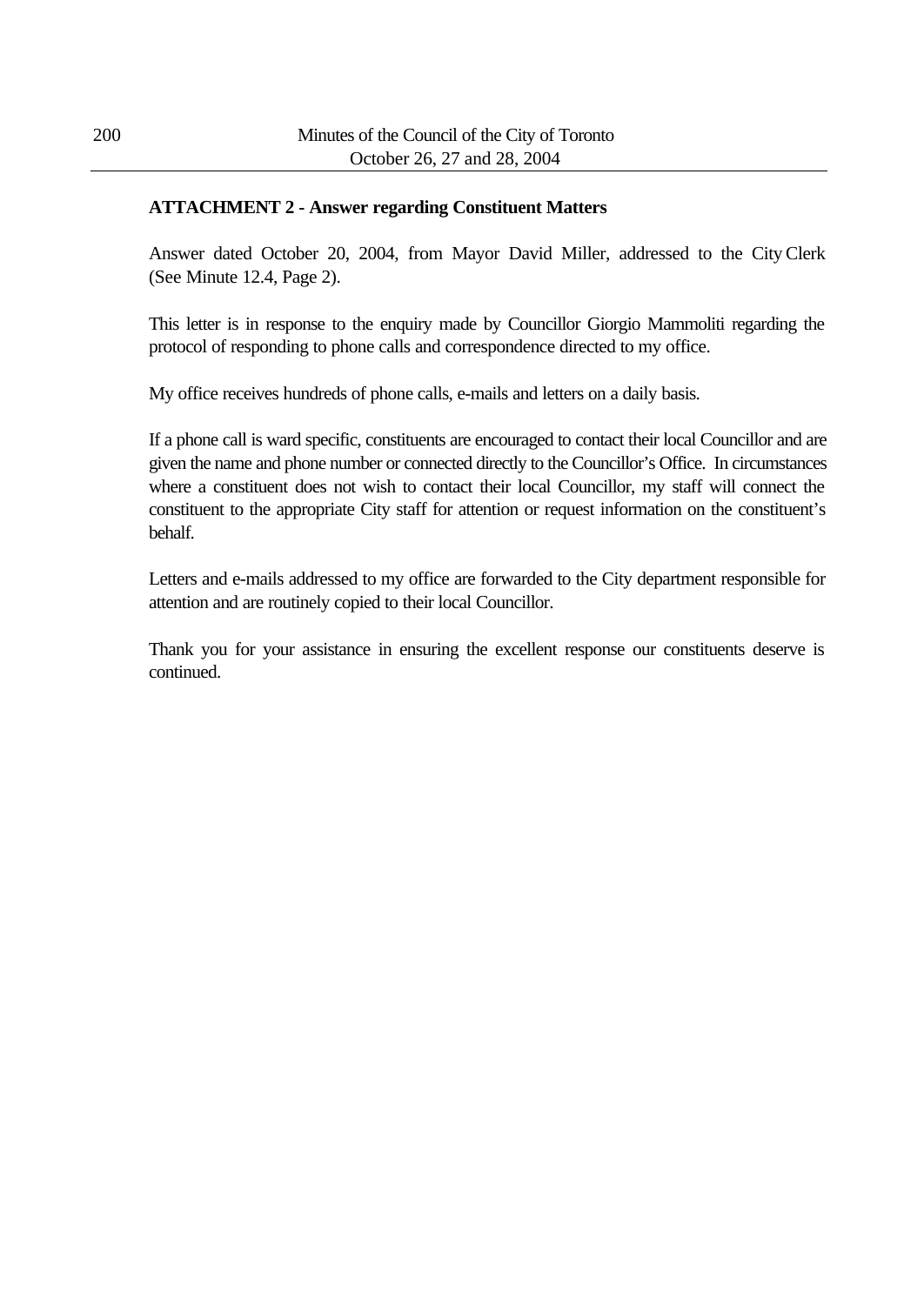#### **ATTACHMENT 3 [Notice of Motion J(1)]**

Report dated October 22, 2004, from the Chief Financial Officer and Treasurer, entitled "Issuance of Debentures". (See Minute 12.87 , Page 87):

#### Purpose:

This report requests that the necessary Bills be introduced in Council at its meeting on October 26, 2004, to give effect to the issuance of debentures.

#### Financial Implications and Impact Statement:

The level of debt issuance undertaken, \$175 million on October 20, 2004 in the Canadian domestic market, is required to finance previously approved capital expenditures. The debt charges associated with this issue have been included in the City's 2004 Operating Budget in non-program and will be included in the 2005 budget on an annualized basis.

#### Recommendations:

It is recommended that:

- (1) authority be granted for the introduction of the necessary Bills in Council on October 26, 2004, to give effect to the issuance of debentures as described in this report; and
- (2) the appropriate officials be authorized to take the necessary actions to give effect thereto.

#### Background:

By-law No. 92-2004, as adopted by Council on January 29, 2004, authorized the Mayor and Treasurer to enter into agreements for the issuance and sale of debentures during the year 2004 to provide an aggregate amount not exceeding \$500,000,000 for purposes of the City and including the purposes of any former municipality, the former municipality of Metropolitan Toronto and a board of education.

Any such agreement must be reported to Council not later than the second regular meeting of Council after the agreement is signed and Council is required to pass all necessary money by-laws required to carry out the agreement.

#### Comments:

Acting in accordance with the aforementioned authorities and the unanimous advice of our investment syndicate lead managers (CIBC World Markets Inc., Scotia Capital Inc., and RBC Capital Markets Inc.), negotiations were completed on October 20, 2004, for a public issue of debentures in the Canadian domestic market.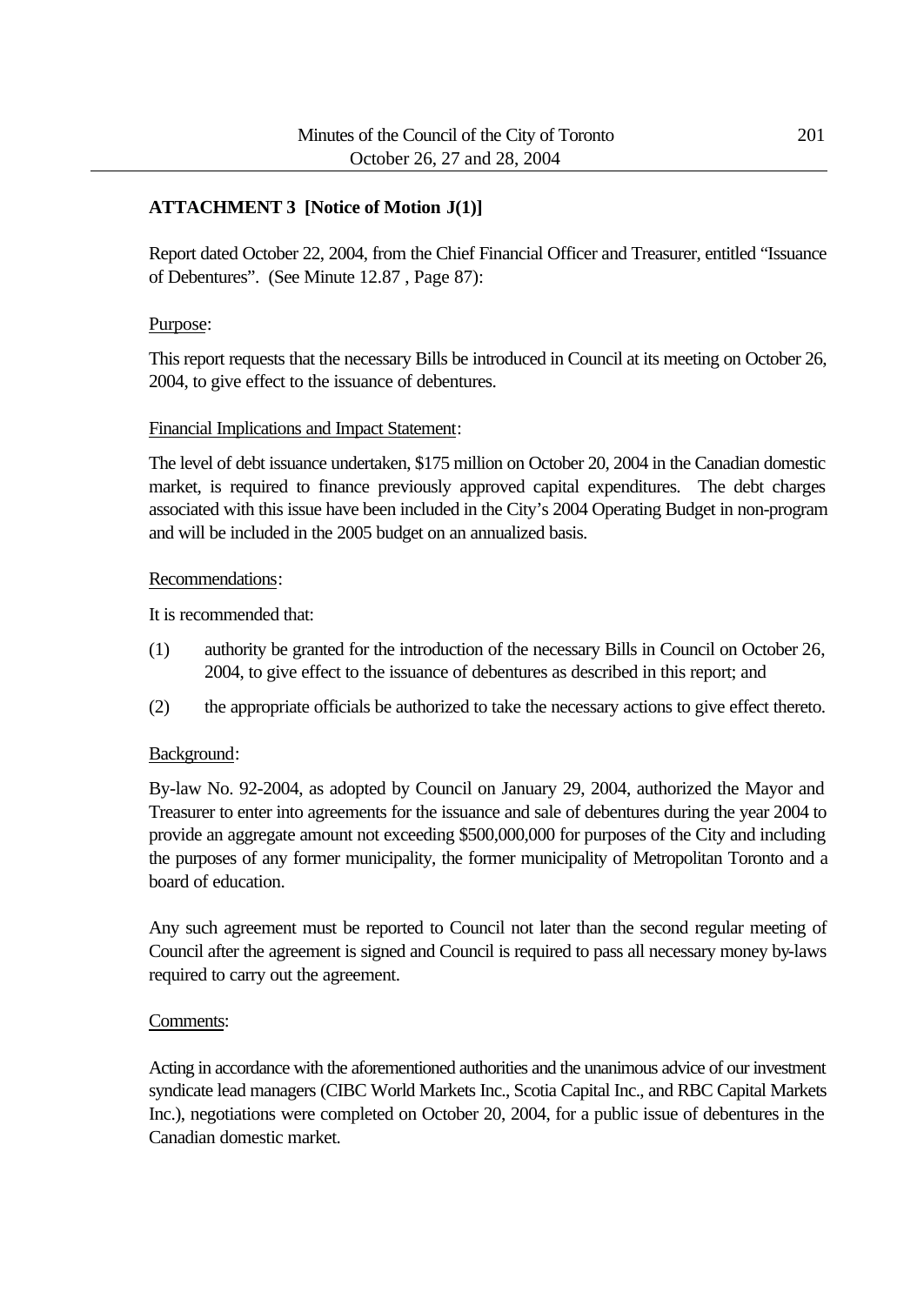This transaction is the City's second debenture issued in 2004 and received an excellent reception in an attractive and stable bond market. The installment debentures were issued with a par value of \$75 million ranging from 1- to 5-year terms-to-maturity with interest rates between 2.90 percent to 4.10 percent per annum. Sinking fund debentures in the amount of \$100 million were issued with a ten-year maturity at an interest rate of 4.90 percent per annum. The overall net average cost of financing the \$175 million issue is 4.79 percent which is the lowest cost of funding incurred over the last thirty years. The issue's maturity structure blends current capital market conditions with the matching of the economic life of the capital expenditure to its financing term.

During 2004, the City has issued a total of \$375 million in debentures consisting of this \$175 million and \$200 million that was issued on May 23, 2004.

The structure and pricing of the transaction achieved the lowest cost of funds available relative to other potential structures, markets and currencies as permitted by provincial legislation.

Delivery of the debentures and the receipt of proceeds will occur on October 29, 2004. The issue will be book-based with no physical certificates as were previous debenture issues. This process continues to generate savings for the City related to the printing, registration and distribution of the securities since the Canadian Depository for Securities (CDS) administers the interest and principal payments to the debenture holders at no cost to the City.

#### Conclusion:

The City issued \$175 million in debentures on October 20, 2004 as authorized under By-law No. 92-2004 as adopted by Council on January 29, 2004. As the capital projects to be financed with the proceeds of this issue were previously approved and are either completed or in the process of being completed, it is now appropriate to approve the issuance of debentures to permanently finance these undertakings, given current favourable capital market conditions.

#### Contact Names and Telephone Numbers:

Len Brittain, Director, Corporate Finance Tel: 416-392-5380, Fax: 416-397-4555, E-mail: lbrittai@toronto.ca

Martin Willschick, Manager, Treasury Services Tel: 416-392-8072, Fax: 416-397-4555, E-mail: mwillsch@toronto.ca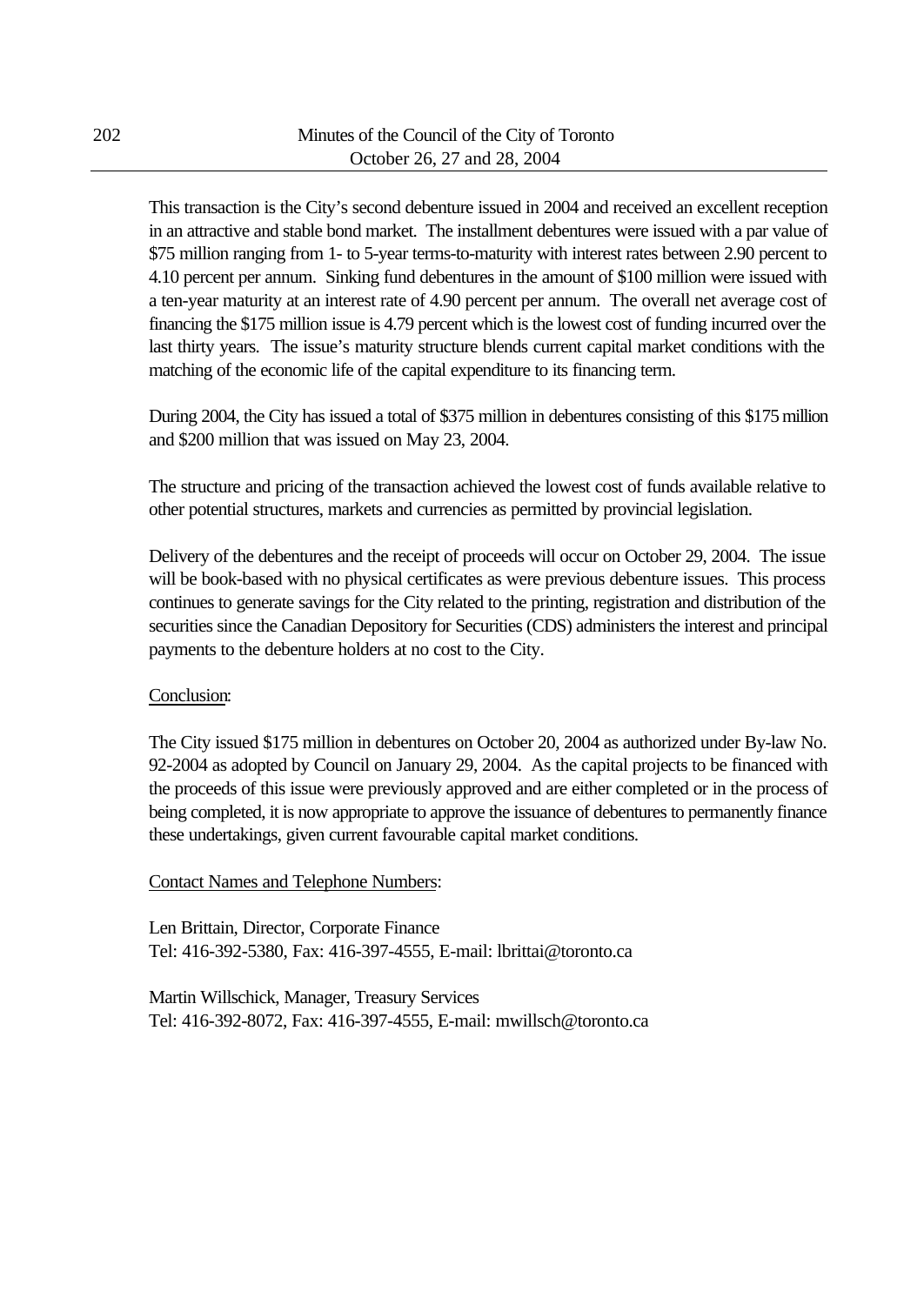#### **ATTACHMENT 4 [Notice of Motion J(13)]**

Report dated October 26, 2004, from the Commissioner of Urban Development Services, entitled "1003 Dundas Street East – Part Lot Control, 02-035346, Toronto-Danforth, Ward 30". (See Minute 12.99 , Page 110):

#### Purpose:

To recommend deletion of the requirement for a common element condominium and substitution of a maintenance agreement covering the rear wall feature and the shared driveway at 1003 Dundas Street East. The By-law for Part Lot Control will be before this Council meeting. This report recommends modification to the previous requirements to ensure the application is dealt with expeditiously.

#### Financial Implications and Impact Statement:

There are no financial implications resulting from the adoption of this report.

#### Recommendations:

It is recommended that City Council:

- (1) amend Clause 56 of Report No. 9 from Toronto and East York Community Council, September 2003, to delete the requirement for a common element condominium for 1003 Dundas Street East and require a maintenance agreement in its place; and
- (2) require the owner to enter into a maintenance agreement for the rear wall and rear driveway in the form and manner satisfactory to the City Solicitor and registered on title following the passing of the Part Lot Control By-law.

#### Background:

A Site Plan application for this project was approved on March 27, 2003, and signed on April 1, 2003. At its meeting held on September 22-25, 2003, the Council of the City of Toronto gave consideration to Clause No. 56 contained in Report No. 9 of the Toronto East York Community Council, headed "Exemption from Part Lot Control - 1003 Dundas Street East". Council adopted the Clause without amendment. Recommendation (6) directed that "the owner shall submit an application for common elements condominium to ensure that the private right-of-way abutting the integral parking garages is jointly maintained including winter maintenance". The owner has requested that this recommendation be deleted and a maintenance agreement, registered on title, be substituted.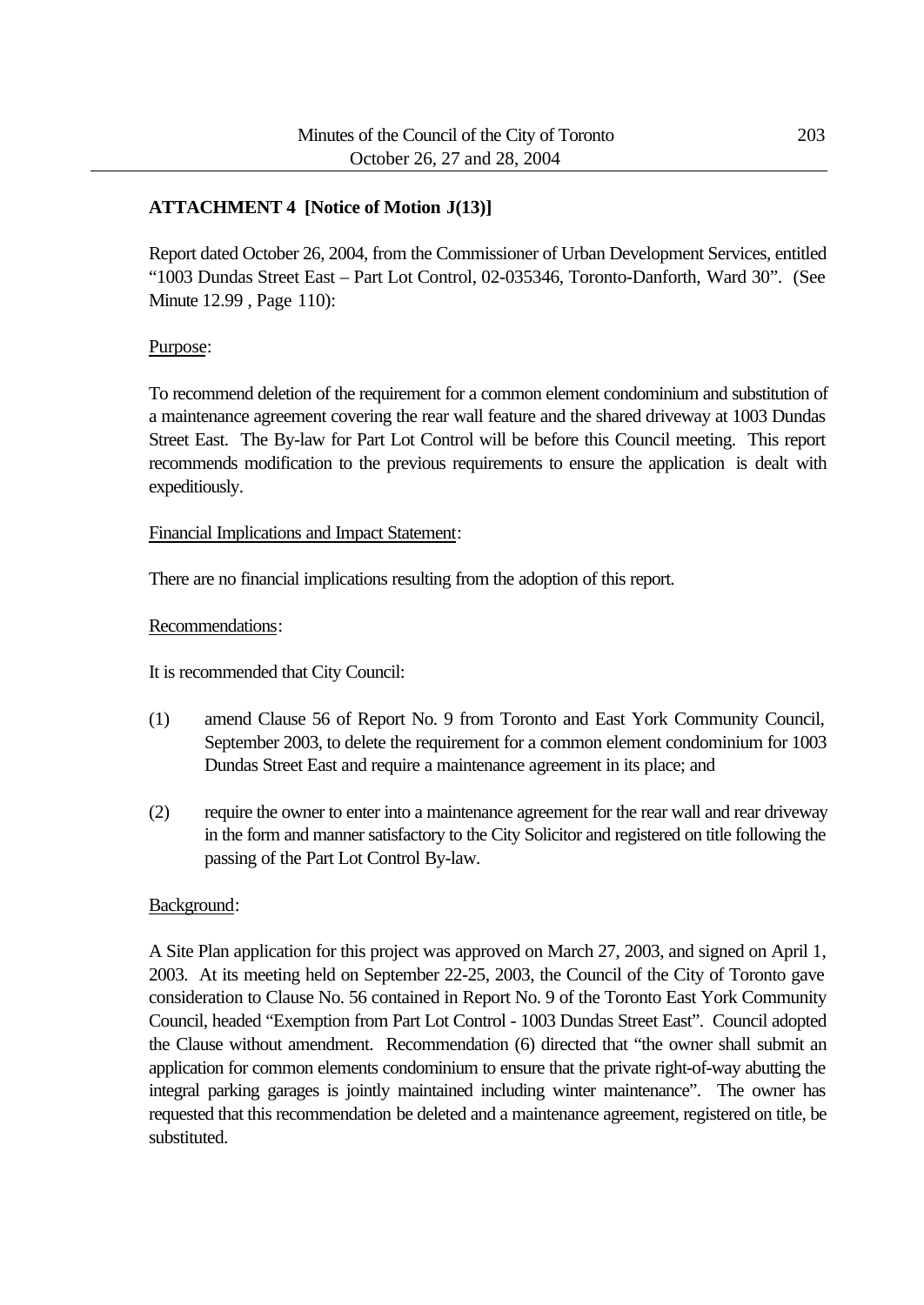#### Comments:

The proposal is to build 7 townhouse units and sever the land into lots fronting Dundas Street East. The lots will contain one dwelling unit each with a shared rear lane to gain access to each parking space. There is a wall on the rear property line that remains from the former industrial building on the property retained as a decorative detail and to screen the site from the adjacent residential properties to the south.

As a condition of the Site Plan Approval, the Commissioner of Works and Emergency Services has required the owner to register a covenant against the title that all future owners of the severed lots will be granted rights-of-way as required for the purposes of providing vehicular access to the respective integral parking garages, over the private right-of-way abutting this site and be held jointly responsible for the maintenance of the private right-of-way, including winter maintenance.

Planning staff have consulted with the City Solicitor who has advised that the substitution of a maintenance agreement is acceptable in this case. Notice of the agreement can be registered on title prior to the creation of the lots and their sale to individual owners. This will ensure that the City's interest in ensuring appropriate access to the site and maintenance of the wall is secured.

The lawyer for the project, has indicated that in his opinion it is essential to his client that the exemption by-law be passed at this Council meeting. Once the Part Lot Control By-law is passed, the City Solicitor will ensure that the conveyances and agreement are entered into the right sequence. Planning staff have been assured by City Legal staff that full control of this matter is in the hands of the City through the Section 118 Restriction. This restriction prevents the conveyance of the affected lands without the written approval of the City.

The units are now constructed and the owner is moving to close on the sales of the properties. Given that the Part Lot Control By-law will be before this City Council, it is important to the applicant that this matter be dealt with expeditiously.

#### Conclusions:

The project proposed for 1003 Dundas Street East has been approved as part of a Site Plan application and is now before Council for a Part Lot Control by-law. The applicant has requested exemption from Council's previous requirement to create a common element condominium and in exchange to enter into a maintenance agreement for the rear wall and driveway component of the project. Staff have no objection to this approach at this location. Given the Part Lot Control By-law is before Council, it is timely to deal with the proposed change now.

#### Contact:

Denise Graham, Senior Planner, East Section Telephone: 416-392-0871 Fax: 416-392-1330 E-mail: dgraham1@toronto.ca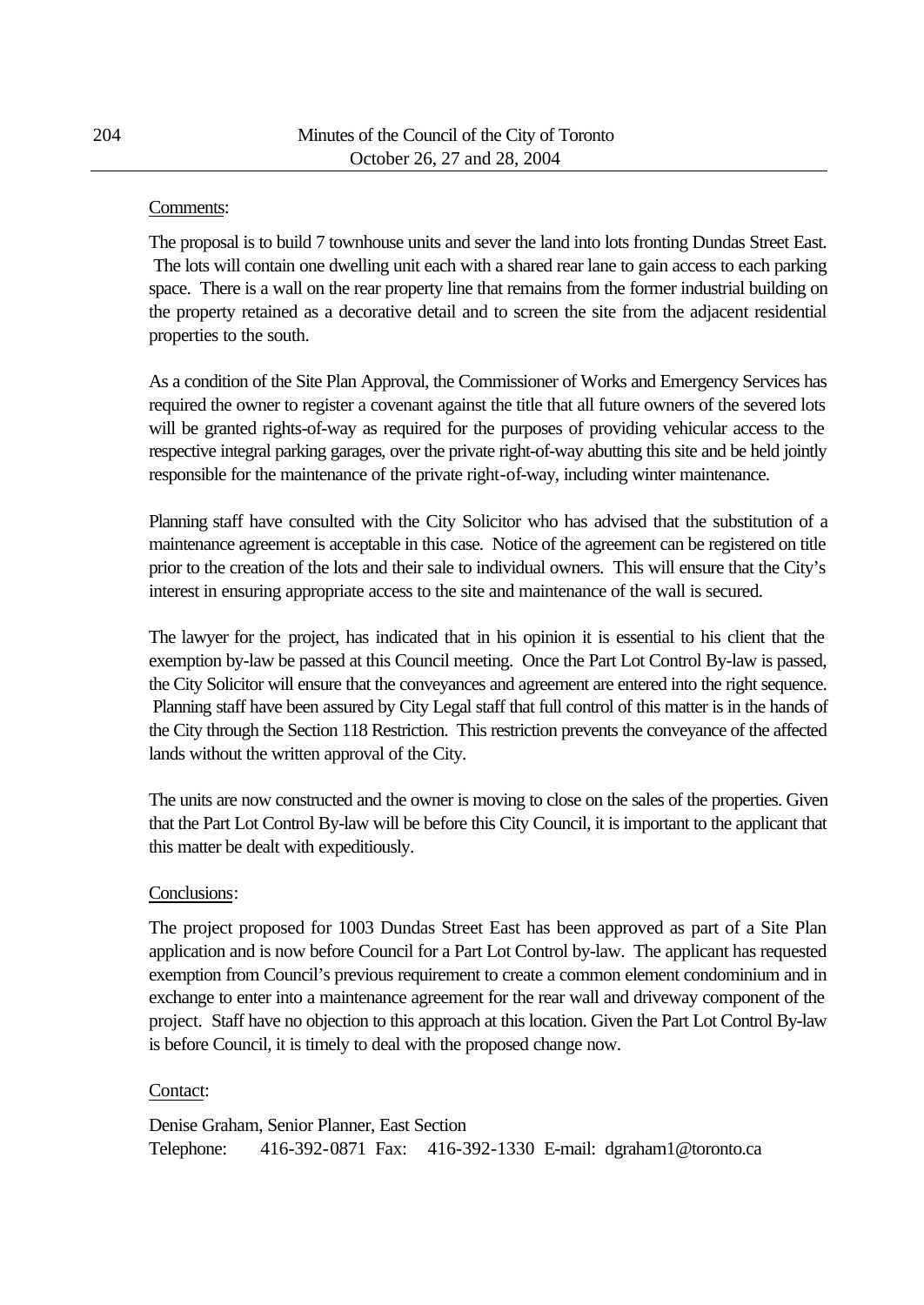#### **ATTACHMENT 5 [Notice of Motion J(24)]**

Report dated October 26, 2004, from the Commissioner of Urban Development Services, entitled "Proposed Interim Control By-law to Prohibit Restaurants (and similar uses) for Lands on and Flanking College Street Between Bathurst Street and Ossington Avenue, South District Application 04 180878 SPS 00 TM, Applicant: City of Toronto, Area of Study: Lands on and Flanking College Street Between Bathurst Street and Ossington Avenue, Trinity-Spadina, Ward 19". (See Minute 12.109 , Page 134)

#### Purpose:

To propose an Interim Control By-law to prohibit restaurants (and similar uses) for lands on and flanking the area of College Street, between Bathurst Street and Ossington Avenue for a period of one year. The by-law will enable the Commissioner of Urban Development Services to review the impact of restaurants (and similar uses) and recommend appropriate zoning standards.

#### Financial Implications and Impact Statement:

There are no financial implications resulting from the adoption of this report.

#### Recommendations:

It is recommended that:

(1) City Council adopt the following resolution:

Whereas Section 38 of the of the *Planning Act* authorizes Council to pass resolutions directing that a review or study be undertaken in respect of land use planning policies within the area of the municipality which is to be the subject of an Interim Control By-law, therefore be it resolved that Council request the Commissioner of Urban Development Services to undertake a review or study in respect of land use policies for lands on and flanking College Street between Bathurst Street and Ossington Avenue (Attachment 1); and

(2) City Council, after adopting the resolution in Recommendation (1) above, grant authority for the introduction of the necessary Bills in Council to substantially give effect to the following:

No person shall, in the area referred to in Recommendation (1) above, use any lot or erect or use any building, structure or addition thereto for a restaurant, take-out restaurant, patio, bake-shop, place of amusement, place of assembly or club for a period of one year.

#### Background: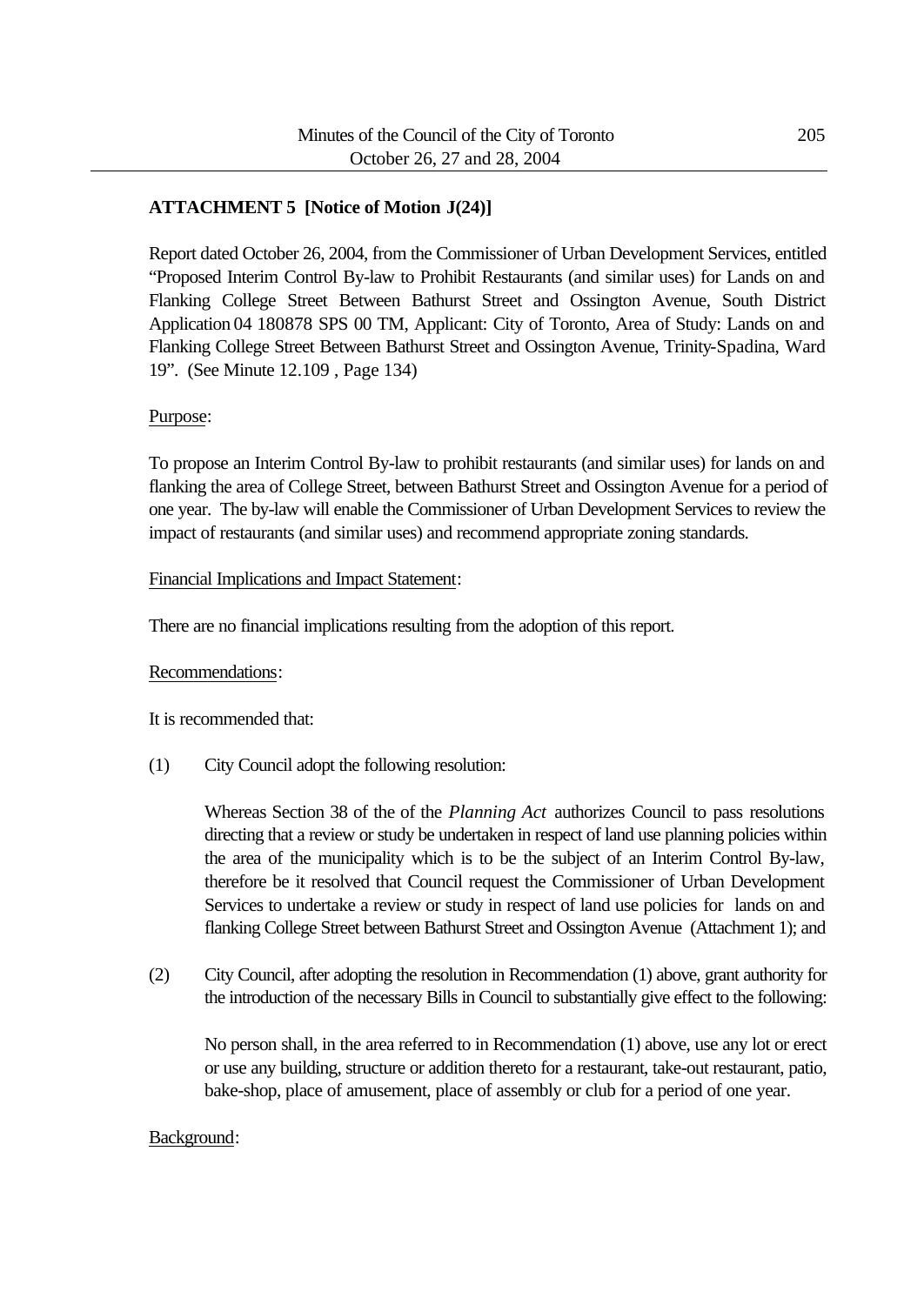College Street between Bathurst Street and Ossington Avenue is a traditional Main Street with a mix of commercial and retail uses, including restaurants. To the north and south of College Street are typical low density residence areas.

College Street is zoned MCR T3.0 C3.0 R3.0 from Bathurst Street to Manning Avenue. Between Manning Avenue and Ossington Avenue, College Street is zoned MCR T3.0 C1.0 R2.5. This MCR zoning classification permits retail and service shop uses, including restaurants.

In 1995, City Council directed Planning staff to undertake a study of land use planning policies and regulations related to restaurant (and similar) uses in the MCR zone along College Street between Bathurst Street and Grace Street. To allow for the study, an Interim Control By-law (By-law 1995- 0644) was enacted along the MCR zone on College Street between Bathurst Street and Grace Street. The by-law prohibited, for a period of one year, any new restaurant, take-out restaurant, patio, bake shop, place of assembly, place of amusement or club, unless the gross floor area used for that purpose or for a combination of two or more of those purposes on the same lot did not exceed 250 m2.

The 1995 Interim Control By-law was subsequently amended in 1996 (By-law 1996-0115) to extend the lands included within the interim control area on College Street westward from Grace Street to Ossington Avenue. The 1995 Interim Control By-law was further amended in 1996 and again in 1997, resulting in an extension of the period of interim control.

As a result of that College Street study, a Zoning By-law was passed in 1997 (By-law No. 1997- 0258) to provide a size limit for uses including restaurants, take-out restaurants, bake shops, places of amusement, places of assembly, and clubs. The total non-residential gross floor area (above and below grade) used for any one or a combination of these uses cannot exceed 300 m2. The size restriction of 300 m2 was implemented to address the combined effects of the growing number of establishments, the potential for larger restaurants, and the increased seating capacity of these establishments. By restricting the size of restaurants, the intensity of the use is intended to be reduced and thus the impacts on the surrounding community minimized.

In addition to this size restriction of restaurants on College Street, there are restrictions with respect to entertainment uses for restaurants located in the former City of Toronto. The Zoning By-law for the former City of Toronto defines a restaurant as "a building or a portion of a building used for the preparation of cooking of meals and the sale of food and beverages for the public while they are seated, for consumption on the premises". The Zoning By-law also limits the floor area (above or below grade) that may be used for entertainment-type purposes (dance floor, stage, sound room, etc.) to a maximum of 47 m2 or 6 percent of the non-residential gross floor area, whatever is less. However, for a restaurant that has a non-residential gross floor area of 350 m2 or less, the by-law specifies that up to 21 m2 of the floor area is permitted for entertainment uses. As such, new restaurants on College Street since 1995 have been restricted to 300 m2 in size of which not more than 21 m2 of that floor area may be for entertainment-type uses.

#### Comments: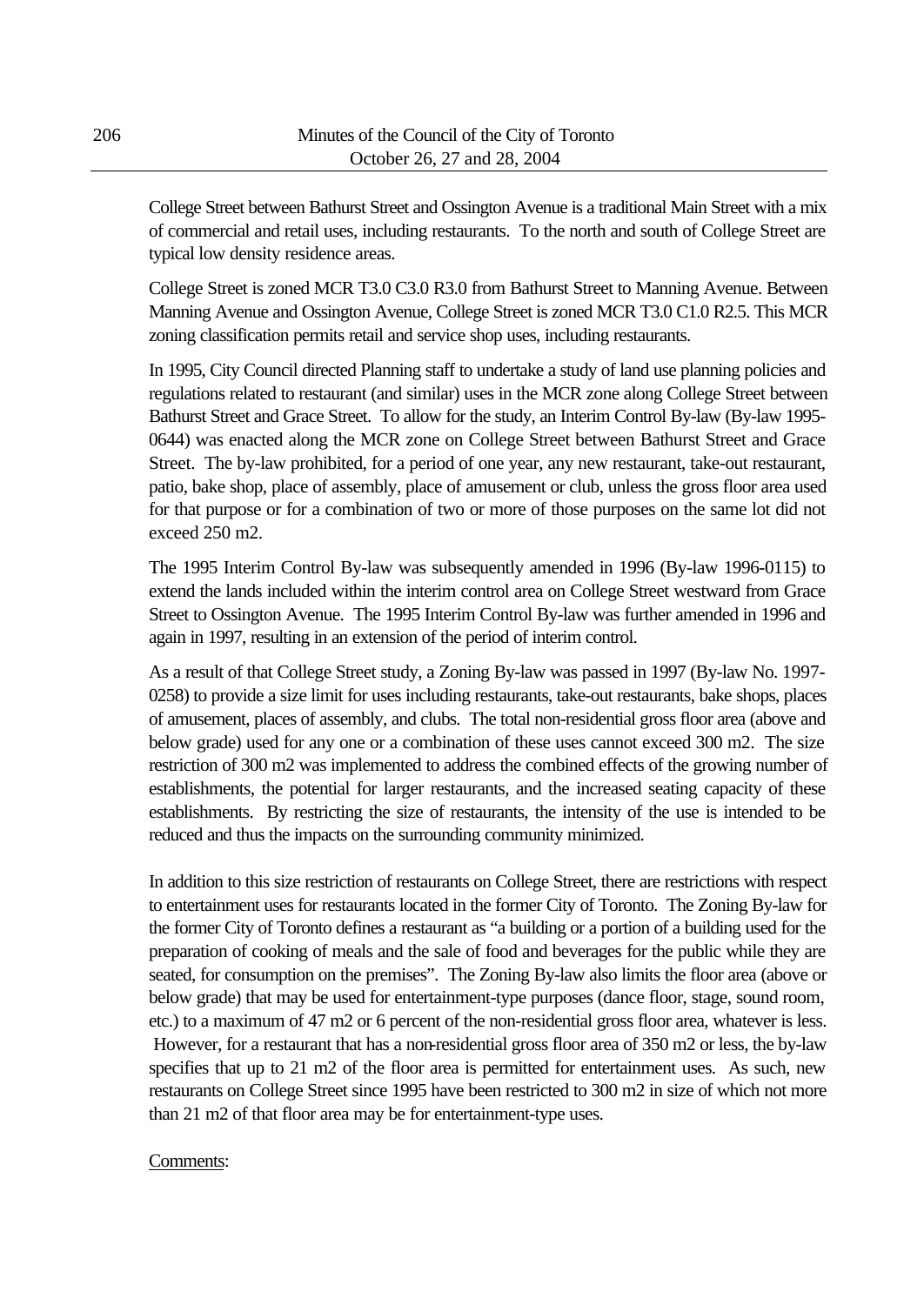Since 1997, College Street has continued to attract new restaurants and despite their smaller size, these restaurants have collectively contributed to making this portion of College Street a regional draw. As a result, land use conflicts between the restaurants and the adjacent residential area have continued:

- restaurants are pushing out the retail and service shop uses which have traditionally located on Main Streets such as College Street;
- there is a concern that some restaurants are operating like lounges and bars where entertainment and alcohol service is the primary activity and not the serving of food; and
- noise, garbage and traffic congestion (often late at night).

Given the development pressures generated by the restaurants, local residents have also expressed concerns that these establishments may locate on the flanking residential street. The boundary line for the MCR zone tends to follow the existing system of rear lanes as the separation provided by the lane provides a clear boundary between the MCR zone and the residential (R) zone.

On the flanking residential streets along College Street there are situations where there are existing houseform dwellings between a commercial property with frontage on College Street and the rear lane. As a result, the MCR zone already infiltrates the flanking residential street and incorporates existing houseform dwellings and other retail and commercial properties which have their main entrances on the flanking residential street. The incorporation of existing houseform dwellings or other commercial properties into the MCR zone allow for the creation of lots that have a sufficient depth to be redeveloped for Main Street type buildings.

However, the primary character of the flanking residential streets from Bathurst Street to Ossington Avenue is residential. The effect of this infiltration of the MCR zone into the flanking residential street is that there may be permitted uses such as restaurants and other commercial uses which are not compatible with the adjacent low density residence area.

Rationale for an Interim Control By-law

Section 38 of the *Planning Act* authorizes City Council to pass resolutions directing that a review or study be undertaken in respect of land use policies. Interim Control By-laws enable Council to temporarily restrict the land use while the City reviews the land use policies for the affected properties.

It has been seven years since the City's passing of 1997-0258 restricting restaurant sizes on College Street. Given the continued popularity of College Street as a regional draw, there is merit in reviewing the collective impact of restaurants and similar uses. The study can review: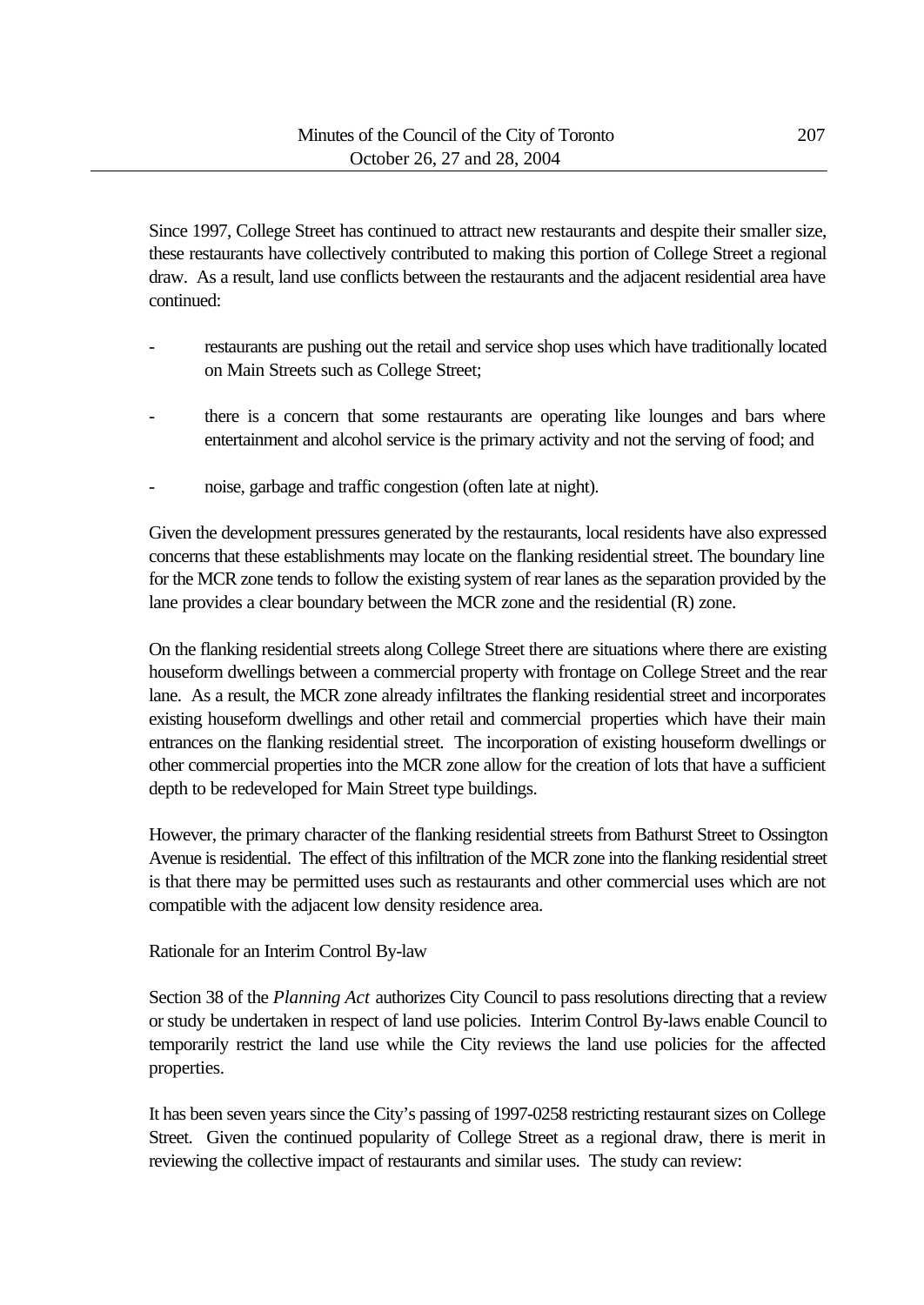- conflicts with other residential uses:
- whether current zoning provisions are sufficient;
- the precise type of conflict and source; and
- new enforcement strategies.

In the interim, the establishment of these uses should be prohibited.

City Planning staff will work with Municipal Licensing and Standards, area residents, property owners and their tenants and the local councillor to review these issues.

#### Conclusions:

College Street has continued to remain a popular draw with respect to restaurants and similar uses. This has resulted in land use conflicts with the adjacent residential area. It is appropriate to review the land use policies for the area and to determine whether current development standards and other regulations remain appropriate.

#### Contact:

SoMei Quan, Planner, West Section Ph: (416) 392-1812 Fax: (416) 392-1330 Email: squan0@toronto.ca

List of Attachments:

Attachment 1: Proposed Interim Control By-law Study Area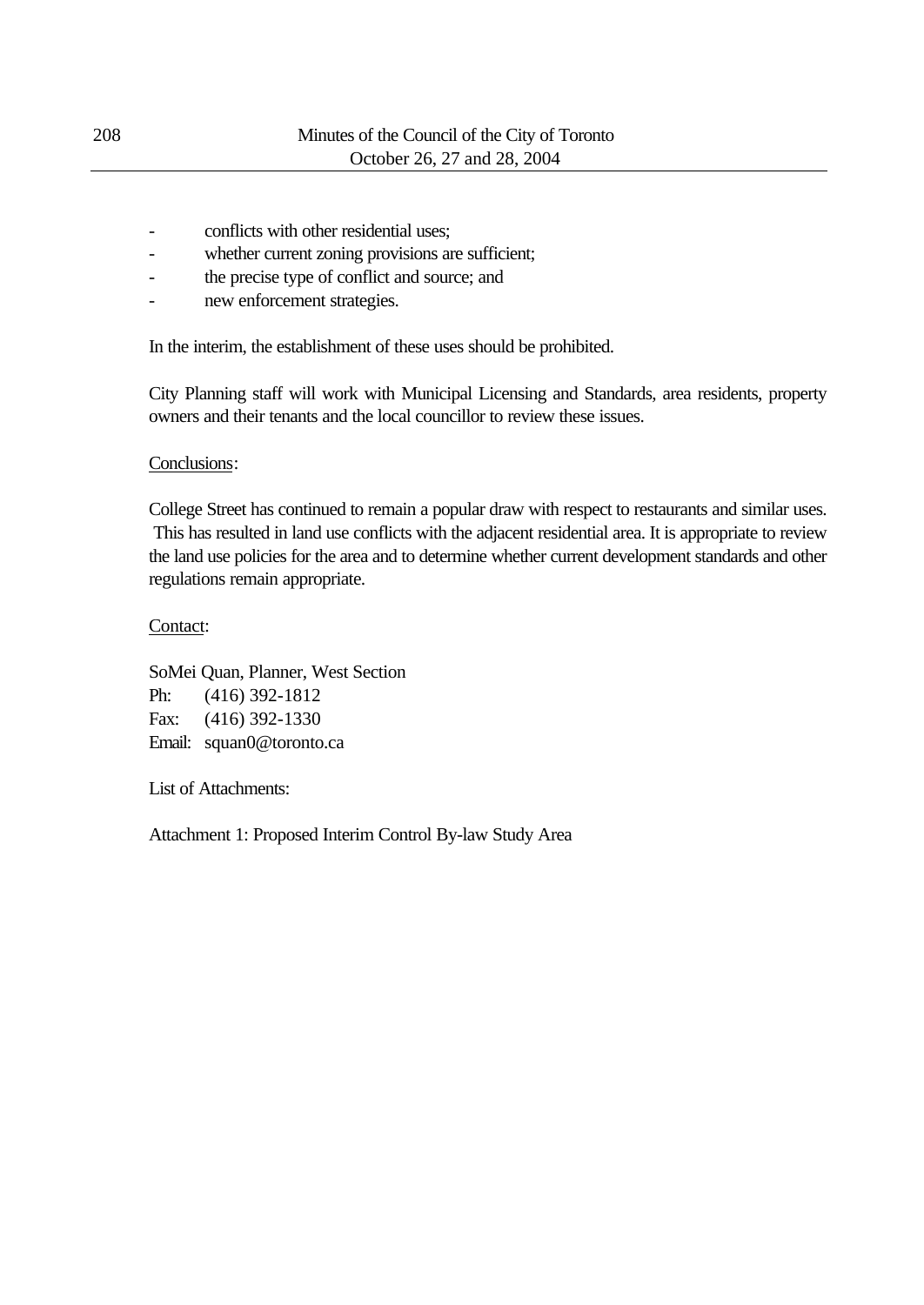





≪।<br>⊒ ‱πes

Ĩ.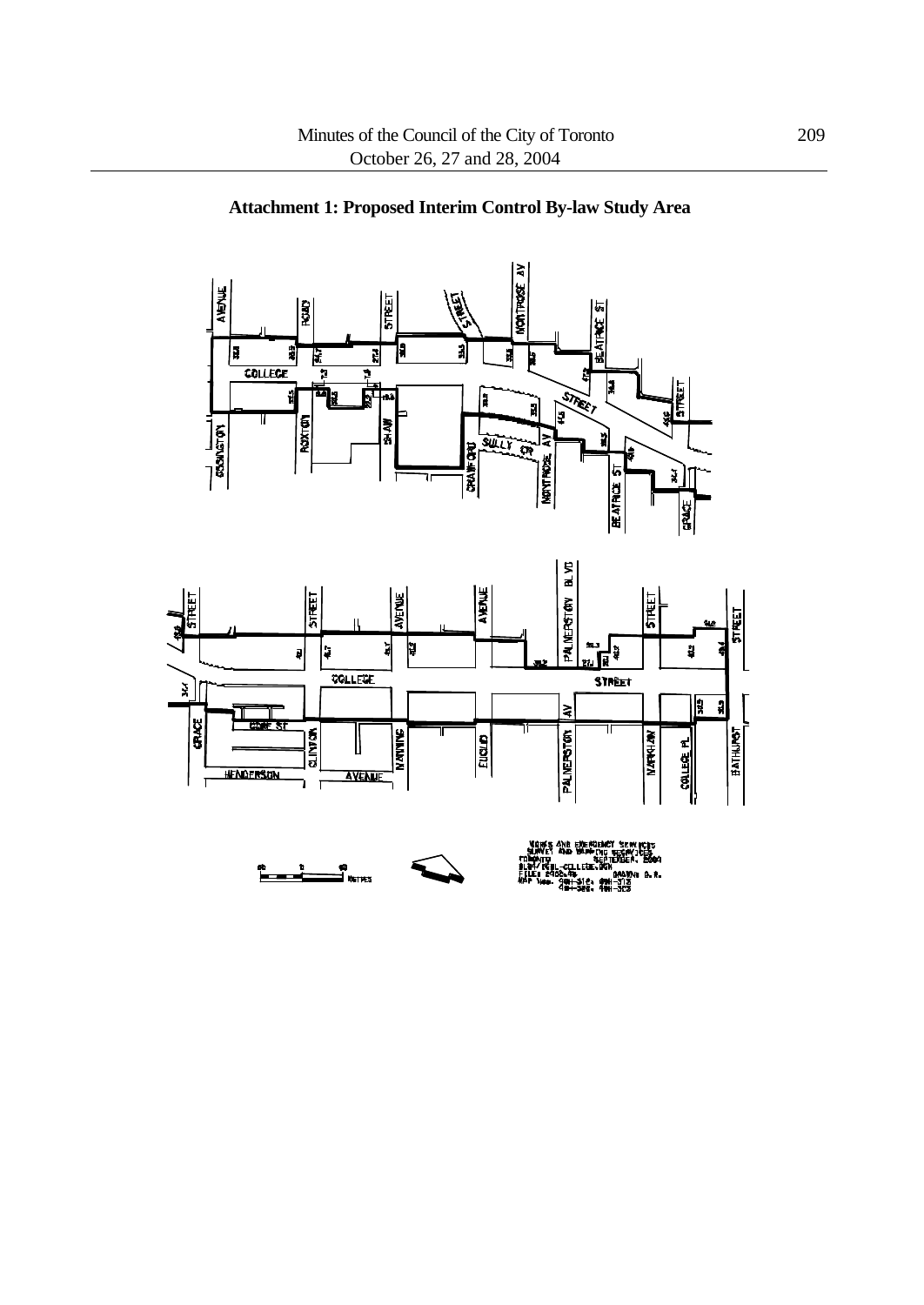### **FISCAL IMPACT STATEMENT 1 [Notice of Motion I(1)]**

**(See Minute 12.85, Page 85)**

# **Financial Implications:**

| <b>Operating</b>               |                                                                               |  |                |                                                                                                                                                                                                                         |  |
|--------------------------------|-------------------------------------------------------------------------------|--|----------------|-------------------------------------------------------------------------------------------------------------------------------------------------------------------------------------------------------------------------|--|
|                                | Current year impacts: \$_________ (net)                                       |  |                | $\Box$ Future year impacts: $\frac{1}{2}$ (net)                                                                                                                                                                         |  |
|                                |                                                                               |  | Following year |                                                                                                                                                                                                                         |  |
|                                |                                                                               |  | Future years   |                                                                                                                                                                                                                         |  |
|                                | Funding sources (specify):                                                    |  |                |                                                                                                                                                                                                                         |  |
|                                | Accommodation within approved operating budget                                |  |                | Third party funding                                                                                                                                                                                                     |  |
| New revenues                   | Reserve/Reserve Fund contributions                                            |  |                | Tax rate impact<br>Other                                                                                                                                                                                                |  |
|                                | Budget adjustments: \$___________ (net)                                       |  |                |                                                                                                                                                                                                                         |  |
|                                | Impact on staffing levels: (positions)                                        |  |                |                                                                                                                                                                                                                         |  |
|                                |                                                                               |  |                |                                                                                                                                                                                                                         |  |
| <b>Capital</b>                 |                                                                               |  |                |                                                                                                                                                                                                                         |  |
|                                | $\Box$ Current year impacts: $\$ ________ (net)                               |  |                | $\Box$ Future year impacts: $\frac{1}{2}$ (net)                                                                                                                                                                         |  |
|                                |                                                                               |  | Following year |                                                                                                                                                                                                                         |  |
|                                |                                                                               |  | Future years   |                                                                                                                                                                                                                         |  |
|                                | Funding sources (specify):                                                    |  |                |                                                                                                                                                                                                                         |  |
| New revenues                   | Accommodation within approved capital budget                                  |  |                | Third party funding                                                                                                                                                                                                     |  |
|                                | Reserve/Reserve Fund contributions                                            |  |                | Debt<br>Other                                                                                                                                                                                                           |  |
|                                | Budget adjustments: \$__________ (net)                                        |  |                |                                                                                                                                                                                                                         |  |
| Operating Impact:              |                                                                               |  |                |                                                                                                                                                                                                                         |  |
|                                | Program costs: \$____________ (net)                                           |  |                |                                                                                                                                                                                                                         |  |
|                                | Debt service costs: \$ (net)                                                  |  |                |                                                                                                                                                                                                                         |  |
| <b>Impacts/Other Comments:</b> |                                                                               |  |                |                                                                                                                                                                                                                         |  |
|                                |                                                                               |  |                |                                                                                                                                                                                                                         |  |
|                                | Service Level Impact <sup>®</sup> Specify)                                    |  |                |                                                                                                                                                                                                                         |  |
|                                | Consistent with Council Strategic directions and fiscal priorities (specify): |  |                |                                                                                                                                                                                                                         |  |
|                                |                                                                               |  |                |                                                                                                                                                                                                                         |  |
|                                |                                                                               |  |                | Notice of Motion $ \vert$ (1) – Consideration of introducing a new zero tolerance policy should be forwarded to<br>Commissioner of CNS for report to Standing Committee to assess implications prior to Council review. |  |
|                                |                                                                               |  |                |                                                                                                                                                                                                                         |  |
| Consider                       | <b>Refer to Standing Committee</b><br>⊠                                       |  |                |                                                                                                                                                                                                                         |  |
| Submitted by:                  |                                                                               |  |                |                                                                                                                                                                                                                         |  |

Chief Financial Officer and Treasurer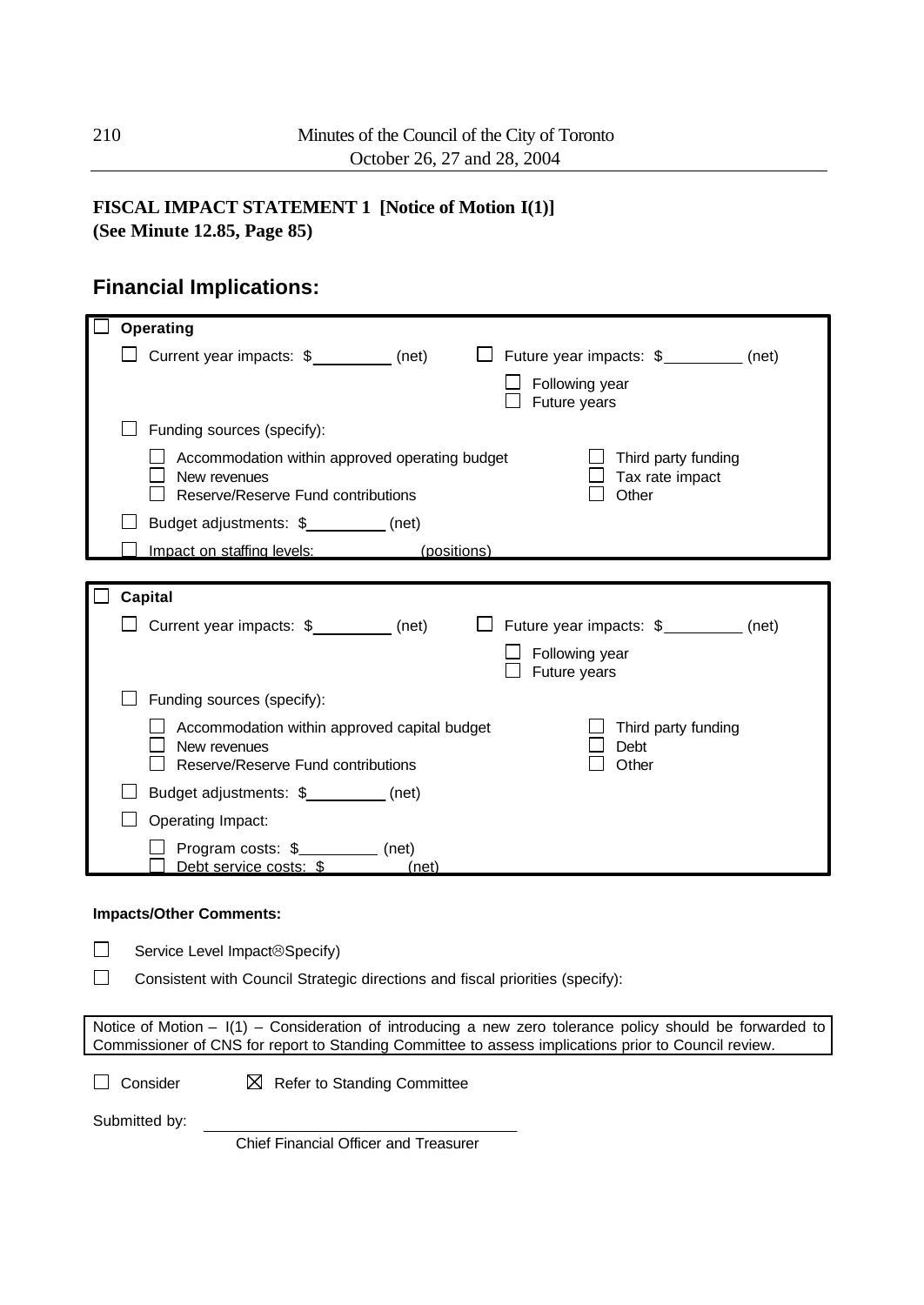Date: September 29, 2004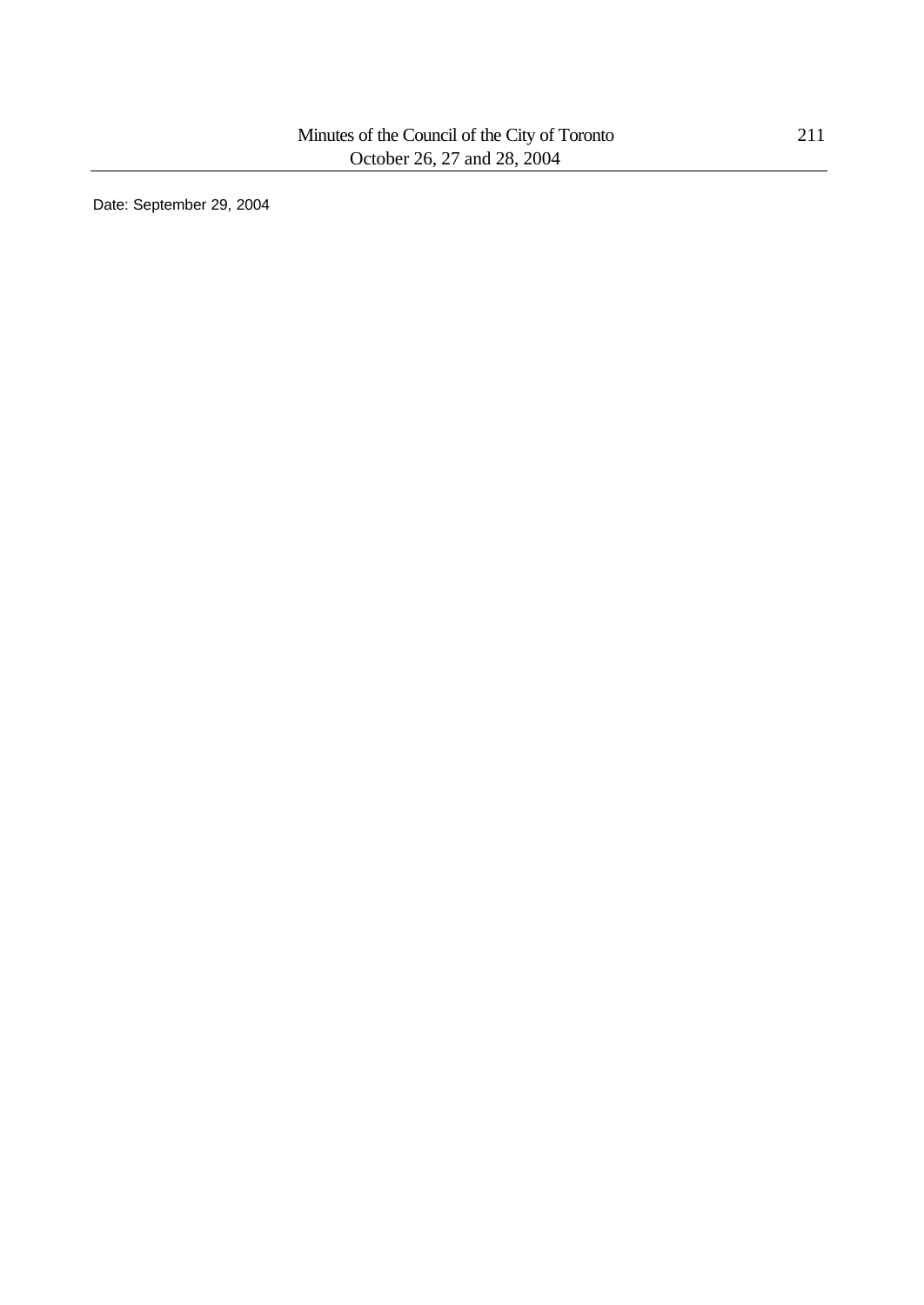## **FISCAL IMPACT STATEMENT 2 [Notice of Motion J(10)]**

**(See Minute 12.96 , Page 104)**

### **Financial Implications:**

| $\boxtimes$ | Operating                                                                                                                                               |
|-------------|---------------------------------------------------------------------------------------------------------------------------------------------------------|
|             | $\boxtimes$ Future year impacts: $$26-40 K$ (net)<br>$\boxtimes$ Current year impacts: \$ 0 (net)                                                       |
|             | Following year<br>⋈<br>Future years                                                                                                                     |
|             | ⊠<br>Funding sources (specify):                                                                                                                         |
|             | Accommodation within approved operating budget<br>Third party funding<br>Tax rate impact<br>New revenues<br>Reserve/Reserve Fund contributions<br>Other |
|             | Budget adjustments: \$___________(net)                                                                                                                  |
|             | Impact on staffing levels:<br>(positions)                                                                                                               |
|             |                                                                                                                                                         |
| ⊠           | Capital                                                                                                                                                 |
|             | Current year impacts: \$________ (net)<br>$\boxtimes$ Future year impacts: $$25 - 50 K$ (net)                                                           |
|             | Following year<br>⋈<br>Future years                                                                                                                     |
|             | Funding sources (specify):                                                                                                                              |
|             | Accommodation within approved capital budget<br>Third party funding<br>Debt<br>New revenues<br>Reserve/Reserve Fund contributions<br>Other              |
|             | ⋈<br>Budget adjustments: \$ to be determined (net)                                                                                                      |
|             | Operating Impact:                                                                                                                                       |
|             | Program costs: \$____________ (net)<br>Debt service costs: \$<br>(net)                                                                                  |
|             |                                                                                                                                                         |

#### **Impacts/Other Comments:**

⊠ Service Level Impact:(Specify) Increase available sports fields for permitting by two

 $\Box$ Consistent with Council Strategic directions and fiscal priorities (specify):

Notices of Motion – J(10) – Up to \$40K annually for maintenance for two sports fields and up to \$50K capital funding if renovations are required. These are general estimates based on standard costing. Actual impacts will have to be determined after site evaluations. Refer to Standing Committee for report on actual impacts.

 $\Box$  Consider  $\boxtimes$  Refer to Standing Committee

Submitted by:

Chief Financial Officer and Treasurer

Date: Wednesday, October 27, 2004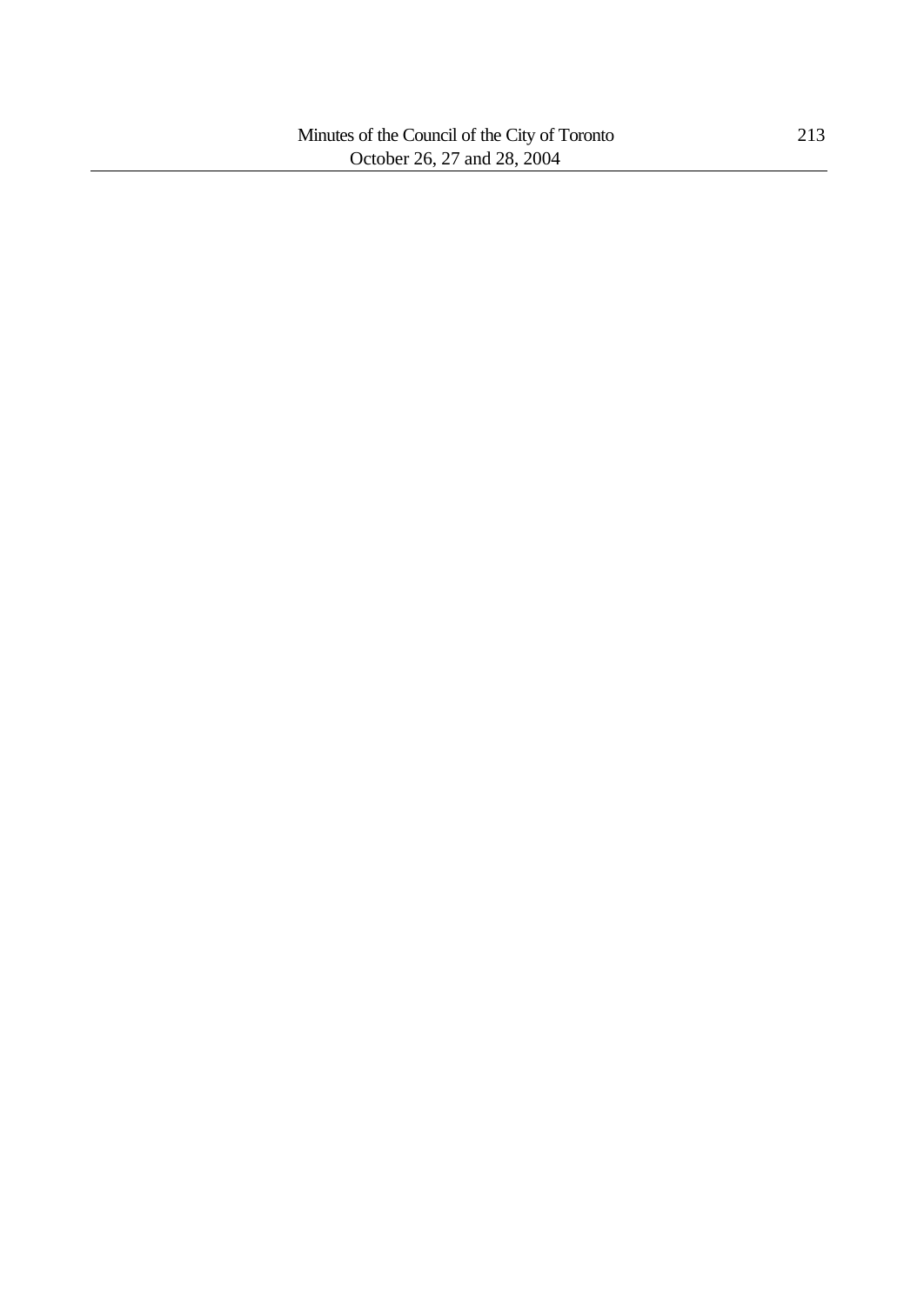# **FISCAL IMPACT STATEMENT 3 [Notice of Motion J(14)]**

**(See Minute 12.100 , Page 112)**

## **Financial Implications:**

| <b>Operating</b>                                                                                                                                                                                         |                                                 |
|----------------------------------------------------------------------------------------------------------------------------------------------------------------------------------------------------------|-------------------------------------------------|
| Current year impacts: \$__________(net)                                                                                                                                                                  | $\Box$ Future year impacts: $\frac{1}{2}$ (net) |
|                                                                                                                                                                                                          | Following year                                  |
|                                                                                                                                                                                                          | Future years                                    |
| Funding sources (specify):                                                                                                                                                                               |                                                 |
| Accommodation within approved operating budget<br>New revenues                                                                                                                                           | Third party funding<br>Tax rate impact          |
| Reserve/Reserve Fund contributions                                                                                                                                                                       | Other                                           |
| Budget adjustments: \$__________ (net)                                                                                                                                                                   |                                                 |
| Impact on staffing levels: (positions)                                                                                                                                                                   |                                                 |
|                                                                                                                                                                                                          |                                                 |
| <b>Capital</b>                                                                                                                                                                                           |                                                 |
| $\Box$ Current year impacts: $\$\underline{\hspace{2cm}}$ (net)                                                                                                                                          | $\Box$ Future year impacts: $\frac{1}{2}$ (net) |
|                                                                                                                                                                                                          | Following year<br>Future years                  |
| Funding sources (specify):                                                                                                                                                                               |                                                 |
| Accommodation within approved capital budget                                                                                                                                                             | Third party funding                             |
| New revenues<br>Reserve/Reserve Fund contributions                                                                                                                                                       | Debt<br>Other                                   |
| Budget adjustments: \$__________(net)                                                                                                                                                                    |                                                 |
| Operating Impact:                                                                                                                                                                                        |                                                 |
| Program costs: \$___________ (net)                                                                                                                                                                       |                                                 |
| Debt service costs: \$ (net)                                                                                                                                                                             |                                                 |
| <b>Impacts/Other Comments:</b>                                                                                                                                                                           |                                                 |
| Service Level Impact: (Specify)                                                                                                                                                                          |                                                 |
| Consistent with Council Strategic directions and fiscal priorities (specify):                                                                                                                            |                                                 |
|                                                                                                                                                                                                          |                                                 |
| Notices of Motion - J(14) - Loss of \$439,046 in potential Municipal Fees and Charges and foregone property tax<br>revenue for 20 years estimated to be up to \$1,425,806. Property is currently vacant. |                                                 |
| Consider<br>Refer to Standing Committee<br>⊠                                                                                                                                                             |                                                 |

Submitted by:

Chief Financial Officer and Treasurer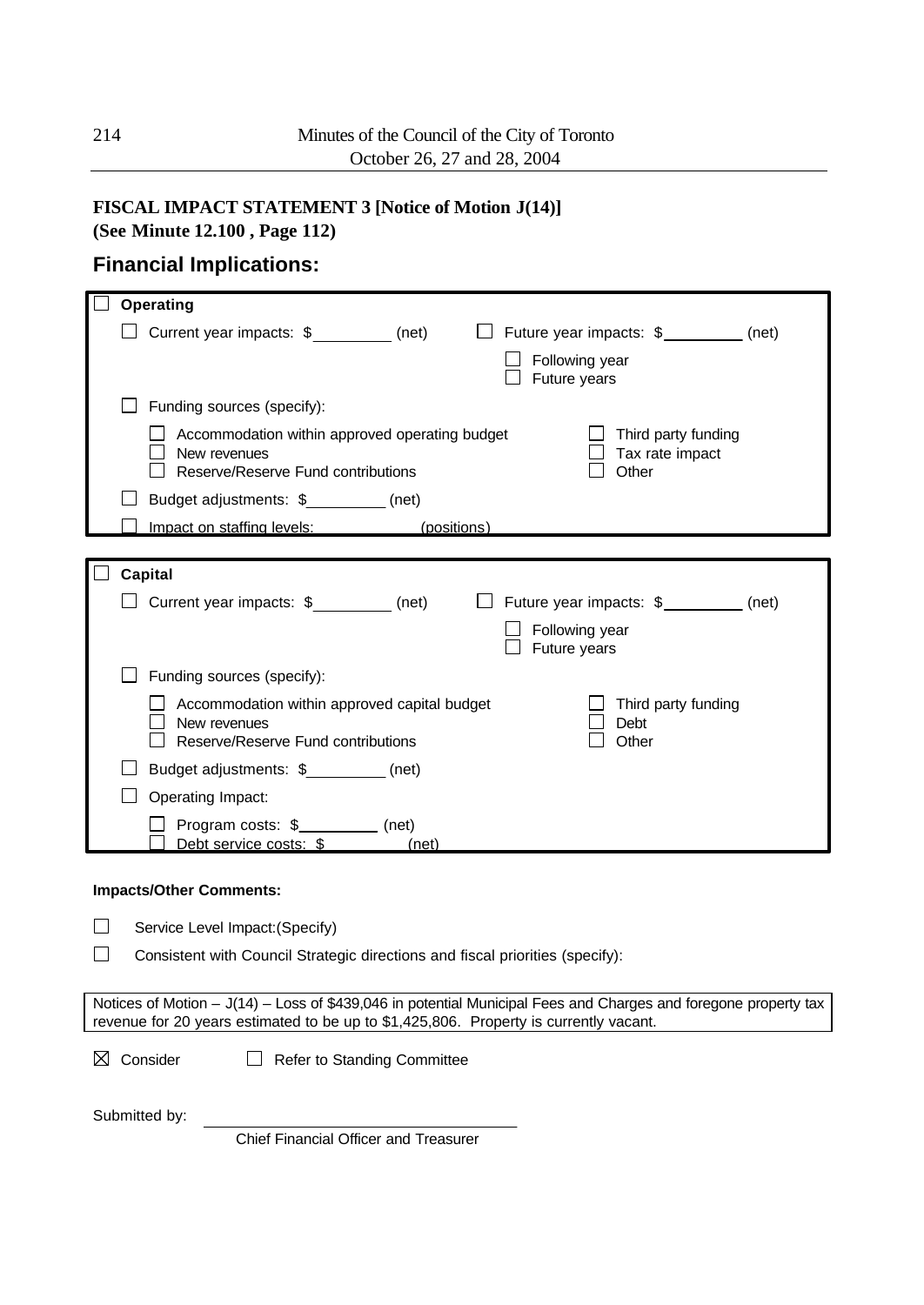Date: October 27, 2004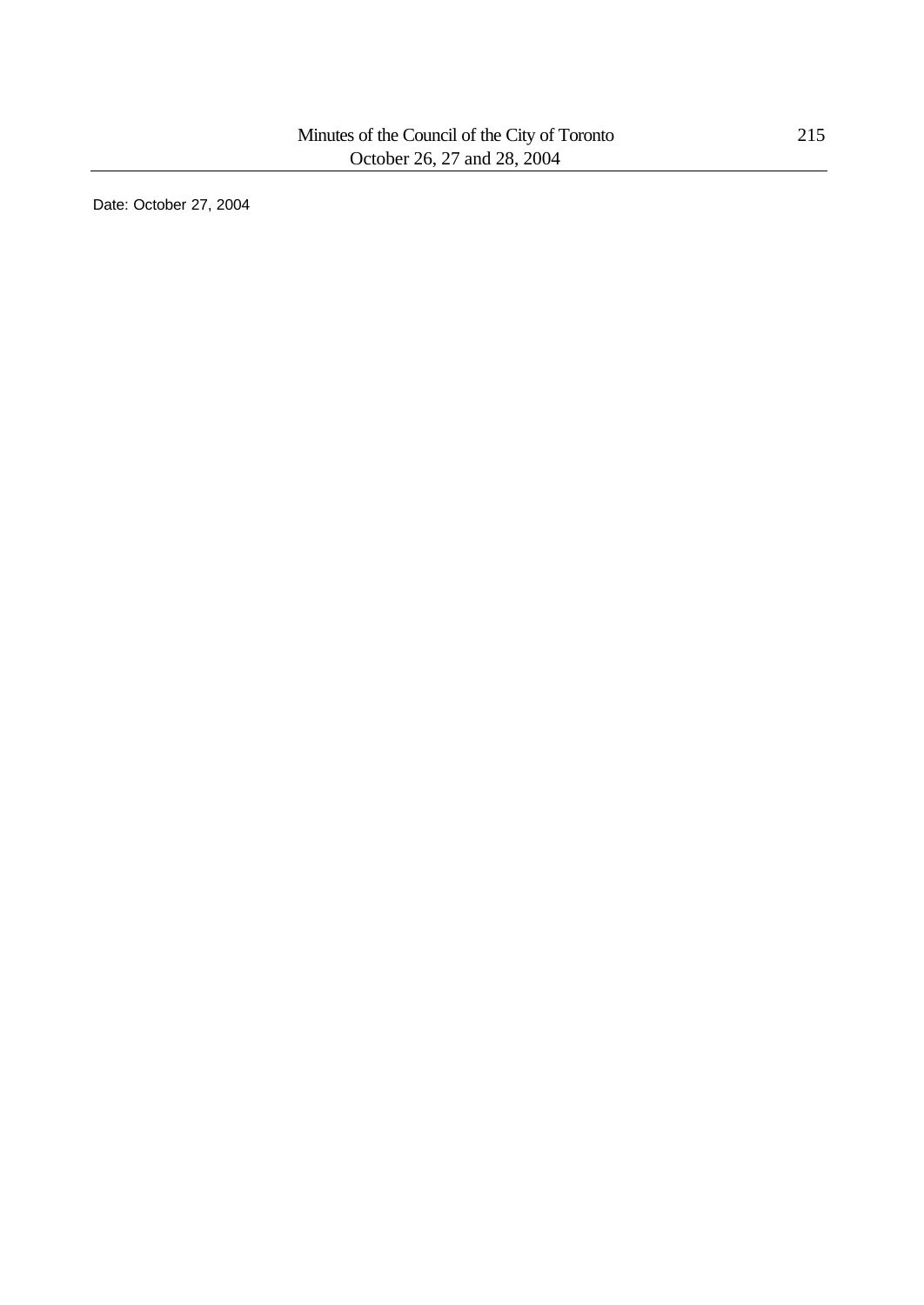# **FISCAL IMPACT STATEMENT 4 [Notice of Motion J(26)]**

**(See Minute 12.111 , Page 138)**

# **Financial Implications:**

| ⊠<br>Operating                                                                                                                                              |
|-------------------------------------------------------------------------------------------------------------------------------------------------------------|
| □ Current year impacts: \$<br>□ Current year impacts: \$<br>$\boxtimes$ Future year impacts: \$ 50 K (net)<br>Following year<br>$\boxtimes$ Future years    |
| $\boxtimes$ Funding sources (specify):                                                                                                                      |
| Accommodation within approved operating budget<br>Third party funding<br>New revenues<br>Tax rate impact<br>Reserve/Reserve Fund contributions<br>Other     |
| Budget adjustments: \$__________(net)                                                                                                                       |
| ⋈<br>Impact on staffing levels: .5 (positions)                                                                                                              |
|                                                                                                                                                             |
| <b>Capital</b><br>$\Box$ Current year impacts: $\frac{1}{2}$ (net)<br>□ Future year impacts: \$<br><sub>(net)</sub> (net)<br>Following year<br>Future years |
| Funding sources (specify):                                                                                                                                  |
| Accommodation within approved capital budget<br>Third party funding<br>New revenues<br>Debt<br>Reserve/Reserve Fund contributions<br>Other                  |
| Budget adjustments: \$__________(net)                                                                                                                       |
| Operating Impact:                                                                                                                                           |
| Program costs: \$__________ (net)<br>Debt service costs: \$ (net)                                                                                           |
| <b>Impacts/Other Comments:</b>                                                                                                                              |
| Service Level Impact: (Specify)                                                                                                                             |
| Consistent with Council Strategic directions and fiscal priorities (specify):                                                                               |
| Notices of Motion - J(26) - Additional costs of \$30K required for the administration plus foregone revenue of \$20K<br>equals \$50K.                       |
| Consider<br>Refer to Standing Committee<br>⊠                                                                                                                |
| Submitted by:<br>Chief Financial Officer and Treasurer                                                                                                      |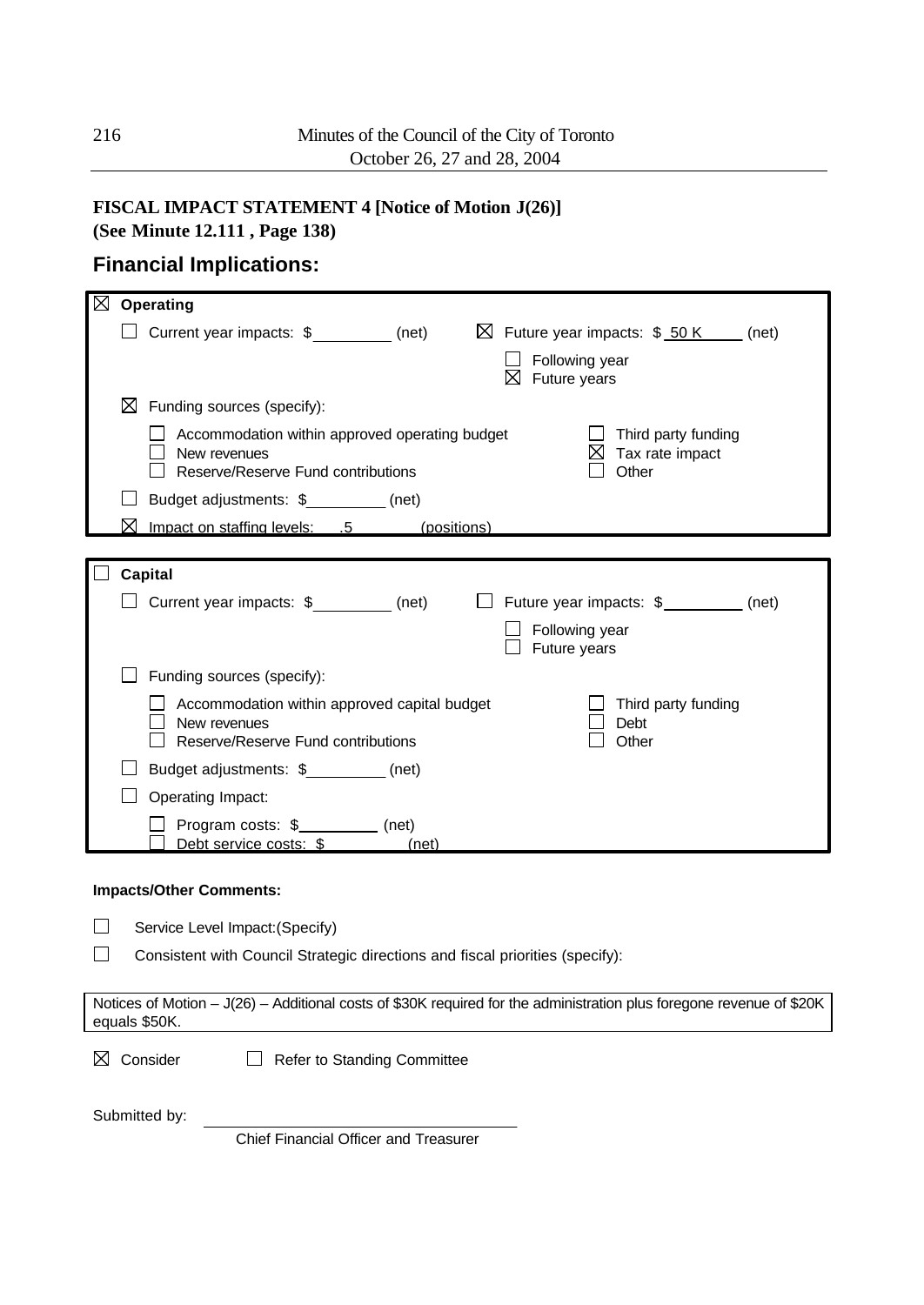Date: Wednesday, October 27, 2004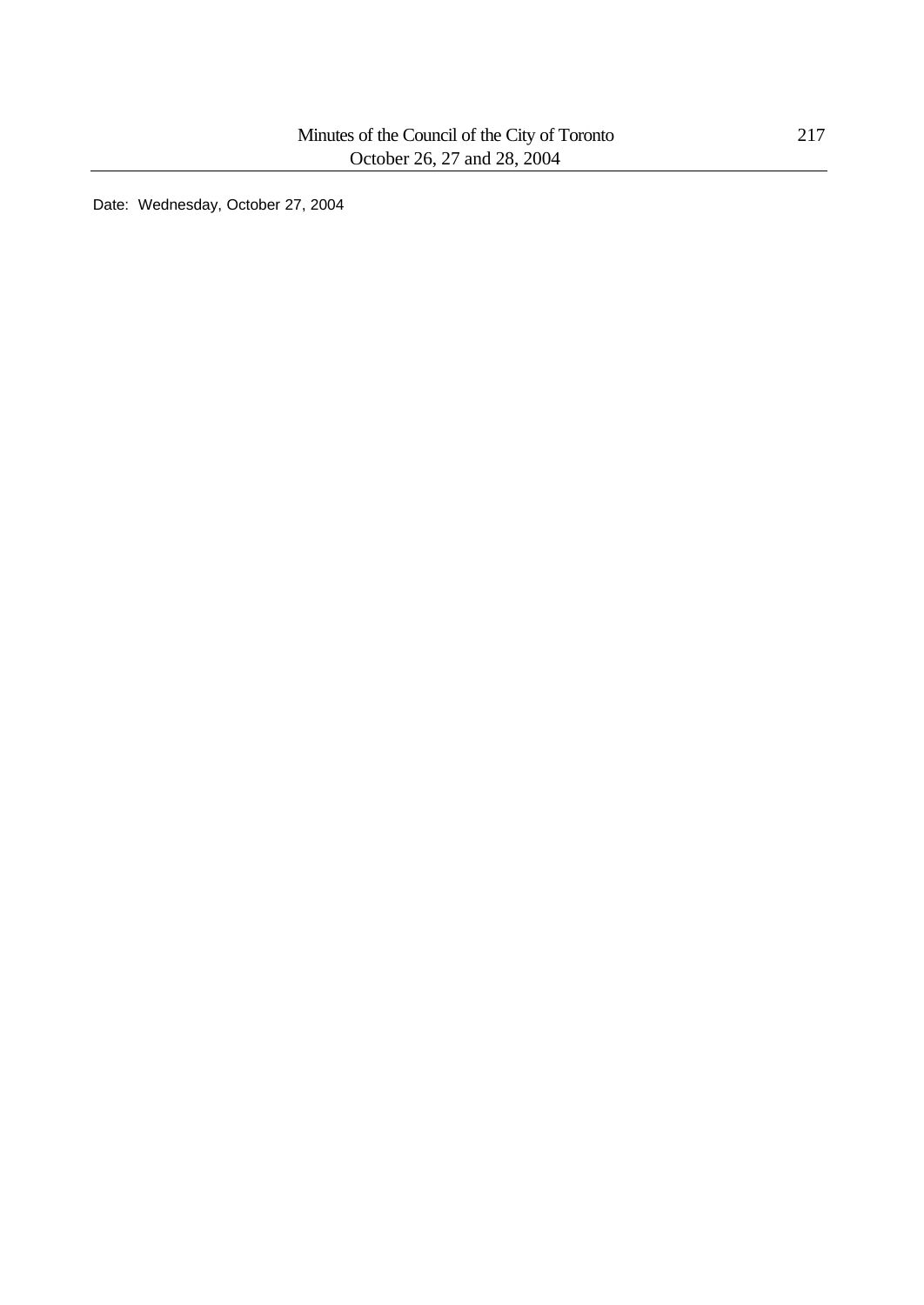## **Fiscal Impact Statement Summary Council Meeting – October 26, 27 and 28, 2004 Submitted by the Chief Financial Officer and Treasurer**

| <b>Motion</b> |                                                                                                | <b>Operating</b> | <b>Capital</b> |                                          |
|---------------|------------------------------------------------------------------------------------------------|------------------|----------------|------------------------------------------|
| #             | <b>Title</b>                                                                                   | $$$ (net)        | $$$ (net)      | <b>Comments</b>                          |
| J(2)          | Appeal of Committee of<br>Adjustment Decision -<br>90 Madison Avenue                           | \$0              | \$0            | Consider.                                |
| J(3)          | Property Tax Exemption for<br><b>Toronto Transit Commission</b><br>Properties                  | \$0              | \$0            | Consider.                                |
| J(4)          | Request for Fence Exemption -<br>7 Fifeshire Road (Ward 25 -<br>Don Valley West)               | \$0              | \$0            | Consider.                                |
| J(5)          | 2195 Yonge Street - Minto<br><b>Construction Activity</b>                                      | \$0              | \$0            | Consider.                                |
| J(6)          | Reconstitution of the Toronto<br><b>City Centre Airport Advisory</b><br>Committee              | \$0              | \$0            | Consider.                                |
| J(7)          | Support for a National<br><b>Affordable Housing Energy</b><br><b>Efficiency Strategy</b>       | \$0              | \$0            | Consider.                                |
| J(8)          | <b>Request for Public Interest</b><br>Hearing - Navarone -<br>268 Dundas Street East           | \$0              | \$0            | Consider.                                |
| J(9)          | Support for a Permanent<br>Greenbelt                                                           | \$0              | \$0            | Consider.                                |
| J(10)         | Yvonne Public School (Ward 7<br>- York West) and Melody<br>Public School (Ward - York<br>West) | $$26-40 K$       | $$25-50 K$     | See FIS. Refer to Standing<br>Committee. |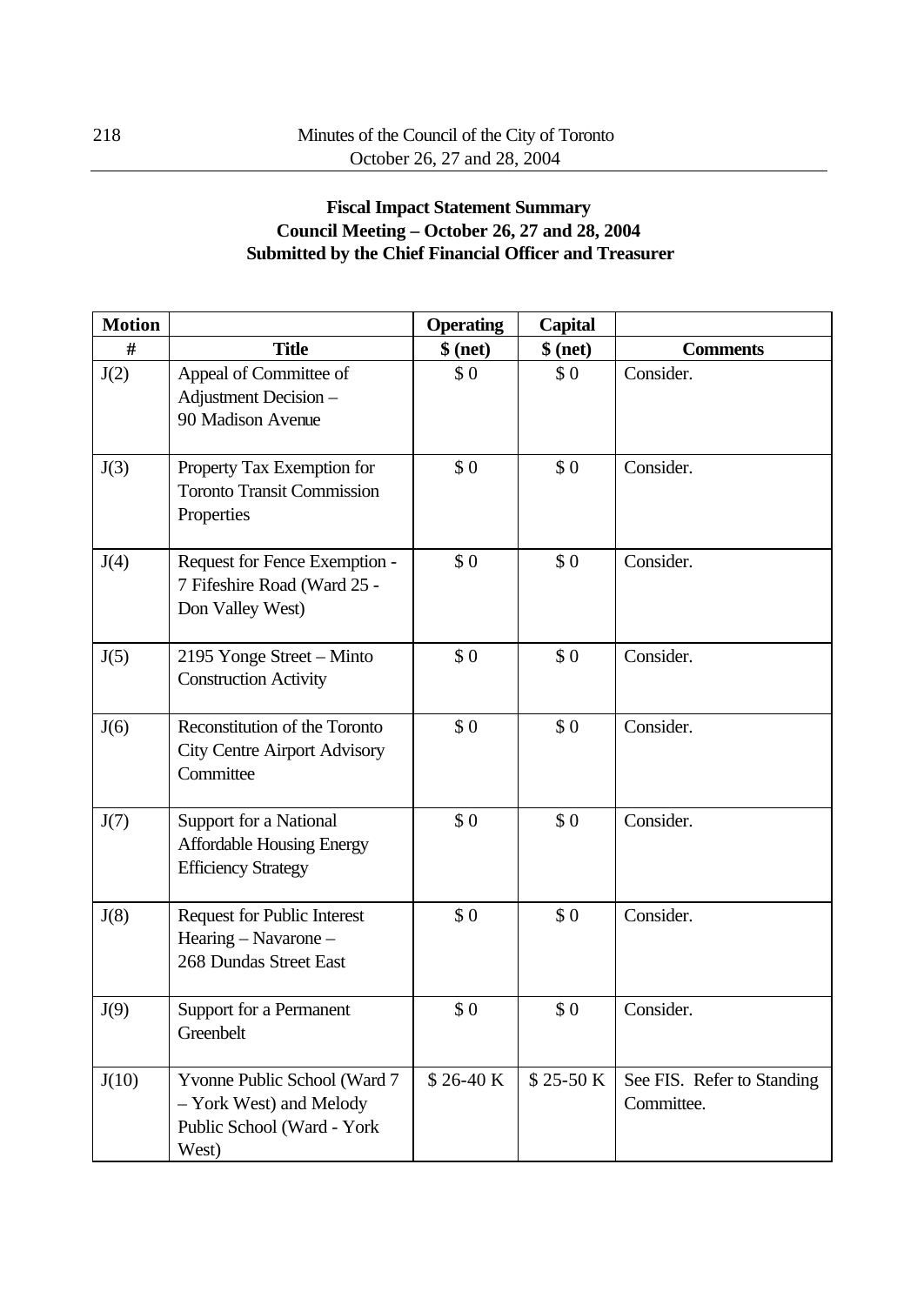## Minutes of the Council of the City of Toronto 219 October 26, 27 and 28, 2004

| <b>Motion</b> |              | <b>Operating</b> | Capital   |                 |
|---------------|--------------|------------------|-----------|-----------------|
|               | <b>Title</b> | $$$ (net)        | $$$ (net) | <b>Comments</b> |
|               |              |                  |           |                 |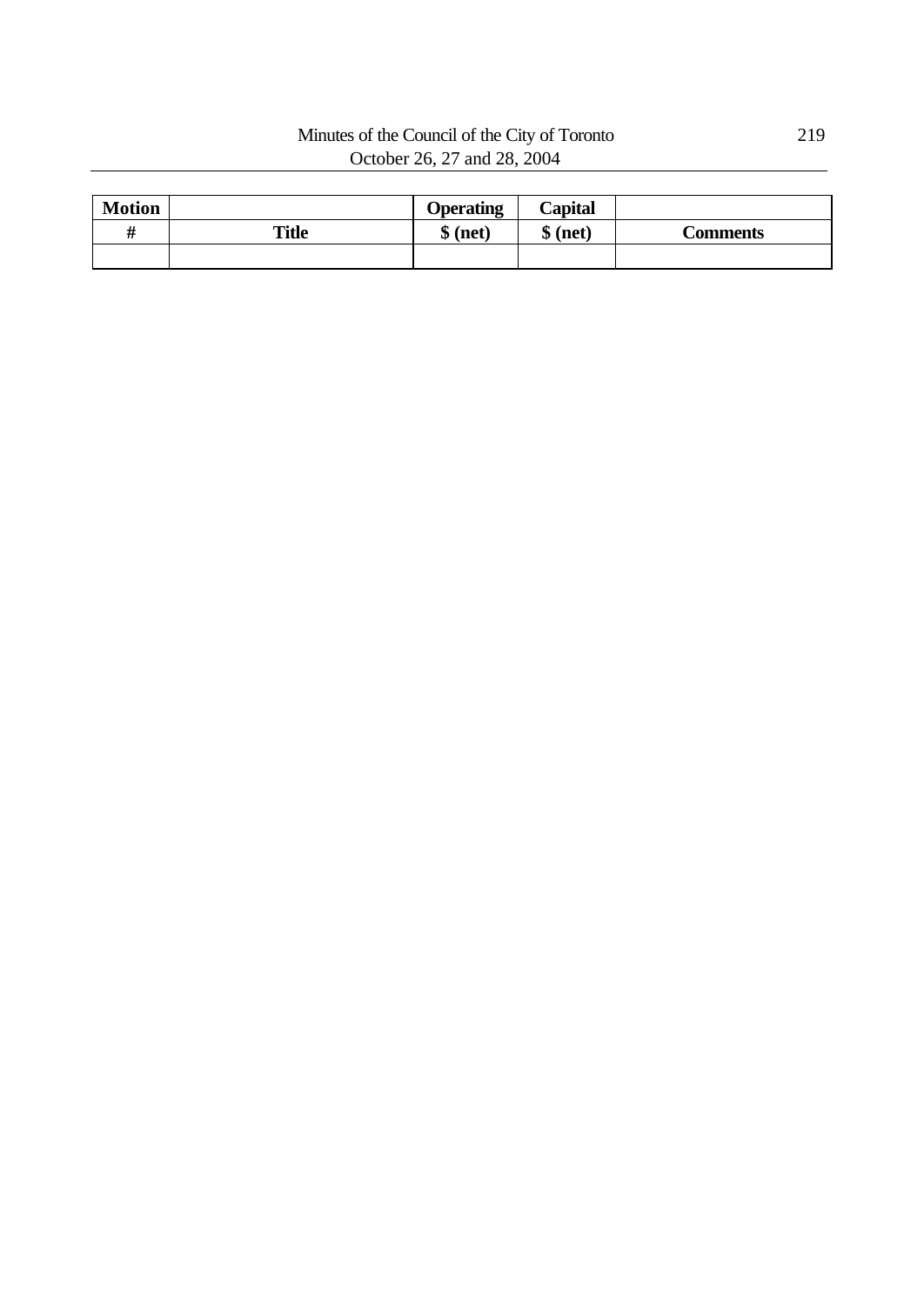| J(11) | Potential Impact on Participation<br>Levels in Minor Hockey                                                                                                   | \$0 | \$0 | Consider.          |
|-------|---------------------------------------------------------------------------------------------------------------------------------------------------------------|-----|-----|--------------------|
| J(12) | Federation of Canadian<br>Municipalities (FCM)<br>Resolution on Child Poverty in<br>Canada                                                                    | \$0 | \$0 | Consider.          |
| J(13) | 1003 Dundas Street East - Part<br>Lot Control (Toronto-Danforth<br>$-$ Ward 30)                                                                               | \$0 | \$0 | Consider.          |
| J(14) | 1555 Jane Street (Ward 12 -<br>York South-Weston)                                                                                                             |     |     | See FIS. Consider. |
| J(15) | Notification to Tenants in Multi-<br><b>Residential Rental Properties</b><br>Subject to Automatic Rent<br>Reduction Due to Property Tax<br>Decreases for 2004 | \$0 | \$0 | Consider.          |
| J(16) | Madison Avenue - Heritage<br><b>Conservation District Area</b><br>Study                                                                                       | \$0 | \$0 | Consider.          |
| J(17) | Request to Re-open Planning<br>and Transportation Committee<br>Report 6, Clause 3 - Age of<br><b>Vehicles Used as Taxicabs</b>                                | \$0 | \$0 | Consider.          |
| J(18) | Request to Re-open Planning<br>and Transportation Committee<br>Report 6, Clause 3 - Age of<br><b>Vehicles Used as Taxicabs</b>                                | \$0 | \$0 | Consider.          |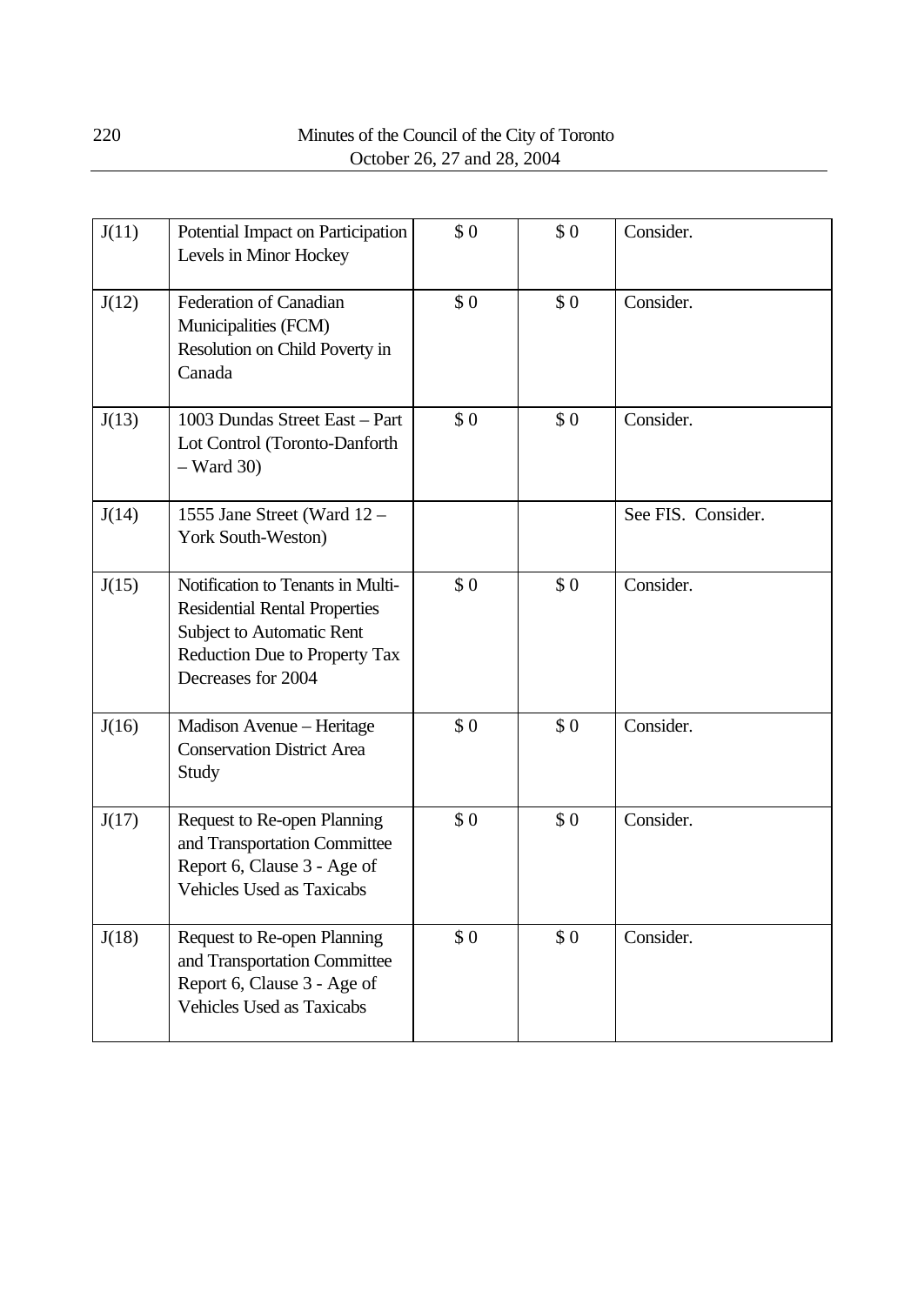| J(19) | Request to Re-open Planning<br>and Transportation Committee<br>Report 6, Clause 3 - Age of<br><b>Vehicles Used as Taxicabs</b>                                                   | \$0   | \$0 | Consider.                    |
|-------|----------------------------------------------------------------------------------------------------------------------------------------------------------------------------------|-------|-----|------------------------------|
| J(20) | <b>Instructions for Ontario</b><br>Municipal Board Hearing -<br><b>Blythwood Heritage</b><br><b>Conservation District By-law</b><br>No. $12-2004$ – Don Valley<br>West - Ward 25 |       |     | Confidential. See FIS.       |
| J(21) | Repeal of Former City of<br>Toronto Municipal Code,<br>Chapter 9                                                                                                                 |       |     | Confidential. See FIS.       |
| J(22) | Settlement of Legal Action<br>relating to a Personnel Matter                                                                                                                     |       |     | Confidential. See FIS.       |
| J(23) | 169 John Street Ontario<br><b>Municipal Board Hearing</b>                                                                                                                        |       |     | <b>Confidential. See FIS</b> |
| J(24) | Proposed Interim Control By-<br>law for Lands on and Flanking<br><b>College Street Between</b><br><b>Bathurst Street and Ossington</b><br>Avenue                                 | \$0   | \$0 | Consider.                    |
| J(25) | Report Request on the Impacts<br>of Implementing Traffic Controls                                                                                                                | \$0   | \$0 | Consider.                    |
| J(26) | Request to Re-open<br>Harmonized City-Wide Private<br>Tree By-law                                                                                                                | \$50K | \$0 | See FIS. Consider.           |